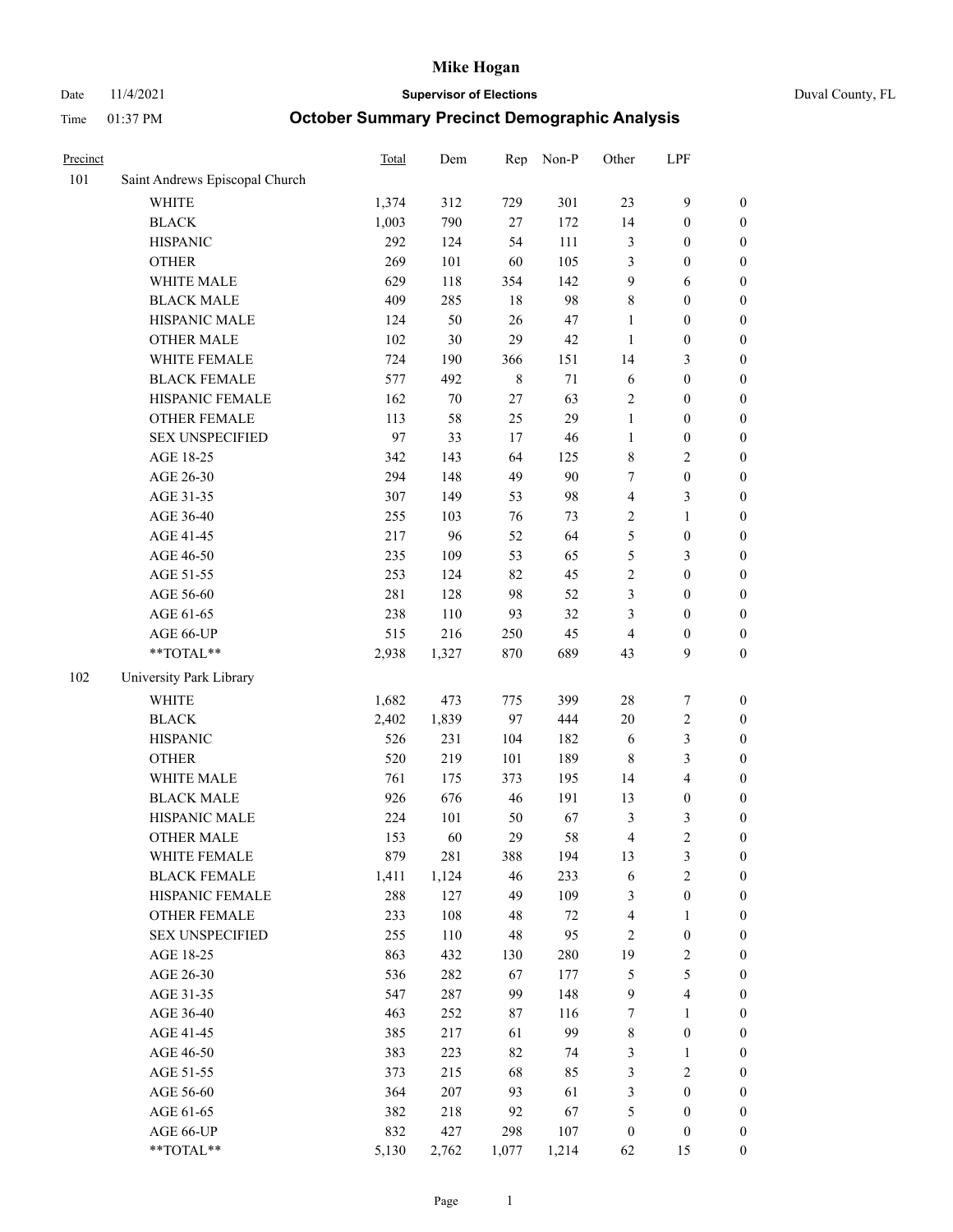Date 11/4/2021 **Supervisor of Elections** Duval County, FL

| Precinct |                            | <b>Total</b> | Dem    | Rep    | Non-P  | Other                   | LPF              |                  |
|----------|----------------------------|--------------|--------|--------|--------|-------------------------|------------------|------------------|
| 103      | River Reach Baptist Church |              |        |        |        |                         |                  |                  |
|          | <b>WHITE</b>               | 967          | 204    | 530    | 208    | $18\,$                  | $\boldsymbol{7}$ | 0                |
|          | <b>BLACK</b>               | 515          | 390    | 22     | 92     | 11                      | $\boldsymbol{0}$ | $\boldsymbol{0}$ |
|          | <b>HISPANIC</b>            | 164          | 54     | 33     | 76     | $1\,$                   | $\boldsymbol{0}$ | $\boldsymbol{0}$ |
|          | <b>OTHER</b>               | 220          | 60     | 60     | 95     | 3                       | $\sqrt{2}$       | $\boldsymbol{0}$ |
|          | WHITE MALE                 | 467          | 75     | 277    | 107    | 5                       | $\mathfrak{Z}$   | $\boldsymbol{0}$ |
|          | <b>BLACK MALE</b>          | 231          | 166    | 10     | 48     | 7                       | $\boldsymbol{0}$ | $\boldsymbol{0}$ |
|          | HISPANIC MALE              | 76           | 22     | 15     | 39     | $\boldsymbol{0}$        | $\boldsymbol{0}$ | $\boldsymbol{0}$ |
|          | <b>OTHER MALE</b>          | $87\,$       | 26     | 25     | 35     | $\boldsymbol{0}$        | $\mathbf{1}$     | $\boldsymbol{0}$ |
|          | WHITE FEMALE               | 484          | 124    | 246    | 98     | 13                      | $\mathfrak{Z}$   | $\boldsymbol{0}$ |
|          | <b>BLACK FEMALE</b>        | 276          | 218    | 11     | 43     | $\overline{4}$          | $\boldsymbol{0}$ | $\boldsymbol{0}$ |
|          | HISPANIC FEMALE            | 84           | 30     | 18     | 35     | 1                       | $\boldsymbol{0}$ | 0                |
|          | OTHER FEMALE               | 101          | 27     | 29     | 41     | 3                       | $\mathbf{1}$     | $\boldsymbol{0}$ |
|          | <b>SEX UNSPECIFIED</b>     | 60           | $20\,$ | 14     | 25     | $\boldsymbol{0}$        | $\mathbf{1}$     | $\boldsymbol{0}$ |
|          | AGE 18-25                  | 189          | 75     | 42     | 64     | 6                       | $\sqrt{2}$       | $\boldsymbol{0}$ |
|          | AGE 26-30                  | 192          | 59     | 56     | 69     | 8                       | $\boldsymbol{0}$ | $\boldsymbol{0}$ |
|          | AGE 31-35                  | 209          | 86     | 60     | 60     | $\mathbf{1}$            | $\sqrt{2}$       | $\boldsymbol{0}$ |
|          | AGE 36-40                  | 185          | 59     | 57     | 67     | 2                       | $\boldsymbol{0}$ | $\boldsymbol{0}$ |
|          | AGE 41-45                  | 150          | 61     | $40\,$ | 45     | $\sqrt{2}$              | $\overline{2}$   | $\boldsymbol{0}$ |
|          | AGE 46-50                  | 142          | 67     | 44     | 29     | $\overline{c}$          | $\boldsymbol{0}$ | $\boldsymbol{0}$ |
|          | AGE 51-55                  | 167          | 69     | 61     | 33     | 3                       | $\mathbf{1}$     | $\boldsymbol{0}$ |
|          | AGE 56-60                  | 173          | 54     | 76     | 41     | $\overline{c}$          | $\boldsymbol{0}$ | 0                |
|          | AGE 61-65                  | 129          | 51     | 57     | 16     | $\overline{4}$          | $\mathbf{1}$     | 0                |
|          | AGE 66-UP                  | 329          | 127    | 152    | 46     | 3                       | $\mathbf{1}$     | $\boldsymbol{0}$ |
|          | $**TOTAL**$                | 1,866        | 708    | 645    | 471    | 33                      | $\boldsymbol{9}$ | $\boldsymbol{0}$ |
| 104      | Arlington Christian Church |              |        |        |        |                         |                  |                  |
|          | <b>WHITE</b>               | 1,415        | 300    | 764    | 323    | 23                      | 5                | $\boldsymbol{0}$ |
|          | <b>BLACK</b>               | 916          | 713    | 54     | 138    | 9                       | $\sqrt{2}$       | $\boldsymbol{0}$ |
|          | <b>HISPANIC</b>            | 348          | 134    | $80\,$ | 128    | $\overline{4}$          | $\sqrt{2}$       | $\boldsymbol{0}$ |
|          | <b>OTHER</b>               | 314          | 102    | 92     | 118    | $\overline{c}$          | $\boldsymbol{0}$ | $\boldsymbol{0}$ |
|          | WHITE MALE                 | 686          | 124    | 373    | 174    | $10\,$                  | $\mathfrak{S}$   | $\boldsymbol{0}$ |
|          | <b>BLACK MALE</b>          | 385          | 273    | 26     | $80\,$ | $\overline{4}$          | $\overline{2}$   | $\boldsymbol{0}$ |
|          | HISPANIC MALE              | 154          | 55     | 36     | 60     | 2                       | $\mathbf{1}$     | $\boldsymbol{0}$ |
|          | <b>OTHER MALE</b>          | 122          | 34     | 46     | 40     | $\sqrt{2}$              | $\boldsymbol{0}$ | $\boldsymbol{0}$ |
|          | WHITE FEMALE               | 704          | 173    | 374    | 144    | 13                      | $\boldsymbol{0}$ | 0                |
|          | <b>BLACK FEMALE</b>        | 516          | 429    | 28     | 54     | 5                       | $\boldsymbol{0}$ | $\boldsymbol{0}$ |
|          | HISPANIC FEMALE            | 185          | 74     | 40     | 68     | $\mathfrak{2}$          | $\mathbf{1}$     | $\overline{0}$   |
|          | <b>OTHER FEMALE</b>        | 151          | 54     | 39     | 58     | $\boldsymbol{0}$        | $\boldsymbol{0}$ | $\overline{0}$   |
|          | <b>SEX UNSPECIFIED</b>     | 90           | 33     | $28\,$ | 29     | $\boldsymbol{0}$        | $\boldsymbol{0}$ | 0                |
|          | AGE 18-25                  | 325          | 143    | 67     | 106    | $\,$ 8 $\,$             | $\mathbf{1}$     | $\theta$         |
|          | AGE 26-30                  | 291          | 109    | 76     | 99     | 5                       | $\sqrt{2}$       | 0                |
|          | AGE 31-35                  | 307          | 129    | 77     | 93     | 5                       | $\mathfrak{Z}$   | 0                |
|          | AGE 36-40                  | 288          | 104    | 85     | 95     | 4                       | $\boldsymbol{0}$ | 0                |
|          | AGE 41-45                  | 237          | 116    | 62     | 54     | $\overline{\mathbf{4}}$ | $\mathbf{1}$     | 0                |
|          | AGE 46-50                  | 265          | 104    | 93     | 63     | 5                       | $\boldsymbol{0}$ | 0                |
|          | AGE 51-55                  | 237          | 102    | 82     | 50     | 3                       | $\boldsymbol{0}$ | 0                |
|          | AGE 56-60                  | 263          | 117    | 109    | 35     | $\overline{c}$          | $\boldsymbol{0}$ | $\overline{0}$   |
|          | AGE 61-65                  | 261          | 108    | 104    | 47     | $\mathbf{1}$            | $\mathbf{1}$     | $\boldsymbol{0}$ |
|          | AGE 66-UP                  | 519          | 217    | 235    | 65     | $\mathbf{1}$            | $\mathbf{1}$     | $\boldsymbol{0}$ |
|          | **TOTAL**                  | 2,993        | 1,249  | 990    | 707    | 38                      | $\mathbf{9}$     | $\boldsymbol{0}$ |
|          |                            |              |        |        |        |                         |                  |                  |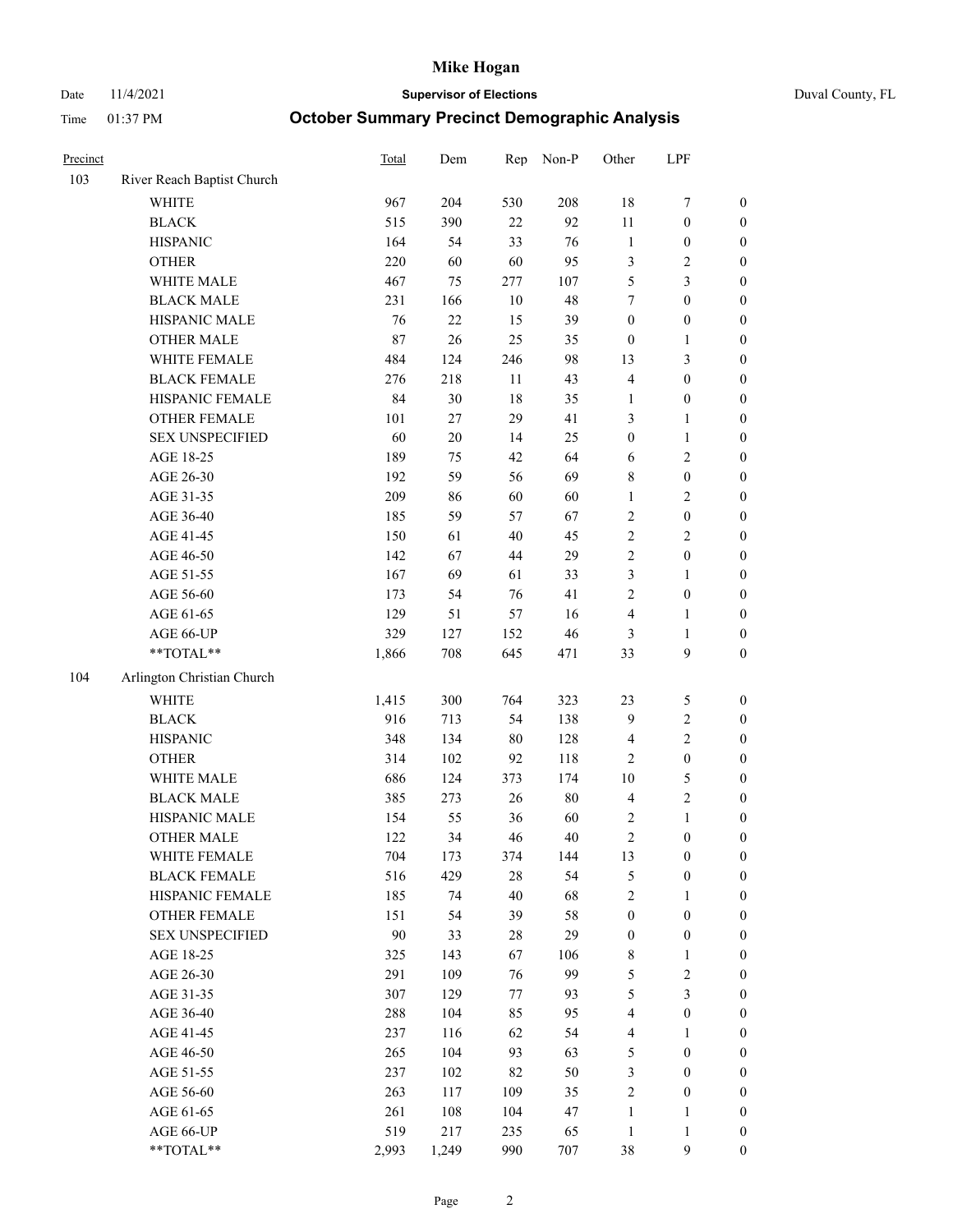Date 11/4/2021 **Supervisor of Elections** Duval County, FL

| Precinct |                               | Total | Dem   | Rep     | Non-P  | Other            | LPF                     |                  |
|----------|-------------------------------|-------|-------|---------|--------|------------------|-------------------------|------------------|
| 105      | Terry Parker Baptist Church   |       |       |         |        |                  |                         |                  |
|          | <b>WHITE</b>                  | 2,374 | 553   | 1,252   | 523    | 32               | 14                      | $\boldsymbol{0}$ |
|          | <b>BLACK</b>                  | 1,106 | 842   | 54      | 191    | $17\,$           | $\sqrt{2}$              | $\boldsymbol{0}$ |
|          | <b>HISPANIC</b>               | 381   | 133   | 111     | 133    | $\overline{4}$   | $\boldsymbol{0}$        | $\boldsymbol{0}$ |
|          | <b>OTHER</b>                  | 390   | 118   | 108     | 159    | $\overline{2}$   | $\mathfrak{Z}$          | $\boldsymbol{0}$ |
|          | WHITE MALE                    | 1,083 | 203   | 578     | 274    | 17               | 11                      | $\boldsymbol{0}$ |
|          | <b>BLACK MALE</b>             | 479   | 345   | 30      | 95     | $\,$ 8 $\,$      | $\mathbf{1}$            | $\boldsymbol{0}$ |
|          | HISPANIC MALE                 | 153   | 44    | 54      | 52     | 3                | $\boldsymbol{0}$        | $\boldsymbol{0}$ |
|          | <b>OTHER MALE</b>             | 151   | 36    | 48      | 66     | $\boldsymbol{0}$ | $\mathbf{1}$            | $\boldsymbol{0}$ |
|          | WHITE FEMALE                  | 1,255 | 343   | 653     | 241    | 15               | $\mathfrak{Z}$          | $\boldsymbol{0}$ |
|          | <b>BLACK FEMALE</b>           | 597   | 479   | $22\,$  | 86     | $\overline{9}$   | $\mathbf{1}$            | $\boldsymbol{0}$ |
|          | HISPANIC FEMALE               | 220   | 85    | 56      | $78\,$ | 1                | $\boldsymbol{0}$        | 0                |
|          | OTHER FEMALE                  | 160   | 61    | $47\,$  | 48     | $\mathbf{2}$     | $\sqrt{2}$              | $\boldsymbol{0}$ |
|          | <b>SEX UNSPECIFIED</b>        | 153   | 50    | 37      | 66     | $\boldsymbol{0}$ | $\boldsymbol{0}$        | $\boldsymbol{0}$ |
|          | AGE 18-25                     | 481   | 191   | 110     | 171    | 9                | $\boldsymbol{0}$        | $\boldsymbol{0}$ |
|          | AGE 26-30                     | 364   | 119   | 99      | 136    | 6                | $\overline{\mathbf{4}}$ | $\boldsymbol{0}$ |
|          | AGE 31-35                     | 442   | 162   | 113     | 153    | 8                | 6                       | $\boldsymbol{0}$ |
|          | AGE 36-40                     | 371   | 145   | 103     | 114    | 5                | $\overline{\mathbf{4}}$ | $\boldsymbol{0}$ |
|          | AGE 41-45                     | 317   | 122   | 99      | 93     | $\mathbf{1}$     | $\sqrt{2}$              | $\boldsymbol{0}$ |
|          | AGE 46-50                     | 275   | 104   | $100\,$ | 67     | $\mathbf{2}$     | $\overline{2}$          | $\boldsymbol{0}$ |
|          | AGE 51-55                     | 342   | 128   | 149     | 59     | 6                | $\boldsymbol{0}$        | $\boldsymbol{0}$ |
|          | AGE 56-60                     | 400   | 154   | 170     | 70     | 6                | $\boldsymbol{0}$        | 0                |
|          | AGE 61-65                     | 390   | 159   | 176     | 49     | 6                | $\boldsymbol{0}$        | 0                |
|          | AGE 66-UP                     | 868   | 362   | 406     | 93     | 6                | $\mathbf{1}$            | $\boldsymbol{0}$ |
|          | $**TOTAL**$                   | 4,251 | 1,646 | 1,525   | 1,006  | 55               | 19                      | $\boldsymbol{0}$ |
| 106      | Blue Cypress Community Center |       |       |         |        |                  |                         |                  |
|          | <b>WHITE</b>                  | 2,185 | 529   | 1,196   | 419    | 29               | 12                      | $\boldsymbol{0}$ |
|          | <b>BLACK</b>                  | 1,952 | 1,574 | $70\,$  | 291    | 15               | $\sqrt{2}$              | $\boldsymbol{0}$ |
|          | <b>HISPANIC</b>               | 282   | 100   | 73      | 105    | 3                | $\mathbf{1}$            | $\boldsymbol{0}$ |
|          | <b>OTHER</b>                  | 443   | 131   | 135     | 170    | 6                | $\mathbf{1}$            | $\boldsymbol{0}$ |
|          | WHITE MALE                    | 1,024 | 212   | 598     | 196    | 10               | $\,$ 8 $\,$             | $\boldsymbol{0}$ |
|          | <b>BLACK MALE</b>             | 740   | 561   | 32      | 139    | 7                | $\mathbf{1}$            | $\boldsymbol{0}$ |
|          | HISPANIC MALE                 | 126   | 42    | 36      | 44     | 3                | 1                       | $\boldsymbol{0}$ |
|          | <b>OTHER MALE</b>             | 155   | 41    | 60      | 52     | $\sqrt{2}$       | $\boldsymbol{0}$        | $\boldsymbol{0}$ |
|          | WHITE FEMALE                  | 1,128 | 308   | 582     | 216    | 18               | 4                       | 0                |
|          | <b>BLACK FEMALE</b>           | 1,179 | 986   | 36      | 149    | 7                | $\mathbf{1}$            | $\boldsymbol{0}$ |
|          | HISPANIC FEMALE               | 152   | 56    | 37      | 59     | $\boldsymbol{0}$ | $\boldsymbol{0}$        | $\overline{0}$   |
|          | <b>OTHER FEMALE</b>           | 209   | 69    | 65      | 71     | $\overline{4}$   | $\boldsymbol{0}$        | $\overline{0}$   |
|          | <b>SEX UNSPECIFIED</b>        | 149   | 59    | $28\,$  | 59     | 2                | $\mathbf{1}$            | 0                |
|          | AGE 18-25                     | 589   | 296   | 117     | 163    | 9                | $\overline{\mathbf{4}}$ | 0                |
|          | AGE 26-30                     | 492   | 249   | 83      | 152    | 6                | $\sqrt{2}$              | 0                |
|          | AGE 31-35                     | 494   | 256   | 107     | 120    | 8                | $\mathfrak{Z}$          | 0                |
|          | AGE 36-40                     | 416   | 214   | 84      | 112    | 4                | $\sqrt{2}$              | 0                |
|          | AGE 41-45                     | 363   | 187   | 79      | 94     | $\mathbf{1}$     | $\sqrt{2}$              | 0                |
|          | AGE 46-50                     | 368   | 173   | 118     | 66     | $\overline{9}$   | $\sqrt{2}$              | 0                |
|          | AGE 51-55                     | 356   | 172   | 120     | 61     | $\sqrt{2}$       | $\mathbf{1}$            | $\boldsymbol{0}$ |
|          | AGE 56-60                     | 427   | 202   | 156     | 63     | 6                | $\boldsymbol{0}$        | $\boldsymbol{0}$ |
|          | AGE 61-65                     | 381   | 174   | 153     | 53     | $\mathbf{1}$     | $\boldsymbol{0}$        | $\overline{0}$   |
|          | AGE 66-UP                     | 974   | 409   | 457     | 101    | 7                | $\boldsymbol{0}$        | $\boldsymbol{0}$ |
|          | **TOTAL**                     | 4,862 | 2,334 | 1,474   | 985    | 53               | 16                      | $\boldsymbol{0}$ |
|          |                               |       |       |         |        |                  |                         |                  |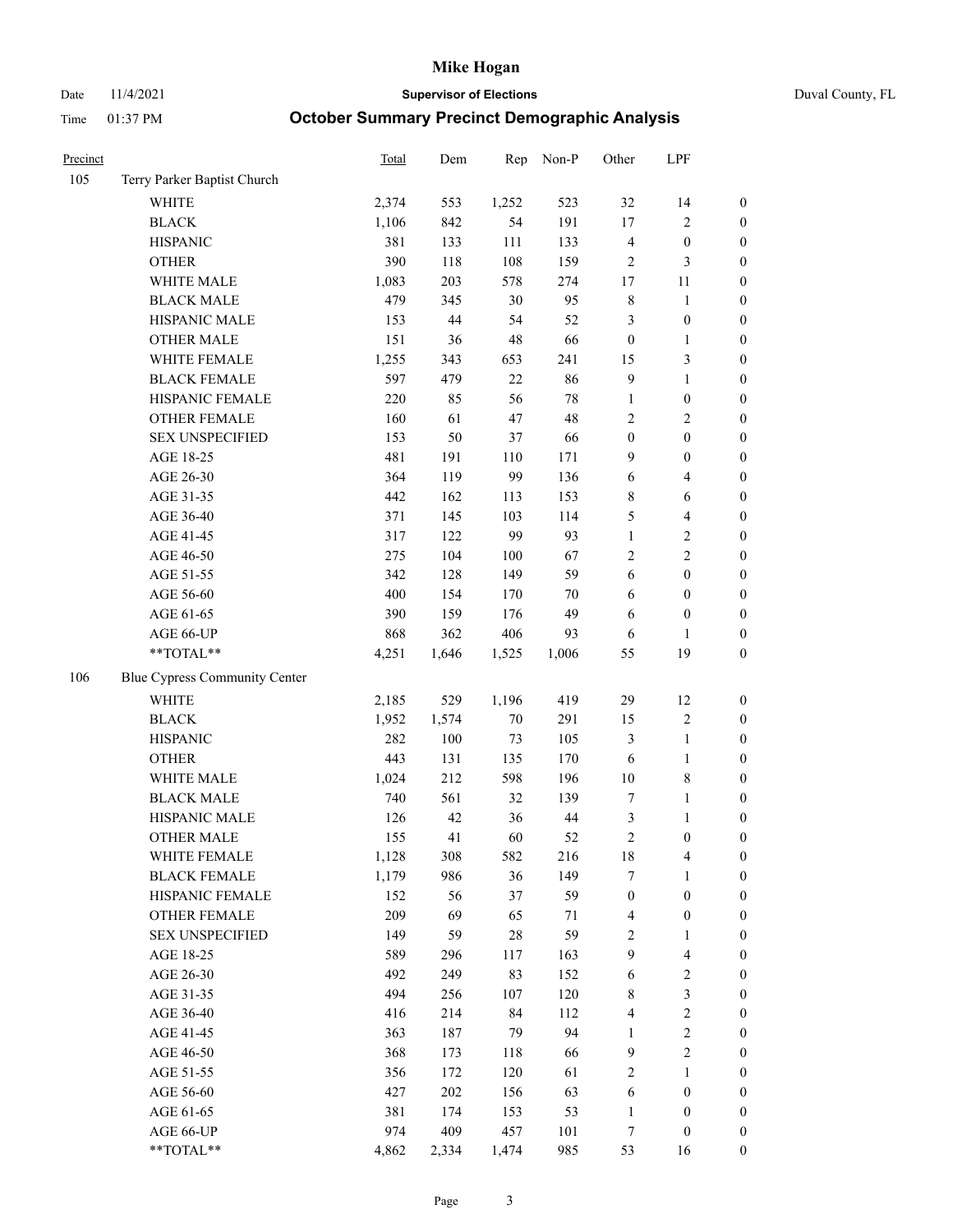Date 11/4/2021 **Supervisor of Elections** Duval County, FL

| Precinct |                                        | <b>Total</b> | Dem        | Rep           | Non-P        | Other                              | LPF                                  |                                      |
|----------|----------------------------------------|--------------|------------|---------------|--------------|------------------------------------|--------------------------------------|--------------------------------------|
| 107      | Arlington Baptist Church               |              |            |               |              |                                    |                                      |                                      |
|          | <b>WHITE</b>                           | 622          | 180        | 288           | 145          | 8                                  | $\mathbf{1}$                         | 0                                    |
|          | <b>BLACK</b>                           | 741          | 577        | 37            | 119          | $\sqrt{6}$                         | $\sqrt{2}$                           | 0                                    |
|          | <b>HISPANIC</b>                        | 111          | 42         | $26\,$        | 41           | $\mathfrak{2}$                     | $\boldsymbol{0}$                     | $\boldsymbol{0}$                     |
|          | <b>OTHER</b>                           | 153          | 65         | 25            | 60           | $\overline{c}$                     | $\mathbf{1}$                         | $\boldsymbol{0}$                     |
|          | WHITE MALE                             | 296          | 82         | 146           | 66           | 2                                  | $\boldsymbol{0}$                     | $\boldsymbol{0}$                     |
|          | <b>BLACK MALE</b>                      | 309          | 231        | 18            | 55           | 4                                  | $\mathbf{1}$                         | $\boldsymbol{0}$                     |
|          | HISPANIC MALE                          | 51           | 18         | 13            | 19           | $\mathbf{1}$                       | $\boldsymbol{0}$                     | $\boldsymbol{0}$                     |
|          | <b>OTHER MALE</b>                      | 59           | 21         | 15            | 22           | $\boldsymbol{0}$                   | $\mathbf{1}$                         | $\boldsymbol{0}$                     |
|          | WHITE FEMALE                           | 322          | 97         | 139           | 79           | 6                                  | $\mathbf{1}$                         | $\boldsymbol{0}$                     |
|          | <b>BLACK FEMALE</b>                    | 419          | 337        | 18            | 61           | 2                                  | $\mathbf{1}$                         | 0                                    |
|          | HISPANIC FEMALE                        | 58           | 24         | 12            | 21           | $\mathbf{1}$                       | $\boldsymbol{0}$                     | 0                                    |
|          | <b>OTHER FEMALE</b>                    | 61           | 30         | $\tau$        | 22           | $\mathbf{2}$                       | $\boldsymbol{0}$                     | $\boldsymbol{0}$                     |
|          | <b>SEX UNSPECIFIED</b>                 | 52           | 24         | $\,$ 8 $\,$   | 20           | $\boldsymbol{0}$                   | $\boldsymbol{0}$                     | $\boldsymbol{0}$                     |
|          | AGE 18-25                              | 158          | 88         | 26            | 41           | 3                                  | $\boldsymbol{0}$                     | $\boldsymbol{0}$                     |
|          | AGE 26-30                              | 158          | 85         | 24            | 47           | 2                                  | $\boldsymbol{0}$                     | $\boldsymbol{0}$                     |
|          | AGE 31-35                              | 154          | 87         | $20\,$        | 46           | $\mathbf{1}$                       | $\boldsymbol{0}$                     | $\boldsymbol{0}$                     |
|          | AGE 36-40                              | 134          | 76         | 19            | 37           | $\overline{c}$                     | $\boldsymbol{0}$                     | $\boldsymbol{0}$                     |
|          | AGE 41-45                              | 119          | 66         | 19            | 30           | 4                                  | $\boldsymbol{0}$                     | $\boldsymbol{0}$                     |
|          | AGE 46-50                              | 133          | 71         | 29            | 31           | 1                                  | $\mathbf{1}$                         | $\boldsymbol{0}$                     |
|          | AGE 51-55                              | 145          | $70\,$     | 40            | 31           | 2                                  | $\sqrt{2}$                           | $\boldsymbol{0}$                     |
|          | AGE 56-60                              | 151          | 89         | 39            | 22           | $\mathbf{1}$                       | $\boldsymbol{0}$                     | 0                                    |
|          | AGE 61-65                              | 151          | 81         | 41            | $28\,$       | $\mathbf{1}$                       | $\boldsymbol{0}$                     | 0                                    |
|          | AGE 66-UP                              | 323          | 151        | 118           | 52           | $\mathbf{1}$                       | $\mathbf{1}$                         | $\boldsymbol{0}$                     |
|          | **TOTAL**                              | 1,627        | 864        | 376           | 365          | 18                                 | $\overline{\mathbf{4}}$              | $\boldsymbol{0}$                     |
| 108      | The Central Church of the Nazarene     |              |            |               |              |                                    |                                      |                                      |
|          | <b>WHITE</b>                           | 1,404        |            |               | 323          |                                    | $\mathfrak{S}$                       |                                      |
|          | <b>BLACK</b>                           | 554          | 334<br>447 | 725<br>$20\,$ | 81           | 17                                 |                                      | $\boldsymbol{0}$                     |
|          | <b>HISPANIC</b>                        | 193          | 83         | 43            | 67           | 5                                  | $\mathbf{1}$<br>$\boldsymbol{0}$     | $\boldsymbol{0}$<br>$\boldsymbol{0}$ |
|          |                                        |              |            |               | 65           | $\boldsymbol{0}$<br>$\overline{c}$ | $\boldsymbol{0}$                     |                                      |
|          | <b>OTHER</b>                           | 187          | 75         | 45            |              |                                    |                                      | $\boldsymbol{0}$                     |
|          | WHITE MALE<br><b>BLACK MALE</b>        | 644          | 123        | 346           | 167          | 4                                  | $\overline{\mathbf{4}}$              | $\boldsymbol{0}$                     |
|          |                                        | 221          | 168        | 13            | 36           | 3                                  | $\mathbf{1}$                         | $\boldsymbol{0}$                     |
|          | HISPANIC MALE<br><b>OTHER MALE</b>     | 94           | 36<br>24   | 25<br>21      | 33<br>18     | $\boldsymbol{0}$                   | $\boldsymbol{0}$                     | 0                                    |
|          |                                        | 63           |            |               |              | $\boldsymbol{0}$                   | $\boldsymbol{0}$                     | $\boldsymbol{0}$                     |
|          | WHITE FEMALE<br><b>BLACK FEMALE</b>    | 751<br>317   | 208<br>265 | 376<br>7      | 153<br>43    | 13<br>$\mathbf{2}$                 | 1<br>$\boldsymbol{0}$                | 0                                    |
|          | HISPANIC FEMALE                        | 95           | 46         | $18\,$        | 31           |                                    | $\boldsymbol{0}$                     | $\boldsymbol{0}$<br>$\overline{0}$   |
|          |                                        |              |            |               |              | $\boldsymbol{0}$                   |                                      |                                      |
|          | OTHER FEMALE<br><b>SEX UNSPECIFIED</b> | 84<br>69     | 37         | $17\,$<br>10  | $28\,$       | 2<br>$\boldsymbol{0}$              | $\boldsymbol{0}$<br>$\boldsymbol{0}$ | $\overline{0}$                       |
|          |                                        |              | 32         |               | 27           |                                    |                                      | 0                                    |
|          | AGE 18-25                              | 236          | 101        | 53            | 75           | 6                                  | $\mathbf{1}$                         | 0                                    |
|          | AGE 26-30                              | 205<br>209   | 86<br>96   | 42<br>58      | $72\,$<br>52 | 4                                  | $\mathbf{1}$                         | 0<br>0                               |
|          | AGE 31-35                              |              |            |               |              | 3                                  | $\boldsymbol{0}$                     |                                      |
|          | AGE 36-40                              | 211<br>175   | 86<br>67   | 53<br>46      | $70\,$<br>58 | $\mathbf{1}$                       | $\mathbf{1}$                         | 0                                    |
|          | AGE 41-45                              |              |            |               |              | 3                                  | $\mathbf{1}$                         | 0                                    |
|          | AGE 46-50                              | 164          | 59         | 62            | 41           | $\mathbf{2}$                       | $\boldsymbol{0}$                     | 0                                    |
|          | AGE 51-55                              | 195          | 87         | $78\,$        | 29           | $\mathbf{1}$                       | $\boldsymbol{0}$                     | 0                                    |
|          | AGE 56-60                              | 252          | 105        | 112           | 33           | $\mathbf{1}$                       | $\mathbf{1}$                         | $\overline{0}$                       |
|          | AGE 61-65<br>AGE 66-UP                 | 229          | 86         | 98            | 44           | $\mathbf{1}$                       | $\boldsymbol{0}$                     | $\overline{0}$                       |
|          |                                        | 462          | 166        | 231           | 62           | 2                                  | $\mathbf{1}$                         | $\boldsymbol{0}$                     |
|          | **TOTAL**                              | 2,338        | 939        | 833           | 536          | 24                                 | 6                                    | $\boldsymbol{0}$                     |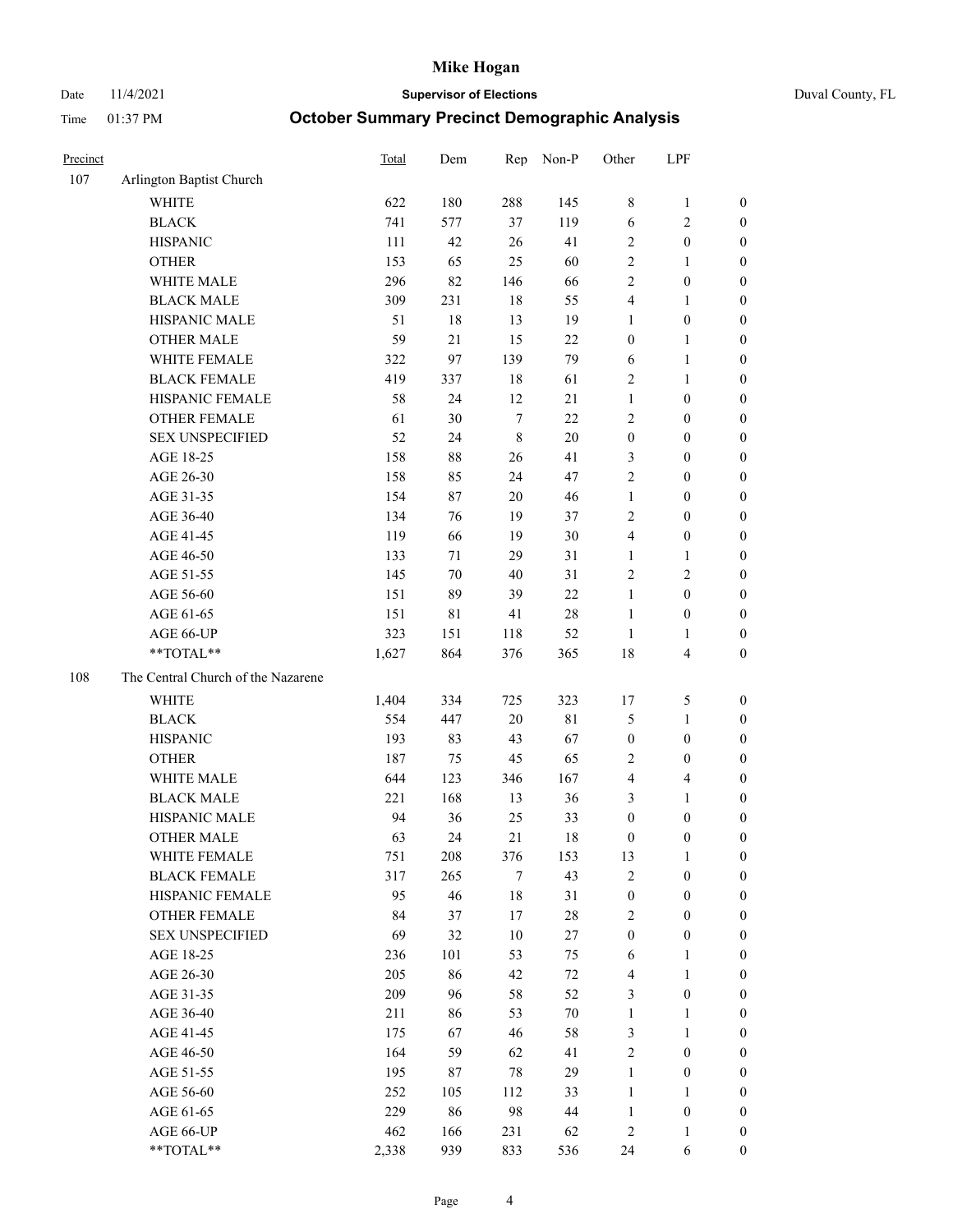Date 11/4/2021 **Supervisor of Elections** Duval County, FL

| Precinct |                                 | Total  | Dem    | Rep            | Non-P  | Other            | LPF                     |                  |
|----------|---------------------------------|--------|--------|----------------|--------|------------------|-------------------------|------------------|
| 109      | Arlington Congregational Church |        |        |                |        |                  |                         |                  |
|          | <b>WHITE</b>                    | 839    | 219    | 444            | 154    | 14               | $\,8\,$                 | 0                |
|          | <b>BLACK</b>                    | 411    | 295    | $21\,$         | 89     | $\mathfrak s$    | $\mathbf{1}$            | 0                |
|          | <b>HISPANIC</b>                 | 115    | 58     | 25             | $28\,$ | 3                | $\mathbf{1}$            | $\boldsymbol{0}$ |
|          | <b>OTHER</b>                    | 103    | 33     | 31             | 37     | $\sqrt{2}$       | $\boldsymbol{0}$        | $\boldsymbol{0}$ |
|          | WHITE MALE                      | 394    | 84     | 215            | 85     | 5                | 5                       | $\boldsymbol{0}$ |
|          | <b>BLACK MALE</b>               | 170    | 115    | 11             | $40\,$ | 3                | $\mathbf{1}$            | $\boldsymbol{0}$ |
|          | HISPANIC MALE                   | 46     | 24     | 9              | 12     | $\boldsymbol{0}$ | $\mathbf{1}$            | $\boldsymbol{0}$ |
|          | <b>OTHER MALE</b>               | 39     | $10\,$ | 13             | 15     | $\mathbf{1}$     | $\boldsymbol{0}$        | $\boldsymbol{0}$ |
|          | WHITE FEMALE                    | 439    | 135    | 224            | 68     | 9                | $\mathfrak{Z}$          | $\boldsymbol{0}$ |
|          | <b>BLACK FEMALE</b>             | 228    | 173    | $\,$ 8 $\,$    | 45     | 2                | $\boldsymbol{0}$        | $\boldsymbol{0}$ |
|          | HISPANIC FEMALE                 | 63     | 32     | 15             | 13     | 3                | $\boldsymbol{0}$        | $\boldsymbol{0}$ |
|          | OTHER FEMALE                    | 46     | $21\,$ | 13             | 11     | $\mathbf{1}$     | $\boldsymbol{0}$        | $\boldsymbol{0}$ |
|          | <b>SEX UNSPECIFIED</b>          | 43     | 11     | 13             | 19     | $\boldsymbol{0}$ | $\boldsymbol{0}$        | $\boldsymbol{0}$ |
|          | AGE 18-25                       | 171    | 69     | 44             | 53     | 2                | $\mathfrak{Z}$          | $\boldsymbol{0}$ |
|          | AGE 26-30                       | 147    | 59     | 39             | 45     | 4                | $\boldsymbol{0}$        | $\boldsymbol{0}$ |
|          | AGE 31-35                       | 181    | $80\,$ | 46             | 50     | 3                | $\sqrt{2}$              | $\boldsymbol{0}$ |
|          | AGE 36-40                       | 128    | 71     | 23             | 32     | $\overline{c}$   | $\boldsymbol{0}$        | $\boldsymbol{0}$ |
|          | AGE 41-45                       | 96     | 48     | 26             | $18\,$ | 3                | $\mathbf{1}$            | $\boldsymbol{0}$ |
|          | AGE 46-50                       | $88\,$ | 33     | 30             | 23     | $\sqrt{2}$       | $\boldsymbol{0}$        | $\boldsymbol{0}$ |
|          | AGE 51-55                       | 123    | 40     | 57             | $22\,$ | $\sqrt{2}$       | $\sqrt{2}$              | $\boldsymbol{0}$ |
|          | AGE 56-60                       | 110    | 39     | 54             | 15     | $\sqrt{2}$       | $\boldsymbol{0}$        | 0                |
|          | AGE 61-65                       | 120    | 44     | 56             | $17\,$ | $\sqrt{2}$       | $\mathbf{1}$            | 0                |
|          | AGE 66-UP                       | 304    | 122    | 146            | 33     | $\sqrt{2}$       | $\mathbf{1}$            | $\boldsymbol{0}$ |
|          | **TOTAL**                       | 1,468  | 605    | 521            | 308    | 24               | $10\,$                  | $\boldsymbol{0}$ |
| 110      | St. Pauls Episcopal Church      |        |        |                |        |                  |                         |                  |
|          | <b>WHITE</b>                    | 1,724  | 448    | 937            | 309    | $20\,$           | $10\,$                  | $\boldsymbol{0}$ |
|          | <b>BLACK</b>                    | 240    | 174    | 10             | 52     | 4                | $\boldsymbol{0}$        | $\boldsymbol{0}$ |
|          | <b>HISPANIC</b>                 | 111    | 43     | 37             | 30     | $\mathbf{1}$     | $\boldsymbol{0}$        | $\boldsymbol{0}$ |
|          | <b>OTHER</b>                    | 166    | 48     | 51             | 62     | 4                | $\mathbf{1}$            | $\boldsymbol{0}$ |
|          | WHITE MALE                      | 818    | 176    | 454            | 173    | 11               | $\overline{\mathbf{4}}$ | $\boldsymbol{0}$ |
|          | <b>BLACK MALE</b>               | 107    | $70\,$ | 6              | 29     | $\mathfrak{2}$   | $\boldsymbol{0}$        | $\boldsymbol{0}$ |
|          | HISPANIC MALE                   | 46     | $18\,$ | $22\,$         | 6      | $\boldsymbol{0}$ | $\boldsymbol{0}$        | $\boldsymbol{0}$ |
|          | <b>OTHER MALE</b>               | 56     | 16     | 20             | 17     | 2                | $\mathbf{1}$            | $\boldsymbol{0}$ |
|          | WHITE FEMALE                    | 888    | 263    | 476            | 134    | 9                | 6                       | 0                |
|          | <b>BLACK FEMALE</b>             | 127    | 99     | $\overline{4}$ | 22     | 2                | $\boldsymbol{0}$        | $\overline{0}$   |
|          | HISPANIC FEMALE                 | 64     | 25     | 15             | 23     | $\mathbf{1}$     | $\boldsymbol{0}$        | $\overline{0}$   |
|          | OTHER FEMALE                    | 76     | 27     | 24             | 24     | $\mathbf{1}$     | $\boldsymbol{0}$        | $\overline{0}$   |
|          | <b>SEX UNSPECIFIED</b>          | 59     | 19     | 14             | 25     | $\mathbf{1}$     | $\boldsymbol{0}$        | 0                |
|          | AGE 18-25                       | 187    | 52     | 77             | 56     | 2                | $\boldsymbol{0}$        | $\theta$         |
|          | AGE 26-30                       | 172    | 60     | 59             | 52     | $\mathbf{1}$     | $\boldsymbol{0}$        | 0                |
|          | AGE 31-35                       | 181    | 57     | 70             | 49     | 3                | $\sqrt{2}$              | 0                |
|          | AGE 36-40                       | 170    | 48     | 63             | 50     | 6                | $\mathfrak{Z}$          | 0                |
|          | AGE 41-45                       | 161    | 45     | 68             | 44     | 3                | $\mathbf{1}$            | 0                |
|          | AGE 46-50                       | 165    | 54     | 79             | 27     | 3                | $\sqrt{2}$              | 0                |
|          | AGE 51-55                       | 190    | 50     | 97             | 40     | 3                | $\boldsymbol{0}$        | 0                |
|          | AGE 56-60                       | 210    | 65     | 103            | 41     | $\mathbf{1}$     | $\boldsymbol{0}$        | $\overline{0}$   |
|          | AGE 61-65                       | 221    | 77     | 116            | 26     | $\mathbf{1}$     | $\mathbf{1}$            | $\overline{0}$   |
|          | AGE 66-UP                       | 583    | 205    | 303            | 67     | 6                | $\sqrt{2}$              | 0                |
|          | **TOTAL**                       | 2,241  | 713    | 1,035          | 453    | 29               | 11                      | $\boldsymbol{0}$ |
|          |                                 |        |        |                |        |                  |                         |                  |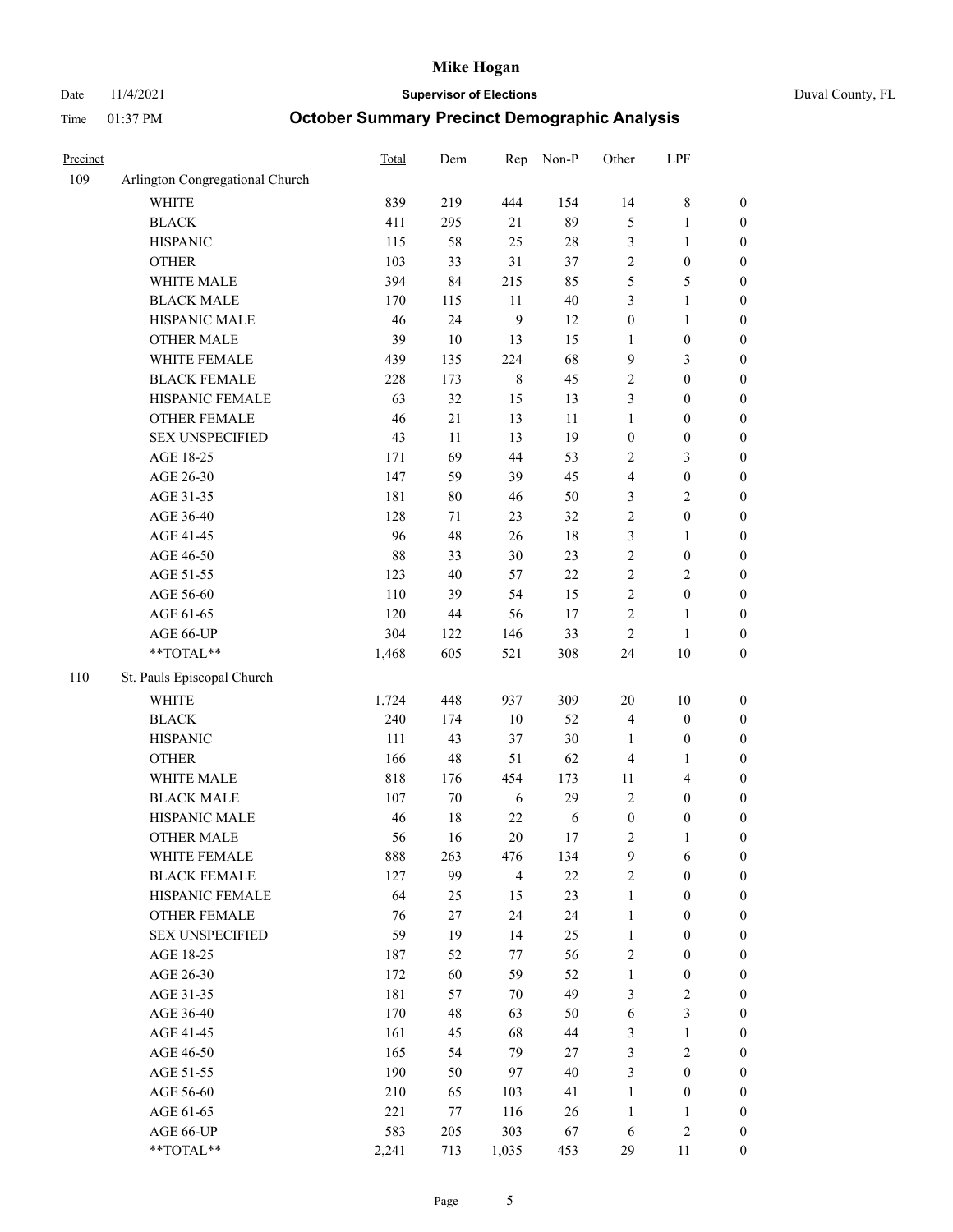Date 11/4/2021 **Supervisor of Elections** Duval County, FL

| Precinct |                                   | Total  | Dem    | Rep | Non-P  | Other                   | LPF              |                  |
|----------|-----------------------------------|--------|--------|-----|--------|-------------------------|------------------|------------------|
| 111      | Fort Caroline Presbyterian Church |        |        |     |        |                         |                  |                  |
|          | <b>WHITE</b>                      | 1,119  | 254    | 647 | 193    | 16                      | $\mathbf{9}$     | 0                |
|          | <b>BLACK</b>                      | 309    | 239    | 14  | 55     | 1                       | $\boldsymbol{0}$ | 0                |
|          | <b>HISPANIC</b>                   | 109    | 41     | 28  | 39     | $\boldsymbol{0}$        | $\mathbf{1}$     | $\boldsymbol{0}$ |
|          | <b>OTHER</b>                      | 123    | 36     | 38  | 48     | 1                       | $\boldsymbol{0}$ | $\boldsymbol{0}$ |
|          | WHITE MALE                        | 538    | 104    | 325 | 93     | 10                      | 6                | $\boldsymbol{0}$ |
|          | <b>BLACK MALE</b>                 | 138    | 96     | 9   | 32     | $\mathbf{1}$            | $\boldsymbol{0}$ | $\boldsymbol{0}$ |
|          | HISPANIC MALE                     | 45     | 15     | 15  | 15     | $\boldsymbol{0}$        | $\boldsymbol{0}$ | $\boldsymbol{0}$ |
|          | <b>OTHER MALE</b>                 | $44\,$ | 9      | 16  | 19     | $\boldsymbol{0}$        | $\boldsymbol{0}$ | $\boldsymbol{0}$ |
|          | WHITE FEMALE                      | 571    | 148    | 317 | 97     | 6                       | $\mathfrak{Z}$   | $\boldsymbol{0}$ |
|          | <b>BLACK FEMALE</b>               | 168    | 141    | 5   | $22\,$ | $\boldsymbol{0}$        | $\boldsymbol{0}$ | 0                |
|          | HISPANIC FEMALE                   | 59     | 22     | 13  | 23     | $\boldsymbol{0}$        | $\mathbf{1}$     | 0                |
|          | OTHER FEMALE                      | 65     | 25     | 15  | 24     | 1                       | $\boldsymbol{0}$ | $\boldsymbol{0}$ |
|          | <b>SEX UNSPECIFIED</b>            | 32     | $10\,$ | 12  | $10\,$ | $\boldsymbol{0}$        | $\boldsymbol{0}$ | $\boldsymbol{0}$ |
|          | AGE 18-25                         | 154    | 55     | 51  | 45     | $\sqrt{2}$              | 1                | $\boldsymbol{0}$ |
|          | AGE 26-30                         | 138    | 40     | 48  | 48     | $\overline{c}$          | $\boldsymbol{0}$ | $\boldsymbol{0}$ |
|          | AGE 31-35                         | 128    | 42     | 45  | 36     | 3                       | $\sqrt{2}$       | $\boldsymbol{0}$ |
|          | AGE 36-40                         | 126    | 46     | 41  | 36     | $\overline{c}$          | $\mathbf{1}$     | $\boldsymbol{0}$ |
|          | AGE 41-45                         | 133    | 46     | 47  | 35     | $\boldsymbol{0}$        | $\mathfrak{S}$   | $\boldsymbol{0}$ |
|          | AGE 46-50                         | 112    | 42     | 48  | 21     | 1                       | $\boldsymbol{0}$ | $\boldsymbol{0}$ |
|          | AGE 51-55                         | 124    | 44     | 60  | $20\,$ | $\boldsymbol{0}$        | $\boldsymbol{0}$ | $\boldsymbol{0}$ |
|          | AGE 56-60                         | 155    | 42     | 85  | 26     | 2                       | $\boldsymbol{0}$ | 0                |
|          | AGE 61-65                         | 163    | 45     | 89  | 24     | 4                       | $\mathbf{1}$     | 0                |
|          | AGE 66-UP                         | 427    | 168    | 213 | $44\,$ | $\overline{2}$          | $\boldsymbol{0}$ | $\boldsymbol{0}$ |
|          | **TOTAL**                         | 1,660  | 570    | 727 | 335    | 18                      | $10\,$           | $\boldsymbol{0}$ |
| 112      | Regency Square Regional Library   |        |        |     |        |                         |                  |                  |
|          | <b>WHITE</b>                      | 889    | 225    | 399 | 241    | 18                      | 6                | $\boldsymbol{0}$ |
|          | <b>BLACK</b>                      | 820    | 624    | 30  | 154    | 12                      | $\boldsymbol{0}$ | $\boldsymbol{0}$ |
|          | <b>HISPANIC</b>                   | 200    | $80\,$ | 38  | 77     | 5                       | $\boldsymbol{0}$ | $\boldsymbol{0}$ |
|          | <b>OTHER</b>                      | 228    | 95     | 44  | 82     | 5                       | $\sqrt{2}$       | $\boldsymbol{0}$ |
|          | WHITE MALE                        | 412    | 73     | 203 | 124    | 8                       | $\overline{4}$   | $\boldsymbol{0}$ |
|          | <b>BLACK MALE</b>                 | 308    | 225    | 13  | 65     | 5                       | $\boldsymbol{0}$ | $\boldsymbol{0}$ |
|          | HISPANIC MALE                     | 76     | $22\,$ | 14  | 36     | 4                       | $\boldsymbol{0}$ | $\boldsymbol{0}$ |
|          | <b>OTHER MALE</b>                 | 80     | 27     | 15  | 35     | $\mathbf{1}$            | $\mathbf{2}$     | $\boldsymbol{0}$ |
|          | WHITE FEMALE                      | 470    | 150    | 195 | 114    | 9                       | 2                | 0                |
|          | <b>BLACK FEMALE</b>               | 498    | 389    | 17  | 85     | 7                       | $\boldsymbol{0}$ | $\boldsymbol{0}$ |
|          | HISPANIC FEMALE                   | 120    | 56     | 24  | 39     | $\mathbf{1}$            | $\boldsymbol{0}$ | $\overline{0}$   |
|          | OTHER FEMALE                      | 111    | 57     | 20  | 32     | $\overline{c}$          | $\boldsymbol{0}$ | $\overline{0}$   |
|          | <b>SEX UNSPECIFIED</b>            | 62     | 25     | 10  | 24     | 3                       | $\boldsymbol{0}$ | 0                |
|          | AGE 18-25                         | 304    | 142    | 48  | 105    | $\,$ 8 $\,$             | $\mathbf{1}$     | 0                |
|          | AGE 26-30                         | 299    | 146    | 50  | 94     | 8                       | $\mathbf{1}$     | 0                |
|          | AGE 31-35                         | 234    | 120    | 33  | $77\,$ | 3                       | $\mathbf{1}$     | 0                |
|          | AGE 36-40                         | 174    | 86     | 36  | 46     | 5                       | $\mathbf{1}$     | 0                |
|          | AGE 41-45                         | 156    | $80\,$ | 29  | 43     | $\overline{\mathbf{4}}$ | $\boldsymbol{0}$ | 0                |
|          | AGE 46-50                         | 143    | 69     | 31  | 41     | $\mathbf{1}$            | $\mathbf{1}$     | 0                |
|          | AGE 51-55                         | 142    | 75     | 32  | 30     | 5                       | $\boldsymbol{0}$ | 0                |
|          | AGE 56-60                         | 158    | 79     | 41  | 37     | $\boldsymbol{0}$        | $\mathbf{1}$     | $\boldsymbol{0}$ |
|          | AGE 61-65                         | 146    | 67     | 54  | 23     | 1                       | $\mathbf{1}$     | $\boldsymbol{0}$ |
|          | AGE 66-UP                         | 381    | 160    | 157 | 58     | 5                       | $\mathbf{1}$     | $\boldsymbol{0}$ |
|          | **TOTAL**                         | 2,137  | 1,024  | 511 | 554    | 40                      | $8\,$            | $\boldsymbol{0}$ |
|          |                                   |        |        |     |        |                         |                  |                  |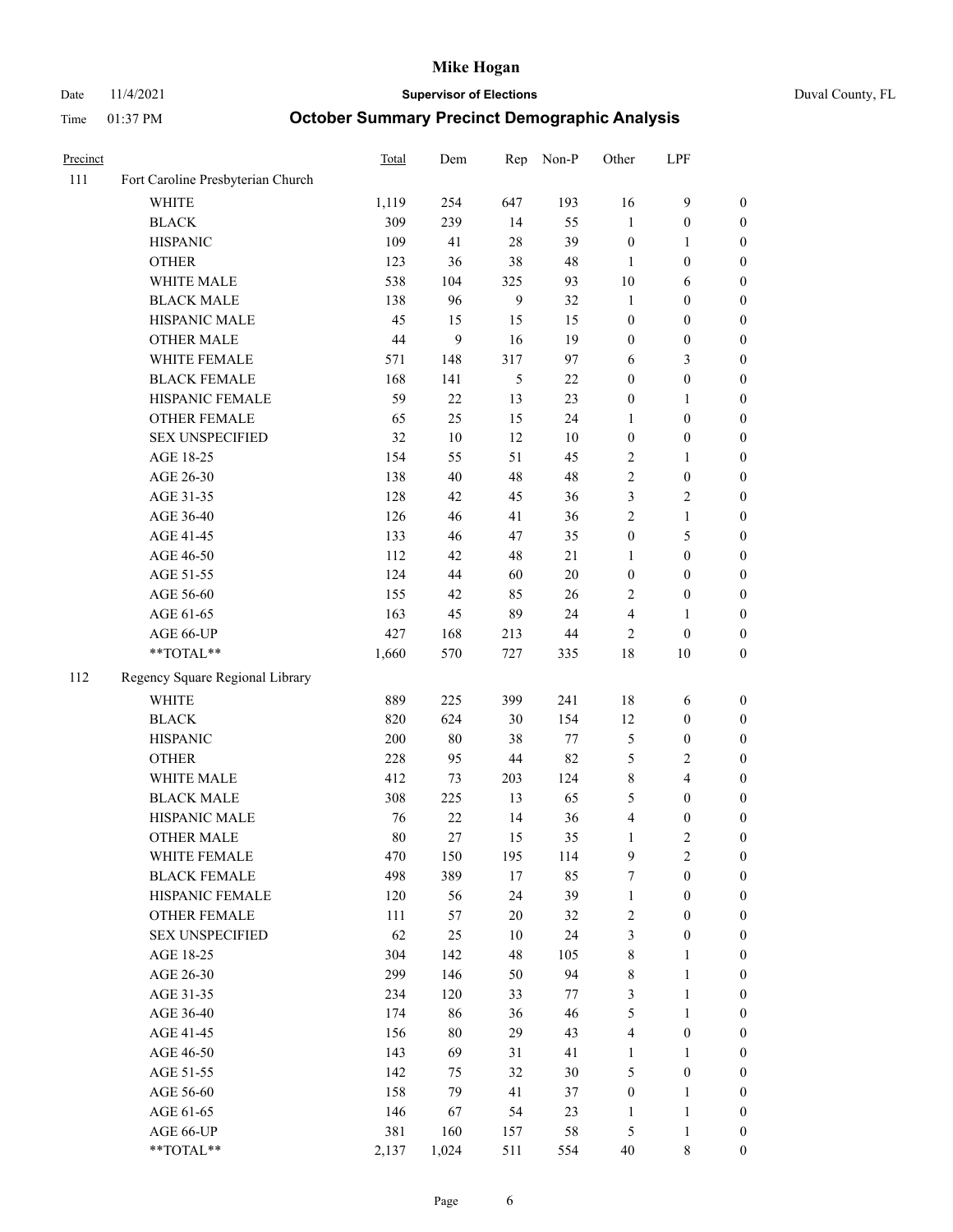Date 11/4/2021 **Supervisor of Elections** Duval County, FL

| Precinct |                                    | <b>Total</b> | Dem    | Rep   | Non-P  | Other            | LPF                     |                  |
|----------|------------------------------------|--------------|--------|-------|--------|------------------|-------------------------|------------------|
| 113      | Fort Caroline Christian Church     |              |        |       |        |                  |                         |                  |
|          | <b>WHITE</b>                       | 2,958        | 693    | 1,548 | 657    | 45               | 15                      | 0                |
|          | <b>BLACK</b>                       | 1,965        | 1,529  | 70    | 339    | 25               | $\sqrt{2}$              | 0                |
|          | <b>HISPANIC</b>                    | 482          | 193    | 111   | 170    | $\tau$           | $\mathbf{1}$            | $\boldsymbol{0}$ |
|          | <b>OTHER</b>                       | 618          | 212    | 136   | 254    | 12               | $\overline{\mathbf{4}}$ | $\boldsymbol{0}$ |
|          | WHITE MALE                         | 1,332        | 248    | 724   | 330    | $20\,$           | 10                      | $\boldsymbol{0}$ |
|          | <b>BLACK MALE</b>                  | 815          | 605    | 46    | 152    | 12               | $\boldsymbol{0}$        | $\boldsymbol{0}$ |
|          | HISPANIC MALE                      | 227          | $88\,$ | 55    | $78\,$ | 5                | $\mathbf{1}$            | $\boldsymbol{0}$ |
|          | <b>OTHER MALE</b>                  | 230          | 77     | 57    | $90\,$ | $\mathfrak{Z}$   | $\mathfrak{Z}$          | $\boldsymbol{0}$ |
|          | WHITE FEMALE                       | 1,589        | 434    | 809   | 318    | 24               | $\overline{4}$          | $\boldsymbol{0}$ |
|          | <b>BLACK FEMALE</b>                | 1,106        | 895    | 23    | 173    | 13               | $\sqrt{2}$              | 0                |
|          | HISPANIC FEMALE                    | 242          | 100    | 54    | 86     | $\sqrt{2}$       | $\boldsymbol{0}$        | 0                |
|          | OTHER FEMALE                       | 284          | 106    | 64    | 107    | 6                | $\mathbf{1}$            | 0                |
|          | <b>SEX UNSPECIFIED</b>             | 197          | 74     | 33    | 85     | $\overline{4}$   | $\mathbf{1}$            | $\boldsymbol{0}$ |
|          | AGE 18-25                          | 738          | 321    | 167   | 221    | 22               | $\tau$                  | $\boldsymbol{0}$ |
|          | AGE 26-30                          | 607          | 252    | 145   | 194    | 12               | $\overline{\mathbf{4}}$ | $\boldsymbol{0}$ |
|          | AGE 31-35                          | 538          | 257    | 119   | 153    | $\,$ 8 $\,$      | $\mathbf{1}$            | $\boldsymbol{0}$ |
|          | AGE 36-40                          | 539          | 243    | 120   | 161    | 12               | $\mathfrak{Z}$          | $\boldsymbol{0}$ |
|          | AGE 41-45                          | 472          | 211    | 115   | 135    | 8                | $\mathfrak{Z}$          | $\overline{0}$   |
|          | AGE 46-50                          | 485          | 214    | 148   | 117    | $\overline{4}$   | $\overline{2}$          | $\boldsymbol{0}$ |
|          | AGE 51-55                          | 538          | 243    | 168   | 118    | 8                | $\mathbf{1}$            | 0                |
|          | AGE 56-60                          | 522          | 214    | 193   | 109    | 5                | $\mathbf{1}$            | 0                |
|          | AGE 61-65                          | 483          | 217    | 196   | 65     | 5                | $\boldsymbol{0}$        | 0                |
|          | AGE 66-UP                          | 1,098        | 454    | 493   | 146    | 5                | $\boldsymbol{0}$        | $\boldsymbol{0}$ |
|          | **TOTAL**                          | 6,023        | 2,627  | 1,865 | 1,420  | 89               | $22\,$                  | $\boldsymbol{0}$ |
| 114      | Destination Church Assembly of God |              |        |       |        |                  |                         |                  |
|          | <b>WHITE</b>                       | 966          | 224    | 436   | 280    | $22\,$           | $\overline{\mathbf{4}}$ | $\boldsymbol{0}$ |
|          | <b>BLACK</b>                       | 1,243        | 937    | 49    | 237    | $17$             | $\mathfrak{Z}$          | $\boldsymbol{0}$ |
|          | <b>HISPANIC</b>                    | 256          | 115    | 41    | 91     | 8                | $\mathbf{1}$            | $\boldsymbol{0}$ |
|          | <b>OTHER</b>                       | 272          | 109    | 40    | 120    | $\sqrt{2}$       | $\mathbf{1}$            | $\boldsymbol{0}$ |
|          | WHITE MALE                         | 478          | 93     | 231   | 142    | $\mathbf{9}$     | $\mathfrak{Z}$          | $\boldsymbol{0}$ |
|          | <b>BLACK MALE</b>                  | 440          | 308    | 17    | 107    | 7                | $\mathbf{1}$            | $\boldsymbol{0}$ |
|          | HISPANIC MALE                      | 107          | 53     | 19    | 34     | $\mathbf{1}$     | $\boldsymbol{0}$        | 0                |
|          | <b>OTHER MALE</b>                  | 87           | 39     | 12    | 36     | $\boldsymbol{0}$ | $\boldsymbol{0}$        | 0                |
|          | WHITE FEMALE                       | 468          | 128    | 194   | 132    | 13               | 1                       | 0                |
|          | <b>BLACK FEMALE</b>                | 763          | 595    | 30    | 126    | 10               | $\sqrt{2}$              | $\overline{0}$   |
|          | HISPANIC FEMALE                    | 138          | 55     | 21    | 55     | 6                | $\mathbf{1}$            | $\overline{0}$   |
|          | OTHER FEMALE                       | 109          | 49     | 17    | 40     | $\overline{c}$   | $\mathbf{1}$            | $\overline{0}$   |
|          | <b>SEX UNSPECIFIED</b>             | 147          | 65     | 25    | 56     | $\mathbf{1}$     | $\boldsymbol{0}$        | 0                |
|          | AGE 18-25                          | 377          | 182    | 39    | 146    | 10               | $\boldsymbol{0}$        | 0                |
|          | AGE 26-30                          | 370          | 183    | 57    | 119    | 8                | $\mathfrak{Z}$          | 0                |
|          | AGE 31-35                          | 387          | 210    | 48    | 121    | 7                | $\mathbf{1}$            | 0                |
|          | AGE 36-40                          | 267          | 132    | 44    | 81     | 8                | $\sqrt{2}$              | 0                |
|          | AGE 41-45                          | 216          | 102    | 49    | 58     | 7                | $\boldsymbol{0}$        | 0                |
|          | AGE 46-50                          | 205          | 108    | 48    | 44     | 3                | $\sqrt{2}$              | 0                |
|          | AGE 51-55                          | 218          | 115    | 61    | 39     | 2                | $\mathbf{1}$            | 0                |
|          | AGE 56-60                          | 222          | 107    | 64    | 48     | 3                | $\boldsymbol{0}$        | $\overline{0}$   |
|          | AGE 61-65                          | 163          | $87\,$ | 47    | 28     | $\mathbf{1}$     | $\boldsymbol{0}$        | $\overline{0}$   |
|          | AGE 66-UP                          | 309          | 158    | 109   | 42     | $\boldsymbol{0}$ | $\boldsymbol{0}$        | 0                |
|          | **TOTAL**                          | 2,737        | 1,385  | 566   | 728    | 49               | 9                       | $\overline{0}$   |
|          |                                    |              |        |       |        |                  |                         |                  |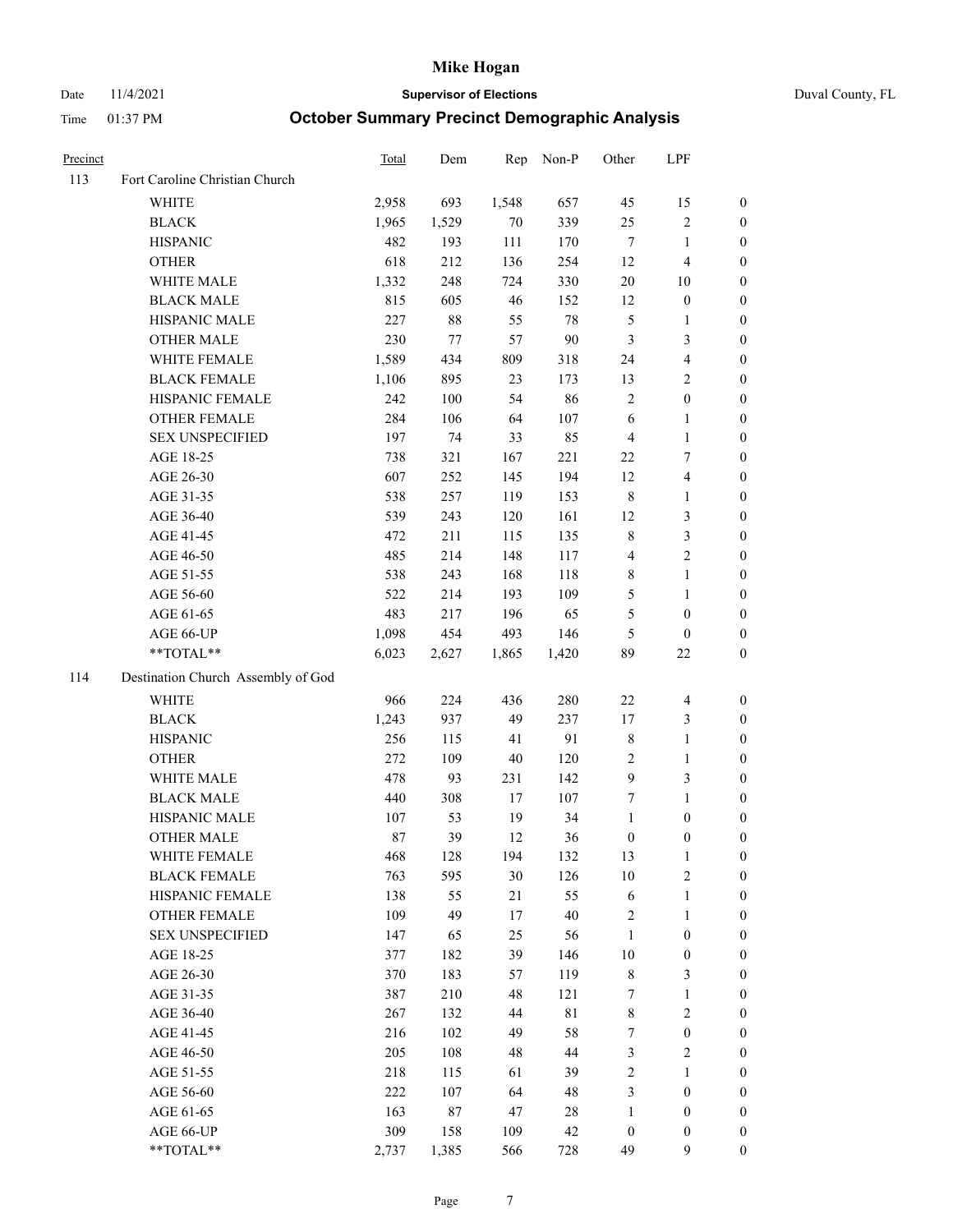Date 11/4/2021 **Supervisor of Elections** Duval County, FL

| Precinct |                        | Total | Dem     | Rep    | Non-P  | Other            | LPF                     |                  |
|----------|------------------------|-------|---------|--------|--------|------------------|-------------------------|------------------|
| 201      | Victory Celebration    |       |         |        |        |                  |                         |                  |
|          | <b>WHITE</b>           | 2,114 | 341     | 1,303  | 411    | 39               | $20\,$                  | 0                |
|          | <b>BLACK</b>           | 1,103 | 823     | 51     | 203    | $22\,$           | $\overline{\mathbf{4}}$ | $\boldsymbol{0}$ |
|          | <b>HISPANIC</b>        | 329   | 110     | 86     | 129    | 3                | $\mathbf{1}$            | $\boldsymbol{0}$ |
|          | <b>OTHER</b>           | 359   | 113     | 114    | 126    | 5                | $\mathbf{1}$            | $\boldsymbol{0}$ |
|          | WHITE MALE             | 1,027 | 131     | 650    | 215    | 18               | 13                      | $\boldsymbol{0}$ |
|          | <b>BLACK MALE</b>      | 500   | 345     | 29     | 111    | 12               | $\mathfrak{Z}$          | $\boldsymbol{0}$ |
|          | HISPANIC MALE          | 144   | 41      | 45     | 55     | $\sqrt{2}$       | $\mathbf{1}$            | $\boldsymbol{0}$ |
|          | <b>OTHER MALE</b>      | 151   | 46      | 49     | 55     | $\boldsymbol{0}$ | $\mathbf{1}$            | $\boldsymbol{0}$ |
|          | WHITE FEMALE           | 1,066 | $207\,$ | 642    | 190    | $20\,$           | $\boldsymbol{7}$        | $\boldsymbol{0}$ |
|          | <b>BLACK FEMALE</b>    | 587   | 469     | $22\,$ | 85     | 10               | $\mathbf{1}$            | 0                |
|          | HISPANIC FEMALE        | 177   | 66      | 39     | 71     | $\mathbf{1}$     | $\boldsymbol{0}$        | 0                |
|          | OTHER FEMALE           | 166   | 58      | 55     | 49     | $\overline{4}$   | $\boldsymbol{0}$        | $\boldsymbol{0}$ |
|          | <b>SEX UNSPECIFIED</b> | 87    | 24      | 23     | 38     | $\sqrt{2}$       | $\boldsymbol{0}$        | $\boldsymbol{0}$ |
|          | AGE 18-25              | 401   | 145     | 121    | 122    | $10\,$           | $\mathfrak{Z}$          | $\boldsymbol{0}$ |
|          | AGE 26-30              | 428   | 130     | 143    | 139    | $11\,$           | $\mathfrak{S}$          | $\boldsymbol{0}$ |
|          | AGE 31-35              | 479   | 157     | 192    | 120    | 6                | $\overline{\mathbf{4}}$ | $\boldsymbol{0}$ |
|          | AGE 36-40              | 422   | 162     | 134    | 110    | 10               | 6                       | $\boldsymbol{0}$ |
|          | AGE 41-45              | 372   | 135     | 134    | 92     | $\tau$           | $\overline{\mathbf{4}}$ | $\boldsymbol{0}$ |
|          | AGE 46-50              | 360   | 141     | 135    | $77\,$ | 5                | $\overline{2}$          | $\boldsymbol{0}$ |
|          | AGE 51-55              | 347   | 139     | 144    | 59     | 5                | $\boldsymbol{0}$        | $\boldsymbol{0}$ |
|          | AGE 56-60              | 333   | 120     | 161    | 43     | $\,$ $\,$        | $\mathbf{1}$            | 0                |
|          | AGE 61-65              | 268   | 93      | 132    | 42     | $\mathbf{1}$     | $\boldsymbol{0}$        | $\boldsymbol{0}$ |
|          | AGE 66-UP              | 495   | 165     | 258    | 65     | 6                | $\mathbf{1}$            | $\boldsymbol{0}$ |
|          | $**TOTAL**$            | 3,905 | 1,387   | 1,554  | 869    | 69               | $26\,$                  | $\boldsymbol{0}$ |
|          |                        |       |         |        |        |                  |                         |                  |
| 202      | Faith Bridge Church    |       |         |        |        |                  |                         |                  |
|          | <b>WHITE</b>           | 3,515 | 734     | 1,907  | 794    | 63               | 17                      | $\boldsymbol{0}$ |
|          | <b>BLACK</b>           | 826   | 587     | 64     | 164    | $11\,$           | $\boldsymbol{0}$        | $\boldsymbol{0}$ |
|          | <b>HISPANIC</b>        | 434   | 141     | 133    | 154    | $\overline{4}$   | $\sqrt{2}$              | $\boldsymbol{0}$ |
|          | <b>OTHER</b>           | 994   | 261     | 328    | 392    | 13               | $\boldsymbol{0}$        | $\boldsymbol{0}$ |
|          | WHITE MALE             | 1,696 | 299     | 940    | 417    | 28               | 12                      | $\boldsymbol{0}$ |
|          | <b>BLACK MALE</b>      | 395   | 251     | 38     | 102    | $\overline{4}$   | $\boldsymbol{0}$        | $\boldsymbol{0}$ |
|          | HISPANIC MALE          | 201   | 57      | 66     | 75     | 3                | $\boldsymbol{0}$        | $\boldsymbol{0}$ |
|          | <b>OTHER MALE</b>      | 414   | 110     | 142    | 158    | 4                | $\boldsymbol{0}$        | $\boldsymbol{0}$ |
|          | WHITE FEMALE           | 1,782 | 427     | 948    | 367    | 35               | 5                       | 0                |
|          | <b>BLACK FEMALE</b>    | 414   | 322     | 26     | 60     | 6                | $\boldsymbol{0}$        | $\boldsymbol{0}$ |
|          | HISPANIC FEMALE        | 226   | 83      | 66     | 74     | $\mathbf{1}$     | $\sqrt{2}$              | $\overline{0}$   |
|          | <b>OTHER FEMALE</b>    | 487   | 134     | 168    | 177    | 8                | $\boldsymbol{0}$        | $\overline{0}$   |
|          | <b>SEX UNSPECIFIED</b> | 154   | 40      | 38     | 74     | $\overline{c}$   | $\boldsymbol{0}$        | 0                |
|          | AGE 18-25              | 720   | 233     | 250    | 211    | 23               | $\mathfrak{Z}$          | $\overline{0}$   |
|          | AGE 26-30              | 575   | 169     | 219    | 168    | 17               | $\sqrt{2}$              | 0                |
|          | AGE 31-35              | 609   | 166     | 231    | 197    | $\overline{9}$   | $\sqrt{6}$              | 0                |
|          | AGE 36-40              | 581   | 163     | 207    | 199    | $\,$ 8 $\,$      | $\overline{\mathbf{4}}$ | 0                |
|          | AGE 41-45              | 520   | 144     | 207    | 155    | 12               | $\sqrt{2}$              | 0                |
|          | AGE 46-50              | 519   | 155     | 238    | 120    | 5                | $\mathbf{1}$            | 0                |
|          | AGE 51-55              | 505   | 143     | 240    | 120    | $\mathbf{1}$     | $\mathbf{1}$            | 0                |
|          | AGE 56-60              | 525   | 149     | 267    | 103    | 6                | $\boldsymbol{0}$        | 0                |
|          | AGE 61-65              | 391   | 134     | 173    | 79     | 5                | $\boldsymbol{0}$        | $\boldsymbol{0}$ |
|          | AGE 66-UP              | 821   | 265     | 399    | 152    | 5                | $\boldsymbol{0}$        | 0                |
|          | **TOTAL**              | 5,769 | 1,723   | 2,432  | 1,504  | 91               | 19                      | $\boldsymbol{0}$ |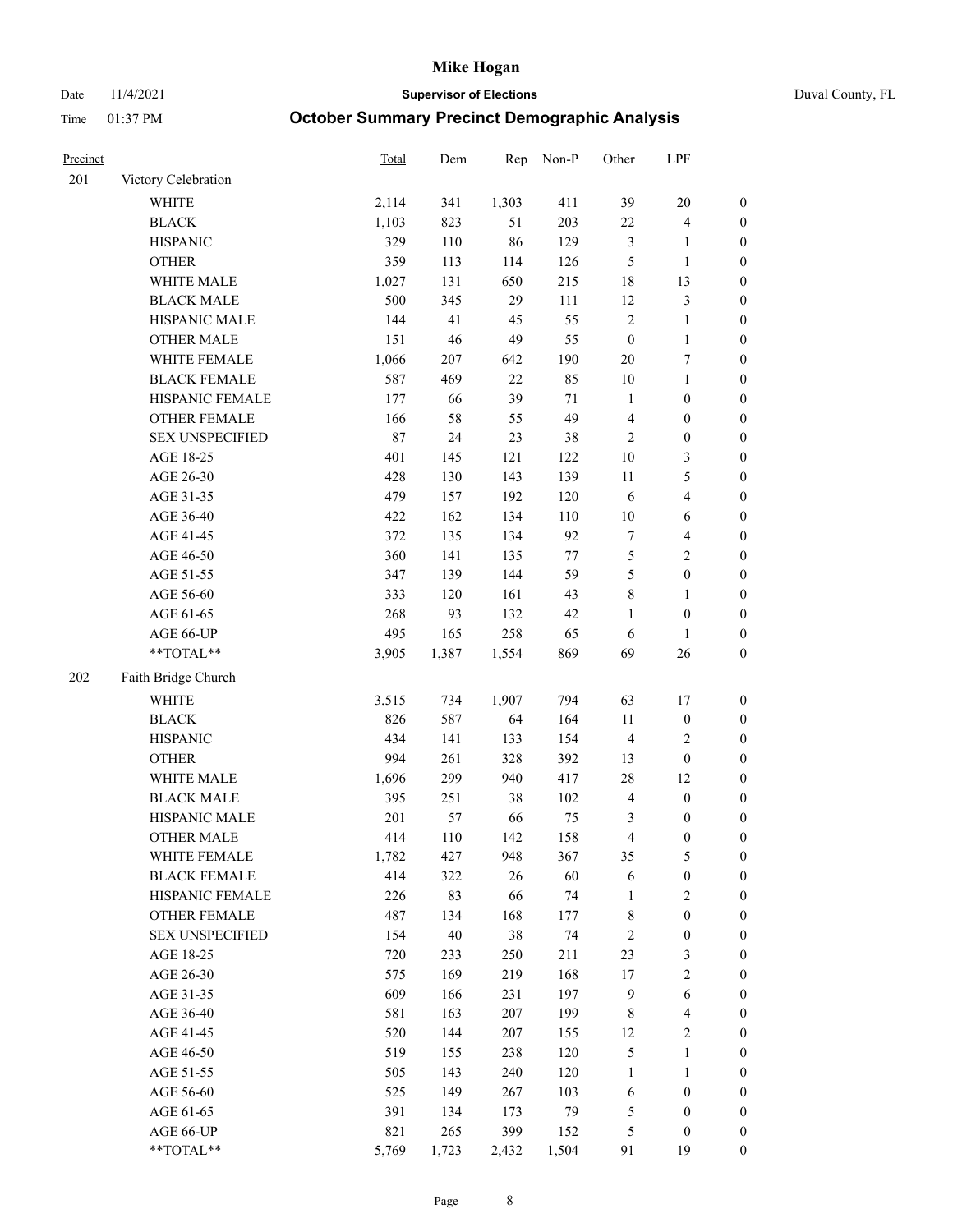Date 11/4/2021 **Supervisor of Elections** Duval County, FL

| Precinct |                                       | Total | Dem    | Rep          | Non-P  | Other            | LPF                     |                  |
|----------|---------------------------------------|-------|--------|--------------|--------|------------------|-------------------------|------------------|
| 203      | Faith Chapel Free Will Baptist Church |       |        |              |        |                  |                         |                  |
|          | <b>WHITE</b>                          | 2,604 | 561    | 1,421        | 558    | 37               | $27\,$                  | $\boldsymbol{0}$ |
|          | <b>BLACK</b>                          | 1,337 | 990    | 57           | 272    | 15               | $\mathfrak{Z}$          | $\boldsymbol{0}$ |
|          | <b>HISPANIC</b>                       | 397   | 167    | $71\,$       | 152    | 6                | $\mathbf{1}$            | $\boldsymbol{0}$ |
|          | <b>OTHER</b>                          | 465   | 136    | 126          | 191    | 7                | 5                       | $\boldsymbol{0}$ |
|          | WHITE MALE                            | 1,254 | 230    | 694          | 292    | 20               | 18                      | $\boldsymbol{0}$ |
|          | <b>BLACK MALE</b>                     | 528   | 339    | 31           | 147    | 8                | $\mathfrak{Z}$          | $\boldsymbol{0}$ |
|          | HISPANIC MALE                         | 190   | 76     | 41           | 71     | $\mathbf{1}$     | $\mathbf{1}$            | $\boldsymbol{0}$ |
|          | <b>OTHER MALE</b>                     | 174   | 48     | 60           | 61     | 3                | $\sqrt{2}$              | $\boldsymbol{0}$ |
|          | WHITE FEMALE                          | 1,317 | 320    | 712          | 259    | $17$             | $\boldsymbol{9}$        | 0                |
|          | <b>BLACK FEMALE</b>                   | 788   | 639    | 26           | 116    | 7                | $\boldsymbol{0}$        | $\boldsymbol{0}$ |
|          | HISPANIC FEMALE                       | 196   | 87     | $28\,$       | 76     | 5                | $\boldsymbol{0}$        | $\boldsymbol{0}$ |
|          | OTHER FEMALE                          | 227   | 75     | 53           | 92     | 4                | $\mathfrak{Z}$          | $\boldsymbol{0}$ |
|          | <b>SEX UNSPECIFIED</b>                | 129   | 40     | $30\,$       | 59     | $\boldsymbol{0}$ | $\boldsymbol{0}$        | $\boldsymbol{0}$ |
|          | AGE 18-25                             | 532   | 196    | 140          | 180    | $11\,$           | $\mathfrak{S}$          | $\boldsymbol{0}$ |
|          | AGE 26-30                             | 538   | 216    | 117          | 185    | $11\,$           | $\mathbf{9}$            | $\boldsymbol{0}$ |
|          | AGE 31-35                             | 520   | 226    | 128          | 151    | 10               | $\mathfrak s$           | $\boldsymbol{0}$ |
|          | AGE 36-40                             | 473   | 192    | 124          | 150    | 3                | $\overline{\mathbf{4}}$ | $\boldsymbol{0}$ |
|          | AGE 41-45                             | 411   | 145    | 138          | 118    | 3                | 7                       | $\boldsymbol{0}$ |
|          | AGE 46-50                             | 379   | 141    | 137          | 91     | $\tau$           | $\mathfrak{Z}$          | 0                |
|          | AGE 51-55                             | 377   | 136    | 158          | 74     | 9                | $\boldsymbol{0}$        | $\boldsymbol{0}$ |
|          | AGE 56-60                             | 405   | 137    | 191          | 72     | 5                | $\boldsymbol{0}$        | $\boldsymbol{0}$ |
|          | AGE 61-65                             | 374   | 136    | 177          | 56     | 3                | $\mathfrak{2}$          | $\boldsymbol{0}$ |
|          | AGE 66-UP                             | 794   | 329    | 365          | 96     | 3                | $\mathbf{1}$            | $\boldsymbol{0}$ |
|          | $**TOTAL**$                           | 4,803 | 1,854  | 1,675        | 1,173  | 65               | 36                      | $\boldsymbol{0}$ |
| 204      | Cedar Bay Baptist Church              |       |        |              |        |                  |                         |                  |
|          | <b>WHITE</b>                          | 2,051 | 392    | 1,280        | 338    | 34               | $\boldsymbol{7}$        | $\boldsymbol{0}$ |
|          | <b>BLACK</b>                          | 330   | 248    | 16           | 62     | 4                | $\boldsymbol{0}$        | $\boldsymbol{0}$ |
|          | <b>HISPANIC</b>                       | 96    | 32     | 41           | 23     | $\boldsymbol{0}$ | $\boldsymbol{0}$        | $\boldsymbol{0}$ |
|          | <b>OTHER</b>                          | 168   | 36     | 67           | 62     | 3                | $\boldsymbol{0}$        | $\boldsymbol{0}$ |
|          | WHITE MALE                            | 913   | 148    | 577          | 170    | 15               | $\mathfrak{Z}$          | $\boldsymbol{0}$ |
|          | <b>BLACK MALE</b>                     | 141   | 95     | $\mathbf{9}$ | 36     | $\mathbf{1}$     | $\boldsymbol{0}$        | 0                |
|          | HISPANIC MALE                         | 54    | $20\,$ | 24           | $10\,$ | $\boldsymbol{0}$ | $\boldsymbol{0}$        | 0                |
|          | <b>OTHER MALE</b>                     | 65    | 8      | 26           | 30     | $\mathbf{1}$     | $\boldsymbol{0}$        | $\boldsymbol{0}$ |
|          | WHITE FEMALE                          | 1,121 | 242    | 695          | 162    | 19               | $\mathfrak{Z}$          | $\boldsymbol{0}$ |
|          | <b>BLACK FEMALE</b>                   | 188   | 152    | 7            | 26     | 3                | $\boldsymbol{0}$        | $\overline{0}$   |
|          | HISPANIC FEMALE                       | 42    | 12     | $17\,$       | 13     | $\boldsymbol{0}$ | $\boldsymbol{0}$        | $\overline{0}$   |
|          | <b>OTHER FEMALE</b>                   | 68    | 21     | 29           | 16     | $\sqrt{2}$       | $\boldsymbol{0}$        | $\overline{0}$   |
|          | <b>SEX UNSPECIFIED</b>                | 53    | $10\,$ | $20\,$       | $22\,$ | $\boldsymbol{0}$ | $\mathbf{1}$            | $\overline{0}$   |
|          | AGE 18-25                             | 272   | 74     | 113          | 79     | 6                | $\boldsymbol{0}$        | 0                |
|          | AGE 26-30                             | 237   | 53     | 101          | 75     | 7                | $\mathbf{1}$            | 0                |
|          | AGE 31-35                             | 227   | 51     | 103          | 68     | $\sqrt{2}$       | $\mathfrak{Z}$          | 0                |
|          | AGE 36-40                             | 198   | 61     | 95           | 37     | 4                | $\mathbf{1}$            | 0                |
|          | AGE 41-45                             | 204   | 52     | 94           | 54     | 4                | $\boldsymbol{0}$        | $\overline{0}$   |
|          | AGE 46-50                             | 207   | 68     | 91           | 43     | 5                | $\boldsymbol{0}$        | $\boldsymbol{0}$ |
|          | AGE 51-55                             | 202   | 51     | 116          | 32     | 2                | $\mathbf{1}$            | $\boldsymbol{0}$ |
|          | AGE 56-60                             | 253   | 64     | 147          | 36     | 6                | $\boldsymbol{0}$        | $\overline{0}$   |
|          | AGE 61-65                             | 213   | 49     | 145          | 18     | $\mathbf{1}$     | $\boldsymbol{0}$        | $\overline{0}$   |
|          | AGE 66-UP                             | 632   | 185    | 399          | 43     | $\overline{4}$   | $\mathbf{1}$            | $\boldsymbol{0}$ |
|          | **TOTAL**                             | 2,645 | 708    | 1,404        | 485    | 41               | $\boldsymbol{7}$        | $\boldsymbol{0}$ |
|          |                                       |       |        |              |        |                  |                         |                  |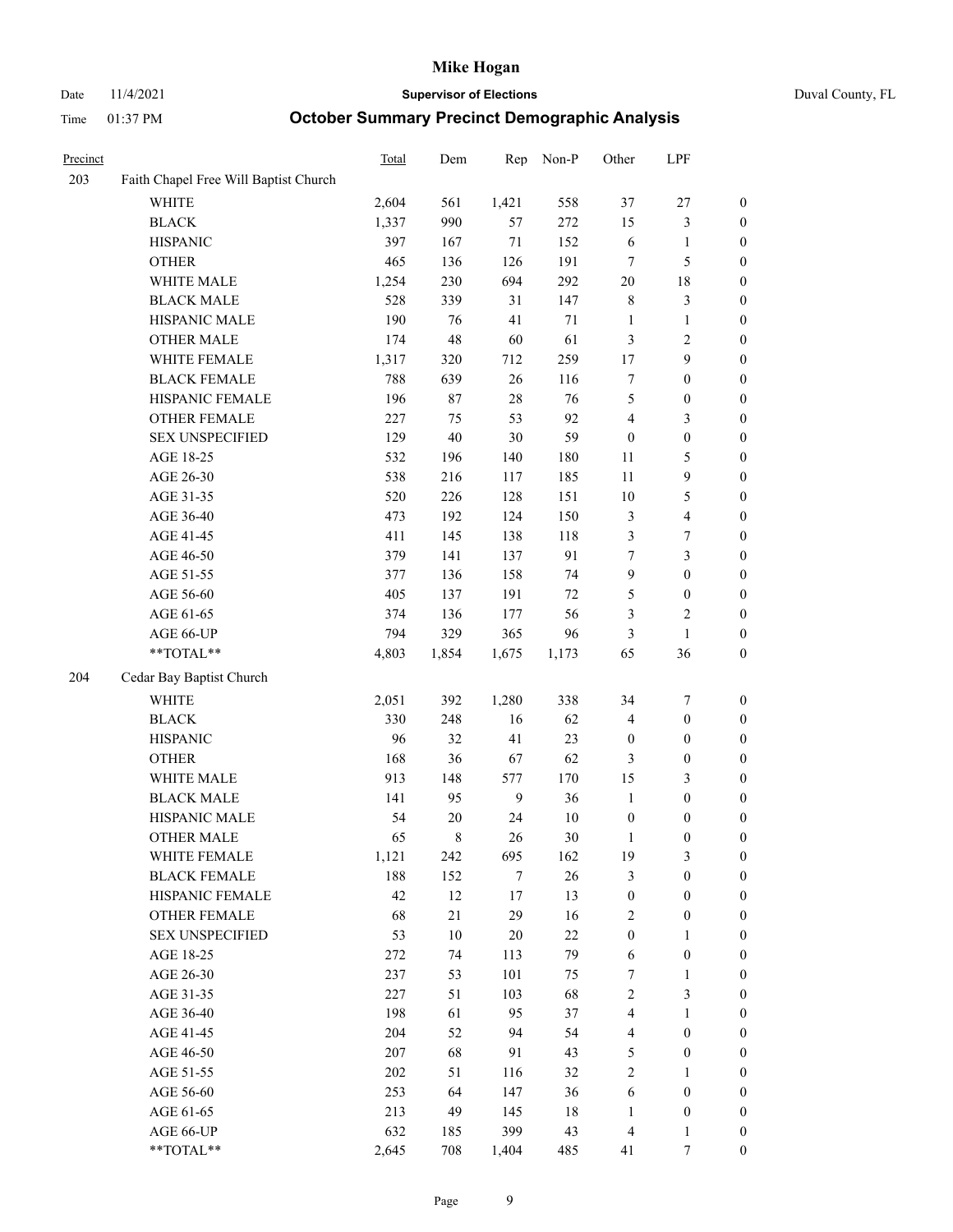Date 11/4/2021 **Supervisor of Elections** Duval County, FL

| Precinct |                               | Total | Dem         | Rep         | Non-P  | Other                   | LPF                     |                  |
|----------|-------------------------------|-------|-------------|-------------|--------|-------------------------|-------------------------|------------------|
| 205      | Dunns Creek Baptist Church    |       |             |             |        |                         |                         |                  |
|          | WHITE                         | 5,249 | 915         | 3,135       | 1,081  | 79                      | 39                      | $\boldsymbol{0}$ |
|          | <b>BLACK</b>                  | 2,693 | 2,093       | 105         | 454    | 38                      | 3                       | $\boldsymbol{0}$ |
|          | <b>HISPANIC</b>               | 618   | 215         | 167         | 227    | 9                       | $\boldsymbol{0}$        | $\boldsymbol{0}$ |
|          | <b>OTHER</b>                  | 812   | 233         | 260         | 305    | 10                      | $\overline{\mathbf{4}}$ | $\boldsymbol{0}$ |
|          | WHITE MALE                    | 2,488 | 343         | 1,524       | 565    | 31                      | 25                      | $\boldsymbol{0}$ |
|          | <b>BLACK MALE</b>             | 1,210 | 878         | 66          | 245    | 18                      | $\mathfrak{Z}$          | $\boldsymbol{0}$ |
|          | HISPANIC MALE                 | 290   | 85          | 92          | 108    | $\mathfrak{S}$          | $\boldsymbol{0}$        | $\boldsymbol{0}$ |
|          | <b>OTHER MALE</b>             | 317   | 79          | 107         | 126    | $\overline{2}$          | 3                       | $\boldsymbol{0}$ |
|          | WHITE FEMALE                  | 2,703 | 564         | 1,572       | 506    | 47                      | 14                      | $\boldsymbol{0}$ |
|          | <b>BLACK FEMALE</b>           | 1,449 | 1,192       | 38          | 199    | $20\,$                  | $\boldsymbol{0}$        | $\boldsymbol{0}$ |
|          | HISPANIC FEMALE               | 321   | 127         | $72\,$      | 118    | $\overline{\mathbf{4}}$ | $\boldsymbol{0}$        | 0                |
|          | OTHER FEMALE                  | 365   | 122         | 114         | 123    | 5                       | $\mathbf{1}$            | $\boldsymbol{0}$ |
|          | <b>SEX UNSPECIFIED</b>        | 229   | 66          | 82          | $77\,$ | $\overline{4}$          | $\boldsymbol{0}$        | $\boldsymbol{0}$ |
|          | AGE 18-25                     | 1,059 | 395         | 309         | 325    | 28                      | $\sqrt{2}$              | $\boldsymbol{0}$ |
|          | AGE 26-30                     | 871   | 294         | 293         | 254    | $20\,$                  | $10\,$                  | $\boldsymbol{0}$ |
|          | AGE 31-35                     | 997   | 300         | 352         | 325    | 13                      | $\boldsymbol{7}$        | $\boldsymbol{0}$ |
|          | AGE 36-40                     | 936   | 339         | 321         | 252    | 12                      | 12                      | $\boldsymbol{0}$ |
|          | AGE 41-45                     | 883   | 351         | 296         | 213    | 17                      | $\sqrt{6}$              | $\boldsymbol{0}$ |
|          | AGE 46-50                     | 904   | 398         | 315         | 180    | $\tau$                  | $\overline{4}$          | $\boldsymbol{0}$ |
|          | AGE 51-55                     | 854   | 309         | 381         | 154    | $10\,$                  | $\boldsymbol{0}$        | $\boldsymbol{0}$ |
|          | AGE 56-60                     | 847   | 323         | 371         | 140    | 11                      | $\sqrt{2}$              | 0                |
|          | AGE 61-65                     | 660   | 239         | 332         | $80\,$ | $\,$ 8 $\,$             | $\mathbf{1}$            | $\boldsymbol{0}$ |
|          | AGE 66-UP                     | 1,356 | 504         | 697         | 143    | $10\,$                  | $\sqrt{2}$              | $\boldsymbol{0}$ |
|          | **TOTAL**                     | 9,372 | 3,456       | 3,667       | 2,067  | 136                     | 46                      | $\boldsymbol{0}$ |
| 206      | Resurrection Episcopal Church |       |             |             |        |                         |                         |                  |
|          | <b>WHITE</b>                  | 3,871 | 686         | 2,481       | 633    | 58                      | 13                      | $\boldsymbol{0}$ |
|          | <b>BLACK</b>                  | 305   | 238         | 19          | 44     | $\sqrt{2}$              | $\sqrt{2}$              | $\boldsymbol{0}$ |
|          | <b>HISPANIC</b>               | 191   | 53          | $8\sqrt{1}$ | 55     | $\sqrt{2}$              | $\boldsymbol{0}$        | $\boldsymbol{0}$ |
|          | <b>OTHER</b>                  | 338   | 94          | 131         | 110    | 3                       | $\boldsymbol{0}$        | $\boldsymbol{0}$ |
|          | WHITE MALE                    | 1,868 | 270         | 1,222       | 340    | 27                      | $\mathbf{9}$            | $\boldsymbol{0}$ |
|          | <b>BLACK MALE</b>             | 149   | 110         | $11\,$      | 25     | $\mathbf{1}$            | $\overline{2}$          | $\boldsymbol{0}$ |
|          | HISPANIC MALE                 | 76    | 15          | 32          | $28\,$ | $\mathbf{1}$            | $\boldsymbol{0}$        | $\boldsymbol{0}$ |
|          | <b>OTHER MALE</b>             | 132   | 29          | 55          | 46     | $\sqrt{2}$              | $\boldsymbol{0}$        | $\boldsymbol{0}$ |
|          | WHITE FEMALE                  | 1,975 | 413         | 1,239       | 288    | 31                      | 4                       | 0                |
|          | <b>BLACK FEMALE</b>           | 155   | 127         | 8           | 19     | $\mathbf{1}$            | $\boldsymbol{0}$        | 0                |
|          | HISPANIC FEMALE               | 109   | 36          | 48          | 24     | $\mathbf{1}$            | $\boldsymbol{0}$        | $\overline{0}$   |
|          | OTHER FEMALE                  | 158   | 53          | 61          | 44     | $\boldsymbol{0}$        | $\boldsymbol{0}$        | 0                |
|          | <b>SEX UNSPECIFIED</b>        | 83    | $18\,$      | 36          | $28\,$ | $\mathbf{1}$            | $\boldsymbol{0}$        | 0                |
|          | AGE 18-25                     | 427   | 102         | 196         | 114    | 13                      | $\sqrt{2}$              | 0                |
|          | AGE 26-30                     | 296   | 74          | 138         | 77     | 5                       | $\sqrt{2}$              | 0                |
|          | AGE 31-35                     | 382   | 97          | 200         | 73     | 9                       | $\mathfrak{Z}$          | 0                |
|          | AGE 36-40                     | 367   | $88\,$      | 180         | 90     | 6                       | $\mathfrak{Z}$          | 0                |
|          | AGE 41-45                     | 325   | 79          | 154         | 86     | 5                       | $\mathbf{1}$            | 0                |
|          | AGE 46-50                     | 327   | 71          | 179         | 68     | 6                       | $\mathfrak{Z}$          | 0                |
|          | AGE 51-55                     | 419   | $8\sqrt{1}$ | 255         | 77     | 5                       | $\mathbf{1}$            | 0                |
|          | AGE 56-60                     | 536   | 108         | 357         | 68     | 3                       | $\boldsymbol{0}$        | 0                |
|          | AGE 61-65                     | 458   | 101         | 297         | 59     | $\mathbf{1}$            | $\boldsymbol{0}$        | 0                |
|          | AGE 66-UP                     | 1,166 | 270         | 755         | 129    | 12                      | $\boldsymbol{0}$        | 0                |
|          | **TOTAL**                     | 4,705 | 1,071       | 2,712       | 842    | 65                      | 15                      | $\boldsymbol{0}$ |
|          |                               |       |             |             |        |                         |                         |                  |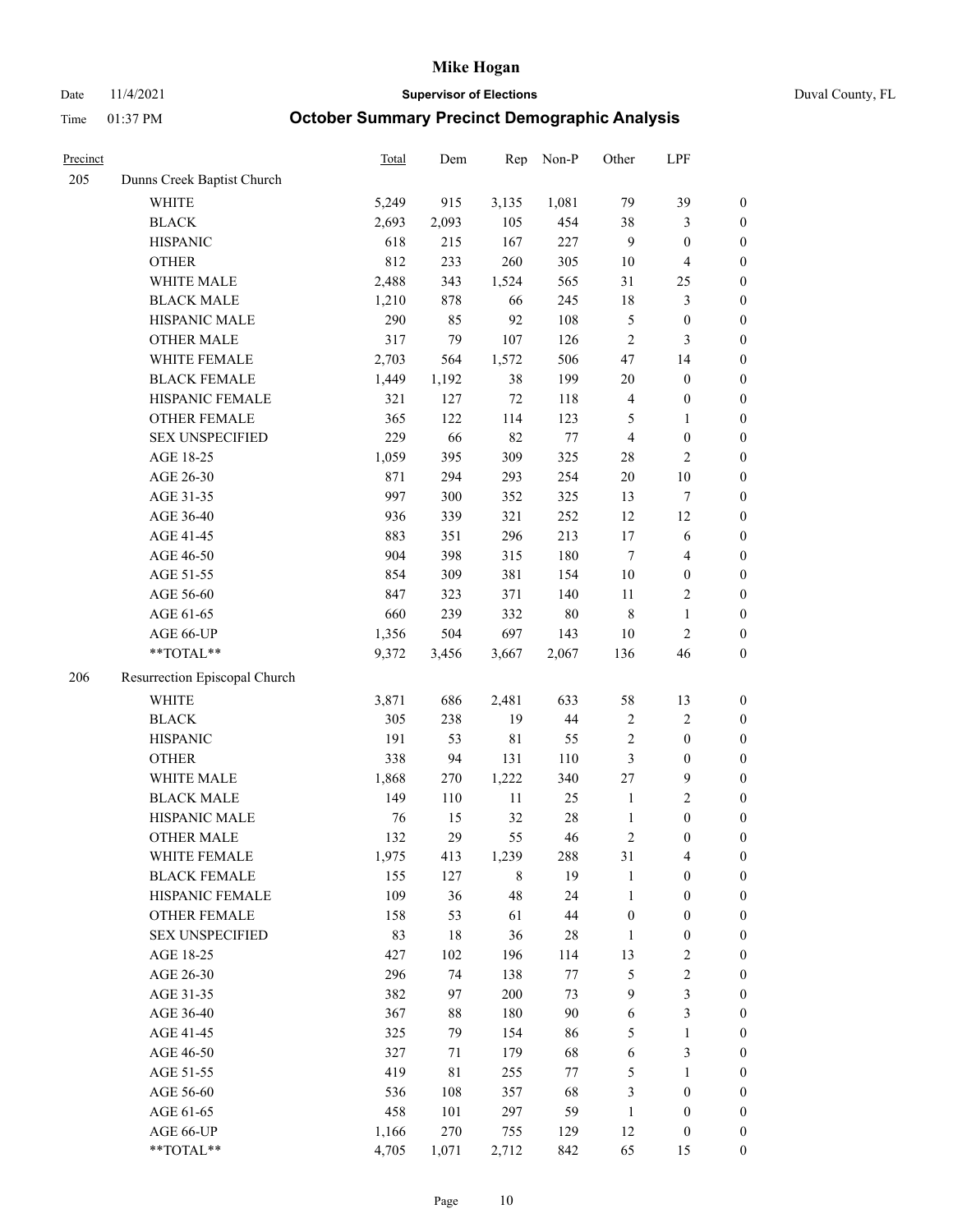Date 11/4/2021 **Supervisor of Elections** Duval County, FL

| Precinct |                                   | Total | Dem    | Rep          | Non-P      | Other            | LPF                     |                  |
|----------|-----------------------------------|-------|--------|--------------|------------|------------------|-------------------------|------------------|
| 207      | Police Athletic League            |       |        |              |            |                  |                         |                  |
|          | <b>WHITE</b>                      | 3,503 | 717    | 1,916        | 794        | 59               | 17                      | 0                |
|          | <b>BLACK</b>                      | 1,096 | 857    | 26           | 196        | 16               | $\mathbf{1}$            | 0                |
|          | <b>HISPANIC</b>                   | 431   | 162    | 97           | 166        | 5                | $\mathbf{1}$            | $\boldsymbol{0}$ |
|          | <b>OTHER</b>                      | 573   | 150    | 189          | 224        | $\tau$           | $\mathfrak{Z}$          | $\boldsymbol{0}$ |
|          | WHITE MALE                        | 1,659 | 275    | 972          | 374        | 31               | $\tau$                  | $\boldsymbol{0}$ |
|          | <b>BLACK MALE</b>                 | 444   | 319    | 15           | 99         | $10\,$           | $\mathbf{1}$            | $\boldsymbol{0}$ |
|          | HISPANIC MALE                     | 180   | 58     | 42           | 77         | 2                | $\mathbf{1}$            | $\boldsymbol{0}$ |
|          | <b>OTHER MALE</b>                 | 240   | 51     | 86           | 99         | 3                | $\mathbf{1}$            | $\boldsymbol{0}$ |
|          | WHITE FEMALE                      | 1,813 | 436    | 934          | 405        | 28               | $10\,$                  | $\boldsymbol{0}$ |
|          | <b>BLACK FEMALE</b>               | 633   | 523    | 10           | 94         | 6                | $\boldsymbol{0}$        | $\boldsymbol{0}$ |
|          | HISPANIC FEMALE                   | 239   | 99     | 55           | 82         | 3                | $\boldsymbol{0}$        | 0                |
|          | <b>OTHER FEMALE</b>               | 249   | 84     | 80           | $80\,$     | 4                | $\mathbf{1}$            | $\boldsymbol{0}$ |
|          | <b>SEX UNSPECIFIED</b>            | 146   | 41     | 34           | 70         | $\boldsymbol{0}$ | $\mathbf{1}$            | $\boldsymbol{0}$ |
|          | AGE 18-25                         | 511   | 175    | 132          | 190        | 13               | $\mathbf{1}$            | $\boldsymbol{0}$ |
|          | AGE 26-30                         | 506   | 156    | 158          | 172        | 15               | $\mathfrak{S}$          | $\boldsymbol{0}$ |
|          | AGE 31-35                         | 601   | 220    | 173          | 195        | 6                | $\boldsymbol{7}$        | $\boldsymbol{0}$ |
|          | AGE 36-40                         | 535   | 178    | 173          | 171        | 8                | $\mathfrak s$           | $\boldsymbol{0}$ |
|          | AGE 41-45                         | 456   | 170    | 153          | 124        | 9                | $\boldsymbol{0}$        | $\boldsymbol{0}$ |
|          | AGE 46-50                         | 411   | 131    | 159          | 112        | 7                | $\overline{c}$          | $\boldsymbol{0}$ |
|          | AGE 51-55                         | 439   | 159    | 168          | 108        | 3                | $\mathbf{1}$            | $\boldsymbol{0}$ |
|          | AGE 56-60                         | 537   | 177    | 264          | 87         | 8                | $\mathbf{1}$            | 0                |
|          | AGE 61-65                         | 487   | 183    | 220          | 75         | 9                | $\boldsymbol{0}$        | $\boldsymbol{0}$ |
|          | AGE 66-UP                         | 1,116 | 335    | 627          | 145        | 9                | $\boldsymbol{0}$        | $\boldsymbol{0}$ |
|          | **TOTAL**                         | 5,603 | 1,886  | 2,228        | 1,380      | 87               | $22\,$                  | $\boldsymbol{0}$ |
| 208      | Christ's Church River City Campus |       |        |              |            |                  |                         |                  |
|          | <b>WHITE</b>                      | 1,973 | 268    | 1,374        | 307        | $20\,$           | $\overline{\mathbf{4}}$ | $\boldsymbol{0}$ |
|          | <b>BLACK</b>                      | 176   | 124    | 16           | 32         | 4                | $\boldsymbol{0}$        | $\boldsymbol{0}$ |
|          | <b>HISPANIC</b>                   | 55    | 10     | 30           | 14         | $\mathbf{1}$     | $\boldsymbol{0}$        | $\boldsymbol{0}$ |
|          | <b>OTHER</b>                      | 102   | 30     | 37           | 33         | $\overline{c}$   | $\boldsymbol{0}$        | $\boldsymbol{0}$ |
|          | WHITE MALE                        | 939   | 115    | 659          | 154        | $10\,$           | $\mathbf{1}$            | $\boldsymbol{0}$ |
|          | <b>BLACK MALE</b>                 | 89    | 54     | $\mathbf{9}$ | 22         | 4                | $\boldsymbol{0}$        | $\boldsymbol{0}$ |
|          | HISPANIC MALE                     | 28    | 3      | 19           | $\sqrt{6}$ | $\boldsymbol{0}$ | $\boldsymbol{0}$        | $\boldsymbol{0}$ |
|          | <b>OTHER MALE</b>                 | 29    | 8      | 10           | 11         | $\boldsymbol{0}$ | $\boldsymbol{0}$        | $\boldsymbol{0}$ |
|          | WHITE FEMALE                      | 1,006 | 149    | 697          | 148        | 9                | 3                       | 0                |
|          | <b>BLACK FEMALE</b>               | 85    | 69     | 7            | 9          | $\boldsymbol{0}$ | $\boldsymbol{0}$        | $\boldsymbol{0}$ |
|          | HISPANIC FEMALE                   | 25    | $\tau$ | 10           | 8          | $\boldsymbol{0}$ | $\boldsymbol{0}$        | $\overline{0}$   |
|          | OTHER FEMALE                      | 46    | 16     | 20           | $10\,$     | $\boldsymbol{0}$ | $\boldsymbol{0}$        | $\overline{0}$   |
|          | <b>SEX UNSPECIFIED</b>            | 59    | 11     | 26           | $18\,$     | 4                | $\boldsymbol{0}$        | 0                |
|          | AGE 18-25                         | 196   | 41     | 102          | 49         | 4                | $\boldsymbol{0}$        | $\theta$         |
|          | AGE 26-30                         | 118   | 23     | 60           | 31         | $\overline{4}$   | $\boldsymbol{0}$        | 0                |
|          | AGE 31-35                         | 138   | 22     | 67           | 48         | $\boldsymbol{0}$ | $\mathbf{1}$            | 0                |
|          | AGE 36-40                         | 156   | 17     | 98           | 38         | 2                | $\mathbf{1}$            | 0                |
|          | AGE 41-45                         | 155   | 29     | 92           | 32         | $\mathbf{1}$     | $\mathbf{1}$            | 0                |
|          | AGE 46-50                         | 173   | 21     | 126          | 23         | 3                | $\boldsymbol{0}$        | 0                |
|          | AGE 51-55                         | 235   | 42     | 155          | 34         | 4                | $\boldsymbol{0}$        | 0                |
|          | AGE 56-60                         | 271   | 61     | 169          | 38         | 3                | $\boldsymbol{0}$        | $\boldsymbol{0}$ |
|          | AGE 61-65                         | 249   | 50     | 166          | 29         | 3                | $\mathbf{1}$            | $\boldsymbol{0}$ |
|          | AGE 66-UP                         | 615   | 126    | 422          | 64         | 3                | $\boldsymbol{0}$        | 0                |
|          | **TOTAL**                         | 2,306 | 432    | 1,457        | 386        | 27               | $\overline{4}$          | $\boldsymbol{0}$ |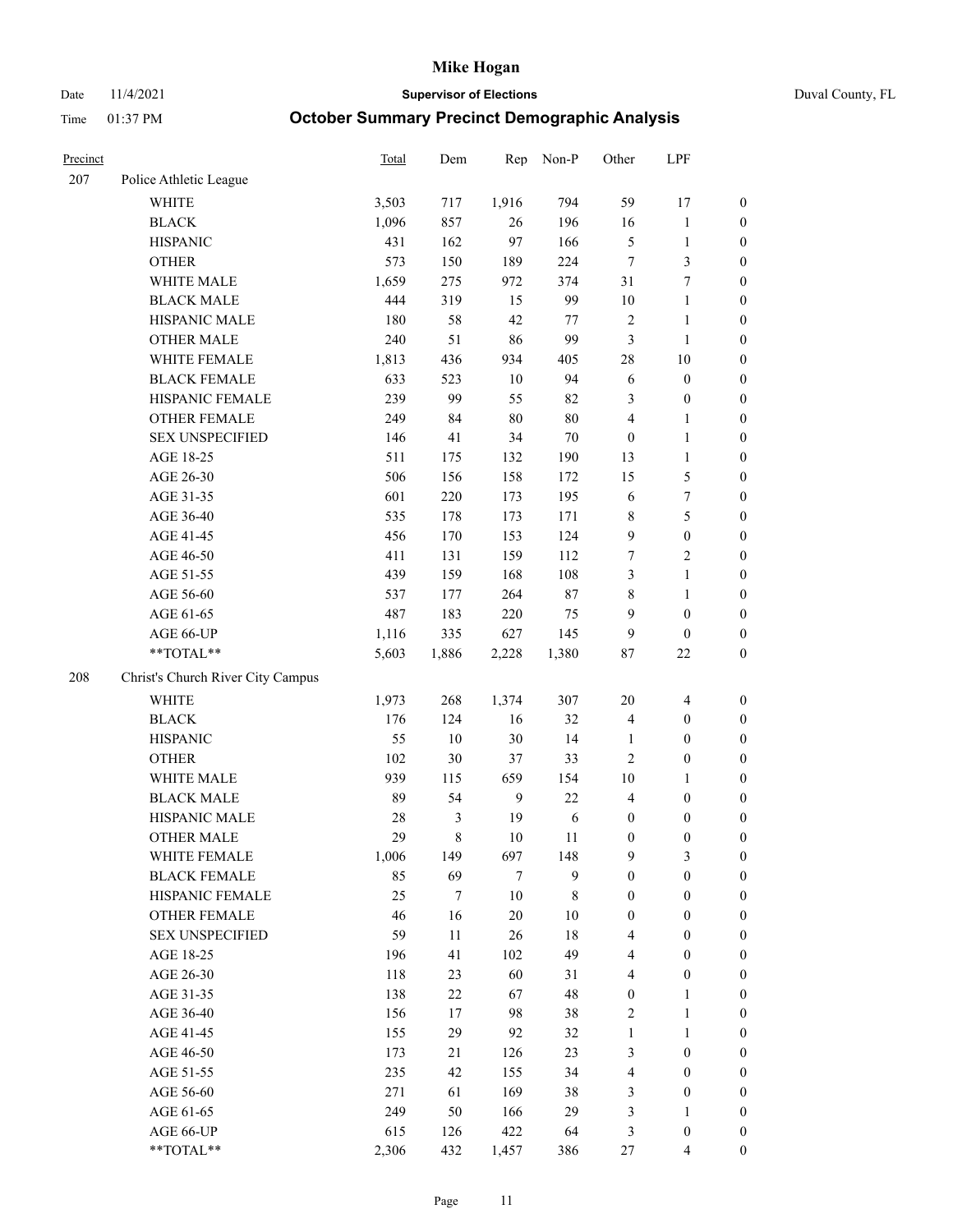Date 11/4/2021 **Supervisor of Elections** Duval County, FL

| Precinct |                            | Total       | Dem                     | Rep              | Non-P            | Other            | LPF              |                  |
|----------|----------------------------|-------------|-------------------------|------------------|------------------|------------------|------------------|------------------|
| 209      | Monument Pointe Fellowship |             |                         |                  |                  |                  |                  |                  |
|          | <b>WHITE</b>               | 2,152       | 402                     | 1,338            | 366              | 36               | $10\,$           | 0                |
|          | <b>BLACK</b>               | 130         | 94                      | 18               | $18\,$           | $\boldsymbol{0}$ | $\boldsymbol{0}$ | 0                |
|          | <b>HISPANIC</b>            | 104         | 41                      | 40               | 22               | 1                | $\boldsymbol{0}$ | $\boldsymbol{0}$ |
|          | <b>OTHER</b>               | 182         | 32                      | 86               | 59               | 4                | $\mathbf{1}$     | $\boldsymbol{0}$ |
|          | WHITE MALE                 | 1,065       | 166                     | 672              | 196              | 22               | 9                | $\boldsymbol{0}$ |
|          | <b>BLACK MALE</b>          | 67          | 42                      | 12               | 13               | $\boldsymbol{0}$ | $\boldsymbol{0}$ | $\boldsymbol{0}$ |
|          | HISPANIC MALE              | 50          | 13                      | 23               | 13               | $\mathbf{1}$     | $\boldsymbol{0}$ | $\boldsymbol{0}$ |
|          | <b>OTHER MALE</b>          | 62          | 10                      | 27               | 24               | $\mathbf{1}$     | $\boldsymbol{0}$ | $\boldsymbol{0}$ |
|          | WHITE FEMALE               | 1,061       | 232                     | 648              | 166              | 14               | $\mathbf{1}$     | $\boldsymbol{0}$ |
|          | <b>BLACK FEMALE</b>        | 63          | 52                      | 6                | $\mathfrak{S}$   | $\boldsymbol{0}$ | $\boldsymbol{0}$ | 0                |
|          | HISPANIC FEMALE            | 53          | $28\,$                  | 17               | $\,$ 8 $\,$      | $\boldsymbol{0}$ | $\boldsymbol{0}$ | 0                |
|          | OTHER FEMALE               | 89          | 18                      | 49               | $18\,$           | 3                | $\mathbf{1}$     | 0                |
|          | <b>SEX UNSPECIFIED</b>     | 58          | 8                       | 28               | 22               | $\boldsymbol{0}$ | $\boldsymbol{0}$ | $\boldsymbol{0}$ |
|          | AGE 18-25                  | 212         | 48                      | 111              | 44               | 8                | $\mathbf{1}$     | $\boldsymbol{0}$ |
|          | AGE 26-30                  | 169         | 52                      | $71\,$           | 38               | 7                | $\mathbf{1}$     | $\boldsymbol{0}$ |
|          | AGE 31-35                  | 214         | 35                      | 103              | 71               | 5                | $\boldsymbol{0}$ | $\boldsymbol{0}$ |
|          | AGE 36-40                  | 219         | 44                      | 101              | 67               | 2                | $\mathfrak{S}$   | $\boldsymbol{0}$ |
|          | AGE 41-45                  | 184         | 36                      | 98               | 47               | $\mathbf{2}$     | $\mathbf{1}$     | $\boldsymbol{0}$ |
|          | AGE 46-50                  | 163         | 27                      | 98               | 32               | 5                | $\mathbf{1}$     | $\boldsymbol{0}$ |
|          | AGE 51-55                  | 222         | 46                      | 135              | 36               | 4                | $\mathbf{1}$     | 0                |
|          | AGE 56-60                  | 257         | 49                      | 166              | 38               | 3                | $\mathbf{1}$     | 0                |
|          | AGE 61-65                  | 287         | 71                      | 190              | 25               | $\mathbf{1}$     | $\boldsymbol{0}$ | 0                |
|          | AGE 66-UP                  | 641         | 161                     | 409              | 67               | $\overline{4}$   | $\boldsymbol{0}$ | $\boldsymbol{0}$ |
|          | **TOTAL**                  | 2,568       | 569                     | 1,482            | 465              | 41               | 11               | $\boldsymbol{0}$ |
|          |                            |             |                         |                  |                  |                  |                  |                  |
| 210      | Sisters Creek Marina       |             |                         |                  |                  |                  |                  |                  |
|          | <b>WHITE</b>               | 1,262       | 225                     | 827              | 178              | 21               | 11               | $\boldsymbol{0}$ |
|          | <b>BLACK</b>               | 64          | 51                      | $\sqrt{2}$       | $10\,$           | $\mathbf{1}$     | $\boldsymbol{0}$ | $\boldsymbol{0}$ |
|          | <b>HISPANIC</b>            | 42          | 11                      | 15               | 16               | $\boldsymbol{0}$ | $\boldsymbol{0}$ | $\boldsymbol{0}$ |
|          | <b>OTHER</b>               | $8\sqrt{1}$ | $20\,$                  | 36               | 24               | $\mathbf{1}$     | $\boldsymbol{0}$ | $\boldsymbol{0}$ |
|          | WHITE MALE                 | 635         | 101                     | 427              | 93               | 9                | $\mathfrak{S}$   | $\boldsymbol{0}$ |
|          | <b>BLACK MALE</b>          | 36          | $28\,$                  | $\boldsymbol{0}$ | $\,8\,$          | $\boldsymbol{0}$ | $\boldsymbol{0}$ | $\boldsymbol{0}$ |
|          | HISPANIC MALE              | $20\,$      | 3                       | $\,$ 8 $\,$      | $\overline{9}$   | $\boldsymbol{0}$ | $\boldsymbol{0}$ | 0                |
|          | <b>OTHER MALE</b>          | 35          | 6                       | 17               | 12               | $\boldsymbol{0}$ | $\boldsymbol{0}$ | $\boldsymbol{0}$ |
|          | WHITE FEMALE               | 612         | 122                     | 392              | 80               | 12               | 6                | 0                |
|          | <b>BLACK FEMALE</b>        | 27          | 22                      | $\mathfrak{2}$   | $\overline{2}$   | $\mathbf{1}$     | $\boldsymbol{0}$ | $\overline{0}$   |
|          | HISPANIC FEMALE            | 21          | $\tau$                  | $\tau$           | $\tau$           | $\boldsymbol{0}$ | $\boldsymbol{0}$ | $\overline{0}$   |
|          | <b>OTHER FEMALE</b>        | 38          | 14                      | 14               | $\boldsymbol{9}$ | $\mathbf{1}$     | $\boldsymbol{0}$ | $\overline{0}$   |
|          | <b>SEX UNSPECIFIED</b>     | 25          | $\overline{\mathbf{4}}$ | 13               | 8                | $\boldsymbol{0}$ | $\boldsymbol{0}$ | $\overline{0}$   |
|          | AGE 18-25                  | 101         | 23                      | 54               | 23               | $\mathbf{1}$     | $\boldsymbol{0}$ | $\theta$         |
|          | AGE 26-30                  | 75          | 17                      | 35               | 19               | 3                | $\mathbf{1}$     | 0                |
|          | AGE 31-35                  | $8\sqrt{1}$ | 11                      | 43               | 25               | $\mathbf{1}$     | $\mathbf{1}$     | 0                |
|          | AGE 36-40                  | 75          | 11                      | 41               | 17               | 5                | $\mathbf{1}$     | 0                |
|          | AGE 41-45                  | 87          | 14                      | 49               | 20               | $\mathbf{1}$     | $\mathfrak{Z}$   | 0                |
|          | AGE 46-50                  | 103         | 19                      | 66               | 13               | $\mathfrak{2}$   | $\mathfrak{Z}$   | 0                |
|          | AGE 51-55                  | 117         | 14                      | 85               | 17               | $\mathbf{1}$     | $\boldsymbol{0}$ | $\overline{0}$   |
|          | AGE 56-60                  | 169         | 32                      | 119              | 15               | 3                | $\boldsymbol{0}$ | $\overline{0}$   |
|          | AGE 61-65                  | 197         | 39                      | 123              | 32               | 3                | $\boldsymbol{0}$ | $\overline{0}$   |
|          | AGE 66-UP                  | 444         | 127                     | 265              | 47               | 3                | $\mathfrak{2}$   | $\boldsymbol{0}$ |
|          | **TOTAL**                  | 1,449       | 307                     | 880              | 228              | 23               | 11               | $\boldsymbol{0}$ |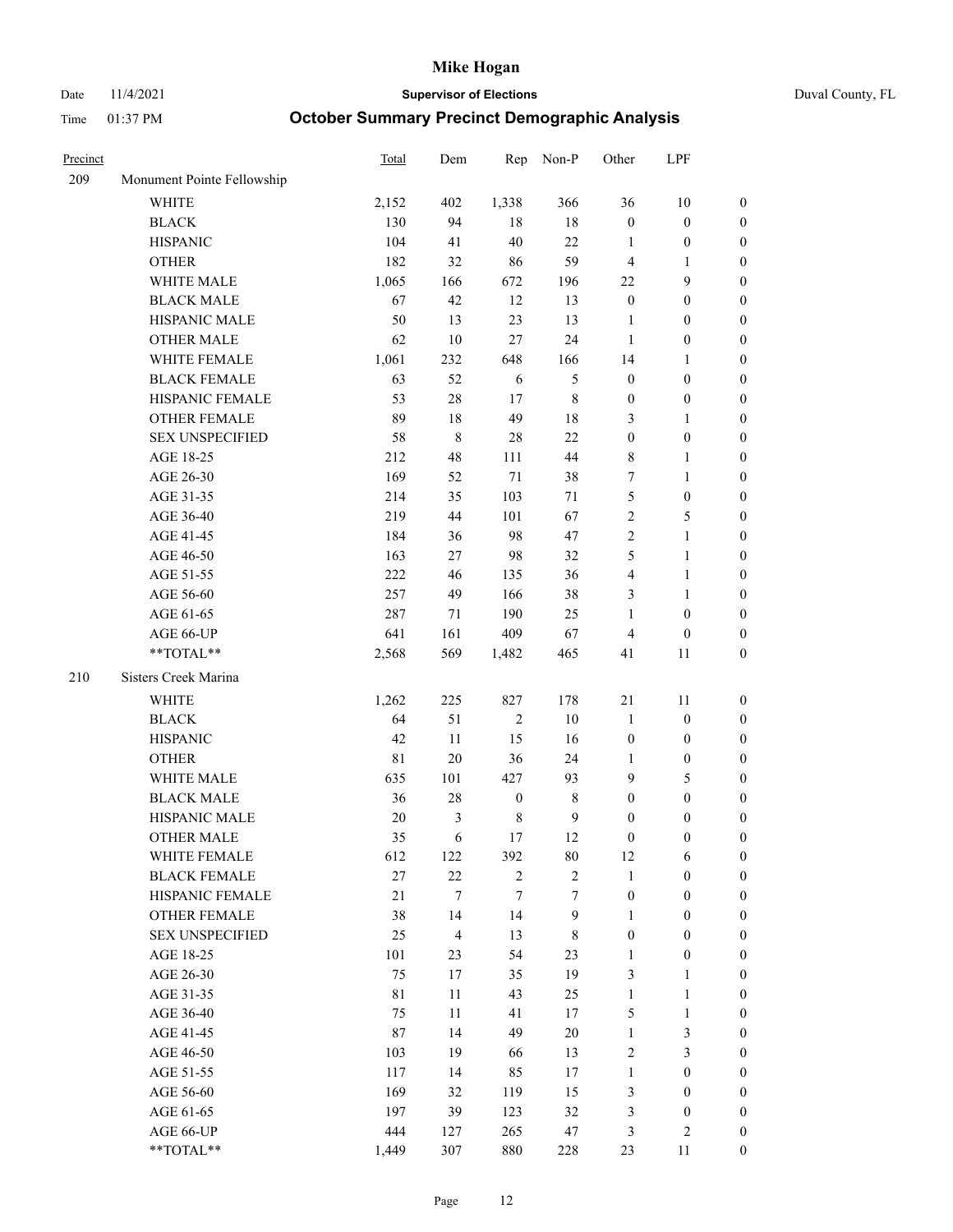Date 11/4/2021 **Supervisor of Elections** Duval County, FL

| Precinct |                                       | Total          | Dem                     | Rep              | Non-P            | Other            | LPF                     |                  |
|----------|---------------------------------------|----------------|-------------------------|------------------|------------------|------------------|-------------------------|------------------|
| 211      | Spirit of Life Lutheran Church        |                |                         |                  |                  |                  |                         |                  |
|          | <b>WHITE</b>                          | 3,156          | 527                     | 1,896            | 669              | 49               | 15                      | 0                |
|          | <b>BLACK</b>                          | 1,471          | 1,083                   | 70               | 291              | 26               | $\mathbf{1}$            | 0                |
|          | <b>HISPANIC</b>                       | 334            | 118                     | 98               | 114              | $\overline{4}$   | $\boldsymbol{0}$        | $\boldsymbol{0}$ |
|          | <b>OTHER</b>                          | 498            | 138                     | 150              | 203              | $\overline{2}$   | $\mathfrak{S}$          | $\boldsymbol{0}$ |
|          | WHITE MALE                            | 1,539          | 205                     | 944              | 358              | 21               | 11                      | $\boldsymbol{0}$ |
|          | <b>BLACK MALE</b>                     | 678            | 462                     | 36               | 163              | 16               | $\mathbf{1}$            | $\boldsymbol{0}$ |
|          | HISPANIC MALE                         | 160            | 58                      | 55               | 45               | $\overline{c}$   | $\boldsymbol{0}$        | $\boldsymbol{0}$ |
|          | <b>OTHER MALE</b>                     | 204            | 52                      | $70\,$           | 78               | $\mathbf{1}$     | $\mathfrak{Z}$          | $\boldsymbol{0}$ |
|          | WHITE FEMALE                          | 1,583          | 317                     | 930              | 304              | 28               | $\overline{\mathbf{4}}$ | $\boldsymbol{0}$ |
|          | <b>BLACK FEMALE</b>                   | 768            | 599                     | 34               | 125              | 10               | $\boldsymbol{0}$        | 0                |
|          | HISPANIC FEMALE                       | 171            | 58                      | 43               | 68               | $\overline{c}$   | $\boldsymbol{0}$        | 0                |
|          | <b>OTHER FEMALE</b>                   | 202            | 74                      | 57               | $70\,$           | $\boldsymbol{0}$ | $\mathbf{1}$            | 0                |
|          | <b>SEX UNSPECIFIED</b>                | 154            | 41                      | 45               | 66               | $\mathbf{1}$     | $\mathbf{1}$            | $\boldsymbol{0}$ |
|          | AGE 18-25                             | 636            | 210                     | 175              | 235              | $11\,$           | $\mathfrak{S}$          | $\boldsymbol{0}$ |
|          | AGE 26-30                             | 458            | 151                     | 153              | 139              | 11               | $\overline{\mathbf{4}}$ | $\boldsymbol{0}$ |
|          | AGE 31-35                             | 601            | 184                     | 243              | 157              | 14               | $\mathfrak{Z}$          | $\boldsymbol{0}$ |
|          | AGE 36-40                             | 622            | 214                     | 211              | 187              | $\overline{4}$   | $\sqrt{6}$              | $\boldsymbol{0}$ |
|          | AGE 41-45                             | 582            | 204                     | 221              | 145              | $10\,$           | $\overline{2}$          | $\boldsymbol{0}$ |
|          | AGE 46-50                             | 571            | 235                     | 209              | 121              | 6                | $\boldsymbol{0}$        | $\boldsymbol{0}$ |
|          | AGE 51-55                             | 523            | 203                     | 210              | 100              | 10               | $\boldsymbol{0}$        | 0                |
|          | AGE 56-60                             | 439            | 134                     | 235              | 65               | 5                | $\boldsymbol{0}$        | 0                |
|          | AGE 61-65                             | 357            | 114                     | 194              | 45               | 4                | $\boldsymbol{0}$        | 0                |
|          | AGE 66-UP                             | 667            | 217                     | 363              | $80\,$           | 6                | $\mathbf{1}$            | $\boldsymbol{0}$ |
|          | $**TOTAL**$                           | 5,459          | 1,866                   | 2,214            | 1,277            | $8\sqrt{1}$      | $21\,$                  | $\boldsymbol{0}$ |
| 212      | Black Hammock Island Community Center |                |                         |                  |                  |                  |                         |                  |
|          | <b>WHITE</b>                          | 708            | 112                     | 466              | 119              | 9                | $\sqrt{2}$              | $\boldsymbol{0}$ |
|          | <b>BLACK</b>                          | $\overline{7}$ | 5                       | $\boldsymbol{0}$ | $\mathbf{1}$     | $\mathbf{1}$     | $\boldsymbol{0}$        | $\boldsymbol{0}$ |
|          | <b>HISPANIC</b>                       | 6              | 4                       | $\overline{2}$   | $\boldsymbol{0}$ | $\boldsymbol{0}$ | $\boldsymbol{0}$        | $\boldsymbol{0}$ |
|          | <b>OTHER</b>                          | 29             | 6                       | 14               | 9                | $\boldsymbol{0}$ | $\boldsymbol{0}$        | $\boldsymbol{0}$ |
|          | WHITE MALE                            | 343            | 45                      | 232              | 60               | 5                | $\mathbf{1}$            | $\boldsymbol{0}$ |
|          | <b>BLACK MALE</b>                     | $\overline{4}$ | $\overline{\mathbf{4}}$ | $\boldsymbol{0}$ | $\boldsymbol{0}$ | $\boldsymbol{0}$ | $\boldsymbol{0}$        | $\boldsymbol{0}$ |
|          | HISPANIC MALE                         | $\mathfrak{Z}$ | $\overline{c}$          | $\mathbf{1}$     | $\boldsymbol{0}$ | $\boldsymbol{0}$ | $\boldsymbol{0}$        | 0                |
|          | <b>OTHER MALE</b>                     | 13             | 3                       | $\tau$           | 3                | $\boldsymbol{0}$ | $\boldsymbol{0}$        | $\boldsymbol{0}$ |
|          | WHITE FEMALE                          | 354            | 66                      | 225              | 58               | 4                | 1                       | 0                |
|          | <b>BLACK FEMALE</b>                   | 3              | $\mathbf{1}$            | $\boldsymbol{0}$ | $\mathbf{1}$     | $\mathbf{1}$     | $\boldsymbol{0}$        | $\overline{0}$   |
|          | HISPANIC FEMALE                       | $\overline{2}$ | $\overline{c}$          | $\boldsymbol{0}$ | $\boldsymbol{0}$ | $\boldsymbol{0}$ | $\boldsymbol{0}$        | $\overline{0}$   |
|          | <b>OTHER FEMALE</b>                   | 9              | 3                       | $\overline{4}$   | $\sqrt{2}$       | $\boldsymbol{0}$ | $\boldsymbol{0}$        | $\overline{0}$   |
|          | <b>SEX UNSPECIFIED</b>                | 19             | $\mathbf{1}$            | 13               | 5                | $\boldsymbol{0}$ | $\boldsymbol{0}$        | $\overline{0}$   |
|          | AGE 18-25                             | 56             | 7                       | 32               | 15               | $\mathbf{2}$     | $\boldsymbol{0}$        | $\theta$         |
|          | AGE 26-30                             | 38             | $\boldsymbol{0}$        | 26               | $10\,$           | $\boldsymbol{0}$ | $\overline{2}$          | 0                |
|          | AGE 31-35                             | 62             | 8                       | 35               | $18\,$           | $\mathbf{1}$     | $\boldsymbol{0}$        | 0                |
|          | AGE 36-40                             | 46             | 7                       | 32               | $\tau$           | $\boldsymbol{0}$ | $\boldsymbol{0}$        | 0                |
|          | AGE 41-45                             | 42             | 6                       | 25               | 11               | $\boldsymbol{0}$ | $\boldsymbol{0}$        | 0                |
|          | AGE 46-50                             | 70             | 10                      | 43               | 15               | 2                | $\boldsymbol{0}$        | 0                |
|          | AGE 51-55                             | 80             | 17                      | 48               | 15               | $\boldsymbol{0}$ | $\boldsymbol{0}$        | $\overline{0}$   |
|          | AGE 56-60                             | 97             | 12                      | 71               | 14               | $\boldsymbol{0}$ | $\boldsymbol{0}$        | $\overline{0}$   |
|          | AGE 61-65                             | 106            | 27                      | 69               | 7                | 3                | $\boldsymbol{0}$        | $\overline{0}$   |
|          | AGE 66-UP                             | 153            | 33                      | 101              | 17               | $\overline{c}$   | $\boldsymbol{0}$        | $\boldsymbol{0}$ |
|          | **TOTAL**                             | 750            | 127                     | 482              | 129              | 10               | $\mathfrak{2}$          | $\overline{0}$   |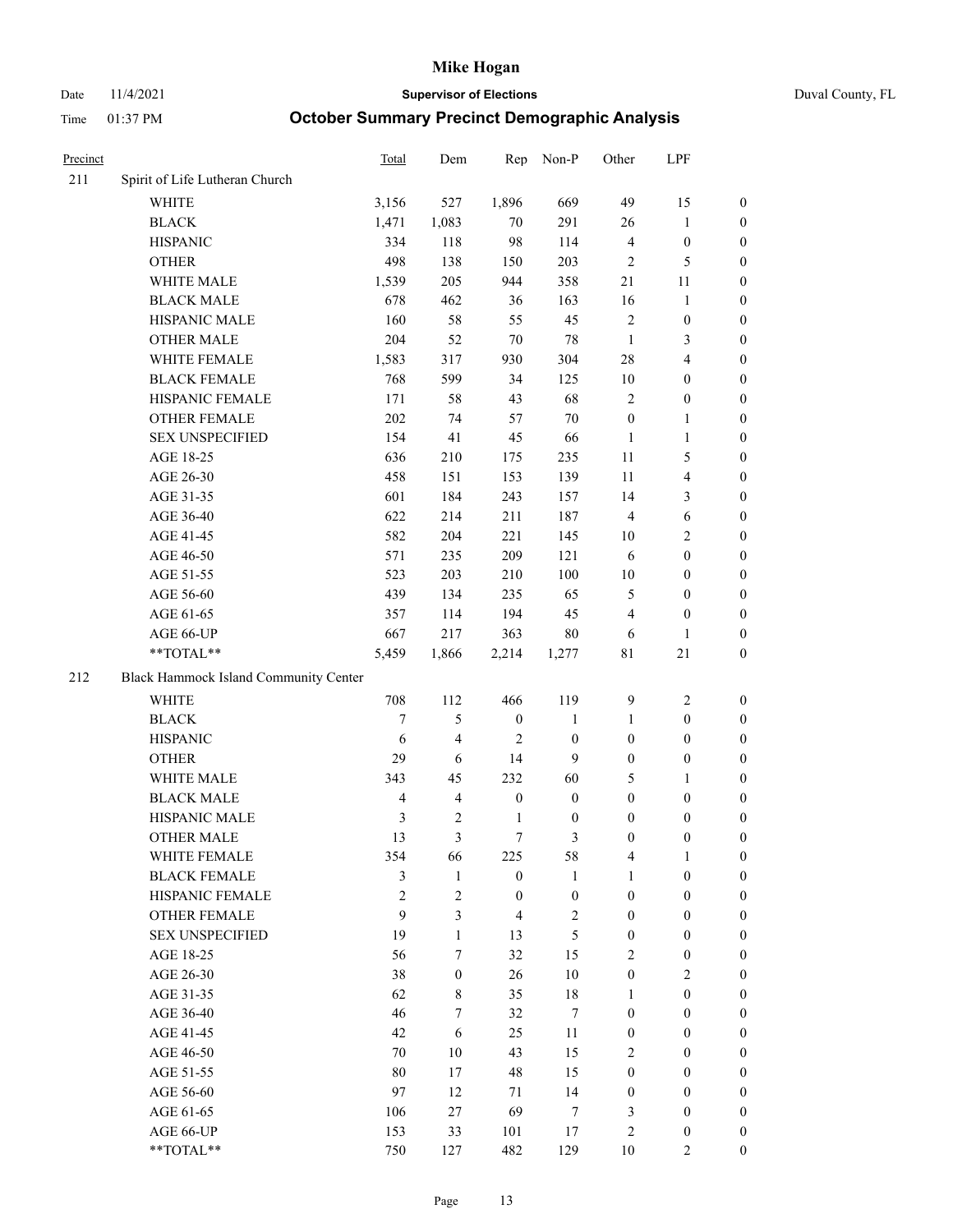Date 11/4/2021 **Supervisor of Elections** Duval County, FL

| Precinct |                                     | <b>Total</b> | Dem           | Rep            | Non-P          | Other            | LPF              |                  |
|----------|-------------------------------------|--------------|---------------|----------------|----------------|------------------|------------------|------------------|
| 213      | Hidden Hills Country Club           |              |               |                |                |                  |                  |                  |
|          | <b>WHITE</b>                        | 968          | 172           | 651            | 133            | 12               | $\boldsymbol{0}$ | 0                |
|          | <b>BLACK</b>                        | 209          | 172           | 13             | 22             | $\sqrt{2}$       | $\boldsymbol{0}$ | $\boldsymbol{0}$ |
|          | <b>HISPANIC</b>                     | 50           | 17            | 22             | 9              | $\mathfrak{2}$   | $\boldsymbol{0}$ | $\boldsymbol{0}$ |
|          | <b>OTHER</b>                        | 135          | 29            | 67             | 39             | $\boldsymbol{0}$ | $\boldsymbol{0}$ | $\boldsymbol{0}$ |
|          | WHITE MALE                          | 474          | 77            | 321            | 68             | 8                | $\boldsymbol{0}$ | $\boldsymbol{0}$ |
|          | <b>BLACK MALE</b>                   | 101          | 76            | 9              | 15             | $\mathbf{1}$     | $\boldsymbol{0}$ | $\boldsymbol{0}$ |
|          | HISPANIC MALE                       | 24           | $\tau$        | 10             | 6              | $\mathbf{1}$     | $\boldsymbol{0}$ | $\boldsymbol{0}$ |
|          | <b>OTHER MALE</b>                   | 54           | 12            | 29             | 13             | $\boldsymbol{0}$ | $\boldsymbol{0}$ | $\boldsymbol{0}$ |
|          | WHITE FEMALE                        | 485          | 94            | 326            | 61             | 4                | $\boldsymbol{0}$ | $\boldsymbol{0}$ |
|          | <b>BLACK FEMALE</b>                 | 102          | 91            | $\overline{4}$ | 6              | $\mathbf{1}$     | $\boldsymbol{0}$ | $\boldsymbol{0}$ |
|          | HISPANIC FEMALE                     | 25           | 10            | 11             | 3              | $\mathbf{1}$     | $\boldsymbol{0}$ | 0                |
|          | <b>OTHER FEMALE</b>                 | 61           | 12            | 31             | $18\,$         | $\boldsymbol{0}$ | $\boldsymbol{0}$ | $\boldsymbol{0}$ |
|          | <b>SEX UNSPECIFIED</b>              | 36           | 11            | 12             | 13             | $\boldsymbol{0}$ | $\boldsymbol{0}$ | $\boldsymbol{0}$ |
|          | AGE 18-25                           | 129          | 44            | 56             | 26             | 3                | $\boldsymbol{0}$ | $\boldsymbol{0}$ |
|          | AGE 26-30                           | 71           | 23            | $27\,$         | 18             | 3                | $\boldsymbol{0}$ | $\boldsymbol{0}$ |
|          | AGE 31-35                           | 53           | 15            | 27             | 11             | $\boldsymbol{0}$ | $\boldsymbol{0}$ | $\boldsymbol{0}$ |
|          | AGE 36-40                           | 45           | 13            | 18             | 13             | $\mathbf{1}$     | $\boldsymbol{0}$ | $\boldsymbol{0}$ |
|          | AGE 41-45                           | 97           | 36            | 39             | 21             | $\mathbf{1}$     | $\boldsymbol{0}$ | $\boldsymbol{0}$ |
|          | AGE 46-50                           | 100          | 31            | 47             | 21             | $\mathbf{1}$     | $\boldsymbol{0}$ | $\boldsymbol{0}$ |
|          | AGE 51-55                           | 126          | 37            | 65             | 23             | $\mathbf{1}$     | $\boldsymbol{0}$ | $\boldsymbol{0}$ |
|          | AGE 56-60                           | 156          | 33            | 103            | 19             | $\mathbf{1}$     | $\boldsymbol{0}$ | 0                |
|          | AGE 61-65                           | 163          | 54            | 90             | 16             | 3                | $\boldsymbol{0}$ | 0                |
|          | AGE 66-UP                           | 421          | 104           | 280            | 35             | $\mathbf{2}$     | $\boldsymbol{0}$ | $\boldsymbol{0}$ |
|          | $**TOTAL**$                         | 1,362        | 390           | 753            | 203            | 16               | $\boldsymbol{0}$ | $\boldsymbol{0}$ |
| 301      | Queen's Harbor Yacht & Country Club |              |               |                |                |                  |                  |                  |
|          | WHITE                               | 1,775        | 288           | 1,156          | 299            | 29               | $\mathfrak{Z}$   | $\boldsymbol{0}$ |
|          | <b>BLACK</b>                        | 133          | 104           | 9              | 19             | $\mathbf{1}$     | $\boldsymbol{0}$ | $\boldsymbol{0}$ |
|          | <b>HISPANIC</b>                     | 54           | 11            | 32             | 11             | $\boldsymbol{0}$ | $\boldsymbol{0}$ | $\boldsymbol{0}$ |
|          | <b>OTHER</b>                        | 183          | 34            | $80\,$         | 68             | $\mathbf{1}$     | $\boldsymbol{0}$ | $\boldsymbol{0}$ |
|          | WHITE MALE                          | 879          | 113           | 593            | 155            | 17               | $\mathbf{1}$     | $\boldsymbol{0}$ |
|          | <b>BLACK MALE</b>                   | 62           | 47            | $\tau$         | $\,$ 8 $\,$    | $\boldsymbol{0}$ | $\boldsymbol{0}$ | $\boldsymbol{0}$ |
|          | HISPANIC MALE                       | $22\,$       | $\mathfrak s$ | 13             | $\overline{4}$ | $\boldsymbol{0}$ | $\boldsymbol{0}$ | $\boldsymbol{0}$ |
|          | <b>OTHER MALE</b>                   | 68           | 10            | 30             | 28             | $\boldsymbol{0}$ | $\boldsymbol{0}$ | $\boldsymbol{0}$ |
|          | WHITE FEMALE                        | 878          | 171           | 557            | 136            | 12               | 2                | 0                |
|          | <b>BLACK FEMALE</b>                 | 69           | 56            | $\overline{2}$ | $10\,$         | $\mathbf{1}$     | $\boldsymbol{0}$ | $\boldsymbol{0}$ |
|          | HISPANIC FEMALE                     | 30           | 6             | 19             | 5              | $\boldsymbol{0}$ | $\boldsymbol{0}$ | $\overline{0}$   |
|          | <b>OTHER FEMALE</b>                 | 86           | 18            | 37             | 30             | $\mathbf{1}$     | $\boldsymbol{0}$ | $\overline{0}$   |
|          | <b>SEX UNSPECIFIED</b>              | 51           | 11            | 19             | 21             | $\boldsymbol{0}$ | $\boldsymbol{0}$ | $\overline{0}$   |
|          | AGE 18-25                           | 200          | 48            | 101            | 42             | 9                | $\boldsymbol{0}$ | $\overline{0}$   |
|          | AGE 26-30                           | 107          | 32            | 50             | 23             | $\mathbf{1}$     | $\mathbf{1}$     | $\overline{0}$   |
|          | AGE 31-35                           | 65           | 16            | 34             | 15             | $\boldsymbol{0}$ | $\boldsymbol{0}$ | 0                |
|          | AGE 36-40                           | 98           | 21            | 39             | 37             | $\mathbf{1}$     | $\boldsymbol{0}$ | 0                |
|          | AGE 41-45                           | 121          | 24            | 65             | 31             | $\mathbf{1}$     | $\boldsymbol{0}$ | 0                |
|          | AGE 46-50                           | 152          | 30            | $87\,$         | 33             | $\mathbf{1}$     | $\mathbf{1}$     | 0                |
|          | AGE 51-55                           | 196          | 39            | 118            | 34             | 5                | $\boldsymbol{0}$ | $\overline{0}$   |
|          | AGE 56-60                           | 228          | 35            | 157            | 36             | $\boldsymbol{0}$ | $\boldsymbol{0}$ | $\overline{0}$   |
|          | AGE 61-65                           | 249          | 43            | 153            | $44\,$         | 8                | $\mathbf{1}$     | $\boldsymbol{0}$ |
|          | AGE 66-UP                           | 728          | 149           | 473            | 101            | 5                | $\boldsymbol{0}$ | $\boldsymbol{0}$ |
|          | **TOTAL**                           | 2,145        | 437           | 1,277          | 397            | 31               | 3                | $\boldsymbol{0}$ |
|          |                                     |              |               |                |                |                  |                  |                  |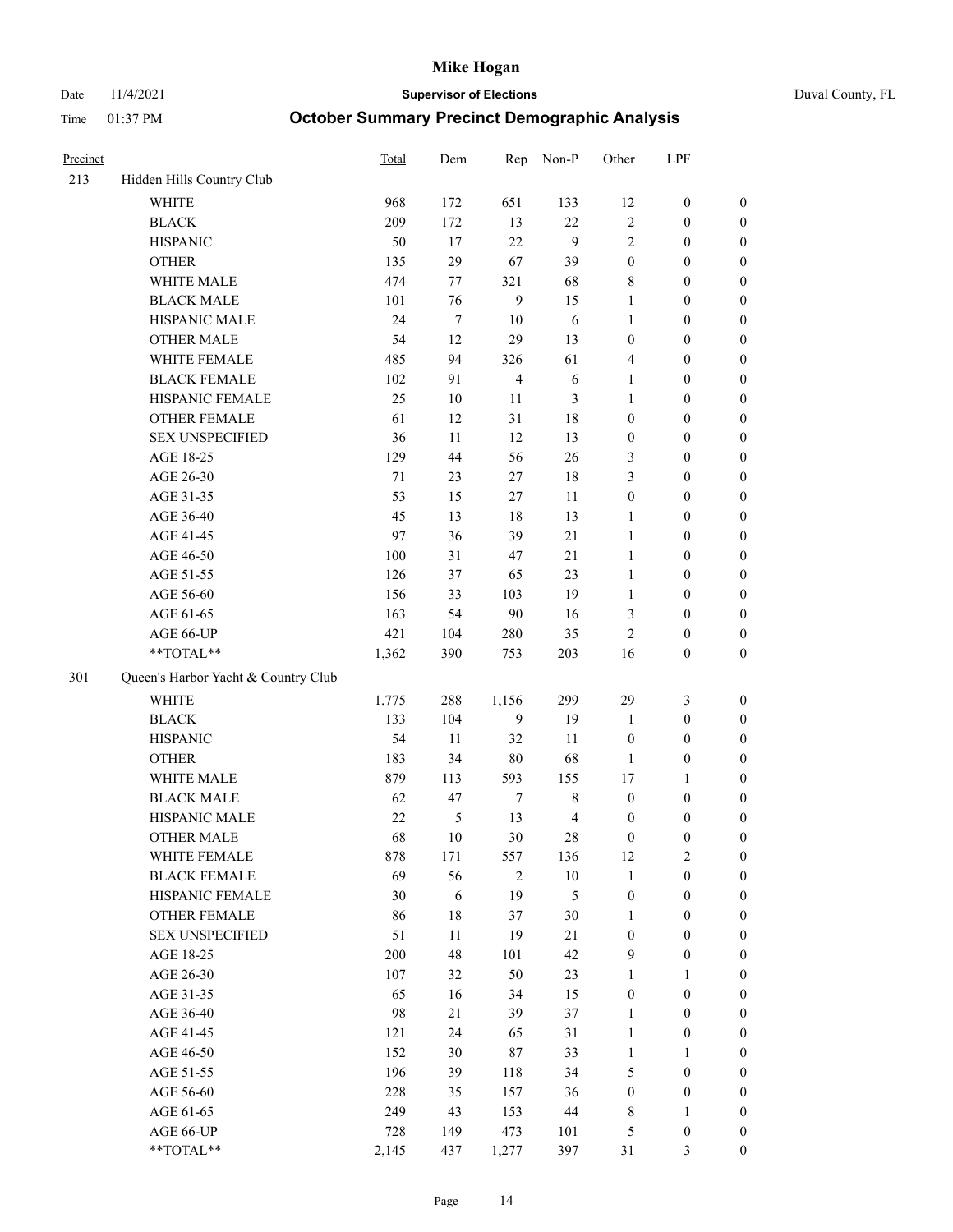Date 11/4/2021 **Supervisor of Elections** Duval County, FL

| <b>Precinct</b> |                                       | Total  | Dem | Rep            | Non-P  | Other            | LPF                     |                  |
|-----------------|---------------------------------------|--------|-----|----------------|--------|------------------|-------------------------|------------------|
| 302             | Fire Station #58                      |        |     |                |        |                  |                         |                  |
|                 | <b>WHITE</b>                          | 1,586  | 350 | 819            | 389    | 19               | $\mathbf{9}$            | 0                |
|                 | <b>BLACK</b>                          | 221    | 157 | 16             | 47     | $\mathbf{1}$     | $\boldsymbol{0}$        | 0                |
|                 | <b>HISPANIC</b>                       | 166    | 49  | 53             | 58     | 5                | $\mathbf{1}$            | 0                |
|                 | <b>OTHER</b>                          | 304    | 65  | 124            | 110    | 5                | $\boldsymbol{0}$        | $\boldsymbol{0}$ |
|                 | WHITE MALE                            | 785    | 136 | 440            | 191    | 10               | $\,$ 8 $\,$             | $\boldsymbol{0}$ |
|                 | <b>BLACK MALE</b>                     | 104    | 64  | 10             | 29     | $\mathbf{1}$     | $\boldsymbol{0}$        | 0                |
|                 | HISPANIC MALE                         | 82     | 19  | 24             | 36     | $\overline{c}$   | $\mathbf{1}$            | $\boldsymbol{0}$ |
|                 | <b>OTHER MALE</b>                     | 123    | 27  | 49             | $44\,$ | 3                | $\boldsymbol{0}$        | 0                |
|                 | WHITE FEMALE                          | 785    | 212 | 373            | 191    | 8                | $\mathbf{1}$            | 0                |
|                 | <b>BLACK FEMALE</b>                   | 114    | 91  | 6              | 17     | $\boldsymbol{0}$ | $\boldsymbol{0}$        | 0                |
|                 | HISPANIC FEMALE                       | 80     | 27  | 29             | 21     | 3                | $\boldsymbol{0}$        | 0                |
|                 | OTHER FEMALE                          | 133    | 26  | 62             | 43     | $\mathfrak{2}$   | $\boldsymbol{0}$        | 0                |
|                 | <b>SEX UNSPECIFIED</b>                | $71\,$ | 19  | 19             | 32     | $\mathbf{1}$     | $\boldsymbol{0}$        | $\boldsymbol{0}$ |
|                 | AGE 18-25                             | 199    | 58  | 65             | $72\,$ | 3                | $\mathbf{1}$            | $\boldsymbol{0}$ |
|                 | AGE 26-30                             | 236    | 71  | 84             | 76     | 4                | $\mathbf{1}$            | $\boldsymbol{0}$ |
|                 | AGE 31-35                             | 233    | 55  | 93             | 79     | 3                | $\mathfrak{Z}$          | $\boldsymbol{0}$ |
|                 | AGE 36-40                             | 203    | 47  | $80\,$         | 68     | 6                | $\sqrt{2}$              | $\boldsymbol{0}$ |
|                 | AGE 41-45                             | 212    | 57  | 84             | 67     | 3                | $\mathbf{1}$            | $\boldsymbol{0}$ |
|                 | AGE 46-50                             | 181    | 42  | $87\,$         | 48     | 4                | $\boldsymbol{0}$        | $\boldsymbol{0}$ |
|                 | AGE 51-55                             | 166    | 43  | 81             | 42     | $\boldsymbol{0}$ | $\boldsymbol{0}$        | 0                |
|                 | AGE 56-60                             | 196    | 52  | 98             | 43     | 2                | $\mathbf{1}$            | 0                |
|                 | AGE 61-65                             | 209    | 62  | 108            | 36     | 3                | $\boldsymbol{0}$        | 0                |
|                 | AGE 66-UP                             | 441    | 134 | 232            | 72     | $\sqrt{2}$       | 1                       | 0                |
|                 | **TOTAL**                             | 2,277  | 621 | 1,012          | 604    | 30               | $10\,$                  | $\boldsymbol{0}$ |
| 303             | Isle of Faith United Methodist Church |        |     |                |        |                  |                         |                  |
|                 | <b>WHITE</b>                          | 2,765  | 620 | 1,499          | 599    | 36               | 11                      | $\boldsymbol{0}$ |
|                 | <b>BLACK</b>                          | 151    | 109 | $\,$ 8 $\,$    | 29     | 5                | $\boldsymbol{0}$        | $\boldsymbol{0}$ |
|                 | <b>HISPANIC</b>                       | 138    | 43  | 57             | 36     | $\mathbf{1}$     | $\mathbf{1}$            | $\boldsymbol{0}$ |
|                 | <b>OTHER</b>                          | 277    | 72  | 110            | 93     | $\overline{c}$   | $\boldsymbol{0}$        | $\boldsymbol{0}$ |
|                 | WHITE MALE                            | 1,301  | 233 | 736            | 307    | 19               | 6                       | 0                |
|                 | <b>BLACK MALE</b>                     | $71\,$ | 42  | $\mathfrak{Z}$ | 22     | $\overline{4}$   | $\boldsymbol{0}$        | 0                |
|                 | HISPANIC MALE                         | 61     | 16  | 24             | 19     | 1                | 1                       | 0                |
|                 | <b>OTHER MALE</b>                     | 102    | 23  | 37             | 42     | $\boldsymbol{0}$ | $\boldsymbol{0}$        | 0                |
|                 | WHITE FEMALE                          | 1,429  | 379 | 747            | 281    | 17               | 5                       | 0                |
|                 | <b>BLACK FEMALE</b>                   | 76     | 63  | 5              | $\tau$ | $\mathbf{1}$     | $\boldsymbol{0}$        | $\boldsymbol{0}$ |
|                 | HISPANIC FEMALE                       | 73     | 26  | 32             | 15     | $\boldsymbol{0}$ | $\boldsymbol{0}$        | $\overline{0}$   |
|                 | OTHER FEMALE                          | 136    | 40  | 56             | 38     | 2                | $\boldsymbol{0}$        | $\overline{0}$   |
|                 | <b>SEX UNSPECIFIED</b>                | 82     | 22  | 34             | 26     | $\boldsymbol{0}$ | $\boldsymbol{0}$        | 0                |
|                 | AGE 18-25                             | 314    | 92  | 131            | 82     | $\,$ 8 $\,$      | $\mathbf{1}$            | 0                |
|                 | AGE 26-30                             | 290    | 74  | 137            | 73     | 5                | $\mathbf{1}$            | 0                |
|                 | AGE 31-35                             | 317    | 85  | 121            | 105    | 5                | $\mathbf{1}$            | 0                |
|                 | AGE 36-40                             | 296    | 69  | 108            | 114    | 4                | $\mathbf{1}$            | 0                |
|                 | AGE 41-45                             | 265    | 62  | 129            | 71     | $\mathbf{1}$     | $\sqrt{2}$              | 0                |
|                 | AGE 46-50                             | 257    | 60  | 127            | 62     | $\overline{4}$   | $\overline{\mathbf{4}}$ | 0                |
|                 | AGE 51-55                             | 247    | 58  | 143            | 41     | 3                | $\overline{2}$          | $\overline{0}$   |
|                 | AGE 56-60                             | 306    | 70  | 184            | 47     | 5                | $\boldsymbol{0}$        | $\boldsymbol{0}$ |
|                 | AGE 61-65                             | 297    | 69  | 176            | 50     | 2                | $\boldsymbol{0}$        | $\boldsymbol{0}$ |
|                 | AGE 66-UP                             | 741    | 205 | 418            | 111    | 7                | $\boldsymbol{0}$        | 0                |
|                 | **TOTAL**                             | 3,331  | 844 | 1,674          | 757    | 44               | 12                      | $\boldsymbol{0}$ |
|                 |                                       |        |     |                |        |                  |                         |                  |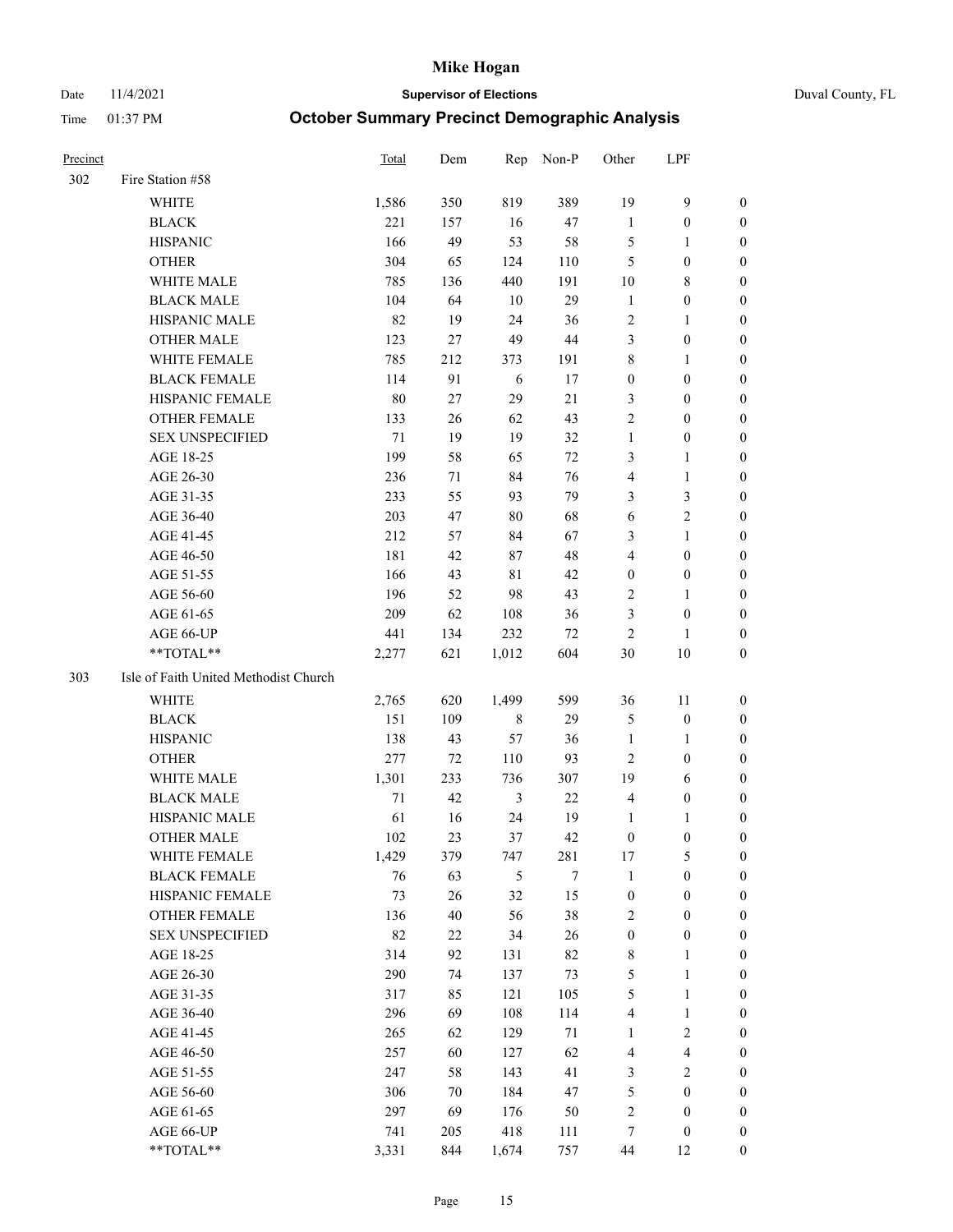Date 11/4/2021 **Supervisor of Elections** Duval County, FL

| Precinct |                                    | Total | Dem            | Rep            | Non-P            | Other            | LPF                     |                  |
|----------|------------------------------------|-------|----------------|----------------|------------------|------------------|-------------------------|------------------|
| 304      | Jacksonville Golf and Country Club |       |                |                |                  |                  |                         |                  |
|          | <b>WHITE</b>                       | 1,787 | 282            | 1,143          | 337              | 21               | $\overline{4}$          | $\boldsymbol{0}$ |
|          | <b>BLACK</b>                       | 51    | 37             | 7              | 7                | $\boldsymbol{0}$ | $\boldsymbol{0}$        | $\boldsymbol{0}$ |
|          | <b>HISPANIC</b>                    | 57    | 11             | 27             | 17               | 2                | $\boldsymbol{0}$        | $\boldsymbol{0}$ |
|          | <b>OTHER</b>                       | 183   | 35             | 60             | 88               | $\boldsymbol{0}$ | $\boldsymbol{0}$        | $\boldsymbol{0}$ |
|          | WHITE MALE                         | 865   | 99             | 586            | 170              | 8                | $\mathbf{2}$            | $\boldsymbol{0}$ |
|          | <b>BLACK MALE</b>                  | 26    | 15             | 5              | 6                | $\boldsymbol{0}$ | $\boldsymbol{0}$        | $\boldsymbol{0}$ |
|          | HISPANIC MALE                      | 29    | $\,$ 8 $\,$    | 12             | $\,$ 8 $\,$      | $\mathbf{1}$     | $\boldsymbol{0}$        | $\boldsymbol{0}$ |
|          | <b>OTHER MALE</b>                  | 77    | 13             | 28             | 36               | $\boldsymbol{0}$ | $\boldsymbol{0}$        | $\boldsymbol{0}$ |
|          | WHITE FEMALE                       | 908   | 181            | 551            | 163              | 11               | $\sqrt{2}$              | $\boldsymbol{0}$ |
|          | <b>BLACK FEMALE</b>                | 24    | 22             | $\overline{2}$ | $\boldsymbol{0}$ | $\boldsymbol{0}$ | $\boldsymbol{0}$        | 0                |
|          | HISPANIC FEMALE                    | 26    | $\mathfrak{Z}$ | 15             | $\,$ 8 $\,$      | $\boldsymbol{0}$ | $\boldsymbol{0}$        | $\boldsymbol{0}$ |
|          | OTHER FEMALE                       | 77    | 17             | $22\,$         | 38               | $\boldsymbol{0}$ | $\boldsymbol{0}$        | $\boldsymbol{0}$ |
|          | <b>SEX UNSPECIFIED</b>             | 46    | $\tau$         | 16             | $20\,$           | 3                | $\boldsymbol{0}$        | $\boldsymbol{0}$ |
|          | AGE 18-25                          | 217   | 45             | 116            | 51               | 5                | $\boldsymbol{0}$        | $\boldsymbol{0}$ |
|          | AGE 26-30                          | 107   | 25             | 47             | 34               | $\mathbf{1}$     | $\boldsymbol{0}$        | $\boldsymbol{0}$ |
|          | AGE 31-35                          | 91    | 14             | 52             | 24               | $\mathbf{1}$     | $\boldsymbol{0}$        | $\boldsymbol{0}$ |
|          | AGE 36-40                          | 117   | 23             | 60             | 32               | $\mathbf{2}$     | $\boldsymbol{0}$        | $\boldsymbol{0}$ |
|          | AGE 41-45                          | 145   | 19             | $8\sqrt{1}$    | 41               | 4                | $\boldsymbol{0}$        | $\boldsymbol{0}$ |
|          | AGE 46-50                          | 156   | 27             | 86             | 41               | $\boldsymbol{0}$ | $\sqrt{2}$              | $\boldsymbol{0}$ |
|          | AGE 51-55                          | 180   | 25             | 126            | 27               | 1                | $\mathbf{1}$            | 0                |
|          | AGE 56-60                          | 233   | 37             | 152            | 42               | $\sqrt{2}$       | $\boldsymbol{0}$        | 0                |
|          | AGE 61-65                          | 239   | 35             | 146            | 55               | $\sqrt{2}$       | $\mathbf{1}$            | 0                |
|          | AGE 66-UP                          | 592   | 115            | 370            | 102              | 5                | $\boldsymbol{0}$        | $\boldsymbol{0}$ |
|          | **TOTAL**                          | 2,078 | 365            | 1,237          | 449              | 23               | $\overline{4}$          | $\boldsymbol{0}$ |
| 305      | Chets Creek Church                 |       |                |                |                  |                  |                         |                  |
|          | <b>WHITE</b>                       | 4,260 | 976            | 2,162          | 1,013            | $8\sqrt{1}$      | $28\,$                  | $\boldsymbol{0}$ |
|          | <b>BLACK</b>                       | 370   | 248            | 33             | $8\sqrt{1}$      | 8                | $\boldsymbol{0}$        | $\boldsymbol{0}$ |
|          | <b>HISPANIC</b>                    | 306   | 106            | 89             | 102              | 7                | $\sqrt{2}$              | $\boldsymbol{0}$ |
|          | <b>OTHER</b>                       | 499   | 145            | 157            | 190              | 6                | $\mathbf{1}$            | $\boldsymbol{0}$ |
|          | WHITE MALE                         | 1,974 | 354            | 1,048          | 510              | 40               | 22                      | $\boldsymbol{0}$ |
|          | <b>BLACK MALE</b>                  | 179   | 109            | 23             | 43               | $\overline{4}$   | $\boldsymbol{0}$        | $\boldsymbol{0}$ |
|          | HISPANIC MALE                      | 128   | $40\,$         | 39             | 44               | $\overline{4}$   | 1                       | 0                |
|          | <b>OTHER MALE</b>                  | 178   | 51             | 57             | 70               | $\boldsymbol{0}$ | $\boldsymbol{0}$        | $\boldsymbol{0}$ |
|          | WHITE FEMALE                       | 2,246 | 608            | 1,099          | 494              | 41               | $\overline{\mathbf{4}}$ | $\boldsymbol{0}$ |
|          | <b>BLACK FEMALE</b>                | 187   | 136            | 10             | 37               | 4                | $\boldsymbol{0}$        | $\boldsymbol{0}$ |
|          | HISPANIC FEMALE                    | 175   | 66             | 49             | 57               | 3                | $\boldsymbol{0}$        | $\boldsymbol{0}$ |
|          | OTHER FEMALE                       | 236   | 77             | 74             | $80\,$           | 5                | $\boldsymbol{0}$        | $\overline{0}$   |
|          | <b>SEX UNSPECIFIED</b>             | 132   | 34             | 42             | 51               | $\mathbf{1}$     | $\overline{\mathbf{4}}$ | 0                |
|          | AGE 18-25                          | 654   | 194            | 229            | 198              | 23               | $10\,$                  | 0                |
|          | AGE 26-30                          | 538   | 150            | 208            | 165              | 12               | $\mathfrak{Z}$          | 0                |
|          | AGE 31-35                          | 524   | 156            | 190            | 165              | $\boldsymbol{9}$ | $\overline{\mathbf{4}}$ | 0                |
|          | AGE 36-40                          | 428   | 112            | 155            | 152              | 7                | $\sqrt{2}$              | 0                |
|          | AGE 41-45                          | 416   | 116            | 167            | 127              | $\overline{4}$   | $\boldsymbol{2}$        | 0                |
|          | AGE 46-50                          | 470   | 117            | 205            | 132              | 13               | $\mathfrak{Z}$          | 0                |
|          | AGE 51-55                          | 478   | 104            | 267            | 102              | $\mathfrak{Z}$   | $\sqrt{2}$              | $\boldsymbol{0}$ |
|          | AGE 56-60                          | 441   | 103            | 232            | 84               | 19               | $\mathfrak{Z}$          | $\boldsymbol{0}$ |
|          | AGE 61-65                          | 395   | 110            | 206            | 73               | 5                | $\mathbf{1}$            | $\boldsymbol{0}$ |
|          | AGE 66-UP                          | 1,087 | 311            | 581            | 187              | 7                | $\mathbf{1}$            | 0                |
|          | **TOTAL**                          | 5,435 | 1,475          | 2,441          | 1,386            | 102              | 31                      | $\boldsymbol{0}$ |
|          |                                    |       |                |                |                  |                  |                         |                  |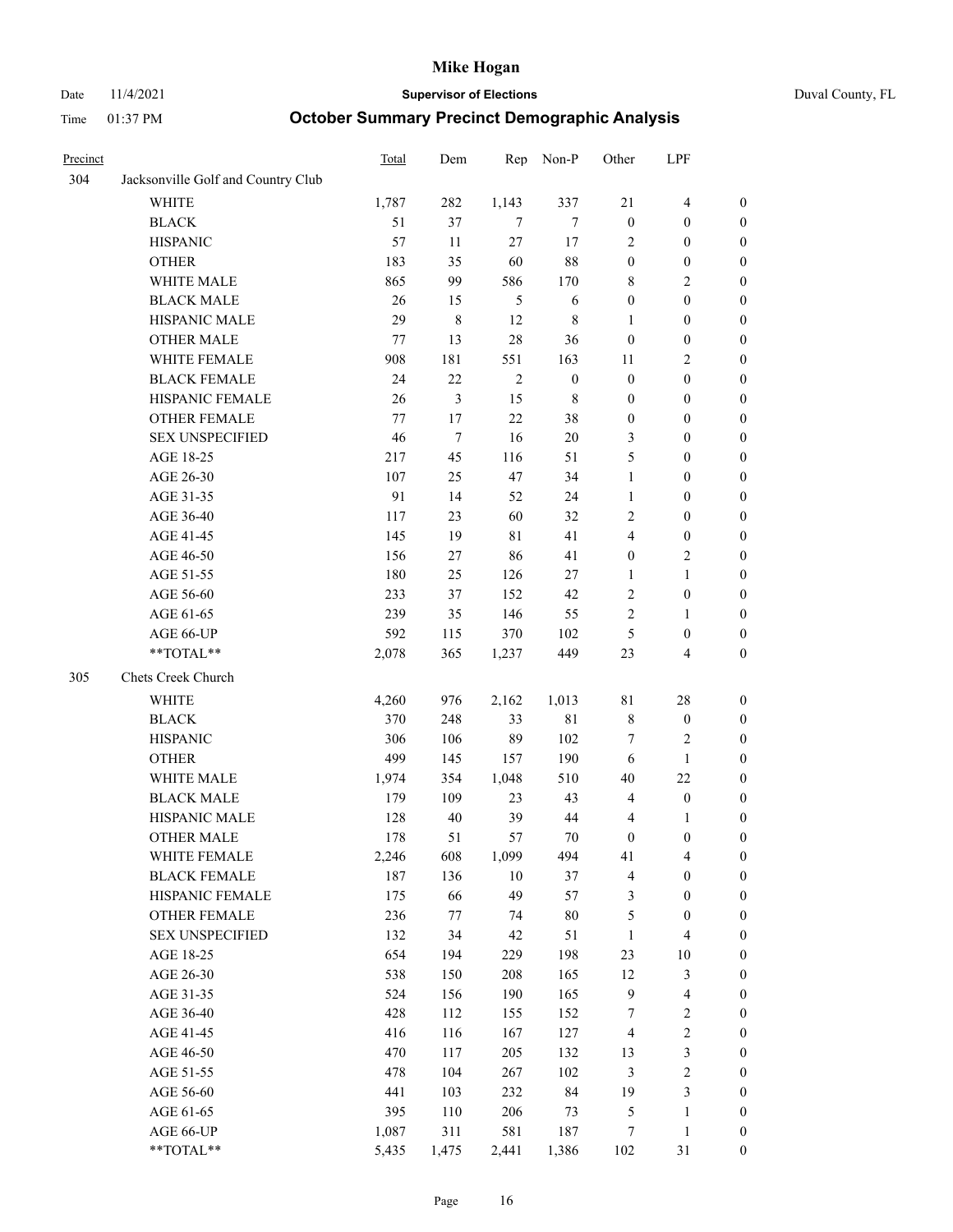Date 11/4/2021 **Supervisor of Elections** Duval County, FL

| Precinct |                              | Total | Dem   | Rep         | Non-P  | Other            | LPF              |                  |
|----------|------------------------------|-------|-------|-------------|--------|------------------|------------------|------------------|
| 306      | East Pointe Baptist Church   |       |       |             |        |                  |                  |                  |
|          | <b>WHITE</b>                 | 2,178 | 546   | 1,018       | 566    | 32               | 16               | 0                |
|          | <b>BLACK</b>                 | 760   | 538   | 32          | 181    | $\tau$           | $\sqrt{2}$       | $\boldsymbol{0}$ |
|          | <b>HISPANIC</b>              | 430   | 142   | 120         | 157    | $11\,$           | $\boldsymbol{0}$ | $\boldsymbol{0}$ |
|          | <b>OTHER</b>                 | 1,050 | 293   | 316         | 424    | 15               | $\sqrt{2}$       | $\boldsymbol{0}$ |
|          | WHITE MALE                   | 1,041 | 229   | 516         | 270    | 15               | 11               | $\boldsymbol{0}$ |
|          | <b>BLACK MALE</b>            | 371   | 245   | 21          | 99     | 5                | $\mathbf{1}$     | $\boldsymbol{0}$ |
|          | HISPANIC MALE                | 192   | 50    | 62          | 72     | $\,$ 8 $\,$      | $\boldsymbol{0}$ | $\boldsymbol{0}$ |
|          | <b>OTHER MALE</b>            | 457   | 121   | 145         | 181    | 8                | $\overline{2}$   | $\boldsymbol{0}$ |
|          | WHITE FEMALE                 | 1,105 | 313   | 487         | 283    | $17$             | $\mathfrak s$    | $\boldsymbol{0}$ |
|          | <b>BLACK FEMALE</b>          | 380   | 287   | $11\,$      | 79     | $\overline{c}$   | $\mathbf{1}$     | $\boldsymbol{0}$ |
|          | HISPANIC FEMALE              | 223   | 88    | 54          | 78     | 3                | $\boldsymbol{0}$ | 0                |
|          | OTHER FEMALE                 | 485   | 147   | 154         | 179    | 5                | $\boldsymbol{0}$ | $\boldsymbol{0}$ |
|          | <b>SEX UNSPECIFIED</b>       | 164   | 39    | 36          | $87\,$ | $\sqrt{2}$       | $\boldsymbol{0}$ | $\boldsymbol{0}$ |
|          | AGE 18-25                    | 571   | 208   | 130         | 217    | 13               | $\mathfrak{Z}$   | $\boldsymbol{0}$ |
|          | AGE 26-30                    | 407   | 126   | 128         | 142    | 9                | $\sqrt{2}$       | $\boldsymbol{0}$ |
|          | AGE 31-35                    | 456   | 165   | 141         | 138    | 7                | $\mathfrak s$    | $\boldsymbol{0}$ |
|          | AGE 36-40                    | 439   | 133   | 142         | 153    | 8                | $\mathfrak{Z}$   | $\boldsymbol{0}$ |
|          | AGE 41-45                    | 449   | 140   | 144         | 155    | 8                | $\overline{2}$   | $\boldsymbol{0}$ |
|          | AGE 46-50                    | 424   | 153   | 135         | 128    | 7                | $\mathbf{1}$     | $\boldsymbol{0}$ |
|          | AGE 51-55                    | 386   | 158   | 141         | 85     | $\mathbf{1}$     | $\mathbf{1}$     | 0                |
|          | AGE 56-60                    | 389   | 135   | 142         | 107    | $\overline{4}$   | $\mathbf{1}$     | 0                |
|          | AGE 61-65                    | 295   | 92    | 123         | 76     | $\overline{c}$   | $\mathfrak{2}$   | 0                |
|          | AGE 66-UP                    | 600   | 208   | 260         | 127    | 5                | $\boldsymbol{0}$ | $\boldsymbol{0}$ |
|          | $**TOTAL**$                  | 4,418 | 1,519 | 1,486       | 1,328  | 65               | $20\,$           | $\boldsymbol{0}$ |
| 307      | Pablo Creek Regional Library |       |       |             |        |                  |                  |                  |
|          | <b>WHITE</b>                 | 1,966 | 434   | 924         | 556    | 35               | 17               | $\boldsymbol{0}$ |
|          | <b>BLACK</b>                 | 313   | 211   | 24          | 74     | 4                | $\boldsymbol{0}$ | $\boldsymbol{0}$ |
|          | <b>HISPANIC</b>              | 368   | 143   | 72          | 145    | 7                | $\mathbf{1}$     | $\boldsymbol{0}$ |
|          | <b>OTHER</b>                 | 297   | 74    | 86          | 130    | $\boldsymbol{7}$ | $\boldsymbol{0}$ | $\boldsymbol{0}$ |
|          | WHITE MALE                   | 908   | 154   | 461         | 270    | 12               | 11               | $\boldsymbol{0}$ |
|          | <b>BLACK MALE</b>            | 149   | 93    | 16          | 37     | 3                | $\boldsymbol{0}$ | $\boldsymbol{0}$ |
|          | HISPANIC MALE                | 170   | 60    | 36          | 70     | 3                | 1                | 0                |
|          | <b>OTHER MALE</b>            | 112   | 32    | 36          | 42     | $\mathfrak{2}$   | $\boldsymbol{0}$ | $\boldsymbol{0}$ |
|          | WHITE FEMALE                 | 1,036 | 274   | 450         | 283    | 23               | 6                | 0                |
|          | <b>BLACK FEMALE</b>          | 163   | 118   | $\,$ 8 $\,$ | 36     | $\mathbf{1}$     | $\boldsymbol{0}$ | $\boldsymbol{0}$ |
|          | HISPANIC FEMALE              | 194   | 81    | 35          | 74     | 4                | $\boldsymbol{0}$ | $\overline{0}$   |
|          | OTHER FEMALE                 | 150   | 37    | 44          | 64     | 5                | $\boldsymbol{0}$ | $\overline{0}$   |
|          | <b>SEX UNSPECIFIED</b>       | 62    | 13    | 20          | 29     | $\boldsymbol{0}$ | $\boldsymbol{0}$ | 0                |
|          | AGE 18-25                    | 388   | 112   | 110         | 150    | 15               | $\mathbf{1}$     | $\overline{0}$   |
|          | AGE 26-30                    | 388   | 110   | 109         | 161    | 3                | $\mathfrak s$    | 0                |
|          | AGE 31-35                    | 331   | 95    | 110         | 110    | $11\,$           | $\mathfrak s$    | 0                |
|          | AGE 36-40                    | 279   | 81    | 84          | 108    | $\mathfrak{Z}$   | $\mathfrak{Z}$   | 0                |
|          | AGE 41-45                    | 216   | 75    | 65          | 71     | 3                | $\overline{2}$   | 0                |
|          | AGE 46-50                    | 244   | 75    | 102         | 64     | 3                | $\boldsymbol{0}$ | 0                |
|          | AGE 51-55                    | 219   | 52    | 92          | 69     | 5                | $\mathbf{1}$     | $\overline{0}$   |
|          | AGE 56-60                    | 263   | 66    | 134         | 61     | $\overline{c}$   | $\boldsymbol{0}$ | $\overline{0}$   |
|          | AGE 61-65                    | 212   | 66    | 93          | 47     | 5                | $\mathbf{1}$     | $\boldsymbol{0}$ |
|          | AGE 66-UP                    | 404   | 130   | 207         | 64     | 3                | $\boldsymbol{0}$ | $\boldsymbol{0}$ |
|          | **TOTAL**                    | 2,944 | 862   | 1,106       | 905    | 53               | 18               | $\boldsymbol{0}$ |
|          |                              |       |       |             |        |                  |                  |                  |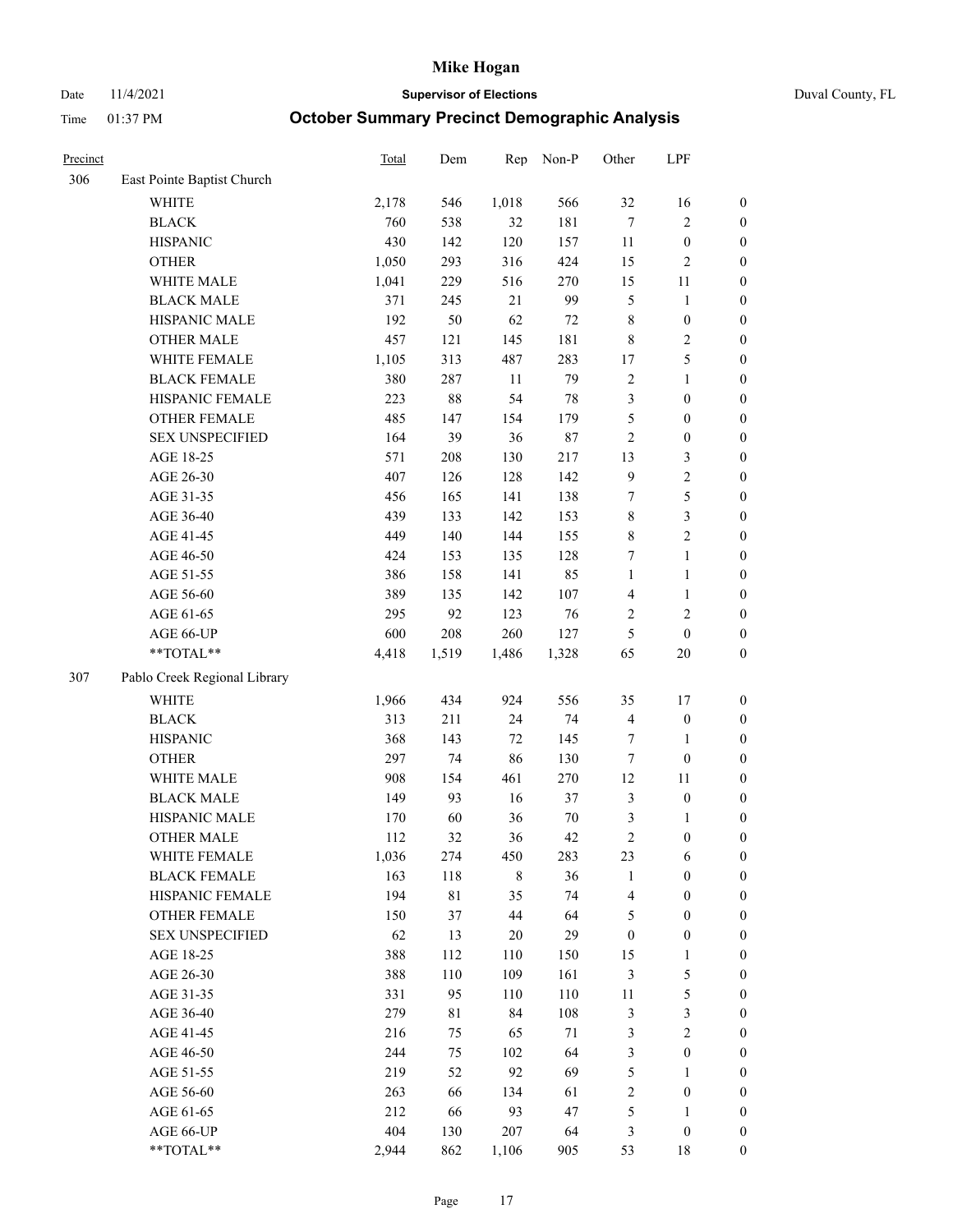### Date 11/4/2021 **Supervisor of Elections** Duval County, FL

| Precinct |                            | Total | Dem            | Rep            | Non-P       | Other            | LPF                     |                  |
|----------|----------------------------|-------|----------------|----------------|-------------|------------------|-------------------------|------------------|
| 308      | The Woods Community Center |       |                |                |             |                  |                         |                  |
|          | <b>WHITE</b>               | 1,388 | 307            | 786            | 262         | 20               | 13                      | $\boldsymbol{0}$ |
|          | <b>BLACK</b>               | 92    | 66             | $\,8\,$        | 17          | $\mathbf{1}$     | $\boldsymbol{0}$        | $\boldsymbol{0}$ |
|          | <b>HISPANIC</b>            | 73    | 25             | $30\,$         | 17          | $\mathbf{1}$     | $\boldsymbol{0}$        | $\boldsymbol{0}$ |
|          | <b>OTHER</b>               | 137   | 33             | $42\,$         | 56          | 3                | 3                       | $\boldsymbol{0}$ |
|          | WHITE MALE                 | 657   | 114            | 380            | 144         | 10               | 9                       | $\boldsymbol{0}$ |
|          | <b>BLACK MALE</b>          | 44    | 32             | $\overline{4}$ | $\,$ 8 $\,$ | $\boldsymbol{0}$ | $\boldsymbol{0}$        | $\boldsymbol{0}$ |
|          | HISPANIC MALE              | 30    | $10\,$         | 13             | 6           | $\mathbf{1}$     | $\boldsymbol{0}$        | $\boldsymbol{0}$ |
|          | <b>OTHER MALE</b>          | 57    | 11             | 22             | $20\,$      | $\overline{c}$   | $\overline{2}$          | $\boldsymbol{0}$ |
|          | WHITE FEMALE               | 721   | 192            | 402            | 113         | $10\,$           | $\overline{\mathbf{4}}$ | $\boldsymbol{0}$ |
|          | <b>BLACK FEMALE</b>        | 45    | 33             | $\mathfrak{Z}$ | $\,$ 8 $\,$ | $\mathbf{1}$     | $\boldsymbol{0}$        | $\boldsymbol{0}$ |
|          | HISPANIC FEMALE            | 43    | 15             | 17             | 11          | $\boldsymbol{0}$ | $\boldsymbol{0}$        | 0                |
|          | <b>OTHER FEMALE</b>        | 65    | $20\,$         | 17             | 27          | $\boldsymbol{0}$ | $\mathbf{1}$            | $\boldsymbol{0}$ |
|          | <b>SEX UNSPECIFIED</b>     | 28    | $\overline{4}$ | $\,$ 8 $\,$    | 15          | $\mathbf{1}$     | $\boldsymbol{0}$        | $\boldsymbol{0}$ |
|          | AGE 18-25                  | 156   | 50             | 53             | 47          | 4                | $\sqrt{2}$              | $\boldsymbol{0}$ |
|          | AGE 26-30                  | 87    | 19             | 37             | $27\,$      | $\mathbf{1}$     | $\mathfrak{Z}$          | $\boldsymbol{0}$ |
|          | AGE 31-35                  | 124   | 29             | 57             | 35          | $\sqrt{2}$       | $\mathbf{1}$            | $\boldsymbol{0}$ |
|          | AGE 36-40                  | 186   | 28             | 109            | 41          | 3                | $\mathfrak s$           | $\boldsymbol{0}$ |
|          | AGE 41-45                  | 163   | 48             | 68             | 42          | 4                | $\mathbf{1}$            | $\boldsymbol{0}$ |
|          | AGE 46-50                  | 147   | $28\,$         | $78\,$         | 37          | $\mathfrak{2}$   | $\mathfrak{2}$          | $\boldsymbol{0}$ |
|          | AGE 51-55                  | 131   | 30             | 74             | 26          | $\mathbf{1}$     | $\boldsymbol{0}$        | $\boldsymbol{0}$ |
|          | AGE 56-60                  | 146   | 37             | 91             | 17          | $\boldsymbol{0}$ | $\mathbf{1}$            | 0                |
|          | AGE 61-65                  | 146   | 39             | $8\sqrt{1}$    | 23          | 2                | $\mathbf{1}$            | 0                |
|          | AGE 66-UP                  | 404   | 123            | 218            | 57          | 6                | $\boldsymbol{0}$        | $\boldsymbol{0}$ |
|          | $**TOTAL**$                | 1,690 | 431            | 866            | 352         | $25\,$           | 16                      | $\boldsymbol{0}$ |
| 309      | Watson Realty Corporation  |       |                |                |             |                  |                         |                  |
|          | <b>WHITE</b>               | 2,184 | 483            | 1,072          | 575         | 39               | 15                      | $\boldsymbol{0}$ |
|          | <b>BLACK</b>               | 503   | 391            | 19             | 89          | 3                | $\mathbf{1}$            | $\boldsymbol{0}$ |
|          | <b>HISPANIC</b>            | 256   | 95             | $8\sqrt{1}$    | 77          | 3                | $\boldsymbol{0}$        | $\boldsymbol{0}$ |
|          | <b>OTHER</b>               | 461   | 153            | 141            | 161         | 6                | $\boldsymbol{0}$        | $\boldsymbol{0}$ |
|          | WHITE MALE                 | 1,005 | 171            | 530            | 272         | 19               | 13                      | $\boldsymbol{0}$ |
|          | <b>BLACK MALE</b>          | 203   | 149            | $10\,$         | 42          | $\mathbf{1}$     | $\mathbf{1}$            | $\boldsymbol{0}$ |
|          | HISPANIC MALE              | 109   | 36             | 38             | 33          | $\overline{c}$   | $\boldsymbol{0}$        | $\boldsymbol{0}$ |
|          | <b>OTHER MALE</b>          | 197   | 52             | 64             | 79          | $\overline{c}$   | $\boldsymbol{0}$        | $\boldsymbol{0}$ |
|          | WHITE FEMALE               | 1,151 | 305            | 533            | 294         | 18               | 1                       | 0                |
|          | <b>BLACK FEMALE</b>        | 299   | 241            | 9              | 47          | $\sqrt{2}$       | $\boldsymbol{0}$        | $\boldsymbol{0}$ |
|          | HISPANIC FEMALE            | 142   | 57             | 41             | 43          | $\mathbf{1}$     | $\boldsymbol{0}$        | $\overline{0}$   |
|          | OTHER FEMALE               | 215   | 83             | 69             | 60          | 3                | $\boldsymbol{0}$        | $\overline{0}$   |
|          | <b>SEX UNSPECIFIED</b>     | 83    | 28             | 19             | 32          | 3                | $\mathbf{1}$            | 0                |
|          | AGE 18-25                  | 380   | 138            | 117            | 112         | 13               | $\boldsymbol{0}$        | $\theta$         |
|          | AGE 26-30                  | 344   | 121            | 108            | 105         | $\boldsymbol{7}$ | $\mathfrak{Z}$          | 0                |
|          | AGE 31-35                  | 364   | 124            | 102            | 128         | 7                | $\mathfrak{Z}$          | 0                |
|          | AGE 36-40                  | 343   | 104            | 119            | 111         | $\boldsymbol{2}$ | $\boldsymbol{7}$        | 0                |
|          | AGE 41-45                  | 281   | 97             | $80\,$         | 100         | 3                | $\mathbf{1}$            | 0                |
|          | AGE 46-50                  | 226   | 77             | 91             | 54          | $\mathfrak{Z}$   | $\mathbf{1}$            | 0                |
|          | AGE 51-55                  | 248   | 76             | 122            | 49          | $\mathbf{1}$     | $\boldsymbol{0}$        | 0                |
|          | AGE 56-60                  | 287   | 81             | 135            | 66          | 5                | $\boldsymbol{0}$        | $\boldsymbol{0}$ |
|          | AGE 61-65                  | 301   | 98             | 139            | 63          | $\mathbf{1}$     | $\boldsymbol{0}$        | $\boldsymbol{0}$ |
|          | AGE 66-UP                  | 629   | 206            | 300            | 113         | $\overline{9}$   | $\mathbf{1}$            | $\boldsymbol{0}$ |
|          | **TOTAL**                  | 3,404 | 1,122          | 1,313          | 902         | 51               | 16                      | $\boldsymbol{0}$ |
|          |                            |       |                |                |             |                  |                         |                  |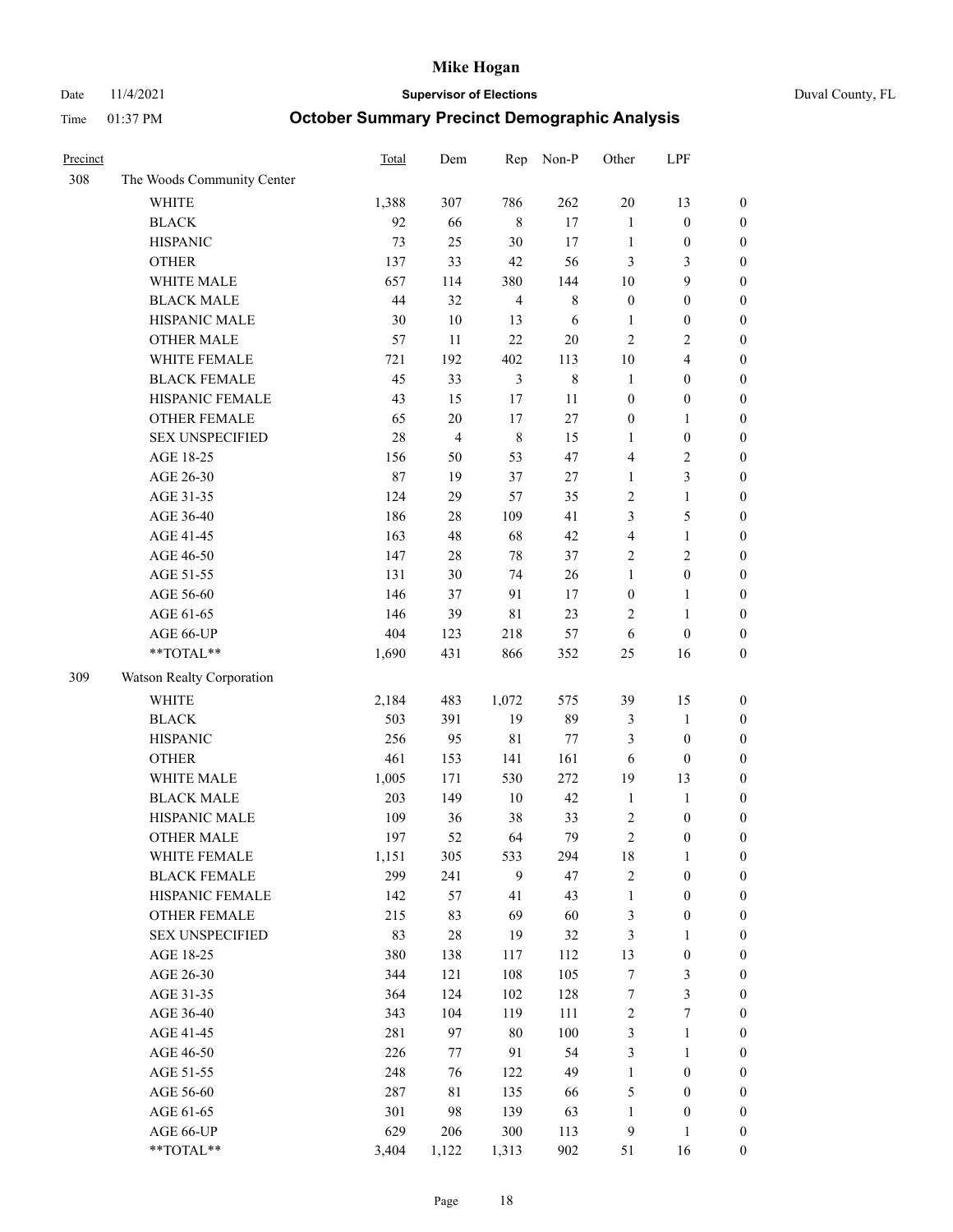Date 11/4/2021 **Supervisor of Elections** Duval County, FL

| Precinct |                                       | Total | Dem | Rep            | Non-P      | Other            | LPF                     |                  |
|----------|---------------------------------------|-------|-----|----------------|------------|------------------|-------------------------|------------------|
| 310      | Fire Station #59                      |       |     |                |            |                  |                         |                  |
|          | WHITE                                 | 2,515 | 475 | 1,518          | 482        | 32               | $8\,$                   | 0                |
|          | <b>BLACK</b>                          | 90    | 71  | $\overline{2}$ | 16         | $\mathbf{1}$     | $\boldsymbol{0}$        | 0                |
|          | <b>HISPANIC</b>                       | 94    | 25  | 33             | 35         | $\mathbf{1}$     | $\boldsymbol{0}$        | 0                |
|          | <b>OTHER</b>                          | 231   | 78  | 74             | 73         | 4                | $\sqrt{2}$              | $\boldsymbol{0}$ |
|          | WHITE MALE                            | 1,117 | 159 | 689            | 247        | 15               | $\tau$                  | $\boldsymbol{0}$ |
|          | <b>BLACK MALE</b>                     | 48    | 36  | $\mathbf{1}$   | $10\,$     | $\mathbf{1}$     | $\boldsymbol{0}$        | 0                |
|          | HISPANIC MALE                         | 36    | 10  | 15             | 11         | $\boldsymbol{0}$ | $\boldsymbol{0}$        | 0                |
|          | <b>OTHER MALE</b>                     | 87    | 21  | 36             | 27         | $\mathbf{2}$     | $\mathbf{1}$            | 0                |
|          | WHITE FEMALE                          | 1,379 | 309 | 820            | 232        | 17               | $\mathbf{1}$            | 0                |
|          | <b>BLACK FEMALE</b>                   | 42    | 35  | $\mathbf{1}$   | $\sqrt{6}$ | $\boldsymbol{0}$ | $\boldsymbol{0}$        | 0                |
|          | HISPANIC FEMALE                       | 58    | 15  | 18             | 24         | $\mathbf{1}$     | $\boldsymbol{0}$        | 0                |
|          | OTHER FEMALE                          | 117   | 51  | 30             | 33         | 2                | $\mathbf{1}$            | 0                |
|          | <b>SEX UNSPECIFIED</b>                | 46    | 13  | 17             | 16         | $\boldsymbol{0}$ | $\boldsymbol{0}$        | $\boldsymbol{0}$ |
|          | AGE 18-25                             | 182   | 46  | 74             | 57         | 4                | $\mathbf{1}$            | $\boldsymbol{0}$ |
|          | AGE 26-30                             | 135   | 26  | 70             | 35         | 3                | $\mathbf{1}$            | $\boldsymbol{0}$ |
|          | AGE 31-35                             | 189   | 32  | 103            | 50         | $\mathbf{1}$     | $\mathfrak{Z}$          | $\boldsymbol{0}$ |
|          | AGE 36-40                             | 257   | 63  | 117            | 71         | 4                | $\sqrt{2}$              | $\boldsymbol{0}$ |
|          | AGE 41-45                             | 231   | 49  | 115            | 62         | 5                | $\boldsymbol{0}$        | $\boldsymbol{0}$ |
|          | AGE 46-50                             | 221   | 51  | 118            | 50         | $\overline{c}$   | $\boldsymbol{0}$        | 0                |
|          | AGE 51-55                             | 209   | 35  | 117            | 55         | $\mathbf{1}$     | $\mathbf{1}$            | 0                |
|          | AGE 56-60                             | 198   | 33  | 125            | 37         | $\sqrt{2}$       | $\mathbf{1}$            | 0                |
|          | AGE 61-65                             | 198   | 51  | 110            | 35         | $\mathbf{2}$     | $\boldsymbol{0}$        | 0                |
|          | AGE 66-UP                             | 1,110 | 263 | 678            | 154        | 14               | 1                       | 0                |
|          | **TOTAL**                             | 2,930 | 649 | 1,627          | 606        | 38               | $10\,$                  | $\boldsymbol{0}$ |
| 311      | Isle of Faith United Methodist Church |       |     |                |            |                  |                         |                  |
|          | <b>WHITE</b>                          | 2,550 | 493 | 1,463          | 545        | 37               | 12                      | $\boldsymbol{0}$ |
|          | <b>BLACK</b>                          | 100   | 73  | $\tau$         | $18\,$     | $\overline{c}$   | $\boldsymbol{0}$        | $\boldsymbol{0}$ |
|          | <b>HISPANIC</b>                       | 96    | 30  | 38             | 27         | $\mathbf{1}$     | $\boldsymbol{0}$        | $\boldsymbol{0}$ |
|          | <b>OTHER</b>                          | 194   | 55  | 75             | 61         | $\overline{c}$   | $\mathbf{1}$            | $\boldsymbol{0}$ |
|          | WHITE MALE                            | 1,210 | 168 | 738            | 275        | 21               | $\,$ 8 $\,$             | $\boldsymbol{0}$ |
|          | <b>BLACK MALE</b>                     | 51    | 34  | $\mathfrak s$  | 12         | $\boldsymbol{0}$ | $\boldsymbol{0}$        | 0                |
|          | HISPANIC MALE                         | 42    | 14  | 15             | 13         | $\boldsymbol{0}$ | $\boldsymbol{0}$        | 0                |
|          | <b>OTHER MALE</b>                     | 80    | 23  | 38             | 19         | $\boldsymbol{0}$ | $\boldsymbol{0}$        | 0                |
|          | WHITE FEMALE                          | 1,323 | 321 | 715            | 267        | 16               | 4                       | 0                |
|          | <b>BLACK FEMALE</b>                   | 47    | 37  | $\mathfrak{2}$ | 6          | 2                | $\boldsymbol{0}$        | $\overline{0}$   |
|          | HISPANIC FEMALE                       | 52    | 15  | 23             | 13         | $\mathbf{1}$     | $\boldsymbol{0}$        | $\overline{0}$   |
|          | OTHER FEMALE                          | 83    | 24  | 30             | 27         | $\sqrt{2}$       | $\boldsymbol{0}$        | $\overline{0}$   |
|          | <b>SEX UNSPECIFIED</b>                | 52    | 15  | 17             | 19         | $\boldsymbol{0}$ | $\mathbf{1}$            | 0                |
|          | AGE 18-25                             | 276   | 69  | 129            | $70\,$     | 5                | $\mathfrak{Z}$          | 0                |
|          | AGE 26-30                             | 286   | 67  | 120            | 97         | 2                | $\boldsymbol{0}$        | 0                |
|          | AGE 31-35                             | 273   | 61  | 123            | 79         | 6                | $\overline{\mathbf{4}}$ | 0                |
|          | AGE 36-40                             | 266   | 62  | 119            | 79         | 3                | $\mathfrak{Z}$          | 0                |
|          | AGE 41-45                             | 181   | 41  | 78             | 57         | 5                | $\boldsymbol{0}$        | 0                |
|          | AGE 46-50                             | 205   | 41  | 112            | 49         | 2                | $\mathbf{1}$            | 0                |
|          | AGE 51-55                             | 229   | 42  | 138            | 43         | 5                | $\mathbf{1}$            | 0                |
|          | AGE 56-60                             | 266   | 47  | 172            | 43         | 3                | $\mathbf{1}$            | 0                |
|          | AGE 61-65                             | 256   | 50  | 162            | 40         | 4                | $\boldsymbol{0}$        | 0                |
|          | AGE 66-UP                             | 702   | 171 | 430            | 94         | 7                | $\boldsymbol{0}$        | 0                |
|          | **TOTAL**                             | 2,940 | 651 | 1,583          | 651        | 42               | 13                      | $\boldsymbol{0}$ |
|          |                                       |       |     |                |            |                  |                         |                  |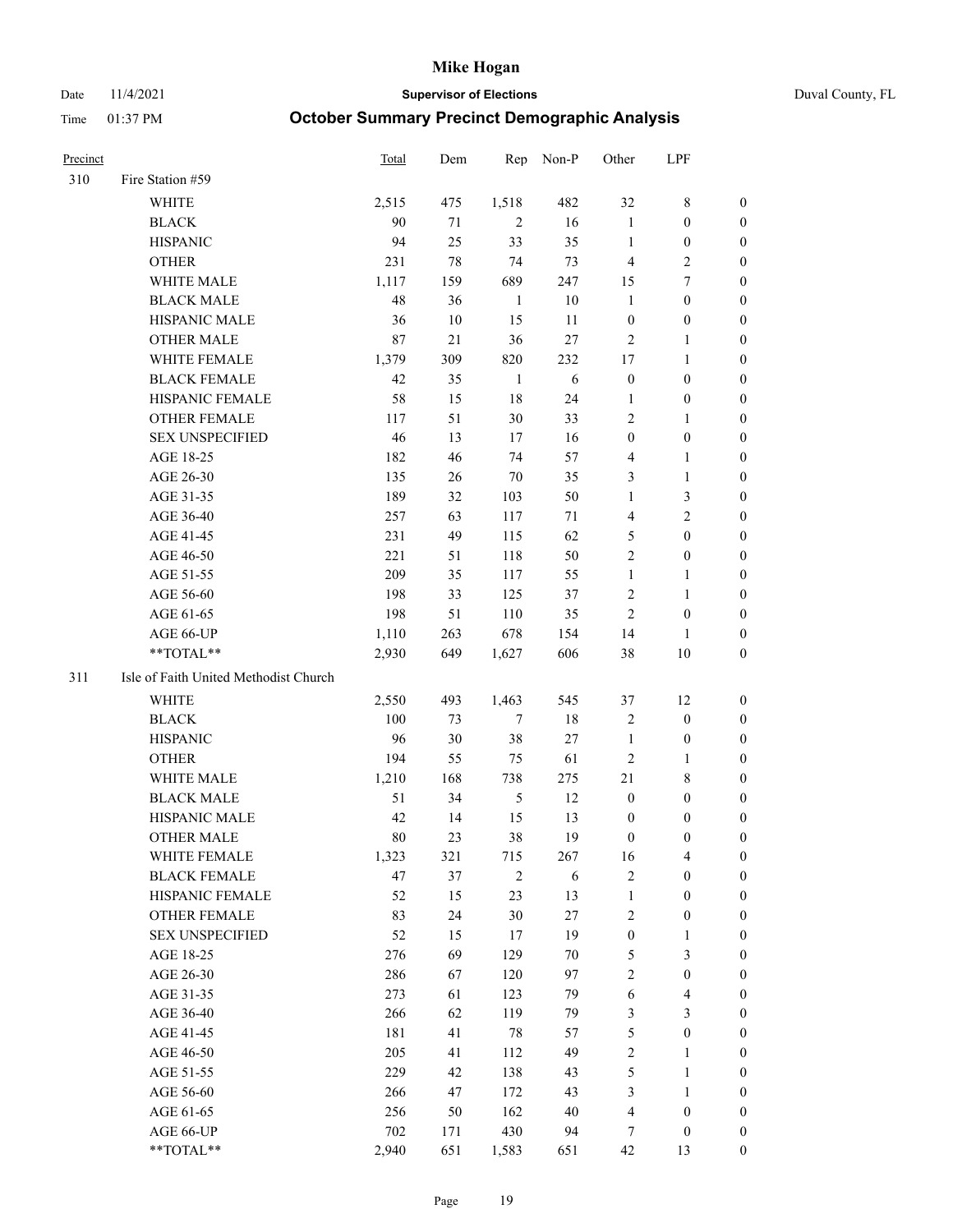Date 11/4/2021 **Supervisor of Elections** Duval County, FL

| Precinct |                              | Total | Dem    | Rep         | Non-P       | Other            | LPF                     |                  |
|----------|------------------------------|-------|--------|-------------|-------------|------------------|-------------------------|------------------|
| 312      | Pablo Creek Regional Library |       |        |             |             |                  |                         |                  |
|          | <b>WHITE</b>                 | 6,264 | 1,311  | 3,338       | 1,457       | 118              | $40\,$                  | 0                |
|          | <b>BLACK</b>                 | 860   | 612    | 39          | 194         | 15               | $\boldsymbol{0}$        | $\boldsymbol{0}$ |
|          | <b>HISPANIC</b>              | 642   | 218    | 174         | 233         | 15               | $\overline{c}$          | $\boldsymbol{0}$ |
|          | <b>OTHER</b>                 | 1,451 | 414    | 431         | 587         | $11\,$           | $\,$ 8 $\,$             | $\boldsymbol{0}$ |
|          | WHITE MALE                   | 2,911 | 470    | 1,657       | 697         | 58               | 29                      | $\boldsymbol{0}$ |
|          | <b>BLACK MALE</b>            | 408   | 265    | 23          | 111         | $\overline{9}$   | $\boldsymbol{0}$        | $\boldsymbol{0}$ |
|          | HISPANIC MALE                | 286   | 79     | $78\,$      | 120         | $\,$ 8 $\,$      | $\mathbf{1}$            | $\boldsymbol{0}$ |
|          | <b>OTHER MALE</b>            | 587   | 159    | 173         | 245         | 6                | $\overline{\mathbf{4}}$ | $\boldsymbol{0}$ |
|          | WHITE FEMALE                 | 3,285 | 822    | 1,650       | 743         | 59               | 11                      | $\boldsymbol{0}$ |
|          | <b>BLACK FEMALE</b>          | 440   | 338    | 14          | 82          | 6                | $\boldsymbol{0}$        | $\boldsymbol{0}$ |
|          | HISPANIC FEMALE              | 340   | 136    | 92          | 105         | 7                | $\boldsymbol{0}$        | 0                |
|          | OTHER FEMALE                 | 698   | 215    | 214         | 262         | 4                | $\mathfrak{Z}$          | $\boldsymbol{0}$ |
|          | <b>SEX UNSPECIFIED</b>       | 262   | $71\,$ | $8\sqrt{1}$ | 106         | $\sqrt{2}$       | $\sqrt{2}$              | $\boldsymbol{0}$ |
|          | AGE 18-25                    | 985   | 307    | 331         | 315         | 24               | $\,$ 8 $\,$             | $\boldsymbol{0}$ |
|          | AGE 26-30                    | 961   | 264    | 352         | 310         | $22\,$           | 13                      | $\boldsymbol{0}$ |
|          | AGE 31-35                    | 863   | 218    | 332         | 289         | 15               | $\boldsymbol{9}$        | $\boldsymbol{0}$ |
|          | AGE 36-40                    | 793   | 229    | 286         | 255         | 18               | $\mathfrak s$           | $\boldsymbol{0}$ |
|          | AGE 41-45                    | 765   | 204    | 296         | 253         | $\overline{9}$   | $\mathfrak{Z}$          | $\boldsymbol{0}$ |
|          | AGE 46-50                    | 806   | 235    | 342         | 212         | 15               | $\sqrt{2}$              | $\boldsymbol{0}$ |
|          | AGE 51-55                    | 818   | 216    | 388         | 203         | $\,$ 8 $\,$      | $\mathfrak{Z}$          | $\boldsymbol{0}$ |
|          | AGE 56-60                    | 814   | 190    | 418         | 189         | 14               | $\mathfrak{Z}$          | 0                |
|          | AGE 61-65                    | 764   | 221    | 362         | 160         | 18               | $\mathfrak{Z}$          | $\boldsymbol{0}$ |
|          | AGE 66-UP                    | 1,639 | 471    | 870         | 281         | 16               | $\mathbf{1}$            | $\boldsymbol{0}$ |
|          | $**TOTAL**$                  | 9,217 | 2,555  | 3,982       | 2,471       | 159              | $50\,$                  | $\boldsymbol{0}$ |
| 313      | Coastal Baptist Church       |       |        |             |             |                  |                         |                  |
|          | <b>WHITE</b>                 | 2,876 | 598    | 1,569       | 660         | 34               | 15                      | $\boldsymbol{0}$ |
|          | <b>BLACK</b>                 | 729   | 558    | 31          | 137         | 3                | $\boldsymbol{0}$        | $\boldsymbol{0}$ |
|          | <b>HISPANIC</b>              | 381   | 142    | 116         | 116         | $\boldsymbol{7}$ | $\boldsymbol{0}$        | $\boldsymbol{0}$ |
|          | <b>OTHER</b>                 | 979   | 237    | 340         | 389         | $11\,$           | $\sqrt{2}$              | $\boldsymbol{0}$ |
|          | WHITE MALE                   | 1,404 | 225    | 823         | 328         | 19               | 9                       | $\boldsymbol{0}$ |
|          | <b>BLACK MALE</b>            | 344   | 245    | 17          | $8\sqrt{1}$ | $\mathbf{1}$     | $\boldsymbol{0}$        | $\boldsymbol{0}$ |
|          | HISPANIC MALE                | 159   | 46     | 62          | 51          | $\boldsymbol{0}$ | $\boldsymbol{0}$        | $\boldsymbol{0}$ |
|          | <b>OTHER MALE</b>            | 393   | 86     | 137         | 164         | 5                | $\mathbf{1}$            | $\boldsymbol{0}$ |
|          | WHITE FEMALE                 | 1,431 | 370    | 728         | 313         | 14               | 6                       | 0                |
|          | <b>BLACK FEMALE</b>          | 368   | 305    | 13          | 48          | $\sqrt{2}$       | $\boldsymbol{0}$        | $\boldsymbol{0}$ |
|          | HISPANIC FEMALE              | 215   | 93     | 54          | 61          | 7                | $\boldsymbol{0}$        | $\overline{0}$   |
|          | <b>OTHER FEMALE</b>          | 481   | 126    | 185         | 164         | 5                | $\mathbf{1}$            | $\overline{0}$   |
|          | <b>SEX UNSPECIFIED</b>       | 169   | 39     | 37          | 91          | 2                | $\boldsymbol{0}$        | 0                |
|          | AGE 18-25                    | 531   | 178    | 164         | 177         | $11\,$           | $\mathbf{1}$            | 0                |
|          | AGE 26-30                    | 457   | 145    | 153         | 143         | 12               | $\overline{\mathbf{4}}$ | 0                |
|          | AGE 31-35                    | 535   | 150    | 210         | 168         | 6                | $\mathbf{1}$            | 0                |
|          | AGE 36-40                    | 509   | 137    | 197         | 170         | 4                | $\mathbf{1}$            | 0                |
|          | AGE 41-45                    | 465   | 140    | 174         | 145         | $\overline{c}$   | $\overline{\mathbf{4}}$ | 0                |
|          | AGE 46-50                    | 385   | 105    | 175         | 99          | 4                | $\overline{c}$          | 0                |
|          | AGE 51-55                    | 428   | 141    | 197         | 83          | 4                | $\mathfrak{Z}$          | $\boldsymbol{0}$ |
|          | AGE 56-60                    | 485   | 153    | 222         | 105         | 5                | $\boldsymbol{0}$        | $\boldsymbol{0}$ |
|          | AGE 61-65                    | 455   | 152    | 208         | 92          | 3                | $\boldsymbol{0}$        | $\boldsymbol{0}$ |
|          | AGE 66-UP                    | 714   | 234    | 356         | 119         | $\overline{4}$   | $\mathbf{1}$            | $\boldsymbol{0}$ |
|          | **TOTAL**                    | 4,965 | 1,535  | 2,056       | 1,302       | 55               | 17                      | $\boldsymbol{0}$ |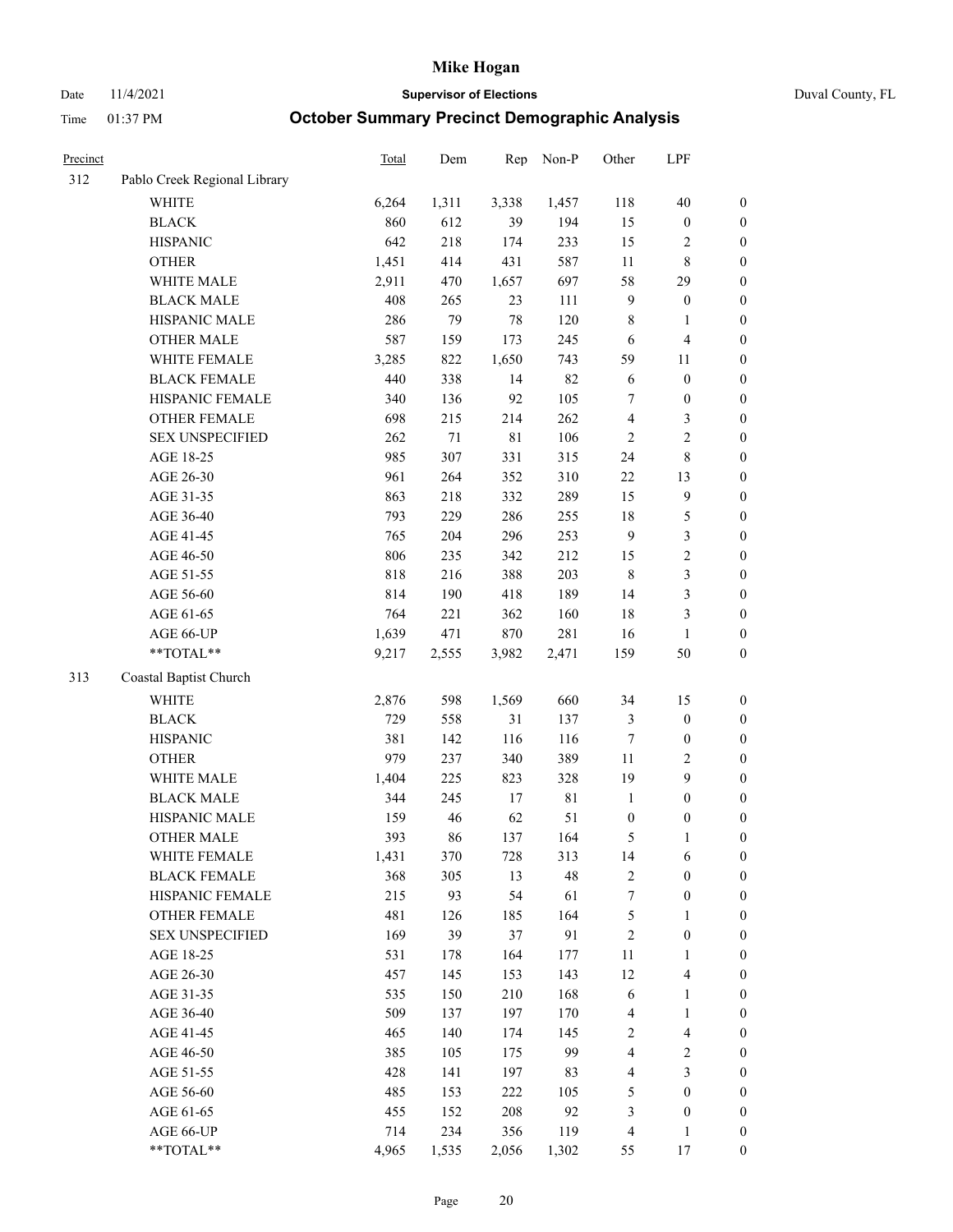### Date 11/4/2021 **Supervisor of Elections** Duval County, FL

| Precinct |                                   | Total | Dem     | Rep            | Non-P  | Other            | LPF              |                  |
|----------|-----------------------------------|-------|---------|----------------|--------|------------------|------------------|------------------|
| 315      | Lighthouse Church of the Nazarene |       |         |                |        |                  |                  |                  |
|          | <b>WHITE</b>                      | 1,222 | 235     | 677            | 286    | 19               | $\mathfrak{S}$   | 0                |
|          | <b>BLACK</b>                      | 252   | 205     | 15             | 32     | $\boldsymbol{0}$ | $\boldsymbol{0}$ | $\boldsymbol{0}$ |
|          | <b>HISPANIC</b>                   | 107   | 26      | 40             | 40     | $\boldsymbol{0}$ | 1                | $\boldsymbol{0}$ |
|          | <b>OTHER</b>                      | 219   | 55      | 69             | 90     | 5                | $\boldsymbol{0}$ | $\boldsymbol{0}$ |
|          | WHITE MALE                        | 596   | 88      | 347            | 149    | 8                | $\overline{4}$   | $\boldsymbol{0}$ |
|          | <b>BLACK MALE</b>                 | 123   | 93      | 10             | $20\,$ | $\boldsymbol{0}$ | $\boldsymbol{0}$ | $\boldsymbol{0}$ |
|          | HISPANIC MALE                     | 47    | 11      | 16             | $20\,$ | $\boldsymbol{0}$ | $\boldsymbol{0}$ | $\boldsymbol{0}$ |
|          | <b>OTHER MALE</b>                 | 94    | 24      | 29             | 39     | $\mathbf{2}$     | $\boldsymbol{0}$ | $\boldsymbol{0}$ |
|          | WHITE FEMALE                      | 607   | 145     | 316            | 134    | 11               | 1                | $\boldsymbol{0}$ |
|          | <b>BLACK FEMALE</b>               | 127   | 111     | $\overline{4}$ | 12     | $\boldsymbol{0}$ | $\boldsymbol{0}$ | 0                |
|          | HISPANIC FEMALE                   | 57    | 14      | 23             | 19     | $\boldsymbol{0}$ | $\mathbf{1}$     | $\boldsymbol{0}$ |
|          | OTHER FEMALE                      | 99    | 23      | 35             | 38     | 3                | $\boldsymbol{0}$ | $\boldsymbol{0}$ |
|          | <b>SEX UNSPECIFIED</b>            | 50    | 12      | 21             | 17     | $\boldsymbol{0}$ | $\boldsymbol{0}$ | $\boldsymbol{0}$ |
|          | AGE 18-25                         | 171   | 49      | 61             | 58     | 3                | $\boldsymbol{0}$ | $\boldsymbol{0}$ |
|          | AGE 26-30                         | 164   | 43      | 59             | 57     | 3                | $\mathbf{2}$     | $\boldsymbol{0}$ |
|          | AGE 31-35                         | 164   | 51      | 61             | 50     | 2                | $\boldsymbol{0}$ | $\boldsymbol{0}$ |
|          | AGE 36-40                         | 178   | 48      | 69             | 59     | $\boldsymbol{0}$ | $\sqrt{2}$       | $\boldsymbol{0}$ |
|          | AGE 41-45                         | 137   | 35      | 65             | 33     | 4                | $\boldsymbol{0}$ | $\boldsymbol{0}$ |
|          | AGE 46-50                         | 151   | 33      | 76             | 38     | $\overline{2}$   | $\mathbf{2}$     | $\boldsymbol{0}$ |
|          | AGE 51-55                         | 156   | 50      | 68             | 33     | 5                | $\boldsymbol{0}$ | 0                |
|          | AGE 56-60                         | 205   | 58      | 111            | 36     | $\boldsymbol{0}$ | $\boldsymbol{0}$ | $\boldsymbol{0}$ |
|          | AGE 61-65                         | 168   | 58      | $8\sqrt{1}$    | $26\,$ | 3                | $\boldsymbol{0}$ | $\boldsymbol{0}$ |
|          | AGE 66-UP                         | 305   | 96      | 150            | 57     | $\mathbf{2}$     | $\boldsymbol{0}$ | $\boldsymbol{0}$ |
|          | **TOTAL**                         | 1,800 | 521     | 801            | 448    | 24               | 6                | $\boldsymbol{0}$ |
| 401      | Glendale Community Church         |       |         |                |        |                  |                  |                  |
|          | <b>WHITE</b>                      | 1,027 | 239     | 575            | 188    | 18               | 7                | $\boldsymbol{0}$ |
|          | <b>BLACK</b>                      | 249   | 186     | 15             | 46     | 2                | $\boldsymbol{0}$ | $\boldsymbol{0}$ |
|          | <b>HISPANIC</b>                   | 86    | $28\,$  | 23             | 35     | $\boldsymbol{0}$ | $\boldsymbol{0}$ | $\boldsymbol{0}$ |
|          | <b>OTHER</b>                      | 108   | 22      | 31             | 53     | 2                | $\boldsymbol{0}$ | $\boldsymbol{0}$ |
|          | WHITE MALE                        | 484   | 104     | 269            | 98     | 9                | $\overline{4}$   | $\boldsymbol{0}$ |
|          | <b>BLACK MALE</b>                 | 98    | 65      | $\mathfrak s$  | 26     | $\overline{c}$   | $\boldsymbol{0}$ | $\boldsymbol{0}$ |
|          | HISPANIC MALE                     | 45    | 15      | 11             | 19     | $\boldsymbol{0}$ | $\boldsymbol{0}$ | 0                |
|          | <b>OTHER MALE</b>                 | 36    | 3       | 13             | 18     | 2                | $\boldsymbol{0}$ | $\boldsymbol{0}$ |
|          | WHITE FEMALE                      | 531   | 133     | 302            | 84     | 9                | 3                | $\overline{0}$   |
|          | <b>BLACK FEMALE</b>               | 149   | 119     | $10\,$         | $20\,$ | $\boldsymbol{0}$ | $\boldsymbol{0}$ | $\overline{0}$   |
|          | HISPANIC FEMALE                   | 40    | 13      | 12             | 15     | $\boldsymbol{0}$ | $\boldsymbol{0}$ | $\overline{0}$   |
|          | OTHER FEMALE                      | 52    | 15      | 17             | $20\,$ | $\boldsymbol{0}$ | $\boldsymbol{0}$ | 0                |
|          | <b>SEX UNSPECIFIED</b>            | 35    | $\,8\,$ | 5              | $22\,$ | $\boldsymbol{0}$ | $\boldsymbol{0}$ | 0                |
|          | AGE 18-25                         | 164   | 52      | 48             | 58     | 5                | $\mathbf{1}$     | 0                |
|          | AGE 26-30                         | 116   | 42      | 35             | 33     | 3                | $\mathfrak{Z}$   | 0                |
|          | AGE 31-35                         | 155   | 50      | 52             | 50     | $\mathbf{1}$     | $\sqrt{2}$       | 0                |
|          | AGE 36-40                         | 118   | 44      | 45             | 24     | 5                | $\boldsymbol{0}$ | 0                |
|          | AGE 41-45                         | 95    | 33      | 30             | 31     | $\mathbf{1}$     | $\boldsymbol{0}$ | 0                |
|          | AGE 46-50                         | 109   | 33      | 47             | $27\,$ | 2                | $\boldsymbol{0}$ | 0                |
|          | AGE 51-55                         | 111   | 36      | 50             | 23     | 2                | $\boldsymbol{0}$ | $\boldsymbol{0}$ |
|          | AGE 56-60                         | 134   | 36      | 75             | 23     | $\boldsymbol{0}$ | $\boldsymbol{0}$ | $\boldsymbol{0}$ |
|          | AGE 61-65                         | 132   | 36      | 74             | 18     | 3                | $\mathbf{1}$     | 0                |
|          | AGE 66-UP                         | 336   | 113     | 188            | 35     | $\boldsymbol{0}$ | $\boldsymbol{0}$ | 0                |
|          | **TOTAL**                         | 1,470 | 475     | 644            | 322    | $22\,$           | $\tau$           | $\boldsymbol{0}$ |
|          |                                   |       |         |                |        |                  |                  |                  |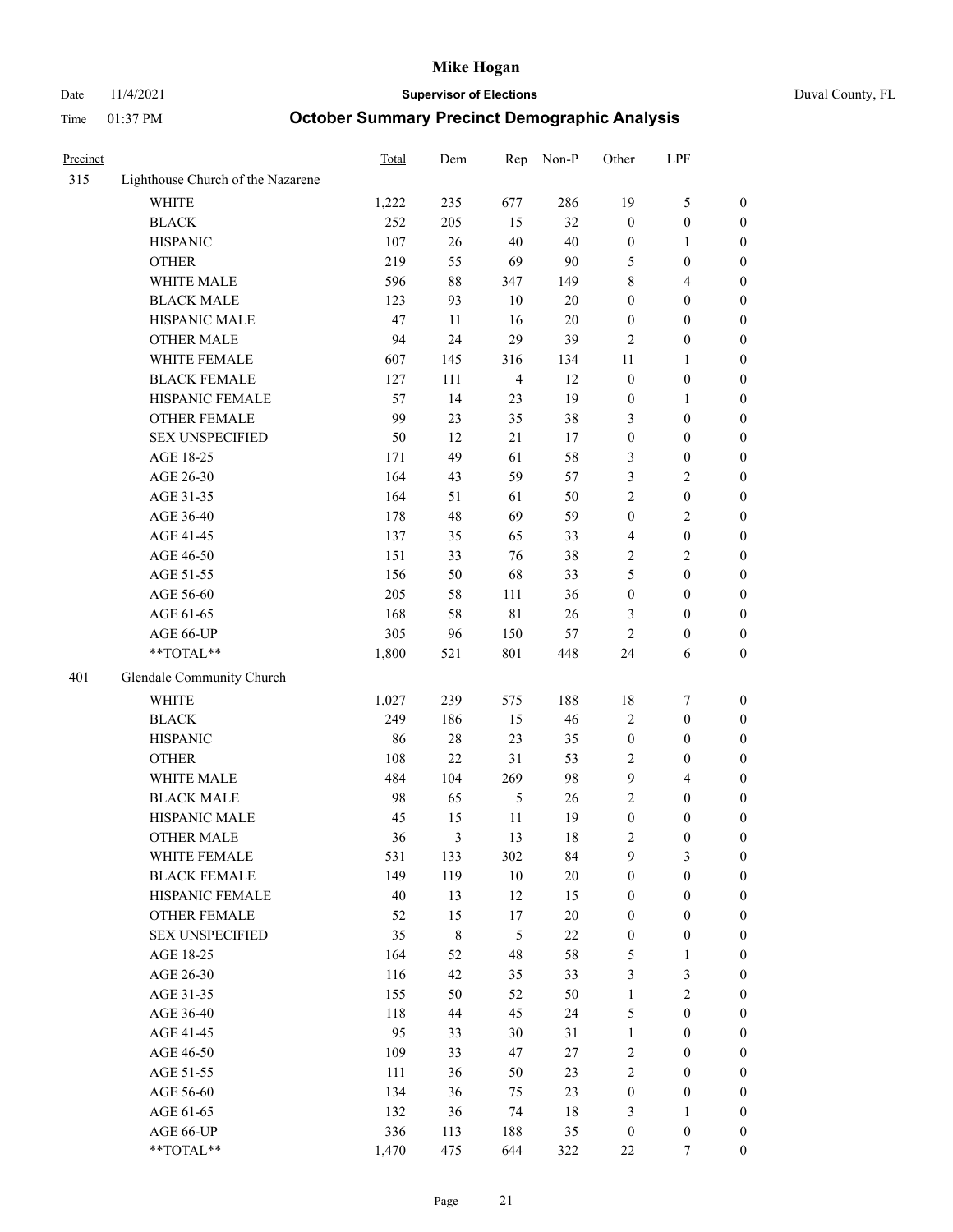### Date 11/4/2021 **Supervisor of Elections** Duval County, FL

| Precinct |                                       | Total | Dem   | Rep         | Non-P  | Other            | LPF                     |                  |
|----------|---------------------------------------|-------|-------|-------------|--------|------------------|-------------------------|------------------|
| 402      | Iglesia Pentecostal Presencia De Dios |       |       |             |        |                  |                         |                  |
|          | <b>WHITE</b>                          | 2,230 | 511   | 1,085       | 583    | 36               | 15                      | $\boldsymbol{0}$ |
|          | <b>BLACK</b>                          | 827   | 622   | 41          | 148    | 16               | $\boldsymbol{0}$        | $\boldsymbol{0}$ |
|          | <b>HISPANIC</b>                       | 503   | 198   | 118         | 176    | 9                | $\sqrt{2}$              | $\boldsymbol{0}$ |
|          | <b>OTHER</b>                          | 624   | 186   | 177         | 250    | 11               | $\boldsymbol{0}$        | $\boldsymbol{0}$ |
|          | WHITE MALE                            | 1,038 | 183   | 529         | 296    | 20               | 10                      | $\boldsymbol{0}$ |
|          | <b>BLACK MALE</b>                     | 347   | 239   | 21          | $80\,$ | 7                | $\boldsymbol{0}$        | $\boldsymbol{0}$ |
|          | HISPANIC MALE                         | 223   | 69    | $70\,$      | 77     | 5                | $\mathbf{2}$            | $\boldsymbol{0}$ |
|          | <b>OTHER MALE</b>                     | 238   | 74    | 70          | 88     | 6                | $\boldsymbol{0}$        | 0                |
|          | WHITE FEMALE                          | 1,164 | 326   | 535         | 282    | 16               | 5                       | 0                |
|          | <b>BLACK FEMALE</b>                   | 469   | 373   | $20\,$      | 67     | $\overline{9}$   | $\boldsymbol{0}$        | 0                |
|          | HISPANIC FEMALE                       | 266   | 120   | 47          | 95     | 4                | $\boldsymbol{0}$        | $\boldsymbol{0}$ |
|          | OTHER FEMALE                          | 300   | 96    | 92          | 108    | 4                | $\boldsymbol{0}$        | $\boldsymbol{0}$ |
|          | <b>SEX UNSPECIFIED</b>                | 139   | 37    | 37          | 64     | $\mathbf{1}$     | $\boldsymbol{0}$        | $\boldsymbol{0}$ |
|          | AGE 18-25                             | 464   | 167   | 101         | 176    | 19               | $\mathbf{1}$            | $\boldsymbol{0}$ |
|          | AGE 26-30                             | 454   | 158   | 108         | 172    | 13               | $\mathfrak{Z}$          | $\boldsymbol{0}$ |
|          | AGE 31-35                             | 401   | 139   | 101         | 148    | 10               | $\mathfrak{Z}$          | $\boldsymbol{0}$ |
|          | AGE 36-40                             | 366   | 125   | 108         | 128    | 4                | $\mathbf{1}$            | $\boldsymbol{0}$ |
|          | AGE 41-45                             | 351   | 137   | 111         | 96     | 6                | $\mathbf{1}$            | 0                |
|          | AGE 46-50                             | 297   | 105   | 105         | $80\,$ | 6                | $\mathbf{1}$            | 0                |
|          | AGE 51-55                             | 339   | 129   | 126         | 81     | $\overline{c}$   | $\mathbf{1}$            | 0                |
|          | AGE 56-60                             | 401   | 152   | 171         | 74     | 4                | $\boldsymbol{0}$        | 0                |
|          | AGE 61-65                             | 382   | 141   | 152         | 86     | 2                | $\mathbf{1}$            | 0                |
|          | AGE 66-UP                             | 728   | 264   | 338         | 115    | 6                | $\mathfrak s$           | $\boldsymbol{0}$ |
|          | $**TOTAL**$                           | 4,184 | 1,517 | 1,421       | 1,157  | $72\,$           | 17                      | $\boldsymbol{0}$ |
| 403      | Restoration Church                    |       |       |             |        |                  |                         |                  |
|          | WHITE                                 | 3,160 | 805   | 1,541       | 753    | 49               | 12                      | $\boldsymbol{0}$ |
|          | <b>BLACK</b>                          | 1,441 | 1,099 | 55          | 268    | 18               | $\mathbf{1}$            | $\boldsymbol{0}$ |
|          | <b>HISPANIC</b>                       | 705   | 263   | 157         | 277    | $\overline{4}$   | $\overline{\mathbf{4}}$ | $\boldsymbol{0}$ |
|          | <b>OTHER</b>                          | 774   | 281   | 170         | 315    | 7                | $\mathbf{1}$            | $\boldsymbol{0}$ |
|          | WHITE MALE                            | 1,457 | 306   | 769         | 353    | 21               | $\,$ 8 $\,$             | 0                |
|          | <b>BLACK MALE</b>                     | 556   | 378   | 29          | 140    | $\,$ 8 $\,$      | $\mathbf{1}$            | 0                |
|          | HISPANIC MALE                         | 298   | 99    | 80          | 118    | $\boldsymbol{0}$ | $\mathbf{1}$            | 0                |
|          | <b>OTHER MALE</b>                     | 309   | 110   | 74          | 119    | 5                | $\mathbf{1}$            | $\boldsymbol{0}$ |
|          | WHITE FEMALE                          | 1,669 | 491   | 760         | 386    | 28               | $\overline{\mathbf{4}}$ | $\boldsymbol{0}$ |
|          | <b>BLACK FEMALE</b>                   | 864   | 704   | 26          | 125    | 9                | $\boldsymbol{0}$        | $\overline{0}$   |
|          | HISPANIC FEMALE                       | 386   | 159   | 73          | 147    | 4                | $\mathfrak{Z}$          | $\overline{0}$   |
|          | <b>OTHER FEMALE</b>                   | 346   | 132   | $8\sqrt{1}$ | 131    | $\boldsymbol{2}$ | $\boldsymbol{0}$        | $\overline{0}$   |
|          | <b>SEX UNSPECIFIED</b>                | 195   | 69    | 31          | 94     | $\mathbf{1}$     | $\boldsymbol{0}$        | $\overline{0}$   |
|          | AGE 18-25                             | 679   | 277   | 145         | 234    | $21\,$           | $\sqrt{2}$              | 0                |
|          | AGE 26-30                             | 591   | 221   | 145         | 211    | 13               | $\mathbf{1}$            | 0                |
|          | AGE 31-35                             | 571   | 229   | 146         | 185    | $10\,$           | $\mathbf{1}$            | 0                |
|          | AGE 36-40                             | 539   | 216   | 126         | 185    | $\overline{9}$   | $\mathfrak{Z}$          | 0                |
|          | AGE 41-45                             | 494   | 214   | 122         | 153    | 2                | $\mathfrak{Z}$          | 0                |
|          | AGE 46-50                             | 472   | 189   | 145         | 131    | $\overline{4}$   | $\mathfrak{Z}$          | $\boldsymbol{0}$ |
|          | AGE 51-55                             | 501   | 202   | 177         | 118    | $\sqrt{2}$       | $\sqrt{2}$              | $\boldsymbol{0}$ |
|          | AGE 56-60                             | 568   | 221   | 224         | 114    | 7                | $\sqrt{2}$              | $\boldsymbol{0}$ |
|          | AGE 61-65                             | 543   | 201   | 238         | 101    | $\overline{c}$   | $\mathbf{1}$            | $\boldsymbol{0}$ |
|          | AGE 66-UP                             | 1,122 | 478   | 455         | 181    | $\,$ 8 $\,$      | $\boldsymbol{0}$        | $\boldsymbol{0}$ |
|          | **TOTAL**                             | 6,080 | 2,448 | 1,923       | 1,613  | $78\,$           | 18                      | $\boldsymbol{0}$ |
|          |                                       |       |       |             |        |                  |                         |                  |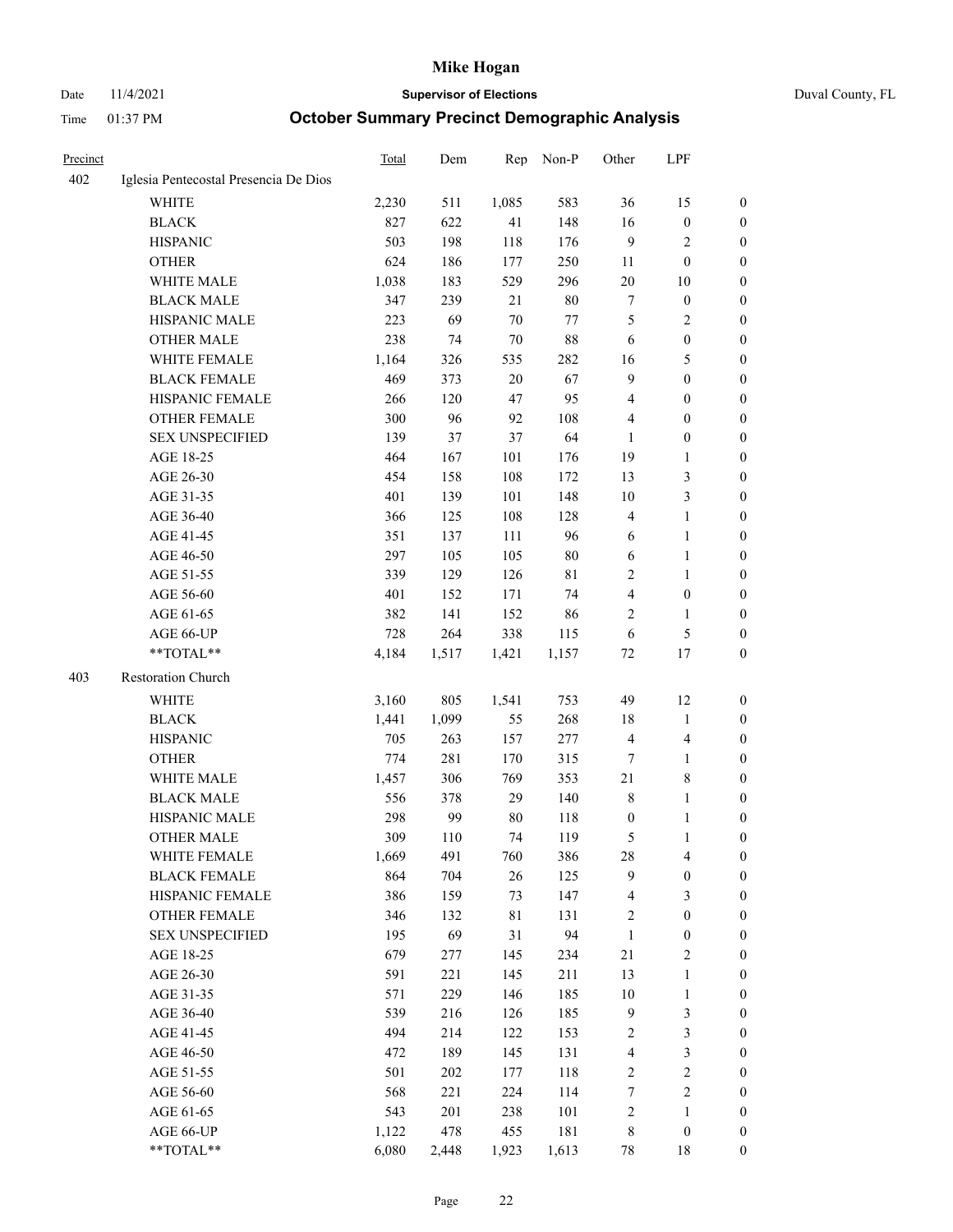Date 11/4/2021 **Supervisor of Elections** Duval County, FL

| Precinct |                                     | <b>Total</b> | Dem          | Rep                  | Non-P       | Other                                | LPF                              |                                    |
|----------|-------------------------------------|--------------|--------------|----------------------|-------------|--------------------------------------|----------------------------------|------------------------------------|
| 404      | Holiday Hill Baptist Church         |              |              |                      |             |                                      |                                  |                                    |
|          | <b>WHITE</b>                        | 2,362        | 540          | 1,387                | 401         | $22\,$                               | 12                               | 0                                  |
|          | <b>BLACK</b>                        | 198          | 160          | 11                   | 23          | $\overline{4}$                       | $\boldsymbol{0}$                 | $\boldsymbol{0}$                   |
|          | <b>HISPANIC</b>                     | 119          | 40           | 41                   | 32          | 6                                    | $\boldsymbol{0}$                 | $\boldsymbol{0}$                   |
|          | <b>OTHER</b>                        | 200          | 56           | 59                   | $8\sqrt{1}$ | $\overline{2}$                       | $\sqrt{2}$                       | $\boldsymbol{0}$                   |
|          | WHITE MALE                          | 1,097        | 220          | 649                  | 211         | 11                                   | 6                                | $\boldsymbol{0}$                   |
|          | <b>BLACK MALE</b>                   | 105          | 80           | 6                    | 16          | 3                                    | $\boldsymbol{0}$                 | $\boldsymbol{0}$                   |
|          | HISPANIC MALE                       | 62           | 21           | 20                   | $18\,$      | 3                                    | $\boldsymbol{0}$                 | $\boldsymbol{0}$                   |
|          | <b>OTHER MALE</b>                   | 73           | 12           | 21                   | 36          | $\overline{c}$                       | $\overline{2}$                   | $\boldsymbol{0}$                   |
|          | WHITE FEMALE                        | 1,236        | 316          | 720                  | 183         | 11                                   | 6                                | $\boldsymbol{0}$                   |
|          | <b>BLACK FEMALE</b>                 | 89           | 77           | 5                    | 6           | $\mathbf{1}$                         | $\boldsymbol{0}$                 | $\boldsymbol{0}$                   |
|          | HISPANIC FEMALE                     | 56           | 19           | $20\,$               | 14          | 3                                    | $\boldsymbol{0}$                 | 0                                  |
|          | OTHER FEMALE                        | 82           | 33           | 23                   | 26          | $\boldsymbol{0}$                     | $\boldsymbol{0}$                 | $\boldsymbol{0}$                   |
|          | <b>SEX UNSPECIFIED</b>              | 79           | 18           | 34                   | 27          | $\boldsymbol{0}$                     | $\boldsymbol{0}$                 | $\boldsymbol{0}$                   |
|          | AGE 18-25                           | 255          | 70           | 105                  | 74          | 4                                    | $\sqrt{2}$                       | $\boldsymbol{0}$                   |
|          | AGE 26-30                           | 222          | 58           | 98                   | 62          | 3                                    | $\mathbf{1}$                     | $\boldsymbol{0}$                   |
|          | AGE 31-35                           | 248          | 70           | 99                   | 72          | 3                                    | $\overline{\mathbf{4}}$          | $\boldsymbol{0}$                   |
|          | AGE 36-40                           | 240          | 60           | 114                  | 63          | $\mathfrak{2}$                       | $\mathbf{1}$                     | $\boldsymbol{0}$                   |
|          | AGE 41-45                           | 212          | 61           | 97                   | 45          | $\tau$                               | $\mathbf{2}$                     | $\boldsymbol{0}$                   |
|          | AGE 46-50                           | 218          | 66           | 106                  | $44\,$      | $\overline{c}$                       | $\boldsymbol{0}$                 | $\boldsymbol{0}$                   |
|          | AGE 51-55                           | 212          | 45           | 129                  | 33          | 5                                    | $\boldsymbol{0}$                 | $\boldsymbol{0}$                   |
|          | AGE 56-60                           | 248          | 63           | 138                  | 39          | $\overline{4}$                       | $\overline{4}$                   | 0                                  |
|          | AGE 61-65                           | 292          | 79           | 171                  | $40\,$      | $\overline{2}$                       | $\boldsymbol{0}$                 | 0                                  |
|          | AGE 66-UP                           | 730          | 224          | 441                  | 63          | $\overline{2}$                       | $\boldsymbol{0}$                 | $\boldsymbol{0}$                   |
|          | $**TOTAL**$                         | 2,879        | 796          | 1,498                | 537         | 34                                   | 14                               | $\boldsymbol{0}$                   |
| 405      | Harvest Time Christian Fellowship   |              |              |                      |             |                                      |                                  |                                    |
|          |                                     |              |              |                      |             |                                      |                                  |                                    |
|          | <b>WHITE</b>                        | 986          | 283          | 452                  | 223         | 19                                   | $\mathbf{9}$                     | $\boldsymbol{0}$                   |
|          | <b>BLACK</b>                        | 630          | 485          | 18                   | 122         | 3                                    | $\sqrt{2}$                       | $\boldsymbol{0}$                   |
|          | <b>HISPANIC</b>                     | 226          | 83           | 58                   | 78          | 6                                    | $\mathbf{1}$                     | $\boldsymbol{0}$                   |
|          | <b>OTHER</b>                        | 198          | 64           | 51                   | 83          | $\boldsymbol{0}$                     | $\boldsymbol{0}$                 | $\boldsymbol{0}$                   |
|          | WHITE MALE                          | 470          | 117          | 233                  | 102         | 11                                   | $\tau$                           | $\boldsymbol{0}$                   |
|          | <b>BLACK MALE</b>                   | 257          | 184          | 14                   | 56          | $\sqrt{2}$                           | $\mathbf{1}$                     | $\boldsymbol{0}$                   |
|          | HISPANIC MALE                       | 89<br>72     | $28\,$<br>20 | 23<br>16             | 35<br>36    | $\overline{c}$<br>$\boldsymbol{0}$   | 1                                | 0                                  |
|          | <b>OTHER MALE</b>                   |              |              |                      |             |                                      | $\boldsymbol{0}$                 | $\boldsymbol{0}$                   |
|          | WHITE FEMALE<br><b>BLACK FEMALE</b> | 502          | 161          | 214                  | 117         | 8                                    | 2                                | 0                                  |
|          | HISPANIC FEMALE                     | 352<br>131   | 288<br>54    | $\overline{4}$<br>31 | 58<br>42    | $\mathbf{1}$<br>4                    | $\mathbf{1}$<br>$\boldsymbol{0}$ | $\boldsymbol{0}$<br>$\overline{0}$ |
|          | OTHER FEMALE                        | 95           | 35           | $27\,$               | 33          |                                      | $\boldsymbol{0}$                 | $\overline{0}$                     |
|          | <b>SEX UNSPECIFIED</b>              | $72\,$       | 28           | 17                   | 27          | $\boldsymbol{0}$<br>$\boldsymbol{0}$ | $\boldsymbol{0}$                 | 0                                  |
|          | AGE 18-25                           | 257          | 107          | 46                   | 98          | 5                                    | $\mathbf{1}$                     | 0                                  |
|          | AGE 26-30                           | 263          | 122          | 47                   | $88\,$      |                                      | $\mathfrak{Z}$                   | 0                                  |
|          | AGE 31-35                           | 238          | 110          | 58                   | 61          | 3<br>7                               | $\sqrt{2}$                       | 0                                  |
|          | AGE 36-40                           | 184          | 77           | 47                   | 53          | 3                                    | $\overline{\mathbf{4}}$          | 0                                  |
|          | AGE 41-45                           | 176          | 79           | 46                   | 47          | 3                                    | $\mathbf{1}$                     | 0                                  |
|          | AGE 46-50                           | 150          | 69           | 39                   | 39          | 3                                    | $\boldsymbol{0}$                 | 0                                  |
|          |                                     |              |              |                      |             |                                      |                                  |                                    |
|          | AGE 51-55<br>AGE 56-60              | 160<br>182   | 78<br>89     | 50<br>66             | 32<br>26    | $\boldsymbol{0}$<br>$\boldsymbol{0}$ | $\boldsymbol{0}$<br>$\mathbf{1}$ | 0<br>0                             |
|          | AGE 61-65                           | 162          | 63           | 76                   | 22          | 1                                    | $\boldsymbol{0}$                 | $\overline{0}$                     |
|          | AGE 66-UP                           | 268          | 121          | 104                  | 40          | 3                                    | $\boldsymbol{0}$                 | 0                                  |
|          | **TOTAL**                           |              |              |                      |             |                                      |                                  |                                    |
|          |                                     | 2,040        | 915          | 579                  | 506         | 28                                   | 12                               | $\boldsymbol{0}$                   |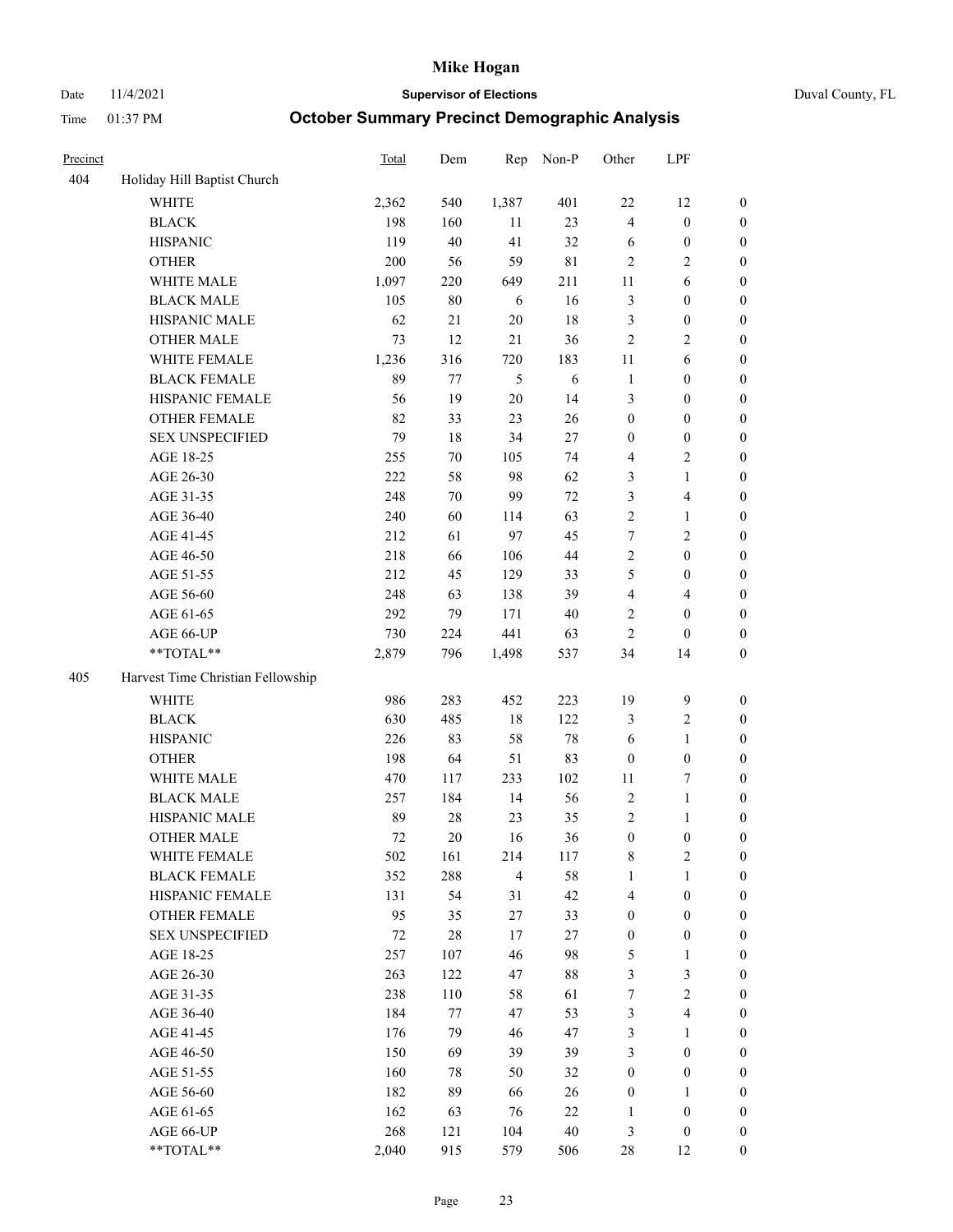Date 11/4/2021 **Supervisor of Elections** Duval County, FL

| Precinct |                            | Total | Dem   | Rep     | Non-P       | Other            | LPF                     |                  |
|----------|----------------------------|-------|-------|---------|-------------|------------------|-------------------------|------------------|
| 407      | Southpoint Baptist Church  |       |       |         |             |                  |                         |                  |
|          | <b>WHITE</b>               | 3,806 | 912   | 1,949   | 834         | $72\,$           | 39                      | 0                |
|          | <b>BLACK</b>               | 1,044 | 797   | 41      | 183         | 20               | $\mathfrak{Z}$          | 0                |
|          | <b>HISPANIC</b>            | 423   | 169   | 88      | 159         | 6                | $\mathbf{1}$            | $\boldsymbol{0}$ |
|          | <b>OTHER</b>               | 884   | 318   | 179     | 374         | 10               | 3                       | $\boldsymbol{0}$ |
|          | WHITE MALE                 | 1,805 | 363   | 955     | 428         | 33               | 26                      | $\boldsymbol{0}$ |
|          | <b>BLACK MALE</b>          | 405   | 291   | 17      | 86          | $\overline{9}$   | $\sqrt{2}$              | $\boldsymbol{0}$ |
|          | HISPANIC MALE              | 168   | 62    | 43      | 60          | 3                | $\boldsymbol{0}$        | $\boldsymbol{0}$ |
|          | <b>OTHER MALE</b>          | 360   | 111   | 74      | 167         | $\tau$           | $\mathbf{1}$            | $\boldsymbol{0}$ |
|          | WHITE FEMALE               | 1,963 | 539   | 979     | 394         | 39               | 12                      | $\boldsymbol{0}$ |
|          | <b>BLACK FEMALE</b>        | 626   | 496   | 23      | 95          | 11               | $\mathbf{1}$            | 0                |
|          | HISPANIC FEMALE            | 249   | 104   | 43      | 98          | 3                | $\mathbf{1}$            | 0                |
|          | OTHER FEMALE               | 400   | 172   | $87\,$  | 138         | 3                | $\boldsymbol{0}$        | $\boldsymbol{0}$ |
|          | <b>SEX UNSPECIFIED</b>     | 181   | 58    | 36      | 84          | $\boldsymbol{0}$ | $\mathfrak{Z}$          | $\boldsymbol{0}$ |
|          | AGE 18-25                  | 736   | 297   | 198     | 221         | 10               | $10\,$                  | $\boldsymbol{0}$ |
|          | AGE 26-30                  | 864   | 315   | 250     | 269         | 23               | $\boldsymbol{7}$        | $\boldsymbol{0}$ |
|          | AGE 31-35                  | 696   | 284   | 173     | 216         | 18               | $\mathfrak s$           | $\boldsymbol{0}$ |
|          | AGE 36-40                  | 575   | 205   | 177     | 169         | 21               | $\mathfrak{Z}$          | $\boldsymbol{0}$ |
|          | AGE 41-45                  | 461   | 169   | 136     | 143         | 6                | $\boldsymbol{7}$        | $\boldsymbol{0}$ |
|          | AGE 46-50                  | 437   | 144   | 161     | 120         | 7                | $\mathfrak s$           | $\boldsymbol{0}$ |
|          | AGE 51-55                  | 456   | 150   | 184     | 115         | 5                | $\sqrt{2}$              | $\boldsymbol{0}$ |
|          | AGE 56-60                  | 430   | 136   | 216     | 72          | $\overline{4}$   | $\sqrt{2}$              | 0                |
|          | AGE 61-65                  | 412   | 140   | 189     | 73          | 5                | $\mathfrak s$           | $\boldsymbol{0}$ |
|          | AGE 66-UP                  | 1,088 | 356   | 573     | 150         | 9                | $\boldsymbol{0}$        | $\boldsymbol{0}$ |
|          | **TOTAL**                  | 6,157 | 2,196 | 2,257   | 1,550       | 108              | 46                      | $\boldsymbol{0}$ |
| 408      | Dean Road Church of Christ |       |       |         |             |                  |                         |                  |
|          | <b>WHITE</b>               | 2,831 | 607   | 1,611   | 561         | 39               | 13                      | $\boldsymbol{0}$ |
|          | <b>BLACK</b>               | 562   | 431   | 24      | 99          | 6                | $\sqrt{2}$              | $\boldsymbol{0}$ |
|          | <b>HISPANIC</b>            | 309   | 115   | 78      | 110         | $\overline{4}$   | $\sqrt{2}$              | $\boldsymbol{0}$ |
|          | <b>OTHER</b>               | 409   | 116   | 145     | 140         | 7                | $\mathbf{1}$            | $\boldsymbol{0}$ |
|          | WHITE MALE                 | 1,312 | 228   | 761     | 297         | 18               | $8\,$                   | $\boldsymbol{0}$ |
|          | <b>BLACK MALE</b>          | 207   | 140   | 15      | 48          | 3                | $\mathbf{1}$            | $\boldsymbol{0}$ |
|          | HISPANIC MALE              | 141   | 46    | 35      | 57          | 2                | 1                       | 0                |
|          | <b>OTHER MALE</b>          | 154   | 33    | 61      | 59          | $\mathbf{1}$     | $\boldsymbol{0}$        | $\boldsymbol{0}$ |
|          | WHITE FEMALE               | 1,482 | 372   | 833     | 251         | 21               | 5                       | 0                |
|          | <b>BLACK FEMALE</b>        | 341   | 282   | $\,8\,$ | 47          | 3                | $\mathbf{1}$            | $\boldsymbol{0}$ |
|          | HISPANIC FEMALE            | 159   | 68    | 41      | 47          | $\sqrt{2}$       | $\mathbf{1}$            | $\overline{0}$   |
|          | OTHER FEMALE               | 187   | 62    | 69      | 51          | 5                | $\boldsymbol{0}$        | $\overline{0}$   |
|          | <b>SEX UNSPECIFIED</b>     | 128   | 38    | 35      | 53          | $\mathbf{1}$     | $\mathbf{1}$            | 0                |
|          | AGE 18-25                  | 377   | 139   | 100     | 120         | 15               | $\mathfrak{Z}$          | 0                |
|          | AGE 26-30                  | 374   | 122   | 121     | 119         | $10\,$           | $\sqrt{2}$              | 0                |
|          | AGE 31-35                  | 396   | 125   | 149     | 118         | $\mathbf{1}$     | $\mathfrak{Z}$          | 0                |
|          | AGE 36-40                  | 347   | 101   | 134     | 106         | 5                | $\mathbf{1}$            | 0                |
|          | AGE 41-45                  | 289   | 82    | 119     | $8\sqrt{1}$ | 3                | $\overline{\mathbf{4}}$ | 0                |
|          | AGE 46-50                  | 271   | 74    | 134     | 59          | 3                | $\mathbf{1}$            | 0                |
|          | AGE 51-55                  | 315   | 92    | 149     | 67          | 4                | $\mathfrak{Z}$          | $\overline{0}$   |
|          | AGE 56-60                  | 382   | 85    | 213     | $8\sqrt{1}$ | 3                | $\boldsymbol{0}$        | $\boldsymbol{0}$ |
|          | AGE 61-65                  | 387   | 115   | 208     | 63          | $\mathbf{1}$     | $\boldsymbol{0}$        | $\boldsymbol{0}$ |
|          | AGE 66-UP                  | 972   | 334   | 530     | 96          | $11\,$           | $\mathbf{1}$            | $\boldsymbol{0}$ |
|          | **TOTAL**                  | 4,111 | 1,269 | 1,858   | 910         | 56               | 18                      | $\boldsymbol{0}$ |
|          |                            |       |       |         |             |                  |                         |                  |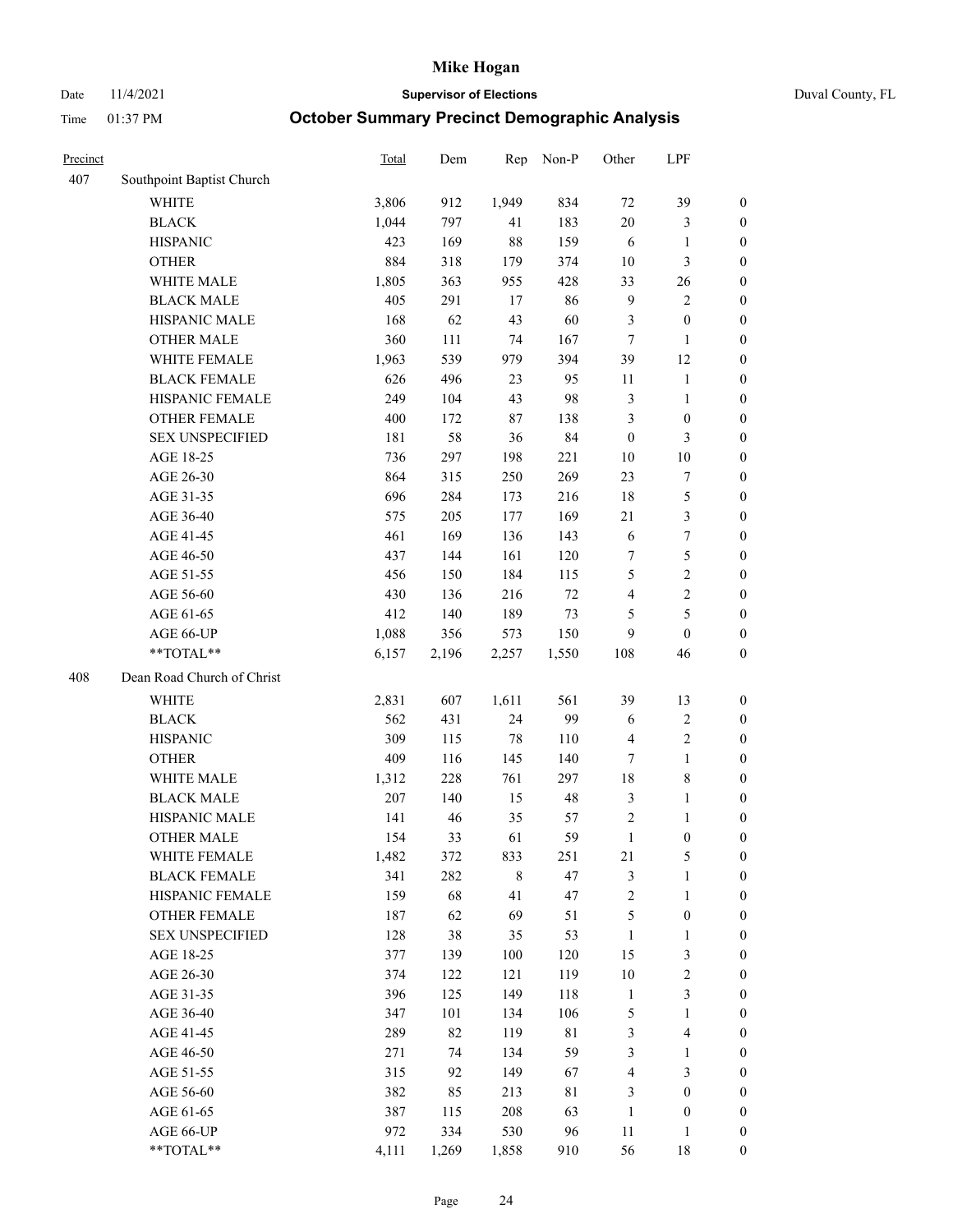### Date 11/4/2021 **Supervisor of Elections** Duval County, FL

| Precinct |                                        | Total | Dem         | Rep         | Non-P       | Other            | LPF                     |                  |
|----------|----------------------------------------|-------|-------------|-------------|-------------|------------------|-------------------------|------------------|
| 409      | Ramallah American Club of Jacksonville |       |             |             |             |                  |                         |                  |
|          | <b>WHITE</b>                           | 1,750 | 474         | 869         | 373         | 23               | $11\,$                  | $\boldsymbol{0}$ |
|          | <b>BLACK</b>                           | 653   | 499         | 21          | 126         | 7                | $\boldsymbol{0}$        | $\boldsymbol{0}$ |
|          | <b>HISPANIC</b>                        | 287   | 116         | 54          | 109         | 6                | $\sqrt{2}$              | $\boldsymbol{0}$ |
|          | <b>OTHER</b>                           | 395   | 107         | 101         | 181         | 5                | $\mathbf{1}$            | $\boldsymbol{0}$ |
|          | WHITE MALE                             | 785   | 184         | 403         | 183         | 10               | $\mathfrak{S}$          | $\boldsymbol{0}$ |
|          | <b>BLACK MALE</b>                      | 263   | 186         | 12          | 62          | 3                | $\boldsymbol{0}$        | $\boldsymbol{0}$ |
|          | HISPANIC MALE                          | 109   | 43          | 24          | 41          | $\boldsymbol{0}$ | $\mathbf{1}$            | $\boldsymbol{0}$ |
|          | <b>OTHER MALE</b>                      | 157   | 45          | 46          | 63          | $\overline{c}$   | $\mathbf{1}$            | 0                |
|          | WHITE FEMALE                           | 946   | 286         | 458         | 184         | 13               | $\mathfrak{S}$          | 0                |
|          | <b>BLACK FEMALE</b>                    | 376   | 303         | $\,$ 8 $\,$ | 61          | 4                | $\boldsymbol{0}$        | 0                |
|          | HISPANIC FEMALE                        | 174   | 72          | 29          | 66          | 6                | $\mathbf{1}$            | $\boldsymbol{0}$ |
|          | OTHER FEMALE                           | 165   | 51          | 40          | $72\,$      | $\sqrt{2}$       | $\boldsymbol{0}$        | $\boldsymbol{0}$ |
|          | <b>SEX UNSPECIFIED</b>                 | 110   | $26\,$      | 25          | 57          | $\mathbf{1}$     | $\mathbf{1}$            | $\boldsymbol{0}$ |
|          | AGE 18-25                              | 321   | 137         | 70          | 107         | 6                | $\mathbf{1}$            | $\boldsymbol{0}$ |
|          | AGE 26-30                              | 297   | 118         | 59          | 112         | $\sqrt{6}$       | $\sqrt{2}$              | $\boldsymbol{0}$ |
|          | AGE 31-35                              | 274   | 98          | 72          | 92          | $\tau$           | $\mathfrak s$           | $\boldsymbol{0}$ |
|          | AGE 36-40                              | 239   | $8\sqrt{1}$ | 73          | 81          | $\overline{2}$   | $\overline{2}$          | $\boldsymbol{0}$ |
|          | AGE 41-45                              | 222   | 86          | 56          | 73          | 7                | $\boldsymbol{0}$        | $\boldsymbol{0}$ |
|          | AGE 46-50                              | 224   | 93          | 71          | 51          | 5                | $\overline{4}$          | 0                |
|          | AGE 51-55                              | 244   | 86          | 102         | 55          | $\mathbf{1}$     | $\boldsymbol{0}$        | 0                |
|          | AGE 56-60                              | 251   | 110         | 92          | 46          | 3                | $\boldsymbol{0}$        | $\boldsymbol{0}$ |
|          | AGE 61-65                              | 265   | $87\,$      | 119         | 57          | $\sqrt{2}$       | $\boldsymbol{0}$        | $\boldsymbol{0}$ |
|          | AGE 66-UP                              | 747   | 299         | 331         | 115         | $\overline{c}$   | $\boldsymbol{0}$        | $\boldsymbol{0}$ |
|          | **TOTAL**                              | 3,085 | 1,196       | 1,045       | 789         | 41               | 14                      | $\boldsymbol{0}$ |
| 410      |                                        |       |             |             |             |                  |                         |                  |
|          | St. Barnabas Anglican Church           |       |             |             |             |                  |                         |                  |
|          | <b>WHITE</b>                           | 2,467 | 591         | 1,224       | 589         | 48               | 15                      | $\boldsymbol{0}$ |
|          | <b>BLACK</b>                           | 860   | 643         | 48          | 157         | $11\,$           | $\mathbf{1}$            | $\boldsymbol{0}$ |
|          | <b>HISPANIC</b>                        | 427   | 175         | 88          | 156         | 7                | $\mathbf{1}$            | $\overline{0}$   |
|          | <b>OTHER</b>                           | 750   | 204         | 237         | 299         | 6                | $\overline{\mathbf{4}}$ | $\overline{0}$   |
|          | WHITE MALE                             | 1,181 | 246         | 613         | 292         | 19               | 11                      | 0                |
|          | <b>BLACK MALE</b>                      | 356   | 253         | 25          | $72\,$      | 5                | $\mathbf{1}$            | 0                |
|          | HISPANIC MALE                          | 198   | 68          | 45          | $8\sqrt{1}$ | 3                | $\mathbf{1}$            | 0                |
|          | <b>OTHER MALE</b>                      | 308   | 77          | 105         | 123         | $\overline{c}$   | $\mathbf{1}$            | $\boldsymbol{0}$ |
|          | WHITE FEMALE                           | 1,239 | 332         | 591         | 283         | 29               | $\overline{\mathbf{4}}$ | $\boldsymbol{0}$ |
|          | <b>BLACK FEMALE</b>                    | 485   | 376         | $21\,$      | 82          | 6                | $\boldsymbol{0}$        | $\boldsymbol{0}$ |
|          | HISPANIC FEMALE                        | 217   | 100         | 41          | $72\,$      | 4                | $\boldsymbol{0}$        | $\overline{0}$   |
|          | <b>OTHER FEMALE</b>                    | 331   | 97          | 110         | 118         | 3                | $\mathfrak{Z}$          | $\overline{0}$   |
|          | <b>SEX UNSPECIFIED</b>                 | 189   | 64          | 46          | $78\,$      | $\mathbf{1}$     | $\boldsymbol{0}$        | $\overline{0}$   |
|          | AGE 18-25                              | 559   | 217         | 134         | 191         | 12               | $\mathfrak s$           | 0                |
|          | AGE 26-30                              | 409   | 153         | 96          | 146         | $11\,$           | $\mathfrak{Z}$          | 0                |
|          | AGE 31-35                              | 397   | 148         | 114         | 124         | 8                | $\mathfrak{Z}$          | 0                |
|          | AGE 36-40                              | 396   | 144         | 119         | 123         | 8                | $\sqrt{2}$              | 0                |
|          | AGE 41-45                              | 322   | 112         | 89          | 113         | 6                | $\sqrt{2}$              | $\boldsymbol{0}$ |
|          | AGE 46-50                              | 360   | 116         | 132         | 104         | 5                | $\mathfrak{Z}$          | $\boldsymbol{0}$ |
|          | AGE 51-55                              | 392   | 131         | 155         | 101         | 4                | $\mathbf{1}$            | $\boldsymbol{0}$ |
|          | AGE 56-60                              | 413   | 130         | 183         | 94          | 6                | $\boldsymbol{0}$        | $\boldsymbol{0}$ |
|          | AGE 61-65                              | 403   | 138         | 177         | 81          | 6                | $\mathbf{1}$            | $\boldsymbol{0}$ |
|          | AGE 66-UP                              | 853   | 324         | 398         | 124         | 6                | $\mathbf{1}$            | $\boldsymbol{0}$ |
|          | **TOTAL**                              | 4,504 | 1,613       | 1,597       | 1,201       | 72               | 21                      | $\boldsymbol{0}$ |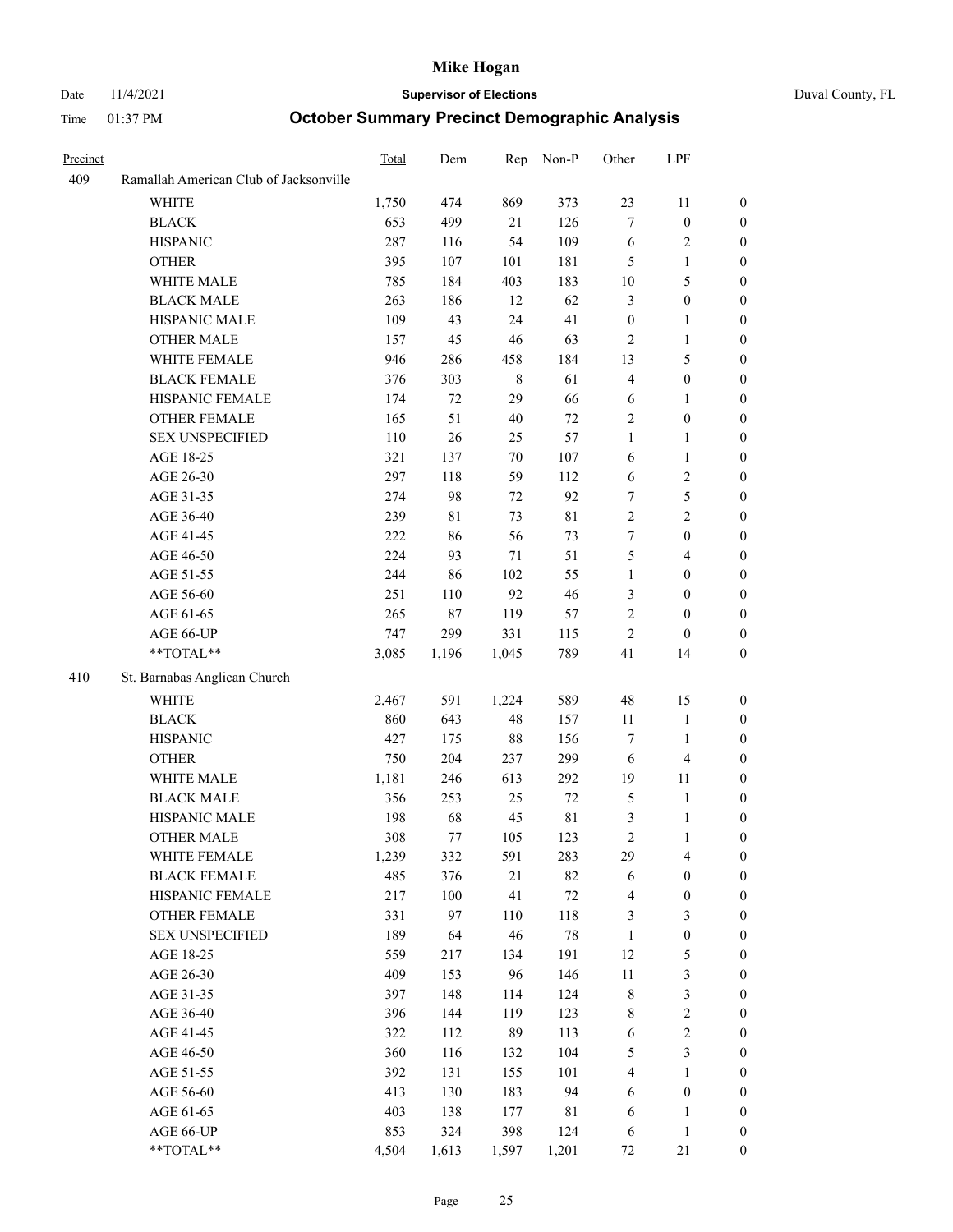Date 11/4/2021 **Supervisor of Elections** Duval County, FL

| Precinct |                             | <b>Total</b> | Dem   | Rep   | Non-P       | Other            | LPF                     |                  |
|----------|-----------------------------|--------------|-------|-------|-------------|------------------|-------------------------|------------------|
| 411      | Windy Hill Community Center |              |       |       |             |                  |                         |                  |
|          | <b>WHITE</b>                | 2,971        | 683   | 1,421 | 794         | 54               | 19                      | 0                |
|          | <b>BLACK</b>                | 738          | 537   | 36    | 155         | $10\,$           | $\boldsymbol{0}$        | $\boldsymbol{0}$ |
|          | <b>HISPANIC</b>             | 695          | 288   | 129   | 264         | 11               | 3                       | $\boldsymbol{0}$ |
|          | <b>OTHER</b>                | 667          | 211   | 166   | 277         | $10\,$           | $\mathfrak{Z}$          | $\boldsymbol{0}$ |
|          | WHITE MALE                  | 1,413        | 261   | 729   | 383         | $27\,$           | 13                      | $\boldsymbol{0}$ |
|          | <b>BLACK MALE</b>           | 264          | 165   | 23    | 71          | 5                | $\boldsymbol{0}$        | $\boldsymbol{0}$ |
|          | HISPANIC MALE               | 319          | 120   | 64    | 130         | 5                | $\boldsymbol{0}$        | $\boldsymbol{0}$ |
|          | <b>OTHER MALE</b>           | 264          | 76    | 77    | 104         | $\overline{4}$   | $\mathfrak{Z}$          | $\boldsymbol{0}$ |
|          | WHITE FEMALE                | 1,513        | 415   | 671   | 394         | 27               | $\sqrt{6}$              | $\boldsymbol{0}$ |
|          | <b>BLACK FEMALE</b>         | 466          | 368   | 13    | $8\sqrt{1}$ | 4                | $\boldsymbol{0}$        | $\boldsymbol{0}$ |
|          | HISPANIC FEMALE             | 360          | 161   | 62    | 128         | 6                | $\mathfrak{Z}$          | $\boldsymbol{0}$ |
|          | OTHER FEMALE                | 306          | 112   | 66    | 122         | 6                | $\boldsymbol{0}$        | $\boldsymbol{0}$ |
|          | <b>SEX UNSPECIFIED</b>      | 166          | 41    | 47    | $77\,$      | $\mathbf{1}$     | $\boldsymbol{0}$        | $\boldsymbol{0}$ |
|          | AGE 18-25                   | 644          | 235   | 156   | 236         | 14               | $\mathfrak{Z}$          | $\boldsymbol{0}$ |
|          | AGE 26-30                   | 639          | 197   | 183   | 233         | $20\,$           | 6                       | $\boldsymbol{0}$ |
|          | AGE 31-35                   | 615          | 215   | 180   | 202         | 13               | $\mathfrak s$           | $\boldsymbol{0}$ |
|          | AGE 36-40                   | 419          | 157   | 107   | 142         | $\,$ $\,$        | $\mathfrak s$           | $\boldsymbol{0}$ |
|          | AGE 41-45                   | 361          | 128   | 97    | 129         | 5                | $\sqrt{2}$              | $\boldsymbol{0}$ |
|          | AGE 46-50                   | 378          | 130   | 137   | 100         | $\,$ $\,$        | $\mathfrak{Z}$          | $\boldsymbol{0}$ |
|          | AGE 51-55                   | 381          | 110   | 147   | 117         | 7                | $\boldsymbol{0}$        | $\boldsymbol{0}$ |
|          | AGE 56-60                   | 461          | 159   | 182   | 115         | 5                | $\boldsymbol{0}$        | 0                |
|          | AGE 61-65                   | 383          | 123   | 167   | 89          | 3                | $\mathbf{1}$            | $\boldsymbol{0}$ |
|          | AGE 66-UP                   | 788          | 265   | 396   | 125         | $\sqrt{2}$       | $\boldsymbol{0}$        | $\boldsymbol{0}$ |
|          | **TOTAL**                   | 5,071        | 1,719 | 1,752 | 1,490       | 85               | 25                      | $\boldsymbol{0}$ |
| 412      | CrossRoad Church, UMC       |              |       |       |             |                  |                         |                  |
|          | WHITE                       | 2,329        | 618   | 973   | 653         | 66               | 19                      | $\boldsymbol{0}$ |
|          | <b>BLACK</b>                | 631          | 450   | 24    | 149         | 6                | $\sqrt{2}$              | $\boldsymbol{0}$ |
|          | <b>HISPANIC</b>             | 341          | 107   | 86    | 146         | $\sqrt{2}$       | $\boldsymbol{0}$        | $\boldsymbol{0}$ |
|          | <b>OTHER</b>                | 447          | 164   | 78    | 190         | 13               | $\overline{c}$          | $\boldsymbol{0}$ |
|          | WHITE MALE                  | 1,100        | 242   | 470   | 343         | 31               | 14                      | $\boldsymbol{0}$ |
|          | <b>BLACK MALE</b>           | 258          | 162   | 13    | $77\,$      | 4                | $\sqrt{2}$              | $\boldsymbol{0}$ |
|          | HISPANIC MALE               | 161          | 45    | 45    | $70\,$      | $\mathbf{1}$     | $\boldsymbol{0}$        | 0                |
|          | OTHER MALE                  | 177          | 54    | 30    | 85          | $\boldsymbol{7}$ | $\mathbf{1}$            | $\boldsymbol{0}$ |
|          | WHITE FEMALE                | 1,203        | 363   | 498   | 304         | 33               | 5                       | 0                |
|          | <b>BLACK FEMALE</b>         | 360          | 277   | 11    | $70\,$      | 2                | $\boldsymbol{0}$        | $\boldsymbol{0}$ |
|          | HISPANIC FEMALE             | 175          | 62    | 40    | $72\,$      | $\mathbf{1}$     | $\boldsymbol{0}$        | $\overline{0}$   |
|          | <b>OTHER FEMALE</b>         | 211          | 88    | 43    | 74          | 5                | $\mathbf{1}$            | $\overline{0}$   |
|          | <b>SEX UNSPECIFIED</b>      | 103          | 46    | 11    | 43          | 3                | $\boldsymbol{0}$        | 0                |
|          | AGE 18-25                   | 669          | 249   | 177   | 214         | 23               | 6                       | 0                |
|          | AGE 26-30                   | 746          | 254   | 230   | 240         | 17               | $\mathfrak{S}$          | 0                |
|          | AGE 31-35                   | 454          | 155   | 124   | 160         | 12               | $\mathfrak{Z}$          | 0                |
|          | AGE 36-40                   | 325          | 113   | 89    | 117         | $\sqrt{2}$       | $\overline{\mathbf{4}}$ | 0                |
|          | AGE 41-45                   | 268          | 101   | 77    | 82          | 7                | $\mathbf{1}$            | 0                |
|          | AGE 46-50                   | 256          | 104   | 68    | 74          | 8                | $\sqrt{2}$              | 0                |
|          | AGE 51-55                   | 257          | 97    | 93    | 60          | 5                | $\overline{2}$          | 0                |
|          | AGE 56-60                   | 243          | 80    | 95    | 63          | 5                | $\boldsymbol{0}$        | $\overline{0}$   |
|          | AGE 61-65                   | 173          | 61    | 65    | 45          | 2                | $\boldsymbol{0}$        | $\boldsymbol{0}$ |
|          | AGE 66-UP                   | 357          | 125   | 143   | 83          | 6                | $\boldsymbol{0}$        | 0                |
|          | **TOTAL**                   | 3,748        | 1,339 | 1,161 | 1,138       | 87               | 23                      | $\boldsymbol{0}$ |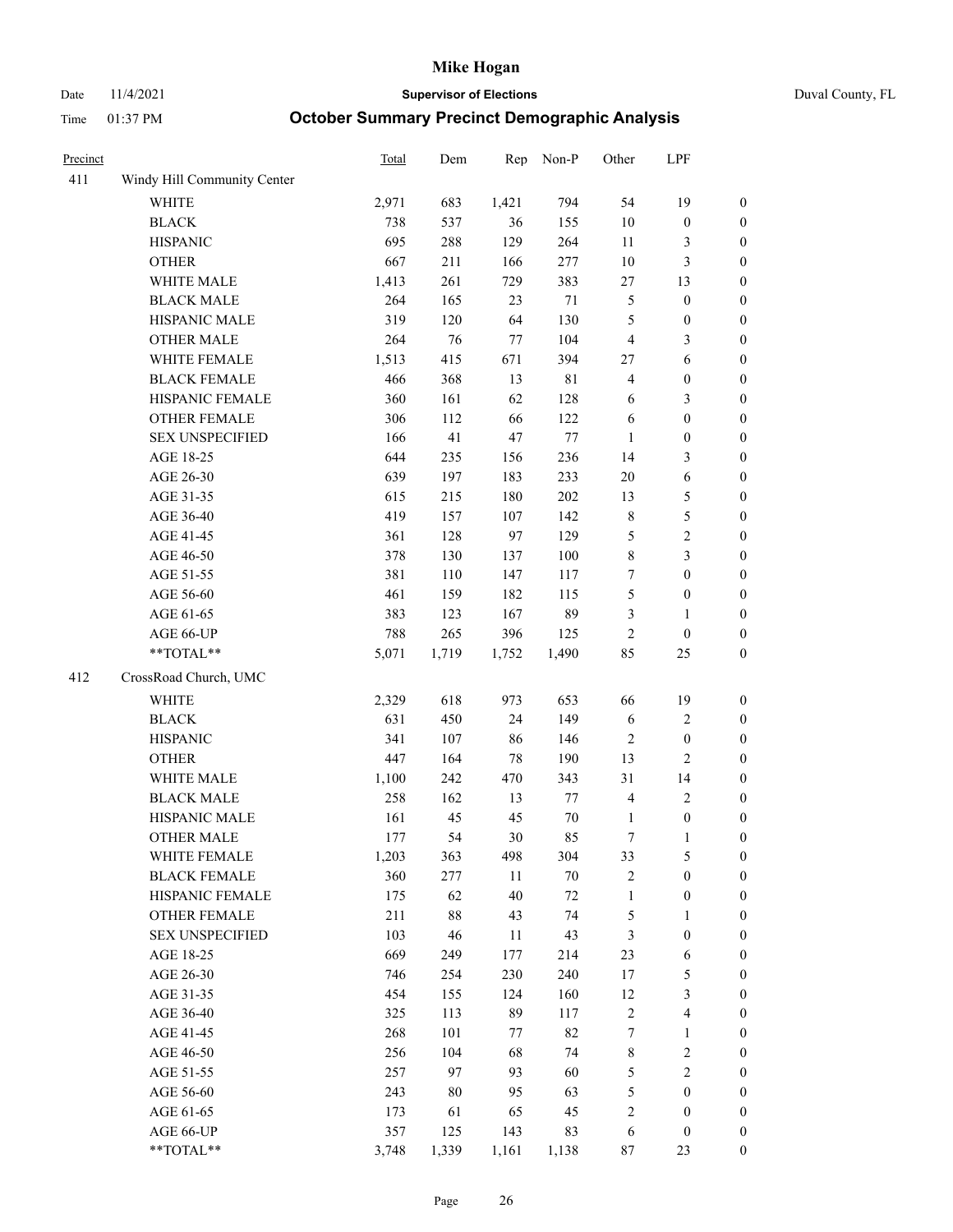Date 11/4/2021 **Supervisor of Elections** Duval County, FL

| Precinct |                                     | Total    | Dem       | Rep                     | Non-P       | Other                 | LPF                                  |                                    |
|----------|-------------------------------------|----------|-----------|-------------------------|-------------|-----------------------|--------------------------------------|------------------------------------|
| 501      | <b>Balis Community Center</b>       |          |           |                         |             |                       |                                      |                                    |
|          | <b>WHITE</b>                        | 2,641    | 835       | 1,192                   | 554         | 43                    | 17                                   | 0                                  |
|          | <b>BLACK</b>                        | 249      | 169       | 16                      | 59          | $\overline{4}$        | $\mathbf{1}$                         | 0                                  |
|          | <b>HISPANIC</b>                     | 131      | 45        | 39                      | $44\,$      | $\overline{c}$        | $\mathbf{1}$                         | $\boldsymbol{0}$                   |
|          | <b>OTHER</b>                        | 282      | 90        | 73                      | 113         | 3                     | 3                                    | $\boldsymbol{0}$                   |
|          | WHITE MALE                          | 1,227    | 348       | 574                     | 274         | 18                    | 13                                   | $\boldsymbol{0}$                   |
|          | <b>BLACK MALE</b>                   | 116      | 75        | 10                      | 27          | 4                     | $\boldsymbol{0}$                     | $\boldsymbol{0}$                   |
|          | HISPANIC MALE                       | 65       | 23        | 18                      | 24          | $\boldsymbol{0}$      | $\boldsymbol{0}$                     | $\boldsymbol{0}$                   |
|          | <b>OTHER MALE</b>                   | 114      | 29        | 35                      | 48          | $\mathbf{1}$          | $\mathbf{1}$                         | $\boldsymbol{0}$                   |
|          | WHITE FEMALE                        | 1,382    | 481       | 604                     | 268         | 25                    | $\overline{\mathbf{4}}$              | $\boldsymbol{0}$                   |
|          | <b>BLACK FEMALE</b>                 | 130      | 92        | 6                       | 31          | $\boldsymbol{0}$      | $\mathbf{1}$                         | 0                                  |
|          | HISPANIC FEMALE                     | 65       | 22        | 21                      | 19          | 2                     | $\mathbf{1}$                         | 0                                  |
|          | <b>OTHER FEMALE</b>                 | 121      | 48        | 31                      | 41          | $\boldsymbol{0}$      | $\mathbf{1}$                         | 0                                  |
|          | <b>SEX UNSPECIFIED</b>              | 83       | 21        | 21                      | 38          | $\mathbf{2}$          | $\mathbf{1}$                         | $\boldsymbol{0}$                   |
|          | AGE 18-25                           | 286      | 111       | 82                      | 82          | 8                     | $\mathfrak{Z}$                       | $\boldsymbol{0}$                   |
|          | AGE 26-30                           | 364      | 133       | 115                     | 108         | 7                     | $\mathbf{1}$                         | $\boldsymbol{0}$                   |
|          | AGE 31-35                           | 364      | 137       | 105                     | 109         | 7                     | 6                                    | $\boldsymbol{0}$                   |
|          | AGE 36-40                           | 256      | 92        | $80\,$                  | 77          | 3                     | $\overline{\mathbf{4}}$              | $\boldsymbol{0}$                   |
|          | AGE 41-45                           | 235      | $70\,$    | 93                      | 66          | 4                     | $\sqrt{2}$                           | $\boldsymbol{0}$                   |
|          | AGE 46-50                           | 234      | 71        | 99                      | 56          | 6                     | $\overline{2}$                       | $\boldsymbol{0}$                   |
|          | AGE 51-55                           | 247      | 67        | 120                     | 57          | $\sqrt{2}$            | $\mathbf{1}$                         | $\boldsymbol{0}$                   |
|          | AGE 56-60                           | 284      | 81        | 137                     | 61          | 3                     | $\sqrt{2}$                           | 0                                  |
|          | AGE 61-65                           | 286      | 104       | 128                     | 49          | 5                     | $\boldsymbol{0}$                     | 0                                  |
|          | AGE 66-UP                           | 746      | 273       | 360                     | 105         | $\tau$                | $\mathbf{1}$                         | $\boldsymbol{0}$                   |
|          | $**TOTAL**$                         | 3,303    | 1,139     | 1,320                   | 770         | 52                    | $22\,$                               | $\boldsymbol{0}$                   |
| 502      | St. Nicholas Park Christian Church  |          |           |                         |             |                       |                                      |                                    |
|          | <b>WHITE</b>                        |          | 308       | 488                     | 189         |                       | $\mathbf{9}$                         |                                    |
|          |                                     | 1,005    |           |                         |             | 11                    |                                      | $\boldsymbol{0}$                   |
|          | <b>BLACK</b>                        | 75       | 47        | $\tau$                  | 21          | $\boldsymbol{0}$      | $\boldsymbol{0}$                     | $\boldsymbol{0}$                   |
|          | <b>HISPANIC</b>                     | 59       | 21        | 18                      | 16          | 3                     | $\mathbf{1}$                         | $\boldsymbol{0}$                   |
|          | <b>OTHER</b>                        | 79       | 24        | $27\,$                  | 26          | $\overline{c}$        | $\boldsymbol{0}$                     | $\boldsymbol{0}$                   |
|          | WHITE MALE                          | 448      | 127       | 212                     | 99          | $\overline{4}$        | 6                                    | $\boldsymbol{0}$                   |
|          | <b>BLACK MALE</b>                   | 32       | 18        | $\sqrt{2}$              | 12          | $\boldsymbol{0}$      | $\boldsymbol{0}$                     | $\boldsymbol{0}$                   |
|          | HISPANIC MALE                       | 23<br>34 | 6<br>12   | $\mathbf{9}$<br>$\,8\,$ | 7<br>12     | 1<br>$\overline{c}$   | $\boldsymbol{0}$<br>$\boldsymbol{0}$ | 0                                  |
|          | <b>OTHER MALE</b>                   |          |           |                         |             |                       |                                      | $\boldsymbol{0}$                   |
|          | WHITE FEMALE<br><b>BLACK FEMALE</b> | 544      | 177<br>29 | 268<br>5                | 89<br>9     | 7<br>$\boldsymbol{0}$ | 3<br>$\boldsymbol{0}$                | 0                                  |
|          | HISPANIC FEMALE                     | 43<br>35 | 14        | 9                       | 9           | 2                     | $\mathbf{1}$                         | $\boldsymbol{0}$<br>$\overline{0}$ |
|          | OTHER FEMALE                        | 30       |           | 14                      | $\,$ 8 $\,$ | $\boldsymbol{0}$      | $\boldsymbol{0}$                     | $\overline{0}$                     |
|          | <b>SEX UNSPECIFIED</b>              | 29       | 8<br>9    | 13                      | $\tau$      | $\boldsymbol{0}$      | $\boldsymbol{0}$                     | 0                                  |
|          | AGE 18-25                           | 102      | 35        | 36                      | $28\,$      | 3                     | $\boldsymbol{0}$                     | $\overline{0}$                     |
|          | AGE 26-30                           | 151      | 56        | 61                      | 31          | 2                     | $\mathbf{1}$                         | 0                                  |
|          | AGE 31-35                           | 136      | 45        | 62                      | 24          | $\sqrt{2}$            | $\mathfrak{Z}$                       | 0                                  |
|          | AGE 36-40                           | 132      | 39        | 51                      | 37          | $\sqrt{2}$            | $\mathfrak{Z}$                       | 0                                  |
|          | AGE 41-45                           | 63       | 22        | 19                      | 21          | $\mathbf{1}$          | $\boldsymbol{0}$                     | 0                                  |
|          | AGE 46-50                           |          | 24        | 38                      | 22          | $\boldsymbol{0}$      |                                      |                                    |
|          |                                     | 85       |           |                         |             |                       | $\mathbf{1}$                         | 0                                  |
|          | AGE 51-55                           | 84       | 32        | 38                      | 14          | $\boldsymbol{0}$      | $\boldsymbol{0}$                     | $\overline{0}$                     |
|          | AGE 56-60                           | 93       | 25        | 46                      | $18\,$      | 3                     | $\mathbf{1}$                         | $\overline{0}$                     |
|          | AGE 61-65                           | 114      | 25        | 69                      | 18          | 2                     | $\boldsymbol{0}$                     | $\overline{0}$                     |
|          | AGE 66-UP                           | 258      | 97        | 120                     | 39          | $\mathbf{1}$          | $\mathbf{1}$                         | $\boldsymbol{0}$                   |
|          | **TOTAL**                           | 1,218    | 400       | 540                     | 252         | 16                    | 10                                   | $\boldsymbol{0}$                   |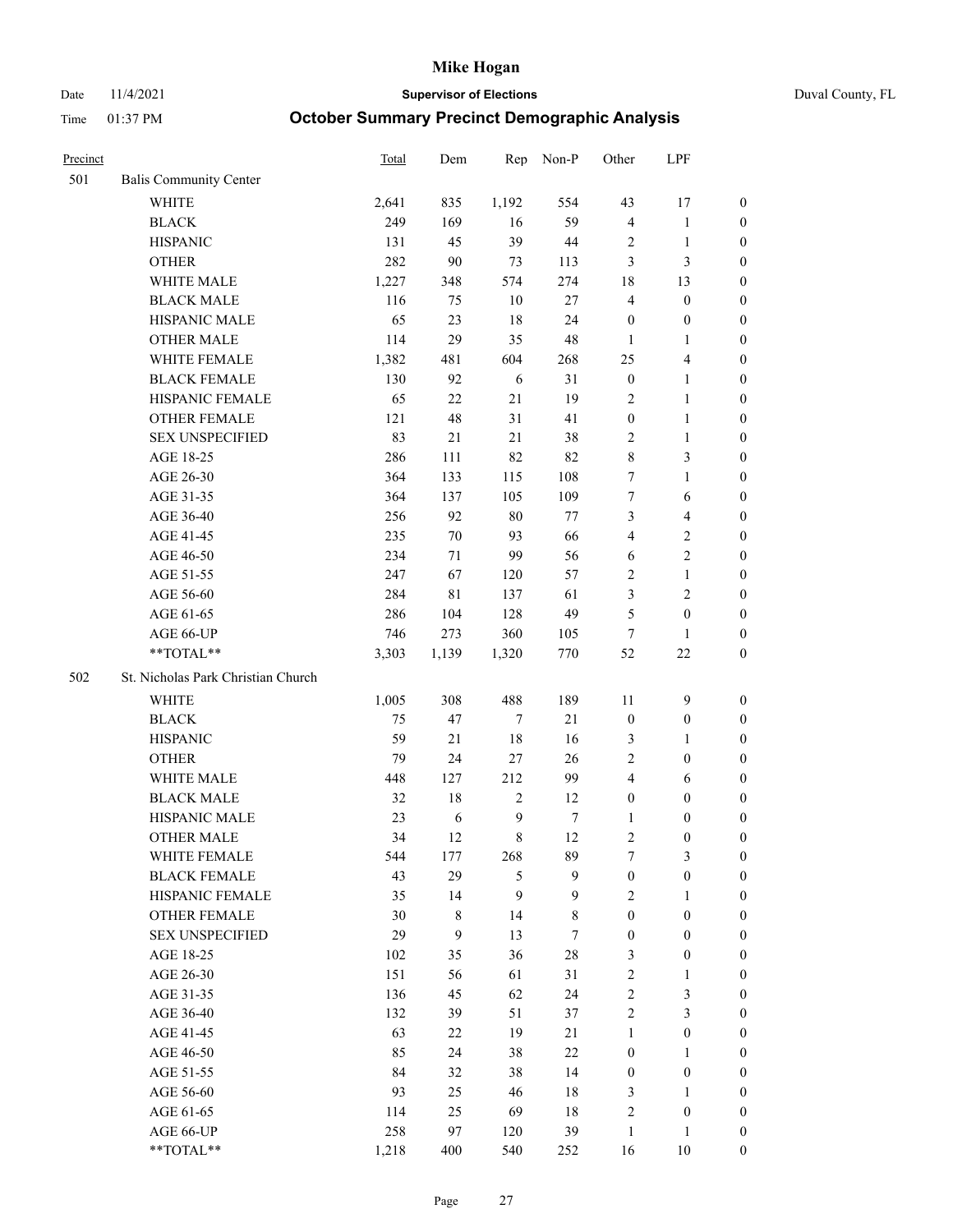Date 11/4/2021 **Supervisor of Elections** Duval County, FL

| Precinct |                                   | Total | Dem          | Rep            | Non-P            | Other                   | LPF                     |                  |
|----------|-----------------------------------|-------|--------------|----------------|------------------|-------------------------|-------------------------|------------------|
| 503      | Jacksonville Community Church     |       |              |                |                  |                         |                         |                  |
|          | <b>WHITE</b>                      | 1,204 | 347          | 504            | 318              | 24                      | 11                      | 0                |
|          | <b>BLACK</b>                      | 935   | 710          | 35             | 182              | 6                       | $\sqrt{2}$              | 0                |
|          | <b>HISPANIC</b>                   | 335   | 142          | 64             | 125              | 4                       | $\boldsymbol{0}$        | $\boldsymbol{0}$ |
|          | <b>OTHER</b>                      | 294   | 119          | 58             | 111              | 5                       | $\mathbf{1}$            | $\boldsymbol{0}$ |
|          | WHITE MALE                        | 518   | 127          | 209            | 159              | 13                      | $10\,$                  | $\boldsymbol{0}$ |
|          | <b>BLACK MALE</b>                 | 386   | 274          | 20             | 87               | 4                       | $\mathbf{1}$            | $\boldsymbol{0}$ |
|          | HISPANIC MALE                     | 146   | 60           | 31             | 53               | $\overline{c}$          | $\boldsymbol{0}$        | $\boldsymbol{0}$ |
|          | <b>OTHER MALE</b>                 | 121   | 43           | 39             | 38               | $\boldsymbol{0}$        | $\mathbf{1}$            | $\boldsymbol{0}$ |
|          | WHITE FEMALE                      | 659   | 206          | 289            | 152              | 11                      | $\mathbf{1}$            | $\boldsymbol{0}$ |
|          | <b>BLACK FEMALE</b>               | 530   | 420          | 14             | 93               | $\sqrt{2}$              | $\mathbf{1}$            | 0                |
|          | HISPANIC FEMALE                   | 183   | 81           | 33             | 67               | $\sqrt{2}$              | $\boldsymbol{0}$        | 0                |
|          | OTHER FEMALE                      | 114   | 58           | 14             | 38               | 4                       | $\boldsymbol{0}$        | $\boldsymbol{0}$ |
|          | <b>SEX UNSPECIFIED</b>            | 111   | 49           | 12             | 49               | $\mathbf{1}$            | $\boldsymbol{0}$        | $\boldsymbol{0}$ |
|          | AGE 18-25                         | 317   | 169          | 43             | 95               | 9                       | $\mathbf{1}$            | $\boldsymbol{0}$ |
|          | AGE 26-30                         | 320   | 139          | 52             | 121              | 6                       | $\sqrt{2}$              | $\boldsymbol{0}$ |
|          | AGE 31-35                         | 305   | 152          | 36             | 102              | 9                       | 6                       | $\boldsymbol{0}$ |
|          | AGE 36-40                         | 239   | 110          | 44             | 79               | 4                       | $\sqrt{2}$              | $\boldsymbol{0}$ |
|          | AGE 41-45                         | 199   | 96           | 46             | 56               | $\mathbf{1}$            | $\boldsymbol{0}$        | $\boldsymbol{0}$ |
|          | AGE 46-50                         | 181   | 82           | 36             | 61               | $\mathbf{1}$            | $\mathbf{1}$            | $\boldsymbol{0}$ |
|          | AGE 51-55                         | 205   | 103          | 41             | 60               | $\mathbf{1}$            | $\boldsymbol{0}$        | 0                |
|          | AGE 56-60                         | 208   | 110          | 52             | 42               | $\overline{\mathbf{4}}$ | $\boldsymbol{0}$        | 0                |
|          | AGE 61-65                         | 206   | 109          | 65             | 30               | 2                       | $\boldsymbol{0}$        | 0                |
|          | AGE 66-UP                         | 588   | 248          | 246            | 90               | $\mathbf{2}$            | $\overline{2}$          | $\boldsymbol{0}$ |
|          | **TOTAL**                         | 2,768 | 1,318        | 661            | 736              | 39                      | 14                      | $\boldsymbol{0}$ |
| 504      | Southside United Methodist Church |       |              |                |                  |                         |                         |                  |
|          | <b>WHITE</b>                      | 1,551 | 459          | 806            | 261              | 12                      | 13                      | $\boldsymbol{0}$ |
|          | <b>BLACK</b>                      | 63    | 48           | $\overline{4}$ | $10\,$           | $\mathbf{1}$            | $\boldsymbol{0}$        | $\boldsymbol{0}$ |
|          | <b>HISPANIC</b>                   | 47    | 14           | 16             | 17               | $\boldsymbol{0}$        | $\boldsymbol{0}$        | $\boldsymbol{0}$ |
|          | <b>OTHER</b>                      | 104   | 34           | 36             | 31               | $\sqrt{2}$              | $\mathbf{1}$            | $\boldsymbol{0}$ |
|          | WHITE MALE                        | 724   | 187          | 389            | 137              | $\overline{c}$          | 9                       | $\overline{0}$   |
|          | <b>BLACK MALE</b>                 | 25    | 16           | $\sqrt{2}$     | $\boldsymbol{7}$ | $\boldsymbol{0}$        | $\boldsymbol{0}$        | $\boldsymbol{0}$ |
|          | HISPANIC MALE                     | 19    | $\mathbf{9}$ | $\overline{4}$ | 6                | $\boldsymbol{0}$        | $\boldsymbol{0}$        | 0                |
|          | <b>OTHER MALE</b>                 | 44    | 10           | 18             | 15               | $\boldsymbol{0}$        | $\mathbf{1}$            | 0                |
|          | WHITE FEMALE                      | 813   | 268          | 410            | 121              | 10                      | 4                       | 0                |
|          | <b>BLACK FEMALE</b>               | 36    | 30           | $\mathfrak{2}$ | 3                | $\mathbf{1}$            | $\boldsymbol{0}$        | $\overline{0}$   |
|          | HISPANIC FEMALE                   | 25    | 5            | 10             | $10\,$           | $\boldsymbol{0}$        | $\boldsymbol{0}$        | $\overline{0}$   |
|          | OTHER FEMALE                      | 39    | 17           | 13             | 7                | 2                       | $\boldsymbol{0}$        | $\overline{0}$   |
|          | <b>SEX UNSPECIFIED</b>            | 40    | 13           | 14             | 13               | $\boldsymbol{0}$        | $\boldsymbol{0}$        | 0                |
|          | AGE 18-25                         | 144   | 42           | 63             | 33               | 6                       | $\boldsymbol{0}$        | 0                |
|          | AGE 26-30                         | 125   | 39           | 55             | 26               | $\mathbf{1}$            | $\overline{\mathbf{4}}$ | 0                |
|          | AGE 31-35                         | 168   | 55           | 64             | 45               | $\mathbf{1}$            | $\mathfrak{Z}$          | 0                |
|          | AGE 36-40                         | 187   | 66           | 76             | 40               | 2                       | $\mathfrak{Z}$          | 0                |
|          | AGE 41-45                         | 162   | 53           | 73             | 32               | 3                       | $\mathbf{1}$            | 0                |
|          | AGE 46-50                         | 156   | 40           | 82             | 33               | $\boldsymbol{0}$        | $\mathbf{1}$            | 0                |
|          | AGE 51-55                         | 145   | 35           | 85             | 22               | $\mathbf{1}$            | $\mathbf{2}$            | 0                |
|          | AGE 56-60                         | 143   | 48           | 77             | 17               | 1                       | $\boldsymbol{0}$        | $\overline{0}$   |
|          | AGE 61-65                         | 141   | 41           | 78             | 22               | $\boldsymbol{0}$        | $\boldsymbol{0}$        | $\overline{0}$   |
|          | AGE 66-UP                         | 394   | 136          | 209            | 49               | $\boldsymbol{0}$        | $\boldsymbol{0}$        | 0                |
|          | **TOTAL**                         | 1,765 | 555          | 862            | 319              | 15                      | 14                      | $\boldsymbol{0}$ |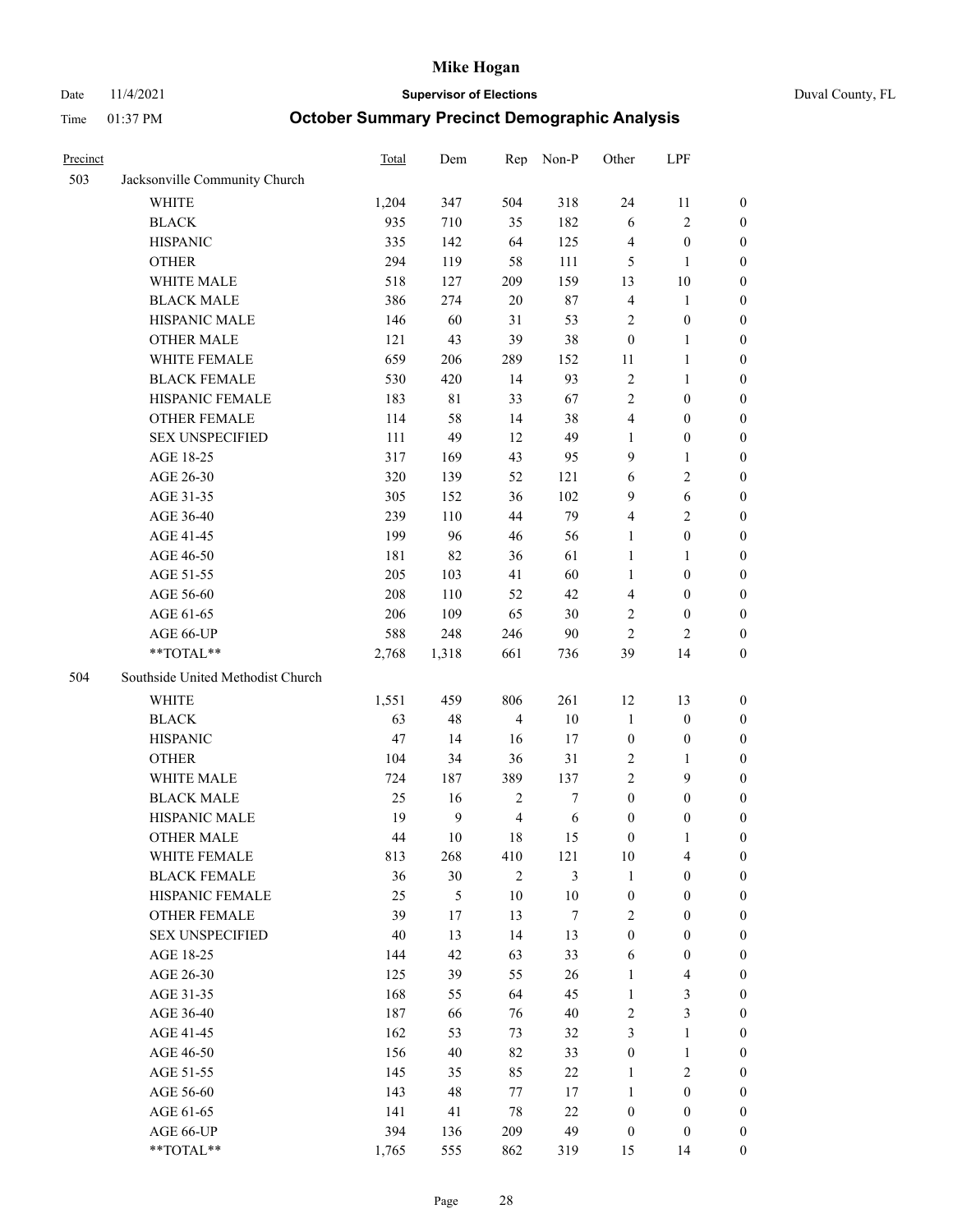Date 11/4/2021 **Supervisor of Elections** Duval County, FL

| Precinct |                                     | Total       | Dem            | Rep              | Non-P            | Other            | LPF              |                  |
|----------|-------------------------------------|-------------|----------------|------------------|------------------|------------------|------------------|------------------|
| 505      | Saint Mark's Lutheran Church - ELCA |             |                |                  |                  |                  |                  |                  |
|          | <b>WHITE</b>                        | 2,193       | 595            | 1,243            | 320              | 27               | $8\,$            | 0                |
|          | <b>BLACK</b>                        | 22          | 9              | 2                | 11               | $\boldsymbol{0}$ | $\boldsymbol{0}$ | 0                |
|          | <b>HISPANIC</b>                     | 66          | 18             | 29               | 19               | $\boldsymbol{0}$ | $\boldsymbol{0}$ | 0                |
|          | <b>OTHER</b>                        | 137         | 48             | 39               | 48               | 2                | $\boldsymbol{0}$ | $\boldsymbol{0}$ |
|          | WHITE MALE                          | 1,018       | 231            | 600              | 172              | 8                | 7                | $\boldsymbol{0}$ |
|          | <b>BLACK MALE</b>                   | 14          | 5              | $\mathbf{2}$     | $\boldsymbol{7}$ | $\boldsymbol{0}$ | $\boldsymbol{0}$ | 0                |
|          | HISPANIC MALE                       | 35          | 11             | 15               | $\mathbf{9}$     | $\boldsymbol{0}$ | $\boldsymbol{0}$ | 0                |
|          | <b>OTHER MALE</b>                   | 55          | 17             | 18               | 20               | $\boldsymbol{0}$ | $\boldsymbol{0}$ | 0                |
|          | WHITE FEMALE                        | 1,152       | 359            | 630              | 143              | 19               | $\mathbf{1}$     | 0                |
|          | <b>BLACK FEMALE</b>                 | $\,$ 8 $\,$ | $\overline{4}$ | $\boldsymbol{0}$ | $\overline{4}$   | $\boldsymbol{0}$ | $\boldsymbol{0}$ | 0                |
|          | HISPANIC FEMALE                     | 29          | $\tau$         | 13               | 9                | $\boldsymbol{0}$ | $\boldsymbol{0}$ | 0                |
|          | <b>OTHER FEMALE</b>                 | 63          | 26             | 16               | 20               | $\mathbf{1}$     | $\boldsymbol{0}$ | 0                |
|          | <b>SEX UNSPECIFIED</b>              | 44          | 10             | 19               | 14               | $\mathbf{1}$     | $\boldsymbol{0}$ | $\boldsymbol{0}$ |
|          | AGE 18-25                           | 235         | 61             | 121              | 44               | 9                | $\boldsymbol{0}$ | $\boldsymbol{0}$ |
|          | AGE 26-30                           | 154         | 33             | $87\,$           | 31               | $\overline{c}$   | $\mathbf{1}$     | $\boldsymbol{0}$ |
|          | AGE 31-35                           | 214         | 64             | 105              | 41               | 3                | $\mathbf{1}$     | 0                |
|          | AGE 36-40                           | 235         | 85             | 96               | 50               | $\mathbf{1}$     | $\mathfrak{Z}$   | $\boldsymbol{0}$ |
|          | AGE 41-45                           | 202         | 40             | 98               | 58               | 4                | $\overline{2}$   | $\boldsymbol{0}$ |
|          | AGE 46-50                           | 204         | 63             | 105              | 34               | 1                | $\mathbf{1}$     | $\boldsymbol{0}$ |
|          | AGE 51-55                           | 212         | 60             | 120              | 30               | $\sqrt{2}$       | $\boldsymbol{0}$ | 0                |
|          | AGE 56-60                           | 197         | 33             | 128              | 34               | $\sqrt{2}$       | $\boldsymbol{0}$ | 0                |
|          | AGE 61-65                           | 193         | 43             | 126              | 21               | 3                | $\boldsymbol{0}$ | 0                |
|          | AGE 66-UP                           | 571         | 188            | 327              | 54               | $\overline{2}$   | $\boldsymbol{0}$ | 0                |
|          | **TOTAL**                           | 2,418       | 670            | 1,313            | 398              | 29               | $8\,$            | $\boldsymbol{0}$ |
| 506      | St. Nicholas Park Christian Church  |             |                |                  |                  |                  |                  |                  |
|          | <b>WHITE</b>                        | 2,122       | 644            | 917              | 515              | 38               | $\,8\,$          | $\boldsymbol{0}$ |
|          | <b>BLACK</b>                        | 1,326       | 1,055          | 48               | 207              | 15               | $\mathbf{1}$     | $\boldsymbol{0}$ |
|          | <b>HISPANIC</b>                     | 282         | 131            | 54               | 95               | $\overline{c}$   | $\boldsymbol{0}$ | $\boldsymbol{0}$ |
|          | <b>OTHER</b>                        | 399         | 140            | 103              | 149              | 5                | $\mathbf{2}$     | $\boldsymbol{0}$ |
|          | WHITE MALE                          | 977         | 248            | 458              | 250              | 14               | $\tau$           | 0                |
|          | <b>BLACK MALE</b>                   | 518         | 388            | 22               | 102              | 5                | $\mathbf{1}$     | 0                |
|          | HISPANIC MALE                       | 136         | 61             | 35               | 39               | $\mathbf{1}$     | $\boldsymbol{0}$ | 0                |
|          | <b>OTHER MALE</b>                   | 133         | 38             | 33               | 58               | 3                | $\mathbf{1}$     | 0                |
|          | WHITE FEMALE                        | 1,115       | 387            | 448              | 256              | 23               | 1                | 0                |
|          | <b>BLACK FEMALE</b>                 | 777         | 646            | 23               | 98               | 10               | $\boldsymbol{0}$ | $\boldsymbol{0}$ |
|          | HISPANIC FEMALE                     | 138         | 65             | $18\,$           | 54               | $\mathbf{1}$     | $\boldsymbol{0}$ | $\overline{0}$   |
|          | OTHER FEMALE                        | 179         | 71             | 53               | 52               | $\overline{c}$   | $\mathbf{1}$     | $\overline{0}$   |
|          | <b>SEX UNSPECIFIED</b>              | 156         | 66             | 32               | 57               | $\mathbf{1}$     | $\boldsymbol{0}$ | 0                |
|          | AGE 18-25                           | 423         | 207            | 73               | 127              | 14               | $\sqrt{2}$       | 0                |
|          | AGE 26-30                           | 502         | 215            | 86               | 186              | $10\,$           | $\mathfrak s$    | 0                |
|          | AGE 31-35                           | 439         | 212            | 86               | 126              | 12               | $\mathfrak{Z}$   | 0                |
|          | AGE 36-40                           | 379         | 190            | 84               | 102              | 3                | $\boldsymbol{0}$ | 0                |
|          | AGE 41-45                           | 312         | 148            | 79               | $8\sqrt{1}$      | $\overline{4}$   | $\boldsymbol{0}$ | 0                |
|          | AGE 46-50                           | 326         | 137            | 100              | 85               | 3                | $\mathbf{1}$     | 0                |
|          | AGE 51-55                           | 355         | 160            | 119              | 75               | $\mathbf{1}$     | $\boldsymbol{0}$ | 0                |
|          | AGE 56-60                           | 387         | 177            | 136              | 68               | 6                | $\boldsymbol{0}$ | $\overline{0}$   |
|          | AGE 61-65                           | 322         | 178            | 105              | 37               | 2                | $\boldsymbol{0}$ | $\overline{0}$   |
|          | AGE 66-UP                           | 681         | 343            | 254              | 79               | 5                | $\boldsymbol{0}$ | 0                |
|          | **TOTAL**                           | 4,129       | 1,970          | 1,122            | 966              | 60               | 11               | $\boldsymbol{0}$ |
|          |                                     |             |                |                  |                  |                  |                  |                  |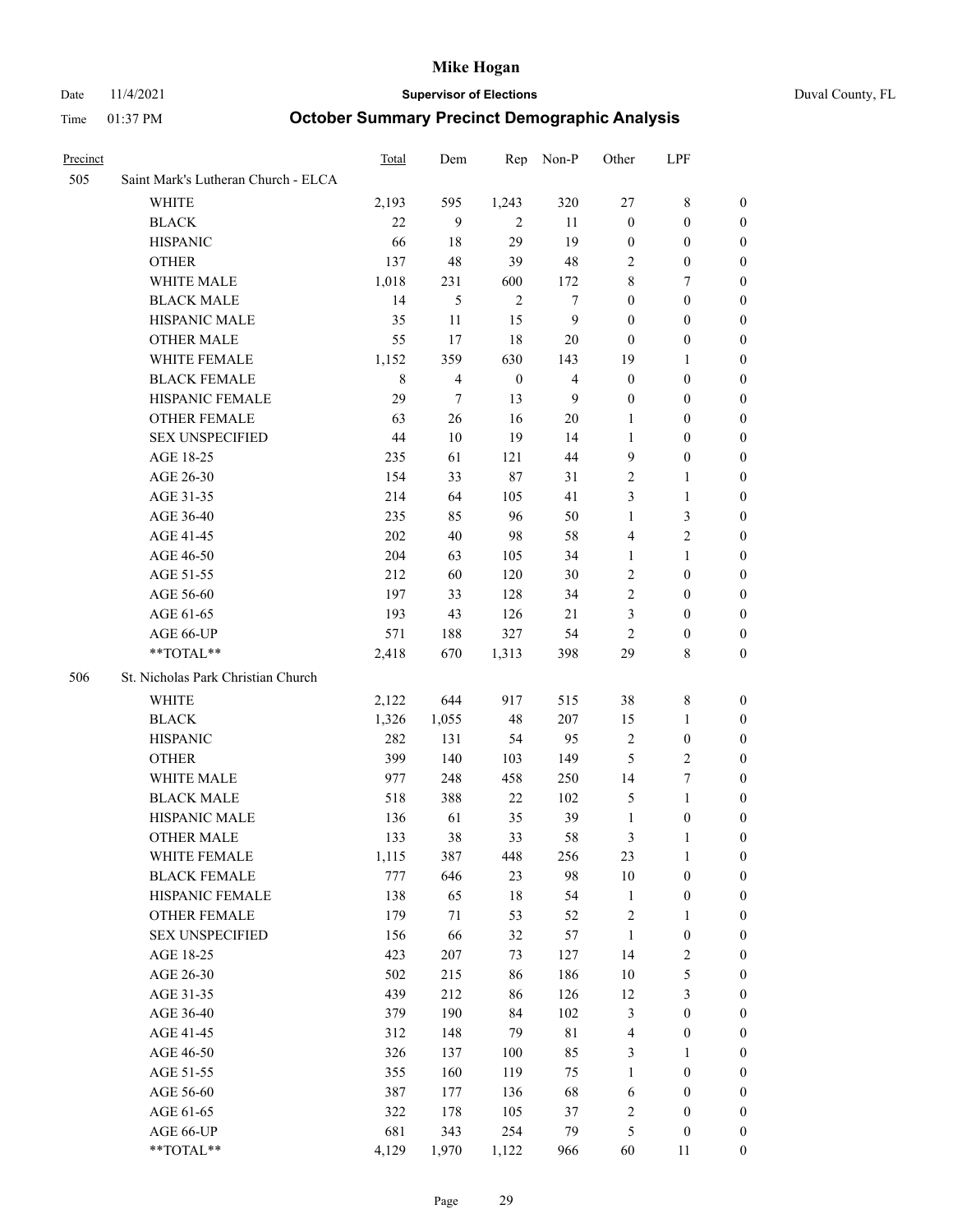Date 11/4/2021 **Supervisor of Elections** Duval County, FL

| Precinct |                                 | Total | Dem   | Rep        | Non-P  | Other            | LPF                     |                  |
|----------|---------------------------------|-------|-------|------------|--------|------------------|-------------------------|------------------|
| 507      | Hendricks Avenue Baptist Church |       |       |            |        |                  |                         |                  |
|          | <b>WHITE</b>                    | 917   | 261   | 450        | 181    | 12               | 13                      | $\boldsymbol{0}$ |
|          | <b>BLACK</b>                    | 705   | 585   | 22         | 91     | 6                | $\mathbf{1}$            | 0                |
|          | <b>HISPANIC</b>                 | 77    | 38    | $\tau$     | 31     | $\mathbf{1}$     | $\boldsymbol{0}$        | $\boldsymbol{0}$ |
|          | <b>OTHER</b>                    | 146   | 44    | 43         | 54     | 3                | $\mathbf{2}$            | $\boldsymbol{0}$ |
|          | WHITE MALE                      | 421   | 89    | 232        | 86     | 8                | 6                       | $\boldsymbol{0}$ |
|          | <b>BLACK MALE</b>               | 302   | 234   | 16         | 48     | 3                | $\mathbf{1}$            | $\boldsymbol{0}$ |
|          | HISPANIC MALE                   | 36    | 14    | 6          | 16     | $\boldsymbol{0}$ | $\boldsymbol{0}$        | $\boldsymbol{0}$ |
|          | <b>OTHER MALE</b>               | 60    | 19    | 21         | 19     | $\mathbf{1}$     | $\boldsymbol{0}$        | $\boldsymbol{0}$ |
|          | WHITE FEMALE                    | 487   | 168   | 216        | 92     | 4                | $\tau$                  | $\boldsymbol{0}$ |
|          | <b>BLACK FEMALE</b>             | 384   | 337   | 6          | 39     | $\sqrt{2}$       | $\boldsymbol{0}$        | $\boldsymbol{0}$ |
|          | HISPANIC FEMALE                 | 33    | 19    | 1          | 12     | $\mathbf{1}$     | $\boldsymbol{0}$        | 0                |
|          | <b>OTHER FEMALE</b>             | 64    | 21    | 14         | 25     | $\mathbf{2}$     | $\sqrt{2}$              | $\boldsymbol{0}$ |
|          | <b>SEX UNSPECIFIED</b>          | 58    | 27    | 10         | 20     | $\mathbf{1}$     | $\boldsymbol{0}$        | $\boldsymbol{0}$ |
|          | AGE 18-25                       | 176   | 81    | 34         | 53     | 6                | $\sqrt{2}$              | $\boldsymbol{0}$ |
|          | AGE 26-30                       | 175   | 89    | 39         | 43     | 2                | $\sqrt{2}$              | $\boldsymbol{0}$ |
|          | AGE 31-35                       | 187   | 83    | 54         | 46     | $\sqrt{2}$       | $\sqrt{2}$              | $\boldsymbol{0}$ |
|          | AGE 36-40                       | 164   | 79    | 37         | 41     | $\mathfrak{2}$   | $\mathfrak s$           | $\boldsymbol{0}$ |
|          | AGE 41-45                       | 132   | 67    | 24         | 37     | $\mathbf{1}$     | 3                       | $\boldsymbol{0}$ |
|          | AGE 46-50                       | 119   | 46    | 55         | 16     | $\mathbf{2}$     | $\boldsymbol{0}$        | $\boldsymbol{0}$ |
|          | AGE 51-55                       | 134   | 65    | 42         | 23     | 4                | $\boldsymbol{0}$        | 0                |
|          | AGE 56-60                       | 189   | 91    | 57         | 39     | $\mathbf{1}$     | $\mathbf{1}$            | 0                |
|          | AGE 61-65                       | 185   | 99    | 57         | $28\,$ | $\mathbf{1}$     | $\boldsymbol{0}$        | 0                |
|          | AGE 66-UP                       | 383   | 227   | 123        | 31     | $\mathbf{1}$     | $\mathbf{1}$            | $\boldsymbol{0}$ |
|          | $**TOTAL**$                     | 1,845 | 928   | 522        | 357    | $22\,$           | 16                      | $\boldsymbol{0}$ |
| 508      | San Jose Church of Christ       |       |       |            |        |                  |                         |                  |
|          | <b>WHITE</b>                    | 4,051 | 1,217 | 2,002      | 750    | 52               | $30\,$                  | $\boldsymbol{0}$ |
|          | <b>BLACK</b>                    | 261   | 176   | 12         | 71     | 2                | $\boldsymbol{0}$        | $\boldsymbol{0}$ |
|          | <b>HISPANIC</b>                 | 278   | 99    | 79         | 97     | 3                | $\boldsymbol{0}$        | $\boldsymbol{0}$ |
|          | <b>OTHER</b>                    | 334   | 94    | 108        | 126    | 5                | $\mathbf{1}$            | $\boldsymbol{0}$ |
|          | WHITE MALE                      | 1,890 | 497   | 978        | 368    | 25               | 22                      | $\boldsymbol{0}$ |
|          | <b>BLACK MALE</b>               | 117   | 76    | $\tau$     | 34     | $\boldsymbol{0}$ | $\boldsymbol{0}$        | $\boldsymbol{0}$ |
|          | HISPANIC MALE                   | 123   | 37    | 41         | 45     | $\boldsymbol{0}$ | $\boldsymbol{0}$        | 0                |
|          | <b>OTHER MALE</b>               | 130   | 33    | 46         | 50     | $\boldsymbol{0}$ | $\mathbf{1}$            | $\boldsymbol{0}$ |
|          | WHITE FEMALE                    | 2,126 | 710   | 1,008      | 374    | 27               | 7                       | 0                |
|          | <b>BLACK FEMALE</b>             | 141   | 98    | $\sqrt{5}$ | 36     | $\sqrt{2}$       | $\boldsymbol{0}$        | $\boldsymbol{0}$ |
|          | HISPANIC FEMALE                 | 149   | 62    | 35         | 49     | 3                | $\boldsymbol{0}$        | $\boldsymbol{0}$ |
|          | OTHER FEMALE                    | 151   | 51    | 47         | 48     | 5                | $\boldsymbol{0}$        | $\overline{0}$   |
|          | <b>SEX UNSPECIFIED</b>          | 97    | 22    | 34         | 40     | $\boldsymbol{0}$ | $\mathbf{1}$            | 0                |
|          | AGE 18-25                       | 417   | 119   | 150        | 134    | 9                | $\mathfrak s$           | $\overline{0}$   |
|          | AGE 26-30                       | 390   | 116   | 150        | 108    | $10\,$           | $\sqrt{6}$              | 0                |
|          | AGE 31-35                       | 468   | 175   | 158        | 121    | $\,$ $\,$        | 6                       | 0                |
|          | AGE 36-40                       | 392   | 130   | 141        | 115    | 3                | $\mathfrak{Z}$          | 0                |
|          | AGE 41-45                       | 312   | 101   | 132        | 71     | 6                | $\sqrt{2}$              | 0                |
|          | AGE 46-50                       | 354   | 108   | 142        | 94     | 6                | $\overline{\mathbf{4}}$ | 0                |
|          | AGE 51-55                       | 398   | 89    | 204        | 102    | $\sqrt{2}$       | $\mathbf{1}$            | $\boldsymbol{0}$ |
|          | AGE 56-60                       | 406   | 124   | 204        | $72\,$ | 4                | $\sqrt{2}$              | $\boldsymbol{0}$ |
|          | AGE 61-65                       | 458   | 146   | 243        | 64     | 5                | $\boldsymbol{0}$        | $\boldsymbol{0}$ |
|          | AGE 66-UP                       | 1,326 | 477   | 677        | 161    | 9                | $\mathbf{2}$            | $\boldsymbol{0}$ |
|          | **TOTAL**                       | 4,924 | 1,586 | 2,201      | 1,044  | 62               | 31                      | $\boldsymbol{0}$ |
|          |                                 |       |       |            |        |                  |                         |                  |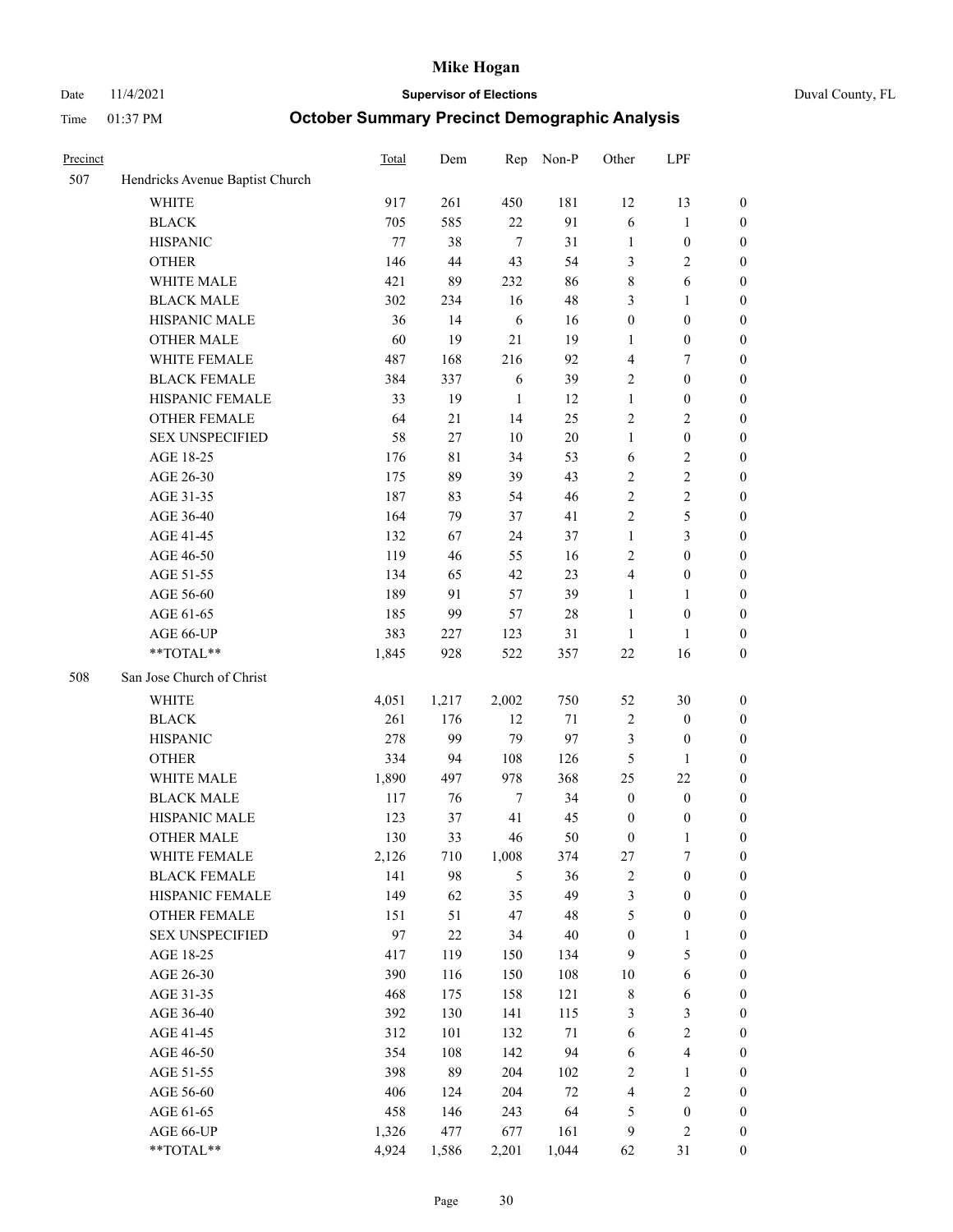Date 11/4/2021 **Supervisor of Elections** Duval County, FL

| Precinct |                                 | Total | Dem    | Rep    | Non-P  | Other            | LPF                     |                  |
|----------|---------------------------------|-------|--------|--------|--------|------------------|-------------------------|------------------|
| 509      | Christ the Messiah Church       |       |        |        |        |                  |                         |                  |
|          | <b>WHITE</b>                    | 3,325 | 890    | 1,855  | 528    | 36               | 16                      | 0                |
|          | <b>BLACK</b>                    | 357   | 251    | 21     | 82     | 3                | $\boldsymbol{0}$        | 0                |
|          | <b>HISPANIC</b>                 | 198   | 75     | 57     | 62     | 3                | $\mathbf{1}$            | $\boldsymbol{0}$ |
|          | <b>OTHER</b>                    | 331   | 91     | 118    | 117    | $\overline{4}$   | $\mathbf{1}$            | $\boldsymbol{0}$ |
|          | WHITE MALE                      | 1,525 | 347    | 889    | 270    | 11               | $8\,$                   | $\boldsymbol{0}$ |
|          | <b>BLACK MALE</b>               | 148   | 92     | 10     | 44     | $\mathfrak{2}$   | $\boldsymbol{0}$        | $\boldsymbol{0}$ |
|          | HISPANIC MALE                   | 86    | 30     | 27     | 29     | $\boldsymbol{0}$ | $\boldsymbol{0}$        | $\boldsymbol{0}$ |
|          | <b>OTHER MALE</b>               | 137   | 29     | 59     | 48     | $\mathbf{1}$     | $\boldsymbol{0}$        | $\boldsymbol{0}$ |
|          | WHITE FEMALE                    | 1,768 | 536    | 951    | 251    | 24               | 6                       | $\boldsymbol{0}$ |
|          | <b>BLACK FEMALE</b>             | 203   | 155    | 11     | 36     | 1                | $\boldsymbol{0}$        | 0                |
|          | HISPANIC FEMALE                 | 109   | 45     | 29     | 31     | 3                | $\mathbf{1}$            | 0                |
|          | OTHER FEMALE                    | 141   | 53     | 45     | 42     | $\mathbf{1}$     | $\boldsymbol{0}$        | $\boldsymbol{0}$ |
|          | <b>SEX UNSPECIFIED</b>          | 94    | $20\,$ | $30\,$ | 38     | 3                | $\mathfrak{Z}$          | $\boldsymbol{0}$ |
|          | AGE 18-25                       | 381   | 124    | 141    | 104    | 11               | $\mathbf{1}$            | $\boldsymbol{0}$ |
|          | AGE 26-30                       | 327   | 92     | 126    | 101    | 5                | $\mathfrak{Z}$          | $\boldsymbol{0}$ |
|          | AGE 31-35                       | 320   | 100    | 122    | 92     | 3                | $\mathfrak{Z}$          | $\boldsymbol{0}$ |
|          | AGE 36-40                       | 303   | 94     | 115    | 85     | 4                | $\mathfrak s$           | $\boldsymbol{0}$ |
|          | AGE 41-45                       | 292   | 86     | 119    | 82     | $\mathbf{2}$     | $\mathfrak{Z}$          | $\boldsymbol{0}$ |
|          | AGE 46-50                       | 301   | 107    | 131    | 59     | $\overline{4}$   | $\boldsymbol{0}$        | $\boldsymbol{0}$ |
|          | AGE 51-55                       | 323   | 98     | 158    | 63     | $\sqrt{2}$       | $\sqrt{2}$              | $\boldsymbol{0}$ |
|          | AGE 56-60                       | 321   | 94     | 181    | 44     | $\sqrt{2}$       | $\boldsymbol{0}$        | 0                |
|          | AGE 61-65                       | 376   | 125    | 202    | 46     | 3                | $\boldsymbol{0}$        | 0                |
|          | AGE 66-UP                       | 1,265 | 387    | 755    | 112    | $10\,$           | $\mathbf{1}$            | $\boldsymbol{0}$ |
|          | $**TOTAL**$                     | 4,211 | 1,307  | 2,051  | 789    | 46               | $18\,$                  | $\boldsymbol{0}$ |
| 510      | Community Hospice of NE Florida |       |        |        |        |                  |                         |                  |
|          | <b>WHITE</b>                    | 2,635 | 690    | 1,392  | 498    | 34               | 21                      | $\boldsymbol{0}$ |
|          | <b>BLACK</b>                    | 414   | 291    | $20\,$ | 96     | 5                | $\sqrt{2}$              | $\boldsymbol{0}$ |
|          | <b>HISPANIC</b>                 | 212   | 79     | 49     | 81     | 3                | $\boldsymbol{0}$        | $\boldsymbol{0}$ |
|          | <b>OTHER</b>                    | 262   | 62     | 94     | 99     | 6                | $\mathbf{1}$            | $\boldsymbol{0}$ |
|          | WHITE MALE                      | 1,221 | 263    | 678    | 249    | 19               | 12                      | $\boldsymbol{0}$ |
|          | <b>BLACK MALE</b>               | 165   | 106    | 9      | 46     | $\overline{4}$   | $\boldsymbol{0}$        | $\boldsymbol{0}$ |
|          | HISPANIC MALE                   | 106   | 36     | 26     | 42     | 2                | $\boldsymbol{0}$        | 0                |
|          | <b>OTHER MALE</b>               | 90    | 18     | 39     | 31     | $\mathbf{2}$     | $\boldsymbol{0}$        | $\boldsymbol{0}$ |
|          | WHITE FEMALE                    | 1,393 | 422    | 706    | 241    | 15               | 9                       | 0                |
|          | <b>BLACK FEMALE</b>             | 246   | 182    | 11     | 50     | $\mathbf{1}$     | $\sqrt{2}$              | $\boldsymbol{0}$ |
|          | HISPANIC FEMALE                 | 102   | 40     | 23     | 38     | $\mathbf{1}$     | $\boldsymbol{0}$        | $\overline{0}$   |
|          | <b>OTHER FEMALE</b>             | 124   | 31     | 42     | 46     | 4                | $\mathbf{1}$            | $\overline{0}$   |
|          | <b>SEX UNSPECIFIED</b>          | 76    | 24     | 21     | 31     | $\boldsymbol{0}$ | $\boldsymbol{0}$        | 0                |
|          | AGE 18-25                       | 332   | 97     | 117    | 104    | 9                | $\mathfrak s$           | $\theta$         |
|          | AGE 26-30                       | 308   | 108    | 96     | 98     | 4                | $\sqrt{2}$              | 0                |
|          | AGE 31-35                       | 330   | 115    | 106    | 100    | 5                | $\overline{\mathbf{4}}$ | 0                |
|          | AGE 36-40                       | 248   | 76     | 86     | $78\,$ | 5                | $\mathfrak{Z}$          | 0                |
|          | AGE 41-45                       | 215   | 67     | 70     | 71     | 5                | $\sqrt{2}$              | 0                |
|          | AGE 46-50                       | 236   | 64     | 95     | 72     | $\overline{c}$   | $\mathfrak{Z}$          | 0                |
|          | AGE 51-55                       | 245   | 81     | 99     | 58     | 4                | $\mathfrak{Z}$          | $\boldsymbol{0}$ |
|          | AGE 56-60                       | 312   | 94     | 164    | 49     | 4                | 1                       | $\boldsymbol{0}$ |
|          | AGE 61-65                       | 348   | 99     | 203    | 41     | 5                | $\boldsymbol{0}$        | $\boldsymbol{0}$ |
|          | AGE 66-UP                       | 949   | 321    | 519    | 103    | 5                | $\mathbf{1}$            | $\boldsymbol{0}$ |
|          | **TOTAL**                       | 3,523 | 1,122  | 1,555  | 774    | 48               | 24                      | $\boldsymbol{0}$ |
|          |                                 |       |        |        |        |                  |                         |                  |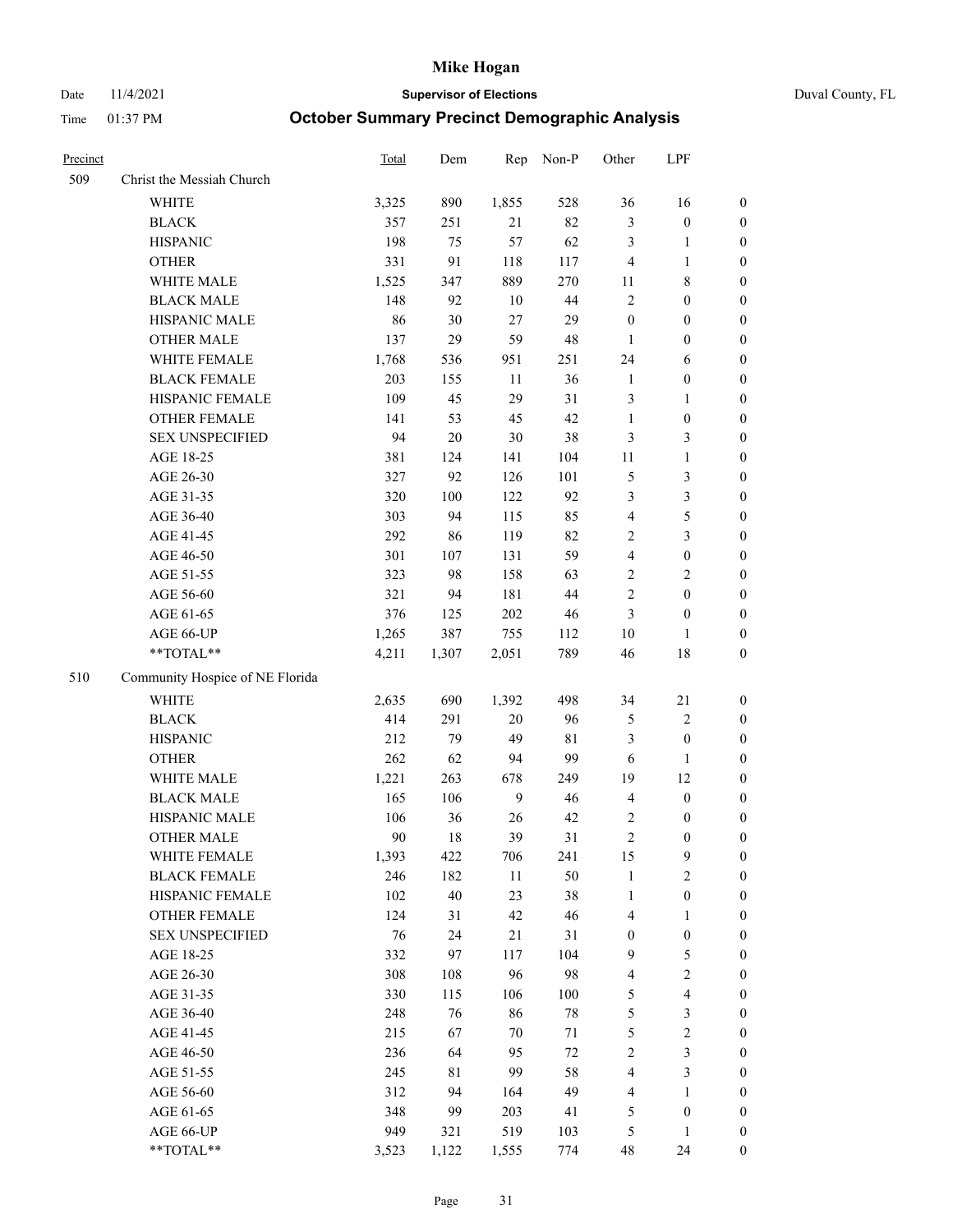Date 11/4/2021 **Supervisor of Elections** Duval County, FL

| Precinct |                              | Total | Dem   | Rep         | Non-P | Other                   | LPF                     |                  |
|----------|------------------------------|-------|-------|-------------|-------|-------------------------|-------------------------|------------------|
| 511      | Cuba Hunter Community Center |       |       |             |       |                         |                         |                  |
|          | <b>WHITE</b>                 | 1,783 | 540   | 814         | 387   | 35                      | $\boldsymbol{7}$        | 0                |
|          | <b>BLACK</b>                 | 782   | 617   | 39          | 121   | $\mathfrak s$           | $\boldsymbol{0}$        | 0                |
|          | <b>HISPANIC</b>              | 275   | 112   | 60          | 100   | $\mathbf{1}$            | $\overline{c}$          | $\boldsymbol{0}$ |
|          | <b>OTHER</b>                 | 360   | 101   | 108         | 144   | 6                       | $\mathbf{1}$            | $\boldsymbol{0}$ |
|          | WHITE MALE                   | 823   | 215   | 400         | 192   | 13                      | $\mathfrak{Z}$          | $\boldsymbol{0}$ |
|          | <b>BLACK MALE</b>            | 350   | 260   | 21          | 67    | $\sqrt{2}$              | $\boldsymbol{0}$        | $\boldsymbol{0}$ |
|          | HISPANIC MALE                | 109   | 38    | 30          | 38    | $\mathbf{1}$            | $\sqrt{2}$              | $\boldsymbol{0}$ |
|          | <b>OTHER MALE</b>            | 148   | 43    | 48          | 56    | $\mathbf{1}$            | $\boldsymbol{0}$        | $\boldsymbol{0}$ |
|          | WHITE FEMALE                 | 934   | 314   | 405         | 189   | 22                      | $\overline{\mathbf{4}}$ | $\boldsymbol{0}$ |
|          | <b>BLACK FEMALE</b>          | 424   | 352   | 17          | 52    | 3                       | $\boldsymbol{0}$        | $\boldsymbol{0}$ |
|          | HISPANIC FEMALE              | 156   | 71    | 28          | 57    | $\boldsymbol{0}$        | $\boldsymbol{0}$        | 0                |
|          | OTHER FEMALE                 | 144   | 40    | 45          | 56    | 3                       | $\boldsymbol{0}$        | $\boldsymbol{0}$ |
|          | <b>SEX UNSPECIFIED</b>       | 111   | 37    | 27          | 44    | $\sqrt{2}$              | $\mathbf{1}$            | $\boldsymbol{0}$ |
|          | AGE 18-25                    | 288   | 132   | 54          | 93    | 8                       | $\mathbf{1}$            | $\boldsymbol{0}$ |
|          | AGE 26-30                    | 271   | 109   | 50          | 101   | 10                      | $\mathbf{1}$            | $\boldsymbol{0}$ |
|          | AGE 31-35                    | 294   | 112   | $8\sqrt{1}$ | 97    | 4                       | $\boldsymbol{0}$        | $\boldsymbol{0}$ |
|          | AGE 36-40                    | 246   | 97    | 80          | 64    | $\sqrt{2}$              | $\mathfrak{Z}$          | $\boldsymbol{0}$ |
|          | AGE 41-45                    | 215   | 79    | 60          | 73    | $\mathbf{1}$            | $\sqrt{2}$              | $\boldsymbol{0}$ |
|          | AGE 46-50                    | 234   | 90    | 72          | 66    | $\overline{\mathbf{4}}$ | $\overline{2}$          | $\boldsymbol{0}$ |
|          | AGE 51-55                    | 250   | 110   | 79          | 58    | 3                       | $\boldsymbol{0}$        | $\boldsymbol{0}$ |
|          | AGE 56-60                    | 339   | 139   | 131         | 64    | $\overline{4}$          | $\mathbf{1}$            | 0                |
|          | AGE 61-65                    | 329   | 145   | 125         | 52    | 7                       | $\boldsymbol{0}$        | $\boldsymbol{0}$ |
|          | AGE 66-UP                    | 734   | 357   | 289         | 84    | 4                       | $\boldsymbol{0}$        | $\boldsymbol{0}$ |
|          | **TOTAL**                    | 3,200 | 1,370 | 1,021       | 752   | 47                      | $10\,$                  | $\boldsymbol{0}$ |
| 512      | Community Hospice of NE FL   |       |       |             |       |                         |                         |                  |
|          | <b>WHITE</b>                 | 2,828 | 756   | 1,344       | 657   | 54                      | 17                      | $\boldsymbol{0}$ |
|          | <b>BLACK</b>                 | 1,100 | 823   | 32          | 231   | 13                      | $\mathbf{1}$            | $\boldsymbol{0}$ |
|          | <b>HISPANIC</b>              | 490   | 203   | 110         | 171   | 6                       | $\boldsymbol{0}$        | $\boldsymbol{0}$ |
|          | <b>OTHER</b>                 | 590   | 189   | 164         | 229   | 7                       | $\mathbf{1}$            | $\boldsymbol{0}$ |
|          | WHITE MALE                   | 1,252 | 280   | 606         | 329   | 24                      | 13                      | $\boldsymbol{0}$ |
|          | <b>BLACK MALE</b>            | 410   | 280   | 12          | 108   | $\overline{9}$          | $\mathbf{1}$            | $\boldsymbol{0}$ |
|          | HISPANIC MALE                | 213   | 82    | 56          | 72    | 3                       | $\boldsymbol{0}$        | 0                |
|          | <b>OTHER MALE</b>            | 218   | 67    | 62          | 86    | 3                       | $\boldsymbol{0}$        | $\boldsymbol{0}$ |
|          | WHITE FEMALE                 | 1,544 | 465   | 728         | 317   | 30                      | 4                       | 0                |
|          | <b>BLACK FEMALE</b>          | 673   | 531   | 20          | 118   | 4                       | $\boldsymbol{0}$        | $\boldsymbol{0}$ |
|          | HISPANIC FEMALE              | 266   | 115   | 51          | 97    | 3                       | $\boldsymbol{0}$        | $\overline{0}$   |
|          | OTHER FEMALE                 | 269   | 94    | 79          | 92    | 3                       | $\mathbf{1}$            | $\overline{0}$   |
|          | <b>SEX UNSPECIFIED</b>       | 163   | 57    | 36          | 69    | $\mathbf{1}$            | $\boldsymbol{0}$        | 0                |
|          | AGE 18-25                    | 520   | 217   | 111         | 181   | 9                       | $\sqrt{2}$              | 0                |
|          | AGE 26-30                    | 551   | 215   | 136         | 183   | 13                      | $\overline{\mathbf{4}}$ | 0                |
|          | AGE 31-35                    | 510   | 226   | 116         | 156   | $\,$ 8 $\,$             | $\overline{\mathbf{4}}$ | 0                |
|          | AGE 36-40                    | 481   | 203   | 119         | 156   | 2                       | $\mathbf{1}$            | 0                |
|          | AGE 41-45                    | 386   | 149   | 102         | 126   | 6                       | $\mathfrak{Z}$          | 0                |
|          | AGE 46-50                    | 343   | 135   | 106         | 96    | 5                       | $\mathbf{1}$            | 0                |
|          | AGE 51-55                    | 349   | 131   | 140         | 73    | $\overline{4}$          | $\mathbf{1}$            | 0                |
|          | AGE 56-60                    | 416   | 144   | 168         | 91    | 13                      | $\boldsymbol{0}$        | 0                |
|          | AGE 61-65                    | 424   | 170   | 173         | 75    | 5                       | $\mathbf{1}$            | 0                |
|          | AGE 66-UP                    | 1,026 | 379   | 479         | 151   | 15                      | $\sqrt{2}$              | 0                |
|          | **TOTAL**                    | 5,008 | 1,971 | 1,650       | 1,288 | 80                      | 19                      | $\boldsymbol{0}$ |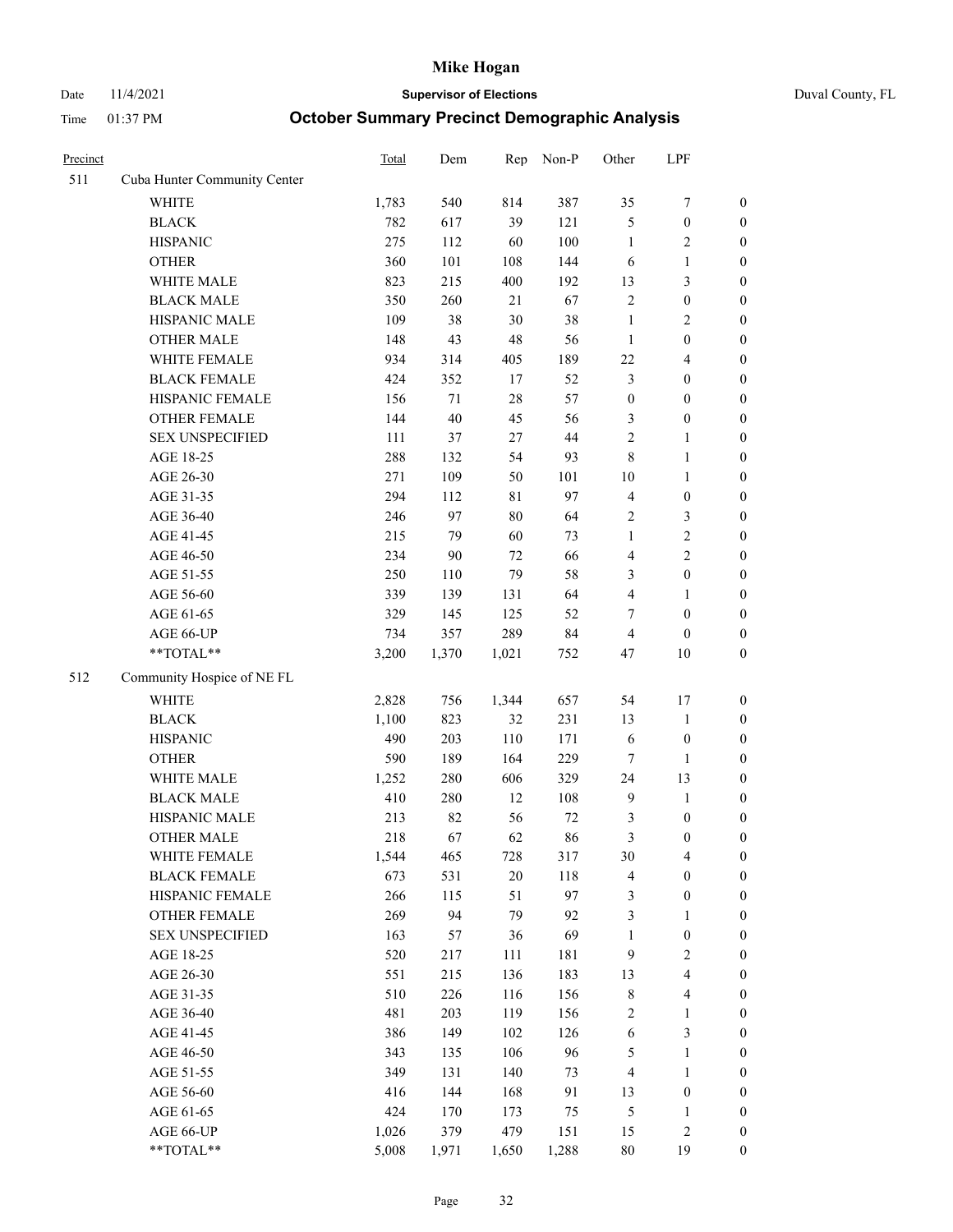Date 11/4/2021 **Supervisor of Elections** Duval County, FL

| Precinct |                                     | <b>Total</b> | Dem       | Rep      | Non-P       | Other                            | LPF                   |                                    |
|----------|-------------------------------------|--------------|-----------|----------|-------------|----------------------------------|-----------------------|------------------------------------|
| 513      | Englewood Baptist Church            |              |           |          |             |                                  |                       |                                    |
|          | <b>WHITE</b>                        | 1,427        | 380       | 726      | 302         | 14                               | $\mathfrak{S}$        | 0                                  |
|          | <b>BLACK</b>                        | 515          | 404       | 23       | 83          | 4                                | $\mathbf{1}$          | 0                                  |
|          | <b>HISPANIC</b>                     | 241          | 99        | 58       | $8\sqrt{1}$ | 3                                | $\boldsymbol{0}$      | $\boldsymbol{0}$                   |
|          | <b>OTHER</b>                        | 374          | 83        | 112      | 175         | 3                                | $\mathbf{1}$          | $\boldsymbol{0}$                   |
|          | WHITE MALE                          | 653          | 145       | 342      | 159         | 4                                | $\mathfrak{Z}$        | $\boldsymbol{0}$                   |
|          | <b>BLACK MALE</b>                   | 245          | 180       | 17       | 44          | 3                                | $\mathbf{1}$          | $\boldsymbol{0}$                   |
|          | HISPANIC MALE                       | 116          | 42        | 32       | 40          | $\mathfrak{2}$                   | $\boldsymbol{0}$      | $\boldsymbol{0}$                   |
|          | <b>OTHER MALE</b>                   | 160          | 34        | 57       | 68          | $\mathbf{1}$                     | $\boldsymbol{0}$      | $\boldsymbol{0}$                   |
|          | WHITE FEMALE                        | 746          | 228       | 369      | 137         | 10                               | $\overline{2}$        | $\boldsymbol{0}$                   |
|          | <b>BLACK FEMALE</b>                 | 263          | 217       | 6        | 39          | $\mathbf{1}$                     | $\boldsymbol{0}$      | 0                                  |
|          | HISPANIC FEMALE                     | 112          | 50        | 24       | 38          | $\boldsymbol{0}$                 | $\boldsymbol{0}$      | 0                                  |
|          | <b>OTHER FEMALE</b>                 | 140          | 35        | 39       | 64          | $\mathbf{1}$                     | $\mathbf{1}$          | $\boldsymbol{0}$                   |
|          | <b>SEX UNSPECIFIED</b>              | 122          | 35        | 33       | 52          | $\mathbf{2}$                     | $\boldsymbol{0}$      | $\boldsymbol{0}$                   |
|          | AGE 18-25                           | 238          | 96        | 56       | $80\,$      | 6                                | $\boldsymbol{0}$      | $\boldsymbol{0}$                   |
|          | AGE 26-30                           | 191          | $71\,$    | 47       | 68          | $\overline{c}$                   | $\mathfrak{Z}$        | $\boldsymbol{0}$                   |
|          | AGE 31-35                           | 235          | 92        | 62       | 75          | 4                                | $\sqrt{2}$            | $\boldsymbol{0}$                   |
|          | AGE 36-40                           | 186          | 63        | 60       | 57          | 5                                | $\mathbf{1}$          | $\boldsymbol{0}$                   |
|          | AGE 41-45                           | 191          | 60        | 71       | 60          | $\boldsymbol{0}$                 | $\boldsymbol{0}$      | $\boldsymbol{0}$                   |
|          | AGE 46-50                           | 205          | 66        | 66       | $70\,$      | $\mathbf{2}$                     | $\mathbf{1}$          | $\boldsymbol{0}$                   |
|          | AGE 51-55                           | 209          | $80\,$    | 74       | 55          | $\boldsymbol{0}$                 | $\boldsymbol{0}$      | 0                                  |
|          | AGE 56-60                           | 249          | 107       | 95       | 45          | $\overline{c}$                   | $\boldsymbol{0}$      | 0                                  |
|          | AGE 61-65                           | 230          | 83        | 98       | 49          | $\boldsymbol{0}$                 | $\boldsymbol{0}$      | 0                                  |
|          | AGE 66-UP                           | 621          | 246       | 290      | 82          | 3                                | $\boldsymbol{0}$      | $\boldsymbol{0}$                   |
|          | **TOTAL**                           | 2,557        | 966       | 919      | 641         | 24                               | $\tau$                | $\boldsymbol{0}$                   |
| 601      | Italian American Club               |              |           |          |             |                                  |                       |                                    |
|          | <b>WHITE</b>                        | 2,999        |           | 1,925    | 483         | 32                               |                       |                                    |
|          |                                     |              | 546       |          |             |                                  | 13                    | $\boldsymbol{0}$                   |
|          | <b>BLACK</b>                        | 132          | 88        | 16       | 25          | 3                                | $\boldsymbol{0}$      | $\boldsymbol{0}$                   |
|          | <b>HISPANIC</b>                     | 129          | 27        | 67       | 32          | 3                                | $\boldsymbol{0}$      | $\boldsymbol{0}$                   |
|          | <b>OTHER</b>                        | 211          | 43        | 101      | 59          | 5                                | $\mathfrak{Z}$        | $\boldsymbol{0}$                   |
|          | WHITE MALE<br><b>BLACK MALE</b>     | 1,463        | 209       | 964      | 265         | 16                               | 9                     | $\boldsymbol{0}$                   |
|          | HISPANIC MALE                       | 61           | 34        | $10\,$   | 14          | 3                                | $\boldsymbol{0}$      | $\boldsymbol{0}$                   |
|          |                                     | 64<br>73     | 12<br>15  | 34       | 16<br>18    | $\overline{c}$                   | $\boldsymbol{0}$<br>3 | 0                                  |
|          | <b>OTHER MALE</b>                   |              |           | 36       |             | $\mathbf{1}$                     |                       | $\boldsymbol{0}$                   |
|          | WHITE FEMALE<br><b>BLACK FEMALE</b> | 1,507        | 332<br>54 | 944<br>5 | 212         | 16                               | 3<br>$\boldsymbol{0}$ | 0                                  |
|          | HISPANIC FEMALE                     | 70<br>62     |           | 33       | 11<br>15    | $\boldsymbol{0}$<br>$\mathbf{1}$ | $\boldsymbol{0}$      | $\boldsymbol{0}$<br>$\overline{0}$ |
|          | OTHER FEMALE                        |              | 13<br>25  | 56       | 26          | 4                                | $\boldsymbol{0}$      | $\overline{0}$                     |
|          | <b>SEX UNSPECIFIED</b>              | 111<br>60    | $10\,$    | $27\,$   | 22          | $\boldsymbol{0}$                 | $\mathbf{1}$          | 0                                  |
|          | AGE 18-25                           | 319          | 56        | 173      | $78\,$      | 9                                | $\mathfrak{Z}$        | 0                                  |
|          | AGE 26-30                           | 194          | 39        | 103      | 48          | $\sqrt{2}$                       | $\sqrt{2}$            | 0                                  |
|          | AGE 31-35                           | 208          | 43        | 107      | 54          | 3                                | $\mathbf{1}$          | 0                                  |
|          | AGE 36-40                           | 255          | 51        | 131      | $70\,$      | $\sqrt{2}$                       | $\mathbf{1}$          | 0                                  |
|          | AGE 41-45                           | 221          | 43        | 123      | 47          | 6                                | $\sqrt{2}$            | 0                                  |
|          |                                     | 229          | 40        | 136      | 48          |                                  | $\sqrt{2}$            |                                    |
|          | AGE 46-50<br>AGE 51-55              | 297          | 50        | 189      | 54          | 3<br>$\sqrt{2}$                  | $\sqrt{2}$            | 0<br>$\boldsymbol{0}$              |
|          | AGE 56-60                           | 362          | 59        | 247      | 50          | 5                                | 1                     | $\boldsymbol{0}$                   |
|          | AGE 61-65                           | 337          | 66        | 226      | $44\,$      | $\mathbf{1}$                     | $\boldsymbol{0}$      | $\boldsymbol{0}$                   |
|          | AGE 66-UP                           | 1,044        | 256       | 671      | 105         | 10                               | $\mathbf{2}$          | $\boldsymbol{0}$                   |
|          | **TOTAL**                           | 3,471        | 704       | 2,109    | 599         | 43                               | 16                    | $\boldsymbol{0}$                   |
|          |                                     |              |           |          |             |                                  |                       |                                    |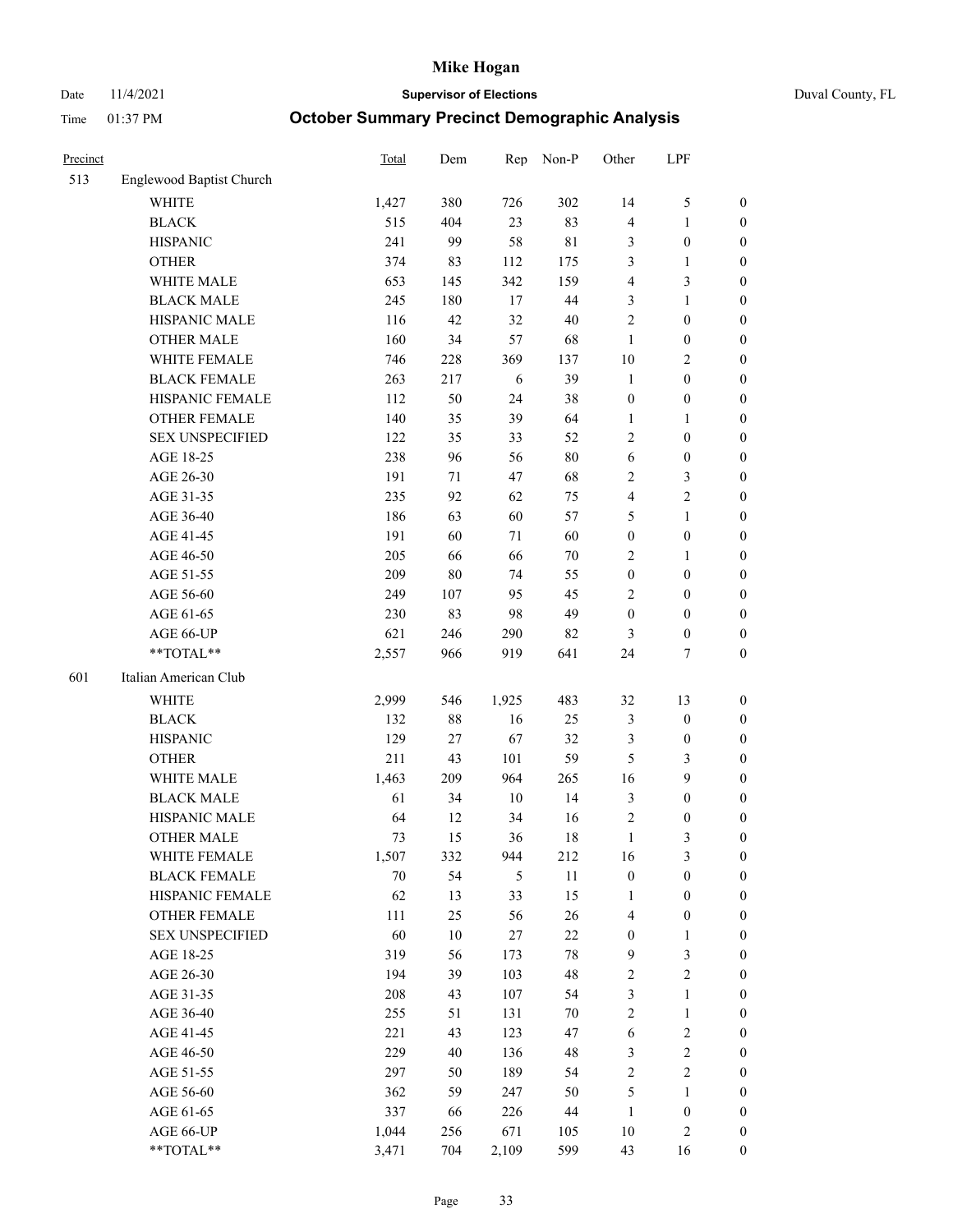Date 11/4/2021 **Supervisor of Elections** Duval County, FL

| Precinct |                           | Total | Dem    | Rep    | Non-P  | Other            | LPF                     |                  |
|----------|---------------------------|-------|--------|--------|--------|------------------|-------------------------|------------------|
| 602      | All Souls Anglican Church |       |        |        |        |                  |                         |                  |
|          | <b>WHITE</b>              | 3,291 | 707    | 1,844  | 682    | 42               | 16                      | 0                |
|          | <b>BLACK</b>              | 405   | 308    | 32     | 59     | $\sqrt{6}$       | $\boldsymbol{0}$        | $\boldsymbol{0}$ |
|          | <b>HISPANIC</b>           | 310   | 102    | 99     | 102    | $\tau$           | $\boldsymbol{0}$        | $\boldsymbol{0}$ |
|          | <b>OTHER</b>              | 478   | 127    | 149    | 195    | 5                | $\mathbf{2}$            | $\boldsymbol{0}$ |
|          | WHITE MALE                | 1,573 | 286    | 921    | 343    | 13               | $10\,$                  | $\boldsymbol{0}$ |
|          | <b>BLACK MALE</b>         | 195   | 137    | 21     | 32     | 5                | $\boldsymbol{0}$        | $\boldsymbol{0}$ |
|          | HISPANIC MALE             | 138   | 43     | 45     | 47     | 3                | $\boldsymbol{0}$        | $\boldsymbol{0}$ |
|          | <b>OTHER MALE</b>         | 215   | 48     | 67     | 98     | $\mathbf{2}$     | $\boldsymbol{0}$        | $\boldsymbol{0}$ |
|          | WHITE FEMALE              | 1,693 | 413    | 908    | 338    | 28               | 6                       | $\boldsymbol{0}$ |
|          | <b>BLACK FEMALE</b>       | 206   | 169    | $10\,$ | 26     | $\mathbf{1}$     | $\boldsymbol{0}$        | 0                |
|          | HISPANIC FEMALE           | 170   | 58     | 54     | 54     | $\overline{4}$   | $\boldsymbol{0}$        | 0                |
|          | <b>OTHER FEMALE</b>       | 197   | 66     | 62     | 65     | 3                | $\mathbf{1}$            | $\boldsymbol{0}$ |
|          | <b>SEX UNSPECIFIED</b>    | 97    | 24     | 36     | 35     | $\mathbf{1}$     | $\mathbf{1}$            | $\boldsymbol{0}$ |
|          | AGE 18-25                 | 465   | 130    | 174    | 147    | $11\,$           | $\mathfrak{Z}$          | $\boldsymbol{0}$ |
|          | AGE 26-30                 | 320   | $90\,$ | 134    | 89     | 3                | $\overline{\mathbf{4}}$ | $\boldsymbol{0}$ |
|          | AGE 31-35                 | 408   | 128    | 152    | 124    | 3                | $\mathbf{1}$            | $\boldsymbol{0}$ |
|          | AGE 36-40                 | 433   | 118    | 178    | 126    | 7                | $\overline{\mathbf{4}}$ | $\boldsymbol{0}$ |
|          | AGE 41-45                 | 331   | 100    | 119    | 101    | $11\,$           | $\boldsymbol{0}$        | $\boldsymbol{0}$ |
|          | AGE 46-50                 | 329   | 86     | 157    | $78\,$ | 5                | $\mathfrak{Z}$          | $\boldsymbol{0}$ |
|          | AGE 51-55                 | 400   | 79     | 219    | 95     | 5                | $\sqrt{2}$              | $\boldsymbol{0}$ |
|          | AGE 56-60                 | 456   | 120    | 254    | 79     | 3                | $\boldsymbol{0}$        | 0                |
|          | AGE 61-65                 | 485   | 143    | 274    | 66     | $\mathfrak{2}$   | $\boldsymbol{0}$        | $\boldsymbol{0}$ |
|          | AGE 66-UP                 | 856   | 250    | 462    | 133    | 10               | $\mathbf{1}$            | $\boldsymbol{0}$ |
|          | $**TOTAL**$               | 4,484 | 1,244  | 2,124  | 1,038  | 60               | $18\,$                  | $\boldsymbol{0}$ |
| 603      | Mandarin Branch Library   |       |        |        |        |                  |                         |                  |
|          | WHITE                     | 3,301 | 860    | 1,854  | 530    | $47\,$           | $10\,$                  | $\boldsymbol{0}$ |
|          | <b>BLACK</b>              | 118   | 77     | $10\,$ | 30     | $\mathbf{1}$     | $\boldsymbol{0}$        | $\boldsymbol{0}$ |
|          | <b>HISPANIC</b>           | 158   | 46     | 60     | 51     | $\mathbf{1}$     | $\boldsymbol{0}$        | $\boldsymbol{0}$ |
|          | <b>OTHER</b>              | 276   | 73     | 94     | 105    | $\mathfrak{2}$   | $\sqrt{2}$              | $\boldsymbol{0}$ |
|          | WHITE MALE                | 1,504 | 326    | 878    | 276    | 17               | $\boldsymbol{7}$        | $\boldsymbol{0}$ |
|          | <b>BLACK MALE</b>         | 55    | 30     | $\tau$ | $17\,$ | $\mathbf{1}$     | $\boldsymbol{0}$        | $\boldsymbol{0}$ |
|          | HISPANIC MALE             | 73    | $22\,$ | $27\,$ | 23     | $\mathbf{1}$     | $\boldsymbol{0}$        | $\boldsymbol{0}$ |
|          | <b>OTHER MALE</b>         | 110   | 24     | 46     | 40     | $\boldsymbol{0}$ | $\boldsymbol{0}$        | $\boldsymbol{0}$ |
|          | WHITE FEMALE              | 1,775 | 527    | 965    | 250    | 30               | 3                       | 0                |
|          | <b>BLACK FEMALE</b>       | 63    | 47     | 3      | 13     | $\boldsymbol{0}$ | $\boldsymbol{0}$        | $\boldsymbol{0}$ |
|          | HISPANIC FEMALE           | 83    | 23     | 33     | 27     | $\boldsymbol{0}$ | $\boldsymbol{0}$        | $\overline{0}$   |
|          | OTHER FEMALE              | 126   | 39     | 36     | 48     | $\mathbf{1}$     | $\sqrt{2}$              | 0                |
|          | <b>SEX UNSPECIFIED</b>    | 64    | 18     | 23     | 22     | $\mathbf{1}$     | $\boldsymbol{0}$        | 0                |
|          | AGE 18-25                 | 365   | 100    | 155    | 100    | 9                | $\mathbf{1}$            | 0                |
|          | AGE 26-30                 | 249   | 57     | 125    | 59     | 7                | $\mathbf{1}$            | 0                |
|          | AGE 31-35                 | 260   | $70\,$ | 109    | $72\,$ | 3                | 6                       | 0                |
|          | AGE 36-40                 | 239   | 80     | 98     | 58     | 3                | $\boldsymbol{0}$        | 0                |
|          | AGE 41-45                 | 256   | 68     | 111    | $72\,$ | $\overline{4}$   | $\mathbf{1}$            | 0                |
|          | AGE 46-50                 | 274   | 64     | 142    | 63     | $\overline{c}$   | $\mathfrak{Z}$          | 0                |
|          | AGE 51-55                 | 292   | 65     | 165    | 57     | 5                | $\boldsymbol{0}$        | 0                |
|          | AGE 56-60                 | 321   | 81     | 192    | 44     | 4                | $\boldsymbol{0}$        | $\overline{0}$   |
|          | AGE 61-65                 | 320   | 86     | 183    | 45     | 6                | $\boldsymbol{0}$        | $\overline{0}$   |
|          | AGE 66-UP                 | 1,276 | 385    | 737    | 146    | 8                | $\boldsymbol{0}$        | 0                |
|          | **TOTAL**                 | 3,853 | 1,056  | 2,018  | 716    | 51               | 12                      | $\boldsymbol{0}$ |
|          |                           |       |        |        |        |                  |                         |                  |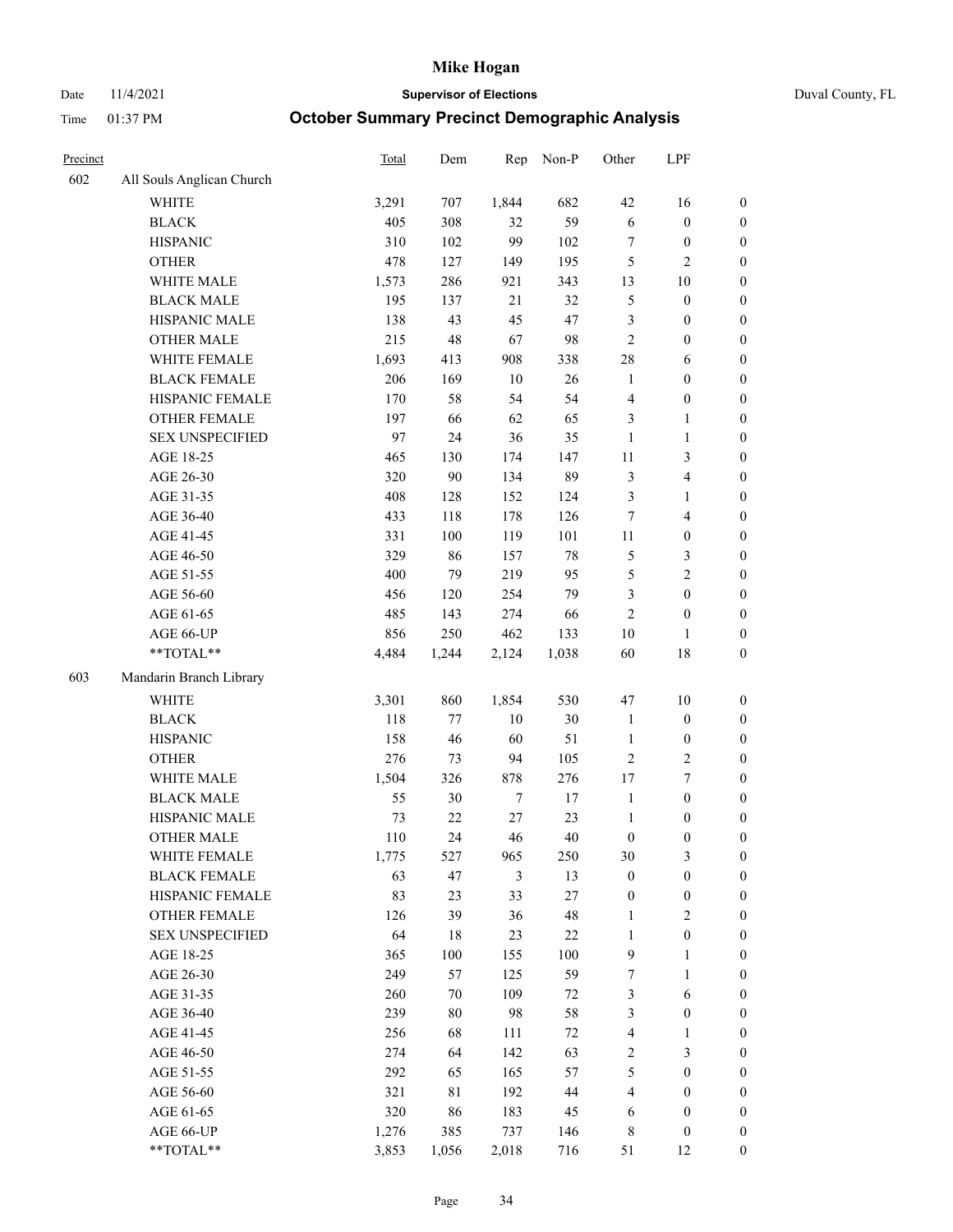Date 11/4/2021 **Supervisor of Elections** Duval County, FL

| Precinct |                              | Total       | Dem | Rep            | Non-P          | Other                   | LPF              |                  |
|----------|------------------------------|-------------|-----|----------------|----------------|-------------------------|------------------|------------------|
| 604      | Mandarin Presbyterian Church |             |     |                |                |                         |                  |                  |
|          | <b>WHITE</b>                 | 1,686       | 342 | 1,050          | 277            | 11                      | 6                | 0                |
|          | <b>BLACK</b>                 | 31          | 17  | $\overline{4}$ | 9              | $\mathbf{1}$            | $\boldsymbol{0}$ | $\boldsymbol{0}$ |
|          | <b>HISPANIC</b>              | $8\sqrt{1}$ | 26  | 29             | 25             | $\boldsymbol{0}$        | $\mathbf{1}$     | $\boldsymbol{0}$ |
|          | <b>OTHER</b>                 | 112         | 32  | 49             | $28\,$         | 3                       | $\boldsymbol{0}$ | $\boldsymbol{0}$ |
|          | WHITE MALE                   | 814         | 135 | 518            | 149            | 6                       | 6                | $\boldsymbol{0}$ |
|          | <b>BLACK MALE</b>            | 16          | 8   | 3              | 5              | $\boldsymbol{0}$        | $\boldsymbol{0}$ | $\boldsymbol{0}$ |
|          | HISPANIC MALE                | 36          | 11  | 13             | 11             | $\boldsymbol{0}$        | $\mathbf{1}$     | $\boldsymbol{0}$ |
|          | <b>OTHER MALE</b>            | 50          | 11  | 26             | 11             | 2                       | $\boldsymbol{0}$ | $\boldsymbol{0}$ |
|          | WHITE FEMALE                 | 859         | 203 | 526            | 125            | 5                       | $\boldsymbol{0}$ | $\boldsymbol{0}$ |
|          | <b>BLACK FEMALE</b>          | 14          | 8   | $\mathbf{1}$   | $\overline{4}$ | $\mathbf{1}$            | $\boldsymbol{0}$ | 0                |
|          | HISPANIC FEMALE              | 44          | 15  | 15             | 14             | $\boldsymbol{0}$        | $\boldsymbol{0}$ | 0                |
|          | <b>OTHER FEMALE</b>          | 45          | 17  | 16             | 11             | 1                       | $\boldsymbol{0}$ | $\boldsymbol{0}$ |
|          | <b>SEX UNSPECIFIED</b>       | 32          | 9   | 14             | 9              | $\boldsymbol{0}$        | $\boldsymbol{0}$ | $\boldsymbol{0}$ |
|          | AGE 18-25                    | 135         | 32  | 62             | 39             | 1                       | $\mathbf{1}$     | $\boldsymbol{0}$ |
|          | AGE 26-30                    | 117         | 25  | 59             | 31             | 2                       | $\boldsymbol{0}$ | $\boldsymbol{0}$ |
|          | AGE 31-35                    | 138         | 28  | 72             | 34             | 4                       | $\boldsymbol{0}$ | $\boldsymbol{0}$ |
|          | AGE 36-40                    | 132         | 30  | 73             | 27             | $\mathbf{1}$            | $\mathbf{1}$     | $\boldsymbol{0}$ |
|          | AGE 41-45                    | 141         | 23  | 76             | 39             | $\mathbf{2}$            | $\mathbf{1}$     | $\boldsymbol{0}$ |
|          | AGE 46-50                    | 137         | 28  | 75             | 32             | $\boldsymbol{0}$        | $\mathbf{2}$     | $\boldsymbol{0}$ |
|          | AGE 51-55                    | 156         | 27  | 101            | $27\,$         | 1                       | $\boldsymbol{0}$ | $\boldsymbol{0}$ |
|          | AGE 56-60                    | 170         | 33  | 107            | 30             | $\boldsymbol{0}$        | $\boldsymbol{0}$ | 0                |
|          | AGE 61-65                    | 171         | 40  | 113            | 17             | $\mathbf{1}$            | $\boldsymbol{0}$ | 0                |
|          | AGE 66-UP                    | 613         | 151 | 394            | 63             | 3                       | $\overline{c}$   | $\boldsymbol{0}$ |
|          | $**TOTAL**$                  | 1,910       | 417 | 1,132          | 339            | 15                      | $\boldsymbol{7}$ | $\boldsymbol{0}$ |
| 605      | Mandarin Presbyterian Church |             |     |                |                |                         |                  |                  |
|          | <b>WHITE</b>                 | 3,419       | 659 | 2,132          | 555            | 49                      | 24               | $\boldsymbol{0}$ |
|          | <b>BLACK</b>                 | 142         | 98  | 14             | 24             | 6                       | $\boldsymbol{0}$ | $\boldsymbol{0}$ |
|          | <b>HISPANIC</b>              | 144         | 30  | 75             | 36             | $\overline{c}$          | $\mathbf{1}$     | $\boldsymbol{0}$ |
|          | <b>OTHER</b>                 | 267         | 68  | 103            | 90             | 4                       | $\overline{c}$   | $\boldsymbol{0}$ |
|          | WHITE MALE                   | 1,647       | 255 | 1,076          | 277            | 24                      | 15               | $\boldsymbol{0}$ |
|          | <b>BLACK MALE</b>            | $72\,$      | 44  | $11\,$         | 15             | $\mathbf{2}$            | $\boldsymbol{0}$ | $\boldsymbol{0}$ |
|          | HISPANIC MALE                | 59          | 14  | $30\,$         | 14             | $\boldsymbol{0}$        | 1                | 0                |
|          | <b>OTHER MALE</b>            | 98          | 27  | 36             | 34             | $\mathbf{1}$            | $\boldsymbol{0}$ | $\boldsymbol{0}$ |
|          | WHITE FEMALE                 | 1,737       | 398 | 1,035          | 270            | 25                      | 9                | 0                |
|          | <b>BLACK FEMALE</b>          | 67          | 52  | 3              | $\,$ 8 $\,$    | 4                       | $\boldsymbol{0}$ | $\boldsymbol{0}$ |
|          | HISPANIC FEMALE              | 83          | 16  | 45             | $20\,$         | $\sqrt{2}$              | $\boldsymbol{0}$ | $\overline{0}$   |
|          | <b>OTHER FEMALE</b>          | 125         | 32  | 58             | 32             | $\mathbf{1}$            | $\sqrt{2}$       | $\overline{0}$   |
|          | <b>SEX UNSPECIFIED</b>       | 84          | 17  | $30\,$         | 35             | 2                       | $\boldsymbol{0}$ | 0                |
|          | AGE 18-25                    | 382         | 95  | 188            | 87             | 10                      | $\sqrt{2}$       | 0                |
|          | AGE 26-30                    | 226         | 55  | 104            | 57             | 5                       | $\mathfrak s$    | 0                |
|          | AGE 31-35                    | 242         | 50  | 132            | 51             | 6                       | $\mathfrak{Z}$   | 0                |
|          | AGE 36-40                    | 281         | 54  | 153            | 67             | $\overline{\mathbf{4}}$ | $\mathfrak{Z}$   | 0                |
|          | AGE 41-45                    | 235         | 43  | 128            | 52             | 5                       | $\boldsymbol{7}$ | 0                |
|          | AGE 46-50                    | 287         | 48  | 160            | 68             | 6                       | $\mathfrak s$    | 0                |
|          | AGE 51-55                    | 343         | 55  | 221            | 60             | 6                       | $\mathbf{1}$     | $\boldsymbol{0}$ |
|          | AGE 56-60                    | 416         | 80  | 245            | 85             | 6                       | $\boldsymbol{0}$ | $\boldsymbol{0}$ |
|          | AGE 61-65                    | 409         | 109 | 251            | 46             | 3                       | $\boldsymbol{0}$ | $\boldsymbol{0}$ |
|          | AGE 66-UP                    | 1,150       | 266 | 741            | 132            | $10\,$                  | $\mathbf{1}$     | $\boldsymbol{0}$ |
|          | **TOTAL**                    | 3,972       | 855 | 2,324          | 705            | 61                      | 27               | $\boldsymbol{0}$ |
|          |                              |             |     |                |                |                         |                  |                  |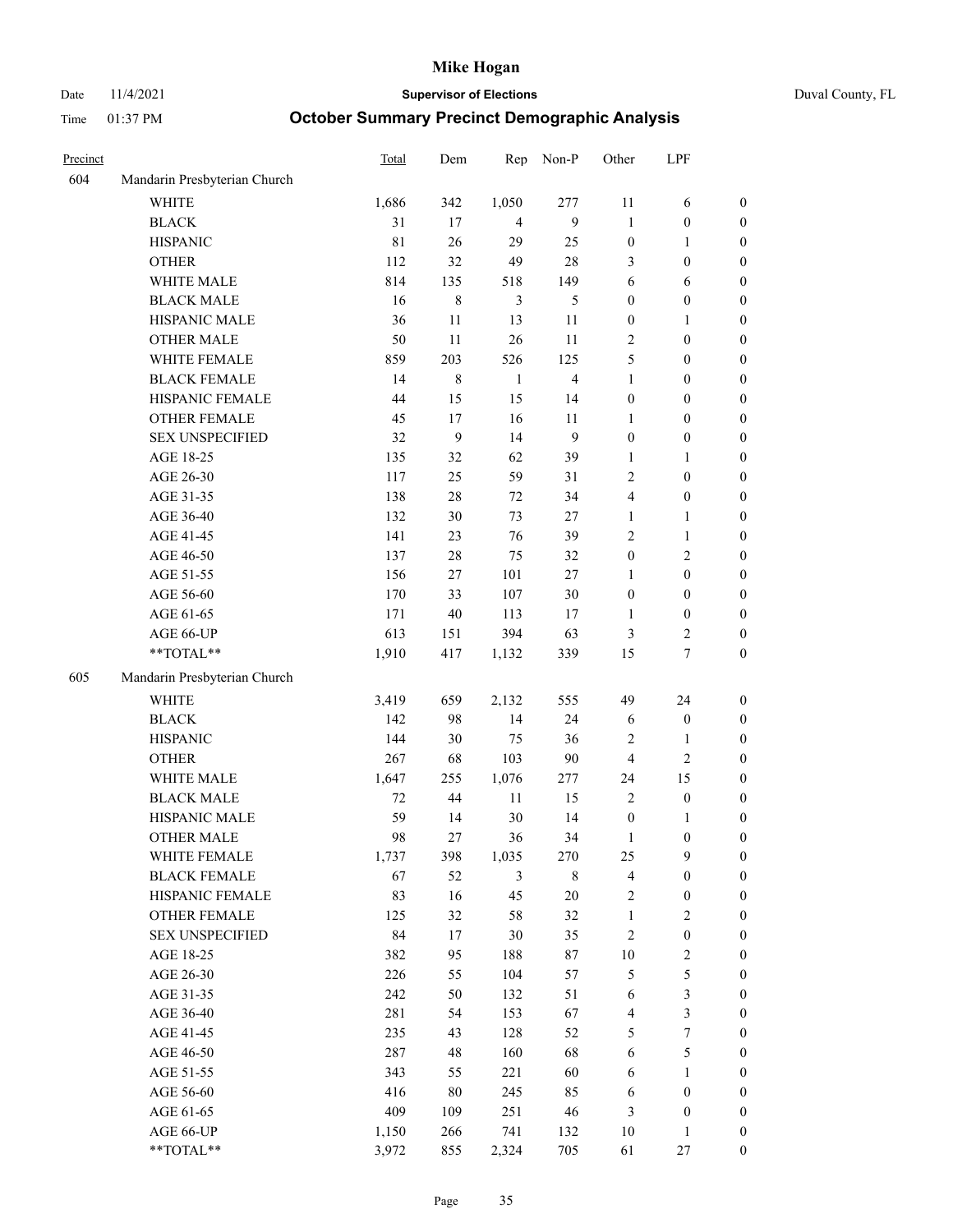Date 11/4/2021 **Supervisor of Elections** Duval County, FL

| Precinct |                                 | Total | Dem   | Rep            | Non-P  | Other            | LPF                     |                  |
|----------|---------------------------------|-------|-------|----------------|--------|------------------|-------------------------|------------------|
| 606      | South Mandarin Regional Library |       |       |                |        |                  |                         |                  |
|          | <b>WHITE</b>                    | 4,741 | 977   | 2,907          | 782    | 42               | 33                      | 0                |
|          | <b>BLACK</b>                    | 270   | 187   | 18             | 59     | 5                | $\mathbf{1}$            | $\boldsymbol{0}$ |
|          | <b>HISPANIC</b>                 | 197   | 68    | 76             | 52     | $\mathbf{1}$     | $\boldsymbol{0}$        | $\boldsymbol{0}$ |
|          | <b>OTHER</b>                    | 346   | 89    | 131            | 120    | 4                | $\mathbf{2}$            | $\boldsymbol{0}$ |
|          | WHITE MALE                      | 2,251 | 368   | 1,429          | 415    | 18               | 21                      | $\boldsymbol{0}$ |
|          | <b>BLACK MALE</b>               | 130   | 81    | 14             | 32     | 3                | $\boldsymbol{0}$        | $\boldsymbol{0}$ |
|          | HISPANIC MALE                   | 86    | 26    | 36             | 23     | $\mathbf{1}$     | $\boldsymbol{0}$        | $\boldsymbol{0}$ |
|          | <b>OTHER MALE</b>               | 133   | 26    | 55             | 50     | $\overline{c}$   | $\boldsymbol{0}$        | $\boldsymbol{0}$ |
|          | WHITE FEMALE                    | 2,450 | 600   | 1,456          | 358    | 24               | 12                      | $\boldsymbol{0}$ |
|          | <b>BLACK FEMALE</b>             | 137   | 105   | $\overline{4}$ | 25     | 2                | $\mathbf{1}$            | $\boldsymbol{0}$ |
|          | HISPANIC FEMALE                 | 104   | 40    | 38             | 26     | $\boldsymbol{0}$ | $\boldsymbol{0}$        | 0                |
|          | <b>OTHER FEMALE</b>             | 160   | 53    | 56             | 47     | $\mathbf{2}$     | $\sqrt{2}$              | $\boldsymbol{0}$ |
|          | <b>SEX UNSPECIFIED</b>          | 103   | 22    | 44             | 37     | $\boldsymbol{0}$ | $\boldsymbol{0}$        | $\boldsymbol{0}$ |
|          | AGE 18-25                       | 497   | 123   | 247            | 116    | 8                | $\mathfrak{Z}$          | $\boldsymbol{0}$ |
|          | AGE 26-30                       | 378   | 90    | 171            | 101    | 9                | $\boldsymbol{7}$        | $\boldsymbol{0}$ |
|          | AGE 31-35                       | 400   | 87    | 195            | 114    | $\sqrt{2}$       | $\sqrt{2}$              | $\boldsymbol{0}$ |
|          | AGE 36-40                       | 417   | 99    | 199            | 113    | $\overline{c}$   | $\overline{\mathbf{4}}$ | $\boldsymbol{0}$ |
|          | AGE 41-45                       | 358   | 79    | 170            | 100    | 7                | $\sqrt{2}$              | $\boldsymbol{0}$ |
|          | AGE 46-50                       | 374   | 91    | 192            | 84     | $\overline{4}$   | $\mathfrak{Z}$          | $\boldsymbol{0}$ |
|          | AGE 51-55                       | 468   | 95    | 291            | 72     | 7                | $\mathfrak{Z}$          | $\boldsymbol{0}$ |
|          | AGE 56-60                       | 565   | 117   | 364            | 80     | $\sqrt{2}$       | $\sqrt{2}$              | 0                |
|          | AGE 61-65                       | 537   | 130   | 338            | 64     | $\overline{c}$   | $\mathfrak{Z}$          | $\boldsymbol{0}$ |
|          | AGE 66-UP                       | 1,559 | 410   | 964            | 169    | 9                | $\tau$                  | $\boldsymbol{0}$ |
|          | $**TOTAL**$                     | 5,554 | 1,321 | 3,132          | 1,013  | 52               | 36                      | $\boldsymbol{0}$ |
| 607      | Mandarin Branch Library         |       |       |                |        |                  |                         |                  |
|          | WHITE                           | 1,479 | 350   | 788            | 301    | 28               | 12                      | $\boldsymbol{0}$ |
|          | <b>BLACK</b>                    | 234   | 174   | 12             | 42     | 6                | $\boldsymbol{0}$        | $\boldsymbol{0}$ |
|          | <b>HISPANIC</b>                 | 168   | 60    | 54             | 53     | $\mathbf{1}$     | $\boldsymbol{0}$        | $\boldsymbol{0}$ |
|          | <b>OTHER</b>                    | 149   | 46    | 47             | 48     | 5                | $\mathfrak{Z}$          | $\boldsymbol{0}$ |
|          | WHITE MALE                      | 645   | 122   | 363            | 144    | $11\,$           | $\mathfrak{S}$          | $\boldsymbol{0}$ |
|          | <b>BLACK MALE</b>               | 89    | 69    | $\mathfrak{Z}$ | 15     | $\mathfrak{2}$   | $\boldsymbol{0}$        | $\boldsymbol{0}$ |
|          | HISPANIC MALE                   | 67    | 18    | $27\,$         | 22     | $\boldsymbol{0}$ | $\boldsymbol{0}$        | $\boldsymbol{0}$ |
|          | <b>OTHER MALE</b>               | 60    | 19    | 19             | 19     | $\mathbf{1}$     | $\mathfrak{2}$          | $\boldsymbol{0}$ |
|          | WHITE FEMALE                    | 819   | 223   | 416            | 156    | 17               | 7                       | 0                |
|          | <b>BLACK FEMALE</b>             | 139   | 101   | $\,$ 8 $\,$    | 26     | 4                | $\boldsymbol{0}$        | $\boldsymbol{0}$ |
|          | HISPANIC FEMALE                 | 96    | 41    | 26             | $28\,$ | $\mathbf{1}$     | $\boldsymbol{0}$        | $\overline{0}$   |
|          | OTHER FEMALE                    | 62    | 21    | 24             | 15     | 2                | $\boldsymbol{0}$        | $\overline{0}$   |
|          | <b>SEX UNSPECIFIED</b>          | 53    | 16    | 15             | 19     | 2                | $\mathbf{1}$            | 0                |
|          | AGE 18-25                       | 179   | 58    | 60             | 55     | 6                | $\boldsymbol{0}$        | 0                |
|          | AGE 26-30                       | 170   | 49    | 56             | 57     | 5                | $\mathfrak{Z}$          | 0                |
|          | AGE 31-35                       | 189   | 70    | 53             | 57     | 5                | $\overline{\mathbf{4}}$ | 0                |
|          | AGE 36-40                       | 162   | 49    | 62             | 42     | 6                | $\mathfrak{Z}$          | 0                |
|          | AGE 41-45                       | 131   | 36    | 54             | 35     | 5                | $\mathbf{1}$            | 0                |
|          | AGE 46-50                       | 124   | 44    | 45             | 30     | 4                | $\mathbf{1}$            | 0                |
|          | AGE 51-55                       | 130   | 42    | 64             | 21     | $\overline{c}$   | $\mathbf{1}$            | 0                |
|          | AGE 56-60                       | 167   | 41    | $87\,$         | 37     | $\mathbf{1}$     | $\mathbf{1}$            | 0                |
|          | AGE 61-65                       | 175   | 60    | 82             | 31     | $\mathbf{1}$     | $\mathbf{1}$            | 0                |
|          | AGE 66-UP                       | 603   | 181   | 338            | 79     | 5                | $\boldsymbol{0}$        | $\boldsymbol{0}$ |
|          | **TOTAL**                       | 2,030 | 630   | 901            | 444    | 40               | 15                      | $\boldsymbol{0}$ |
|          |                                 |       |       |                |        |                  |                         |                  |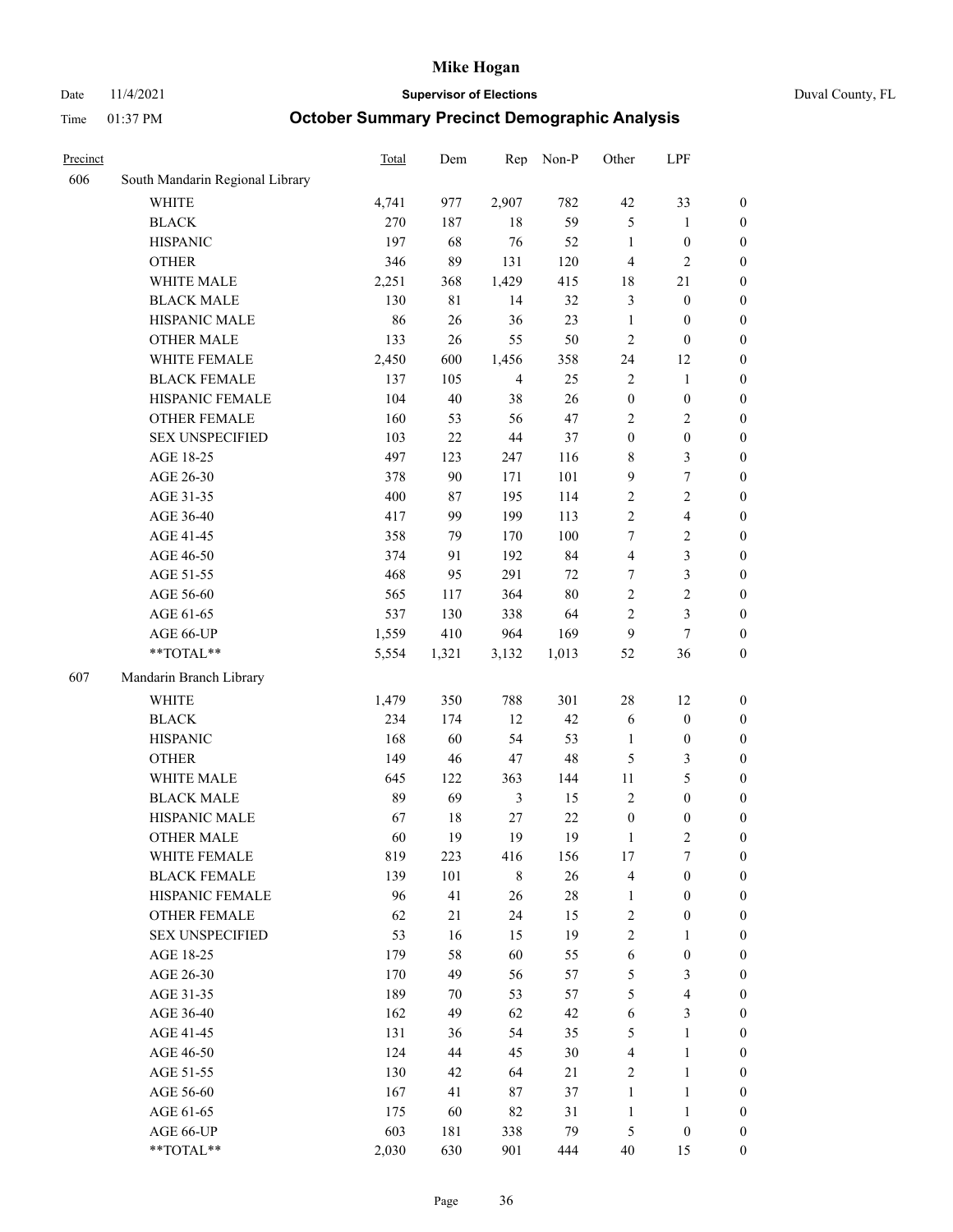Date 11/4/2021 **Supervisor of Elections** Duval County, FL

| Precinct |                                       | Total | Dem   | Rep         | Non-P  | Other            | LPF                     |                  |
|----------|---------------------------------------|-------|-------|-------------|--------|------------------|-------------------------|------------------|
| 608      | Freedom Christian Fellowship          |       |       |             |        |                  |                         |                  |
|          | <b>WHITE</b>                          | 4,689 | 1,028 | 2,507       | 1,036  | 90               | $28\,$                  | 0                |
|          | <b>BLACK</b>                          | 652   | 452   | 32          | 157    | $\overline{9}$   | $\sqrt{2}$              | 0                |
|          | <b>HISPANIC</b>                       | 522   | 175   | 162         | 179    | 5                | $\mathbf{1}$            | $\boldsymbol{0}$ |
|          | <b>OTHER</b>                          | 542   | 151   | 160         | 210    | 17               | $\overline{\mathbf{4}}$ | $\boldsymbol{0}$ |
|          | WHITE MALE                            | 2,152 | 370   | 1,189       | 528    | 46               | 19                      | $\boldsymbol{0}$ |
|          | <b>BLACK MALE</b>                     | 263   | 177   | 15          | 69     | $\overline{c}$   | $\boldsymbol{0}$        | $\boldsymbol{0}$ |
|          | HISPANIC MALE                         | 233   | 68    | 76          | 87     | $\mathbf{1}$     | $\mathbf{1}$            | $\boldsymbol{0}$ |
|          | <b>OTHER MALE</b>                     | 204   | 56    | 52          | $87\,$ | $\tau$           | $\overline{2}$          | $\boldsymbol{0}$ |
|          | WHITE FEMALE                          | 2,501 | 647   | 1,302       | 499    | $44\,$           | $\boldsymbol{9}$        | $\boldsymbol{0}$ |
|          | <b>BLACK FEMALE</b>                   | 377   | 267   | 16          | 85     | 7                | $\sqrt{2}$              | 0                |
|          | HISPANIC FEMALE                       | 278   | 105   | 82          | $88\,$ | 3                | $\boldsymbol{0}$        | 0                |
|          | OTHER FEMALE                          | 264   | 77    | 86          | 89     | 10               | $\sqrt{2}$              | 0                |
|          | <b>SEX UNSPECIFIED</b>                | 133   | 39    | 43          | 50     | $\mathbf{1}$     | $\boldsymbol{0}$        | $\boldsymbol{0}$ |
|          | AGE 18-25                             | 690   | 196   | 239         | 232    | $21\,$           | $\sqrt{2}$              | $\boldsymbol{0}$ |
|          | AGE 26-30                             | 581   | 155   | 223         | 180    | 19               | $\overline{\mathbf{4}}$ | $\boldsymbol{0}$ |
|          | AGE 31-35                             | 622   | 192   | 222         | 175    | 19               | 14                      | $\boldsymbol{0}$ |
|          | AGE 36-40                             | 526   | 142   | 218         | 154    | 7                | $\mathfrak{S}$          | $\boldsymbol{0}$ |
|          | AGE 41-45                             | 530   | 143   | 210         | 168    | 6                | $\mathfrak{Z}$          | $\boldsymbol{0}$ |
|          | AGE 46-50                             | 461   | 120   | 207         | 123    | $\overline{9}$   | $\overline{2}$          | $\boldsymbol{0}$ |
|          | AGE 51-55                             | 533   | 144   | 248         | 127    | 13               | $\mathbf{1}$            | $\boldsymbol{0}$ |
|          | AGE 56-60                             | 543   | 135   | 290         | 114    | $\overline{4}$   | $\boldsymbol{0}$        | 0                |
|          | AGE 61-65                             | 490   | 121   | 259         | 98     | 9                | 3                       | 0                |
|          | AGE 66-UP                             | 1,427 | 457   | 745         | 210    | 14               | $\mathbf{1}$            | $\boldsymbol{0}$ |
|          | **TOTAL**                             | 6,405 | 1,806 | 2,861       | 1,582  | 121              | 35                      | $\boldsymbol{0}$ |
| 609      | <b>Burnett Park Recreation Center</b> |       |       |             |        |                  |                         |                  |
|          | <b>WHITE</b>                          | 1,468 | 375   | 716         | 328    | 33               | 16                      | $\boldsymbol{0}$ |
|          | <b>BLACK</b>                          | 238   | 178   | $11\,$      | 46     | 3                | $\boldsymbol{0}$        | $\boldsymbol{0}$ |
|          | <b>HISPANIC</b>                       | 180   | 63    | 47          | 68     | $\mathbf{1}$     | $\mathbf{1}$            | $\boldsymbol{0}$ |
|          | <b>OTHER</b>                          | 183   | 50    | 55          | 76     | $\mathbf{1}$     | $\mathbf{1}$            | $\boldsymbol{0}$ |
|          | WHITE MALE                            | 669   | 144   | 337         | 165    | 11               | 12                      | $\boldsymbol{0}$ |
|          | <b>BLACK MALE</b>                     | 98    | 66    | $\,$ 8 $\,$ | 23     | $\mathbf{1}$     | $\boldsymbol{0}$        | $\boldsymbol{0}$ |
|          | HISPANIC MALE                         | 90    | 25    | $28\,$      | 36     | $\mathbf{1}$     | $\boldsymbol{0}$        | 0                |
|          | <b>OTHER MALE</b>                     | 64    | 15    | 18          | 30     | $\boldsymbol{0}$ | $\mathbf{1}$            | 0                |
|          | WHITE FEMALE                          | 785   | 225   | 375         | 159    | 22               | 4                       | 0                |
|          | <b>BLACK FEMALE</b>                   | 139   | 111   | 3           | 23     | $\overline{2}$   | $\boldsymbol{0}$        | $\overline{0}$   |
|          | HISPANIC FEMALE                       | 86    | 38    | 19          | $28\,$ | $\boldsymbol{0}$ | $\mathbf{1}$            | $\overline{0}$   |
|          | OTHER FEMALE                          | 88    | 30    | 25          | 33     | $\boldsymbol{0}$ | $\boldsymbol{0}$        | 0                |
|          | <b>SEX UNSPECIFIED</b>                | 50    | 12    | 16          | 21     | $\mathbf{1}$     | $\boldsymbol{0}$        | 0                |
|          | AGE 18-25                             | 234   | 72    | 76          | 74     | 10               | $\sqrt{2}$              | 0                |
|          | AGE 26-30                             | 205   | 65    | 61          | 69     | 5                | $\mathfrak{S}$          | 0                |
|          | AGE 31-35                             | 174   | 57    | 57          | 53     | 5                | $\overline{2}$          | 0                |
|          | AGE 36-40                             | 185   | 52    | 64          | 62     | $\mathbf{1}$     | $\sqrt{6}$              | 0                |
|          | AGE 41-45                             | 147   | 52    | 41          | 51     | $\sqrt{2}$       | $\mathbf{1}$            | 0                |
|          | AGE 46-50                             | 145   | 43    | 65          | 32     | 3                | $\sqrt{2}$              | 0                |
|          | AGE 51-55                             | 165   | 51    | 69          | 42     | 3                | $\boldsymbol{0}$        | 0                |
|          | AGE 56-60                             | 161   | 43    | 86          | 28     | 4                | $\boldsymbol{0}$        | 0                |
|          | AGE 61-65                             | 150   | 54    | 65          | 30     | 1                | $\boldsymbol{0}$        | 0                |
|          | AGE 66-UP                             | 503   | 177   | 245         | 77     | $\overline{4}$   | $\boldsymbol{0}$        | 0                |
|          | **TOTAL**                             | 2,069 | 666   | 829         | 518    | 38               | 18                      | $\boldsymbol{0}$ |
|          |                                       |       |       |             |        |                  |                         |                  |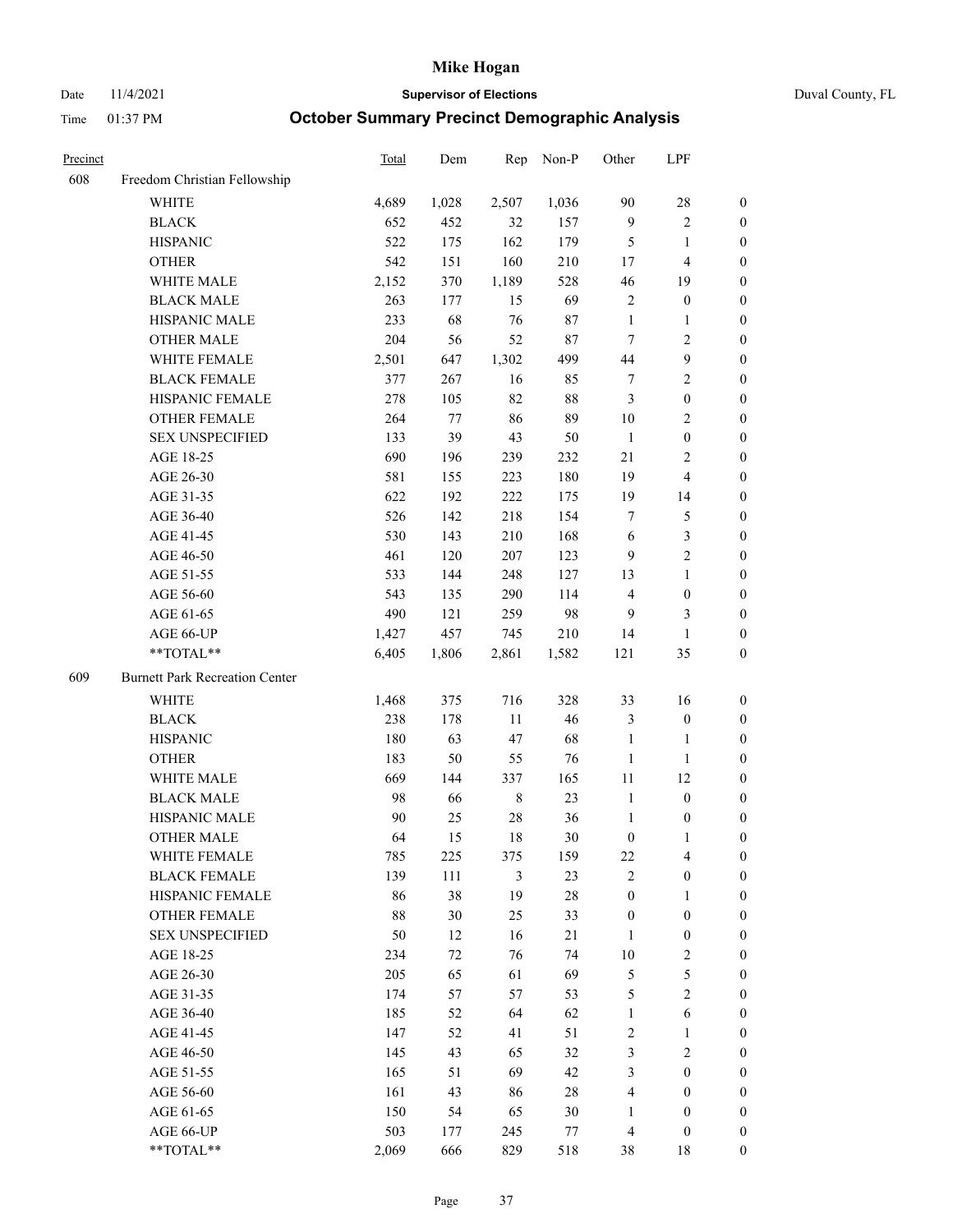Date 11/4/2021 **Supervisor of Elections** Duval County, FL

| Precinct |                        | Total  | Dem   | Rep            | Non-P  | Other            | LPF                     |                  |
|----------|------------------------|--------|-------|----------------|--------|------------------|-------------------------|------------------|
| 610      | St Justin Martyr       |        |       |                |        |                  |                         |                  |
|          | <b>WHITE</b>           | 4,618  | 871   | 2,744          | 909    | 65               | 29                      | $\boldsymbol{0}$ |
|          | <b>BLACK</b>           | 278    | 200   | $18\,$         | 54     | $\sqrt{6}$       | $\boldsymbol{0}$        | 0                |
|          | <b>HISPANIC</b>        | 280    | 89    | 105            | $78\,$ | 5                | 3                       | $\boldsymbol{0}$ |
|          | <b>OTHER</b>           | 400    | 108   | 155            | 131    | 6                | $\boldsymbol{0}$        | $\boldsymbol{0}$ |
|          | WHITE MALE             | 2,274  | 334   | 1,416          | 472    | 31               | 21                      | $\boldsymbol{0}$ |
|          | <b>BLACK MALE</b>      | 138    | 96    | $10\,$         | 29     | 3                | $\boldsymbol{0}$        | $\boldsymbol{0}$ |
|          | HISPANIC MALE          | 131    | 32    | 58             | 37     | $\overline{c}$   | $\sqrt{2}$              | $\boldsymbol{0}$ |
|          | <b>OTHER MALE</b>      | 157    | 43    | 66             | 46     | $\mathbf{2}$     | $\boldsymbol{0}$        | $\boldsymbol{0}$ |
|          | WHITE FEMALE           | 2,295  | 527   | 1,296          | 430    | 34               | $8\,$                   | $\boldsymbol{0}$ |
|          | <b>BLACK FEMALE</b>    | 137    | 102   | 8              | 24     | 3                | $\boldsymbol{0}$        | 0                |
|          | HISPANIC FEMALE        | 148    | 57    | 46             | 41     | 3                | $\mathbf{1}$            | 0                |
|          | <b>OTHER FEMALE</b>    | 176    | 52    | 73             | 48     | 3                | $\boldsymbol{0}$        | $\boldsymbol{0}$ |
|          | <b>SEX UNSPECIFIED</b> | 120    | 25    | 49             | 45     | $\mathbf{1}$     | $\boldsymbol{0}$        | $\boldsymbol{0}$ |
|          | AGE 18-25              | 571    | 119   | 285            | 155    | 8                | $\overline{\mathbf{4}}$ | $\boldsymbol{0}$ |
|          | AGE 26-30              | 381    | 85    | 176            | 108    | 9                | $\mathfrak{Z}$          | $\boldsymbol{0}$ |
|          | AGE 31-35              | 490    | 103   | 229            | 136    | 12               | $10\,$                  | $\boldsymbol{0}$ |
|          | AGE 36-40              | 448    | 97    | 197            | 142    | 9                | $\mathfrak{Z}$          | $\boldsymbol{0}$ |
|          | AGE 41-45              | 437    | 106   | 217            | 103    | 6                | $\mathfrak s$           | $\boldsymbol{0}$ |
|          | AGE 46-50              | 430    | 96    | 224            | 103    | 5                | $\overline{2}$          | $\boldsymbol{0}$ |
|          | AGE 51-55              | 531    | 94    | 320            | 101    | 15               | $\mathbf{1}$            | 0                |
|          | AGE 56-60              | 566    | 119   | 342            | 99     | $\overline{4}$   | $\sqrt{2}$              | 0                |
|          | AGE 61-65              | 549    | 125   | 334            | 86     | 3                | $\mathbf{1}$            | 0                |
|          | AGE 66-UP              | 1,172  | 324   | 697            | 139    | 11               | $\mathbf{1}$            | $\boldsymbol{0}$ |
|          | **TOTAL**              | 5,576  | 1,268 | 3,022          | 1,172  | 82               | $32\,$                  | $\boldsymbol{0}$ |
| 611      | Mandarin Senior Center |        |       |                |        |                  |                         |                  |
|          | <b>WHITE</b>           | 1,886  | 487   | 968            | 398    | 21               | 12                      | $\boldsymbol{0}$ |
|          | <b>BLACK</b>           | 181    | 132   | $\,$ 8 $\,$    | 37     | 3                | $\mathbf{1}$            | $\boldsymbol{0}$ |
|          | <b>HISPANIC</b>        | 169    | 64    | 42             | 58     | 5                | $\boldsymbol{0}$        | $\boldsymbol{0}$ |
|          | <b>OTHER</b>           | 185    | 59    | 47             | 73     | 4                | $\sqrt{2}$              | $\boldsymbol{0}$ |
|          | WHITE MALE             | 840    | 173   | 450            | 201    | 8                | $\,$ 8 $\,$             | $\boldsymbol{0}$ |
|          | <b>BLACK MALE</b>      | $78\,$ | 54    | $\overline{4}$ | 19     | $\mathbf{1}$     | $\boldsymbol{0}$        | $\boldsymbol{0}$ |
|          | HISPANIC MALE          | 77     | 29    | 19             | $28\,$ | $\mathbf{1}$     | $\boldsymbol{0}$        | 0                |
|          | <b>OTHER MALE</b>      | 78     | 22    | 22             | 31     | $\mathbf{1}$     | $\mathfrak{2}$          | $\boldsymbol{0}$ |
|          | WHITE FEMALE           | 1,034  | 312   | 511            | 194    | 13               | 4                       | 0                |
|          | <b>BLACK FEMALE</b>    | 98     | 75    | $\overline{4}$ | 16     | 2                | $\mathbf{1}$            | $\boldsymbol{0}$ |
|          | HISPANIC FEMALE        | $88\,$ | 33    | 22             | 29     | 4                | $\boldsymbol{0}$        | $\overline{0}$   |
|          | OTHER FEMALE           | 79     | 30    | 19             | 27     | 3                | $\boldsymbol{0}$        | $\overline{0}$   |
|          | <b>SEX UNSPECIFIED</b> | 49     | 14    | 14             | 21     | $\boldsymbol{0}$ | $\boldsymbol{0}$        | 0                |
|          | AGE 18-25              | 201    | 51    | 68             | 77     | 5                | $\boldsymbol{0}$        | 0                |
|          | AGE 26-30              | 221    | 65    | 84             | 60     | 8                | $\overline{\mathbf{4}}$ | 0                |
|          | AGE 31-35              | 204    | 69    | 74             | 57     | $\overline{c}$   | $\sqrt{2}$              | 0                |
|          | AGE 36-40              | 227    | 72    | 74             | 75     | 5                | $\mathbf{1}$            | 0                |
|          | AGE 41-45              | 160    | 42    | 66             | 49     | $\boldsymbol{0}$ | $\mathfrak{Z}$          | 0                |
|          | AGE 46-50              | 193    | 55    | $8\sqrt{1}$    | 52     | 3                | $\sqrt{2}$              | 0                |
|          | AGE 51-55              | 168    | 59    | $71\,$         | 35     | 3                | $\boldsymbol{0}$        | 0                |
|          | AGE 56-60              | 217    | 56    | 119            | 37     | 3                | $\overline{2}$          | 0                |
|          | AGE 61-65              | 217    | 71    | 112            | 32     | $\overline{c}$   | $\boldsymbol{0}$        | $\overline{0}$   |
|          | AGE 66-UP              | 613    | 202   | 316            | 92     | $\overline{c}$   | $\mathbf{1}$            | $\boldsymbol{0}$ |
|          | **TOTAL**              | 2,421  | 742   | 1,065          | 566    | 33               | 15                      | $\boldsymbol{0}$ |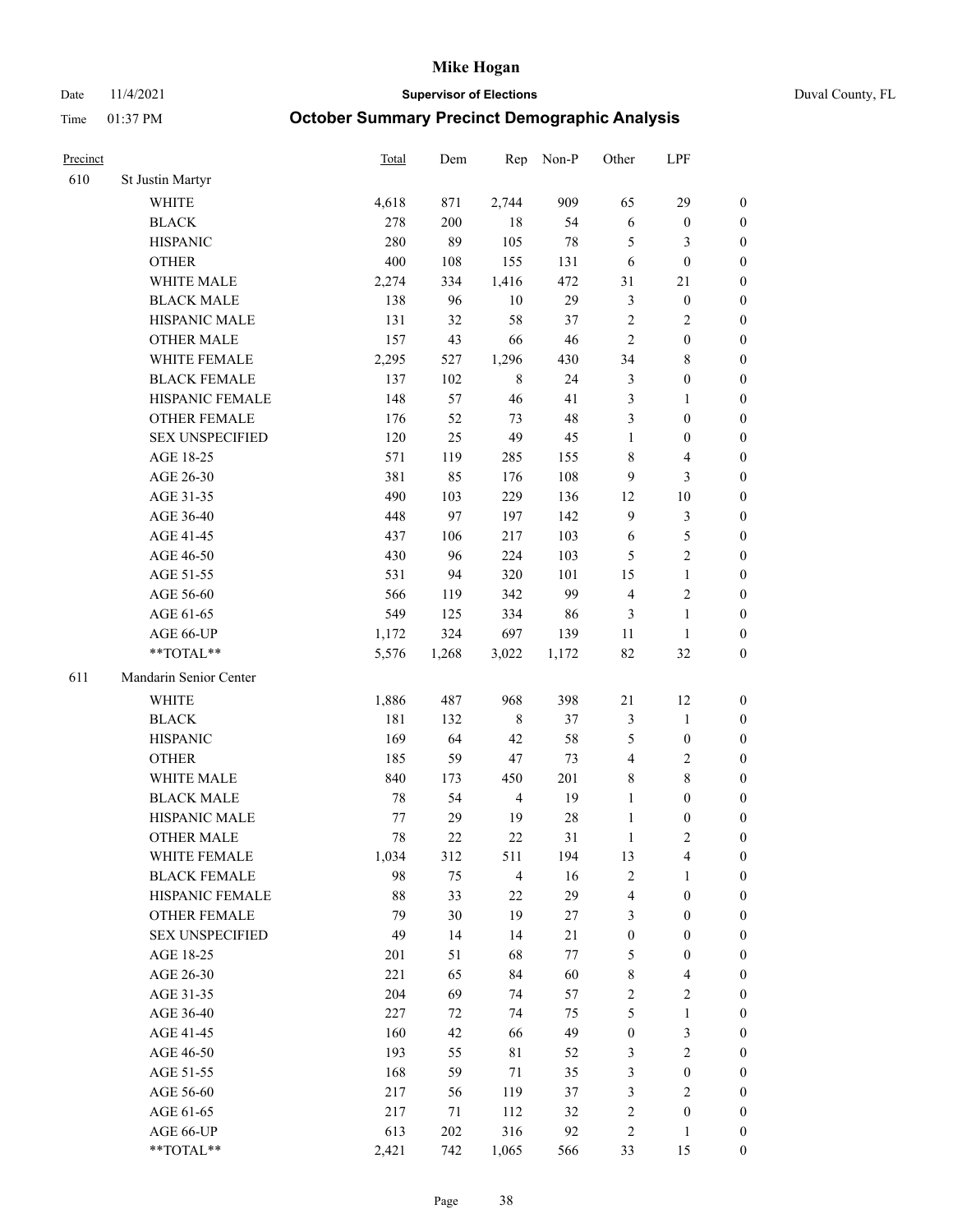Date 11/4/2021 **Supervisor of Elections** Duval County, FL

| Precinct |                           | Total | Dem    | Rep            | Non-P  | Other            | LPF              |                  |
|----------|---------------------------|-------|--------|----------------|--------|------------------|------------------|------------------|
| 612      | Mandarin Church of Christ |       |        |                |        |                  |                  |                  |
|          | <b>WHITE</b>              | 3,256 | 691    | 1,835          | 665    | 49               | 16               | 0                |
|          | <b>BLACK</b>              | 444   | 348    | 21             | 67     | $\,$ 8 $\,$      | $\boldsymbol{0}$ | 0                |
|          | <b>HISPANIC</b>           | 306   | 97     | 102            | 99     | $\mathfrak{S}$   | 3                | $\boldsymbol{0}$ |
|          | <b>OTHER</b>              | 747   | 217    | 213            | 306    | 10               | $\mathbf{1}$     | $\boldsymbol{0}$ |
|          | WHITE MALE                | 1,561 | 290    | 902            | 339    | 20               | $10\,$           | $\boldsymbol{0}$ |
|          | <b>BLACK MALE</b>         | 212   | 152    | 11             | 43     | 6                | $\boldsymbol{0}$ | $\boldsymbol{0}$ |
|          | HISPANIC MALE             | 147   | 40     | 50             | 51     | 3                | $\mathfrak{Z}$   | $\boldsymbol{0}$ |
|          | <b>OTHER MALE</b>         | 301   | 74     | 93             | 132    | $\mathbf{2}$     | $\boldsymbol{0}$ | $\boldsymbol{0}$ |
|          | WHITE FEMALE              | 1,665 | 397    | 913            | 320    | 29               | 6                | $\boldsymbol{0}$ |
|          | <b>BLACK FEMALE</b>       | 229   | 193    | $10\,$         | 24     | $\sqrt{2}$       | $\boldsymbol{0}$ | 0                |
|          | HISPANIC FEMALE           | 155   | 56     | 50             | 47     | $\sqrt{2}$       | $\boldsymbol{0}$ | 0                |
|          | OTHER FEMALE              | 363   | 129    | 98             | 129    | $\boldsymbol{7}$ | $\boldsymbol{0}$ | $\boldsymbol{0}$ |
|          | <b>SEX UNSPECIFIED</b>    | 120   | 22     | 44             | 52     | $\mathbf{1}$     | $\mathbf{1}$     | $\boldsymbol{0}$ |
|          | AGE 18-25                 | 557   | 184    | 184            | 168    | 19               | $\sqrt{2}$       | $\boldsymbol{0}$ |
|          | AGE 26-30                 | 333   | 99     | 129            | 95     | 7                | $\mathfrak{Z}$   | $\boldsymbol{0}$ |
|          | AGE 31-35                 | 358   | 114    | 130            | 104    | 4                | 6                | $\boldsymbol{0}$ |
|          | AGE 36-40                 | 417   | 102    | 179            | 127    | 6                | $\mathfrak{Z}$   | $\boldsymbol{0}$ |
|          | AGE 41-45                 | 408   | 120    | 150            | 129    | 6                | $\mathfrak{Z}$   | $\boldsymbol{0}$ |
|          | AGE 46-50                 | 432   | 115    | 193            | 118    | 6                | $\boldsymbol{0}$ | $\boldsymbol{0}$ |
|          | AGE 51-55                 | 496   | 130    | 245            | 114    | 6                | $\mathbf{1}$     | 0                |
|          | AGE 56-60                 | 488   | 121    | 260            | 103    | 3                | $\mathbf{1}$     | 0                |
|          | AGE 61-65                 | 401   | 110    | 206            | $78\,$ | 6                | $\mathbf{1}$     | 0                |
|          | AGE 66-UP                 | 860   | 258    | 493            | 101    | 8                | $\boldsymbol{0}$ | $\boldsymbol{0}$ |
|          | $**TOTAL**$               | 4,753 | 1,353  | 2,171          | 1,137  | $72\,$           | $20\,$           | $\boldsymbol{0}$ |
| 613      | Mandarin Moose Lodge #42  |       |        |                |        |                  |                  |                  |
|          | <b>WHITE</b>              | 2,400 | 492    | 1,308          | 551    | 37               | 12               | $\boldsymbol{0}$ |
|          | <b>BLACK</b>              | 317   | 232    | 12             | 66     | 7                | $\boldsymbol{0}$ | $\boldsymbol{0}$ |
|          | <b>HISPANIC</b>           | 247   | 87     | 62             | 95     | 3                | $\boldsymbol{0}$ | $\boldsymbol{0}$ |
|          | <b>OTHER</b>              | 292   | 96     | 77             | 110    | 9                | $\boldsymbol{0}$ | $\boldsymbol{0}$ |
|          | WHITE MALE                | 1,127 | 189    | 631            | 281    | 19               | $\tau$           | $\boldsymbol{0}$ |
|          | <b>BLACK MALE</b>         | 148   | 93     | $\,$ 8 $\,$    | 41     | 6                | $\boldsymbol{0}$ | $\boldsymbol{0}$ |
|          | HISPANIC MALE             | 108   | 37     | $30\,$         | 40     | 1                | $\boldsymbol{0}$ | $\boldsymbol{0}$ |
|          | <b>OTHER MALE</b>         | 116   | 34     | 30             | 48     | 4                | $\boldsymbol{0}$ | $\boldsymbol{0}$ |
|          | WHITE FEMALE              | 1,255 | 301    | 667            | 264    | 18               | 5                | 0                |
|          | <b>BLACK FEMALE</b>       | 166   | 137    | $\overline{4}$ | 24     | $\mathbf{1}$     | $\boldsymbol{0}$ | $\boldsymbol{0}$ |
|          | HISPANIC FEMALE           | 134   | 49     | 30             | 53     | $\sqrt{2}$       | $\boldsymbol{0}$ | $\overline{0}$   |
|          | <b>OTHER FEMALE</b>       | 136   | 54     | 39             | 41     | $\overline{c}$   | $\boldsymbol{0}$ | $\overline{0}$   |
|          | <b>SEX UNSPECIFIED</b>    | 66    | 13     | 20             | 30     | 3                | $\boldsymbol{0}$ | 0                |
|          | AGE 18-25                 | 350   | 97     | 118            | 122    | 12               | $\mathbf{1}$     | 0                |
|          | AGE 26-30                 | 290   | 75     | 97             | 110    | 5                | $\mathfrak{Z}$   | 0                |
|          | AGE 31-35                 | 318   | $80\,$ | 126            | 104    | 6                | $\sqrt{2}$       | 0                |
|          | AGE 36-40                 | 287   | 84     | 110            | 85     | 7                | $\mathbf{1}$     | 0                |
|          | AGE 41-45                 | 274   | 74     | 110            | 82     | 7                | $\mathbf{1}$     | 0                |
|          | AGE 46-50                 | 269   | 60     | 130            | 75     | 3                | $\mathbf{1}$     | 0                |
|          | AGE 51-55                 | 270   | 65     | 128            | $70\,$ | 5                | $\mathfrak{2}$   | 0                |
|          | AGE 56-60                 | 284   | 82     | 153            | 42     | 7                | $\boldsymbol{0}$ | $\overline{0}$   |
|          | AGE 61-65                 | 253   | 85     | 125            | 43     | $\boldsymbol{0}$ | $\boldsymbol{0}$ | $\overline{0}$   |
|          | AGE 66-UP                 | 658   | 205    | 360            | 88     | $\overline{4}$   | $\mathbf{1}$     | $\boldsymbol{0}$ |
|          | **TOTAL**                 | 3,256 | 907    | 1,459          | 822    | 56               | 12               | $\boldsymbol{0}$ |
|          |                           |       |        |                |        |                  |                  |                  |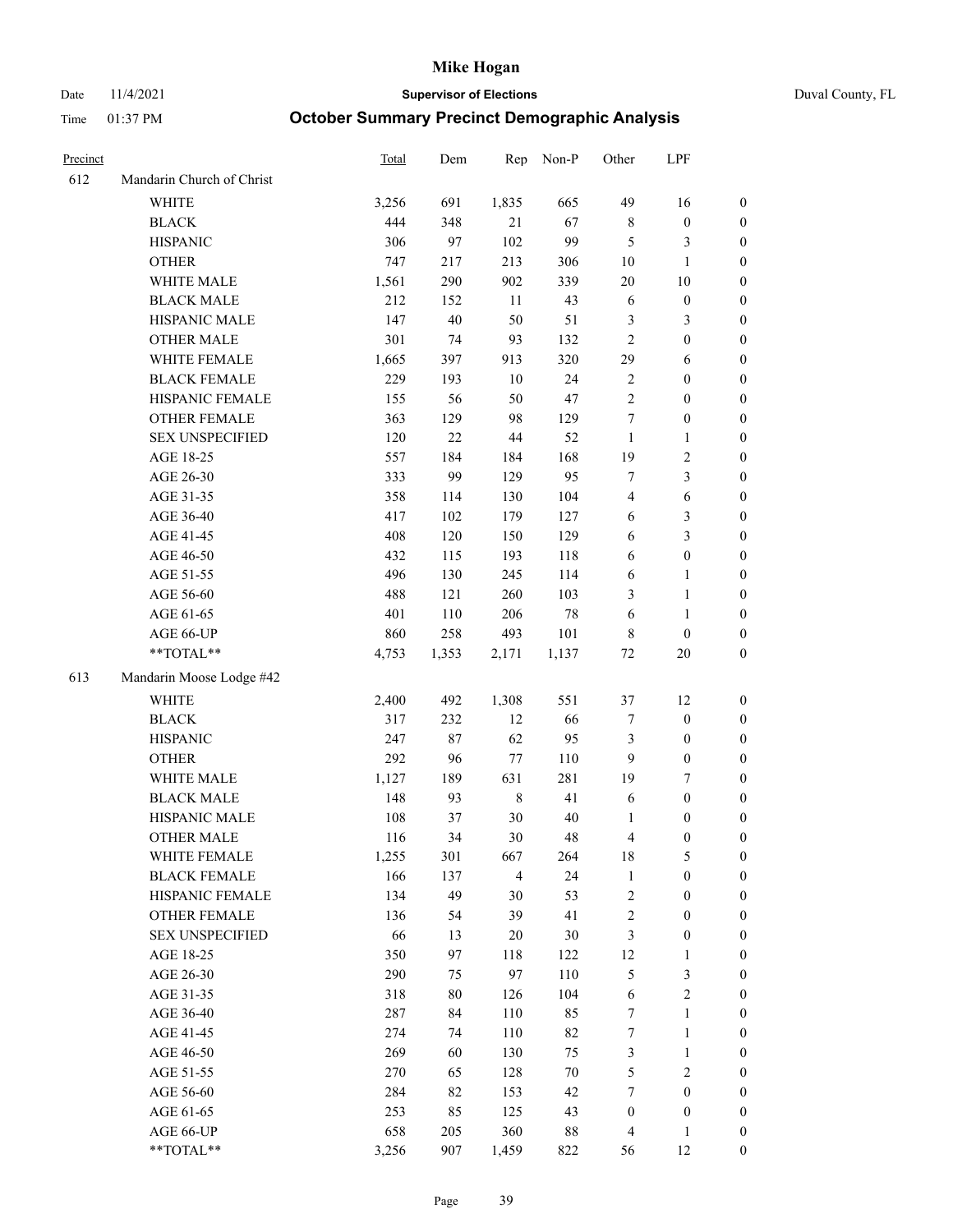Date 11/4/2021 **Supervisor of Elections** Duval County, FL

| Precinct |                                 | Total  | Dem        | Rep            | Non-P          | Other            | LPF                     |                  |
|----------|---------------------------------|--------|------------|----------------|----------------|------------------|-------------------------|------------------|
| 614      | Mandarin Senior Center          |        |            |                |                |                  |                         |                  |
|          | WHITE                           | 1,314  | 264        | 742            | 281            | 16               | 11                      | 0                |
|          | <b>BLACK</b>                    | 216    | 175        | 3              | 34             | 3                | $\mathbf{1}$            | 0                |
|          | <b>HISPANIC</b>                 | 144    | 51         | 41             | 50             | $\sqrt{2}$       | $\boldsymbol{0}$        | $\boldsymbol{0}$ |
|          | <b>OTHER</b>                    | 313    | $80\,$     | 107            | 116            | 7                | $\mathfrak{Z}$          | $\boldsymbol{0}$ |
|          | WHITE MALE                      | 651    | 101        | 375            | 163            | 6                | 6                       | $\boldsymbol{0}$ |
|          | <b>BLACK MALE</b>               | 101    | 78         | $\sqrt{2}$     | 19             | $\overline{c}$   | $\boldsymbol{0}$        | $\boldsymbol{0}$ |
|          | HISPANIC MALE                   | 67     | 21         | $21\,$         | 23             | $\mathfrak{2}$   | $\boldsymbol{0}$        | $\boldsymbol{0}$ |
|          | OTHER MALE                      | 142    | 37         | 58             | 45             | $\mathfrak{2}$   | $\boldsymbol{0}$        | $\boldsymbol{0}$ |
|          | WHITE FEMALE                    | 652    | 162        | 360            | 115            | $10\,$           | $\mathfrak{S}$          | $\boldsymbol{0}$ |
|          | <b>BLACK FEMALE</b>             | 113    | 96         | $\mathbf{1}$   | 14             | $\mathbf{1}$     | $\mathbf{1}$            | $\boldsymbol{0}$ |
|          | HISPANIC FEMALE                 | 75     | 30         | 19             | 26             | $\boldsymbol{0}$ | $\boldsymbol{0}$        | 0                |
|          | <b>OTHER FEMALE</b>             | 142    | 39         | $42\,$         | 56             | $\overline{c}$   | 3                       | $\boldsymbol{0}$ |
|          | <b>SEX UNSPECIFIED</b>          | 44     | $\sqrt{6}$ | 15             | $20\,$         | 3                | $\boldsymbol{0}$        | $\boldsymbol{0}$ |
|          | AGE 18-25                       | 165    | 46         | 57             | 57             | $\mathbf{1}$     | $\overline{\mathbf{4}}$ | $\boldsymbol{0}$ |
|          | AGE 26-30                       | 156    | 41         | 66             | 46             | $\overline{c}$   | $\mathbf{1}$            | $\boldsymbol{0}$ |
|          | AGE 31-35                       | 230    | 84         | 74             | 64             | 6                | $\sqrt{2}$              | $\boldsymbol{0}$ |
|          | AGE 36-40                       | 213    | 51         | 92             | 65             | 4                | $\mathbf{1}$            | $\boldsymbol{0}$ |
|          | AGE 41-45                       | 209    | 44         | 97             | 62             | 4                | $\sqrt{2}$              | $\boldsymbol{0}$ |
|          | AGE 46-50                       | 170    | 62         | 63             | $40\,$         | 3                | $\sqrt{2}$              | $\boldsymbol{0}$ |
|          | AGE 51-55                       | 179    | 51         | 96             | $30\,$         | $\boldsymbol{0}$ | $\sqrt{2}$              | $\boldsymbol{0}$ |
|          | AGE 56-60                       | 182    | 56         | 83             | 41             | $\overline{c}$   | $\boldsymbol{0}$        | 0                |
|          | AGE 61-65                       | 150    | 33         | 91             | 23             | $\mathbf{2}$     | $\mathbf{1}$            | 0                |
|          | AGE 66-UP                       | 333    | 102        | 174            | 53             | $\overline{4}$   | $\boldsymbol{0}$        | $\boldsymbol{0}$ |
|          | $**TOTAL**$                     | 1,987  | 570        | 893            | 481            | $28\,$           | 15                      | $\boldsymbol{0}$ |
| 701      | Charlie T. Joseph Senior Center |        |            |                |                |                  |                         |                  |
|          | <b>WHITE</b>                    | 448    | 117        | 225            | 95             | $\,$ 8 $\,$      | $\mathfrak{Z}$          | $\boldsymbol{0}$ |
|          | <b>BLACK</b>                    | 672    | 557        | 24             | 83             | 7                | $\mathbf{1}$            | $\boldsymbol{0}$ |
|          | <b>HISPANIC</b>                 | 30     | 15         | $\tau$         | 5              | $\overline{c}$   | $\mathbf{1}$            | $\boldsymbol{0}$ |
|          | <b>OTHER</b>                    | $70\,$ | 30         | 14             | 25             | $\mathbf{1}$     | $\boldsymbol{0}$        | $\boldsymbol{0}$ |
|          | WHITE MALE                      | 212    | 47         | 115            | 47             | $\sqrt{2}$       | $\mathbf{1}$            | $\boldsymbol{0}$ |
|          | <b>BLACK MALE</b>               | 266    | 215        | 14             | 33             | 3                | $\mathbf{1}$            | $\boldsymbol{0}$ |
|          | HISPANIC MALE                   | 14     | 7          | $\overline{4}$ | $\overline{c}$ | $\boldsymbol{0}$ | 1                       | 0                |
|          | <b>OTHER MALE</b>               | 20     | $\tau$     | $\overline{4}$ | 9              | $\boldsymbol{0}$ | $\boldsymbol{0}$        | 0                |
|          | WHITE FEMALE                    | 229    | 70         | 106            | 45             | 6                | 2                       | 0                |
|          | <b>BLACK FEMALE</b>             | 394    | 333        | 9              | 49             | 3                | $\boldsymbol{0}$        | $\boldsymbol{0}$ |
|          | HISPANIC FEMALE                 | 15     | $\tau$     | $\mathfrak{Z}$ | 3              | $\overline{c}$   | $\boldsymbol{0}$        | $\overline{0}$   |
|          | <b>OTHER FEMALE</b>             | 27     | 14         | 5              | $\,$ 8 $\,$    | $\boldsymbol{0}$ | $\boldsymbol{0}$        | $\overline{0}$   |
|          | <b>SEX UNSPECIFIED</b>          | 43     | 19         | 10             | 12             | $\sqrt{2}$       | $\boldsymbol{0}$        | $\overline{0}$   |
|          | AGE 18-25                       | 139    | 73         | $18\,$         | 43             | 5                | $\boldsymbol{0}$        | $\overline{0}$   |
|          | AGE 26-30                       | 89     | 52         | 11             | 24             | $\mathbf{1}$     | $\mathbf{1}$            | 0                |
|          | AGE 31-35                       | 107    | 63         | $10\,$         | 31             | 3                | $\boldsymbol{0}$        | 0                |
|          | AGE 36-40                       | 94     | 64         | 14             | 13             | $\mathbf{1}$     | $\sqrt{2}$              | 0                |
|          | AGE 41-45                       | 83     | 50         | 13             | 17             | $\mathbf{2}$     | $\mathbf{1}$            | 0                |
|          | AGE 46-50                       | 98     | 60         | 20             | 17             | $\boldsymbol{0}$ | $\mathbf{1}$            | 0                |
|          | AGE 51-55                       | 114    | 66         | 37             | 11             | $\boldsymbol{0}$ | $\boldsymbol{0}$        | $\boldsymbol{0}$ |
|          | AGE 56-60                       | 132    | 78         | 35             | 19             | $\boldsymbol{0}$ | $\boldsymbol{0}$        | $\boldsymbol{0}$ |
|          | AGE 61-65                       | 127    | $80\,$     | 35             | 12             | $\boldsymbol{0}$ | $\boldsymbol{0}$        | $\boldsymbol{0}$ |
|          | AGE 66-UP                       | 235    | 132        | 77             | 20             | 6                | $\boldsymbol{0}$        | 0                |
|          | **TOTAL**                       | 1,220  | 719        | 270            | 208            | 18               | 5                       | $\boldsymbol{0}$ |
|          |                                 |        |            |                |                |                  |                         |                  |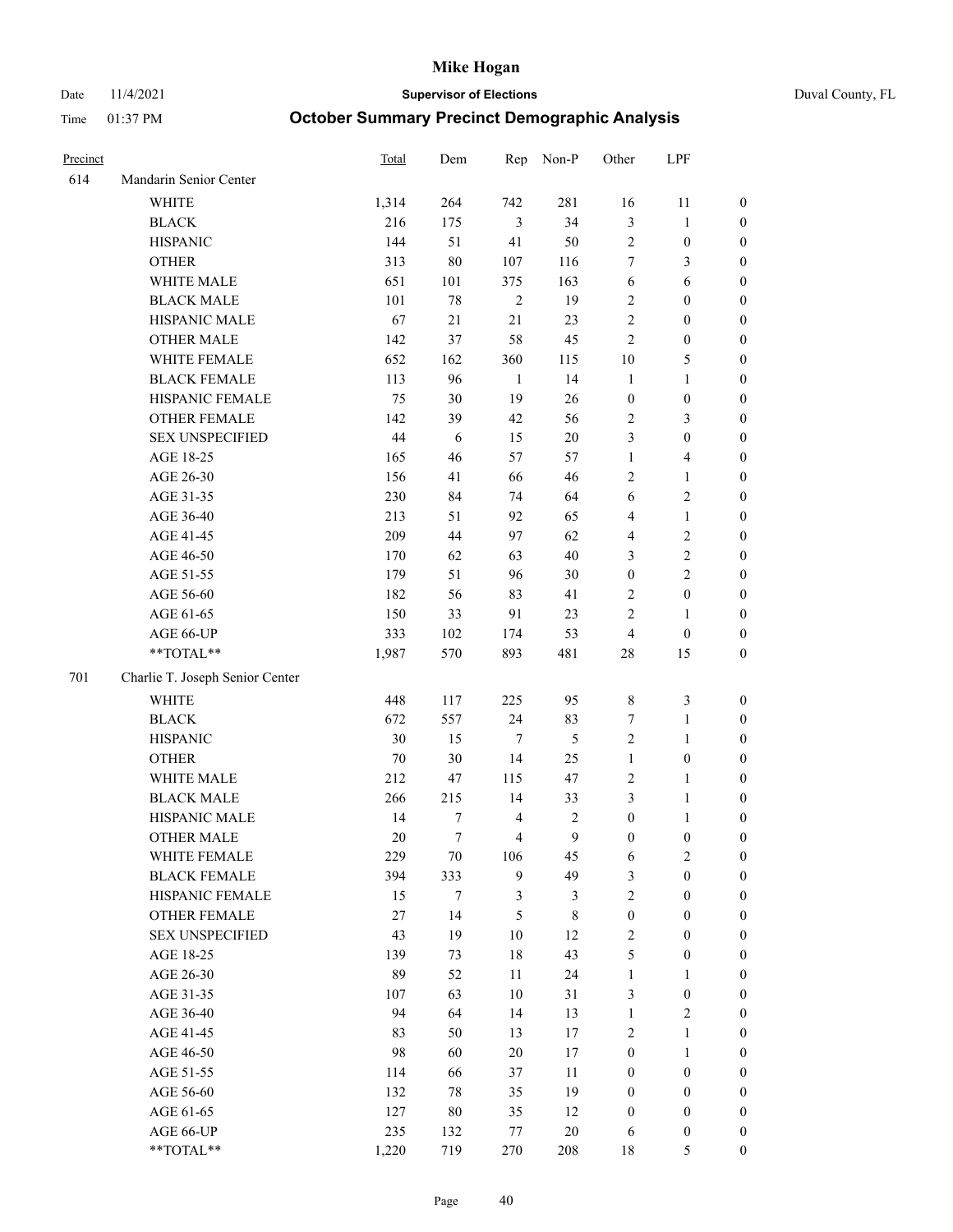Date 11/4/2021 **Supervisor of Elections** Duval County, FL

| Precinct |                                 | <b>Total</b> | Dem    | Rep            | Non-P  | Other            | LPF                     |                  |
|----------|---------------------------------|--------------|--------|----------------|--------|------------------|-------------------------|------------------|
| 702      | Unity Missionary Baptist Church |              |        |                |        |                  |                         |                  |
|          | <b>WHITE</b>                    | 238          | 84     | 76             | 71     | 6                | $\mathbf{1}$            | 0                |
|          | <b>BLACK</b>                    | 871          | 757    | 19             | 91     | 3                | $\mathbf{1}$            | $\boldsymbol{0}$ |
|          | <b>HISPANIC</b>                 | 29           | 11     | $\,$ 8 $\,$    | 10     | $\boldsymbol{0}$ | $\boldsymbol{0}$        | $\boldsymbol{0}$ |
|          | <b>OTHER</b>                    | 79           | 40     | $\overline{7}$ | 30     | 2                | $\boldsymbol{0}$        | $\boldsymbol{0}$ |
|          | WHITE MALE                      | 105          | 37     | 31             | 34     | $\overline{c}$   | $\mathbf{1}$            | $\boldsymbol{0}$ |
|          | <b>BLACK MALE</b>               | 341          | 284    | $\mathbf{9}$   | 47     | 1                | $\boldsymbol{0}$        | $\boldsymbol{0}$ |
|          | HISPANIC MALE                   | 14           | 3      | $\overline{4}$ | $\tau$ | $\boldsymbol{0}$ | $\boldsymbol{0}$        | $\boldsymbol{0}$ |
|          | <b>OTHER MALE</b>               | 26           | 12     | 3              | 11     | $\boldsymbol{0}$ | $\boldsymbol{0}$        | $\boldsymbol{0}$ |
|          | WHITE FEMALE                    | 128          | 47     | 42             | 35     | 4                | $\boldsymbol{0}$        | $\boldsymbol{0}$ |
|          | <b>BLACK FEMALE</b>             | 507          | 454    | $10\,$         | 40     | $\sqrt{2}$       | $\mathbf{1}$            | $\boldsymbol{0}$ |
|          | HISPANIC FEMALE                 | 14           | $\tau$ | $\overline{4}$ | 3      | $\boldsymbol{0}$ | $\boldsymbol{0}$        | $\boldsymbol{0}$ |
|          | <b>OTHER FEMALE</b>             | 33           | $20\,$ | $\overline{2}$ | 9      | $\mathbf{2}$     | $\boldsymbol{0}$        | $\boldsymbol{0}$ |
|          | <b>SEX UNSPECIFIED</b>          | 49           | 28     | $\mathfrak{S}$ | 16     | $\boldsymbol{0}$ | $\boldsymbol{0}$        | $\boldsymbol{0}$ |
|          | AGE 18-25                       | 107          | 63     | 5              | 34     | 4                | $\mathbf{1}$            | $\boldsymbol{0}$ |
|          | AGE 26-30                       | 84           | 56     | 5              | 23     | $\boldsymbol{0}$ | $\boldsymbol{0}$        | $\boldsymbol{0}$ |
|          | AGE 31-35                       | 102          | 69     | $\sqrt{2}$     | 29     | $\mathbf{1}$     | $\mathbf{1}$            | $\boldsymbol{0}$ |
|          | AGE 36-40                       | 100          | 78     | $\mathfrak s$  | 16     | $\mathbf{1}$     | $\boldsymbol{0}$        | $\boldsymbol{0}$ |
|          | AGE 41-45                       | 69           | 52     | 3              | 13     | $\mathbf{1}$     | $\boldsymbol{0}$        | $\boldsymbol{0}$ |
|          | AGE 46-50                       | 89           | 60     | 12             | 16     | $\mathbf{1}$     | $\boldsymbol{0}$        | $\boldsymbol{0}$ |
|          | AGE 51-55                       | 80           | 54     | 10             | 14     | 2                | $\boldsymbol{0}$        | $\boldsymbol{0}$ |
|          | AGE 56-60                       | 136          | 91     | 21             | 23     | 1                | $\boldsymbol{0}$        | 0                |
|          | AGE 61-65                       | 138          | 108    | 15             | 15     | $\boldsymbol{0}$ | $\boldsymbol{0}$        | 0                |
|          | AGE 66-UP                       | 311          | 260    | 32             | 19     | $\boldsymbol{0}$ | $\boldsymbol{0}$        | $\boldsymbol{0}$ |
|          | **TOTAL**                       | 1,217        | 892    | 110            | 202    | 11               | $\sqrt{2}$              | $\boldsymbol{0}$ |
| 703      | Oceanway Community Center       |              |        |                |        |                  |                         |                  |
|          | <b>WHITE</b>                    | 4,861        | 868    | 2,722          | 1,122  | 109              | 40                      | $\boldsymbol{0}$ |
|          | <b>BLACK</b>                    | 2,856        | 2,224  | 101            | 502    | $27\,$           | $\sqrt{2}$              | $\boldsymbol{0}$ |
|          | <b>HISPANIC</b>                 | 543          | 192    | 120            | 218    | 11               | $\mathbf{2}$            | $\boldsymbol{0}$ |
|          | <b>OTHER</b>                    | 680          | 216    | 195            | 254    | 11               | $\overline{\mathbf{4}}$ | $\boldsymbol{0}$ |
|          | WHITE MALE                      | 2,352        | 343    | 1,350          | 583    | 50               | 26                      | $\boldsymbol{0}$ |
|          | <b>BLACK MALE</b>               | 1,170        | 842    | 57             | 257    | 14               | $\boldsymbol{0}$        | $\boldsymbol{0}$ |
|          | HISPANIC MALE                   | 251          | 74     | 66             | 105    | $\overline{4}$   | $\overline{c}$          | $\boldsymbol{0}$ |
|          | <b>OTHER MALE</b>               | 239          | 67     | 70             | 96     | 5                | $\mathbf{1}$            | $\boldsymbol{0}$ |
|          | WHITE FEMALE                    | 2,449        | 518    | 1,336          | 522    | 59               | 14                      | 0                |
|          | <b>BLACK FEMALE</b>             | 1,648        | 1,357  | 42             | 235    | 12               | $\sqrt{2}$              | $\boldsymbol{0}$ |
|          | HISPANIC FEMALE                 | 288          | 118    | 54             | 109    | 7                | $\boldsymbol{0}$        | $\overline{0}$   |
|          | OTHER FEMALE                    | 312          | 107    | 97             | 102    | 4                | $\sqrt{2}$              | $\overline{0}$   |
|          | <b>SEX UNSPECIFIED</b>          | 231          | 74     | 66             | $87\,$ | 3                | $\mathbf{1}$            | 0                |
|          | AGE 18-25                       | 1,091        | 423    | 303            | 336    | 25               | $\overline{\mathbf{4}}$ | 0                |
|          | AGE 26-30                       | 935          | 342    | 235            | 324    | 21               | 13                      | 0                |
|          | AGE 31-35                       | 858          | 298    | 270            | 259    | $20\,$           | 11                      | 0                |
|          | AGE 36-40                       | 880          | 334    | 280            | 243    | 15               | $\,$ 8 $\,$             | 0                |
|          | AGE 41-45                       | 811          | 338    | 256            | 196    | 16               | $\mathfrak{S}$          | 0                |
|          | AGE 46-50                       | 863          | 361    | 277            | 206    | 15               | $\overline{\mathbf{4}}$ | 0                |
|          | AGE 51-55                       | 860          | 373    | 307            | 167    | 13               | $\boldsymbol{0}$        | 0                |
|          | AGE 56-60                       | 769          | 294    | 326            | 136    | 12               | $\mathbf{1}$            | 0                |
|          | AGE 61-65                       | 601          | 232    | 283            | 82     | $\overline{4}$   | $\boldsymbol{0}$        | $\boldsymbol{0}$ |
|          | AGE 66-UP                       | 1,268        | 503    | 599            | 147    | 17               | $\sqrt{2}$              | 0                |
|          | **TOTAL**                       | 8,940        | 3,500  | 3,138          | 2,096  | 158              | 48                      | $\boldsymbol{0}$ |
|          |                                 |              |        |                |        |                  |                         |                  |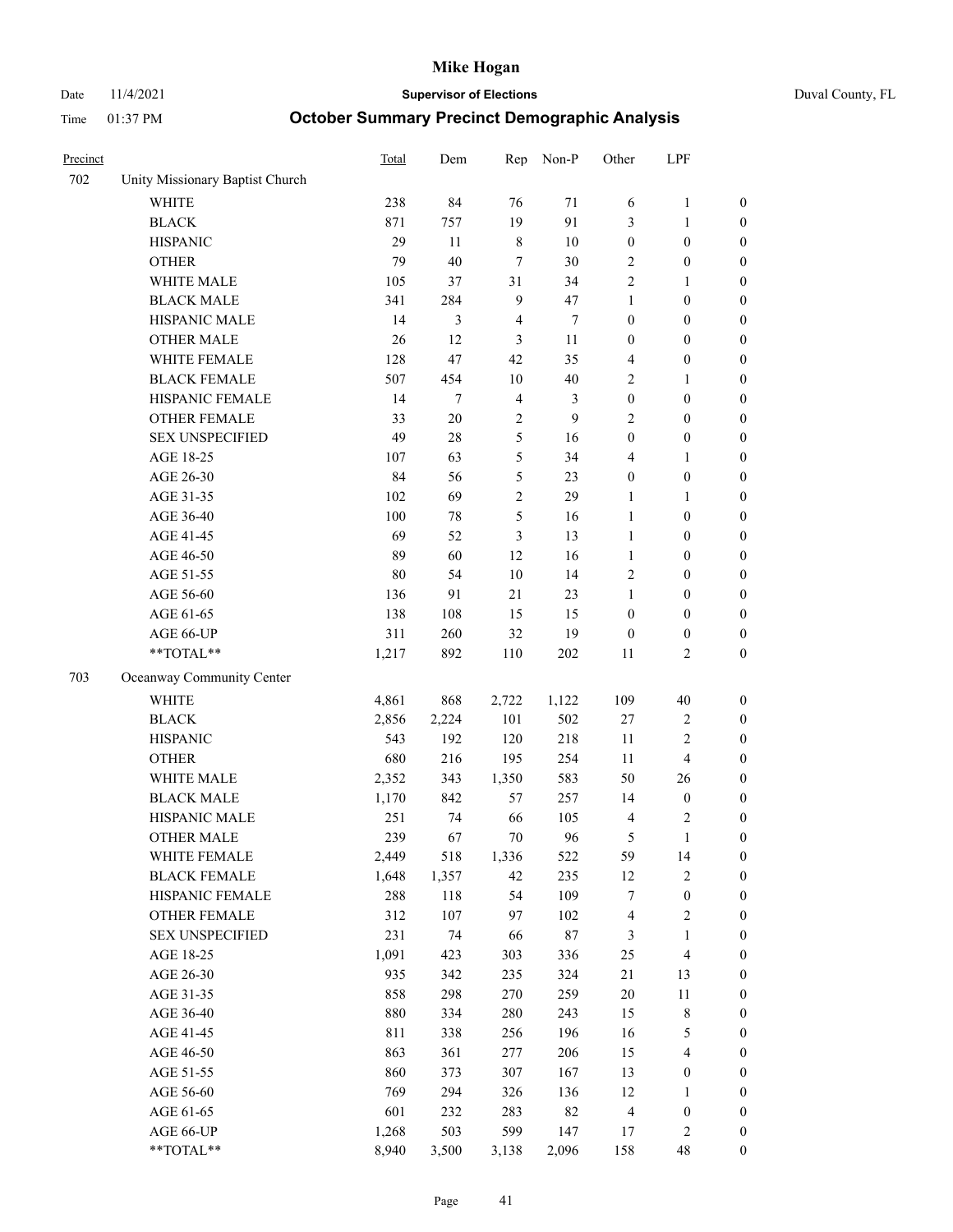#### Date 11/4/2021 **Supervisor of Elections** Duval County, FL

| Precinct |                                                  | Total | Dem   | Rep              | Non-P  | Other            | LPF                     |                  |
|----------|--------------------------------------------------|-------|-------|------------------|--------|------------------|-------------------------|------------------|
| 704      | Wilbur Fernander Scottish Rite Masonic Cathedral |       |       |                  |        |                  |                         |                  |
|          | <b>WHITE</b>                                     | 1,229 | 626   | 282              | 280    | 26               | 15                      | $\boldsymbol{0}$ |
|          | <b>BLACK</b>                                     | 1,386 | 1,117 | 61               | 191    | 17               | $\boldsymbol{0}$        | $\boldsymbol{0}$ |
|          | <b>HISPANIC</b>                                  | 108   | 54    | 16               | 36     | 2                | $\boldsymbol{0}$        | 0                |
|          | <b>OTHER</b>                                     | 259   | 133   | 18               | 105    | $\sqrt{2}$       | $\mathbf{1}$            | $\boldsymbol{0}$ |
|          | WHITE MALE                                       | 597   | 275   | 152              | 148    | 11               | 11                      | $\boldsymbol{0}$ |
|          | <b>BLACK MALE</b>                                | 587   | 449   | 35               | 93     | 10               | $\boldsymbol{0}$        | 0                |
|          | HISPANIC MALE                                    | 54    | 26    | $\,$ 8 $\,$      | $20\,$ | $\boldsymbol{0}$ | $\boldsymbol{0}$        | 0                |
|          | <b>OTHER MALE</b>                                | 97    | 45    | 5                | 46     | $\mathbf{1}$     | $\boldsymbol{0}$        | 0                |
|          | WHITE FEMALE                                     | 617   | 345   | 126              | 128    | 14               | $\overline{\mathbf{4}}$ | 0                |
|          | <b>BLACK FEMALE</b>                              | 772   | 648   | 26               | 91     | 7                | $\boldsymbol{0}$        | $\boldsymbol{0}$ |
|          | HISPANIC FEMALE                                  | 51    | 26    | $\,$ 8 $\,$      | 15     | $\sqrt{2}$       | $\boldsymbol{0}$        | $\boldsymbol{0}$ |
|          | OTHER FEMALE                                     | 113   | 68    | $\boldsymbol{9}$ | 35     | $\boldsymbol{0}$ | 1                       | $\boldsymbol{0}$ |
|          | <b>SEX UNSPECIFIED</b>                           | 94    | 48    | $\,8\,$          | 36     | $\sqrt{2}$       | $\boldsymbol{0}$        | $\boldsymbol{0}$ |
|          | AGE 18-25                                        | 314   | 184   | 26               | 98     | 5                | $\mathbf{1}$            | $\boldsymbol{0}$ |
|          | AGE 26-30                                        | 283   | 167   | 28               | $80\,$ | 6                | $\sqrt{2}$              | $\boldsymbol{0}$ |
|          | AGE 31-35                                        | 384   | 236   | 39               | 97     | 8                | $\overline{4}$          | 0                |
|          | AGE 36-40                                        | 344   | 214   | 39               | 82     | 7                | $\sqrt{2}$              | 0                |
|          | AGE 41-45                                        | 271   | 171   | 31               | 61     | 7                | $\mathbf{1}$            | 0                |
|          | AGE 46-50                                        | 243   | 154   | 39               | 47     | 2                | $\mathbf{1}$            | 0                |
|          | AGE 51-55                                        | 224   | 148   | 36               | 36     | 3                | $\mathbf{1}$            | $\boldsymbol{0}$ |
|          | AGE 56-60                                        | 222   | 151   | 29               | 38     | 3                | $\mathbf{1}$            | $\boldsymbol{0}$ |
|          | AGE 61-65                                        | 220   | 147   | 37               | 29     | 5                | $\sqrt{2}$              | $\boldsymbol{0}$ |
|          | AGE 66-UP                                        | 477   | 358   | 73               | 44     | $\mathbf{1}$     | $\mathbf{1}$            | 0                |
|          | **TOTAL**                                        | 2,982 | 1,930 | 377              | 612    | 47               | 16                      | $\boldsymbol{0}$ |
| 705      | Garden City United Methodist Church              |       |       |                  |        |                  |                         |                  |
|          | WHITE                                            | 1,968 | 340   | 1,163            | 423    | 29               | 13                      | $\boldsymbol{0}$ |
|          | <b>BLACK</b>                                     | 2,709 | 2,267 | 72               | 345    | 25               | $\boldsymbol{0}$        | $\boldsymbol{0}$ |
|          | <b>HISPANIC</b>                                  | 232   | 104   | 32               | $90\,$ | 5                | $\mathbf{1}$            | 0                |
|          | <b>OTHER</b>                                     | 311   | 123   | 65               | 112    | $\,$ 8 $\,$      | $\mathfrak{Z}$          | 0                |
|          | WHITE MALE                                       | 926   | 129   | 573              | 204    | 12               | $\,$ 8 $\,$             | 0                |
|          | <b>BLACK MALE</b>                                | 1,095 | 871   | 38               | 173    | 13               | $\boldsymbol{0}$        | 0                |
|          | HISPANIC MALE                                    | 91    | 39    | 13               | 36     | 3                | $\boldsymbol{0}$        | 0                |
|          | <b>OTHER MALE</b>                                | 108   | 45    | 25               | 30     | 6                | $\sqrt{2}$              | $\boldsymbol{0}$ |
|          | WHITE FEMALE                                     | 1,026 | 206   | 581              | 217    | 17               | 5                       | $\boldsymbol{0}$ |
|          | <b>BLACK FEMALE</b>                              | 1,582 | 1,372 | 34               | 164    | 12               | $\boldsymbol{0}$        | $\overline{0}$   |
|          | HISPANIC FEMALE                                  | 135   | 62    | 17               | 53     | $\overline{c}$   | $\mathbf{1}$            | $\overline{0}$   |
|          | <b>OTHER FEMALE</b>                              | 120   | 51    | 29               | 37     | 2                | $\mathbf{1}$            | $\overline{0}$   |
|          | <b>SEX UNSPECIFIED</b>                           | 137   | 59    | 22               | 56     | $\boldsymbol{0}$ | $\boldsymbol{0}$        | 0                |
|          | AGE 18-25                                        | 643   | 299   | 133              | 193    | 13               | $\mathfrak{S}$          | 0                |
|          | AGE 26-30                                        | 472   | 210   | 100              | 153    | $\,$ $\,$        | $\mathbf{1}$            | 0                |
|          | AGE 31-35                                        | 549   | 283   | 114              | 141    | 7                | $\overline{\mathbf{4}}$ | 0                |
|          | AGE 36-40                                        | 449   | 264   | 82               | 95     | 7                | $\mathbf{1}$            | $\boldsymbol{0}$ |
|          | AGE 41-45                                        | 465   | 291   | 86               | 78     | $\,$ 8 $\,$      | $\sqrt{2}$              | $\boldsymbol{0}$ |
|          | AGE 46-50                                        | 463   | 257   | 125              | 75     | 5                | $\mathbf{1}$            | $\boldsymbol{0}$ |
|          | AGE 51-55                                        | 477   | 260   | 146              | 66     | 4                | $\mathbf{1}$            | $\boldsymbol{0}$ |
|          | AGE 56-60                                        | 444   | 258   | 135              | 48     | 3                | $\boldsymbol{0}$        | $\overline{0}$   |
|          | AGE 61-65                                        | 406   | 220   | 135              | 44     | 5                | $\mathbf{2}$            | $\overline{0}$   |
|          | AGE 66-UP                                        | 849   | 491   | 275              | 76     | 7                | $\boldsymbol{0}$        | $\boldsymbol{0}$ |
|          | $**TOTAL**$                                      | 5,220 | 2,834 | 1,332            | 970    | 67               | 17                      | $\boldsymbol{0}$ |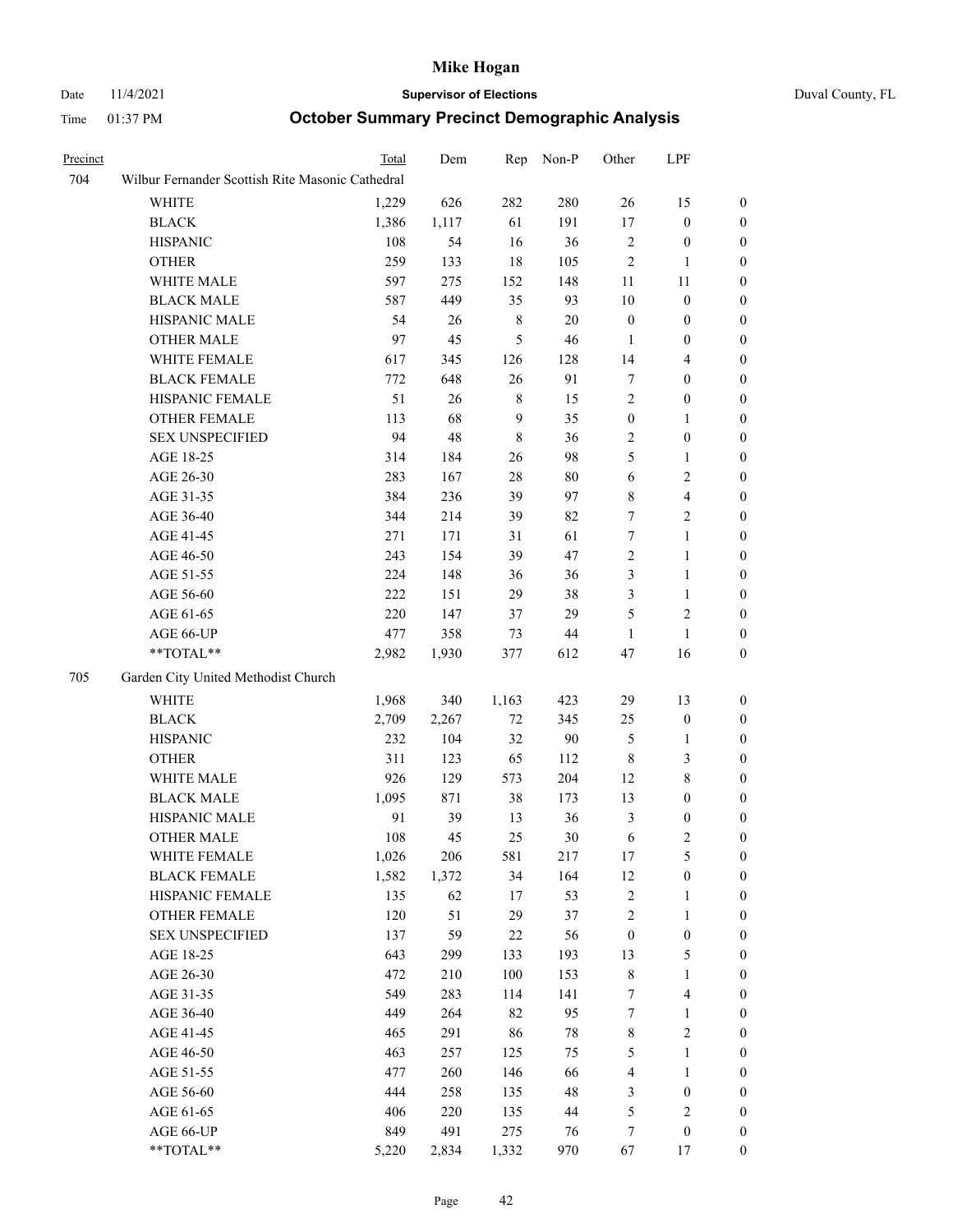Date 11/4/2021 **Supervisor of Elections** Duval County, FL

| Precinct |                             | <b>Total</b> | Dem   | Rep                     | Non-P          | Other            | LPF              |                  |
|----------|-----------------------------|--------------|-------|-------------------------|----------------|------------------|------------------|------------------|
| 706      | Long Branch Senior Center   |              |       |                         |                |                  |                  |                  |
|          | <b>WHITE</b>                | 45           | 17    | 11                      | 16             | $\mathbf{1}$     | $\boldsymbol{0}$ | $\boldsymbol{0}$ |
|          | <b>BLACK</b>                | 1,063        | 944   | 20                      | 95             | 3                | $\mathbf{1}$     | $\boldsymbol{0}$ |
|          | <b>HISPANIC</b>             | 12           | 8     | $\mathbf{1}$            | 3              | $\boldsymbol{0}$ | $\boldsymbol{0}$ | $\boldsymbol{0}$ |
|          | <b>OTHER</b>                | 67           | 27    | $\overline{2}$          | 37             | $\boldsymbol{0}$ | $\mathbf{1}$     | $\boldsymbol{0}$ |
|          | WHITE MALE                  | 18           | 3     | $\overline{7}$          | $\,$ 8 $\,$    | $\boldsymbol{0}$ | $\boldsymbol{0}$ | $\boldsymbol{0}$ |
|          | <b>BLACK MALE</b>           | 413          | 366   | 11                      | 34             | 1                | $\mathbf{1}$     | $\boldsymbol{0}$ |
|          | HISPANIC MALE               | 5            | 3     | $\mathbf{1}$            | 1              | $\boldsymbol{0}$ | $\boldsymbol{0}$ | $\boldsymbol{0}$ |
|          | <b>OTHER MALE</b>           | 17           | 4     | $\mathbf{1}$            | 11             | $\boldsymbol{0}$ | $\mathbf{1}$     | $\boldsymbol{0}$ |
|          | WHITE FEMALE                | 27           | 14    | $\overline{4}$          | $\,$ 8 $\,$    | 1                | $\boldsymbol{0}$ | $\boldsymbol{0}$ |
|          | <b>BLACK FEMALE</b>         | 622          | 553   | 9                       | 58             | $\overline{c}$   | $\boldsymbol{0}$ | $\boldsymbol{0}$ |
|          | HISPANIC FEMALE             | 6            | 4     | $\boldsymbol{0}$        | $\mathfrak{2}$ | $\boldsymbol{0}$ | $\boldsymbol{0}$ | 0                |
|          | <b>OTHER FEMALE</b>         | 23           | 14    | $\boldsymbol{0}$        | 9              | $\boldsymbol{0}$ | $\boldsymbol{0}$ | $\boldsymbol{0}$ |
|          | <b>SEX UNSPECIFIED</b>      | 56           | 35    | $\mathbf{1}$            | $20\,$         | $\boldsymbol{0}$ | $\boldsymbol{0}$ | $\boldsymbol{0}$ |
|          | AGE 18-25                   | 133          | 93    | $\sqrt{2}$              | 38             | $\boldsymbol{0}$ | $\boldsymbol{0}$ | $\boldsymbol{0}$ |
|          | AGE 26-30                   | 116          | 90    | $\overline{\mathbf{4}}$ | 22             | $\boldsymbol{0}$ | $\boldsymbol{0}$ | $\boldsymbol{0}$ |
|          | AGE 31-35                   | 99           | 78    | $\sqrt{2}$              | 17             | $\mathbf{1}$     | $\mathbf{1}$     | $\boldsymbol{0}$ |
|          | AGE 36-40                   | 97           | 77    | 6                       | 13             | $\mathbf{1}$     | $\boldsymbol{0}$ | $\boldsymbol{0}$ |
|          | AGE 41-45                   | 97           | 78    | 5                       | 14             | $\boldsymbol{0}$ | $\boldsymbol{0}$ | $\boldsymbol{0}$ |
|          | AGE 46-50                   | 96           | 81    | $\mathbf{1}$            | 13             | $\mathbf{1}$     | $\boldsymbol{0}$ | $\boldsymbol{0}$ |
|          | AGE 51-55                   | 80           | 70    | $\mathfrak{Z}$          | $\tau$         | $\boldsymbol{0}$ | $\boldsymbol{0}$ | $\boldsymbol{0}$ |
|          | AGE 56-60                   | 110          | 92    | 5                       | 12             | 1                | $\boldsymbol{0}$ | 0                |
|          | AGE 61-65                   | 111          | 104   | 1                       | 6              | $\boldsymbol{0}$ | $\boldsymbol{0}$ | 0                |
|          | AGE 66-UP                   | 248          | 233   | 5                       | 9              | $\boldsymbol{0}$ | $\mathbf{1}$     | $\boldsymbol{0}$ |
|          | $**TOTAL**$                 | 1,187        | 996   | 34                      | 151            | 4                | $\sqrt{2}$       | $\boldsymbol{0}$ |
| 707      | Joseph Lee Community Center |              |       |                         |                |                  |                  |                  |
|          | <b>WHITE</b>                | 259          | 97    | 102                     | 53             | $\overline{4}$   | $\mathfrak{Z}$   | $\boldsymbol{0}$ |
|          | <b>BLACK</b>                | 2,460        | 2,124 | 54                      | 276            | 6                | $\boldsymbol{0}$ | $\boldsymbol{0}$ |
|          | <b>HISPANIC</b>             | 45           | 23    | $\tau$                  | 15             | $\boldsymbol{0}$ | $\boldsymbol{0}$ | $\boldsymbol{0}$ |
|          | <b>OTHER</b>                | 179          | 90    | 14                      | 74             | $\boldsymbol{0}$ | $\mathbf{1}$     | $\boldsymbol{0}$ |
|          | WHITE MALE                  | 104          | 30    | 49                      | 22             | $\mathbf{1}$     | $\mathbf{2}$     | $\boldsymbol{0}$ |
|          | <b>BLACK MALE</b>           | 905          | 748   | 26                      | 130            | $\mathbf{1}$     | $\boldsymbol{0}$ | $\boldsymbol{0}$ |
|          | HISPANIC MALE               | 21           | 12    | 3                       | 6              | $\boldsymbol{0}$ | $\boldsymbol{0}$ | $\boldsymbol{0}$ |
|          | <b>OTHER MALE</b>           | 50           | 26    | 5                       | 19             | $\boldsymbol{0}$ | $\boldsymbol{0}$ | $\boldsymbol{0}$ |
|          | WHITE FEMALE                | 152          | 66    | 53                      | 29             | 3                | 1                | 0                |
|          | <b>BLACK FEMALE</b>         | 1,511        | 1,340 | $28\,$                  | 138            | 5                | $\boldsymbol{0}$ | $\boldsymbol{0}$ |
|          | HISPANIC FEMALE             | 23           | 11    | $\overline{4}$          | $8\,$          | $\boldsymbol{0}$ | $\boldsymbol{0}$ | $\overline{0}$   |
|          | <b>OTHER FEMALE</b>         | 83           | 46    | $\,$ 8 $\,$             | $28\,$         | $\boldsymbol{0}$ | $\mathbf{1}$     | $\overline{0}$   |
|          | <b>SEX UNSPECIFIED</b>      | 94           | 55    | $\mathbf{1}$            | 38             | $\boldsymbol{0}$ | $\boldsymbol{0}$ | $\overline{0}$   |
|          | AGE 18-25                   | 309          | 203   | 13                      | 92             | $\mathbf{1}$     | $\boldsymbol{0}$ | $\overline{0}$   |
|          | AGE 26-30                   | 265          | 181   | 16                      | 67             | $\mathbf{1}$     | $\boldsymbol{0}$ | 0                |
|          | AGE 31-35                   | 262          | 192   | $11\,$                  | 56             | $\mathbf{1}$     | $\sqrt{2}$       | 0                |
|          | AGE 36-40                   | 234          | 178   | 15                      | 39             | $\mathbf{1}$     | $\mathbf{1}$     | 0                |
|          | AGE 41-45                   | 227          | 171   | $20\,$                  | 35             | $\mathbf{1}$     | $\boldsymbol{0}$ | 0                |
|          | AGE 46-50                   | 226          | 176   | 17                      | 32             | $\mathbf{1}$     | $\boldsymbol{0}$ | 0                |
|          | AGE 51-55                   | 209          | 166   | 16                      | 26             | $\boldsymbol{0}$ | $\mathbf{1}$     | $\boldsymbol{0}$ |
|          | AGE 56-60                   | 244          | 203   | 24                      | 16             | 1                | $\boldsymbol{0}$ | $\boldsymbol{0}$ |
|          | AGE 61-65                   | 312          | 276   | 14                      | 22             | $\boldsymbol{0}$ | $\boldsymbol{0}$ | $\boldsymbol{0}$ |
|          | AGE 66-UP                   | 654          | 587   | 31                      | 33             | 3                | $\boldsymbol{0}$ | $\boldsymbol{0}$ |
|          | **TOTAL**                   | 2,943        | 2,334 | 177                     | 418            | 10               | $\overline{4}$   | $\boldsymbol{0}$ |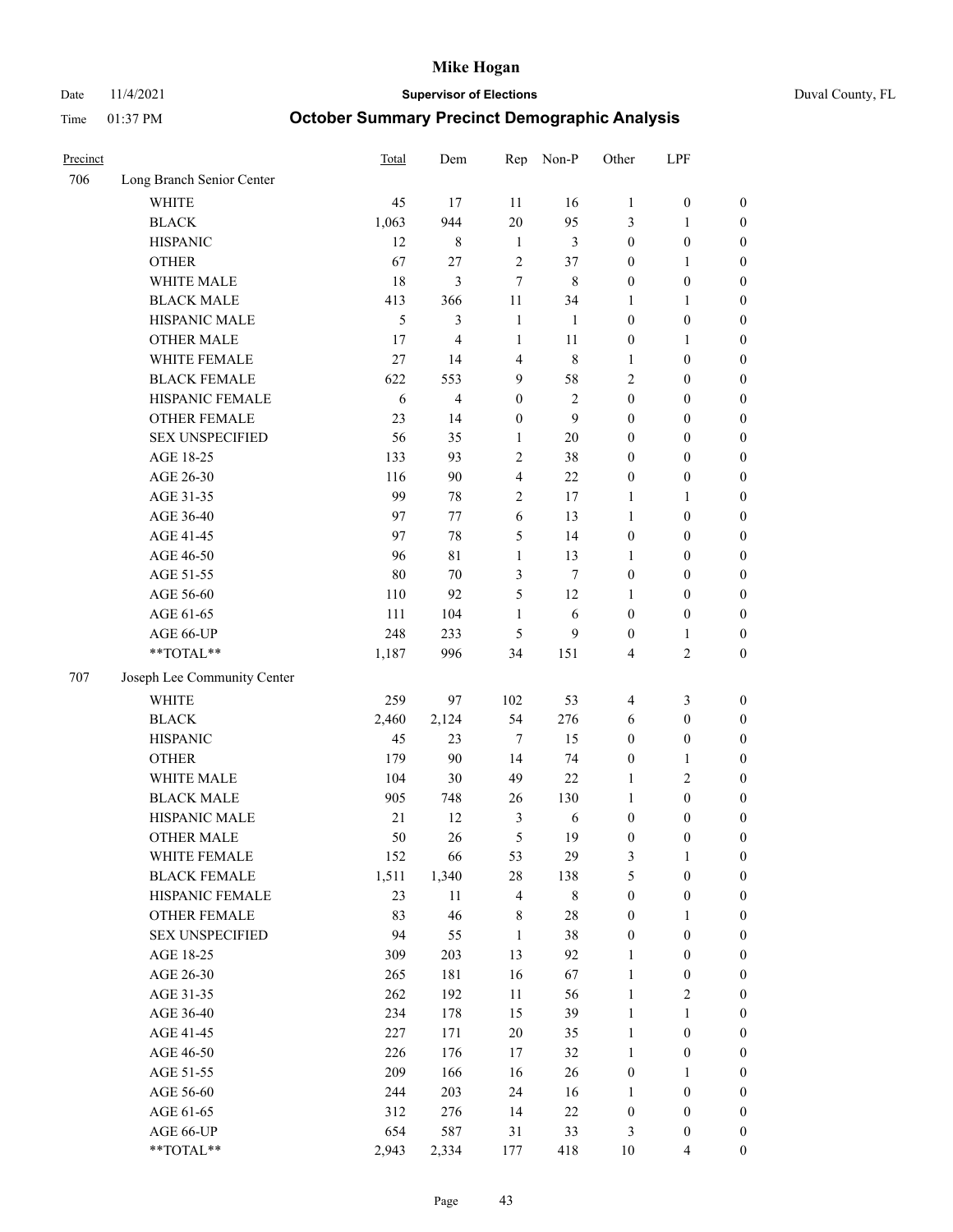Date 11/4/2021 **Supervisor of Elections** Duval County, FL

| Precinct |                               | Total   | Dem    | Rep            | Non-P          | Other            | LPF              |                  |
|----------|-------------------------------|---------|--------|----------------|----------------|------------------|------------------|------------------|
| 708      | Brown Eastside Branch Library |         |        |                |                |                  |                  |                  |
|          | <b>WHITE</b>                  | 169     | 47     | 71             | 50             | $\mathbf{1}$     | $\boldsymbol{0}$ | 0                |
|          | <b>BLACK</b>                  | 1,021   | 862    | 33             | 122            | 3                | $\mathbf{1}$     | $\boldsymbol{0}$ |
|          | <b>HISPANIC</b>               | 15      | 11     | $\sqrt{2}$     | $\overline{2}$ | $\boldsymbol{0}$ | $\boldsymbol{0}$ | $\boldsymbol{0}$ |
|          | <b>OTHER</b>                  | 82      | 41     | 5              | 35             | 1                | $\boldsymbol{0}$ | $\boldsymbol{0}$ |
|          | WHITE MALE                    | 73      | 12     | 44             | 17             | $\boldsymbol{0}$ | $\boldsymbol{0}$ | $\boldsymbol{0}$ |
|          | <b>BLACK MALE</b>             | 417     | 341    | 17             | 57             | $\overline{c}$   | $\boldsymbol{0}$ | $\boldsymbol{0}$ |
|          | HISPANIC MALE                 | $\,8\,$ | 6      | $\mathbf{1}$   | $\mathbf{1}$   | $\boldsymbol{0}$ | $\boldsymbol{0}$ | $\boldsymbol{0}$ |
|          | <b>OTHER MALE</b>             | 31      | 19     | $\mathbf{1}$   | $10\,$         | $\mathbf{1}$     | $\boldsymbol{0}$ | $\boldsymbol{0}$ |
|          | WHITE FEMALE                  | 89      | 33     | 25             | 30             | $\mathbf{1}$     | $\boldsymbol{0}$ | $\boldsymbol{0}$ |
|          | <b>BLACK FEMALE</b>           | 577     | 502    | 14             | 60             | $\mathbf{1}$     | $\boldsymbol{0}$ | $\boldsymbol{0}$ |
|          | HISPANIC FEMALE               | $\tau$  | 5      | $\mathbf{1}$   | $\mathbf{1}$   | $\boldsymbol{0}$ | $\boldsymbol{0}$ | 0                |
|          | OTHER FEMALE                  | 28      | 14     | $\mathfrak{Z}$ | 11             | $\boldsymbol{0}$ | $\boldsymbol{0}$ | $\boldsymbol{0}$ |
|          | <b>SEX UNSPECIFIED</b>        | 57      | 29     | $\mathfrak s$  | 22             | $\boldsymbol{0}$ | $\mathbf{1}$     | $\boldsymbol{0}$ |
|          | AGE 18-25                     | 150     | 92     | 7              | 50             | $\boldsymbol{0}$ | $\mathbf{1}$     | $\boldsymbol{0}$ |
|          | AGE 26-30                     | 124     | 82     | 10             | 30             | 2                | $\boldsymbol{0}$ | $\boldsymbol{0}$ |
|          | AGE 31-35                     | 119     | 81     | 9              | 29             | $\boldsymbol{0}$ | $\boldsymbol{0}$ | $\boldsymbol{0}$ |
|          | AGE 36-40                     | 114     | 85     | 12             | 17             | $\boldsymbol{0}$ | $\boldsymbol{0}$ | $\boldsymbol{0}$ |
|          | AGE 41-45                     | 92      | 70     | 6              | 16             | $\boldsymbol{0}$ | $\boldsymbol{0}$ | $\boldsymbol{0}$ |
|          | AGE 46-50                     | 103     | 84     | 8              | $10\,$         | 1                | $\boldsymbol{0}$ | $\boldsymbol{0}$ |
|          | AGE 51-55                     | 104     | 74     | 13             | 17             | $\boldsymbol{0}$ | $\boldsymbol{0}$ | $\boldsymbol{0}$ |
|          | AGE 56-60                     | 132     | 99     | 15             | 17             | 1                | $\boldsymbol{0}$ | 0                |
|          | AGE 61-65                     | 138     | 111    | 12             | 14             | 1                | $\boldsymbol{0}$ | 0                |
|          | AGE 66-UP                     | 211     | 183    | 19             | 9              | $\boldsymbol{0}$ | $\boldsymbol{0}$ | $\boldsymbol{0}$ |
|          | **TOTAL**                     | 1,287   | 961    | 111            | 209            | 5                | $\mathbf{1}$     | $\boldsymbol{0}$ |
| 709      | First Timothy Baptist Church  |         |        |                |                |                  |                  |                  |
|          | WHITE                         | 250     | $71\,$ | 86             | 83             | 9                | $\mathbf{1}$     | $\boldsymbol{0}$ |
|          | <b>BLACK</b>                  | 3,949   | 3,377  | 117            | 429            | 25               | $\mathbf{1}$     | $\boldsymbol{0}$ |
|          | <b>HISPANIC</b>               | 146     | 70     | 18             | 57             | $\mathbf{1}$     | $\boldsymbol{0}$ | $\boldsymbol{0}$ |
|          | <b>OTHER</b>                  | 263     | 145    | 20             | 92             | 6                | $\boldsymbol{0}$ | $\boldsymbol{0}$ |
|          | WHITE MALE                    | 99      | 17     | 44             | 35             | 3                | $\boldsymbol{0}$ | $\boldsymbol{0}$ |
|          | <b>BLACK MALE</b>             | 1,572   | 1,264  | 56             | 236            | 16               | $\boldsymbol{0}$ | $\boldsymbol{0}$ |
|          | HISPANIC MALE                 | 67      | 36     | $\overline{9}$ | $21\,$         | $\mathbf{1}$     | $\boldsymbol{0}$ | $\boldsymbol{0}$ |
|          | <b>OTHER MALE</b>             | 75      | 46     | 6              | 21             | $\overline{c}$   | $\boldsymbol{0}$ | $\boldsymbol{0}$ |
|          | WHITE FEMALE                  | 149     | 54     | 42             | 46             | 6                | 1                | 0                |
|          | <b>BLACK FEMALE</b>           | 2,321   | 2,064  | 60             | 187            | 9                | $\mathbf{1}$     | $\boldsymbol{0}$ |
|          | HISPANIC FEMALE               | $77 \,$ | 33     | $\mathbf{9}$   | 35             | $\boldsymbol{0}$ | $\boldsymbol{0}$ | $\overline{0}$   |
|          | OTHER FEMALE                  | 116     | 66     | $\mathbf{9}$   | 38             | 3                | $\boldsymbol{0}$ | $\overline{0}$   |
|          | <b>SEX UNSPECIFIED</b>        | 132     | 83     | 6              | 42             | $\mathbf{1}$     | $\boldsymbol{0}$ | 0                |
|          | AGE 18-25                     | 566     | 388    | 26             | 143            | $\,$ 8 $\,$      | $\mathbf{1}$     | $\overline{0}$   |
|          | AGE 26-30                     | 479     | 326    | 31             | 119            | 2                | $\mathbf{1}$     | 0                |
|          | AGE 31-35                     | 418     | 320    | 10             | 82             | 6                | $\boldsymbol{0}$ | 0                |
|          | AGE 36-40                     | 363     | 282    | 17             | 62             | 2                | $\boldsymbol{0}$ | 0                |
|          | AGE 41-45                     | 350     | 266    | 16             | 65             | 3                | $\boldsymbol{0}$ | 0                |
|          | AGE 46-50                     | 355     | 273    | 26             | 52             | 4                | $\boldsymbol{0}$ | 0                |
|          | AGE 51-55                     | 406     | 339    | 25             | 36             | 6                | $\boldsymbol{0}$ | $\boldsymbol{0}$ |
|          | AGE 56-60                     | 420     | 346    | 32             | 37             | 5                | $\boldsymbol{0}$ | $\overline{0}$   |
|          | AGE 61-65                     | 428     | 368    | 25             | 31             | 4                | $\boldsymbol{0}$ | $\overline{0}$   |
|          | AGE 66-UP                     | 823     | 755    | 33             | 34             | $\mathbf{1}$     | $\boldsymbol{0}$ | 0                |
|          | **TOTAL**                     | 4,608   | 3,663  | 241            | 661            | 41               | $\sqrt{2}$       | $\boldsymbol{0}$ |
|          |                               |         |        |                |                |                  |                  |                  |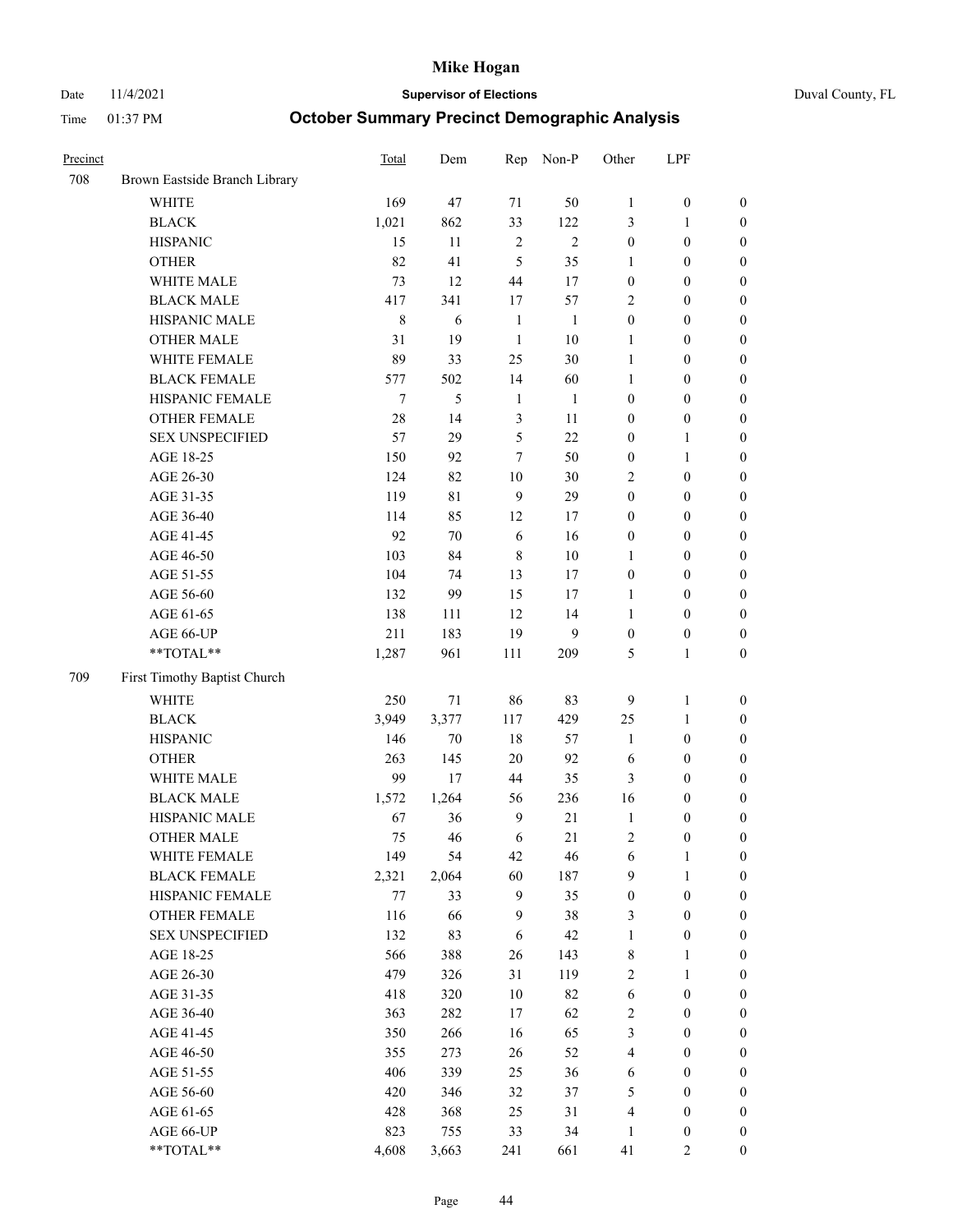#### Date 11/4/2021 **Supervisor of Elections** Duval County, FL

| Precinct |                                                   | <b>Total</b> | Dem            | Rep            | Non-P          | Other            | LPF              |                  |
|----------|---------------------------------------------------|--------------|----------------|----------------|----------------|------------------|------------------|------------------|
| 710      | Highlands Regional Library                        |              |                |                |                |                  |                  |                  |
|          | <b>WHITE</b>                                      | 398          | 85             | 195            | 104            | 11               | $\mathfrak{Z}$   | 0                |
|          | <b>BLACK</b>                                      | 3,267        | 2,797          | 74             | 373            | 22               | $\mathbf{1}$     | 0                |
|          | <b>HISPANIC</b>                                   | 111          | 59             | 16             | 36             | $\boldsymbol{0}$ | $\boldsymbol{0}$ | $\boldsymbol{0}$ |
|          | <b>OTHER</b>                                      | 261          | 148            | 15             | 96             | 1                | $\mathbf{1}$     | $\boldsymbol{0}$ |
|          | WHITE MALE                                        | 208          | 40             | 101            | 60             | 6                | $\mathbf{1}$     | $\boldsymbol{0}$ |
|          | <b>BLACK MALE</b>                                 | 1,337        | 1,088          | 43             | 194            | 12               | $\boldsymbol{0}$ | $\boldsymbol{0}$ |
|          | HISPANIC MALE                                     | 45           | 20             | $\overline{9}$ | 16             | $\boldsymbol{0}$ | $\boldsymbol{0}$ | $\boldsymbol{0}$ |
|          | <b>OTHER MALE</b>                                 | 83           | 44             | $\overline{4}$ | 35             | $\boldsymbol{0}$ | $\boldsymbol{0}$ | $\boldsymbol{0}$ |
|          | WHITE FEMALE                                      | 184          | 43             | 93             | 41             | 5                | $\mathbf{2}$     | $\boldsymbol{0}$ |
|          | <b>BLACK FEMALE</b>                               | 1,879        | 1,675          | 29             | 164            | 10               | $\mathbf{1}$     | $\boldsymbol{0}$ |
|          | HISPANIC FEMALE                                   | 59           | 35             | $\tau$         | 17             | $\boldsymbol{0}$ | $\boldsymbol{0}$ | 0                |
|          | <b>OTHER FEMALE</b>                               | 120          | 78             | $\,$ 8 $\,$    | 32             | 1                | $\mathbf{1}$     | 0                |
|          | <b>SEX UNSPECIFIED</b>                            | 122          | 66             | 6              | 50             | $\boldsymbol{0}$ | $\boldsymbol{0}$ | $\boldsymbol{0}$ |
|          | AGE 18-25                                         | 578          | 398            | 26             | 143            | 9                | $\sqrt{2}$       | $\boldsymbol{0}$ |
|          | AGE 26-30                                         | 401          | 270            | 30             | 95             | 4                | $\sqrt{2}$       | $\boldsymbol{0}$ |
|          | AGE 31-35                                         | 359          | 262            | 26             | 69             | 2                | $\boldsymbol{0}$ | $\boldsymbol{0}$ |
|          | AGE 36-40                                         | 345          | 259            | 25             | 57             | 3                | $\mathbf{1}$     | $\boldsymbol{0}$ |
|          | AGE 41-45                                         | 300          | 233            | 18             | 45             | 4                | $\boldsymbol{0}$ | $\boldsymbol{0}$ |
|          | AGE 46-50                                         | 337          | 256            | 21             | 58             | $\mathbf{2}$     | $\boldsymbol{0}$ | $\boldsymbol{0}$ |
|          | AGE 51-55                                         | 343          | 278            | 21             | 39             | 5                | $\boldsymbol{0}$ | $\boldsymbol{0}$ |
|          | AGE 56-60                                         | 350          | 283            | 29             | 34             | $\overline{4}$   | $\boldsymbol{0}$ | 0                |
|          | AGE 61-65                                         | 339          | 284            | 29             | 25             | 1                | $\boldsymbol{0}$ | 0                |
|          | AGE 66-UP                                         | 683          | 564            | 75             | 44             | $\mathbf{0}$     | $\boldsymbol{0}$ | $\boldsymbol{0}$ |
|          | $**TOTAL**$                                       | 4,037        | 3,089          | 300            | 609            | 34               | $\mathfrak{S}$   | $\boldsymbol{0}$ |
| 711      | Robert F. Kennedy Community Center, Gymn and Park |              |                |                |                |                  |                  |                  |
|          | WHITE                                             | 121          | 35             | 35             | 47             | $\overline{c}$   | $\sqrt{2}$       | $\boldsymbol{0}$ |
|          | <b>BLACK</b>                                      | 923          | 788            | $22\,$         | 105            | 8                | $\boldsymbol{0}$ | $\boldsymbol{0}$ |
|          | <b>HISPANIC</b>                                   | 16           | 8              | $\overline{2}$ | 6              | $\boldsymbol{0}$ | $\boldsymbol{0}$ | $\boldsymbol{0}$ |
|          | <b>OTHER</b>                                      | 79           | 46             | 9              | 23             | $\mathbf{1}$     | $\boldsymbol{0}$ | $\boldsymbol{0}$ |
|          | WHITE MALE                                        | 51           | 9              | 21             | 18             | $\mathbf{1}$     | $\overline{2}$   | $\boldsymbol{0}$ |
|          | <b>BLACK MALE</b>                                 | 379          | 312            | 12             | 50             | 5                | $\boldsymbol{0}$ | $\boldsymbol{0}$ |
|          | HISPANIC MALE                                     | 6            | $\overline{c}$ | $\mathbf{1}$   | $\mathfrak{Z}$ | $\boldsymbol{0}$ | $\boldsymbol{0}$ | $\boldsymbol{0}$ |
|          | <b>OTHER MALE</b>                                 | 26           | 8              | 6              | 11             | 1                | $\boldsymbol{0}$ | $\boldsymbol{0}$ |
|          | WHITE FEMALE                                      | 67           | 24             | 13             | 29             | 1                | $\boldsymbol{0}$ | 0                |
|          | <b>BLACK FEMALE</b>                               | 531          | 464            | $10\,$         | 54             | 3                | $\boldsymbol{0}$ | $\overline{0}$   |
|          | HISPANIC FEMALE                                   | 9            | 5              | $\mathbf{1}$   | 3              | $\boldsymbol{0}$ | $\boldsymbol{0}$ | $\overline{0}$   |
|          | OTHER FEMALE                                      | 35           | 28             | $\mathbf{1}$   | $\sqrt{6}$     | $\boldsymbol{0}$ | $\boldsymbol{0}$ | $\overline{0}$   |
|          | <b>SEX UNSPECIFIED</b>                            | 35           | 25             | $\mathfrak{Z}$ | $\tau$         | $\boldsymbol{0}$ | $\boldsymbol{0}$ | 0                |
|          | AGE 18-25                                         | 148          | 109            | $\mathfrak{S}$ | 31             | $\overline{c}$   | $\mathbf{1}$     | $\overline{0}$   |
|          | AGE 26-30                                         | 111          | 76             | $10\,$         | 24             | $\boldsymbol{0}$ | $\mathbf{1}$     | $\overline{0}$   |
|          | AGE 31-35                                         | 118          | 77             | $\tau$         | 32             | $\mathbf{2}$     | $\boldsymbol{0}$ | 0                |
|          | AGE 36-40                                         | 101          | $70\,$         | $\overline{9}$ | 21             | $\mathbf{1}$     | $\boldsymbol{0}$ | 0                |
|          | AGE 41-45                                         | 98           | 73             | $\mathfrak{Z}$ | 21             | $\mathbf{1}$     | $\boldsymbol{0}$ | 0                |
|          | AGE 46-50                                         | 71           | 51             | $\mathfrak{S}$ | 15             | $\boldsymbol{0}$ | $\boldsymbol{0}$ | 0                |
|          | AGE 51-55                                         | 98           | 79             | 9              | $10\,$         | $\boldsymbol{0}$ | $\boldsymbol{0}$ | $\boldsymbol{0}$ |
|          | AGE 56-60                                         | 88           | 77             | $\mathfrak{S}$ | 5              | 1                | $\boldsymbol{0}$ | $\boldsymbol{0}$ |
|          | AGE 61-65                                         | 106          | 92             | 8              | 5              | $\mathbf{1}$     | $\boldsymbol{0}$ | $\boldsymbol{0}$ |
|          | AGE 66-UP                                         | 200          | 173            | 7              | 17             | 3                | $\boldsymbol{0}$ | $\boldsymbol{0}$ |
|          | $**TOTAL**$                                       | 1,139        | 877            | 68             | 181            | 11               | $\mathfrak{2}$   | $\boldsymbol{0}$ |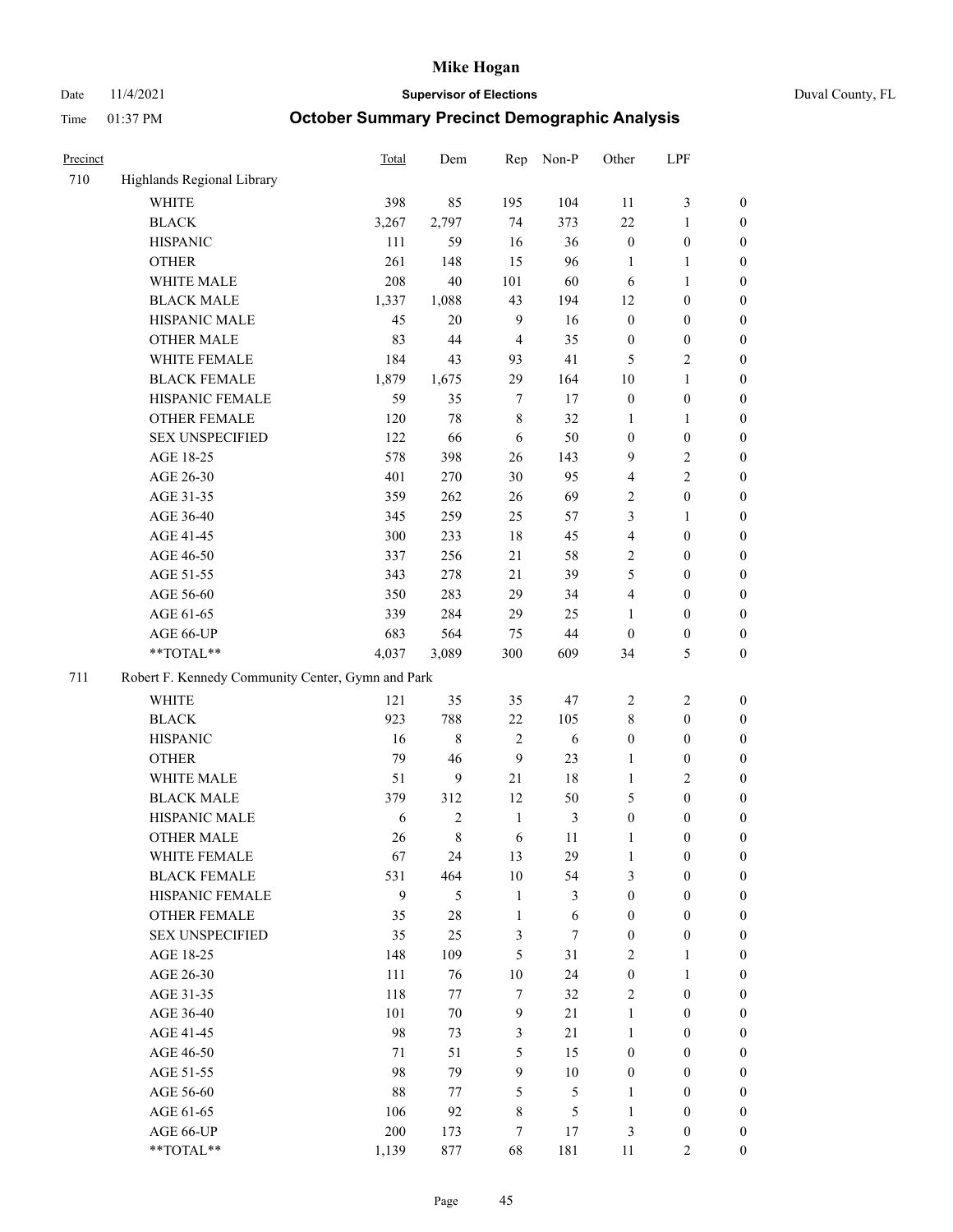#### Date 11/4/2021 **Supervisor of Elections** Duval County, FL

| Precinct |                                      | <b>Total</b> | Dem    | Rep            | Non-P       | Other            | LPF                     |                  |
|----------|--------------------------------------|--------------|--------|----------------|-------------|------------------|-------------------------|------------------|
| 712      | Mary Singleton Senior Citizen Center |              |        |                |             |                  |                         |                  |
|          | <b>WHITE</b>                         | 532          | 241    | 153            | 129         | $\overline{4}$   | $\mathfrak{S}$          | 0                |
|          | <b>BLACK</b>                         | 947          | 801    | $28\,$         | 103         | 14               | $\mathbf{1}$            | 0                |
|          | <b>HISPANIC</b>                      | $71\,$       | 38     | 12             | $20\,$      | $\mathbf{1}$     | $\boldsymbol{0}$        | $\boldsymbol{0}$ |
|          | <b>OTHER</b>                         | 116          | 50     | $18\,$         | 43          | 4                | $\mathbf{1}$            | $\boldsymbol{0}$ |
|          | WHITE MALE                           | 290          | 117    | $88\,$         | $78\,$      | 2                | 5                       | $\boldsymbol{0}$ |
|          | <b>BLACK MALE</b>                    | 385          | 309    | 15             | 52          | 8                | $\mathbf{1}$            | $\boldsymbol{0}$ |
|          | HISPANIC MALE                        | 29           | 17     | $\mathfrak{Z}$ | $\,$ 8 $\,$ | $\mathbf{1}$     | $\boldsymbol{0}$        | $\boldsymbol{0}$ |
|          | <b>OTHER MALE</b>                    | 57           | 23     | 11             | 22          | $\mathbf{1}$     | $\boldsymbol{0}$        | $\boldsymbol{0}$ |
|          | WHITE FEMALE                         | 232          | 118    | 65             | 47          | 2                | $\boldsymbol{0}$        | $\boldsymbol{0}$ |
|          | <b>BLACK FEMALE</b>                  | 536          | 473    | 12             | 45          | 6                | $\boldsymbol{0}$        | 0                |
|          | HISPANIC FEMALE                      | 39           | $20\,$ | $\overline{9}$ | $10\,$      | $\boldsymbol{0}$ | $\boldsymbol{0}$        | 0                |
|          | OTHER FEMALE                         | 42           | 22     | 6              | 12          | $\mathbf{1}$     | $\mathbf{1}$            | 0                |
|          | <b>SEX UNSPECIFIED</b>               | 56           | 31     | $\sqrt{2}$     | 21          | $\sqrt{2}$       | $\boldsymbol{0}$        | $\boldsymbol{0}$ |
|          | AGE 18-25                            | 141          | 90     | 15             | 34          | $\sqrt{2}$       | $\boldsymbol{0}$        | $\boldsymbol{0}$ |
|          | AGE 26-30                            | 143          | 104    | 11             | 25          | $\mathbf{1}$     | $\sqrt{2}$              | $\boldsymbol{0}$ |
|          | AGE 31-35                            | 185          | 113    | 24             | 43          | 4                | $\mathbf{1}$            | $\boldsymbol{0}$ |
|          | AGE 36-40                            | 173          | 103    | 22             | 43          | 4                | $\mathbf{1}$            | $\boldsymbol{0}$ |
|          | AGE 41-45                            | 140          | 94     | 15             | 27          | 4                | $\boldsymbol{0}$        | $\boldsymbol{0}$ |
|          | AGE 46-50                            | 118          | 65     | 25             | 26          | 1                | $\mathbf{1}$            | $\boldsymbol{0}$ |
|          | AGE 51-55                            | 126          | 83     | 19             | $22\,$      | 1                | $\mathbf{1}$            | 0                |
|          | AGE 56-60                            | 169          | 107    | 35             | 24          | 3                | $\boldsymbol{0}$        | 0                |
|          | AGE 61-65                            | 186          | 137    | 22             | 25          | $\overline{c}$   | $\boldsymbol{0}$        | 0                |
|          | AGE 66-UP                            | 283          | 234    | 23             | 24          | $\mathbf{1}$     | $\mathbf{1}$            | 0                |
|          | **TOTAL**                            | 1,666        | 1,130  | 211            | 295         | 23               | $\boldsymbol{7}$        | $\boldsymbol{0}$ |
| 713      | First Baptist Church of Jacksonville |              |        |                |             |                  |                         |                  |
|          | <b>WHITE</b>                         | 1,797        | 553    | 738            | 447         | 45               | 14                      | $\boldsymbol{0}$ |
|          | <b>BLACK</b>                         | 1,441        | 1,098  | 84             | 226         | 29               | $\overline{\mathbf{4}}$ | $\boldsymbol{0}$ |
|          | <b>HISPANIC</b>                      | 171          | 67     | 39             | 60          | 3                | $\mathbf{2}$            | $\boldsymbol{0}$ |
|          | <b>OTHER</b>                         | 471          | 221    | 84             | 144         | $21\,$           | $\mathbf{1}$            | $\boldsymbol{0}$ |
|          | WHITE MALE                           | 1,005        | 269    | 427            | 270         | 28               | 11                      | $\boldsymbol{0}$ |
|          | <b>BLACK MALE</b>                    | 659          | 473    | 52             | 118         | 12               | $\overline{\mathbf{4}}$ | $\boldsymbol{0}$ |
|          | HISPANIC MALE                        | 89           | 29     | $27\,$         | 31          | 1                | 1                       | 0                |
|          | <b>OTHER MALE</b>                    | 208          | 94     | 36             | 69          | $\overline{9}$   | $\boldsymbol{0}$        | 0                |
|          | WHITE FEMALE                         | 766          | 274    | 301            | 171         | 17               | 3                       | 0                |
|          | <b>BLACK FEMALE</b>                  | 759          | 606    | 32             | 106         | 15               | $\boldsymbol{0}$        | $\boldsymbol{0}$ |
|          | HISPANIC FEMALE                      | 79           | 38     | $11\,$         | $27\,$      | $\sqrt{2}$       | $\mathbf{1}$            | $\overline{0}$   |
|          | OTHER FEMALE                         | 192          | 106    | 35             | 40          | 10               | $\mathbf{1}$            | $\overline{0}$   |
|          | <b>SEX UNSPECIFIED</b>               | 123          | 50     | 24             | 45          | 4                | $\boldsymbol{0}$        | 0                |
|          | AGE 18-25                            | 266          | 119    | 52             | 87          | 6                | $\sqrt{2}$              | 0                |
|          | AGE 26-30                            | 419          | 196    | $8\sqrt{1}$    | 128         | 9                | $\mathfrak s$           | 0                |
|          | AGE 31-35                            | 440          | 206    | 89             | 121         | 17               | $\boldsymbol{7}$        | 0                |
|          | AGE 36-40                            | 406          | 176    | 96             | 123         | 8                | $\mathfrak{Z}$          | 0                |
|          | AGE 41-45                            | 364          | 156    | 116            | 83          | 8                | $\mathbf{1}$            | 0                |
|          | AGE 46-50                            | 374          | 150    | 115            | 94          | 15               | $\boldsymbol{0}$        | 0                |
|          | AGE 51-55                            | 312          | 136    | 104            | 60          | 10               | $\sqrt{2}$              | 0                |
|          | AGE 56-60                            | 283          | 151    | $77\,$         | 47          | 8                | $\boldsymbol{0}$        | $\overline{0}$   |
|          | AGE 61-65                            | 276          | 157    | 59             | 54          | 5                | 1                       | $\overline{0}$   |
|          | AGE 66-UP                            | 740          | 492    | 156            | $80\,$      | 12               | $\boldsymbol{0}$        | $\boldsymbol{0}$ |
|          | **TOTAL**                            | 3,880        | 1,939  | 945            | 877         | 98               | 21                      | $\boldsymbol{0}$ |
|          |                                      |              |        |                |             |                  |                         |                  |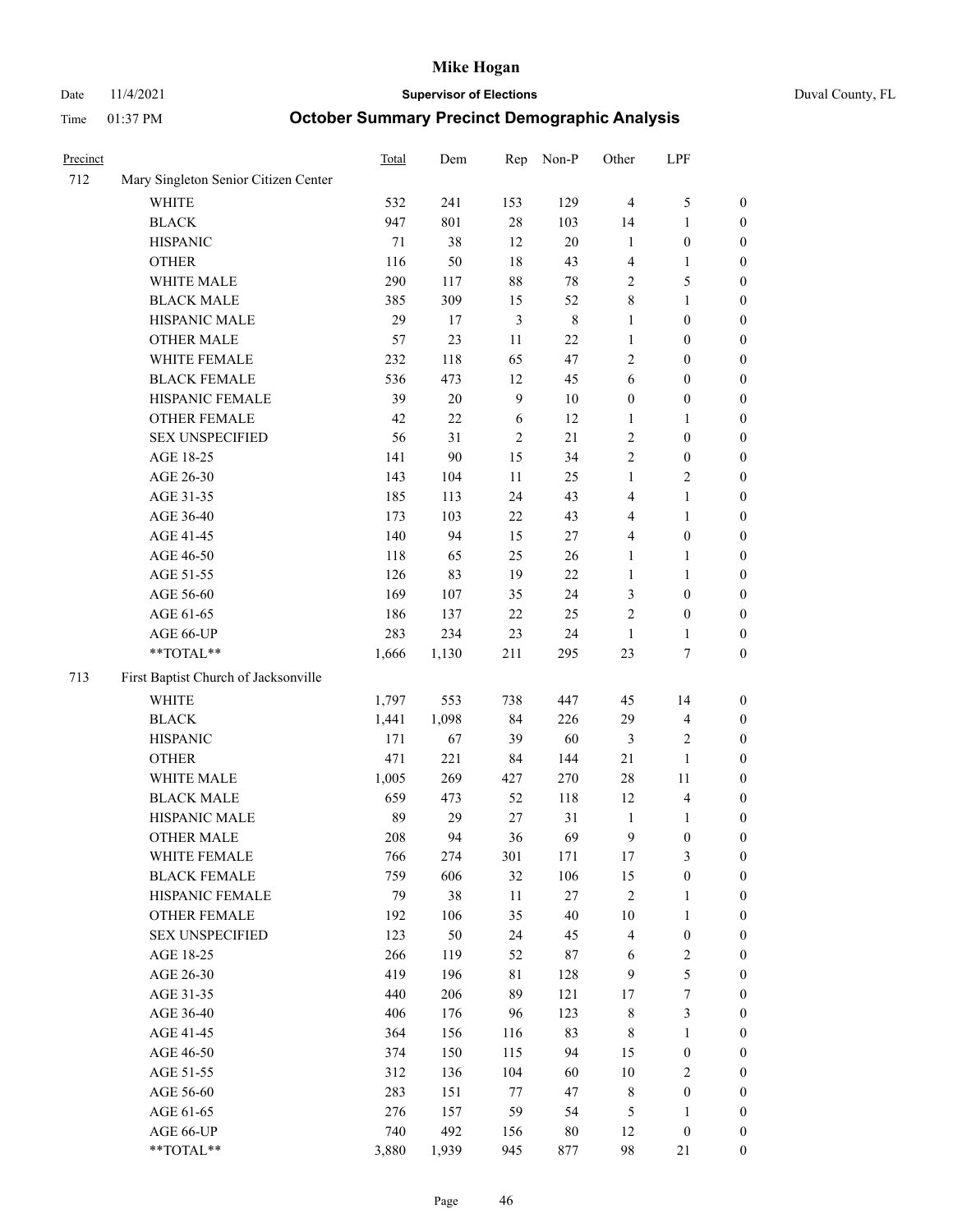Date 11/4/2021 **Supervisor of Elections** Duval County, FL

| Precinct |                                     | <b>Total</b> | Dem                           | Rep                   | Non-P                | Other                            | LPF                                |                     |
|----------|-------------------------------------|--------------|-------------------------------|-----------------------|----------------------|----------------------------------|------------------------------------|---------------------|
| 714      | Grace Baptist Church                |              |                               |                       |                      |                                  |                                    |                     |
|          | <b>WHITE</b>                        | 247          | 93                            | 74                    | 71                   | 7                                | $\sqrt{2}$                         | 0                   |
|          | <b>BLACK</b>                        | 1,548        | 1,288                         | 46                    | 203                  | 9                                | $\mathbf{2}$                       | $\boldsymbol{0}$    |
|          | <b>HISPANIC</b>                     | 46           | 22                            | $\overline{4}$        | 16                   | $\overline{4}$                   | $\boldsymbol{0}$                   | $\boldsymbol{0}$    |
|          | <b>OTHER</b>                        | 145          | 77                            | 10                    | 56                   | 2                                | $\boldsymbol{0}$                   | $\boldsymbol{0}$    |
|          | WHITE MALE                          | 123          | 39                            | 46                    | 33                   | 3                                | $\sqrt{2}$                         | $\boldsymbol{0}$    |
|          | <b>BLACK MALE</b>                   | 637          | 499                           | 23                    | 107                  | 6                                | $\sqrt{2}$                         | $\boldsymbol{0}$    |
|          | HISPANIC MALE                       | 18           | 5                             | $\mathfrak{Z}$        | $\,$ 8 $\,$          | 2                                | $\boldsymbol{0}$                   | $\boldsymbol{0}$    |
|          | <b>OTHER MALE</b>                   | 46           | 22                            | $\mathfrak{S}$        | 18                   | $\mathbf{1}$                     | $\boldsymbol{0}$                   | $\boldsymbol{0}$    |
|          | WHITE FEMALE                        | 116          | 51                            | 25                    | 36                   | 4                                | $\boldsymbol{0}$                   | $\boldsymbol{0}$    |
|          | <b>BLACK FEMALE</b>                 | 876          | 765                           | 23                    | 85                   | 3                                | $\boldsymbol{0}$                   | $\boldsymbol{0}$    |
|          | HISPANIC FEMALE                     | 27           | 16                            | $\mathbf{1}$          | $\,$ 8 $\,$          | $\overline{c}$                   | $\boldsymbol{0}$                   | 0                   |
|          | <b>OTHER FEMALE</b>                 | 61           | 36                            | $\overline{4}$        | 21                   | $\boldsymbol{0}$                 | $\boldsymbol{0}$                   | $\boldsymbol{0}$    |
|          | <b>SEX UNSPECIFIED</b>              | 82           | 47                            | $\overline{4}$        | 30                   | $\mathbf{1}$                     | $\boldsymbol{0}$                   | $\boldsymbol{0}$    |
|          | AGE 18-25                           | 241          | 150                           | 15                    | 71                   | 5                                | $\boldsymbol{0}$                   | $\boldsymbol{0}$    |
|          | AGE 26-30                           | 173          | 112                           | 10                    | 48                   | 3                                | $\boldsymbol{0}$                   | $\boldsymbol{0}$    |
|          | AGE 31-35                           | 192          | 129                           | 14                    | 46                   | $\sqrt{2}$                       | $\mathbf{1}$                       | $\boldsymbol{0}$    |
|          | AGE 36-40                           | 185          | 125                           | 9                     | 48                   | $\overline{c}$                   | $\mathbf{1}$                       | $\boldsymbol{0}$    |
|          | AGE 41-45                           | 172          | 134                           | 12                    | 24                   | 2                                | $\boldsymbol{0}$                   | $\boldsymbol{0}$    |
|          | AGE 46-50                           | 130          | 95                            | $10\,$                | 22                   | 3                                | $\boldsymbol{0}$                   | $\boldsymbol{0}$    |
|          | AGE 51-55                           | 159          | 122                           | 14                    | 23                   | $\boldsymbol{0}$                 | $\boldsymbol{0}$                   | $\boldsymbol{0}$    |
|          | AGE 56-60                           | 192          | 152                           | 13                    | 24                   | $\mathbf{1}$                     | $\sqrt{2}$                         | 0                   |
|          | AGE 61-65                           | 197          | 162                           | 12                    | 20                   | 3                                | $\boldsymbol{0}$                   | $\boldsymbol{0}$    |
|          | AGE 66-UP                           | 343          | 298                           | 25                    | 19                   | $\mathbf{1}$                     | $\boldsymbol{0}$                   | $\boldsymbol{0}$    |
|          | **TOTAL**                           | 1,986        | 1,480                         | 134                   | 346                  | $22\,$                           | $\overline{\mathbf{4}}$            | $\boldsymbol{0}$    |
| 801      | North Jacksonville Church of God    |              |                               |                       |                      |                                  |                                    |                     |
|          | <b>WHITE</b>                        | 345          | 93                            | 180                   | 62                   |                                  | $\mathfrak{Z}$                     |                     |
|          |                                     |              |                               |                       | 189                  | 7                                |                                    | $\boldsymbol{0}$    |
|          | <b>BLACK</b>                        | 1,769        | 1,511                         | 57                    |                      | 9                                | $\mathfrak{Z}$                     | $\boldsymbol{0}$    |
|          | <b>HISPANIC</b>                     | 26           | 11                            | $\mathfrak{S}$        | $10\,$               | $\boldsymbol{0}$                 | $\boldsymbol{0}$                   | $\boldsymbol{0}$    |
|          | <b>OTHER</b><br>WHITE MALE          | 140          | 71                            | 13                    | 54                   | $\mathbf{1}$                     | $\mathbf{1}$                       | $\boldsymbol{0}$    |
|          |                                     | 174          | $44\,$                        | 88                    | 36                   | 5                                | $\mathbf{1}$                       | $\boldsymbol{0}$    |
|          | <b>BLACK MALE</b>                   | 705          | 562                           | 29                    | 109                  | $\overline{\mathbf{4}}$          | $\mathbf{1}$                       | $\boldsymbol{0}$    |
|          | HISPANIC MALE<br>OTHER MALE         | 12<br>42     | $\overline{\mathbf{4}}$<br>20 | 5<br>$\overline{4}$   | $\mathfrak{Z}$<br>17 | $\boldsymbol{0}$                 | $\boldsymbol{0}$                   | 0                   |
|          |                                     |              |                               |                       |                      | $\boldsymbol{0}$                 | $\mathbf{1}$                       | $\boldsymbol{0}$    |
|          | WHITE FEMALE<br><b>BLACK FEMALE</b> | 166          | 48                            | 90<br>27              | 24                   | 2                                | 2<br>$\sqrt{2}$                    | 0<br>$\overline{0}$ |
|          | HISPANIC FEMALE                     | 1,029        | 923                           | $\boldsymbol{0}$      | 72<br>$\tau$         | 5<br>$\boldsymbol{0}$            | $\boldsymbol{0}$                   | $\overline{0}$      |
|          | OTHER FEMALE                        | 13<br>52     | 6<br>35                       |                       | 12                   |                                  | $\boldsymbol{0}$                   | $\overline{0}$      |
|          | <b>SEX UNSPECIFIED</b>              | $87\,$       | 44                            | 5<br>$\boldsymbol{7}$ | 35                   | $\boldsymbol{0}$<br>$\mathbf{1}$ | $\boldsymbol{0}$                   | 0                   |
|          | AGE 18-25                           | 272          | 182                           | $\mathbf{9}$          | 74                   | 2                                | $\mathfrak{S}$                     | $\theta$            |
|          | AGE 26-30                           | 186          | 130                           | 13                    | 42                   | $\mathbf{1}$                     | $\boldsymbol{0}$                   | 0                   |
|          | AGE 31-35                           | 223          | 161                           | 14                    | 46                   | 2                                | $\boldsymbol{0}$                   | 0                   |
|          | AGE 36-40                           | 179          | 129                           | 19                    | 29                   | 2                                | $\boldsymbol{0}$                   | 0                   |
|          | AGE 41-45                           | 181          | 137                           | 23                    | 21                   | $\boldsymbol{0}$                 | $\boldsymbol{0}$                   | 0                   |
|          | AGE 46-50                           | 154          |                               | 17                    | 18                   |                                  |                                    |                     |
|          | AGE 51-55                           | 177          | 114<br>124                    | 28                    | 21                   | 5<br>2                           | $\boldsymbol{0}$<br>$\overline{2}$ | 0<br>0              |
|          | AGE 56-60                           | 189          | 140                           | 25                    | 24                   | $\boldsymbol{0}$                 | $\boldsymbol{0}$                   | $\overline{0}$      |
|          | AGE 61-65                           | 242          | 197                           | 23                    | $20\,$               | 2                                | $\boldsymbol{0}$                   | $\overline{0}$      |
|          | AGE 66-UP                           | 477          | 372                           | 84                    | $20\,$               | $\mathbf{1}$                     | $\boldsymbol{0}$                   | 0                   |
|          | **TOTAL**                           | 2,280        | 1,686                         | 255                   | 315                  | 17                               | 7                                  | $\boldsymbol{0}$    |
|          |                                     |              |                               |                       |                      |                                  |                                    |                     |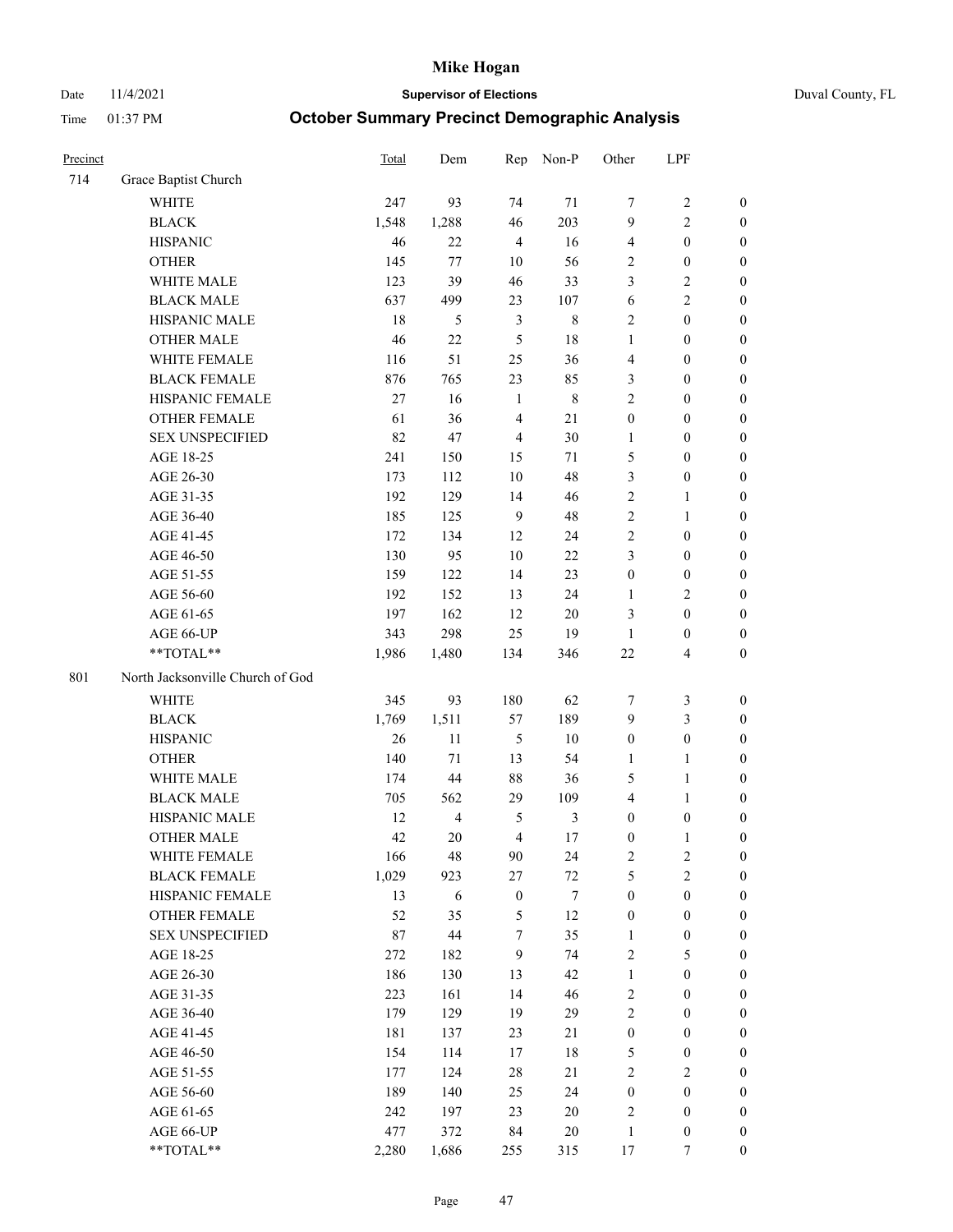Date 11/4/2021 **Supervisor of Elections** Duval County, FL

| Precinct |                                   | Total       | Dem    | Rep            | Non-P       | Other                   | LPF              |                  |
|----------|-----------------------------------|-------------|--------|----------------|-------------|-------------------------|------------------|------------------|
| 802      | St Paul Missionary Baptist Church |             |        |                |             |                         |                  |                  |
|          | <b>WHITE</b>                      | 87          | 41     | 19             | 26          | $\mathbf{1}$            | $\boldsymbol{0}$ | 0                |
|          | $\operatorname{BLACK}$            | 2,324       | 2,041  | 43             | 227         | 11                      | $\overline{c}$   | $\boldsymbol{0}$ |
|          | <b>HISPANIC</b>                   | 20          | 6      | 3              | 11          | $\boldsymbol{0}$        | $\boldsymbol{0}$ | $\boldsymbol{0}$ |
|          | <b>OTHER</b>                      | 115         | 61     | 6              | 46          | $\mathbf{2}$            | $\boldsymbol{0}$ | $\boldsymbol{0}$ |
|          | WHITE MALE                        | 35          | 15     | $\,8\,$        | 11          | $\mathbf{1}$            | $\boldsymbol{0}$ | $\boldsymbol{0}$ |
|          | <b>BLACK MALE</b>                 | 942         | 798    | 22             | 115         | 7                       | $\boldsymbol{0}$ | $\boldsymbol{0}$ |
|          | HISPANIC MALE                     | $\,$ 8 $\,$ | 3      | $\overline{2}$ | 3           | $\boldsymbol{0}$        | $\boldsymbol{0}$ | $\boldsymbol{0}$ |
|          | <b>OTHER MALE</b>                 | 39          | $20\,$ | $\mathfrak{Z}$ | 16          | $\boldsymbol{0}$        | $\boldsymbol{0}$ | $\boldsymbol{0}$ |
|          | WHITE FEMALE                      | 51          | 25     | 11             | 15          | $\boldsymbol{0}$        | $\boldsymbol{0}$ | $\boldsymbol{0}$ |
|          | <b>BLACK FEMALE</b>               | 1,349       | 1,217  | 21             | 105         | 4                       | $\sqrt{2}$       | $\boldsymbol{0}$ |
|          | HISPANIC FEMALE                   | 12          | 3      | $\mathbf{1}$   | $\,$ 8 $\,$ | $\boldsymbol{0}$        | $\boldsymbol{0}$ | $\boldsymbol{0}$ |
|          | <b>OTHER FEMALE</b>               | 46          | 27     | $\overline{2}$ | 15          | 2                       | $\boldsymbol{0}$ | $\boldsymbol{0}$ |
|          | <b>SEX UNSPECIFIED</b>            | 64          | 41     | $\mathbf{1}$   | 22          | $\boldsymbol{0}$        | $\boldsymbol{0}$ | $\boldsymbol{0}$ |
|          | AGE 18-25                         | 286         | 197    | 6              | 80          | 3                       | $\boldsymbol{0}$ | $\boldsymbol{0}$ |
|          | AGE 26-30                         | 183         | 122    | 6              | 53          | 2                       | $\boldsymbol{0}$ | $\boldsymbol{0}$ |
|          | AGE 31-35                         | 174         | 139    | 10             | 25          | $\boldsymbol{0}$        | $\boldsymbol{0}$ | $\boldsymbol{0}$ |
|          | AGE 36-40                         | 183         | 153    | 5              | 25          | $\boldsymbol{0}$        | $\boldsymbol{0}$ | $\boldsymbol{0}$ |
|          | AGE 41-45                         | 191         | 149    | $\overline{9}$ | $28\,$      | 4                       | $\mathbf{1}$     | $\boldsymbol{0}$ |
|          | AGE 46-50                         | 196         | 163    | 5              | 26          | 2                       | $\boldsymbol{0}$ | $\boldsymbol{0}$ |
|          | AGE 51-55                         | 194         | 176    | 6              | 11          | 1                       | $\boldsymbol{0}$ | $\boldsymbol{0}$ |
|          | AGE 56-60                         | 212         | 182    | 5              | 25          | $\boldsymbol{0}$        | $\boldsymbol{0}$ | 0                |
|          | AGE 61-65                         | 201         | 181    | 5              | 14          | 1                       | $\boldsymbol{0}$ | 0                |
|          | AGE 66-UP                         | 724         | 685    | 14             | 23          | $\mathbf{1}$            | $\mathbf{1}$     | $\boldsymbol{0}$ |
|          | **TOTAL**                         | 2,546       | 2,149  | 71             | 310         | 14                      | $\sqrt{2}$       | $\boldsymbol{0}$ |
| 803      | New Life Community Church         |             |        |                |             |                         |                  |                  |
|          |                                   |             |        |                |             |                         |                  |                  |
|          | <b>WHITE</b>                      | 812         | 200    | 423            | 167         | 16                      | 6                | $\boldsymbol{0}$ |
|          | <b>BLACK</b>                      | 3,483       | 3,007  | 95             | 348         | 28                      | $\mathfrak{S}$   | $\boldsymbol{0}$ |
|          | <b>HISPANIC</b>                   | 112         | 48     | 32             | 31          | $\mathbf{1}$            | $\boldsymbol{0}$ | $\boldsymbol{0}$ |
|          | <b>OTHER</b>                      | 280         | 140    | 29             | 103         | 6                       | $\sqrt{2}$       | $\boldsymbol{0}$ |
|          | WHITE MALE                        | 361         | 68     | 193            | 90          | 6                       | $\overline{4}$   | $\boldsymbol{0}$ |
|          | <b>BLACK MALE</b>                 | 1,318       | 1,068  | 53             | 171         | 23                      | 3                | $\boldsymbol{0}$ |
|          | HISPANIC MALE                     | 49          | $20\,$ | 15             | 14          | $\boldsymbol{0}$        | $\boldsymbol{0}$ | $\boldsymbol{0}$ |
|          | <b>OTHER MALE</b>                 | 86          | 46     | 13             | 24          | 2                       | $\mathbf{1}$     | $\boldsymbol{0}$ |
|          | WHITE FEMALE                      | 438         | 130    | 225            | 71          | 10                      | 2                | 0                |
|          | <b>BLACK FEMALE</b>               | 2,109       | 1,892  | 41             | 169         | 5                       | $\sqrt{2}$       | $\boldsymbol{0}$ |
|          | HISPANIC FEMALE                   | 61          | 28     | 15             | 17          | $\mathbf{1}$            | $\boldsymbol{0}$ | $\overline{0}$   |
|          | OTHER FEMALE                      | 115         | 60     | 10             | 42          | $\sqrt{2}$              | $\mathbf{1}$     | $\overline{0}$   |
|          | <b>SEX UNSPECIFIED</b>            | 150         | 83     | 14             | 51          | $\overline{c}$          | $\boldsymbol{0}$ | 0                |
|          | AGE 18-25                         | 585         | 399    | 36             | 136         | 13                      | $\mathbf{1}$     | 0                |
|          | AGE 26-30                         | 367         | 239    | 33             | 84          | 6                       | $\mathfrak{S}$   | 0                |
|          | AGE 31-35                         | 441         | 304    | 44             | 86          | 6                       | $\mathbf{1}$     | 0                |
|          | AGE 36-40                         | 406         | 292    | 33             | 75          | 4                       | $\sqrt{2}$       | 0                |
|          | AGE 41-45                         | 386         | 281    | 42             | 58          | $\overline{\mathbf{4}}$ | $\mathbf{1}$     | 0                |
|          | AGE 46-50                         | 391         | 295    | 42             | 50          | 2                       | $\sqrt{2}$       | 0                |
|          | AGE 51-55                         | 385         | 280    | 50             | 49          | 5                       | $\mathbf{1}$     | 0                |
|          | AGE 56-60                         | 455         | 354    | 67             | 32          | 2                       | $\boldsymbol{0}$ | 0                |
|          | AGE 61-65                         | 380         | 281    | 65             | 32          | 2                       | $\boldsymbol{0}$ | $\boldsymbol{0}$ |
|          | AGE 66-UP                         | 889         | 668    | 167            | 47          | 7                       | $\boldsymbol{0}$ | 0                |
|          | **TOTAL**                         | 4,687       | 3,395  | 579            | 649         | 51                      | 13               | $\boldsymbol{0}$ |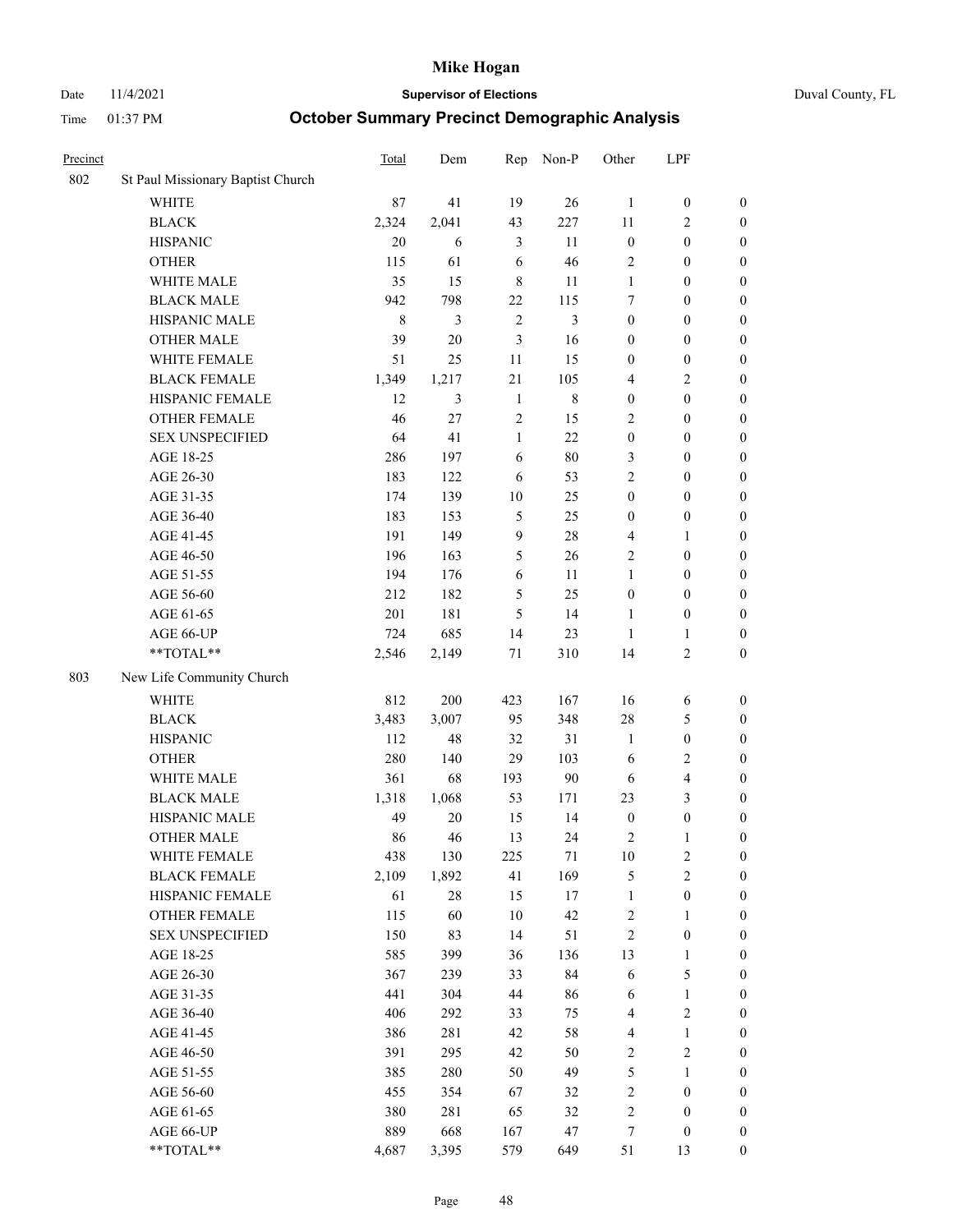Date 11/4/2021 **Supervisor of Elections** Duval County, FL

| Precinct |                         | <b>Total</b> | Dem         | Rep            | Non-P  | Other            | LPF              |                  |
|----------|-------------------------|--------------|-------------|----------------|--------|------------------|------------------|------------------|
| 804      | Universal Church        |              |             |                |        |                  |                  |                  |
|          | <b>WHITE</b>            | 929          | 246         | 465            | 195    | 15               | $\,$ 8 $\,$      | $\boldsymbol{0}$ |
|          | <b>BLACK</b>            | 1,413        | 1,159       | 42             | 201    | 11               | $\boldsymbol{0}$ | $\boldsymbol{0}$ |
|          | <b>HISPANIC</b>         | 67           | 25          | 18             | 23     | $\boldsymbol{0}$ | $\mathbf{1}$     | $\boldsymbol{0}$ |
|          | <b>OTHER</b>            | 173          | 72          | $28\,$         | 73     | $\boldsymbol{0}$ | $\boldsymbol{0}$ | $\boldsymbol{0}$ |
|          | WHITE MALE              | 412          | 95          | 223            | 83     | 8                | $\mathfrak{Z}$   | $\boldsymbol{0}$ |
|          | <b>BLACK MALE</b>       | 540          | 420         | 24             | 90     | 6                | $\boldsymbol{0}$ | $\boldsymbol{0}$ |
|          | <b>HISPANIC MALE</b>    | 36           | 10          | 9              | 16     | $\boldsymbol{0}$ | $\mathbf{1}$     | $\boldsymbol{0}$ |
|          | <b>OTHER MALE</b>       | 57           | 24          | 10             | 23     | $\boldsymbol{0}$ | $\boldsymbol{0}$ | $\boldsymbol{0}$ |
|          | WHITE FEMALE            | 509          | 149         | 239            | 109    | 7                | 5                | $\boldsymbol{0}$ |
|          | <b>BLACK FEMALE</b>     | 849          | 720         | 16             | 108    | 5                | $\boldsymbol{0}$ | 0                |
|          | HISPANIC FEMALE         | 30           | 15          | $\,8\,$        | 7      | $\boldsymbol{0}$ | $\boldsymbol{0}$ | 0                |
|          | <b>OTHER FEMALE</b>     | 70           | 35          | 16             | 19     | $\boldsymbol{0}$ | $\boldsymbol{0}$ | 0                |
|          | <b>SEX UNSPECIFIED</b>  | 79           | 34          | $\,$ 8 $\,$    | 37     | $\boldsymbol{0}$ | $\boldsymbol{0}$ | $\boldsymbol{0}$ |
|          | AGE 18-25               | 277          | 139         | 37             | 95     | 4                | $\sqrt{2}$       | $\boldsymbol{0}$ |
|          | AGE 26-30               | 238          | 131         | 38             | 64     | 4                | $\mathbf{1}$     | $\boldsymbol{0}$ |
|          | AGE 31-35               | 248          | 148         | 37             | 59     | $\overline{c}$   | $\sqrt{2}$       | $\boldsymbol{0}$ |
|          | AGE 36-40               | 202          | 122         | 32             | 45     | $\mathfrak{Z}$   | $\boldsymbol{0}$ | $\boldsymbol{0}$ |
|          | AGE 41-45               | 165          | $8\sqrt{1}$ | 36             | 42     | 5                | $\mathbf{1}$     | $\boldsymbol{0}$ |
|          | AGE 46-50               | 164          | 96          | 35             | 31     | $\mathbf{1}$     | $\mathbf{1}$     | $\boldsymbol{0}$ |
|          | AGE 51-55               | 226          | 140         | 45             | 37     | 3                | $\mathbf{1}$     | 0                |
|          | AGE 56-60               | 288          | 179         | 71             | 36     | $\overline{c}$   | $\boldsymbol{0}$ | 0                |
|          | AGE 61-65               | 266          | 166         | 64             | 34     | $\mathbf{1}$     | $\mathbf{1}$     | 0                |
|          | AGE 66-UP               | 507          | 300         | 157            | 49     | $\mathbf{1}$     | $\boldsymbol{0}$ | 0                |
|          | **TOTAL**               | 2,582        | 1,502       | 553            | 492    | 26               | 9                | $\boldsymbol{0}$ |
| 805      | Riverview Senior Center |              |             |                |        |                  |                  |                  |
|          | <b>WHITE</b>            | 588          | 156         | 283            | 139    | 7                | $\mathfrak{Z}$   | $\boldsymbol{0}$ |
|          | <b>BLACK</b>            | 1,854        | 1,534       | 66             | 244    | $\overline{9}$   | $\mathbf{1}$     | $\boldsymbol{0}$ |
|          | <b>HISPANIC</b>         | 55           | 21          | 12             | 19     | $\overline{c}$   | $\mathbf{1}$     | $\boldsymbol{0}$ |
|          | <b>OTHER</b>            | 160          | 76          | 23             | 60     | $\mathbf{1}$     | $\boldsymbol{0}$ | $\boldsymbol{0}$ |
|          | WHITE MALE              | 260          | 60          | 134            | 61     | 3                | $\overline{2}$   | $\boldsymbol{0}$ |
|          | <b>BLACK MALE</b>       | 733          | 576         | 33             | 118    | 6                | $\boldsymbol{0}$ | $\boldsymbol{0}$ |
|          | HISPANIC MALE           | 31           | 11          | $\overline{9}$ | 10     | $\mathbf{1}$     | $\boldsymbol{0}$ | 0                |
|          | <b>OTHER MALE</b>       | 57           | 27          | 10             | 19     | $\mathbf{1}$     | $\boldsymbol{0}$ | 0                |
|          | WHITE FEMALE            | 313          | 89          | 143            | 76     | 4                | 1                | 0                |
|          | <b>BLACK FEMALE</b>     | 1,088        | 933         | 33             | 118    | 3                | $\mathbf{1}$     | $\boldsymbol{0}$ |
|          | HISPANIC FEMALE         | 21           | $10\,$      | $\sqrt{2}$     | $\tau$ | $\mathbf{1}$     | $\mathbf{1}$     | $\overline{0}$   |
|          | OTHER FEMALE            | 69           | 40          | $10\,$         | 19     | $\boldsymbol{0}$ | $\boldsymbol{0}$ | $\overline{0}$   |
|          | <b>SEX UNSPECIFIED</b>  | 85           | 41          | $10\,$         | 34     | $\boldsymbol{0}$ | $\boldsymbol{0}$ | 0                |
|          | AGE 18-25               | 346          | 213         | 31             | 96     | 5                | $\mathbf{1}$     | 0                |
|          | AGE 26-30               | 248          | 134         | 32             | 78     | $\sqrt{2}$       | $\mathbf{2}$     | 0                |
|          | AGE 31-35               | 253          | 167         | $22\,$         | 61     | $\sqrt{2}$       | $\mathbf{1}$     | 0                |
|          | AGE 36-40               | 234          | 164         | $28\,$         | 39     | 3                | $\boldsymbol{0}$ | 0                |
|          | AGE 41-45               | 206          | 145         | 19             | 39     | $\sqrt{2}$       | $\mathbf{1}$     | 0                |
|          | AGE 46-50               | 176          | 118         | 25             | 33     | $\boldsymbol{0}$ | $\boldsymbol{0}$ | 0                |
|          | AGE 51-55               | 212          | 147         | 32             | 32     | $\mathbf{1}$     | $\boldsymbol{0}$ | 0                |
|          | AGE 56-60               | 223          | 143         | 45             | 33     | $\overline{c}$   | $\boldsymbol{0}$ | $\boldsymbol{0}$ |
|          | AGE 61-65               | 254          | 185         | 45             | 24     | $\boldsymbol{0}$ | $\boldsymbol{0}$ | $\boldsymbol{0}$ |
|          | AGE 66-UP               | 503          | 370         | 105            | 26     | 2                | $\boldsymbol{0}$ | 0                |
|          | **TOTAL**               | 2,657        | 1,787       | 384            | 462    | 19               | 5                | $\boldsymbol{0}$ |
|          |                         |              |             |                |        |                  |                  |                  |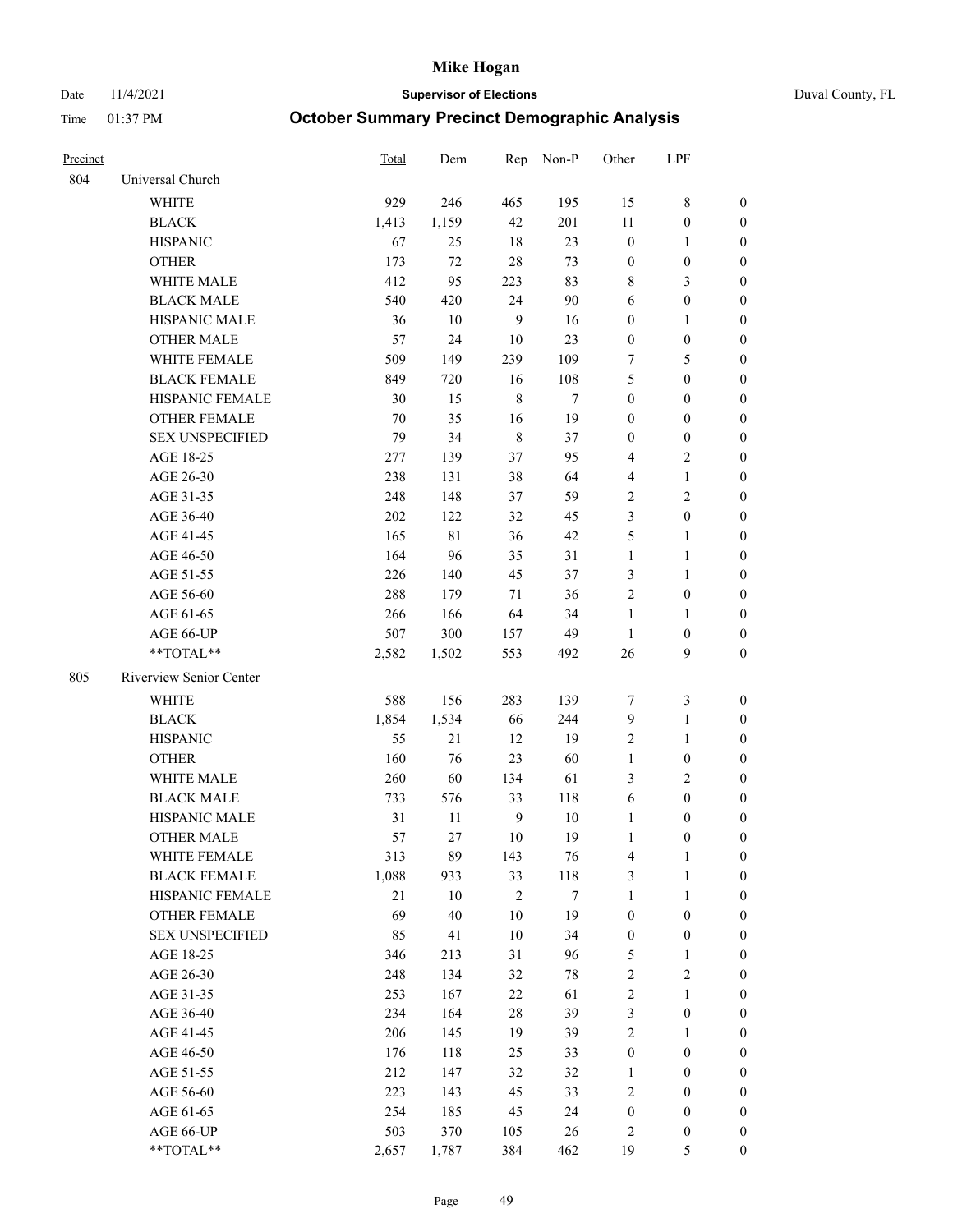#### Date 11/4/2021 **Supervisor of Elections** Duval County, FL

| Precinct |                                  | Total          | Dem                      | Rep                     | Non-P                   | Other            | LPF              |                  |
|----------|----------------------------------|----------------|--------------------------|-------------------------|-------------------------|------------------|------------------|------------------|
| 806      | Simonds Johnson Community Center |                |                          |                         |                         |                  |                  |                  |
|          | <b>WHITE</b>                     | 21             | $\tau$                   | 10                      | $\overline{4}$          | $\boldsymbol{0}$ | $\boldsymbol{0}$ | $\boldsymbol{0}$ |
|          | <b>BLACK</b>                     | 753            | 655                      | 20                      | 73                      | 4                | $\mathbf{1}$     | $\boldsymbol{0}$ |
|          | <b>HISPANIC</b>                  | 3              | $\mathbf{1}$             | $\mathbf{1}$            | $\mathbf{1}$            | $\boldsymbol{0}$ | $\boldsymbol{0}$ | $\boldsymbol{0}$ |
|          | <b>OTHER</b>                     | 58             | 33                       | 3                       | $22\,$                  | $\boldsymbol{0}$ | $\boldsymbol{0}$ | $\boldsymbol{0}$ |
|          | WHITE MALE                       | 5              | $\overline{c}$           | $\mathbf{1}$            | $\overline{2}$          | $\boldsymbol{0}$ | $\boldsymbol{0}$ | $\boldsymbol{0}$ |
|          | <b>BLACK MALE</b>                | 294            | 254                      | 8                       | $30\,$                  | 2                | $\boldsymbol{0}$ | $\boldsymbol{0}$ |
|          | HISPANIC MALE                    | $\mathbf{1}$   | $\boldsymbol{0}$         | $\mathbf{1}$            | $\boldsymbol{0}$        | $\boldsymbol{0}$ | $\boldsymbol{0}$ | $\boldsymbol{0}$ |
|          | OTHER MALE                       | 20             | 11                       | 3                       | 6                       | $\boldsymbol{0}$ | $\boldsymbol{0}$ | $\boldsymbol{0}$ |
|          | WHITE FEMALE                     | 16             | 5                        | 9                       | $\mathbf{2}$            | $\boldsymbol{0}$ | $\boldsymbol{0}$ | $\boldsymbol{0}$ |
|          | <b>BLACK FEMALE</b>              | 444            | 388                      | 12                      | 41                      | 2                | $\mathbf{1}$     | 0                |
|          | HISPANIC FEMALE                  | $\mathfrak{2}$ | $\mathbf{1}$             | $\boldsymbol{0}$        | $\mathbf{1}$            | $\boldsymbol{0}$ | $\boldsymbol{0}$ | $\boldsymbol{0}$ |
|          | <b>OTHER FEMALE</b>              | 21             | 16                       | $\boldsymbol{0}$        | 5                       | $\boldsymbol{0}$ | $\boldsymbol{0}$ | $\boldsymbol{0}$ |
|          | <b>SEX UNSPECIFIED</b>           | 32             | 19                       | $\boldsymbol{0}$        | 13                      | $\boldsymbol{0}$ | $\boldsymbol{0}$ | $\boldsymbol{0}$ |
|          | AGE 18-25                        | 109            | 73                       | 5                       | 29                      | 1                | $\mathbf{1}$     | $\boldsymbol{0}$ |
|          | AGE 26-30                        | 80             | 56                       | 7                       | 17                      | $\boldsymbol{0}$ | $\boldsymbol{0}$ | $\boldsymbol{0}$ |
|          | AGE 31-35                        | 75             | 57                       | $\overline{4}$          | 13                      | $\mathbf{1}$     | $\boldsymbol{0}$ | $\boldsymbol{0}$ |
|          | AGE 36-40                        | 59             | 45                       | $\mathbf{1}$            | 12                      | $\mathbf{1}$     | $\boldsymbol{0}$ | $\boldsymbol{0}$ |
|          | AGE 41-45                        | 72             | 60                       | 3                       | $\mathbf{9}$            | $\boldsymbol{0}$ | $\boldsymbol{0}$ | $\boldsymbol{0}$ |
|          | AGE 46-50                        | 63             | 51                       | $\mathfrak{Z}$          | $\,$ 8 $\,$             | 1                | $\boldsymbol{0}$ | $\boldsymbol{0}$ |
|          | AGE 51-55                        | 61             | 56                       | 3                       | $\sqrt{2}$              | $\boldsymbol{0}$ | $\boldsymbol{0}$ | 0                |
|          | AGE 56-60                        | 72             | 63                       | $\overline{4}$          | $\mathfrak{S}$          | $\boldsymbol{0}$ | $\boldsymbol{0}$ | $\boldsymbol{0}$ |
|          | AGE 61-65                        | 70             | 65                       | 3                       | $\mathfrak{2}$          | $\boldsymbol{0}$ | $\boldsymbol{0}$ | $\boldsymbol{0}$ |
|          | AGE 66-UP                        | 174            | 170                      | 1                       | 3                       | $\boldsymbol{0}$ | $\boldsymbol{0}$ | $\boldsymbol{0}$ |
|          | **TOTAL**                        | 835            | 696                      | 34                      | 100                     | 4                | $\mathbf{1}$     | $\boldsymbol{0}$ |
| 807      | Bradham Brooks Regional Library  |                |                          |                         |                         |                  |                  |                  |
|          | <b>WHITE</b>                     | 29             | $\tau$                   | 15                      | 5                       | $\sqrt{2}$       | $\boldsymbol{0}$ | $\boldsymbol{0}$ |
|          | <b>BLACK</b>                     | 1,011          | 901                      | 25                      | 81                      | $\mathbf{1}$     | $\mathfrak{Z}$   | $\boldsymbol{0}$ |
|          | <b>HISPANIC</b>                  | 13             | 5                        | $\mathfrak{Z}$          | $\overline{4}$          | $\mathbf{1}$     | $\boldsymbol{0}$ | $\boldsymbol{0}$ |
|          | <b>OTHER</b>                     | 49             | 22                       | 6                       | $20\,$                  | $\mathbf{1}$     | $\boldsymbol{0}$ | $\boldsymbol{0}$ |
|          | WHITE MALE                       | 16             | 3                        | 9                       | $\overline{2}$          | 2                | $\boldsymbol{0}$ | $\boldsymbol{0}$ |
|          | <b>BLACK MALE</b>                | 373            | 317                      | 14                      | 39                      | $\mathbf{1}$     | $\sqrt{2}$       | $\boldsymbol{0}$ |
|          | HISPANIC MALE                    | $\overline{4}$ | $\mathbf{1}$             | $\sqrt{2}$              | $\boldsymbol{0}$        | $\mathbf{1}$     | $\boldsymbol{0}$ | 0                |
|          | OTHER MALE                       | 12             | $\boldsymbol{7}$         | $\boldsymbol{0}$        | 5                       | $\boldsymbol{0}$ | $\boldsymbol{0}$ | $\boldsymbol{0}$ |
|          | WHITE FEMALE                     | 13             | $\overline{\mathbf{4}}$  | 6                       | 3                       | $\boldsymbol{0}$ | $\boldsymbol{0}$ | $\boldsymbol{0}$ |
|          | <b>BLACK FEMALE</b>              | 624            | 572                      | 10                      | 41                      | $\boldsymbol{0}$ | $\mathbf{1}$     | $\overline{0}$   |
|          | HISPANIC FEMALE                  | 9              | $\overline{\mathcal{L}}$ | $\mathbf{1}$            | $\overline{\mathbf{4}}$ | $\boldsymbol{0}$ | $\boldsymbol{0}$ | $\overline{0}$   |
|          | <b>OTHER FEMALE</b>              | 16             | 9                        | 3                       | $\mathfrak{Z}$          | $\mathbf{1}$     | $\boldsymbol{0}$ | $\overline{0}$   |
|          | <b>SEX UNSPECIFIED</b>           | 35             | $18\,$                   | $\overline{4}$          | 13                      | $\boldsymbol{0}$ | $\boldsymbol{0}$ | $\overline{0}$   |
|          | AGE 18-25                        | 88             | 62                       | $\mathfrak{Z}$          | 23                      | $\boldsymbol{0}$ | $\boldsymbol{0}$ | $\overline{0}$   |
|          | AGE 26-30                        | 69             | 50                       | $\overline{\mathbf{4}}$ | 15                      | $\boldsymbol{0}$ | $\boldsymbol{0}$ | 0                |
|          | AGE 31-35                        | 80             | 61                       | 3                       | 14                      | $\mathbf{1}$     | $\mathbf{1}$     | 0                |
|          | AGE 36-40                        | 69             | 50                       | $\mathfrak{S}$          | 12                      | $\mathbf{1}$     | $\mathbf{1}$     | 0                |
|          | AGE 41-45                        | 64             | 54                       | $\mathfrak{Z}$          | $\boldsymbol{7}$        | $\boldsymbol{0}$ | $\boldsymbol{0}$ | 0                |
|          | AGE 46-50                        | 75             | 62                       | 6                       | $\tau$                  | $\boldsymbol{0}$ | $\boldsymbol{0}$ | $\boldsymbol{0}$ |
|          | AGE 51-55                        | 80             | 68                       | 3                       | $\,$ 8 $\,$             | $\mathbf{1}$     | $\boldsymbol{0}$ | $\boldsymbol{0}$ |
|          | AGE 56-60                        | 96             | 83                       | 5                       | 7                       | $\mathbf{1}$     | $\boldsymbol{0}$ | $\overline{0}$   |
|          | AGE 61-65                        | 102            | 86                       | 6                       | $\mathbf{9}$            | $\boldsymbol{0}$ | $\mathbf{1}$     | $\boldsymbol{0}$ |
|          | AGE 66-UP                        | 379            | 359                      | 11                      | 8                       | $\mathbf{1}$     | $\boldsymbol{0}$ | $\boldsymbol{0}$ |
|          | **TOTAL**                        | 1,102          | 935                      | 49                      | 110                     | 5                | $\mathfrak{Z}$   | $\boldsymbol{0}$ |
|          |                                  |                |                          |                         |                         |                  |                  |                  |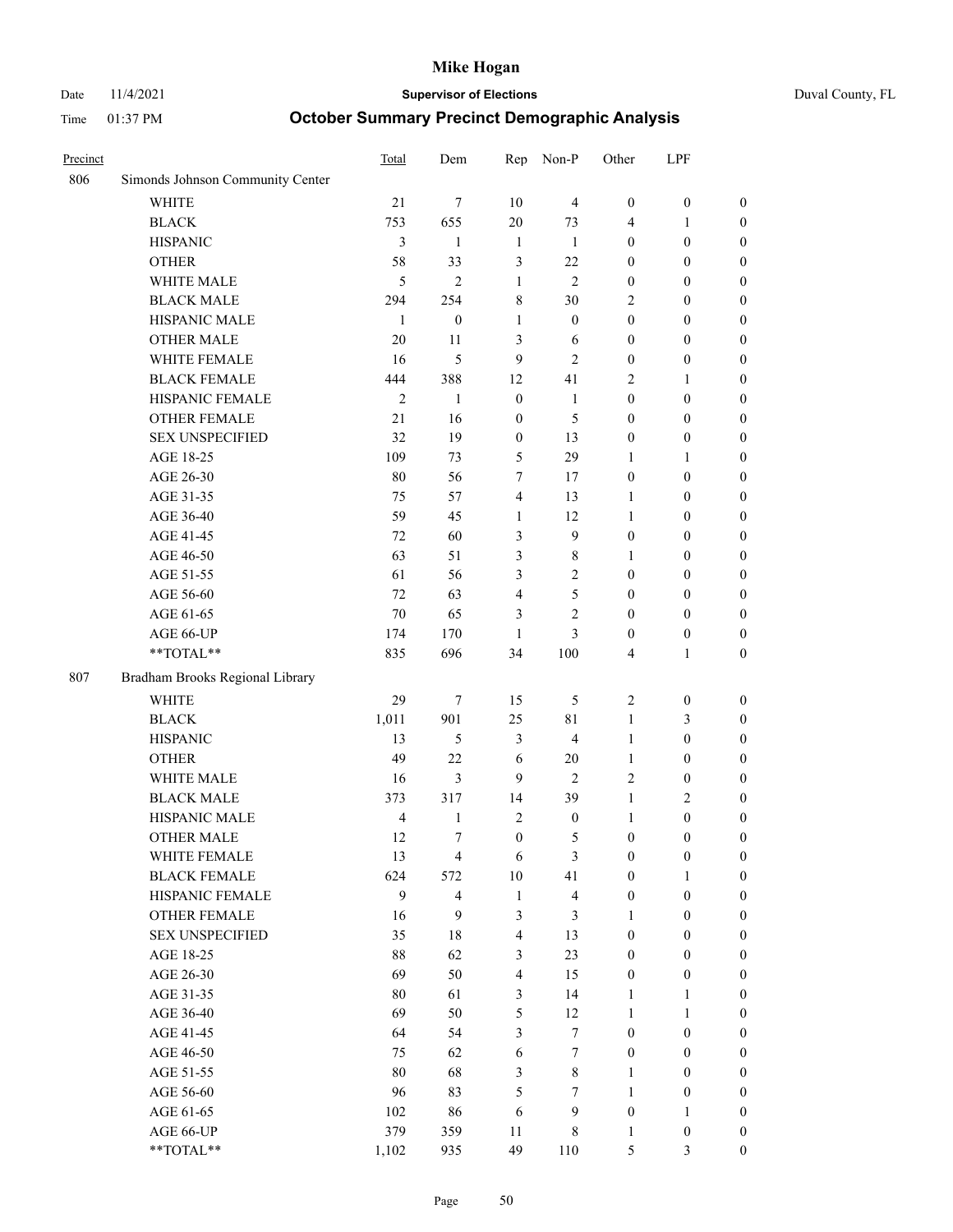Date 11/4/2021 **Supervisor of Elections** Duval County, FL

| Precinct |                                        | Total      | Dem            | Rep                  | Non-P          | Other                        | LPF                            |                  |
|----------|----------------------------------------|------------|----------------|----------------------|----------------|------------------------------|--------------------------------|------------------|
| 808      | Fairway Oaks                           |            |                |                      |                |                              |                                |                  |
|          | <b>WHITE</b>                           | 57         | 19             | 13                   | 22             | 3                            | $\boldsymbol{0}$               | $\boldsymbol{0}$ |
|          | <b>BLACK</b>                           | 1,704      | 1,469          | 41                   | 190            | 4                            | $\boldsymbol{0}$               | $\boldsymbol{0}$ |
|          | <b>HISPANIC</b>                        | 19         | 6              | $\overline{2}$       | 11             | $\boldsymbol{0}$             | $\boldsymbol{0}$               | $\boldsymbol{0}$ |
|          | <b>OTHER</b>                           | 109        | 54             | 7                    | 47             | $\boldsymbol{0}$             | $\mathbf{1}$                   | $\boldsymbol{0}$ |
|          | WHITE MALE                             | 19         | 6              | 6                    | 5              | $\overline{c}$               | $\boldsymbol{0}$               | $\boldsymbol{0}$ |
|          | <b>BLACK MALE</b>                      | 647        | 539            | 20                   | 87             | $\mathbf{1}$                 | $\boldsymbol{0}$               | $\boldsymbol{0}$ |
|          | HISPANIC MALE                          | $\tau$     | $\overline{c}$ | $\mathbf{1}$         | $\overline{4}$ | $\boldsymbol{0}$             | $\boldsymbol{0}$               | $\boldsymbol{0}$ |
|          | <b>OTHER MALE</b>                      | 30         | 13             | 3                    | 14             | $\boldsymbol{0}$             | $\boldsymbol{0}$               | $\boldsymbol{0}$ |
|          | WHITE FEMALE                           | 37         | 13             | $\tau$               | 16             | 1                            | $\boldsymbol{0}$               | $\boldsymbol{0}$ |
|          | <b>BLACK FEMALE</b>                    | 1,037      | 912            | $21\,$               | 101            | 3                            | $\boldsymbol{0}$               | $\boldsymbol{0}$ |
|          | HISPANIC FEMALE                        | 12         | 4              | $\mathbf{1}$         | $\tau$         | $\boldsymbol{0}$             | $\boldsymbol{0}$               | $\boldsymbol{0}$ |
|          | <b>OTHER FEMALE</b>                    | 39         | 24             | $\mathfrak{Z}$       | 11             | $\boldsymbol{0}$             | $\mathbf{1}$                   | $\boldsymbol{0}$ |
|          | <b>SEX UNSPECIFIED</b>                 | 61         | 35             | $\mathbf{1}$         | 25             | $\boldsymbol{0}$             | $\boldsymbol{0}$               | $\boldsymbol{0}$ |
|          | AGE 18-25                              | 255        | 175            | $11\,$               | 68             | 1                            | $\boldsymbol{0}$               | $\boldsymbol{0}$ |
|          | AGE 26-30                              | 206        | 148            | 7                    | 51             | $\boldsymbol{0}$             | $\boldsymbol{0}$               | $\boldsymbol{0}$ |
|          | AGE 31-35                              | 233        | 179            | $\,8\,$              | 41             | 4                            | $\mathbf{1}$                   | $\boldsymbol{0}$ |
|          | AGE 36-40                              | 180        | 138            | 6                    | 35             | $\mathbf{1}$                 | $\boldsymbol{0}$               | $\boldsymbol{0}$ |
|          | AGE 41-45                              | 125        | 102            | $\tau$               | 16             | $\boldsymbol{0}$             | $\boldsymbol{0}$               | $\boldsymbol{0}$ |
|          | AGE 46-50                              | 117        | 103            | $\mathfrak{Z}$       | 11             | $\boldsymbol{0}$             | $\boldsymbol{0}$               | $\boldsymbol{0}$ |
|          | AGE 51-55                              | 147        | 130            | 5                    | 12             | $\boldsymbol{0}$             | $\boldsymbol{0}$               | $\boldsymbol{0}$ |
|          | AGE 56-60                              | 154        | 140            | $\tau$               | $\tau$         | $\boldsymbol{0}$             | $\boldsymbol{0}$               | 0                |
|          | AGE 61-65                              | 183        | 164            | $\overline{4}$       | 15             | $\boldsymbol{0}$             | $\boldsymbol{0}$               | $\boldsymbol{0}$ |
|          | AGE 66-UP                              | 288        | 268            | 5                    | 14             | $\mathbf{1}$                 | $\boldsymbol{0}$               | $\boldsymbol{0}$ |
|          | **TOTAL**                              | 1,889      | 1,548          | 63                   | 270            | 7                            | $\mathbf{1}$                   | $\boldsymbol{0}$ |
| 809      | Simonds-Johnson Community Center       |            |                |                      |                |                              |                                |                  |
|          |                                        |            |                |                      |                |                              |                                |                  |
|          | <b>WHITE</b>                           | 85         | 29             | 24                   | 29             | $\overline{2}$               | $\mathbf{1}$                   | $\boldsymbol{0}$ |
|          | <b>BLACK</b>                           | 2,131      | 1,790          | 55                   | 270            | 15                           | $\mathbf{1}$                   | $\boldsymbol{0}$ |
|          | <b>HISPANIC</b>                        | 37         | 22             | $\overline{4}$       | 11             | $\boldsymbol{0}$             | $\boldsymbol{0}$               | $\boldsymbol{0}$ |
|          | <b>OTHER</b>                           | 154        | 61             | 10                   | 82             | $\mathbf{1}$                 | $\boldsymbol{0}$               | $\boldsymbol{0}$ |
|          | WHITE MALE                             | 38         | 12             | 13                   | 12             | $\mathbf{1}$                 | $\boldsymbol{0}$               | $\boldsymbol{0}$ |
|          | <b>BLACK MALE</b>                      | 848        | 685            | 24                   | 133            | 6                            | $\boldsymbol{0}$               | $\boldsymbol{0}$ |
|          | HISPANIC MALE<br><b>OTHER MALE</b>     | 18         | 12             | $\mathbf{1}$         | 5              | $\boldsymbol{0}$             | $\boldsymbol{0}$               | $\boldsymbol{0}$ |
|          |                                        | 45         | 16             | 6                    | 23             | $\boldsymbol{0}$             | $\boldsymbol{0}$               | $\boldsymbol{0}$ |
|          | WHITE FEMALE                           | 45         | 17             | 11                   | 15             | 1                            | 1                              | 0                |
|          | <b>BLACK FEMALE</b>                    | 1,241      | 1,076          | 30                   | 125            | 9                            | $\mathbf{1}$                   | $\boldsymbol{0}$ |
|          | HISPANIC FEMALE                        | 19         | $10\,$         | $\mathfrak{Z}$       | $\sqrt{6}$     | $\boldsymbol{0}$             | $\boldsymbol{0}$               | $\overline{0}$   |
|          | OTHER FEMALE<br><b>SEX UNSPECIFIED</b> | 55         | 30             | $\mathfrak{Z}$       | 22             | $\boldsymbol{0}$             | $\boldsymbol{0}$               | $\overline{0}$   |
|          |                                        | 98         | 44             | $\mathbf{2}$         | 51             | $\mathbf{1}$                 | $\boldsymbol{0}$               | $\overline{0}$   |
|          | AGE 18-25                              | 373        | 243            | 14                   | 113            | 3                            | $\boldsymbol{0}$               | $\overline{0}$   |
|          | AGE 26-30                              | 240<br>277 | 160<br>210     | 15<br>$\overline{9}$ | 63<br>56       | $\sqrt{2}$<br>$\overline{c}$ | $\boldsymbol{0}$               | $\overline{0}$   |
|          | AGE 31-35                              |            |                |                      |                | $\sqrt{2}$                   | $\boldsymbol{0}$               | 0                |
|          | AGE 36-40                              | 206<br>172 | 147            | 9<br>7               | 46<br>27       | $\mathbf{1}$                 | $\sqrt{2}$<br>$\boldsymbol{0}$ | 0                |
|          | AGE 41-45                              |            | 137            |                      |                |                              |                                | 0                |
|          | AGE 46-50                              | 175        | 136            | 10                   | 25             | $\overline{4}$               | $\boldsymbol{0}$               | 0                |
|          | AGE 51-55                              | 162<br>203 | 132<br>176     | 12                   | 17             | $\mathbf{1}$                 | $\boldsymbol{0}$               | $\boldsymbol{0}$ |
|          | AGE 56-60                              |            |                | 6                    | 21             | $\boldsymbol{0}$             | $\boldsymbol{0}$               | $\boldsymbol{0}$ |
|          | AGE 61-65                              | 206        | 190            | 6                    | $\,$ 8 $\,$    | 2                            | $\boldsymbol{0}$               | $\boldsymbol{0}$ |
|          | AGE 66-UP                              | 392        | 370            | 5                    | 16             | $\mathbf{1}$                 | $\boldsymbol{0}$               | $\boldsymbol{0}$ |
|          | **TOTAL**                              | 2,407      | 1,902          | 93                   | 392            | $18\,$                       | $\mathbf{2}$                   | $\boldsymbol{0}$ |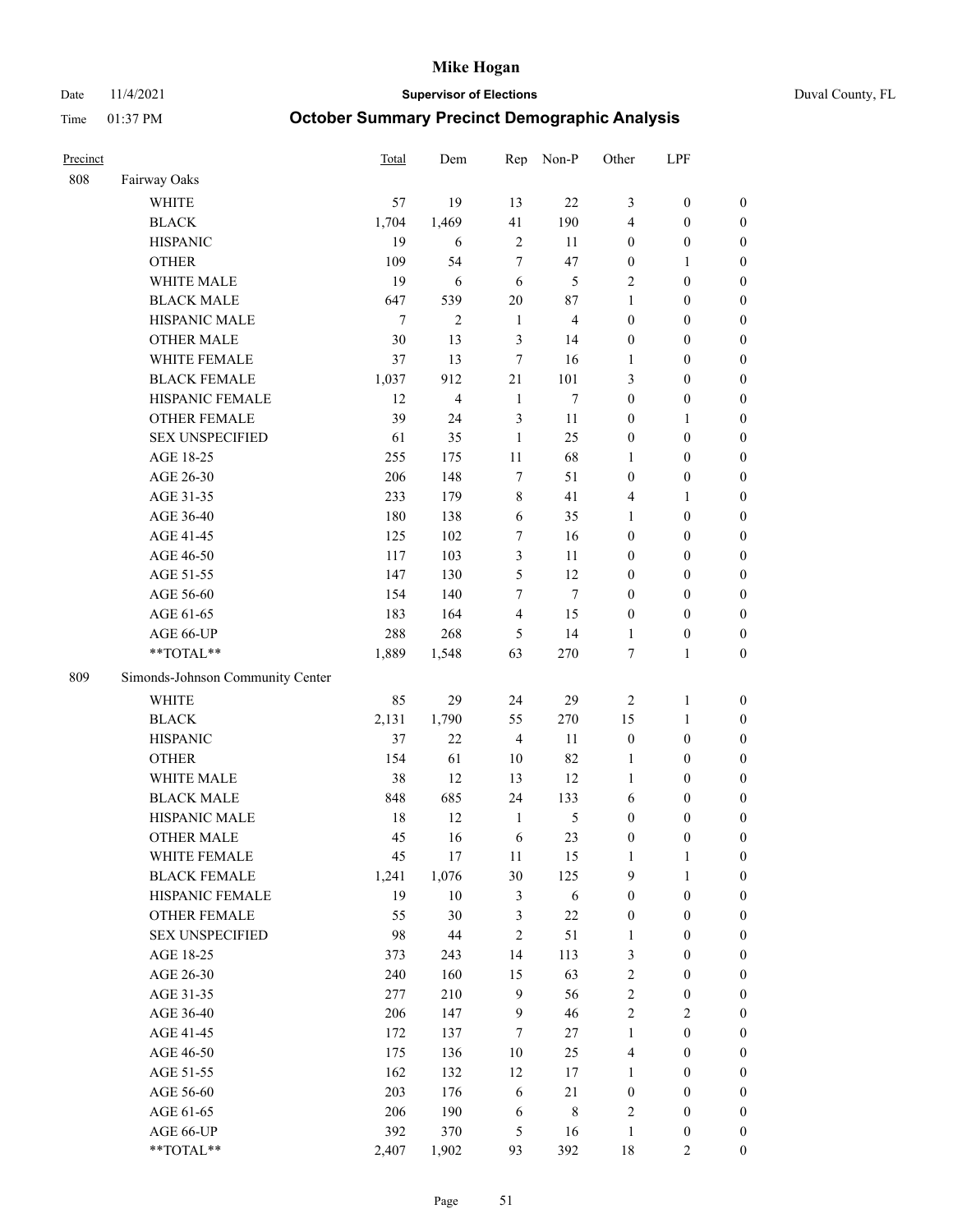Date 11/4/2021 **Supervisor of Elections** Duval County, FL

| Precinct |                                             | <b>Total</b> | Dem                     | Rep              | Non-P                   | Other            | LPF              |                  |
|----------|---------------------------------------------|--------------|-------------------------|------------------|-------------------------|------------------|------------------|------------------|
| 810      | Temple Baptist Church                       |              |                         |                  |                         |                  |                  |                  |
|          | <b>WHITE</b>                                | 1,045        | 113                     | 790              | 128                     | 8                | 6                | 0                |
|          | <b>BLACK</b>                                | 118          | 97                      | 3                | 16                      | 2                | $\boldsymbol{0}$ | $\boldsymbol{0}$ |
|          | <b>HISPANIC</b>                             | 24           | $\,$ 8 $\,$             | 10               | 6                       | $\boldsymbol{0}$ | $\boldsymbol{0}$ | $\boldsymbol{0}$ |
|          | <b>OTHER</b>                                | 72           | 12                      | 33               | 26                      | $\boldsymbol{0}$ | 1                | $\boldsymbol{0}$ |
|          | WHITE MALE                                  | 510          | 50                      | 388              | 64                      | 5                | $\mathfrak{Z}$   | $\boldsymbol{0}$ |
|          | <b>BLACK MALE</b>                           | 45           | 35                      | $\sqrt{2}$       | $\,$ 8 $\,$             | $\boldsymbol{0}$ | $\boldsymbol{0}$ | $\boldsymbol{0}$ |
|          | HISPANIC MALE                               | 11           | $\overline{\mathbf{4}}$ | 5                | $\sqrt{2}$              | $\boldsymbol{0}$ | $\boldsymbol{0}$ | $\boldsymbol{0}$ |
|          | OTHER MALE                                  | 26           | $\mathfrak s$           | 11               | 9                       | $\boldsymbol{0}$ | $\mathbf{1}$     | $\boldsymbol{0}$ |
|          | WHITE FEMALE                                | 520          | 62                      | 394              | 58                      | 3                | $\mathfrak{Z}$   | $\boldsymbol{0}$ |
|          | <b>BLACK FEMALE</b>                         | 69           | 60                      | $\mathbf{1}$     | 7                       | $\mathbf{1}$     | $\boldsymbol{0}$ | $\boldsymbol{0}$ |
|          | HISPANIC FEMALE                             | 13           | $\overline{\mathbf{4}}$ | 5                | $\overline{\mathbf{4}}$ | $\boldsymbol{0}$ | $\boldsymbol{0}$ | 0                |
|          | <b>OTHER FEMALE</b>                         | 30           | 5                       | 16               | 9                       | $\boldsymbol{0}$ | $\boldsymbol{0}$ | $\boldsymbol{0}$ |
|          | <b>SEX UNSPECIFIED</b>                      | 35           | 5                       | 14               | 15                      | $\mathbf{1}$     | $\boldsymbol{0}$ | $\boldsymbol{0}$ |
|          | AGE 18-25                                   | 111          | $20\,$                  | 62               | $28\,$                  | $\mathbf{1}$     | $\boldsymbol{0}$ | $\boldsymbol{0}$ |
|          | AGE 26-30                                   | 94           | 16                      | 52               | 21                      | 3                | $\sqrt{2}$       | $\boldsymbol{0}$ |
|          | AGE 31-35                                   | 88           | $20\,$                  | 48               | 19                      | $\boldsymbol{0}$ | $\mathbf{1}$     | $\boldsymbol{0}$ |
|          | AGE 36-40                                   | 94           | 11                      | 57               | 22                      | 2                | $\sqrt{2}$       | $\boldsymbol{0}$ |
|          | AGE 41-45                                   | 103          | 19                      | 59               | 24                      | $\boldsymbol{0}$ | $\mathbf{1}$     | $\boldsymbol{0}$ |
|          | AGE 46-50                                   | 100          | 25                      | 66               | $\mathbf{9}$            | $\boldsymbol{0}$ | $\boldsymbol{0}$ | $\boldsymbol{0}$ |
|          | AGE 51-55                                   | 126          | 16                      | 98               | 12                      | $\boldsymbol{0}$ | $\boldsymbol{0}$ | $\boldsymbol{0}$ |
|          | AGE 56-60                                   | 122          | 23                      | 84               | 13                      | $\mathfrak{2}$   | $\boldsymbol{0}$ | 0                |
|          | AGE 61-65                                   | 146          | 24                      | 105              | 15                      | $\mathbf{1}$     | $\mathbf{1}$     | 0                |
|          | AGE 66-UP                                   | 275          | 56                      | 205              | 13                      | $\mathbf{1}$     | $\boldsymbol{0}$ | $\boldsymbol{0}$ |
|          | **TOTAL**                                   | 1,259        | 230                     | 836              | 176                     | 10               | $\boldsymbol{7}$ | $\boldsymbol{0}$ |
| 811      | Police Athletic League of Jacksonville, Inc |              |                         |                  |                         |                  |                  |                  |
|          | WHITE                                       | 34           | $\boldsymbol{7}$        | 13               | 14                      | $\boldsymbol{0}$ | $\boldsymbol{0}$ | $\boldsymbol{0}$ |
|          | <b>BLACK</b>                                | 1,244        | 1,069                   | 34               | 131                     | 10               | $\boldsymbol{0}$ | $\boldsymbol{0}$ |
|          | <b>HISPANIC</b>                             | 17           | $\overline{\mathbf{4}}$ | $\sqrt{2}$       | 9                       | $\mathbf{1}$     | $\mathbf{1}$     | $\boldsymbol{0}$ |
|          | <b>OTHER</b>                                | 95           | 53                      | 3                | 37                      | $\mathbf{1}$     | $\mathbf{1}$     | $\boldsymbol{0}$ |
|          | WHITE MALE                                  | 9            | $\overline{c}$          | 5                | $\overline{2}$          | $\boldsymbol{0}$ | $\boldsymbol{0}$ | $\boldsymbol{0}$ |
|          | <b>BLACK MALE</b>                           | 514          | 418                     | 19               | $70\,$                  | 7                | $\boldsymbol{0}$ | $\boldsymbol{0}$ |
|          | HISPANIC MALE                               | 6            | $\sqrt{2}$              | $\mathbf{1}$     | $\mathfrak{Z}$          | $\boldsymbol{0}$ | $\boldsymbol{0}$ | $\boldsymbol{0}$ |
|          | OTHER MALE                                  | 37           | 19                      | $\boldsymbol{0}$ | 17                      | $\boldsymbol{0}$ | $\mathbf{1}$     | $\boldsymbol{0}$ |
|          | WHITE FEMALE                                | 23           | 5                       | 7                | 11                      | $\boldsymbol{0}$ | $\boldsymbol{0}$ | 0                |
|          | <b>BLACK FEMALE</b>                         | 713          | 638                     | 15               | 57                      | 3                | $\boldsymbol{0}$ | $\overline{0}$   |
|          | HISPANIC FEMALE                             | 10           | $\mathbf{1}$            | $\mathbf{1}$     | $\sqrt{6}$              | $\mathbf{1}$     | $\mathbf{1}$     | $\overline{0}$   |
|          | OTHER FEMALE                                | 35           | 23                      | $\sqrt{2}$       | $10\,$                  | $\boldsymbol{0}$ | $\boldsymbol{0}$ | $\overline{0}$   |
|          | <b>SEX UNSPECIFIED</b>                      | 43           | 25                      | $\mathbf{2}$     | 15                      | $\mathbf{1}$     | $\boldsymbol{0}$ | 0                |
|          | AGE 18-25                                   | 187          | 132                     | 4                | 47                      | 3                | $\mathbf{1}$     | $\overline{0}$   |
|          | AGE 26-30                                   | 130          | 95                      | 9                | 24                      | 2                | $\boldsymbol{0}$ | 0                |
|          | AGE 31-35                                   | 144          | 102                     | 11               | 29                      | $\overline{c}$   | $\boldsymbol{0}$ | 0                |
|          | AGE 36-40                                   | 114          | 86                      | $\mathfrak{Z}$   | 24                      | $\boldsymbol{0}$ | $\mathbf{1}$     | 0                |
|          | AGE 41-45                                   | 120          | 96                      | 3                | 19                      | 2                | $\boldsymbol{0}$ | 0                |
|          | AGE 46-50                                   | 111          | 92                      | $\mathfrak s$    | 13                      | $\mathbf{1}$     | $\boldsymbol{0}$ | 0                |
|          | AGE 51-55                                   | 98           | 87                      | 3                | $\tau$                  | $\mathbf{1}$     | $\boldsymbol{0}$ | $\boldsymbol{0}$ |
|          | AGE 56-60                                   | 119          | 104                     | $\overline{4}$   | 11                      | $\boldsymbol{0}$ | $\boldsymbol{0}$ | $\boldsymbol{0}$ |
|          | AGE 61-65                                   | 103          | 92                      | 4                | 7                       | $\boldsymbol{0}$ | $\boldsymbol{0}$ | $\overline{0}$   |
|          | AGE 66-UP                                   | 262          | 246                     | 5                | $10\,$                  | $\mathbf{1}$     | $\boldsymbol{0}$ | 0                |
|          | **TOTAL**                                   | 1,390        | 1,133                   | 52               | 191                     | 12               | $\overline{2}$   | $\boldsymbol{0}$ |
|          |                                             |              |                         |                  |                         |                  |                  |                  |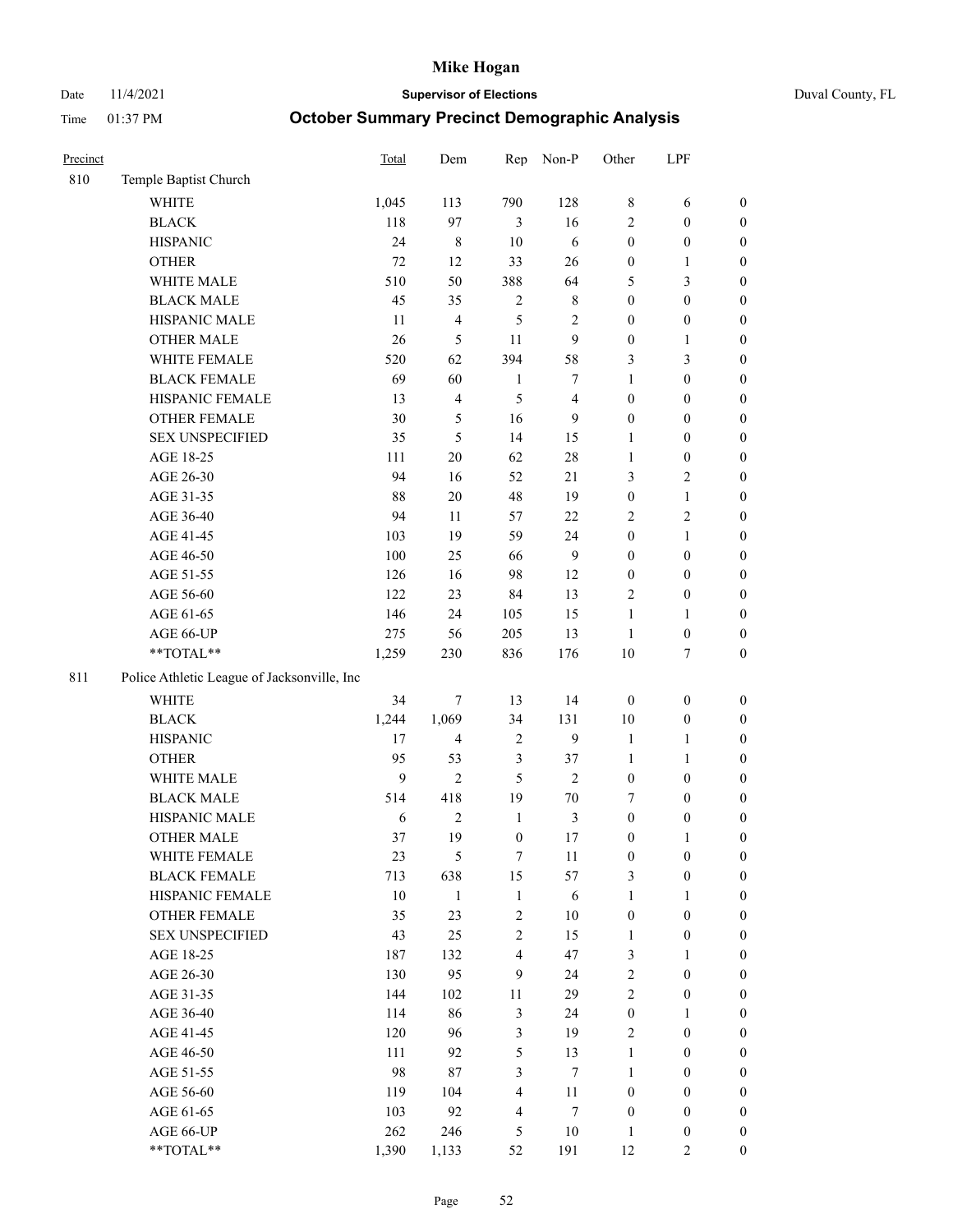Date 11/4/2021 **Supervisor of Elections** Duval County, FL

| Precinct |                              | Total | Dem            | Rep            | Non-P        | Other            | LPF              |                  |
|----------|------------------------------|-------|----------------|----------------|--------------|------------------|------------------|------------------|
| 812      | <b>Emmett Reed Center</b>    |       |                |                |              |                  |                  |                  |
|          | <b>WHITE</b>                 | 66    | 27             | 14             | 22           | $\overline{2}$   | $\mathbf{1}$     | 0                |
|          | <b>BLACK</b>                 | 1,203 | 1,043          | 25             | 131          | 4                | $\boldsymbol{0}$ | 0                |
|          | <b>HISPANIC</b>              | 27    | 12             | $\mathfrak{S}$ | 9            | $\mathbf{1}$     | $\boldsymbol{0}$ | $\boldsymbol{0}$ |
|          | <b>OTHER</b>                 | 85    | 45             | 5              | 34           | $\mathbf{1}$     | $\boldsymbol{0}$ | $\boldsymbol{0}$ |
|          | WHITE MALE                   | 24    | 9              | 5              | 9            | 1                | $\boldsymbol{0}$ | $\boldsymbol{0}$ |
|          | <b>BLACK MALE</b>            | 491   | 412            | 13             | 63           | 3                | $\boldsymbol{0}$ | $\boldsymbol{0}$ |
|          | HISPANIC MALE                | 9     | $\overline{4}$ | $\mathfrak{Z}$ | $\mathbf{2}$ | $\boldsymbol{0}$ | $\boldsymbol{0}$ | $\boldsymbol{0}$ |
|          | <b>OTHER MALE</b>            | 26    | 12             | $\overline{4}$ | 9            | $\mathbf{1}$     | $\boldsymbol{0}$ | $\boldsymbol{0}$ |
|          | WHITE FEMALE                 | 41    | 18             | $\,$ 8 $\,$    | 13           | $\mathbf{1}$     | $\mathbf{1}$     | $\boldsymbol{0}$ |
|          | <b>BLACK FEMALE</b>          | 687   | 614            | 11             | 61           | $\mathbf{1}$     | $\boldsymbol{0}$ | 0                |
|          | HISPANIC FEMALE              | 16    | $\tau$         | $\sqrt{2}$     | 6            | $\mathbf{1}$     | $\boldsymbol{0}$ | 0                |
|          | <b>OTHER FEMALE</b>          | 25    | 17             | $\mathbf{1}$   | 7            | $\boldsymbol{0}$ | $\boldsymbol{0}$ | $\boldsymbol{0}$ |
|          | <b>SEX UNSPECIFIED</b>       | 62    | 34             | $\sqrt{2}$     | 26           | $\boldsymbol{0}$ | $\boldsymbol{0}$ | $\boldsymbol{0}$ |
|          | AGE 18-25                    | 148   | 91             | 5              | 51           | 1                | $\boldsymbol{0}$ | $\boldsymbol{0}$ |
|          | AGE 26-30                    | 106   | 72             | $\overline{4}$ | $28\,$       | $\mathbf{1}$     | $\mathbf{1}$     | $\boldsymbol{0}$ |
|          | AGE 31-35                    | 121   | 93             | $\,$ $\,$      | 19           | $\mathbf{1}$     | $\boldsymbol{0}$ | $\boldsymbol{0}$ |
|          | AGE 36-40                    | 93    | 74             | $\mathfrak{S}$ | 13           | $\mathbf{1}$     | $\boldsymbol{0}$ | $\boldsymbol{0}$ |
|          | AGE 41-45                    | 108   | 83             | $\mathfrak{S}$ | 18           | $\overline{2}$   | $\boldsymbol{0}$ | $\boldsymbol{0}$ |
|          | AGE 46-50                    | 93    | 72             | $\overline{4}$ | 17           | $\boldsymbol{0}$ | $\boldsymbol{0}$ | $\boldsymbol{0}$ |
|          | AGE 51-55                    | 102   | 84             | $\overline{4}$ | 12           | 2                | $\boldsymbol{0}$ | $\boldsymbol{0}$ |
|          | AGE 56-60                    | 113   | 99             | 5              | 9            | $\boldsymbol{0}$ | $\boldsymbol{0}$ | 0                |
|          | AGE 61-65                    | 153   | 139            | $\overline{4}$ | 10           | $\boldsymbol{0}$ | $\boldsymbol{0}$ | 0                |
|          | AGE 66-UP                    | 342   | 318            | 5              | 19           | $\boldsymbol{0}$ | $\boldsymbol{0}$ | $\boldsymbol{0}$ |
|          | **TOTAL**                    | 1,381 | 1,127          | 49             | 196          | 8                | $\mathbf{1}$     | $\boldsymbol{0}$ |
| 813      | Our Redeemer Lutheran Church |       |                |                |              |                  |                  |                  |
|          | <b>WHITE</b>                 | 2,278 | 392            | 1,430          | 410          | 35               | 11               | $\boldsymbol{0}$ |
|          | <b>BLACK</b>                 | 3,752 | 3,169          | 108            | 444          | 29               | $\sqrt{2}$       | $\boldsymbol{0}$ |
|          | <b>HISPANIC</b>              | 162   | 67             | 40             | 52           | $\sqrt{2}$       | $\mathbf{1}$     | $\boldsymbol{0}$ |
|          | <b>OTHER</b>                 | 352   | 152            | 66             | 130          | 3                | $\mathbf{1}$     | $\boldsymbol{0}$ |
|          | WHITE MALE                   | 1,087 | 167            | 700            | 195          | 16               | $\mathbf{9}$     | $\overline{0}$   |
|          | <b>BLACK MALE</b>            | 1,598 | 1,296          | 69             | 219          | 12               | $\overline{2}$   | $\boldsymbol{0}$ |
|          | HISPANIC MALE                | 76    | 23             | 22             | 30           | $\mathbf{1}$     | $\boldsymbol{0}$ | 0                |
|          | <b>OTHER MALE</b>            | 130   | 47             | 23             | 59           | $\boldsymbol{0}$ | $\mathbf{1}$     | 0                |
|          | WHITE FEMALE                 | 1,170 | 222            | 716            | 211          | 19               | 2                | 0                |
|          | <b>BLACK FEMALE</b>          | 2,110 | 1,842          | 38             | 213          | 17               | $\boldsymbol{0}$ | $\boldsymbol{0}$ |
|          | HISPANIC FEMALE              | 84    | 43             | 17             | $22\,$       | $\mathbf{1}$     | 1                | $\boldsymbol{0}$ |
|          | OTHER FEMALE                 | 141   | 71             | 36             | 32           | $\boldsymbol{2}$ | $\boldsymbol{0}$ | $\overline{0}$   |
|          | <b>SEX UNSPECIFIED</b>       | 148   | 69             | 23             | 55           | $\mathbf{1}$     | $\boldsymbol{0}$ | 0                |
|          | AGE 18-25                    | 774   | 455            | 108            | 197          | 12               | $\sqrt{2}$       | 0                |
|          | AGE 26-30                    | 505   | 257            | 105            | 134          | 8                | $\mathbf{1}$     | 0                |
|          | AGE 31-35                    | 521   | 285            | 113            | 111          | 6                | 6                | 0                |
|          | AGE 36-40                    | 580   | 342            | 112            | 120          | 5                | $\mathbf{1}$     | 0                |
|          | AGE 41-45                    | 570   | 363            | 97             | 102          | $\boldsymbol{7}$ | $\mathbf{1}$     | 0                |
|          | AGE 46-50                    | 657   | 417            | 144            | $88\,$       | $\boldsymbol{7}$ | $\mathbf{1}$     | 0                |
|          | AGE 51-55                    | 675   | 410            | 178            | $78\,$       | 9                | $\boldsymbol{0}$ | 0                |
|          | AGE 56-60                    | 613   | 340            | 195            | $70\,$       | 7                | 1                | $\boldsymbol{0}$ |
|          | AGE 61-65                    | 599   | 341            | 183            | 68           | 5                | $\sqrt{2}$       | $\boldsymbol{0}$ |
|          | AGE 66-UP                    | 1,048 | 568            | 409            | 68           | 3                | $\boldsymbol{0}$ | 0                |
|          | **TOTAL**                    | 6,544 | 3,780          | 1,644          | 1,036        | 69               | 15               | $\boldsymbol{0}$ |
|          |                              |       |                |                |              |                  |                  |                  |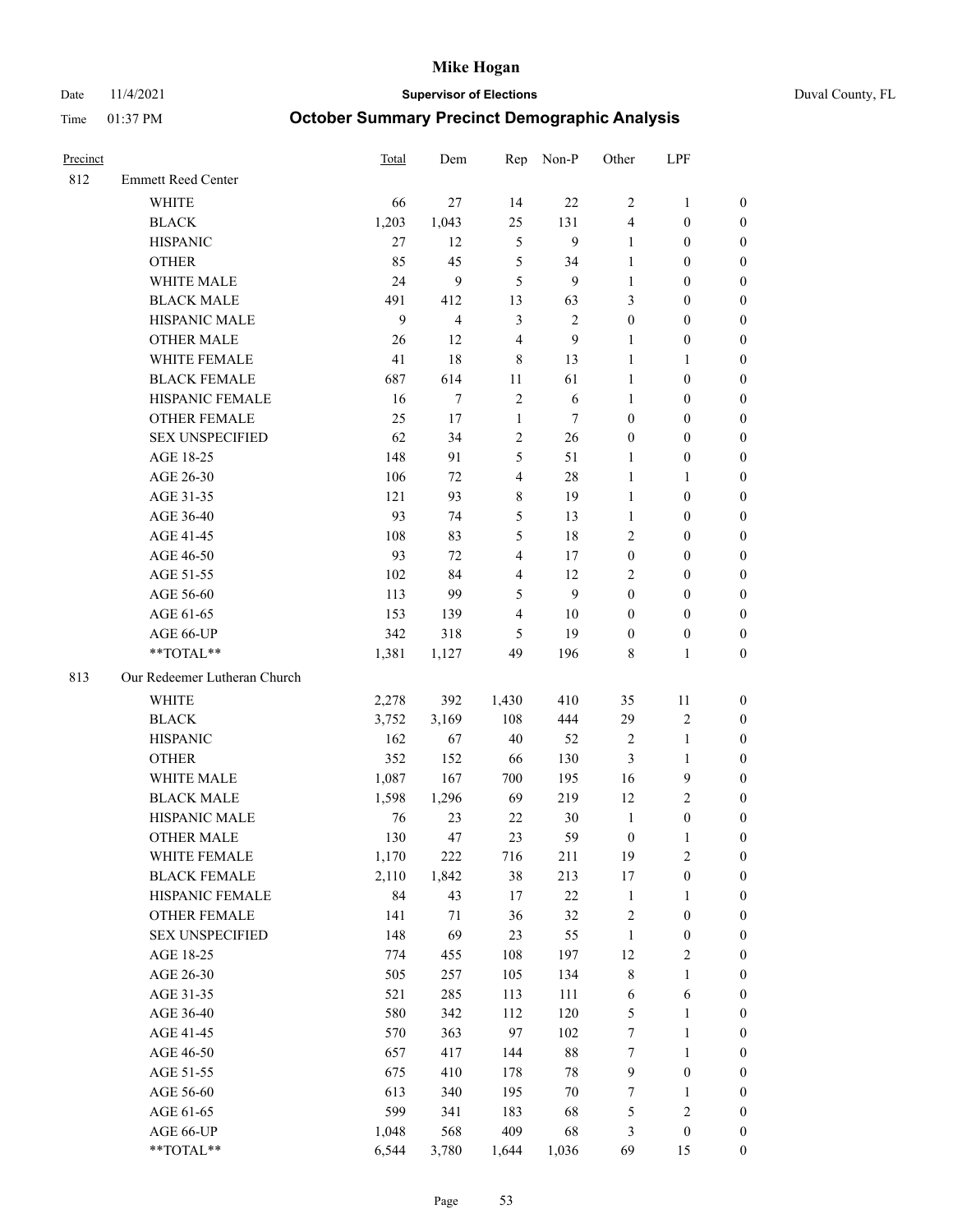Date 11/4/2021 **Supervisor of Elections** Duval County, FL

| Precinct |                               | Total            | Dem    | Rep              | Non-P        | Other            | LPF              |                  |
|----------|-------------------------------|------------------|--------|------------------|--------------|------------------|------------------|------------------|
| 814      | Cisco Garden Community Center |                  |        |                  |              |                  |                  |                  |
|          | <b>WHITE</b>                  | 2,748            | 385    | 1,965            | 372          | 20               | 6                | 0                |
|          | <b>BLACK</b>                  | 495              | 413    | 22               | 58           | $\mathfrak{2}$   | $\boldsymbol{0}$ | $\boldsymbol{0}$ |
|          | <b>HISPANIC</b>               | 71               | 24     | 25               | 21           | $\mathbf{1}$     | $\boldsymbol{0}$ | $\boldsymbol{0}$ |
|          | <b>OTHER</b>                  | 154              | 33     | 60               | 58           | 3                | $\boldsymbol{0}$ | $\boldsymbol{0}$ |
|          | WHITE MALE                    | 1,308            | 156    | 951              | 191          | 8                | $\sqrt{2}$       | $\boldsymbol{0}$ |
|          | <b>BLACK MALE</b>             | 223              | 175    | 15               | 32           | $\mathbf{1}$     | $\boldsymbol{0}$ | $\boldsymbol{0}$ |
|          | HISPANIC MALE                 | 37               | 12     | 13               | 12           | $\boldsymbol{0}$ | $\boldsymbol{0}$ | $\boldsymbol{0}$ |
|          | <b>OTHER MALE</b>             | 53               | 12     | 22               | 17           | $\mathbf{2}$     | $\boldsymbol{0}$ | $\boldsymbol{0}$ |
|          | WHITE FEMALE                  | 1,407            | 226    | 991              | 174          | 12               | $\overline{4}$   | $\boldsymbol{0}$ |
|          | <b>BLACK FEMALE</b>           | 268              | 234    | $\tau$           | 26           | $\mathbf{1}$     | $\boldsymbol{0}$ | $\boldsymbol{0}$ |
|          | HISPANIC FEMALE               | 32               | 10     | 12               | $\mathbf{9}$ | $\mathbf{1}$     | $\boldsymbol{0}$ | 0                |
|          | <b>OTHER FEMALE</b>           | 65               | 16     | 21               | 27           | 1                | $\boldsymbol{0}$ | $\boldsymbol{0}$ |
|          | <b>SEX UNSPECIFIED</b>        | 75               | 14     | 40               | 21           | $\boldsymbol{0}$ | $\boldsymbol{0}$ | $\boldsymbol{0}$ |
|          | AGE 18-25                     | 369              | 86     | 181              | 94           | 6                | $\sqrt{2}$       | $\boldsymbol{0}$ |
|          | AGE 26-30                     | 243              | 44     | 142              | 55           | $\mathbf{1}$     | $\mathbf{1}$     | $\boldsymbol{0}$ |
|          | AGE 31-35                     | 266              | 57     | 153              | 52           | 3                | $\mathbf{1}$     | $\boldsymbol{0}$ |
|          | AGE 36-40                     | 281              | 69     | 154              | 54           | 4                | $\boldsymbol{0}$ | $\boldsymbol{0}$ |
|          | AGE 41-45                     | 224              | 60     | 121              | 42           | $\mathbf{1}$     | $\boldsymbol{0}$ | $\boldsymbol{0}$ |
|          | AGE 46-50                     | 262              | 67     | 159              | 35           | $\mathbf{1}$     | $\boldsymbol{0}$ | $\boldsymbol{0}$ |
|          | AGE 51-55                     | 331              | 89     | 189              | 49           | 3                | $\mathbf{1}$     | $\boldsymbol{0}$ |
|          | AGE 56-60                     | 350              | 91     | 215              | 40           | 3                | $\mathbf{1}$     | 0                |
|          | AGE 61-65                     | 351              | 93     | 224              | 33           | 1                | $\boldsymbol{0}$ | 0                |
|          | AGE 66-UP                     | 790              | 199    | 534              | 54           | 3                | $\boldsymbol{0}$ | $\boldsymbol{0}$ |
|          | $**TOTAL**$                   | 3,468            | 855    | 2,072            | 509          | 26               | 6                | $\boldsymbol{0}$ |
| 815      | Graham Branch Library         |                  |        |                  |              |                  |                  |                  |
|          | WHITE                         | 67               | $27\,$ | 19               | $20\,$       | 1                | $\boldsymbol{0}$ | $\boldsymbol{0}$ |
|          | <b>BLACK</b>                  | 1,517            | 1,298  | 39               | 170          | 8                | $\sqrt{2}$       | $\boldsymbol{0}$ |
|          | <b>HISPANIC</b>               | 23               | 12     | 3                | $\,$ 8 $\,$  | $\boldsymbol{0}$ | $\boldsymbol{0}$ | $\boldsymbol{0}$ |
|          | <b>OTHER</b>                  | 104              | 58     | 6                | 40           | $\boldsymbol{0}$ | $\boldsymbol{0}$ | $\boldsymbol{0}$ |
|          | WHITE MALE                    | 24               | 8      | 7                | $\,$ 8 $\,$  | $\mathbf{1}$     | $\boldsymbol{0}$ | $\boldsymbol{0}$ |
|          | <b>BLACK MALE</b>             | 665              | 558    | 19               | 85           | 3                | $\boldsymbol{0}$ | $\boldsymbol{0}$ |
|          | HISPANIC MALE                 | $\boldsymbol{9}$ | 6      | $\mathbf{1}$     | $\sqrt{2}$   | $\boldsymbol{0}$ | $\boldsymbol{0}$ | $\boldsymbol{0}$ |
|          | <b>OTHER MALE</b>             | 29               | 16     | $\mathbf{1}$     | 12           | $\boldsymbol{0}$ | $\boldsymbol{0}$ | $\boldsymbol{0}$ |
|          | WHITE FEMALE                  | 43               | 19     | 12               | 12           | $\boldsymbol{0}$ | $\boldsymbol{0}$ | 0                |
|          | <b>BLACK FEMALE</b>           | 823              | 716    | $20\,$           | $80\,$       | 5                | $\overline{2}$   | $\boldsymbol{0}$ |
|          | HISPANIC FEMALE               | 14               | 6      | $\sqrt{2}$       | 6            | $\boldsymbol{0}$ | $\boldsymbol{0}$ | $\overline{0}$   |
|          | OTHER FEMALE                  | 46               | 28     | 5                | 13           | $\boldsymbol{0}$ | $\boldsymbol{0}$ | $\overline{0}$   |
|          | <b>SEX UNSPECIFIED</b>        | 58               | 38     | $\boldsymbol{0}$ | $20\,$       | $\boldsymbol{0}$ | $\boldsymbol{0}$ | $\overline{0}$   |
|          | AGE 18-25                     | 177              | 115    | $\overline{4}$   | 55           | $\overline{c}$   | $\mathbf{1}$     | $\overline{0}$   |
|          | AGE 26-30                     | 151              | 108    | $\overline{4}$   | 38           | $\boldsymbol{0}$ | $\mathbf{1}$     | $\overline{0}$   |
|          | AGE 31-35                     | 156              | 124    | 7                | 25           | $\boldsymbol{0}$ | $\boldsymbol{0}$ | 0                |
|          | AGE 36-40                     | 167              | 127    | $\overline{4}$   | 34           | $\sqrt{2}$       | $\boldsymbol{0}$ | 0                |
|          | AGE 41-45                     | 131              | 93     | 11               | 25           | $\mathbf{2}$     | $\boldsymbol{0}$ | 0                |
|          | AGE 46-50                     | 128              | 104    | 10               | 14           | $\boldsymbol{0}$ | $\boldsymbol{0}$ | $\boldsymbol{0}$ |
|          | AGE 51-55                     | 135              | 117    | $\sqrt{6}$       | 11           | $\mathbf{1}$     | $\boldsymbol{0}$ | $\boldsymbol{0}$ |
|          | AGE 56-60                     | 154              | 133    | 9                | 11           | $\mathbf{1}$     | $\boldsymbol{0}$ | $\boldsymbol{0}$ |
|          | AGE 61-65                     | 173              | 159    | 7                | 6            | $\mathbf{1}$     | $\boldsymbol{0}$ | $\boldsymbol{0}$ |
|          | AGE 66-UP                     | 339              | 315    | 5                | 19           | $\boldsymbol{0}$ | $\boldsymbol{0}$ | $\boldsymbol{0}$ |
|          | **TOTAL**                     | 1,711            | 1,395  | 67               | 238          | 9                | $\mathbf{2}$     | $\boldsymbol{0}$ |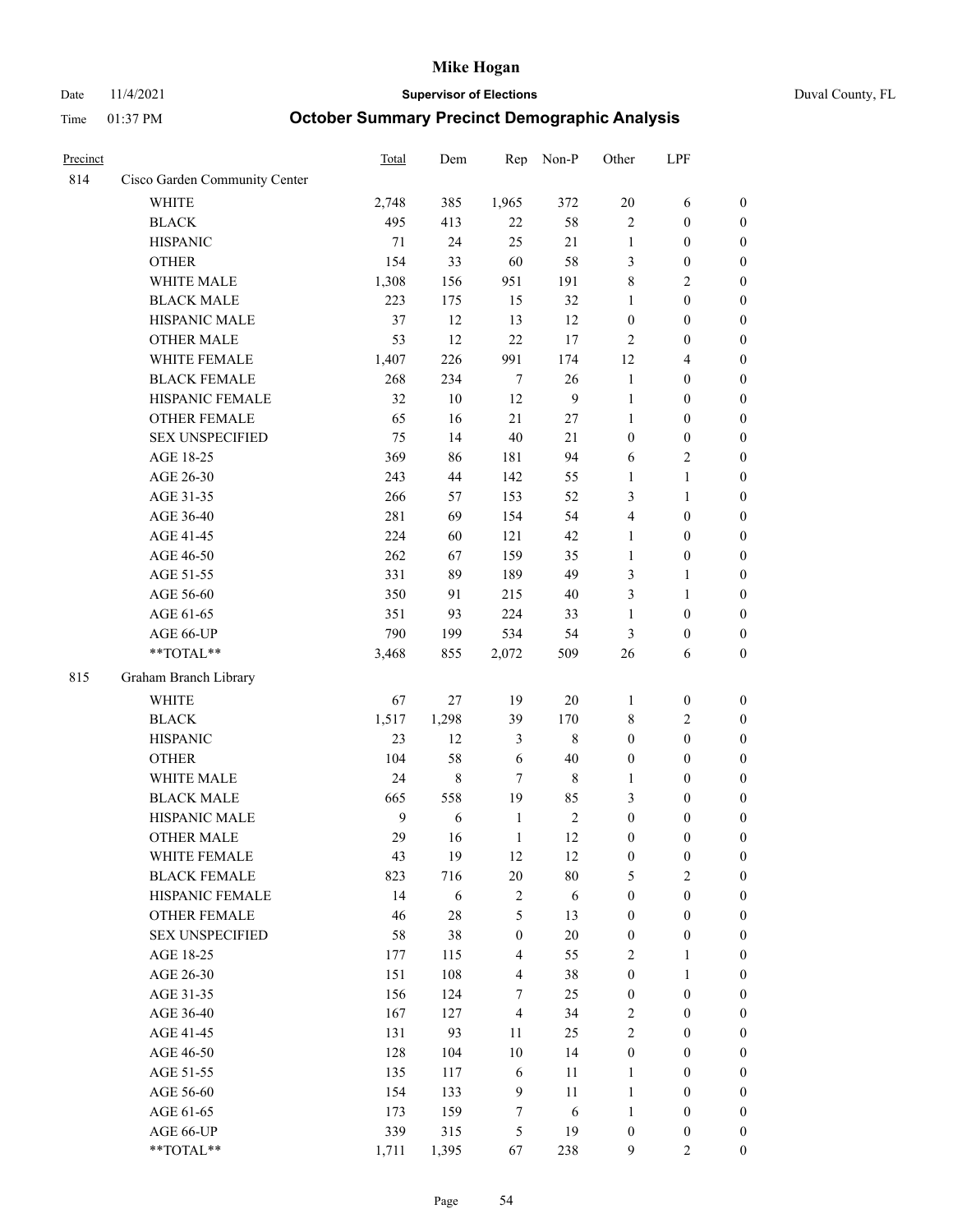Date 11/4/2021 **Supervisor of Elections** Duval County, FL

| Precinct |                          | Total          | Dem    | Rep                     | Non-P          | Other            | LPF                     |                  |
|----------|--------------------------|----------------|--------|-------------------------|----------------|------------------|-------------------------|------------------|
| 816      | Norwood Community Church |                |        |                         |                |                  |                         |                  |
|          | <b>WHITE</b>             | 111            | 32     | 40                      | 33             | 5                | $\mathbf{1}$            | 0                |
|          | <b>BLACK</b>             | 673            | 555    | 15                      | 95             | 8                | $\boldsymbol{0}$        | $\boldsymbol{0}$ |
|          | <b>HISPANIC</b>          | 18             | 12     | $\sqrt{2}$              | $\overline{4}$ | $\boldsymbol{0}$ | $\boldsymbol{0}$        | $\boldsymbol{0}$ |
|          | <b>OTHER</b>             | 62             | $28\,$ | 3                       | 30             | 1                | $\boldsymbol{0}$        | $\boldsymbol{0}$ |
|          | WHITE MALE               | 50             | 12     | $22\,$                  | 14             | $\mathbf{1}$     | 1                       | $\boldsymbol{0}$ |
|          | <b>BLACK MALE</b>        | 260            | 201    | 5                       | 48             | 6                | $\boldsymbol{0}$        | $\boldsymbol{0}$ |
|          | HISPANIC MALE            | 9              | 5      | $\mathbf{1}$            | 3              | $\boldsymbol{0}$ | $\boldsymbol{0}$        | $\boldsymbol{0}$ |
|          | <b>OTHER MALE</b>        | 21             | $10\,$ | $\overline{2}$          | 9              | $\boldsymbol{0}$ | $\boldsymbol{0}$        | $\boldsymbol{0}$ |
|          | WHITE FEMALE             | 58             | 19     | 17                      | $18\,$         | 4                | $\boldsymbol{0}$        | $\boldsymbol{0}$ |
|          | <b>BLACK FEMALE</b>      | 397            | 340    | 10                      | 46             | 1                | $\boldsymbol{0}$        | $\boldsymbol{0}$ |
|          | HISPANIC FEMALE          | $\overline{9}$ | $\tau$ | $\mathbf{1}$            | $\mathbf{1}$   | $\boldsymbol{0}$ | $\boldsymbol{0}$        | 0                |
|          | OTHER FEMALE             | 21             | 14     | $\boldsymbol{0}$        | $\tau$         | $\boldsymbol{0}$ | $\boldsymbol{0}$        | $\boldsymbol{0}$ |
|          | <b>SEX UNSPECIFIED</b>   | 39             | 19     | $\sqrt{2}$              | 16             | $\mathfrak{2}$   | $\boldsymbol{0}$        | $\boldsymbol{0}$ |
|          | AGE 18-25                | 113            | 63     | $\mathfrak{Z}$          | 45             | $\mathfrak{2}$   | $\boldsymbol{0}$        | $\boldsymbol{0}$ |
|          | AGE 26-30                | 93             | 58     | 7                       | $28\,$         | $\boldsymbol{0}$ | $\boldsymbol{0}$        | $\boldsymbol{0}$ |
|          | AGE 31-35                | 82             | 58     | $\overline{4}$          | 20             | $\boldsymbol{0}$ | $\boldsymbol{0}$        | $\boldsymbol{0}$ |
|          | AGE 36-40                | 94             | 72     | $\overline{4}$          | 16             | $\mathbf{1}$     | $\mathbf{1}$            | $\boldsymbol{0}$ |
|          | AGE 41-45                | 71             | 51     | $\mathbf{1}$            | 16             | 3                | $\boldsymbol{0}$        | $\boldsymbol{0}$ |
|          | AGE 46-50                | 75             | 59     | $\overline{\mathbf{4}}$ | $\mathbf{9}$   | 3                | $\boldsymbol{0}$        | $\boldsymbol{0}$ |
|          | AGE 51-55                | 61             | 47     | 6                       | 6              | $\mathfrak{2}$   | $\boldsymbol{0}$        | $\boldsymbol{0}$ |
|          | AGE 56-60                | 65             | 48     | $\tau$                  | 10             | $\boldsymbol{0}$ | $\boldsymbol{0}$        | 0                |
|          | AGE 61-65                | 79             | 64     | $\tau$                  | $\tau$         | 1                | $\boldsymbol{0}$        | 0                |
|          | AGE 66-UP                | 131            | 107    | 17                      | $\mathfrak{S}$ | $\mathfrak{2}$   | $\boldsymbol{0}$        | $\boldsymbol{0}$ |
|          | **TOTAL**                | 864            | 627    | 60                      | 162            | 14               | $\mathbf{1}$            | $\boldsymbol{0}$ |
| 817      | Highlands Baptist Church |                |        |                         |                |                  |                         |                  |
|          | <b>WHITE</b>             | 1,430          | 330    | 716                     | 348            | 27               | $\mathbf{9}$            | $\boldsymbol{0}$ |
|          | <b>BLACK</b>             | 2,398          | 1,967  | 73                      | 337            | 16               | $\mathfrak{S}$          | $\boldsymbol{0}$ |
|          | <b>HISPANIC</b>          | 188            | 80     | 34                      | 71             | $\overline{c}$   | $\mathbf{1}$            | $\boldsymbol{0}$ |
|          | <b>OTHER</b>             | 290            | 106    | 53                      | 125            | 4                | $\sqrt{2}$              | $\boldsymbol{0}$ |
|          | WHITE MALE               | 648            | 129    | 340                     | 160            | 12               | $\boldsymbol{7}$        | $\boldsymbol{0}$ |
|          | <b>BLACK MALE</b>        | 901            | 691    | 31                      | 163            | $11\,$           | 5                       | $\boldsymbol{0}$ |
|          | HISPANIC MALE            | 86             | 29     | $21\,$                  | 35             | $\mathbf{1}$     | $\boldsymbol{0}$        | $\boldsymbol{0}$ |
|          | <b>OTHER MALE</b>        | 100            | 33     | 21                      | 43             | $\mathbf{1}$     | $\mathfrak{2}$          | $\boldsymbol{0}$ |
|          | WHITE FEMALE             | 764            | 198    | 366                     | 183            | 15               | 2                       | 0                |
|          | <b>BLACK FEMALE</b>      | 1,457          | 1,246  | 38                      | 168            | 5                | $\boldsymbol{0}$        | $\boldsymbol{0}$ |
|          | HISPANIC FEMALE          | 97             | 48     | 12                      | 35             | $\mathbf{1}$     | $\mathbf{1}$            | $\boldsymbol{0}$ |
|          | OTHER FEMALE             | 123            | 53     | 23                      | 45             | $\overline{c}$   | $\boldsymbol{0}$        | $\overline{0}$   |
|          | <b>SEX UNSPECIFIED</b>   | 130            | 56     | 24                      | 49             | $\mathbf{1}$     | $\boldsymbol{0}$        | 0                |
|          | AGE 18-25                | 581            | 294    | 81                      | 191            | 14               | $\mathbf{1}$            | $\theta$         |
|          | AGE 26-30                | 466            | 250    | 57                      | 154            | $\mathbf{1}$     | $\overline{\mathbf{4}}$ | 0                |
|          | AGE 31-35                | 434            | 242    | 62                      | 119            | 5                | 6                       | 0                |
|          | AGE 36-40                | 387            | 228    | 60                      | 92             | 6                | $\mathbf{1}$            | 0                |
|          | AGE 41-45                | 353            | 227    | 55                      | 68             | 3                | $\boldsymbol{0}$        | 0                |
|          | AGE 46-50                | 320            | 183    | 70                      | 62             | 4                | $\mathbf{1}$            | 0                |
|          | AGE 51-55                | 346            | 201    | 84                      | 54             | 5                | $\sqrt{2}$              | 0                |
|          | AGE 56-60                | 369            | 229    | 98                      | 36             | 5                | 1                       | $\overline{0}$   |
|          | AGE 61-65                | 349            | 228    | 86                      | 34             | $\mathbf{1}$     | $\boldsymbol{0}$        | $\boldsymbol{0}$ |
|          | AGE 66-UP                | 699            | 399    | 223                     | 71             | 5                | $\mathbf{1}$            | $\boldsymbol{0}$ |
|          | **TOTAL**                | 4,306          | 2,483  | 876                     | 881            | 49               | 17                      | $\boldsymbol{0}$ |
|          |                          |                |        |                         |                |                  |                         |                  |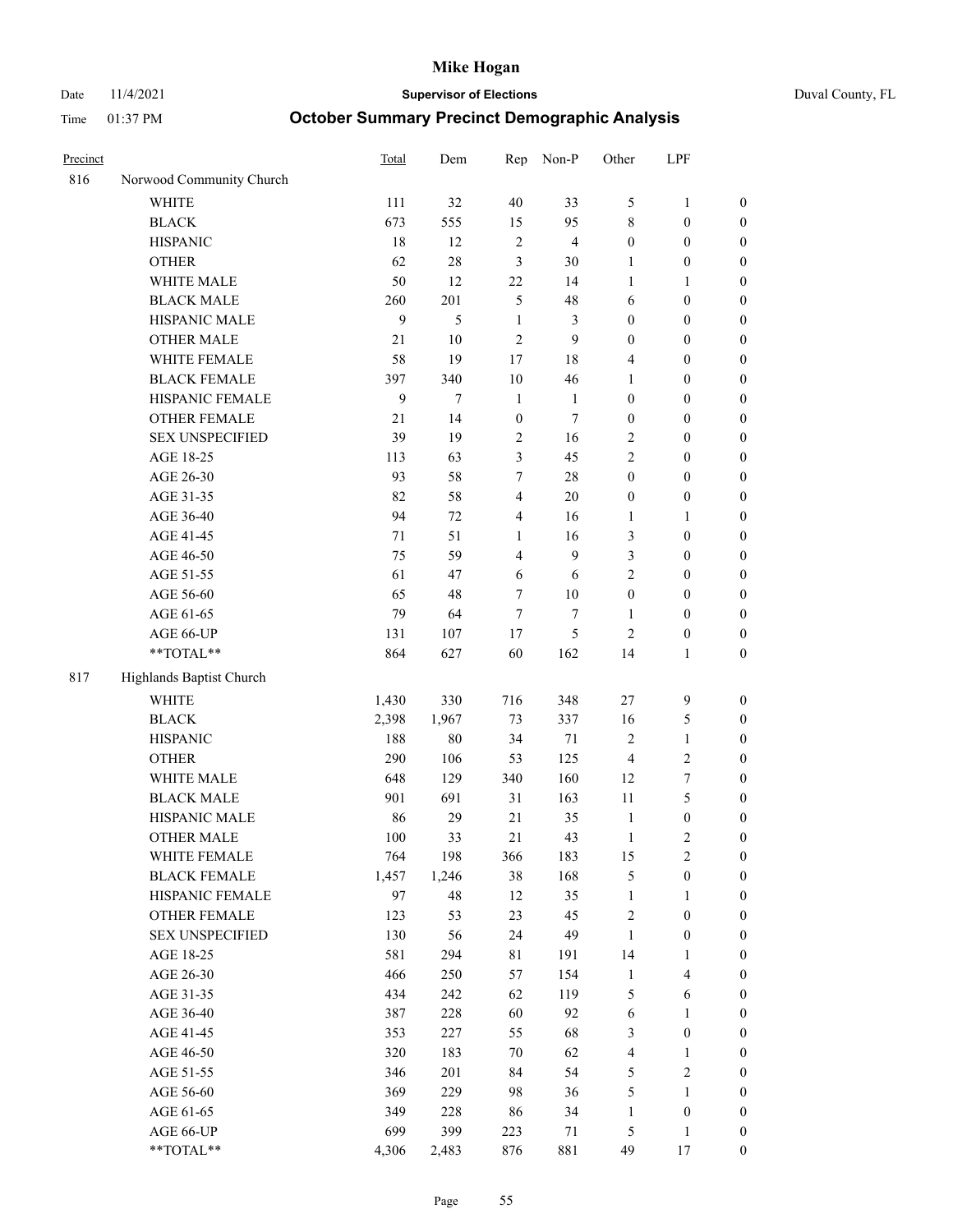Date 11/4/2021 **Supervisor of Elections** Duval County, FL

| Precinct |                                      | <b>Total</b> | Dem            | Rep            | Non-P          | Other            | LPF                     |                  |
|----------|--------------------------------------|--------------|----------------|----------------|----------------|------------------|-------------------------|------------------|
| 818      | Greater Harvest Christian Fellowship |              |                |                |                |                  |                         |                  |
|          | <b>WHITE</b>                         | 298          | 76             | 159            | 57             | 5                | $\mathbf{1}$            | 0                |
|          | <b>BLACK</b>                         | 1,055        | 902            | 29             | 119            | 5                | $\boldsymbol{0}$        | 0                |
|          | <b>HISPANIC</b>                      | 25           | $\sqrt{6}$     | 6              | 13             | $\boldsymbol{0}$ | $\boldsymbol{0}$        | $\boldsymbol{0}$ |
|          | <b>OTHER</b>                         | 93           | 44             | $10\,$         | 38             | $\boldsymbol{0}$ | 1                       | $\boldsymbol{0}$ |
|          | WHITE MALE                           | 133          | 17             | 80             | 32             | 4                | $\boldsymbol{0}$        | $\boldsymbol{0}$ |
|          | <b>BLACK MALE</b>                    | 426          | 351            | 19             | 52             | 4                | $\boldsymbol{0}$        | $\boldsymbol{0}$ |
|          | HISPANIC MALE                        | 10           | $\mathbf{2}$   | $\overline{4}$ | $\overline{4}$ | $\boldsymbol{0}$ | $\boldsymbol{0}$        | $\boldsymbol{0}$ |
|          | <b>OTHER MALE</b>                    | 27           | 13             | $\overline{4}$ | $\mathbf{9}$   | $\boldsymbol{0}$ | $\mathbf{1}$            | $\boldsymbol{0}$ |
|          | WHITE FEMALE                         | 161          | 57             | 77             | 25             | $\mathbf{1}$     | 1                       | $\boldsymbol{0}$ |
|          | <b>BLACK FEMALE</b>                  | 610          | 534            | 10             | 65             | $\mathbf{1}$     | $\boldsymbol{0}$        | 0                |
|          | HISPANIC FEMALE                      | 14           | $\overline{4}$ | $\sqrt{2}$     | $\,$ 8 $\,$    | $\boldsymbol{0}$ | $\boldsymbol{0}$        | 0                |
|          | <b>OTHER FEMALE</b>                  | 41           | 23             | $\mathfrak{S}$ | 13             | $\boldsymbol{0}$ | $\boldsymbol{0}$        | $\boldsymbol{0}$ |
|          | <b>SEX UNSPECIFIED</b>               | 49           | 27             | $\mathfrak{Z}$ | 19             | $\boldsymbol{0}$ | $\boldsymbol{0}$        | $\boldsymbol{0}$ |
|          | AGE 18-25                            | 176          | 108            | 15             | 50             | 2                | 1                       | $\boldsymbol{0}$ |
|          | AGE 26-30                            | 112          | 72             | 14             | 24             | $\mathbf{1}$     | $\mathbf{1}$            | $\boldsymbol{0}$ |
|          | AGE 31-35                            | 130          | 83             | 12             | 33             | $\overline{c}$   | $\boldsymbol{0}$        | $\boldsymbol{0}$ |
|          | AGE 36-40                            | 129          | 91             | 13             | 25             | $\boldsymbol{0}$ | $\boldsymbol{0}$        | $\boldsymbol{0}$ |
|          | AGE 41-45                            | 164          | 127            | 12             | 25             | $\boldsymbol{0}$ | $\boldsymbol{0}$        | $\boldsymbol{0}$ |
|          | AGE 46-50                            | 129          | 95             | 14             | 19             | $\mathbf{1}$     | $\boldsymbol{0}$        | $\boldsymbol{0}$ |
|          | AGE 51-55                            | 111          | 75             | 15             | 19             | 2                | $\boldsymbol{0}$        | $\boldsymbol{0}$ |
|          | AGE 56-60                            | 131          | 88             | 27             | 15             | $\mathbf{1}$     | $\boldsymbol{0}$        | 0                |
|          | AGE 61-65                            | 125          | 91             | 28             | 6              | $\boldsymbol{0}$ | $\boldsymbol{0}$        | 0                |
|          | AGE 66-UP                            | 264          | 198            | 54             | 11             | 1                | $\boldsymbol{0}$        | $\boldsymbol{0}$ |
|          | **TOTAL**                            | 1,471        | 1,028          | 204            | 227            | 10               | $\sqrt{2}$              | $\boldsymbol{0}$ |
| 901      | CWA AFL-CIO Local #3106              |              |                |                |                |                  |                         |                  |
|          | <b>WHITE</b>                         | 1,595        | 678            | 465            | 399            | 32               | 21                      | $\boldsymbol{0}$ |
|          | <b>BLACK</b>                         | 1,183        | 956            | 44             | 172            | 9                | $\sqrt{2}$              | $\boldsymbol{0}$ |
|          | <b>HISPANIC</b>                      | 130          | 58             | 24             | $44\,$         | 2                | $\mathbf{2}$            | $\boldsymbol{0}$ |
|          | <b>OTHER</b>                         | 252          | 109            | 49             | $88\,$         | 5                | 1                       | $\boldsymbol{0}$ |
|          | WHITE MALE                           | 783          | 300            | 250            | 203            | 16               | 14                      | $\boldsymbol{0}$ |
|          | <b>BLACK MALE</b>                    | 492          | 378            | 26             | $80\,$         | $\sqrt{6}$       | $\sqrt{2}$              | $\boldsymbol{0}$ |
|          | HISPANIC MALE                        | 72           | 33             | 13             | 23             | $\overline{c}$   | $\mathbf{1}$            | 0                |
|          | OTHER MALE                           | 92           | 39             | 18             | 34             | $\boldsymbol{0}$ | $\mathbf{1}$            | $\boldsymbol{0}$ |
|          | WHITE FEMALE                         | 791          | 366            | 212            | 190            | 16               | 7                       | 0                |
|          | <b>BLACK FEMALE</b>                  | 669          | 563            | 18             | 85             | 3                | $\boldsymbol{0}$        | $\boldsymbol{0}$ |
|          | HISPANIC FEMALE                      | 55           | 25             | $10\,$         | 19             | $\boldsymbol{0}$ | 1                       | $\overline{0}$   |
|          | <b>OTHER FEMALE</b>                  | 102          | 51             | 19             | $28\,$         | 4                | $\boldsymbol{0}$        | $\overline{0}$   |
|          | <b>SEX UNSPECIFIED</b>               | 104          | 46             | 16             | 41             | $\mathbf{1}$     | $\boldsymbol{0}$        | 0                |
|          | AGE 18-25                            | 302          | 157            | 38             | 97             | 7                | $\mathfrak{Z}$          | $\theta$         |
|          | AGE 26-30                            | 423          | 221            | 55             | 134            | 8                | $\mathfrak{S}$          | 0                |
|          | AGE 31-35                            | 452          | 244            | 61             | 123            | 14               | $10\,$                  | 0                |
|          | AGE 36-40                            | 318          | 200            | 40             | 75             | $\sqrt{2}$       | $\mathbf{1}$            | 0                |
|          | AGE 41-45                            | 270          | 151            | 50             | 60             | 5                | $\overline{\mathbf{4}}$ | 0                |
|          | AGE 46-50                            | 235          | 127            | 45             | 57             | 5                | 1                       | 0                |
|          | AGE 51-55                            | 234          | 128            | 52             | 52             | 2                | $\boldsymbol{0}$        | 0                |
|          | AGE 56-60                            | 261          | 151            | 70             | 35             | 4                | 1                       | 0                |
|          | AGE 61-65                            | 257          | 158            | 72             | 26             | 1                | $\boldsymbol{0}$        | $\overline{0}$   |
|          | AGE 66-UP                            | 407          | 264            | 98             | $44\,$         | $\boldsymbol{0}$ | $\mathbf{1}$            | $\boldsymbol{0}$ |
|          | **TOTAL**                            | 3,160        | 1,801          | 582            | 703            | 48               | 26                      | $\boldsymbol{0}$ |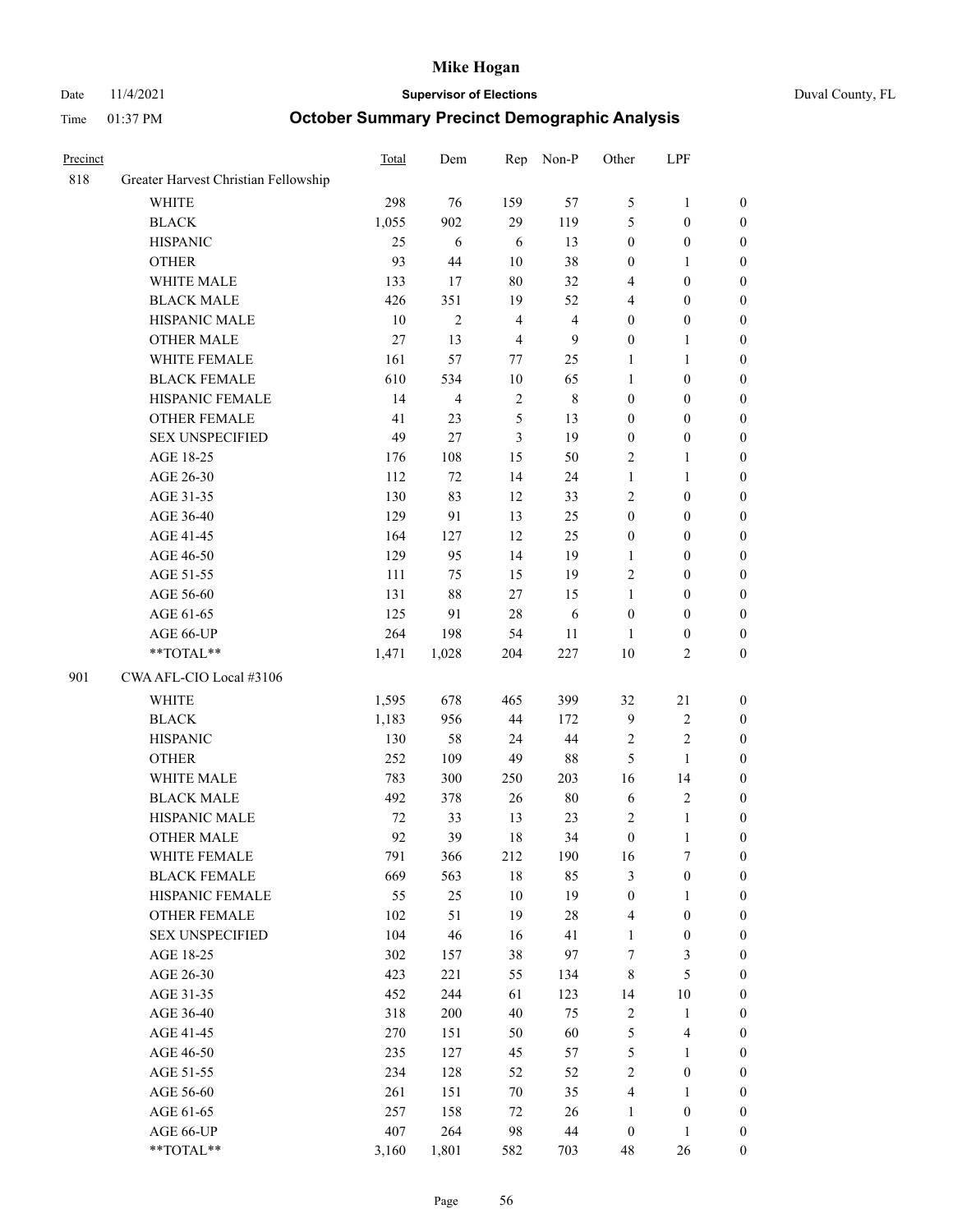Date 11/4/2021 **Supervisor of Elections** Duval County, FL

| Precinct |                                        | Total      | Dem       | Rep               | Non-P          | Other                          | LPF                                  |                                    |
|----------|----------------------------------------|------------|-----------|-------------------|----------------|--------------------------------|--------------------------------------|------------------------------------|
| 902      | Schell-Sweet Resource Wellness Center  |            |           |                   |                |                                |                                      |                                    |
|          | <b>WHITE</b>                           | 75         | 33        | 10                | 29             | 3                              | $\boldsymbol{0}$                     | $\boldsymbol{0}$                   |
|          | <b>BLACK</b>                           | 2,488      | 2,143     | 63                | 263            | 16                             | 3                                    | $\boldsymbol{0}$                   |
|          | <b>HISPANIC</b>                        | 19         | 12        | $\mathfrak{Z}$    | $\overline{4}$ | $\boldsymbol{0}$               | $\boldsymbol{0}$                     | $\boldsymbol{0}$                   |
|          | <b>OTHER</b>                           | 156        | 74        | $\tau$            | 72             | 3                              | $\boldsymbol{0}$                     | $\boldsymbol{0}$                   |
|          | WHITE MALE                             | 28         | 9         | 6                 | 13             | $\boldsymbol{0}$               | $\boldsymbol{0}$                     | $\boldsymbol{0}$                   |
|          | <b>BLACK MALE</b>                      | 1,007      | 830       | 36                | 134            | 5                              | $\mathbf{2}$                         | $\boldsymbol{0}$                   |
|          | HISPANIC MALE                          | 9          | 6         | $\mathbf{1}$      | $\mathbf{2}$   | $\boldsymbol{0}$               | $\boldsymbol{0}$                     | $\boldsymbol{0}$                   |
|          | <b>OTHER MALE</b>                      | 49         | 29        | $\sqrt{2}$        | 17             | 1                              | $\boldsymbol{0}$                     | 0                                  |
|          | WHITE FEMALE                           | 44         | 24        | $\overline{2}$    | 15             | 3                              | $\boldsymbol{0}$                     | 0                                  |
|          | <b>BLACK FEMALE</b>                    | 1,430      | 1,271     | $27\,$            | 120            | 11                             | $\mathbf{1}$                         | 0                                  |
|          | HISPANIC FEMALE                        | 9          | 6         | $\overline{2}$    | $\mathbf{1}$   | $\boldsymbol{0}$               | $\boldsymbol{0}$                     | $\boldsymbol{0}$                   |
|          | OTHER FEMALE                           | 56         | 28        | $\mathfrak{Z}$    | 23             | $\overline{c}$                 | $\boldsymbol{0}$                     | $\boldsymbol{0}$                   |
|          | <b>SEX UNSPECIFIED</b>                 | 106        | 59        | $\overline{4}$    | 43             | $\boldsymbol{0}$               | $\boldsymbol{0}$                     | $\boldsymbol{0}$                   |
|          | AGE 18-25                              | 320        | 189       | 13                | 111            | 6                              | $\mathbf{1}$                         | $\boldsymbol{0}$                   |
|          | AGE 26-30                              | 236        | 179       | 9                 | 47             | $\boldsymbol{0}$               | $\mathbf{1}$                         | $\boldsymbol{0}$                   |
|          | AGE 31-35                              | 265        | 195       | $\,$ 8 $\,$       | 53             | 8                              | $\mathbf{1}$                         | $\boldsymbol{0}$                   |
|          | AGE 36-40                              | 216        | 171       | 7                 | 36             | $\overline{c}$                 | $\boldsymbol{0}$                     | $\boldsymbol{0}$                   |
|          | AGE 41-45                              | 186        | 148       | 6                 | 30             | $\mathbf{2}$                   | $\boldsymbol{0}$                     | $\boldsymbol{0}$                   |
|          | AGE 46-50                              | 166        | 144       | $\overline{4}$    | $18\,$         | $\boldsymbol{0}$               | $\boldsymbol{0}$                     | 0                                  |
|          | AGE 51-55                              | 213        | 191       | 7                 | 15             | $\boldsymbol{0}$               | $\boldsymbol{0}$                     | 0                                  |
|          | AGE 56-60                              | 245        | 219       | 9                 | 16             | 1                              | $\boldsymbol{0}$                     | $\boldsymbol{0}$                   |
|          | AGE 61-65                              | 222        | 199       | 7                 | 15             | 1                              | $\boldsymbol{0}$                     | $\boldsymbol{0}$                   |
|          | AGE 66-UP                              | 668        | 627       | 13                | 26             | $\overline{c}$                 | $\boldsymbol{0}$                     | $\boldsymbol{0}$                   |
|          | $**TOTAL**$                            | 2,738      | 2,262     | 83                | 368            | $22\,$                         | 3                                    | $\boldsymbol{0}$                   |
| 903      | Redemption Church                      |            |           |                   |                |                                |                                      |                                    |
|          | <b>WHITE</b>                           | 1,189      | 331       | 581               | 251            | 21                             | 5                                    | $\boldsymbol{0}$                   |
|          | <b>BLACK</b>                           | 1,473      | 1,148     | 50                | 258            | 15                             | $\sqrt{2}$                           | $\boldsymbol{0}$                   |
|          | <b>HISPANIC</b>                        | 203        | 84        | 25                | 85             | 7                              | $\sqrt{2}$                           | $\boldsymbol{0}$                   |
|          |                                        | 267        | 108       |                   | 85             | $\tau$                         | $\mathbf{1}$                         | $\boldsymbol{0}$                   |
|          | <b>OTHER</b><br>WHITE MALE             |            | 139       | 66<br>262         | 122            | $10\,$                         | $\overline{\mathbf{4}}$              |                                    |
|          | <b>BLACK MALE</b>                      | 537<br>577 | 430       | 26                | 115            | 5                              | $\mathbf{1}$                         | 0                                  |
|          | HISPANIC MALE                          | 87         |           |                   | 36             |                                | $\mathbf{1}$                         | 0                                  |
|          | <b>OTHER MALE</b>                      | 84         | 32<br>28  | 14<br>23          | 32             | $\overline{4}$<br>$\mathbf{1}$ | $\boldsymbol{0}$                     | 0<br>$\boldsymbol{0}$              |
|          |                                        | 640        | 187       | 313               | 128            |                                |                                      |                                    |
|          | WHITE FEMALE                           |            |           |                   |                | 11                             | $\mathbf{1}$                         | $\boldsymbol{0}$                   |
|          | <b>BLACK FEMALE</b><br>HISPANIC FEMALE | 853<br>109 | 685<br>48 | 23<br>11          | 134<br>47      | $10\,$                         | $\mathbf{1}$<br>$\mathbf{1}$         | $\boldsymbol{0}$<br>$\overline{0}$ |
|          | <b>OTHER FEMALE</b>                    | 131        | 59        | 35                |                | $\overline{c}$<br>3            | $\boldsymbol{0}$                     | $\overline{0}$                     |
|          | <b>SEX UNSPECIFIED</b>                 | 114        | 63        | 15                | 34<br>31       | $\overline{4}$                 | $\mathbf{1}$                         | $\theta$                           |
|          | AGE 18-25                              | 408        | 220       | 42                | 134            | 9                              | $\mathfrak{Z}$                       | 0                                  |
|          | AGE 26-30                              | 330        | 168       | 52                | 100            | $\,$ 8 $\,$                    | $\sqrt{2}$                           | 0                                  |
|          | AGE 31-35                              | 317        | 176       | 39                | 93             | 8                              | $\mathbf{1}$                         | 0                                  |
|          | AGE 36-40                              | 269        | 135       | 50                | 75             | 6                              | $\mathfrak{Z}$                       | 0                                  |
|          | AGE 41-45                              | 241        | 126       | 50                | 59             | 5                              | $\mathbf{1}$                         | 0                                  |
|          |                                        | 213        | 120       | 47                | 43             |                                |                                      | $\boldsymbol{0}$                   |
|          | AGE 46-50                              | 239        |           |                   | 39             | 3<br>3                         | $\boldsymbol{0}$<br>$\boldsymbol{0}$ | $\boldsymbol{0}$                   |
|          | AGE 51-55                              | 279        | 134       | 63                |                |                                | $\boldsymbol{0}$                     | $\overline{0}$                     |
|          | AGE 56-60                              |            | 153       | 81<br>$8\sqrt{1}$ | 41             | $\overline{4}$                 | $\boldsymbol{0}$                     | $\overline{0}$                     |
|          | AGE 61-65<br>AGE 66-UP                 | 267        | 145       |                   | 39             | 2<br>$\sqrt{2}$                |                                      | $\overline{0}$                     |
|          |                                        | 568        | 293       | 217               | 56             |                                | $\boldsymbol{0}$                     |                                    |
|          | **TOTAL**                              | 3,132      | 1,671     | 722               | 679            | 50                             | $10\,$                               | $\boldsymbol{0}$                   |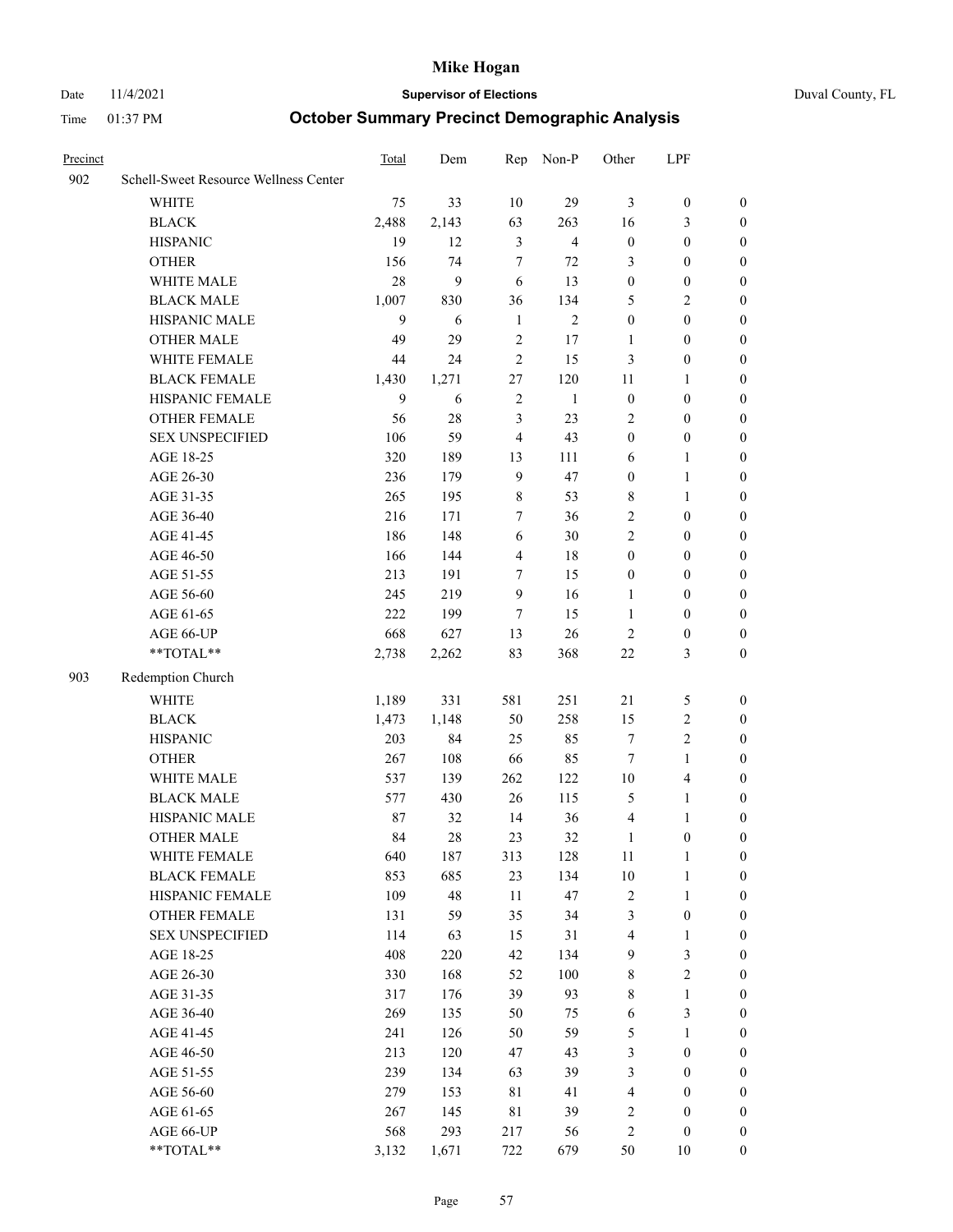#### Date 11/4/2021 **Supervisor of Elections** Duval County, FL

| Precinct |                                    | Total          | Dem            | Rep              | Non-P          | Other            | LPF              |                  |
|----------|------------------------------------|----------------|----------------|------------------|----------------|------------------|------------------|------------------|
| 904      | Johnnie W. Walker Community Center |                |                |                  |                |                  |                  |                  |
|          | <b>WHITE</b>                       | 43             | 22             | 9                | 12             | $\mathbf{0}$     | $\boldsymbol{0}$ | $\boldsymbol{0}$ |
|          | <b>BLACK</b>                       | 2,341          | 2,067          | 46               | 217            | 10               | $\mathbf{1}$     | $\boldsymbol{0}$ |
|          | <b>HISPANIC</b>                    | 12             | 7              | $\boldsymbol{0}$ | 5              | $\boldsymbol{0}$ | $\boldsymbol{0}$ | $\boldsymbol{0}$ |
|          | <b>OTHER</b>                       | 117            | 61             | 7                | 48             | $\boldsymbol{0}$ | $\mathbf{1}$     | $\boldsymbol{0}$ |
|          | WHITE MALE                         | 19             | 8              | 6                | 5              | $\boldsymbol{0}$ | $\boldsymbol{0}$ | $\boldsymbol{0}$ |
|          | <b>BLACK MALE</b>                  | 904            | 775            | 16               | 108            | 5                | $\boldsymbol{0}$ | $\boldsymbol{0}$ |
|          | HISPANIC MALE                      | $\overline{4}$ | $\overline{c}$ | $\boldsymbol{0}$ | $\overline{c}$ | $\boldsymbol{0}$ | $\boldsymbol{0}$ | $\boldsymbol{0}$ |
|          | <b>OTHER MALE</b>                  | 34             | 19             | 1                | 14             | $\boldsymbol{0}$ | $\boldsymbol{0}$ | $\boldsymbol{0}$ |
|          | WHITE FEMALE                       | 24             | 14             | 3                | $\tau$         | $\boldsymbol{0}$ | $\boldsymbol{0}$ | 0                |
|          | <b>BLACK FEMALE</b>                | 1,394          | 1,260          | $27\,$           | 101            | 5                | $\mathbf{1}$     | 0                |
|          | HISPANIC FEMALE                    | 7              | 5              | $\boldsymbol{0}$ | 2              | $\boldsymbol{0}$ | $\boldsymbol{0}$ | $\boldsymbol{0}$ |
|          | OTHER FEMALE                       | 48             | 30             | $\overline{4}$   | 14             | $\boldsymbol{0}$ | $\boldsymbol{0}$ | $\boldsymbol{0}$ |
|          | <b>SEX UNSPECIFIED</b>             | 79             | 44             | 5                | 29             | $\boldsymbol{0}$ | $\mathbf{1}$     | $\boldsymbol{0}$ |
|          | AGE 18-25                          | 247            | 178            | $\tau$           | 60             | 2                | $\boldsymbol{0}$ | $\boldsymbol{0}$ |
|          | AGE 26-30                          | 213            | 162            | $\overline{4}$   | 44             | $\overline{c}$   | $\mathbf{1}$     | $\boldsymbol{0}$ |
|          | AGE 31-35                          | 201            | 156            | 6                | 36             | 3                | $\boldsymbol{0}$ | $\boldsymbol{0}$ |
|          | AGE 36-40                          | 173            | 141            | $\mathfrak{S}$   | 24             | $\overline{c}$   | $\mathbf{1}$     | $\boldsymbol{0}$ |
|          | AGE 41-45                          | 167            | 137            | 5                | 25             | $\boldsymbol{0}$ | $\boldsymbol{0}$ | $\boldsymbol{0}$ |
|          | AGE 46-50                          | 185            | 148            | 7                | 30             | $\boldsymbol{0}$ | $\boldsymbol{0}$ | $\boldsymbol{0}$ |
|          | AGE 51-55                          | 198            | 177            | $\overline{4}$   | 17             | $\boldsymbol{0}$ | $\boldsymbol{0}$ | 0                |
|          | AGE 56-60                          | 245            | 225            | 6                | 14             | $\boldsymbol{0}$ | $\boldsymbol{0}$ | 0                |
|          | AGE 61-65                          | 220            | 203            | 7                | 10             | $\boldsymbol{0}$ | $\boldsymbol{0}$ | $\boldsymbol{0}$ |
|          | AGE 66-UP                          | 662            | 628            | 11               | 22             | 1                | $\boldsymbol{0}$ | $\boldsymbol{0}$ |
|          | **TOTAL**                          | 2,513          | 2,157          | 62               | 282            | 10               | $\sqrt{2}$       | $\boldsymbol{0}$ |
| 905      | Webb Wesconnett Regional Library   |                |                |                  |                |                  |                  |                  |
|          | <b>WHITE</b>                       | 721            | 168            | 352              | 183            | 11               | 7                | $\boldsymbol{0}$ |
|          | $\operatorname{BLACK}$             | 1,288          | 1,023          | 42               | 211            | 11               | $\mathbf{1}$     | $\boldsymbol{0}$ |
|          | <b>HISPANIC</b>                    | 190            | 74             | 43               | 71             | $\mathbf{1}$     | $\mathbf{1}$     | $\boldsymbol{0}$ |
|          | <b>OTHER</b>                       | 222            | $80\,$         | 47               | 91             | 4                | $\boldsymbol{0}$ | $\boldsymbol{0}$ |
|          | WHITE MALE                         | 296            | 56             | 157              | 75             | 4                | $\overline{4}$   | $\boldsymbol{0}$ |
|          | <b>BLACK MALE</b>                  | 474            | 344            | $20\,$           | 101            | 9                | $\boldsymbol{0}$ | $\boldsymbol{0}$ |
|          | HISPANIC MALE                      | 82             | 23             | 21               | 37             | $\boldsymbol{0}$ | 1                | 0                |
|          | <b>OTHER MALE</b>                  | 96             | 32             | 25               | 38             | 1                | $\boldsymbol{0}$ | $\boldsymbol{0}$ |
|          | WHITE FEMALE                       | 412            | 109            | 189              | 104            | 7                | 3                | $\overline{0}$   |
|          | <b>BLACK FEMALE</b>                | 797            | 665            | $22\,$           | 107            | $\sqrt{2}$       | $\mathbf{1}$     | $\boldsymbol{0}$ |
|          | HISPANIC FEMALE                    | 107            | 50             | $22\,$           | 34             | $\mathbf{1}$     | $\boldsymbol{0}$ | $\overline{0}$   |
|          | <b>OTHER FEMALE</b>                | 97             | 41             | $18\,$           | 35             | 3                | $\boldsymbol{0}$ | $\overline{0}$   |
|          | <b>SEX UNSPECIFIED</b>             | 60             | 25             | $10\,$           | 25             | $\boldsymbol{0}$ | $\boldsymbol{0}$ | 0                |
|          | AGE 18-25                          | 286            | 149            | 35               | 97             | 3                | $\sqrt{2}$       | 0                |
|          | AGE 26-30                          | 266            | 146            | 26               | 87             | 4                | $\mathfrak{Z}$   | 0                |
|          | AGE 31-35                          | 260            | 139            | 38               | 72             | $\mathbf{9}$     | $\sqrt{2}$       | 0                |
|          | AGE 36-40                          | 248            | 145            | 38               | 62             | 3                | $\boldsymbol{0}$ | 0                |
|          | AGE 41-45                          | 209            | 126            | 34               | 47             | $\mathbf{1}$     | $\mathbf{1}$     | 0                |
|          | AGE 46-50                          | 186            | 108            | 37               | 40             | $\mathbf{1}$     | $\boldsymbol{0}$ | 0                |
|          | AGE 51-55                          | 221            | 126            | 55               | 38             | $\mathbf{1}$     | $\mathbf{1}$     | $\boldsymbol{0}$ |
|          | AGE 56-60                          | 189            | 101            | 56               | 31             | $\mathbf{1}$     | $\boldsymbol{0}$ | $\boldsymbol{0}$ |
|          | AGE 61-65                          | 160            | 92             | 38               | 28             | 2                | $\boldsymbol{0}$ | $\boldsymbol{0}$ |
|          | AGE 66-UP                          | 396            | 213            | 127              | 54             | $\sqrt{2}$       | $\boldsymbol{0}$ | 0                |
|          | **TOTAL**                          | 2,421          | 1,345          | 484              | 556            | 27               | 9                | $\boldsymbol{0}$ |
|          |                                    |                |                |                  |                |                  |                  |                  |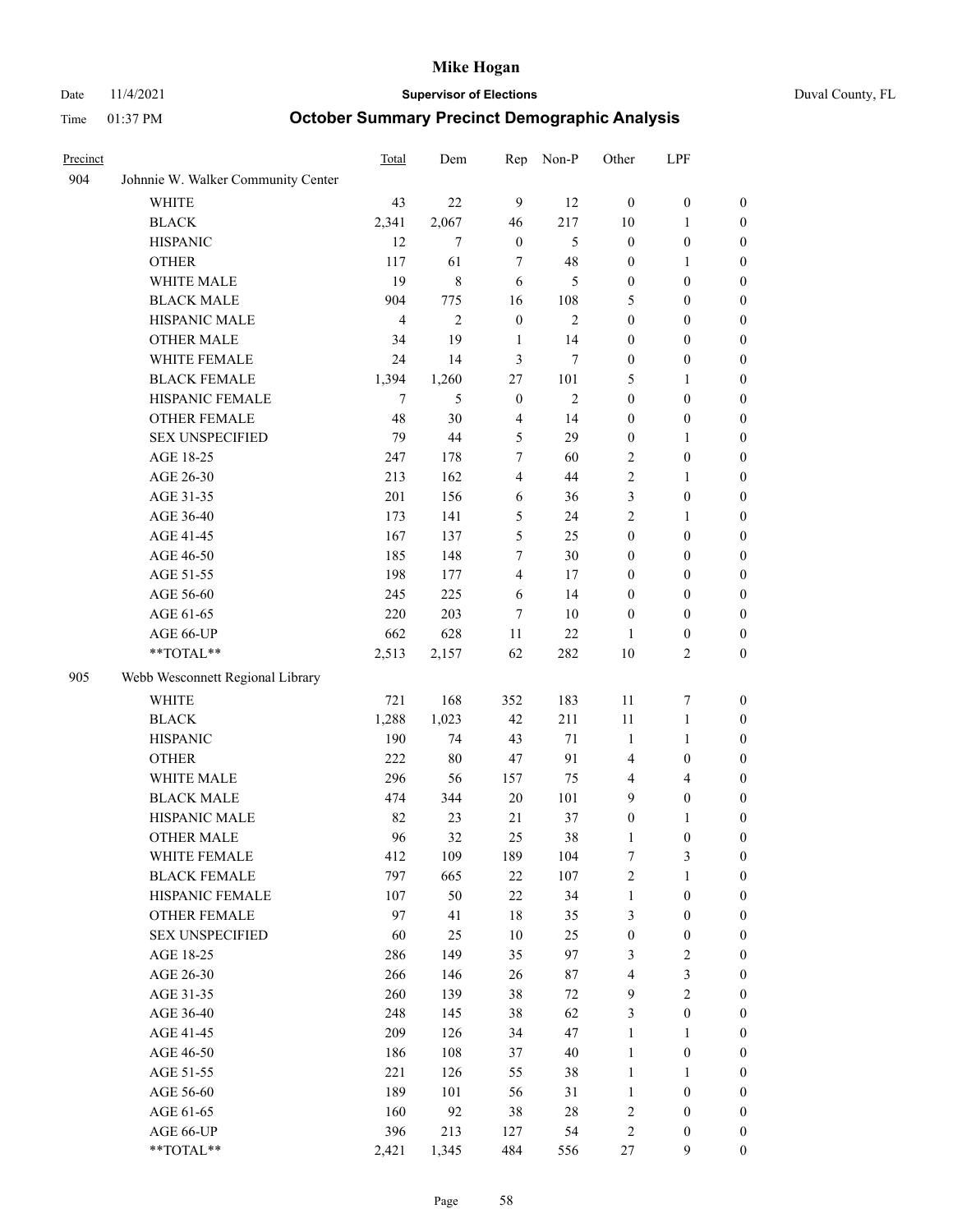#### Date 11/4/2021 **Supervisor of Elections** Duval County, FL

| Precinct |                                     | Total     | Dem        | Rep                  | Non-P    | Other                                | LPF                                       |                                      |
|----------|-------------------------------------|-----------|------------|----------------------|----------|--------------------------------------|-------------------------------------------|--------------------------------------|
| 906      | St Andrews Presbyterian Church      |           |            |                      |          |                                      |                                           |                                      |
|          | <b>WHITE</b>                        | 1,008     | 249        | 505                  | 223      | 20                                   | 11                                        | 0                                    |
|          | <b>BLACK</b>                        | 345       | 265        | 14                   | 62       | $\overline{4}$                       | $\boldsymbol{0}$                          | 0                                    |
|          | <b>HISPANIC</b>                     | 89        | 31         | 19                   | 38       | 1                                    | $\boldsymbol{0}$                          | $\boldsymbol{0}$                     |
|          | <b>OTHER</b>                        | 129       | 43         | 40                   | 41       | 3                                    | $\sqrt{2}$                                | $\boldsymbol{0}$                     |
|          | WHITE MALE                          | 476       | 99         | 257                  | 103      | 10                                   | $\tau$                                    | $\boldsymbol{0}$                     |
|          | <b>BLACK MALE</b>                   | 148       | 108        | $\overline{4}$       | 35       | $\mathbf{1}$                         | $\boldsymbol{0}$                          | $\boldsymbol{0}$                     |
|          | HISPANIC MALE                       | 41        | 15         | 10                   | 16       | $\boldsymbol{0}$                     | $\boldsymbol{0}$                          | $\boldsymbol{0}$                     |
|          | <b>OTHER MALE</b>                   | 51        | 13         | 22                   | 14       | $\mathbf{1}$                         | $\mathbf{1}$                              | $\boldsymbol{0}$                     |
|          | WHITE FEMALE                        | 520       | 146        | 245                  | 117      | 9                                    | $\mathfrak{Z}$                            | $\boldsymbol{0}$                     |
|          | <b>BLACK FEMALE</b>                 | 194       | 156        | $10\,$               | 25       | 3                                    | $\boldsymbol{0}$                          | 0                                    |
|          | HISPANIC FEMALE                     | 46        | 14         | 9                    | 22       | $\mathbf{1}$                         | $\boldsymbol{0}$                          | 0                                    |
|          | <b>OTHER FEMALE</b>                 | 58        | 21         | 16                   | 19       | $\mathbf{1}$                         | $\mathbf{1}$                              | 0                                    |
|          | <b>SEX UNSPECIFIED</b>              | 37        | 16         | 5                    | 13       | $\sqrt{2}$                           | $\mathbf{1}$                              | $\boldsymbol{0}$                     |
|          | AGE 18-25                           | 169       | 60         | 36                   | $70\,$   | 3                                    | $\boldsymbol{0}$                          | $\boldsymbol{0}$                     |
|          | AGE 26-30                           | 126       | 54         | 33                   | 35       | $\overline{c}$                       | $\sqrt{2}$                                | $\boldsymbol{0}$                     |
|          | AGE 31-35                           | 146       | 62         | 26                   | 52       | 3                                    | $\mathfrak{Z}$                            | $\boldsymbol{0}$                     |
|          | AGE 36-40                           | 126       | 42         | 45                   | 31       | 5                                    | $\mathfrak{Z}$                            | $\boldsymbol{0}$                     |
|          | AGE 41-45                           | 127       | 49         | 39                   | 37       | $\mathbf{2}$                         | $\boldsymbol{0}$                          | $\boldsymbol{0}$                     |
|          | AGE 46-50                           | 113       | 45         | 35                   | 29       | 4                                    | $\boldsymbol{0}$                          | $\boldsymbol{0}$                     |
|          | AGE 51-55                           | 111       | 46         | 40                   | 23       | 1                                    | $\mathbf{1}$                              | $\boldsymbol{0}$                     |
|          | AGE 56-60                           | 147       | 49         | 75                   | 19       | $\overline{4}$                       | $\boldsymbol{0}$                          | 0                                    |
|          | AGE 61-65                           | 159       | 58         | 73                   | 24       | 3                                    | $\mathbf{1}$                              | 0                                    |
|          | AGE 66-UP                           | 346       | 123        | 176                  | 43       | $\mathbf{1}$                         | $\mathfrak{Z}$                            | $\boldsymbol{0}$                     |
|          | **TOTAL**                           | 1,571     | 588        | 578                  | 364      | 28                                   | 13                                        | $\boldsymbol{0}$                     |
| 907      | Wesconnett Church of Christ         |           |            |                      |          |                                      |                                           |                                      |
|          | <b>WHITE</b>                        | 927       | 215        | 502                  | 193      | 13                                   |                                           |                                      |
|          | <b>BLACK</b>                        | 792       | 629        | 26                   | 124      | 10                                   | $\overline{\mathbf{4}}$<br>$\mathfrak{Z}$ | $\boldsymbol{0}$                     |
|          | <b>HISPANIC</b>                     | 72        | 38         | $\tau$               | 27       | $\boldsymbol{0}$                     | $\boldsymbol{0}$                          | $\boldsymbol{0}$<br>$\boldsymbol{0}$ |
|          |                                     | 141       |            |                      |          |                                      |                                           |                                      |
|          | <b>OTHER</b>                        |           | 46         | 33                   | 59       | $\overline{c}$<br>$\mathfrak s$      | $\mathbf{1}$                              | $\boldsymbol{0}$                     |
|          | WHITE MALE<br><b>BLACK MALE</b>     | 432       | 79<br>235  | 249                  | 95       | 7                                    | $\overline{\mathbf{4}}$<br>3              | $\boldsymbol{0}$                     |
|          | HISPANIC MALE                       | 314<br>30 | 18         | 14                   | 55       |                                      | $\boldsymbol{0}$                          | $\boldsymbol{0}$                     |
|          |                                     | 62        | 19         | $\overline{2}$<br>13 | 10<br>28 | $\boldsymbol{0}$<br>2                | $\boldsymbol{0}$                          | $\boldsymbol{0}$<br>$\boldsymbol{0}$ |
|          | <b>OTHER MALE</b>                   |           |            |                      |          |                                      |                                           | 0                                    |
|          | WHITE FEMALE<br><b>BLACK FEMALE</b> | 482       | 134<br>383 | 249                  | 91<br>68 | 8                                    | $\boldsymbol{0}$<br>$\boldsymbol{0}$      |                                      |
|          | HISPANIC FEMALE                     | 465<br>41 | $20\,$     | 11<br>5              | 16       | 3<br>$\boldsymbol{0}$                | $\boldsymbol{0}$                          | $\boldsymbol{0}$<br>$\overline{0}$   |
|          | OTHER FEMALE                        | 62        | 21         | 19                   | $21\,$   |                                      | $\mathbf{1}$                              | $\overline{0}$                       |
|          | <b>SEX UNSPECIFIED</b>              | 44        | 19         | 6                    | 19       | $\boldsymbol{0}$<br>$\boldsymbol{0}$ | $\boldsymbol{0}$                          | 0                                    |
|          | AGE 18-25                           | 217       | 113        | 35                   | 61       | 6                                    | $\sqrt{2}$                                | 0                                    |
|          | AGE 26-30                           | 175       | 96         | 29                   | 47       | 3                                    | $\boldsymbol{0}$                          | 0                                    |
|          | AGE 31-35                           | 220       | 128        | 35                   | 52       | 3                                    | $\sqrt{2}$                                | 0                                    |
|          | AGE 36-40                           | 172       | 82         | 31                   | 53       | 4                                    | $\sqrt{2}$                                | 0                                    |
|          | AGE 41-45                           | 148       | 86         | 24                   | 35       | $\mathbf{1}$                         | $\overline{2}$                            | 0                                    |
|          | AGE 46-50                           | 141       | 74         | 40                   | 26       | $\mathbf{1}$                         | $\boldsymbol{0}$                          | 0                                    |
|          | AGE 51-55                           | 150       | 71         | 46                   | 32       | $\mathbf{1}$                         | $\boldsymbol{0}$                          | $\overline{0}$                       |
|          | AGE 56-60                           | 148       | 61         | 63                   | 21       | 3                                    | $\boldsymbol{0}$                          | $\overline{0}$                       |
|          | AGE 61-65                           | 168       | 68         | 74                   | 25       | $\mathbf{1}$                         | $\boldsymbol{0}$                          | $\overline{0}$                       |
|          | AGE 66-UP                           | 392       | 148        | 191                  | 51       | $\overline{c}$                       | $\boldsymbol{0}$                          | $\boldsymbol{0}$                     |
|          | **TOTAL**                           | 1,932     | 928        | 568                  | 403      | 25                                   | 8                                         | $\boldsymbol{0}$                     |
|          |                                     |           |            |                      |          |                                      |                                           |                                      |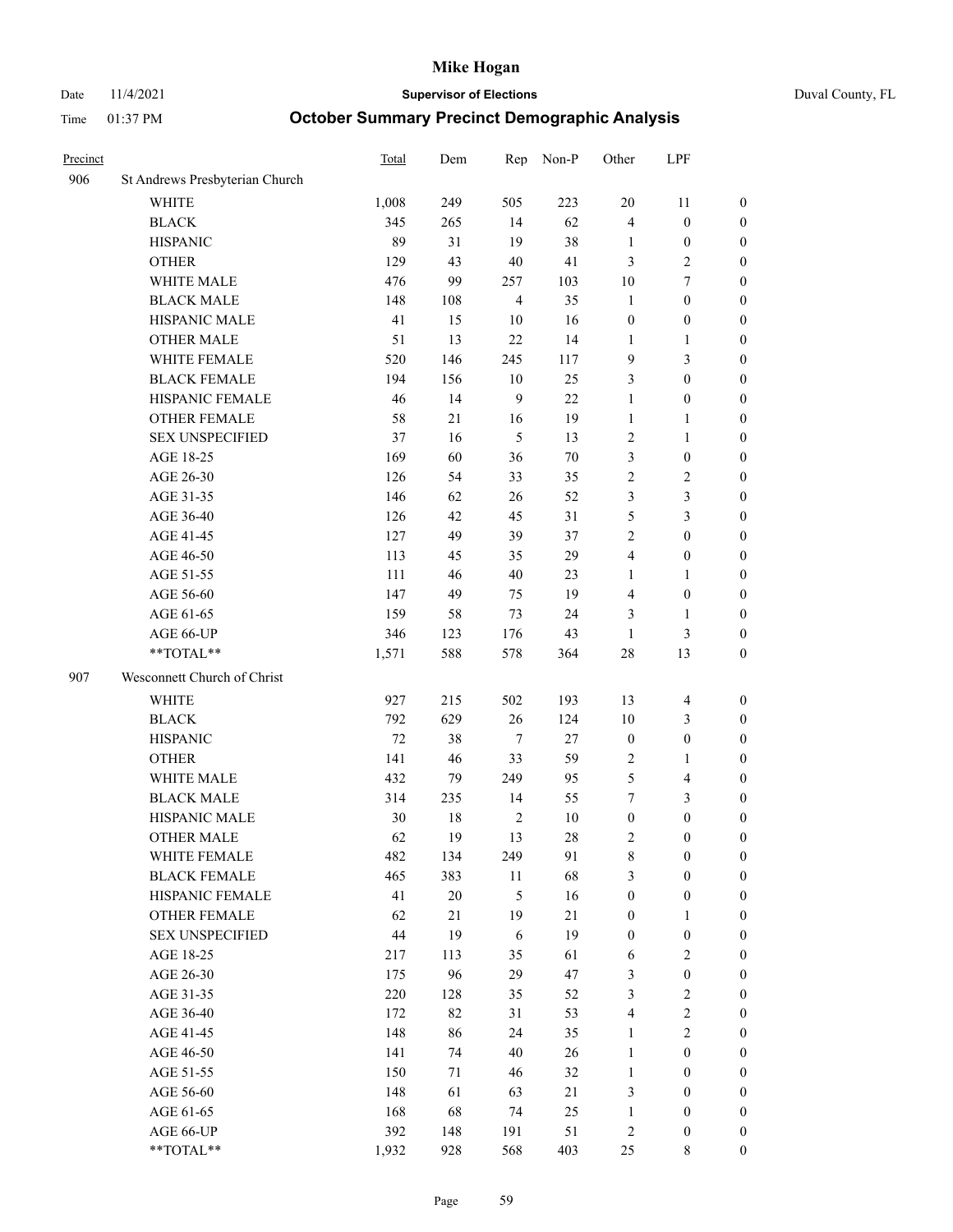#### Date 11/4/2021 **Supervisor of Elections** Duval County, FL

| Precinct |                                        | Total | Dem    | Rep              | Non-P          | Other                   | LPF                     |                  |
|----------|----------------------------------------|-------|--------|------------------|----------------|-------------------------|-------------------------|------------------|
| 908      | Potters House International Ministries |       |        |                  |                |                         |                         |                  |
|          | <b>WHITE</b>                           | 2,137 | 687    | 898              | 487            | 44                      | 21                      | $\boldsymbol{0}$ |
|          | <b>BLACK</b>                           | 1,597 | 1,208  | 70               | 298            | 19                      | $\sqrt{2}$              | $\boldsymbol{0}$ |
|          | <b>HISPANIC</b>                        | 191   | 82     | 32               | 68             | 7                       | $\sqrt{2}$              | $\boldsymbol{0}$ |
|          | <b>OTHER</b>                           | 353   | 123    | 68               | 155            | 7                       | $\boldsymbol{0}$        | $\boldsymbol{0}$ |
|          | WHITE MALE                             | 978   | 262    | 452              | 233            | 17                      | 14                      | $\boldsymbol{0}$ |
|          | <b>BLACK MALE</b>                      | 552   | 386    | 26               | 130            | 10                      | $\boldsymbol{0}$        | $\boldsymbol{0}$ |
|          | HISPANIC MALE                          | 83    | $28\,$ | 21               | 29             | $\overline{4}$          | $\mathbf{1}$            | $\boldsymbol{0}$ |
|          | OTHER MALE                             | 122   | 35     | 32               | 52             | 3                       | $\boldsymbol{0}$        | 0                |
|          | WHITE FEMALE                           | 1,135 | 418    | 436              | 247            | $27\,$                  | 7                       | 0                |
|          | <b>BLACK FEMALE</b>                    | 1,017 | 799    | 44               | 163            | $\overline{9}$          | $\sqrt{2}$              | 0                |
|          | HISPANIC FEMALE                        | 99    | 49     | 9                | 37             | 3                       | $\mathbf{1}$            | $\boldsymbol{0}$ |
|          | OTHER FEMALE                           | 153   | 64     | $27\,$           | 58             | 4                       | $\boldsymbol{0}$        | $\boldsymbol{0}$ |
|          | <b>SEX UNSPECIFIED</b>                 | 139   | 59     | 21               | 59             | $\boldsymbol{0}$        | $\boldsymbol{0}$        | $\boldsymbol{0}$ |
|          | AGE 18-25                              | 554   | 274    | 67               | 190            | 19                      | $\overline{\mathbf{4}}$ | $\boldsymbol{0}$ |
|          | AGE 26-30                              | 518   | 264    | 94               | 139            | 17                      | $\overline{\mathbf{4}}$ | $\boldsymbol{0}$ |
|          | AGE 31-35                              | 525   | 272    | 84               | 158            | $\,$ 8 $\,$             | $\mathfrak{Z}$          | $\boldsymbol{0}$ |
|          | AGE 36-40                              | 424   | 214    | 79               | 116            | $11\,$                  | $\overline{\mathbf{4}}$ | $\boldsymbol{0}$ |
|          | AGE 41-45                              | 353   | 168    | 85               | 90             | 6                       | $\overline{4}$          | $\boldsymbol{0}$ |
|          | AGE 46-50                              | 318   | 174    | 70               | 66             | 6                       | $\boldsymbol{2}$        | $\boldsymbol{0}$ |
|          | AGE 51-55                              | 320   | 152    | 109              | 55             | $\sqrt{2}$              | $\sqrt{2}$              | 0                |
|          | AGE 56-60                              | 332   | 172    | 103              | 53             | $\sqrt{2}$              | $\sqrt{2}$              | 0                |
|          | AGE 61-65                              | 298   | 132    | 113              | 51             | 2                       | $\boldsymbol{0}$        | $\boldsymbol{0}$ |
|          | AGE 66-UP                              | 635   | 278    | 264              | 89             | 4                       | $\boldsymbol{0}$        | $\boldsymbol{0}$ |
|          | **TOTAL**                              | 4,278 | 2,100  | 1,068            | 1,008          | 77                      | 25                      | $\boldsymbol{0}$ |
| 909      | City Rescue Mission                    |       |        |                  |                |                         |                         |                  |
|          |                                        |       |        |                  |                |                         |                         |                  |
|          | <b>WHITE</b>                           | 171   | 60     | 43               | 64             | $\overline{\mathbf{4}}$ | $\boldsymbol{0}$        | $\boldsymbol{0}$ |
|          | <b>BLACK</b>                           | 1,281 | 1,069  | 38               | 167            | 6                       | $\mathbf{1}$            | $\boldsymbol{0}$ |
|          | <b>HISPANIC</b>                        | 37    | 21     | $\mathfrak{Z}$   | 12             | $\mathbf{1}$            | $\boldsymbol{0}$        | $\boldsymbol{0}$ |
|          | <b>OTHER</b>                           | 122   | 67     | $10\,$           | 43             | 2                       | $\boldsymbol{0}$        | $\boldsymbol{0}$ |
|          | WHITE MALE                             | 66    | 19     | 21               | 25             | $\mathbf{1}$            | $\boldsymbol{0}$        | 0                |
|          | <b>BLACK MALE</b>                      | 502   | 404    | 19               | 75             | 3                       | $\mathbf{1}$            | 0                |
|          | HISPANIC MALE                          | 12    | 6      | $\mathbf{1}$     | $\mathfrak{S}$ | $\boldsymbol{0}$        | $\boldsymbol{0}$        | 0                |
|          | OTHER MALE                             | 37    | 19     | 3                | 15             | $\boldsymbol{0}$        | $\boldsymbol{0}$        | $\boldsymbol{0}$ |
|          | WHITE FEMALE                           | 103   | 41     | 21               | 38             | 3                       | $\boldsymbol{0}$        | $\boldsymbol{0}$ |
|          | <b>BLACK FEMALE</b>                    | 754   | 647    | 16               | $88\,$         | 3                       | $\boldsymbol{0}$        | $\overline{0}$   |
|          | HISPANIC FEMALE                        | 23    | 15     | $\mathbf{1}$     | $\sqrt{6}$     | $\mathbf{1}$            | $\boldsymbol{0}$        | $\overline{0}$   |
|          | <b>OTHER FEMALE</b>                    | 56    | 36     | $\mathfrak{Z}$   | 16             | $\mathbf{1}$            | $\boldsymbol{0}$        | $\overline{0}$   |
|          | <b>SEX UNSPECIFIED</b>                 | 58    | 30     | 9                | 18             | $\mathbf{1}$            | $\boldsymbol{0}$        | $\overline{0}$   |
|          | AGE 18-25                              | 202   | 115    | 15               | $72\,$         | $\boldsymbol{0}$        | $\boldsymbol{0}$        | $\overline{0}$   |
|          | AGE 26-30                              | 171   | 113    | $\mathbf{9}$     | 48             | $\mathbf{1}$            | $\boldsymbol{0}$        | 0                |
|          | AGE 31-35                              | 184   | 128    | $10\,$           | 44             | 2                       | $\boldsymbol{0}$        | 0                |
|          | AGE 36-40                              | 160   | 119    | $\boldsymbol{7}$ | 33             | $\mathbf{1}$            | $\boldsymbol{0}$        | 0                |
|          | AGE 41-45                              | 114   | 85     | $\overline{9}$   | 17             | 3                       | $\boldsymbol{0}$        | 0                |
|          | AGE 46-50                              | 138   | 104    | 9                | 24             | $\mathbf{1}$            | $\boldsymbol{0}$        | $\boldsymbol{0}$ |
|          | AGE 51-55                              | 122   | 94     | $\mathbf{9}$     | 17             | 2                       | $\boldsymbol{0}$        | $\boldsymbol{0}$ |
|          | AGE 56-60                              | 145   | 126    | 6                | 11             | 2                       | $\boldsymbol{0}$        | $\overline{0}$   |
|          | AGE 61-65                              | 136   | 113    | 9                | 13             | $\boldsymbol{0}$        | $\mathbf{1}$            | $\boldsymbol{0}$ |
|          | AGE 66-UP                              | 239   | 220    | 11               | 7              | $\mathbf{1}$            | $\boldsymbol{0}$        | $\boldsymbol{0}$ |
|          | **TOTAL**                              | 1,611 | 1,217  | 94               | 286            | 13                      | $\mathbf{1}$            | $\boldsymbol{0}$ |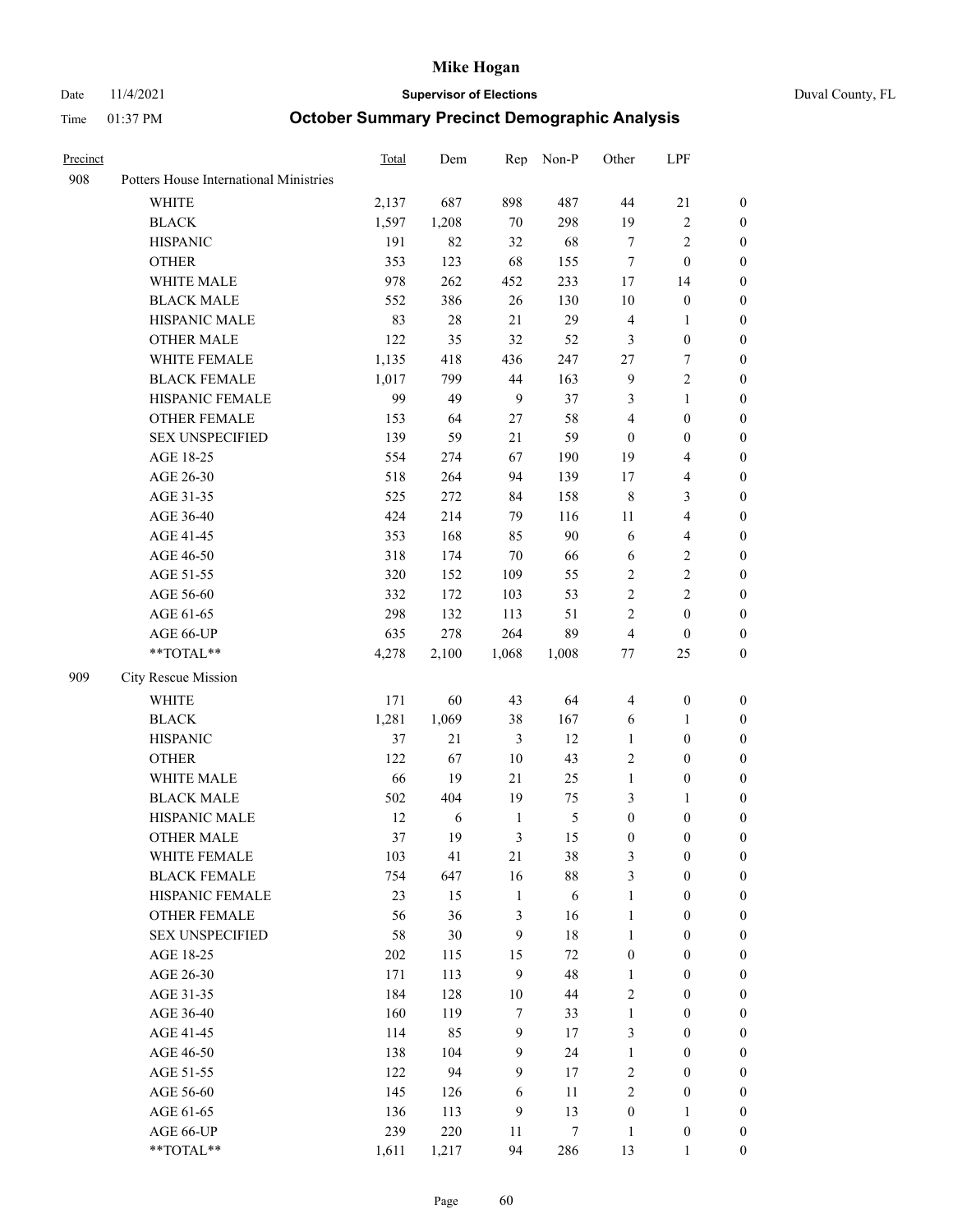#### Date 11/4/2021 **Supervisor of Elections** Duval County, FL

| Precinct |                                     | Total | Dem   | Rep            | Non-P  | Other            | LPF              |                  |
|----------|-------------------------------------|-------|-------|----------------|--------|------------------|------------------|------------------|
| 910      | Wallace Small Senior Citizen Center |       |       |                |        |                  |                  |                  |
|          | <b>WHITE</b>                        | 280   | 91    | 117            | 65     | 5                | $\sqrt{2}$       | 0                |
|          | <b>BLACK</b>                        | 1,967 | 1,660 | 60             | 235    | 11               | $\mathbf{1}$     | 0                |
|          | <b>HISPANIC</b>                     | 36    | 18    | 6              | 12     | $\boldsymbol{0}$ | $\boldsymbol{0}$ | 0                |
|          | <b>OTHER</b>                        | 163   | 83    | $10\,$         | 69     | 1                | $\boldsymbol{0}$ | $\boldsymbol{0}$ |
|          | WHITE MALE                          | 112   | 33    | 51             | 23     | 4                | 1                | $\boldsymbol{0}$ |
|          | <b>BLACK MALE</b>                   | 793   | 647   | 25             | 112    | 8                | $\mathbf{1}$     | $\boldsymbol{0}$ |
|          | HISPANIC MALE                       | 13    | 7     | $\mathbf{1}$   | 5      | $\boldsymbol{0}$ | $\boldsymbol{0}$ | $\boldsymbol{0}$ |
|          | <b>OTHER MALE</b>                   | 56    | 27    | 6              | 23     | $\boldsymbol{0}$ | $\boldsymbol{0}$ | $\boldsymbol{0}$ |
|          | WHITE FEMALE                        | 165   | 58    | 66             | 39     | 1                | 1                | $\boldsymbol{0}$ |
|          | <b>BLACK FEMALE</b>                 | 1,126 | 977   | 33             | 113    | 3                | $\boldsymbol{0}$ | 0                |
|          | HISPANIC FEMALE                     | 22    | 10    | 5              | 7      | $\boldsymbol{0}$ | $\boldsymbol{0}$ | 0                |
|          | <b>OTHER FEMALE</b>                 | 68    | 39    | $\overline{4}$ | 25     | $\boldsymbol{0}$ | $\boldsymbol{0}$ | 0                |
|          | <b>SEX UNSPECIFIED</b>              | 91    | 54    | $\mathfrak{2}$ | 34     | $\mathbf{1}$     | $\boldsymbol{0}$ | $\boldsymbol{0}$ |
|          | AGE 18-25                           | 305   | 208   | 19             | 75     | 3                | $\boldsymbol{0}$ | $\boldsymbol{0}$ |
|          | AGE 26-30                           | 233   | 164   | 16             | 51     | $\mathbf{1}$     | $\mathbf{1}$     | $\boldsymbol{0}$ |
|          | AGE 31-35                           | 290   | 203   | 13             | 71     | 3                | $\boldsymbol{0}$ | $\boldsymbol{0}$ |
|          | AGE 36-40                           | 227   | 165   | 14             | 46     | 1                | 1                | $\boldsymbol{0}$ |
|          | AGE 41-45                           | 178   | 137   | 9              | 29     | $\mathfrak{2}$   | $\mathbf{1}$     | $\boldsymbol{0}$ |
|          | AGE 46-50                           | 186   | 143   | 17             | 23     | 3                | $\boldsymbol{0}$ | $\boldsymbol{0}$ |
|          | AGE 51-55                           | 205   | 157   | $20\,$         | $27\,$ | $\mathbf{1}$     | $\boldsymbol{0}$ | 0                |
|          | AGE 56-60                           | 226   | 174   | 25             | 25     | $\overline{2}$   | $\boldsymbol{0}$ | 0                |
|          | AGE 61-65                           | 211   | 171   | 19             | 21     | $\boldsymbol{0}$ | $\boldsymbol{0}$ | 0                |
|          | AGE 66-UP                           | 384   | 330   | 41             | 12     | 1                | $\boldsymbol{0}$ | $\boldsymbol{0}$ |
|          | **TOTAL**                           | 2,446 | 1,852 | 193            | 381    | 17               | $\mathfrak{Z}$   | $\boldsymbol{0}$ |
| 911      | Edith Brown Ford Community Center   |       |       |                |        |                  |                  |                  |
|          | <b>WHITE</b>                        | 740   | 213   | 308            | 202    | 14               | $\mathfrak{Z}$   | $\boldsymbol{0}$ |
|          | <b>BLACK</b>                        | 2,520 | 2,100 | 92             | 316    | $11\,$           | $\mathbf{1}$     | $\boldsymbol{0}$ |
|          | <b>HISPANIC</b>                     | 104   | 42    | 18             | 41     | 3                | $\boldsymbol{0}$ | $\boldsymbol{0}$ |
|          | <b>OTHER</b>                        | 259   | 114   | 38             | 105    | 2                | $\boldsymbol{0}$ | $\boldsymbol{0}$ |
|          | WHITE MALE                          | 342   | 82    | 157            | 94     | 8                | $\mathbf{1}$     | $\boldsymbol{0}$ |
|          | <b>BLACK MALE</b>                   | 962   | 767   | 46             | 147    | $\overline{c}$   | $\boldsymbol{0}$ | $\boldsymbol{0}$ |
|          | HISPANIC MALE                       | 45    | 17    | 12             | 15     | $\mathbf{1}$     | $\boldsymbol{0}$ | 0                |
|          | <b>OTHER MALE</b>                   | 82    | 36    | 12             | 33     | $\mathbf{1}$     | $\boldsymbol{0}$ | 0                |
|          | WHITE FEMALE                        | 381   | 128   | 142            | 104    | 5                | 2                | 0                |
|          | <b>BLACK FEMALE</b>                 | 1,484 | 1,270 | 43             | 162    | 8                | $\mathbf{1}$     | $\boldsymbol{0}$ |
|          | HISPANIC FEMALE                     | 58    | 24    | 6              | $26\,$ | $\overline{c}$   | $\boldsymbol{0}$ | $\overline{0}$   |
|          | OTHER FEMALE                        | 96    | 47    | 16             | 32     | $\mathbf{1}$     | $\boldsymbol{0}$ | $\overline{0}$   |
|          | <b>SEX UNSPECIFIED</b>              | 173   | 98    | 22             | 51     | 2                | $\boldsymbol{0}$ | 0                |
|          | AGE 18-25                           | 459   | 266   | 33             | 154    | 6                | $\boldsymbol{0}$ | $\overline{0}$   |
|          | AGE 26-30                           | 353   | 224   | 34             | 89     | $\overline{4}$   | $\overline{2}$   | 0                |
|          | AGE 31-35                           | 347   | 226   | 36             | $80\,$ | 5                | $\boldsymbol{0}$ | 0                |
|          | AGE 36-40                           | 345   | 235   | 27             | 82     | $\mathbf{1}$     | $\boldsymbol{0}$ | 0                |
|          | AGE 41-45                           | 275   | 191   | 29             | 51     | 2                | $\overline{2}$   | 0                |
|          | AGE 46-50                           | 289   | 185   | 42             | 58     | 4                | $\boldsymbol{0}$ | 0                |
|          | AGE 51-55                           | 237   | 173   | $28\,$         | 35     | $\mathbf{1}$     | $\boldsymbol{0}$ | $\boldsymbol{0}$ |
|          | AGE 56-60                           | 351   | 251   | 62             | 35     | 3                | $\boldsymbol{0}$ | $\boldsymbol{0}$ |
|          | AGE 61-65                           | 336   | 241   | 52             | $40\,$ | 3                | $\boldsymbol{0}$ | $\boldsymbol{0}$ |
|          | AGE 66-UP                           | 627   | 475   | 112            | 39     | $\mathbf{1}$     | $\boldsymbol{0}$ | 0                |
|          | **TOTAL**                           | 3,623 | 2,469 | 456            | 664    | 30               | $\overline{4}$   | $\boldsymbol{0}$ |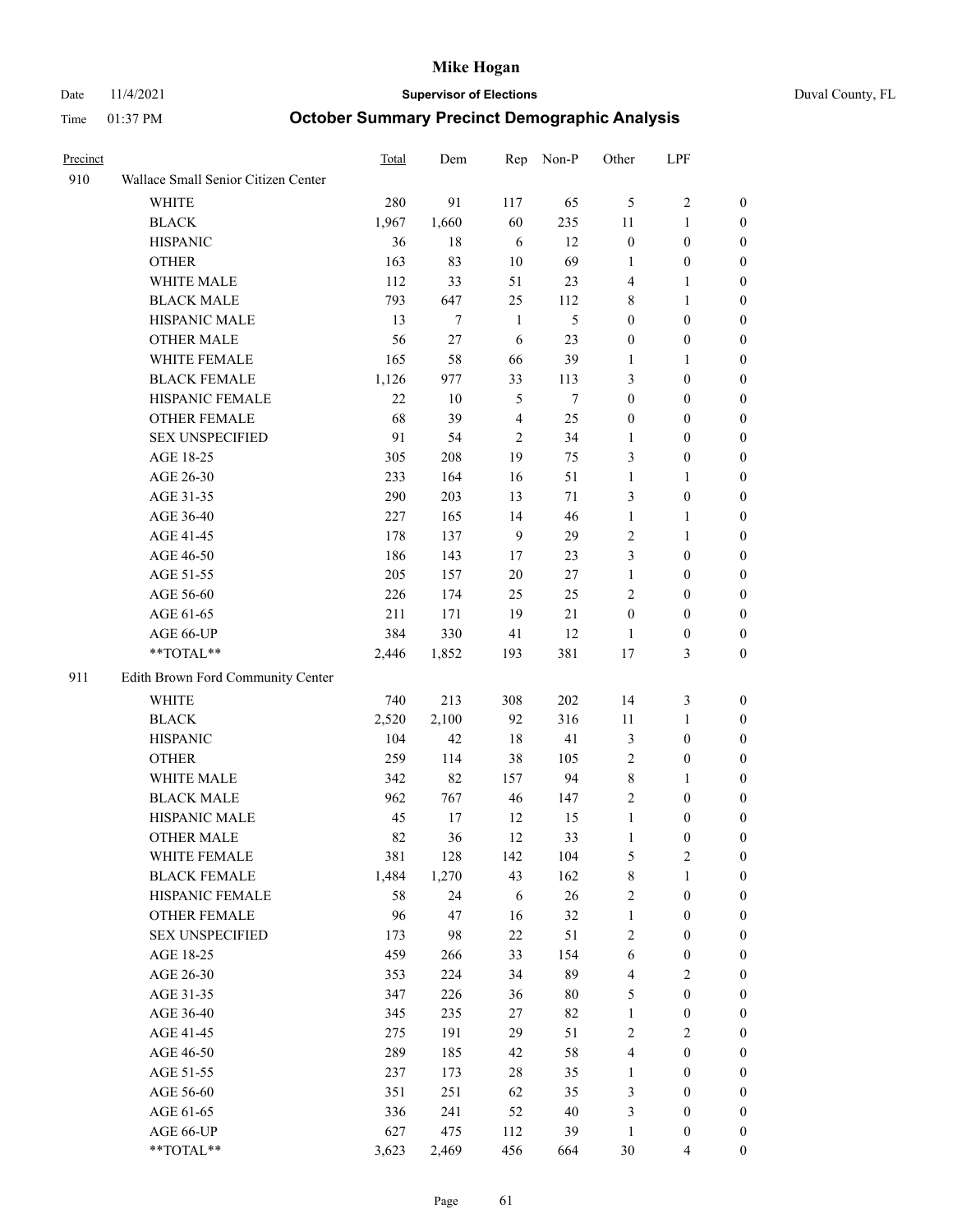Date 11/4/2021 **Supervisor of Elections** Duval County, FL

| Precinct |                             | <b>Total</b> | Dem         | Rep            | Non-P          | Other                   | LPF                     |                  |
|----------|-----------------------------|--------------|-------------|----------------|----------------|-------------------------|-------------------------|------------------|
| 912      | Beaver St Enterprise Center |              |             |                |                |                         |                         |                  |
|          | <b>WHITE</b>                | 66           | 24          | 16             | 22             | $\overline{4}$          | $\boldsymbol{0}$        | $\boldsymbol{0}$ |
|          | <b>BLACK</b>                | 1,446        | 1,201       | 41             | 189            | 13                      | $\overline{c}$          | $\boldsymbol{0}$ |
|          | <b>HISPANIC</b>             | 23           | $\,8\,$     | $\mathfrak{S}$ | 10             | $\boldsymbol{0}$        | $\boldsymbol{0}$        | $\boldsymbol{0}$ |
|          | <b>OTHER</b>                | 169          | 84          | 3              | 79             | $\mathbf{2}$            | 1                       | $\boldsymbol{0}$ |
|          | WHITE MALE                  | 22           | $\,$ 8 $\,$ | 6              | 6              | 2                       | $\boldsymbol{0}$        | $\boldsymbol{0}$ |
|          | <b>BLACK MALE</b>           | 622          | 492         | 15             | 107            | 6                       | $\sqrt{2}$              | $\boldsymbol{0}$ |
|          | HISPANIC MALE               | 11           | 3           | $\sqrt{2}$     | 6              | $\boldsymbol{0}$        | $\boldsymbol{0}$        | $\boldsymbol{0}$ |
|          | <b>OTHER MALE</b>           | 50           | 29          | $\mathbf{1}$   | 18             | $\mathbf{1}$            | $\mathbf{1}$            | $\boldsymbol{0}$ |
|          | WHITE FEMALE                | 42           | 16          | $\overline{9}$ | 15             | 2                       | $\boldsymbol{0}$        | $\boldsymbol{0}$ |
|          | <b>BLACK FEMALE</b>         | 799          | 692         | 24             | 76             | 7                       | $\boldsymbol{0}$        | $\boldsymbol{0}$ |
|          | HISPANIC FEMALE             | 12           | 5           | $\mathfrak{Z}$ | $\overline{4}$ | $\boldsymbol{0}$        | $\boldsymbol{0}$        | $\boldsymbol{0}$ |
|          | <b>OTHER FEMALE</b>         | 43           | 27          | $\mathbf{1}$   | 15             | $\boldsymbol{0}$        | $\boldsymbol{0}$        | $\boldsymbol{0}$ |
|          | <b>SEX UNSPECIFIED</b>      | 103          | 45          | $\overline{4}$ | 53             | $\mathbf{1}$            | $\boldsymbol{0}$        | $\boldsymbol{0}$ |
|          | AGE 18-25                   | 327          | 209         | 9              | 106            | 2                       | $\mathbf{1}$            | $\boldsymbol{0}$ |
|          | AGE 26-30                   | 184          | 134         | 4              | 43             | 2                       | $\mathbf{1}$            | $\boldsymbol{0}$ |
|          | AGE 31-35                   | 190          | 133         | $\,$ $\,$      | 47             | $\mathbf{1}$            | $\mathbf{1}$            | $\boldsymbol{0}$ |
|          | AGE 36-40                   | 180          | 135         | 6              | 35             | 4                       | $\boldsymbol{0}$        | $\boldsymbol{0}$ |
|          | AGE 41-45                   | 112          | 87          | 5              | 18             | 2                       | $\boldsymbol{0}$        | $\boldsymbol{0}$ |
|          | AGE 46-50                   | 109          | 89          | 6              | 13             | $\mathbf{1}$            | $\boldsymbol{0}$        | $\boldsymbol{0}$ |
|          | AGE 51-55                   | 115          | 95          | $\overline{9}$ | $10\,$         | $\mathbf{1}$            | $\boldsymbol{0}$        | $\boldsymbol{0}$ |
|          | AGE 56-60                   | 131          | 109         | $\,$ 8 $\,$    | 11             | 3                       | $\boldsymbol{0}$        | $\boldsymbol{0}$ |
|          | AGE 61-65                   | 139          | 126         | 3              | $\,$ 8 $\,$    | $\mathfrak{2}$          | $\boldsymbol{0}$        | $\boldsymbol{0}$ |
|          | AGE 66-UP                   | 217          | 200         | $\tau$         | 9              | $\mathbf{1}$            | $\boldsymbol{0}$        | $\boldsymbol{0}$ |
|          | **TOTAL**                   | 1,704        | 1,317       | 65             | 300            | 19                      | $\mathfrak{Z}$          | $\boldsymbol{0}$ |
| 913      | Wesconnett Assembly of God  |              |             |                |                |                         |                         |                  |
|          | WHITE                       | 774          | 198         | 367            | 185            | $20\,$                  | $\overline{\mathbf{4}}$ | $\boldsymbol{0}$ |
|          | <b>BLACK</b>                | 1,175        | 912         | 44             | 207            | 9                       | $\mathfrak{Z}$          | $\boldsymbol{0}$ |
|          | <b>HISPANIC</b>             | 233          | 94          | 32             | 102            | 5                       | $\boldsymbol{0}$        | $\boldsymbol{0}$ |
|          | <b>OTHER</b>                | 189          | 67          | 46             | 74             | $\mathbf{1}$            | $\mathbf{1}$            | $\boldsymbol{0}$ |
|          | WHITE MALE                  | 341          | 74          | 180            | 73             | $10\,$                  | $\overline{4}$          | $\boldsymbol{0}$ |
|          | <b>BLACK MALE</b>           | 365          | 269         | $17\,$         | 75             | 4                       | $\boldsymbol{0}$        | $\boldsymbol{0}$ |
|          | HISPANIC MALE               | 93           | 34          | 15             | 42             | 2                       | $\boldsymbol{0}$        | $\boldsymbol{0}$ |
|          | OTHER MALE                  | 69           | 18          | 18             | 31             | $\mathbf{1}$            | $\mathbf{1}$            | $\boldsymbol{0}$ |
|          | WHITE FEMALE                | 424          | 122         | 183            | 109            | 10                      | $\boldsymbol{0}$        | 0                |
|          | <b>BLACK FEMALE</b>         | 785          | 625         | 25             | 128            | 4                       | 3                       | $\boldsymbol{0}$ |
|          | HISPANIC FEMALE             | 136          | 56          | 17             | 60             | 3                       | $\boldsymbol{0}$        | $\overline{0}$   |
|          | <b>OTHER FEMALE</b>         | 98           | 40          | 26             | 32             | $\boldsymbol{0}$        | $\boldsymbol{0}$        | $\overline{0}$   |
|          | <b>SEX UNSPECIFIED</b>      | 60           | 33          | 8              | 18             | $\mathbf{1}$            | $\boldsymbol{0}$        | 0                |
|          | AGE 18-25                   | 287          | 140         | 38             | 105            | 4                       | $\boldsymbol{0}$        | $\theta$         |
|          | AGE 26-30                   | 287          | 148         | 45             | 89             | 4                       | $\mathbf{1}$            | 0                |
|          | AGE 31-35                   | 271          | 141         | 34             | 89             | 3                       | $\overline{\mathbf{4}}$ | 0                |
|          | AGE 36-40                   | 211          | 113         | 33             | 61             | 4                       | $\boldsymbol{0}$        | 0                |
|          | AGE 41-45                   | 182          | 110         | 28             | $40\,$         | $\overline{\mathbf{4}}$ | $\boldsymbol{0}$        | 0                |
|          | AGE 46-50                   | 203          | 113         | 36             | 51             | 1                       | $\sqrt{2}$              | 0                |
|          | AGE 51-55                   | 195          | 109         | 48             | 31             | 6                       | $\mathbf{1}$            | 0                |
|          | AGE 56-60                   | 181          | 106         | 45             | 28             | 2                       | $\boldsymbol{0}$        | $\overline{0}$   |
|          | AGE 61-65                   | 178          | 102         | 47             | 26             | 3                       | $\boldsymbol{0}$        | $\overline{0}$   |
|          | AGE 66-UP                   | 374          | 188         | 135            | $47\,$         | 4                       | $\boldsymbol{0}$        | 0                |
|          | **TOTAL**                   | 2,371        | 1,271       | 489            | 568            | 35                      | 8                       | $\boldsymbol{0}$ |
|          |                             |              |             |                |                |                         |                         |                  |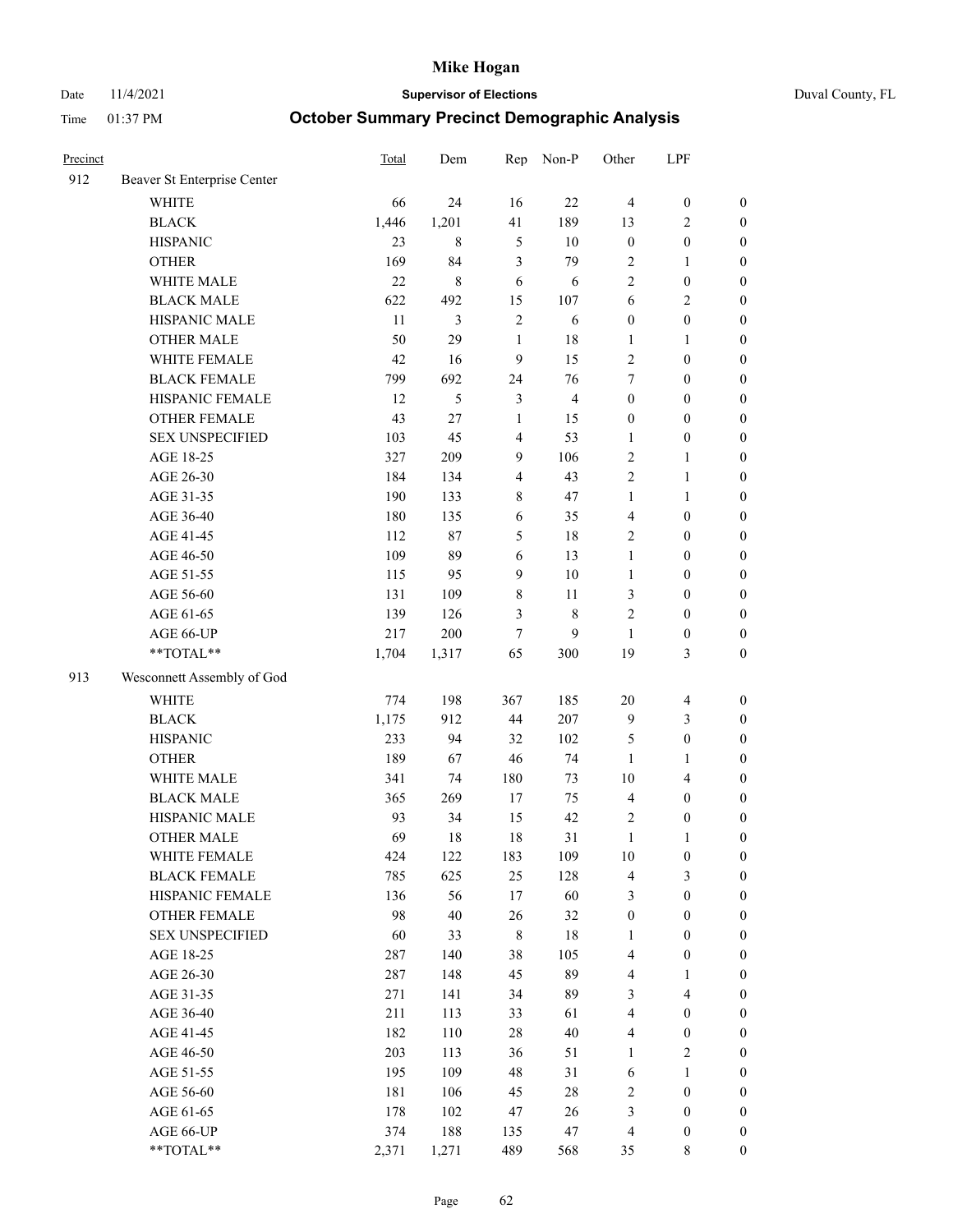Date 11/4/2021 **Supervisor of Elections** Duval County, FL

| Precinct |                                | <b>Total</b> | Dem        | Rep         | Non-P        | Other            | LPF              |                  |
|----------|--------------------------------|--------------|------------|-------------|--------------|------------------|------------------|------------------|
| 914      | Elks Lodge #2605               |              |            |             |              |                  |                  |                  |
|          | <b>WHITE</b>                   | 1,854        | 407        | 944         | 456          | 32               | 15               | 0                |
|          | <b>BLACK</b>                   | 2,151        | 1,641      | 73          | 412          | 25               | $\boldsymbol{0}$ | 0                |
|          | <b>HISPANIC</b>                | 547          | 218        | 93          | 227          | $\tau$           | $\sqrt{2}$       | $\boldsymbol{0}$ |
|          | <b>OTHER</b>                   | 645          | 218        | 161         | 249          | 15               | $\sqrt{2}$       | $\boldsymbol{0}$ |
|          | WHITE MALE                     | 893          | 153        | 490         | 222          | 18               | 10               | $\boldsymbol{0}$ |
|          | <b>BLACK MALE</b>              | 842          | 588        | 43          | 196          | 15               | $\boldsymbol{0}$ | $\boldsymbol{0}$ |
|          | HISPANIC MALE                  | 252          | 93         | 51          | 103          | 5                | $\boldsymbol{0}$ | $\boldsymbol{0}$ |
|          | <b>OTHER MALE</b>              | 228          | 66         | 58          | 95           | $\tau$           | $\mathfrak{2}$   | $\boldsymbol{0}$ |
|          | WHITE FEMALE                   | 941          | 249        | 447         | 226          | 14               | 5                | $\boldsymbol{0}$ |
|          | <b>BLACK FEMALE</b>            | 1,279        | 1,028      | 30          | 211          | $10\,$           | $\boldsymbol{0}$ | 0                |
|          | HISPANIC FEMALE                | 274          | 117        | 39          | 116          | $\boldsymbol{0}$ | $\sqrt{2}$       | 0                |
|          | <b>OTHER FEMALE</b>            | 336          | 125        | $87\,$      | 117          | 7                | $\boldsymbol{0}$ | $\boldsymbol{0}$ |
|          | <b>SEX UNSPECIFIED</b>         | 152          | 65         | 26          | 58           | 3                | $\boldsymbol{0}$ | $\boldsymbol{0}$ |
|          | AGE 18-25                      | 670          | 297        | 114         | 237          | 21               | 1                | $\boldsymbol{0}$ |
|          | AGE 26-30                      | 612          | 266        | 118         | 209          | 13               | 6                | $\boldsymbol{0}$ |
|          | AGE 31-35                      | 590          | 309        | 91          | 177          | $10\,$           | $\mathfrak{Z}$   | $\boldsymbol{0}$ |
|          | AGE 36-40                      | 522          | 270        | 101         | 144          | $\boldsymbol{7}$ | $\boldsymbol{0}$ | $\boldsymbol{0}$ |
|          | AGE 41-45                      | 494          | 266        | 95          | 123          | $\tau$           | 3                | $\boldsymbol{0}$ |
|          | AGE 46-50                      | 413          | 215        | 94          | 100          | 4                | $\boldsymbol{0}$ | $\boldsymbol{0}$ |
|          | AGE 51-55                      | 413          | 205        | 107         | 97           | 4                | $\boldsymbol{0}$ | $\boldsymbol{0}$ |
|          | AGE 56-60                      | 394          | 182        | 128         | $78\,$       | $\overline{c}$   | $\overline{4}$   | 0                |
|          | AGE 61-65                      | 360          | 161        | 126         | $70\,$       | $\overline{2}$   | $\mathbf{1}$     | $\boldsymbol{0}$ |
|          | AGE 66-UP                      | 727          | 311        | 297         | 109          | 9                | $\mathbf{1}$     | $\boldsymbol{0}$ |
|          | **TOTAL**                      | 5,197        | 2,484      | 1,271       | 1,344        | 79               | 19               | $\boldsymbol{0}$ |
| 1001     | Charles Clark Community Center |              |            |             |              |                  |                  |                  |
|          | <b>WHITE</b>                   | 256          | 63         | 120         | 69           | $\mathbf{1}$     | $\mathfrak z$    | $\boldsymbol{0}$ |
|          | <b>BLACK</b>                   | 2,718        | 2,365      | 66          | 265          | $21\,$           | $\mathbf{1}$     | $\boldsymbol{0}$ |
|          | <b>HISPANIC</b>                | 45           | 17         | 12          | 16           | $\boldsymbol{0}$ | $\boldsymbol{0}$ | $\boldsymbol{0}$ |
|          | <b>OTHER</b>                   | 181          | 110        | 13          | 55           | 2                | $\mathbf{1}$     | $\boldsymbol{0}$ |
|          | WHITE MALE                     | 128          | $28\,$     | 63          | 34           | $\boldsymbol{0}$ | 3                | $\boldsymbol{0}$ |
|          | <b>BLACK MALE</b>              | 1,079        | 901        | 35          | 131          | 12               | $\boldsymbol{0}$ | $\boldsymbol{0}$ |
|          | HISPANIC MALE                  | 21           | $\sqrt{6}$ | 6           | $\mathbf{9}$ | $\boldsymbol{0}$ | $\boldsymbol{0}$ | $\boldsymbol{0}$ |
|          | <b>OTHER MALE</b>              | 63           | 40         | $\,$ 8 $\,$ | 14           | $\boldsymbol{0}$ | $\mathbf{1}$     | $\boldsymbol{0}$ |
|          | WHITE FEMALE                   | 122          | 32         | 54          | 35           | 1                | 0                | 0                |
|          | <b>BLACK FEMALE</b>            | 1,586        | 1,420      | 30          | 126          | 9                | $\mathbf{1}$     | $\boldsymbol{0}$ |
|          | HISPANIC FEMALE                | 23           | 11         | 5           | 7            | $\boldsymbol{0}$ | $\boldsymbol{0}$ | $\overline{0}$   |
|          | <b>OTHER FEMALE</b>            | 72           | 47         | 4           | 19           | 2                | $\boldsymbol{0}$ | $\overline{0}$   |
|          | <b>SEX UNSPECIFIED</b>         | 106          | 70         | 6           | $30\,$       | $\boldsymbol{0}$ | $\boldsymbol{0}$ | 0                |
|          | AGE 18-25                      | 348          | 214        | 23          | 103          | 7                | $\mathbf{1}$     | 0                |
|          | AGE 26-30                      | 261          | 174        | 17          | 64           | 5                | $\mathbf{1}$     | 0                |
|          | AGE 31-35                      | 265          | 199        | $20\,$      | $44\,$       | $\mathbf{1}$     | $\mathbf{1}$     | 0                |
|          | AGE 36-40                      | 229          | 174        | 17          | 36           | 2                | $\boldsymbol{0}$ | 0                |
|          | AGE 41-45                      | 228          | 172        | 21          | 31           | 2                | $\mathfrak{2}$   | 0                |
|          | AGE 46-50                      | 266          | 210        | 23          | $30\,$       | 3                | $\boldsymbol{0}$ | 0                |
|          | AGE 51-55                      | 220          | 176        | 16          | $27\,$       | $\mathbf{1}$     | $\boldsymbol{0}$ | 0                |
|          | AGE 56-60                      | 291          | 243        | 18          | 29           | $\mathbf{1}$     | $\boldsymbol{0}$ | 0                |
|          | AGE 61-65                      | 259          | 218        | 21          | 18           | 2                | $\boldsymbol{0}$ | 0                |
|          | AGE 66-UP                      | 831          | 774        | 35          | $22\,$       | $\boldsymbol{0}$ | $\boldsymbol{0}$ | 0                |
|          | **TOTAL**                      | 3,200        | 2,555      | 211         | 405          | 24               | $\mathfrak s$    | $\boldsymbol{0}$ |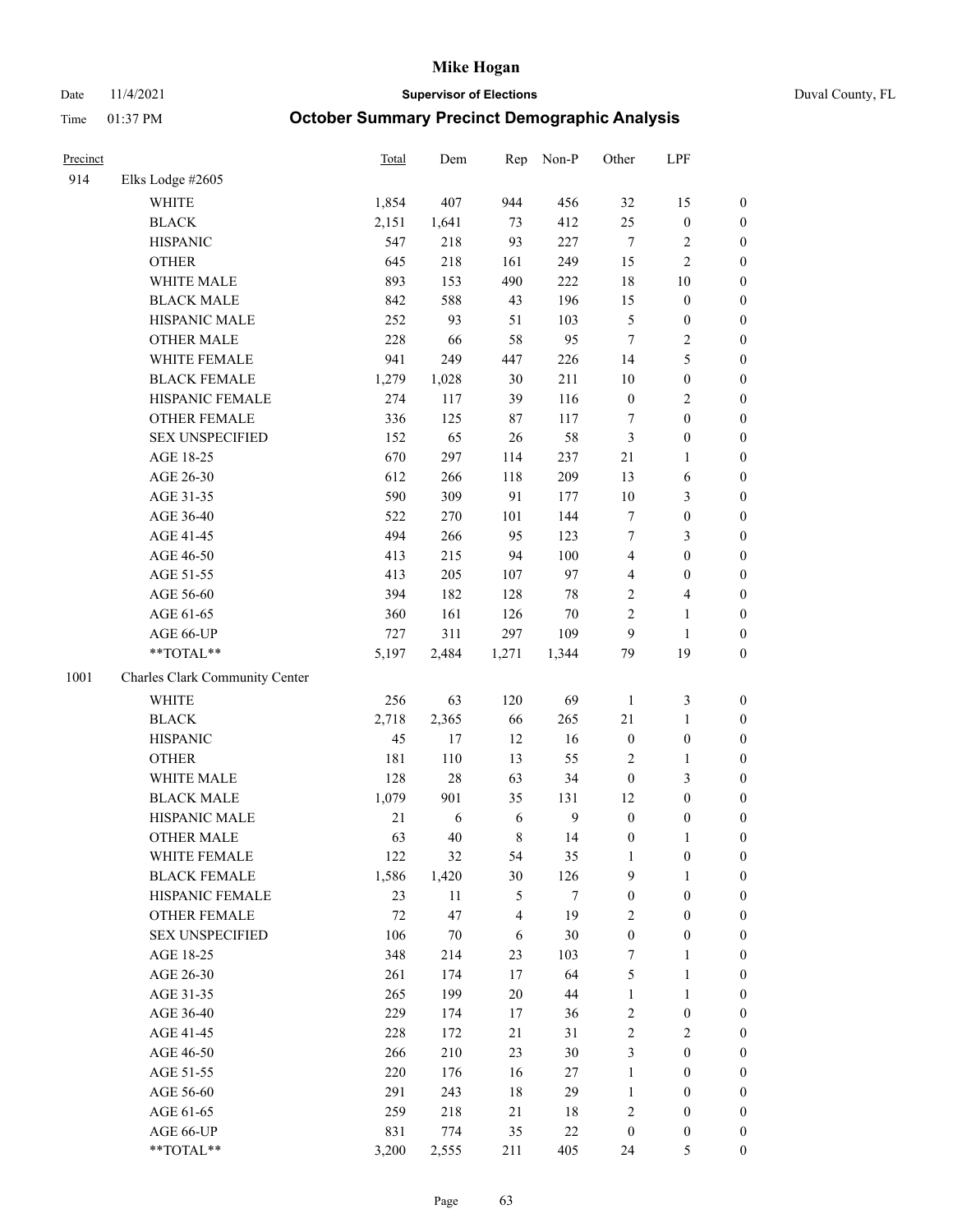Date 11/4/2021 **Supervisor of Elections** Duval County, FL

| Precinct |                                     | <b>Total</b> | Dem            | Rep              | Non-P          | Other            | LPF              |                  |
|----------|-------------------------------------|--------------|----------------|------------------|----------------|------------------|------------------|------------------|
| 1002     | Woodlawn Presbyterian Church        |              |                |                  |                |                  |                  |                  |
|          | <b>WHITE</b>                        | 85           | 36             | 30               | 15             | $\overline{4}$   | $\boldsymbol{0}$ | 0                |
|          | <b>BLACK</b>                        | 3,011        | 2,624          | 73               | 300            | 13               | $\mathbf{1}$     | 0                |
|          | <b>HISPANIC</b>                     | 22           | 9              | $\mathbf{1}$     | 12             | $\boldsymbol{0}$ | $\boldsymbol{0}$ | $\boldsymbol{0}$ |
|          | <b>OTHER</b>                        | 188          | 94             | 6                | 86             | 2                | $\boldsymbol{0}$ | $\boldsymbol{0}$ |
|          | WHITE MALE                          | 36           | 12             | 13               | 9              | 2                | $\boldsymbol{0}$ | $\boldsymbol{0}$ |
|          | <b>BLACK MALE</b>                   | 1,182        | 997            | 33               | 143            | 8                | 1                | $\boldsymbol{0}$ |
|          | HISPANIC MALE                       | $\,$ 8 $\,$  | $\overline{4}$ | $\mathbf{1}$     | 3              | $\boldsymbol{0}$ | $\boldsymbol{0}$ | $\boldsymbol{0}$ |
|          | <b>OTHER MALE</b>                   | 63           | 32             | $\overline{c}$   | $28\,$         | $\mathbf{1}$     | $\boldsymbol{0}$ | $\boldsymbol{0}$ |
|          | WHITE FEMALE                        | 45           | 23             | 14               | 6              | 2                | $\boldsymbol{0}$ | $\boldsymbol{0}$ |
|          | <b>BLACK FEMALE</b>                 | 1,780        | 1,590          | 38               | 148            | 4                | $\boldsymbol{0}$ | $\boldsymbol{0}$ |
|          | HISPANIC FEMALE                     | 14           | 5              | $\boldsymbol{0}$ | 9              | $\boldsymbol{0}$ | $\boldsymbol{0}$ | 0                |
|          | <b>OTHER FEMALE</b>                 | 68           | 38             | $\mathbf{1}$     | $28\,$         | $\mathbf{1}$     | $\boldsymbol{0}$ | $\boldsymbol{0}$ |
|          | <b>SEX UNSPECIFIED</b>              | 110          | 62             | 8                | 39             | $\mathbf{1}$     | $\boldsymbol{0}$ | $\boldsymbol{0}$ |
|          | AGE 18-25                           | 366          | 246            | 9                | 109            | 2                | $\boldsymbol{0}$ | $\boldsymbol{0}$ |
|          | AGE 26-30                           | 265          | 187            | $10\,$           | 67             | $\boldsymbol{0}$ | $\mathbf{1}$     | $\boldsymbol{0}$ |
|          | AGE 31-35                           | 266          | 213            | 3                | 47             | 3                | $\boldsymbol{0}$ | $\boldsymbol{0}$ |
|          | AGE 36-40                           | 239          | 186            | $\,8\,$          | 41             | 4                | $\boldsymbol{0}$ | $\boldsymbol{0}$ |
|          | AGE 41-45                           | 238          | 190            | 13               | 35             | $\boldsymbol{0}$ | $\boldsymbol{0}$ | $\boldsymbol{0}$ |
|          | AGE 46-50                           | 244          | 206            | $\overline{9}$   | $28\,$         | 1                | $\boldsymbol{0}$ | $\boldsymbol{0}$ |
|          | AGE 51-55                           | 228          | 196            | $\overline{9}$   | $20\,$         | 3                | $\boldsymbol{0}$ | $\boldsymbol{0}$ |
|          | AGE 56-60                           | 288          | 253            | 11               | 21             | 3                | $\boldsymbol{0}$ | 0                |
|          | AGE 61-65                           | 327          | 285            | 19               | 22             | $\mathbf{1}$     | $\boldsymbol{0}$ | 0                |
|          | AGE 66-UP                           | 844          | 800            | 19               | 23             | $\overline{2}$   | $\boldsymbol{0}$ | $\boldsymbol{0}$ |
|          | **TOTAL**                           | 3,306        | 2,763          | 110              | 413            | 19               | $\mathbf{1}$     | $\boldsymbol{0}$ |
| 1003     | Zion Hope Missionary Baptist Church |              |                |                  |                |                  |                  |                  |
|          | <b>WHITE</b>                        | 34           | 13             | 12               | $\,$ 8 $\,$    | $\mathbf{1}$     | $\boldsymbol{0}$ | $\boldsymbol{0}$ |
|          | <b>BLACK</b>                        | 1,838        | 1,614          | 48               | 166            | 10               | $\boldsymbol{0}$ | $\boldsymbol{0}$ |
|          | <b>HISPANIC</b>                     | 17           | $\,8\,$        | $\boldsymbol{0}$ | 9              | $\boldsymbol{0}$ | $\boldsymbol{0}$ | $\boldsymbol{0}$ |
|          | <b>OTHER</b>                        | 104          | 53             | 5                | 46             | $\boldsymbol{0}$ | $\boldsymbol{0}$ | $\boldsymbol{0}$ |
|          | WHITE MALE                          | 13           | $\overline{2}$ | $\overline{4}$   | $\tau$         | $\boldsymbol{0}$ | $\boldsymbol{0}$ | $\boldsymbol{0}$ |
|          | <b>BLACK MALE</b>                   | 670          | 564            | $20\,$           | $80\,$         | 6                | $\boldsymbol{0}$ | $\boldsymbol{0}$ |
|          | HISPANIC MALE                       | 5            | $\sqrt{2}$     | $\boldsymbol{0}$ | $\mathfrak{Z}$ | $\boldsymbol{0}$ | $\boldsymbol{0}$ | 0                |
|          | <b>OTHER MALE</b>                   | 38           | 22             | $\mathbf{1}$     | 15             | $\boldsymbol{0}$ | $\boldsymbol{0}$ | $\boldsymbol{0}$ |
|          | <b>WHITE FEMALE</b>                 | 21           | 11             | 8                | 1              | 1                | 0                | 0                |
|          | <b>BLACK FEMALE</b>                 | 1,124        | 1,015          | 26               | 79             | 4                | $\boldsymbol{0}$ | $\boldsymbol{0}$ |
|          | HISPANIC FEMALE                     | 9            | 6              | $\boldsymbol{0}$ | $\mathfrak{Z}$ | $\boldsymbol{0}$ | $\boldsymbol{0}$ | $\overline{0}$   |
|          | <b>OTHER FEMALE</b>                 | 37           | 17             | 3                | 17             | $\boldsymbol{0}$ | $\boldsymbol{0}$ | $\overline{0}$   |
|          | <b>SEX UNSPECIFIED</b>              | $76\,$       | 49             | 3                | 24             | $\boldsymbol{0}$ | $\boldsymbol{0}$ | $\overline{0}$   |
|          | AGE 18-25                           | 222          | 150            | 9                | 60             | 3                | $\boldsymbol{0}$ | $\overline{0}$   |
|          | AGE 26-30                           | 202          | 161            | $\sqrt{6}$       | 33             | 2                | $\boldsymbol{0}$ | $\overline{0}$   |
|          | AGE 31-35                           | 191          | 155            | 3                | 33             | $\boldsymbol{0}$ | $\boldsymbol{0}$ | 0                |
|          | AGE 36-40                           | 165          | 132            | 8                | 24             | $\mathbf{1}$     | $\boldsymbol{0}$ | 0                |
|          | AGE 41-45                           | 148          | 118            | 5                | 25             | $\boldsymbol{0}$ | $\boldsymbol{0}$ | 0                |
|          | AGE 46-50                           | 126          | 107            | $\sqrt{6}$       | 11             | 2                | $\boldsymbol{0}$ | $\boldsymbol{0}$ |
|          | AGE 51-55                           | 136          | 117            | 8                | $10\,$         | $\mathbf{1}$     | $\boldsymbol{0}$ | $\boldsymbol{0}$ |
|          | AGE 56-60                           | 163          | 149            | 6                | 8              | $\boldsymbol{0}$ | $\boldsymbol{0}$ | $\boldsymbol{0}$ |
|          | AGE 61-65                           | 168          | 151            | 7                | 9              | $\mathbf{1}$     | $\boldsymbol{0}$ | $\overline{0}$   |
|          | AGE 66-UP                           | 469          | 447            | 7                | 15             | $\boldsymbol{0}$ | $\boldsymbol{0}$ | $\boldsymbol{0}$ |
|          | **TOTAL**                           | 1,993        | 1,688          | 65               | 229            | 11               | $\boldsymbol{0}$ | $\boldsymbol{0}$ |
|          |                                     |              |                |                  |                |                  |                  |                  |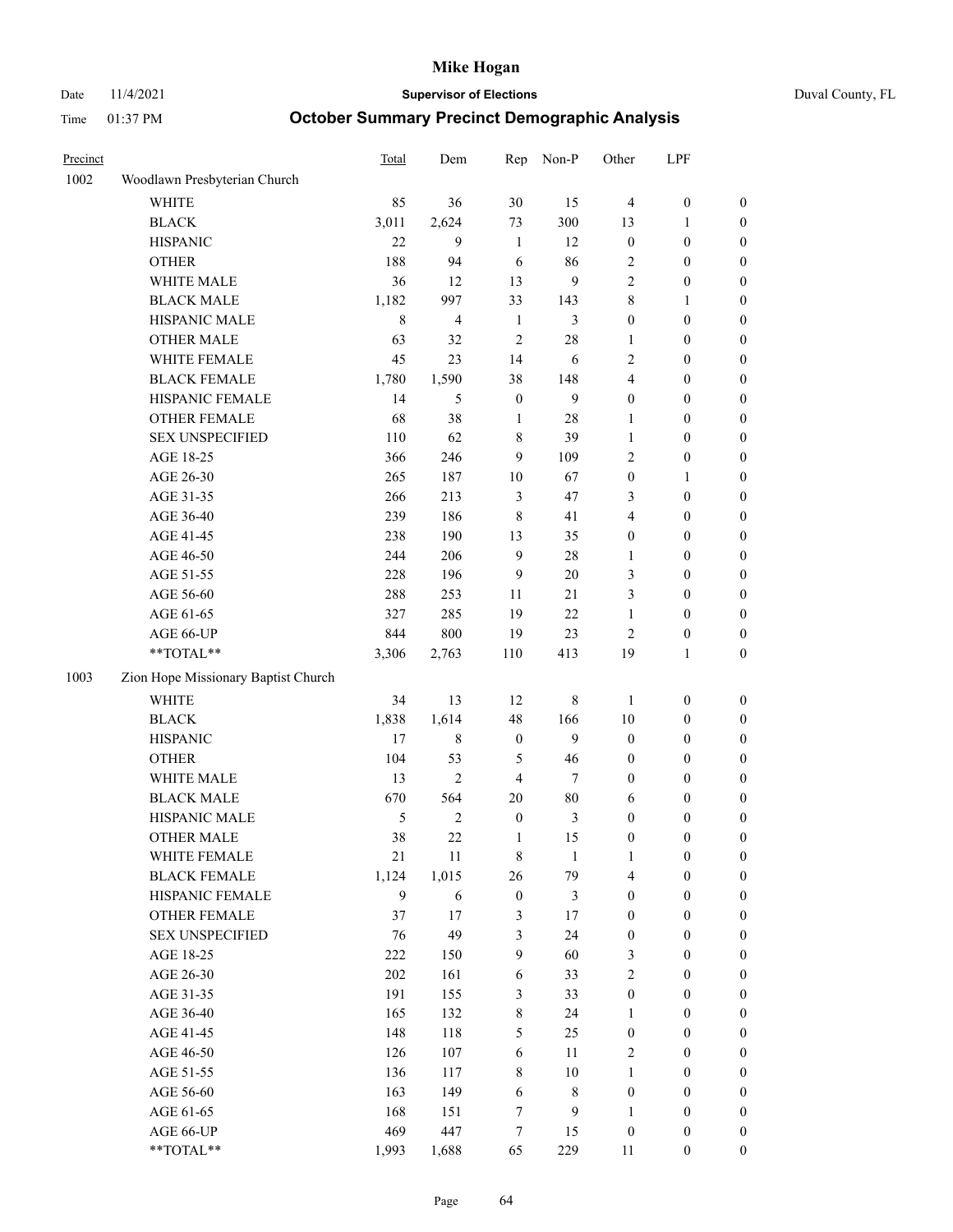Date 11/4/2021 **Supervisor of Elections** Duval County, FL

| Precinct |                          | Total | Dem            | Rep              | Non-P          | Other            | LPF              |                  |
|----------|--------------------------|-------|----------------|------------------|----------------|------------------|------------------|------------------|
| 1004     | St Paul AME Church       |       |                |                  |                |                  |                  |                  |
|          | <b>WHITE</b>             | 37    | 18             | 10               | 9              | $\boldsymbol{0}$ | $\boldsymbol{0}$ | $\boldsymbol{0}$ |
|          | <b>BLACK</b>             | 2,333 | 2,079          | 37               | 208            | 9                | $\boldsymbol{0}$ | $\boldsymbol{0}$ |
|          | <b>HISPANIC</b>          | 14    | $\tau$         | 2                | 5              | 0                | $\boldsymbol{0}$ | $\boldsymbol{0}$ |
|          | <b>OTHER</b>             | 117   | 76             | 9                | 32             | 0                | $\boldsymbol{0}$ | $\boldsymbol{0}$ |
|          | WHITE MALE               | 13    | $\overline{4}$ | 5                | $\overline{4}$ | 0                | $\boldsymbol{0}$ | $\boldsymbol{0}$ |
|          | <b>BLACK MALE</b>        | 928   | 778            | 22               | 124            | 4                | $\boldsymbol{0}$ | $\boldsymbol{0}$ |
|          | HISPANIC MALE            | 6     | 3              | $\mathbf{1}$     | $\overline{2}$ | 0                | $\boldsymbol{0}$ | $\boldsymbol{0}$ |
|          | <b>OTHER MALE</b>        | 30    | 20             | 3                | 7              | $\boldsymbol{0}$ | $\boldsymbol{0}$ | $\boldsymbol{0}$ |
|          | WHITE FEMALE             | 22    | 14             | $\overline{4}$   | $\overline{4}$ | 0                | $\boldsymbol{0}$ | $\boldsymbol{0}$ |
|          | <b>BLACK FEMALE</b>      | 1,375 | 1,275          | 15               | 80             | 5                | $\boldsymbol{0}$ | $\boldsymbol{0}$ |
|          | HISPANIC FEMALE          | 8     | $\overline{4}$ | $\mathbf{1}$     | 3              | $\boldsymbol{0}$ | $\boldsymbol{0}$ | $\boldsymbol{0}$ |
|          | <b>OTHER FEMALE</b>      | 51    | 44             | $\overline{4}$   | 3              | 0                | $\boldsymbol{0}$ | $\boldsymbol{0}$ |
|          | <b>SEX UNSPECIFIED</b>   | 68    | 38             | 3                | 27             | $\boldsymbol{0}$ | $\boldsymbol{0}$ | $\boldsymbol{0}$ |
|          | AGE 18-25                | 245   | 164            | $10\,$           | 68             | 3                | $\boldsymbol{0}$ | $\boldsymbol{0}$ |
|          | AGE 26-30                | 182   | 147            | 5                | 29             | 1                | $\boldsymbol{0}$ | $\boldsymbol{0}$ |
|          | AGE 31-35                | 215   | 159            | 11               | 43             | $\overline{c}$   | $\boldsymbol{0}$ | $\boldsymbol{0}$ |
|          | AGE 36-40                | 164   | 136            | 6                | 22             | $\boldsymbol{0}$ | $\boldsymbol{0}$ | $\boldsymbol{0}$ |
|          | AGE 41-45                | 136   | 113            | 5                | 16             | 2                | $\boldsymbol{0}$ | $\boldsymbol{0}$ |
|          | AGE 46-50                | 150   | 133            | $\overline{c}$   | 14             | 1                | $\boldsymbol{0}$ | $\boldsymbol{0}$ |
|          | AGE 51-55                | 194   | 176            | 5                | 13             | $\boldsymbol{0}$ | $\boldsymbol{0}$ | $\boldsymbol{0}$ |
|          | AGE 56-60                | 211   | 191            | 5                | 15             | 0                | $\boldsymbol{0}$ | 0                |
|          | AGE 61-65                | 208   | 191            | 4                | 13             | $\boldsymbol{0}$ | $\boldsymbol{0}$ | $\boldsymbol{0}$ |
|          | AGE 66-UP                | 793   | 767            | 5                | 21             | $\boldsymbol{0}$ | $\boldsymbol{0}$ | $\boldsymbol{0}$ |
|          | $**TOTAL**$              | 2,501 | 2,180          | 58               | 254            | 9                | $\boldsymbol{0}$ | $\boldsymbol{0}$ |
| 1005     | Legends Community Center |       |                |                  |                |                  |                  |                  |
|          | WHITE                    |       |                |                  |                |                  |                  |                  |
|          |                          | 128   | 38             | 50               | 30             | 9                | $\mathbf{1}$     | $\boldsymbol{0}$ |
|          | <b>BLACK</b>             | 3,424 | 3,050          | 68               | 292            | 13               | $\mathbf{1}$     | $\boldsymbol{0}$ |
|          | <b>HISPANIC</b>          | 29    | 18             | $\overline{4}$   | $\tau$         | $\boldsymbol{0}$ | $\boldsymbol{0}$ | $\boldsymbol{0}$ |
|          | <b>OTHER</b>             | 165   | 95             | $\boldsymbol{9}$ | 60             | 1                | $\boldsymbol{0}$ | $\boldsymbol{0}$ |
|          | WHITE MALE               | 59    | 18             | 23               | 15             | 3                | $\boldsymbol{0}$ | $\boldsymbol{0}$ |
|          | <b>BLACK MALE</b>        | 1,336 | 1,141          | 33               | 156            | 5                | 1                | $\boldsymbol{0}$ |
|          | HISPANIC MALE            | 12    | $\overline{4}$ | $\overline{4}$   | $\overline{4}$ | $\boldsymbol{0}$ | $\boldsymbol{0}$ | $\boldsymbol{0}$ |
|          | <b>OTHER MALE</b>        | 53    | 27             | 3                | 23             | $\boldsymbol{0}$ | $\boldsymbol{0}$ | $\boldsymbol{0}$ |
|          | WHITE FEMALE             | 65    | 17             | 26               | 15             | 6                | 1                | 0                |
|          | <b>BLACK FEMALE</b>      | 2,034 | 1,862          | 35               | 129            | 8                | $\boldsymbol{0}$ | $\boldsymbol{0}$ |
|          | HISPANIC FEMALE          | 15    | 13             | $\boldsymbol{0}$ | $\sqrt{2}$     | $\boldsymbol{0}$ | $\boldsymbol{0}$ | $\overline{0}$   |
|          | OTHER FEMALE             | 61    | 45             | 4                | 12             | $\boldsymbol{0}$ | $\boldsymbol{0}$ | $\overline{0}$   |
|          | <b>SEX UNSPECIFIED</b>   | 111   | 74             | 3                | 33             | 1                | $\boldsymbol{0}$ | 0                |
|          | AGE 18-25                | 380   | 275            | 12               | 90             | $\overline{c}$   | $\mathbf{1}$     | $\overline{0}$   |
|          | AGE 26-30                | 281   | 211            | 14               | 53             | 3                | $\boldsymbol{0}$ | 0                |
|          | AGE 31-35                | 295   | 236            | 10               | 48             | 1                | $\boldsymbol{0}$ | 0                |
|          | AGE 36-40                | 277   | 224            | 13               | 38             | 2                | $\boldsymbol{0}$ | 0                |
|          | AGE 41-45                | 247   | 204            | 11               | 30             | $\mathbf{2}$     | $\boldsymbol{0}$ | 0                |
|          | AGE 46-50                | 272   | 225            | 13               | 31             | 3                | $\boldsymbol{0}$ | 0                |
|          | AGE 51-55                | 268   | 227            | $\tau$           | 32             | 2                | $\boldsymbol{0}$ | $\boldsymbol{0}$ |
|          | AGE 56-60                | 334   | 293            | 15               | 22             | 4                | $\boldsymbol{0}$ | $\boldsymbol{0}$ |
|          | AGE 61-65                | 325   | 292            | 13               | 20             | $\boldsymbol{0}$ | $\boldsymbol{0}$ | $\overline{0}$   |
|          | AGE 66-UP                | 1,065 | 1,013          | 23               | 24             | 4                | $\mathbf{1}$     | 0                |
|          | **TOTAL**                | 3,746 | 3,201          | 131              | 389            | 23               | $\sqrt{2}$       | $\boldsymbol{0}$ |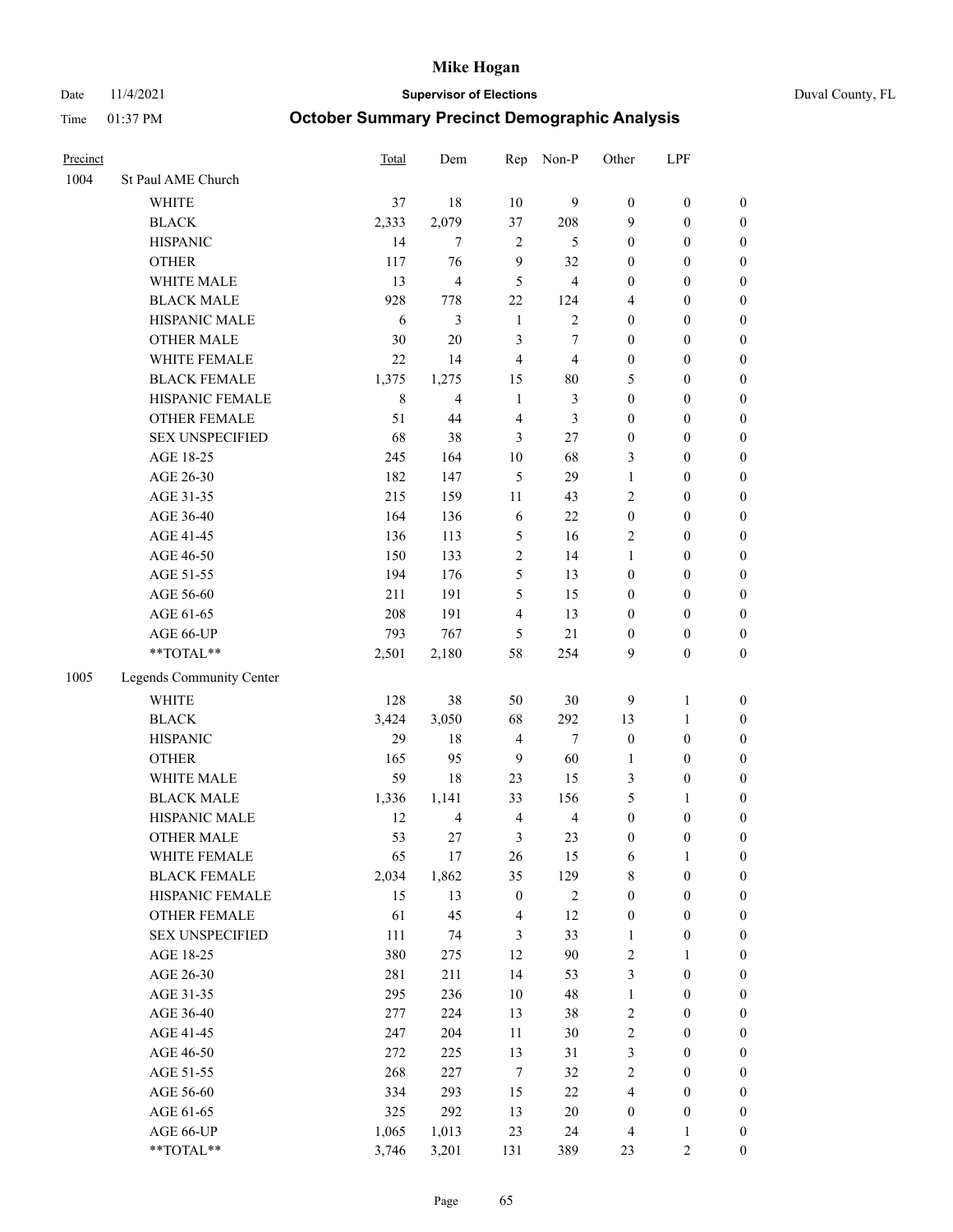#### Date 11/4/2021 **Supervisor of Elections** Duval County, FL

| Precinct |                                | Total | Dem    | Rep         | Non-P          | Other            | LPF              |                  |
|----------|--------------------------------|-------|--------|-------------|----------------|------------------|------------------|------------------|
| 1006     | Church of God - N Lane Ave     |       |        |             |                |                  |                  |                  |
|          | <b>WHITE</b>                   | 1,058 | 222    | 584         | 223            | $22\,$           | $\boldsymbol{7}$ | 0                |
|          | <b>BLACK</b>                   | 821   | 668    | 30          | 120            | 3                | $\boldsymbol{0}$ | $\boldsymbol{0}$ |
|          | <b>HISPANIC</b>                | 63    | 23     | 19          | 21             | $\boldsymbol{0}$ | $\boldsymbol{0}$ | $\boldsymbol{0}$ |
|          | <b>OTHER</b>                   | 137   | 49     | 28          | 58             | $\overline{2}$   | $\boldsymbol{0}$ | $\boldsymbol{0}$ |
|          | WHITE MALE                     | 479   | 91     | 267         | 106            | 11               | $\overline{4}$   | $\boldsymbol{0}$ |
|          | <b>BLACK MALE</b>              | 357   | 276    | 19          | 61             | $\mathbf{1}$     | $\boldsymbol{0}$ | $\boldsymbol{0}$ |
|          | HISPANIC MALE                  | 30    | 10     | $11\,$      | $\overline{9}$ | $\boldsymbol{0}$ | $\boldsymbol{0}$ | $\boldsymbol{0}$ |
|          | <b>OTHER MALE</b>              | 56    | 18     | 16          | $22\,$         | $\boldsymbol{0}$ | $\boldsymbol{0}$ | $\boldsymbol{0}$ |
|          | WHITE FEMALE                   | 560   | 128    | 307         | 111            | 11               | $\mathfrak{Z}$   | $\boldsymbol{0}$ |
|          | <b>BLACK FEMALE</b>            | 445   | 376    | $11\,$      | 56             | $\sqrt{2}$       | $\boldsymbol{0}$ | $\boldsymbol{0}$ |
|          | HISPANIC FEMALE                | 32    | 13     | $\tau$      | 12             | $\boldsymbol{0}$ | $\boldsymbol{0}$ | 0                |
|          | OTHER FEMALE                   | 48    | 16     | 9           | 22             | $\mathbf{1}$     | $\boldsymbol{0}$ | 0                |
|          | <b>SEX UNSPECIFIED</b>         | 72    | 34     | 14          | 23             | $\mathbf{1}$     | $\boldsymbol{0}$ | $\boldsymbol{0}$ |
|          | AGE 18-25                      | 230   | 98     | 44          | 82             | 6                | $\boldsymbol{0}$ | $\boldsymbol{0}$ |
|          | AGE 26-30                      | 187   | 95     | 37          | 52             | 2                | $\mathbf{1}$     | $\boldsymbol{0}$ |
|          | AGE 31-35                      | 196   | $88\,$ | 51          | 54             | $\overline{c}$   | $\mathbf{1}$     | $\boldsymbol{0}$ |
|          | AGE 36-40                      | 182   | 92     | 42          | 42             | 4                | $\sqrt{2}$       | $\boldsymbol{0}$ |
|          | AGE 41-45                      | 147   | 67     | 48          | $30\,$         | $\sqrt{2}$       | $\boldsymbol{0}$ | $\boldsymbol{0}$ |
|          | AGE 46-50                      | 197   | 95     | 64          | 33             | 3                | $\overline{2}$   | $\boldsymbol{0}$ |
|          | AGE 51-55                      | 179   | 83     | 65          | 29             | $\sqrt{2}$       | $\boldsymbol{0}$ | $\boldsymbol{0}$ |
|          | AGE 56-60                      | 205   | $88\,$ | 78          | 37             | $\mathbf{1}$     | $\mathbf{1}$     | 0                |
|          | AGE 61-65                      | 186   | 87     | 66          | $30\,$         | 3                | $\boldsymbol{0}$ | 0                |
|          | AGE 66-UP                      | 369   | 168    | 166         | 33             | $\sqrt{2}$       | $\boldsymbol{0}$ | 0                |
|          | **TOTAL**                      | 2,079 | 962    | 661         | 422            | $27\,$           | $\tau$           | $\boldsymbol{0}$ |
| 1007     | Evangel Temple Assembly of God |       |        |             |                |                  |                  |                  |
|          | <b>WHITE</b>                   | 919   | 239    | 461         | 201            | 15               | $\mathfrak{Z}$   | $\boldsymbol{0}$ |
|          | <b>BLACK</b>                   | 579   | 468    | 19          | 90             | $\mathbf{1}$     | $\mathbf{1}$     | $\boldsymbol{0}$ |
|          | <b>HISPANIC</b>                | 101   | 47     | 15          | 38             | $\mathbf{1}$     | $\boldsymbol{0}$ | $\boldsymbol{0}$ |
|          | <b>OTHER</b>                   | 148   | 62     | 41          | $44\,$         | $\boldsymbol{0}$ | $\mathbf{1}$     | $\boldsymbol{0}$ |
|          | WHITE MALE                     | 419   | 102    | 225         | 82             | 9                | $\mathbf{1}$     | $\boldsymbol{0}$ |
|          | <b>BLACK MALE</b>              | 217   | 154    | 14          | 47             | $\mathbf{1}$     | $\mathbf{1}$     | $\boldsymbol{0}$ |
|          | HISPANIC MALE                  | 37    | 14     | $\tau$      | 15             | 1                | $\boldsymbol{0}$ | 0                |
|          | OTHER MALE                     | 47    | 14     | 17          | 15             | $\boldsymbol{0}$ | $\mathbf{1}$     | 0                |
|          | WHITE FEMALE                   | 493   | 135    | 232         | 118            | 6                | 2                | 0                |
|          | <b>BLACK FEMALE</b>            | 354   | 307    | 5           | 42             | $\boldsymbol{0}$ | $\boldsymbol{0}$ | $\overline{0}$   |
|          | HISPANIC FEMALE                | 64    | 33     | $\,$ 8 $\,$ | 23             | $\boldsymbol{0}$ | $\boldsymbol{0}$ | $\overline{0}$   |
|          | OTHER FEMALE                   | 65    | 30     | 19          | 16             | $\boldsymbol{0}$ | $\boldsymbol{0}$ | $\overline{0}$   |
|          | <b>SEX UNSPECIFIED</b>         | 51    | 27     | 9           | 15             | $\boldsymbol{0}$ | $\boldsymbol{0}$ | 0                |
|          | AGE 18-25                      | 192   | 89     | 39          | 61             | $\mathbf{1}$     | $\mathbf{2}$     | 0                |
|          | AGE 26-30                      | 168   | 87     | 26          | 52             | $\overline{c}$   | $\mathbf{1}$     | 0                |
|          | AGE 31-35                      | 177   | 84     | 41          | 49             | $\overline{2}$   | $\mathbf{1}$     | 0                |
|          | AGE 36-40                      | 157   | 79     | 37          | 38             | 2                | $\mathbf{1}$     | 0                |
|          | AGE 41-45                      | 137   | 65     | 34          | 36             | $\overline{c}$   | $\boldsymbol{0}$ | 0                |
|          | AGE 46-50                      | 134   | 59     | 36          | 39             | $\boldsymbol{0}$ | $\boldsymbol{0}$ | 0                |
|          | AGE 51-55                      | 135   | 54     | 50          | 27             | $\overline{4}$   | $\boldsymbol{0}$ | $\overline{0}$   |
|          | AGE 56-60                      | 145   | 79     | 47          | 19             | $\boldsymbol{0}$ | $\boldsymbol{0}$ | $\overline{0}$   |
|          | AGE 61-65                      | 165   | 67     | 71          | 27             | $\boldsymbol{0}$ | $\boldsymbol{0}$ | $\overline{0}$   |
|          | AGE 66-UP                      | 337   | 153    | 155         | 25             | 4                | $\boldsymbol{0}$ | 0                |
|          | **TOTAL**                      | 1,747 | 816    | 536         | 373            | 17               | 5                | $\boldsymbol{0}$ |
|          |                                |       |        |             |                |                  |                  |                  |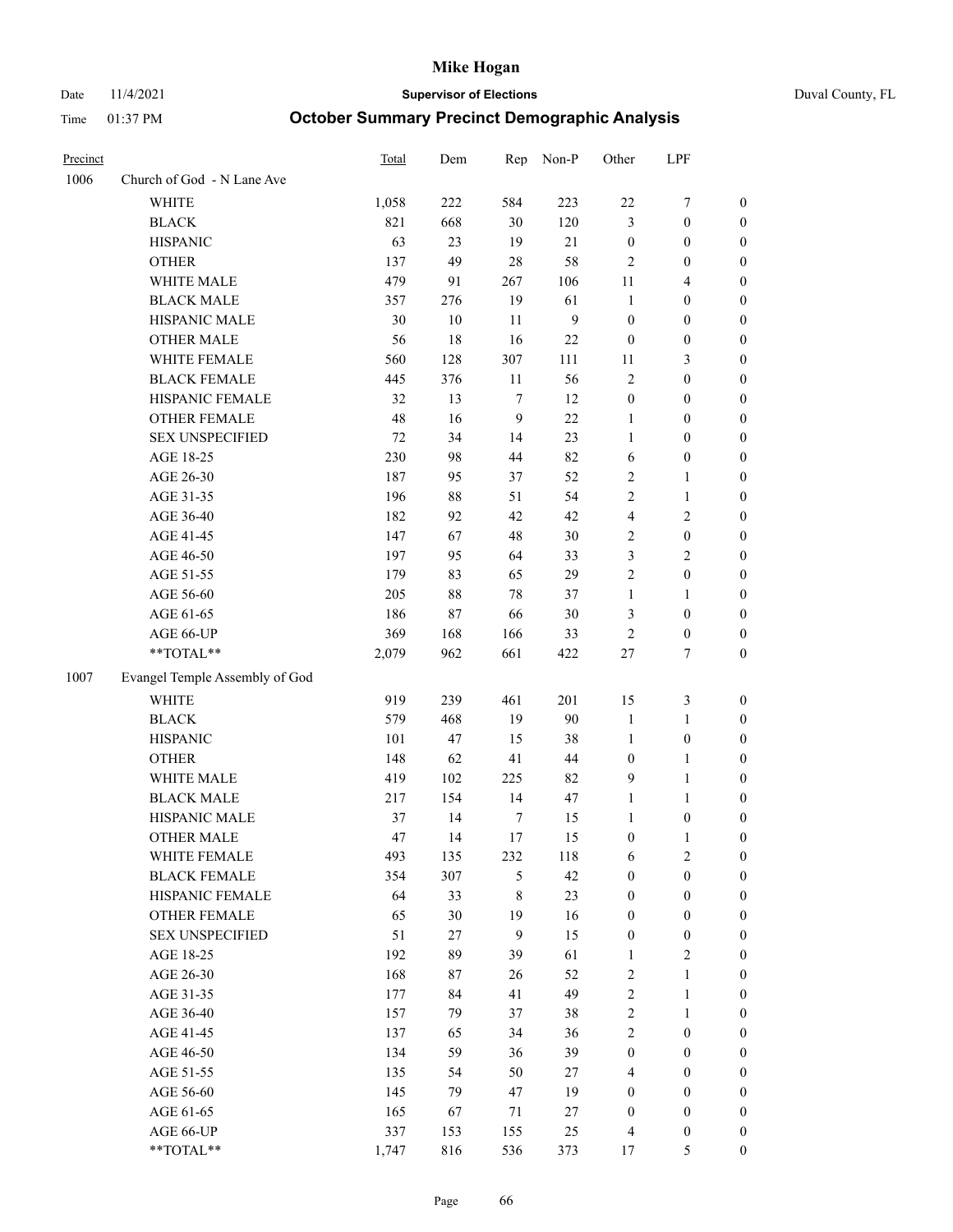Date 11/4/2021 **Supervisor of Elections** Duval County, FL

| Precinct |                                 | <b>Total</b> | Dem    | Rep    | Non-P   | Other            | LPF              |                  |
|----------|---------------------------------|--------------|--------|--------|---------|------------------|------------------|------------------|
| 1008     | Mary Lena Gibbs Center          |              |        |        |         |                  |                  |                  |
|          | <b>WHITE</b>                    | 1,203        | 266    | 640    | 266     | 21               | 10               | 0                |
|          | <b>BLACK</b>                    | 2,123        | 1,714  | 83     | 310     | 15               | $\mathbf{1}$     | 0                |
|          | <b>HISPANIC</b>                 | 231          | 95     | 40     | 93      | 3                | $\boldsymbol{0}$ | $\boldsymbol{0}$ |
|          | <b>OTHER</b>                    | 419          | 141    | 114    | 159     | 4                | 1                | $\boldsymbol{0}$ |
|          | WHITE MALE                      | 558          | 105    | 315    | 123     | 10               | $\mathfrak s$    | $\boldsymbol{0}$ |
|          | <b>BLACK MALE</b>               | 856          | 656    | 44     | 149     | 7                | $\boldsymbol{0}$ | $\boldsymbol{0}$ |
|          | HISPANIC MALE                   | 101          | 37     | 26     | 37      | $\mathbf{1}$     | $\boldsymbol{0}$ | $\boldsymbol{0}$ |
|          | <b>OTHER MALE</b>               | 169          | $40\,$ | 55     | $72\,$  | $\mathbf{2}$     | $\boldsymbol{0}$ | $\boldsymbol{0}$ |
|          | WHITE FEMALE                    | 624          | 156    | 317    | 135     | 11               | $\mathfrak s$    | $\boldsymbol{0}$ |
|          | <b>BLACK FEMALE</b>             | 1,227        | 1,029  | 38     | 151     | 8                | $\mathbf{1}$     | 0                |
|          | HISPANIC FEMALE                 | 123          | 56     | 13     | 52      | 2                | $\boldsymbol{0}$ | 0                |
|          | <b>OTHER FEMALE</b>             | 185          | 78     | 51     | 54      | $\mathbf{1}$     | $\mathbf{1}$     | 0                |
|          | <b>SEX UNSPECIFIED</b>          | 133          | 59     | 18     | 55      | $\mathbf{1}$     | $\boldsymbol{0}$ | $\boldsymbol{0}$ |
|          | AGE 18-25                       | 511          | 258    | 65     | 180     | 7                | 1                | $\boldsymbol{0}$ |
|          | AGE 26-30                       | 396          | 211    | 62     | 114     | 6                | $\mathfrak{Z}$   | $\boldsymbol{0}$ |
|          | AGE 31-35                       | 410          | 205    | 78     | 116     | 7                | $\overline{4}$   | $\boldsymbol{0}$ |
|          | AGE 36-40                       | 396          | 236    | 54     | 99      | $\boldsymbol{7}$ | $\boldsymbol{0}$ | $\boldsymbol{0}$ |
|          | AGE 41-45                       | 324          | 188    | 59     | 72      | 5                | $\boldsymbol{0}$ | $\boldsymbol{0}$ |
|          | AGE 46-50                       | 318          | 190    | 63     | 61      | $\overline{c}$   | $\mathbf{2}$     | $\boldsymbol{0}$ |
|          | AGE 51-55                       | 274          | 160    | 64     | 48      | $\overline{c}$   | $\boldsymbol{0}$ | 0                |
|          | AGE 56-60                       | 321          | 188    | 88     | 42      | $\overline{c}$   | 1                | 0                |
|          | AGE 61-65                       | 306          | 167    | 98     | 39      | $\overline{c}$   | $\boldsymbol{0}$ | 0                |
|          | AGE 66-UP                       | 720          | 413    | 246    | 57      | 3                | 1                | $\boldsymbol{0}$ |
|          | **TOTAL**                       | 3,976        | 2,216  | 877    | 828     | 43               | 12               | $\boldsymbol{0}$ |
| 1009     | Oak Hill Church of the Nazarene |              |        |        |         |                  |                  |                  |
|          | <b>WHITE</b>                    | 906          | 197    | 506    | 183     | 14               | 6                | $\boldsymbol{0}$ |
|          | <b>BLACK</b>                    | 1,430        | 1,136  | 49     | 220     | 24               | $\mathbf{1}$     | $\boldsymbol{0}$ |
|          | <b>HISPANIC</b>                 | 211          | 92     | 48     | 68      | $\mathbf{1}$     | $\sqrt{2}$       | $\boldsymbol{0}$ |
|          | <b>OTHER</b>                    | 296          | 103    | 76     | 112     | 3                | $\sqrt{2}$       | $\boldsymbol{0}$ |
|          | WHITE MALE                      | 410          | $78\,$ | 248    | 73      | $\sqrt{6}$       | 5                | $\boldsymbol{0}$ |
|          | <b>BLACK MALE</b>               | 587          | 435    | 26     | 117     | 8                | $\mathbf{1}$     | $\boldsymbol{0}$ |
|          | HISPANIC MALE                   | 104          | 43     | 25     | 33      | $\mathbf{1}$     | $\sqrt{2}$       | 0                |
|          | <b>OTHER MALE</b>               | 119          | 47     | 33     | 36      | $\mathbf{1}$     | $\overline{2}$   | 0                |
|          | WHITE FEMALE                    | 488          | 115    | 256    | 108     | 8                | 1                | 0                |
|          | <b>BLACK FEMALE</b>             | 820          | 682    | 23     | $100\,$ | 15               | $\boldsymbol{0}$ | $\overline{0}$   |
|          | HISPANIC FEMALE                 | 101          | 47     | $22\,$ | 32      | $\boldsymbol{0}$ | $\boldsymbol{0}$ | $\overline{0}$   |
|          | <b>OTHER FEMALE</b>             | 131          | 47     | 39     | 45      | $\boldsymbol{0}$ | $\boldsymbol{0}$ | $\overline{0}$   |
|          | <b>SEX UNSPECIFIED</b>          | 83           | 34     | 7      | 39      | 3                | $\boldsymbol{0}$ | 0                |
|          | AGE 18-25                       | 332          | 173    | 39     | 110     | 8                | $\sqrt{2}$       | 0                |
|          | AGE 26-30                       | 278          | 151    | 40     | 79      | 6                | $\mathbf{2}$     | 0                |
|          | AGE 31-35                       | 247          | 134    | 47     | 61      | 4                | $\mathbf{1}$     | 0                |
|          | AGE 36-40                       | 233          | 133    | 40     | 55      | 5                | $\boldsymbol{0}$ | 0                |
|          | AGE 41-45                       | 228          | 139    | 34     | 51      | 3                | $\mathbf{1}$     | 0                |
|          | AGE 46-50                       | 253          | 141    | 63     | 45      | 3                | $\mathbf{1}$     | 0                |
|          | AGE 51-55                       | 236          | 138    | 55     | 39      | 2                | $\mathfrak{2}$   | 0                |
|          | AGE 56-60                       | 257          | 136    | $70\,$ | 48      | 3                | $\boldsymbol{0}$ | $\overline{0}$   |
|          | AGE 61-65                       | 267          | 125    | 104    | 35      | 3                | $\boldsymbol{0}$ | $\overline{0}$   |
|          | AGE 66-UP                       | 507          | 257    | 187    | 56      | 5                | $\mathfrak{2}$   | 0                |
|          | **TOTAL**                       | 2,843        | 1,528  | 679    | 583     | 42               | 11               | $\boldsymbol{0}$ |
|          |                                 |              |        |        |         |                  |                  |                  |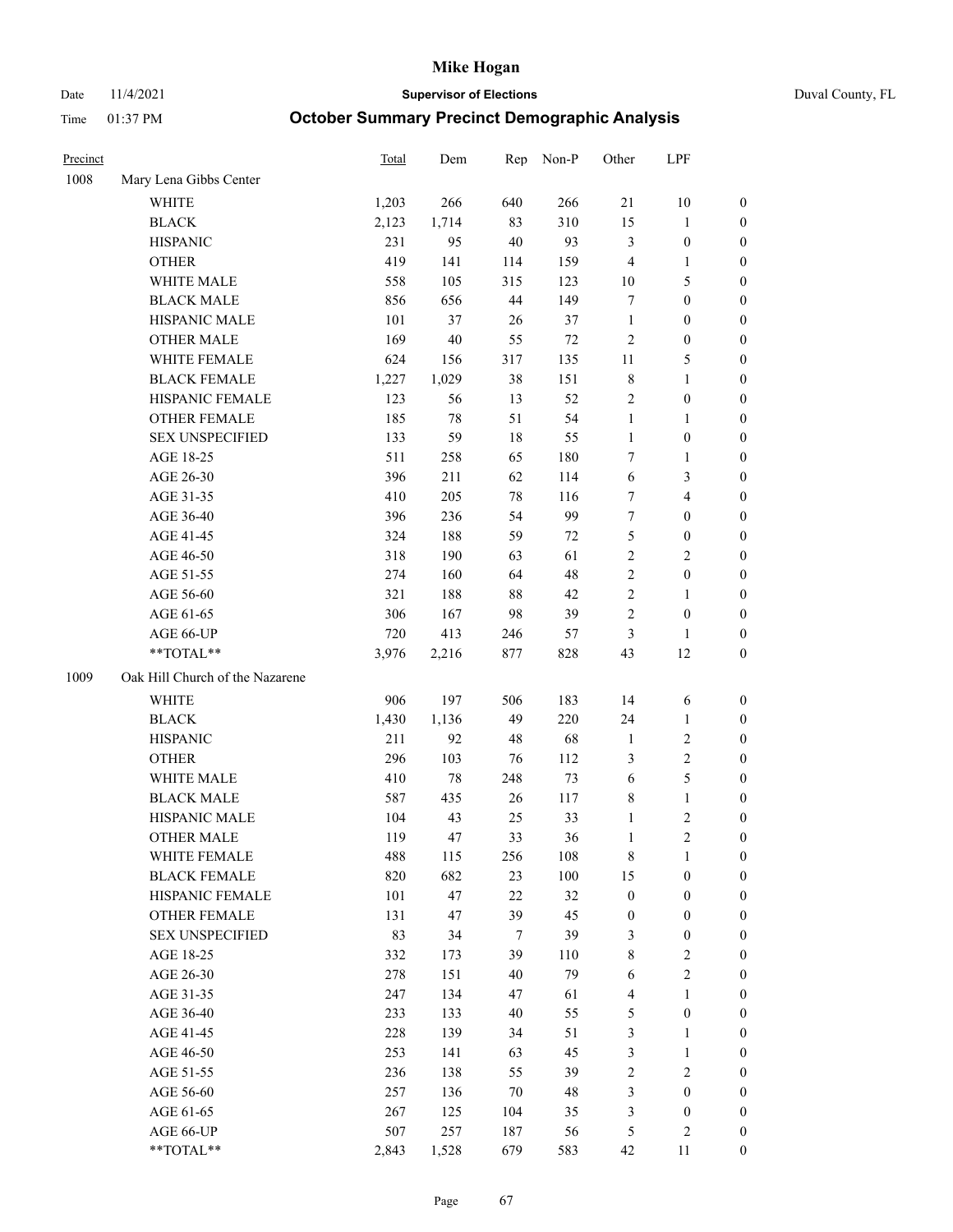#### Date 11/4/2021 **Supervisor of Elections** Duval County, FL

| Precinct |                             | <b>Total</b> | Dem    | Rep    | Non-P  | Other            | LPF              |                  |
|----------|-----------------------------|--------------|--------|--------|--------|------------------|------------------|------------------|
| 1010     | Sweetwater Church of Christ |              |        |        |        |                  |                  |                  |
|          | <b>WHITE</b>                | 1,316        | 289    | 697    | 296    | 31               | $\mathfrak{Z}$   | 0                |
|          | <b>BLACK</b>                | 767          | 616    | 27     | 111    | 11               | $\sqrt{2}$       | 0                |
|          | <b>HISPANIC</b>             | 158          | 74     | 28     | 52     | 3                | $\mathbf{1}$     | 0                |
|          | <b>OTHER</b>                | 205          | 69     | 56     | 76     | 4                | $\boldsymbol{0}$ | $\boldsymbol{0}$ |
|          | WHITE MALE                  | 596          | 104    | 339    | 139    | 12               | $\sqrt{2}$       | $\boldsymbol{0}$ |
|          | <b>BLACK MALE</b>           | 300          | 219    | 14     | 57     | $\,$ $\,$        | $\sqrt{2}$       | $\boldsymbol{0}$ |
|          | HISPANIC MALE               | 75           | 28     | 15     | 30     | $\mathbf{1}$     | $\mathbf{1}$     | $\boldsymbol{0}$ |
|          | <b>OTHER MALE</b>           | 83           | 29     | $20\,$ | 32     | $\mathfrak{2}$   | $\boldsymbol{0}$ | $\boldsymbol{0}$ |
|          | WHITE FEMALE                | 704          | 181    | 350    | 153    | 19               | $\mathbf{1}$     | $\boldsymbol{0}$ |
|          | <b>BLACK FEMALE</b>         | 459          | 390    | 12     | 54     | 3                | $\boldsymbol{0}$ | 0                |
|          | HISPANIC FEMALE             | 78           | 42     | 13     | 21     | $\sqrt{2}$       | $\boldsymbol{0}$ | 0                |
|          | OTHER FEMALE                | 86           | 30     | $28\,$ | 26     | $\mathfrak{2}$   | $\boldsymbol{0}$ | $\boldsymbol{0}$ |
|          | <b>SEX UNSPECIFIED</b>      | 65           | 25     | 17     | 23     | $\boldsymbol{0}$ | $\boldsymbol{0}$ | $\boldsymbol{0}$ |
|          | AGE 18-25                   | 298          | 126    | 52     | 107    | 13               | $\boldsymbol{0}$ | $\boldsymbol{0}$ |
|          | AGE 26-30                   | 232          | 99     | 55     | 73     | 3                | $\sqrt{2}$       | $\boldsymbol{0}$ |
|          | AGE 31-35                   | 207          | 87     | 38     | 74     | 6                | $\sqrt{2}$       | $\boldsymbol{0}$ |
|          | AGE 36-40                   | 205          | 95     | 50     | 58     | $\mathbf{1}$     | $\mathbf{1}$     | $\boldsymbol{0}$ |
|          | AGE 41-45                   | 199          | 96     | 54     | 46     | 3                | $\boldsymbol{0}$ | $\boldsymbol{0}$ |
|          | AGE 46-50                   | 178          | 90     | 47     | 36     | 5                | $\boldsymbol{0}$ | $\boldsymbol{0}$ |
|          | AGE 51-55                   | 198          | 96     | 71     | 23     | 8                | $\boldsymbol{0}$ | $\boldsymbol{0}$ |
|          | AGE 56-60                   | 228          | 93     | 95     | 39     | $\mathbf{1}$     | $\boldsymbol{0}$ | 0                |
|          | AGE 61-65                   | 224          | 81     | 108    | 31     | 4                | $\boldsymbol{0}$ | 0                |
|          | AGE 66-UP                   | 477          | 185    | 238    | $48\,$ | 5                | $\mathbf{1}$     | $\boldsymbol{0}$ |
|          | **TOTAL**                   | 2,446        | 1,048  | 808    | 535    | 49               | 6                | $\boldsymbol{0}$ |
| 1011     | Teamsters 512               |              |        |        |        |                  |                  |                  |
|          | <b>WHITE</b>                | 1,051        | 193    | 621    | 220    | $\mathbf{9}$     | $\,$ 8 $\,$      | $\boldsymbol{0}$ |
|          | <b>BLACK</b>                | 445          | 344    | 15     | $80\,$ | 5                | $\mathbf{1}$     | $\boldsymbol{0}$ |
|          | <b>HISPANIC</b>             | 77           | 33     | 20     | 23     | $\mathbf{1}$     | $\boldsymbol{0}$ | $\boldsymbol{0}$ |
|          | <b>OTHER</b>                | 84           | $18\,$ | 36     | $28\,$ | $\mathbf{1}$     | $\mathbf{1}$     | $\boldsymbol{0}$ |
|          | WHITE MALE                  | 479          | 80     | 285    | 103    | 6                | $\mathfrak{S}$   | $\boldsymbol{0}$ |
|          | <b>BLACK MALE</b>           | 174          | 118    | 6      | 46     | 3                | $\mathbf{1}$     | $\boldsymbol{0}$ |
|          | HISPANIC MALE               | 42           | 15     | 13     | 14     | $\boldsymbol{0}$ | $\boldsymbol{0}$ | 0                |
|          | <b>OTHER MALE</b>           | 29           | 5      | 13     | 11     | $\boldsymbol{0}$ | $\boldsymbol{0}$ | 0                |
|          | WHITE FEMALE                | 556          | 108    | 331    | 111    | 3                | 3                | 0                |
|          | <b>BLACK FEMALE</b>         | 263          | 220    | 7      | 34     | 2                | $\boldsymbol{0}$ | $\boldsymbol{0}$ |
|          | HISPANIC FEMALE             | 34           | $17\,$ | $\tau$ | 9      | $\mathbf{1}$     | $\boldsymbol{0}$ | $\overline{0}$   |
|          | OTHER FEMALE                | 39           | 9      | 18     | 11     | $\mathbf{1}$     | $\boldsymbol{0}$ | $\overline{0}$   |
|          | <b>SEX UNSPECIFIED</b>      | 41           | 16     | 12     | 12     | $\boldsymbol{0}$ | $\mathbf{1}$     | 0                |
|          | AGE 18-25                   | 163          | 59     | 48     | 52     | 3                | $\mathbf{1}$     | 0                |
|          | AGE 26-30                   | 131          | 40     | 36     | 50     | 3                | $\overline{2}$   | 0                |
|          | AGE 31-35                   | 155          | 65     | 45     | 43     | $\mathbf{1}$     | $\mathbf{1}$     | 0                |
|          | AGE 36-40                   | 164          | 76     | 52     | 33     | 2                | $\mathbf{1}$     | 0                |
|          | AGE 41-45                   | 142          | 52     | 62     | 27     | $\boldsymbol{0}$ | $\mathbf{1}$     | 0                |
|          | AGE 46-50                   | 153          | 52     | 68     | $30\,$ | $\mathbf{1}$     | $\sqrt{2}$       | 0                |
|          | AGE 51-55                   | 127          | 54     | 46     | 24     | $\mathbf{1}$     | $\overline{2}$   | 0                |
|          | AGE 56-60                   | 153          | 53     | 68     | 31     | $\mathbf{1}$     | $\boldsymbol{0}$ | $\overline{0}$   |
|          | AGE 61-65                   | 138          | 41     | 71     | 25     | $\mathbf{1}$     | $\boldsymbol{0}$ | $\overline{0}$   |
|          | AGE 66-UP                   | 331          | 96     | 196    | 36     | 3                | $\boldsymbol{0}$ | 0                |
|          | **TOTAL**                   | 1,657        | 588    | 692    | 351    | 16               | 10               | $\boldsymbol{0}$ |
|          |                             |              |        |        |        |                  |                  |                  |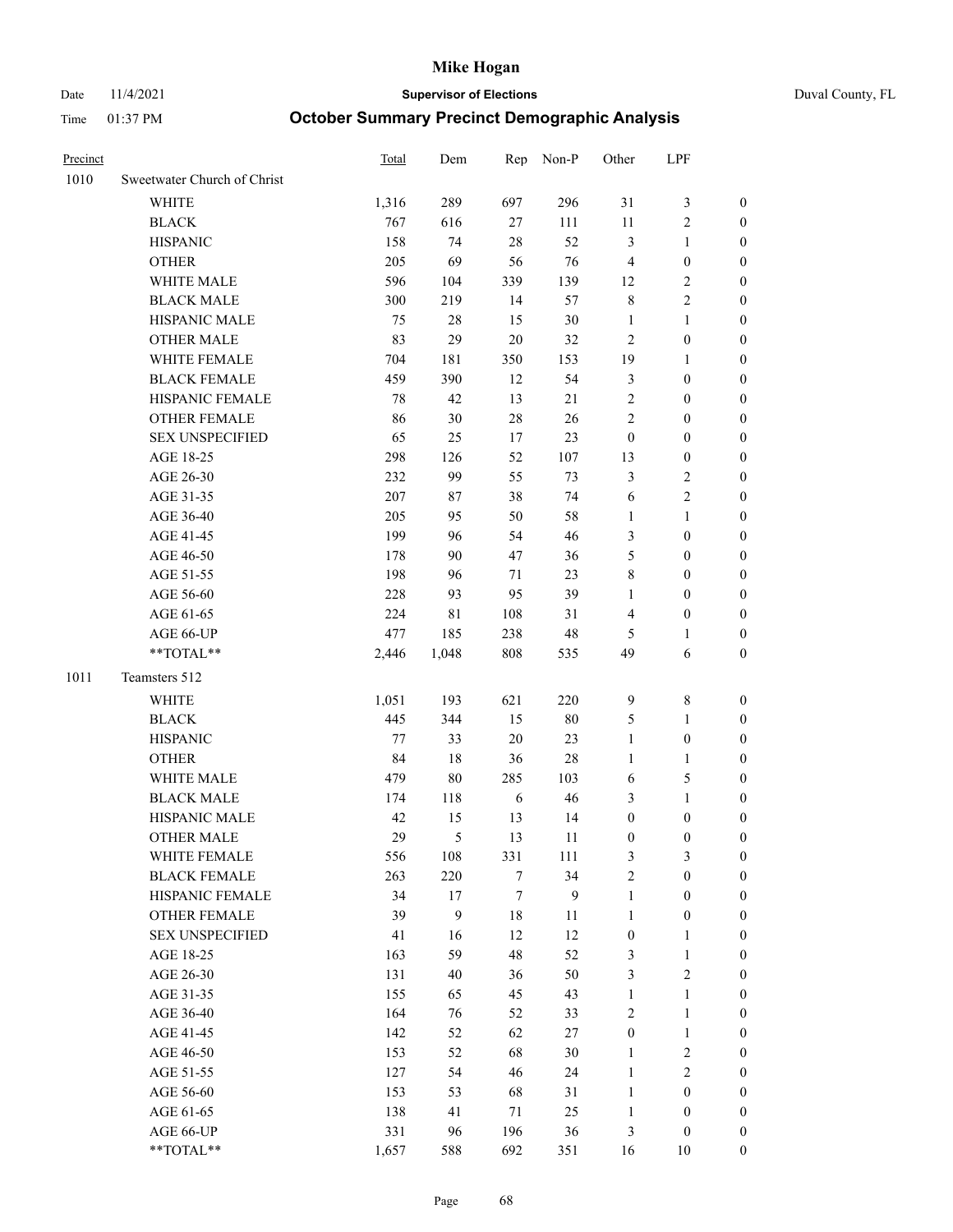Date 11/4/2021 **Supervisor of Elections** Duval County, FL

| Precinct |                                | Total | Dem    | Rep           | Non-P  | Other                   | LPF                     |                  |
|----------|--------------------------------|-------|--------|---------------|--------|-------------------------|-------------------------|------------------|
| 1012     | <b>Gregory West Apartments</b> |       |        |               |        |                         |                         |                  |
|          | <b>WHITE</b>                   | 733   | 179    | 339           | 200    | 11                      | $\overline{\mathbf{4}}$ | 0                |
|          | <b>BLACK</b>                   | 1,805 | 1,404  | 65            | 319    | 16                      | $\mathbf{1}$            | $\boldsymbol{0}$ |
|          | <b>HISPANIC</b>                | 352   | 166    | 47            | 135    | 4                       | $\boldsymbol{0}$        | $\boldsymbol{0}$ |
|          | <b>OTHER</b>                   | 337   | 123    | 66            | 146    | 2                       | $\boldsymbol{0}$        | $\boldsymbol{0}$ |
|          | WHITE MALE                     | 316   | 51     | 171           | $88\,$ | $\overline{c}$          | $\overline{4}$          | $\boldsymbol{0}$ |
|          | <b>BLACK MALE</b>              | 642   | 450    | 38            | 143    | 11                      | $\boldsymbol{0}$        | $\boldsymbol{0}$ |
|          | HISPANIC MALE                  | 159   | 58     | 23            | 77     | $\mathbf{1}$            | $\boldsymbol{0}$        | $\boldsymbol{0}$ |
|          | <b>OTHER MALE</b>              | 121   | 39     | 30            | 50     | $\mathfrak{2}$          | $\boldsymbol{0}$        | $\boldsymbol{0}$ |
|          | WHITE FEMALE                   | 401   | 123    | 165           | 104    | $\mathbf{9}$            | $\boldsymbol{0}$        | $\boldsymbol{0}$ |
|          | <b>BLACK FEMALE</b>            | 1,140 | 940    | $27\,$        | 167    | 5                       | $\mathbf{1}$            | $\boldsymbol{0}$ |
|          | HISPANIC FEMALE                | 188   | 104    | 24            | 57     | 3                       | $\boldsymbol{0}$        | $\boldsymbol{0}$ |
|          | OTHER FEMALE                   | 165   | 65     | 33            | 67     | $\boldsymbol{0}$        | $\boldsymbol{0}$        | $\boldsymbol{0}$ |
|          | <b>SEX UNSPECIFIED</b>         | 95    | 42     | 6             | 47     | $\boldsymbol{0}$        | $\boldsymbol{0}$        | $\boldsymbol{0}$ |
|          | AGE 18-25                      | 446   | 239    | 29            | 172    | 6                       | $\boldsymbol{0}$        | $\boldsymbol{0}$ |
|          | AGE 26-30                      | 364   | 197    | 35            | 122    | 9                       | $\mathbf{1}$            | $\boldsymbol{0}$ |
|          | AGE 31-35                      | 375   | 233    | 42            | 94     | 4                       | $\sqrt{2}$              | $\boldsymbol{0}$ |
|          | AGE 36-40                      | 327   | 205    | 31            | 87     | 4                       | $\boldsymbol{0}$        | $\boldsymbol{0}$ |
|          | AGE 41-45                      | 299   | 193    | 44            | 59     | $\mathbf{2}$            | $\mathbf{1}$            | $\boldsymbol{0}$ |
|          | AGE 46-50                      | 279   | 176    | 39            | 62     | $\overline{c}$          | $\boldsymbol{0}$        | $\boldsymbol{0}$ |
|          | AGE 51-55                      | 258   | 149    | 57            | 51     | $\mathbf{1}$            | $\boldsymbol{0}$        | $\boldsymbol{0}$ |
|          | AGE 56-60                      | 240   | 127    | 59            | 52     | $\mathbf{2}$            | $\boldsymbol{0}$        | 0                |
|          | AGE 61-65                      | 227   | 138    | 46            | 42     | $\mathbf{1}$            | $\boldsymbol{0}$        | $\boldsymbol{0}$ |
|          | AGE 66-UP                      | 411   | 214    | 135           | 59     | $\sqrt{2}$              | $\mathbf{1}$            | $\boldsymbol{0}$ |
|          | **TOTAL**                      | 3,227 | 1,872  | 517           | 800    | 33                      | $\mathfrak{S}$          | $\boldsymbol{0}$ |
| 1013     | Cedar Creek Baptist Church     |       |        |               |        |                         |                         |                  |
|          | <b>WHITE</b>                   | 765   | 175    | 442           | 129    | 12                      | $\boldsymbol{7}$        | $\boldsymbol{0}$ |
|          | <b>BLACK</b>                   | 486   | 369    | 11            | 99     | 7                       | $\boldsymbol{0}$        | $\boldsymbol{0}$ |
|          | <b>HISPANIC</b>                | 78    | 35     | 10            | 31     | 2                       | $\boldsymbol{0}$        | $\boldsymbol{0}$ |
|          | <b>OTHER</b>                   | 84    | $20\,$ | 26            | 37     | $\boldsymbol{0}$        | $\mathbf{1}$            | $\boldsymbol{0}$ |
|          | WHITE MALE                     | 352   | 71     | 201           | $70\,$ | $\overline{4}$          | 6                       | $\boldsymbol{0}$ |
|          | <b>BLACK MALE</b>              | 168   | 114    | $\mathfrak s$ | 45     | 4                       | $\boldsymbol{0}$        | $\boldsymbol{0}$ |
|          | HISPANIC MALE                  | 32    | 12     | 5             | 14     | $\mathbf{1}$            | $\boldsymbol{0}$        | $\boldsymbol{0}$ |
|          | <b>OTHER MALE</b>              | 32    | 5      | 9             | 18     | $\boldsymbol{0}$        | $\boldsymbol{0}$        | $\boldsymbol{0}$ |
|          | WHITE FEMALE                   | 408   | 104    | 237           | 58     | 8                       | 1                       | 0                |
|          | <b>BLACK FEMALE</b>            | 305   | 244    | 6             | 52     | 3                       | $\boldsymbol{0}$        | $\boldsymbol{0}$ |
|          | HISPANIC FEMALE                | 44    | 22     | 5             | 16     | $\mathbf{1}$            | $\boldsymbol{0}$        | $\overline{0}$   |
|          | OTHER FEMALE                   | 25    | 6      | 10            | 9      | $\boldsymbol{0}$        | $\boldsymbol{0}$        | $\overline{0}$   |
|          | <b>SEX UNSPECIFIED</b>         | 47    | 21     | 11            | 14     | $\boldsymbol{0}$        | $\mathbf{1}$            | 0                |
|          | AGE 18-25                      | 162   | 63     | 45            | 47     | 7                       | $\boldsymbol{0}$        | 0                |
|          | AGE 26-30                      | 157   | 77     | 28            | 47     | $\overline{\mathbf{4}}$ | $\mathbf{1}$            | 0                |
|          | AGE 31-35                      | 153   | 67     | 36            | 47     | $\mathbf{1}$            | $\overline{c}$          | 0                |
|          | AGE 36-40                      | 114   | 50     | 35            | 26     | 2                       | $\mathbf{1}$            | 0                |
|          | AGE 41-45                      | 102   | 46     | 30            | 23     | $\overline{c}$          | $\mathbf{1}$            | 0                |
|          | AGE 46-50                      | 95    | 46     | 27            | $20\,$ | $\mathbf{1}$            | $\mathbf{1}$            | 0                |
|          | AGE 51-55                      | 116   | 53     | 38            | 22     | $\mathfrak{2}$          | $\mathbf{1}$            | 0                |
|          | AGE 56-60                      | 139   | 55     | 55            | 27     | 1                       | $\mathbf{1}$            | 0                |
|          | AGE 61-65                      | 105   | 52     | 38            | 15     | $\boldsymbol{0}$        | $\boldsymbol{0}$        | $\overline{0}$   |
|          | AGE 66-UP                      | 270   | 90     | 157           | $22\,$ | $\mathbf{1}$            | $\boldsymbol{0}$        | 0                |
|          | **TOTAL**                      | 1,413 | 599    | 489           | 296    | 21                      | 8                       | $\boldsymbol{0}$ |
|          |                                |       |        |               |        |                         |                         |                  |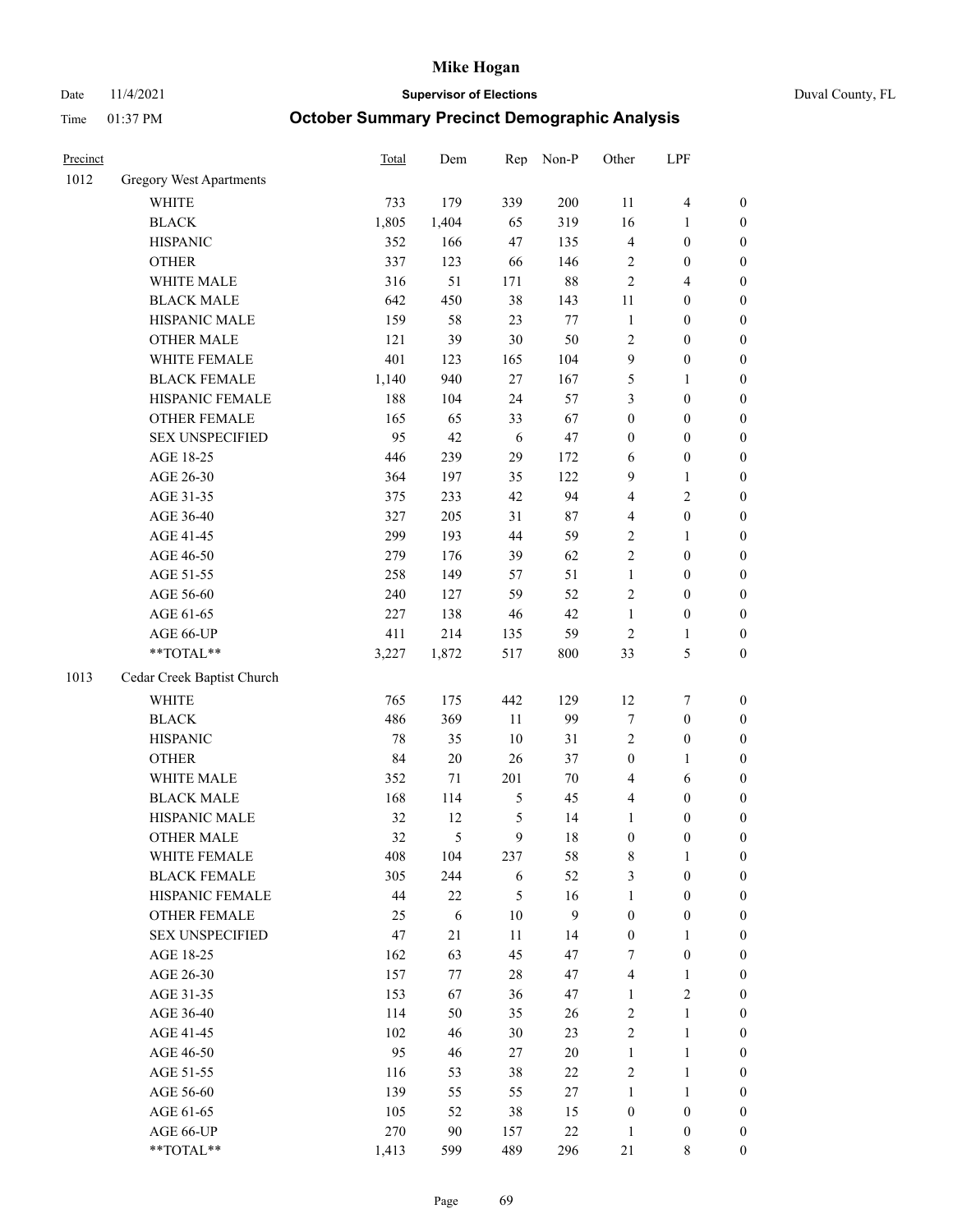Date 11/4/2021 **Supervisor of Elections** Duval County, FL

| Precinct |                             | Total | Dem   | Rep         | Non-P  | Other                   | LPF                     |                  |
|----------|-----------------------------|-------|-------|-------------|--------|-------------------------|-------------------------|------------------|
| 1014     | McGirts Creek Regional Park |       |       |             |        |                         |                         |                  |
|          | <b>WHITE</b>                | 1,260 | 301   | 634         | 295    | 19                      | 11                      | 0                |
|          | <b>BLACK</b>                | 1,775 | 1,427 | 61          | 259    | 28                      | $\boldsymbol{0}$        | $\boldsymbol{0}$ |
|          | <b>HISPANIC</b>             | 259   | 106   | 44          | 107    | $\sqrt{2}$              | $\boldsymbol{0}$        | $\boldsymbol{0}$ |
|          | <b>OTHER</b>                | 358   | 121   | 112         | 119    | 4                       | $\sqrt{2}$              | $\boldsymbol{0}$ |
|          | WHITE MALE                  | 617   | 130   | 317         | 150    | 11                      | 9                       | $\boldsymbol{0}$ |
|          | <b>BLACK MALE</b>           | 736   | 546   | 33          | 143    | 14                      | $\boldsymbol{0}$        | $\boldsymbol{0}$ |
|          | HISPANIC MALE               | 110   | 38    | 24          | 47     | $\mathbf{1}$            | $\boldsymbol{0}$        | $\boldsymbol{0}$ |
|          | <b>OTHER MALE</b>           | 130   | 37    | 47          | 46     | $\boldsymbol{0}$        | $\boldsymbol{0}$        | $\boldsymbol{0}$ |
|          | WHITE FEMALE                | 631   | 169   | 310         | 142    | $\,$ 8 $\,$             | $\overline{2}$          | $\boldsymbol{0}$ |
|          | <b>BLACK FEMALE</b>         | 1,007 | 857   | 27          | 110    | 13                      | $\boldsymbol{0}$        | $\boldsymbol{0}$ |
|          | HISPANIC FEMALE             | 143   | 65    | 19          | 58     | $\mathbf{1}$            | $\boldsymbol{0}$        | 0                |
|          | OTHER FEMALE                | 170   | 64    | 58          | 43     | 3                       | $\sqrt{2}$              | $\boldsymbol{0}$ |
|          | <b>SEX UNSPECIFIED</b>      | 108   | 49    | 16          | 41     | $\sqrt{2}$              | $\boldsymbol{0}$        | $\boldsymbol{0}$ |
|          | AGE 18-25                   | 429   | 227   | 53          | 141    | 6                       | $\sqrt{2}$              | $\boldsymbol{0}$ |
|          | AGE 26-30                   | 355   | 167   | 64          | 112    | 8                       | $\overline{\mathbf{4}}$ | $\boldsymbol{0}$ |
|          | AGE 31-35                   | 352   | 174   | 69          | 102    | 6                       | $\mathbf{1}$            | $\boldsymbol{0}$ |
|          | AGE 36-40                   | 302   | 169   | 52          | 76     | 5                       | $\boldsymbol{0}$        | $\boldsymbol{0}$ |
|          | AGE 41-45                   | 268   | 158   | 38          | 66     | $\sqrt{6}$              | $\boldsymbol{0}$        | $\boldsymbol{0}$ |
|          | AGE 46-50                   | 295   | 171   | 64          | 53     | 7                       | $\boldsymbol{0}$        | $\boldsymbol{0}$ |
|          | AGE 51-55                   | 320   | 166   | 86          | 61     | $\sqrt{2}$              | $\mathfrak{S}$          | $\boldsymbol{0}$ |
|          | AGE 56-60                   | 319   | 187   | 76          | 53     | 3                       | $\boldsymbol{0}$        | 0                |
|          | AGE 61-65                   | 292   | 172   | $8\sqrt{1}$ | 37     | $\mathbf{1}$            | $\mathbf{1}$            | $\boldsymbol{0}$ |
|          | AGE 66-UP                   | 720   | 364   | 268         | 79     | 9                       | $\boldsymbol{0}$        | $\boldsymbol{0}$ |
|          | **TOTAL**                   | 3,652 | 1,955 | 851         | 780    | 53                      | 13                      | $\boldsymbol{0}$ |
| 1015     | River City Community Church |       |       |             |        |                         |                         |                  |
|          | <b>WHITE</b>                | 1,193 | 297   | 617         | 252    | 23                      | $\overline{4}$          | $\boldsymbol{0}$ |
|          | <b>BLACK</b>                | 1,247 | 1,000 | 37          | 191    | 19                      | $\boldsymbol{0}$        | $\boldsymbol{0}$ |
|          | <b>HISPANIC</b>             | 219   | 96    | 38          | $80\,$ | 4                       | $\mathbf{1}$            | $\boldsymbol{0}$ |
|          | <b>OTHER</b>                | 371   | 104   | 121         | 138    | 7                       | $\mathbf{1}$            | $\boldsymbol{0}$ |
|          | WHITE MALE                  | 568   | 104   | 311         | 134    | 16                      | $\mathfrak{Z}$          | $\boldsymbol{0}$ |
|          | <b>BLACK MALE</b>           | 516   | 397   | $20\,$      | 89     | $10\,$                  | $\boldsymbol{0}$        | $\boldsymbol{0}$ |
|          | HISPANIC MALE               | 94    | 33    | 23          | 36     | $\sqrt{2}$              | $\boldsymbol{0}$        | $\boldsymbol{0}$ |
|          | <b>OTHER MALE</b>           | 146   | 34    | 57          | 52     | $\sqrt{2}$              | $\mathbf{1}$            | $\boldsymbol{0}$ |
|          | WHITE FEMALE                | 613   | 190   | 300         | 115    | 7                       | 1                       | 0                |
|          | <b>BLACK FEMALE</b>         | 705   | 581   | 17          | 99     | 8                       | $\boldsymbol{0}$        | $\boldsymbol{0}$ |
|          | HISPANIC FEMALE             | 123   | 63    | 15          | 42     | $\overline{c}$          | 1                       | $\overline{0}$   |
|          | OTHER FEMALE                | 173   | 56    | 50          | 63     | 4                       | $\boldsymbol{0}$        | $\overline{0}$   |
|          | <b>SEX UNSPECIFIED</b>      | 92    | 39    | 20          | 31     | $\overline{c}$          | $\boldsymbol{0}$        | $\overline{0}$   |
|          | AGE 18-25                   | 375   | 169   | 66          | 128    | 10                      | $\mathfrak{2}$          | $\theta$         |
|          | AGE 26-30                   | 274   | 124   | 59          | 85     | 6                       | $\boldsymbol{0}$        | 0                |
|          | AGE 31-35                   | 293   | 164   | 44          | 76     | 8                       | $\mathbf{1}$            | 0                |
|          | AGE 36-40                   | 246   | 123   | 43          | 74     | $\overline{\mathbf{4}}$ | $\sqrt{2}$              | 0                |
|          | AGE 41-45                   | 229   | 119   | 56          | 48     | 6                       | $\boldsymbol{0}$        | 0                |
|          | AGE 46-50                   | 228   | 122   | 61          | 44     | 1                       | $\boldsymbol{0}$        | 0                |
|          | AGE 51-55                   | 251   | 134   | 57          | 56     | 4                       | $\boldsymbol{0}$        | $\overline{0}$   |
|          | AGE 56-60                   | 280   | 151   | 79          | 44     | 6                       | $\boldsymbol{0}$        | $\overline{0}$   |
|          | AGE 61-65                   | 305   | 147   | 106         | 51     | $\mathbf{1}$            | $\boldsymbol{0}$        | $\overline{0}$   |
|          | AGE 66-UP                   | 548   | 243   | 242         | 55     | 7                       | $\mathbf{1}$            | $\boldsymbol{0}$ |
|          | **TOTAL**                   | 3,030 | 1,497 | 813         | 661    | 53                      | 6                       | $\boldsymbol{0}$ |
|          |                             |       |       |             |        |                         |                         |                  |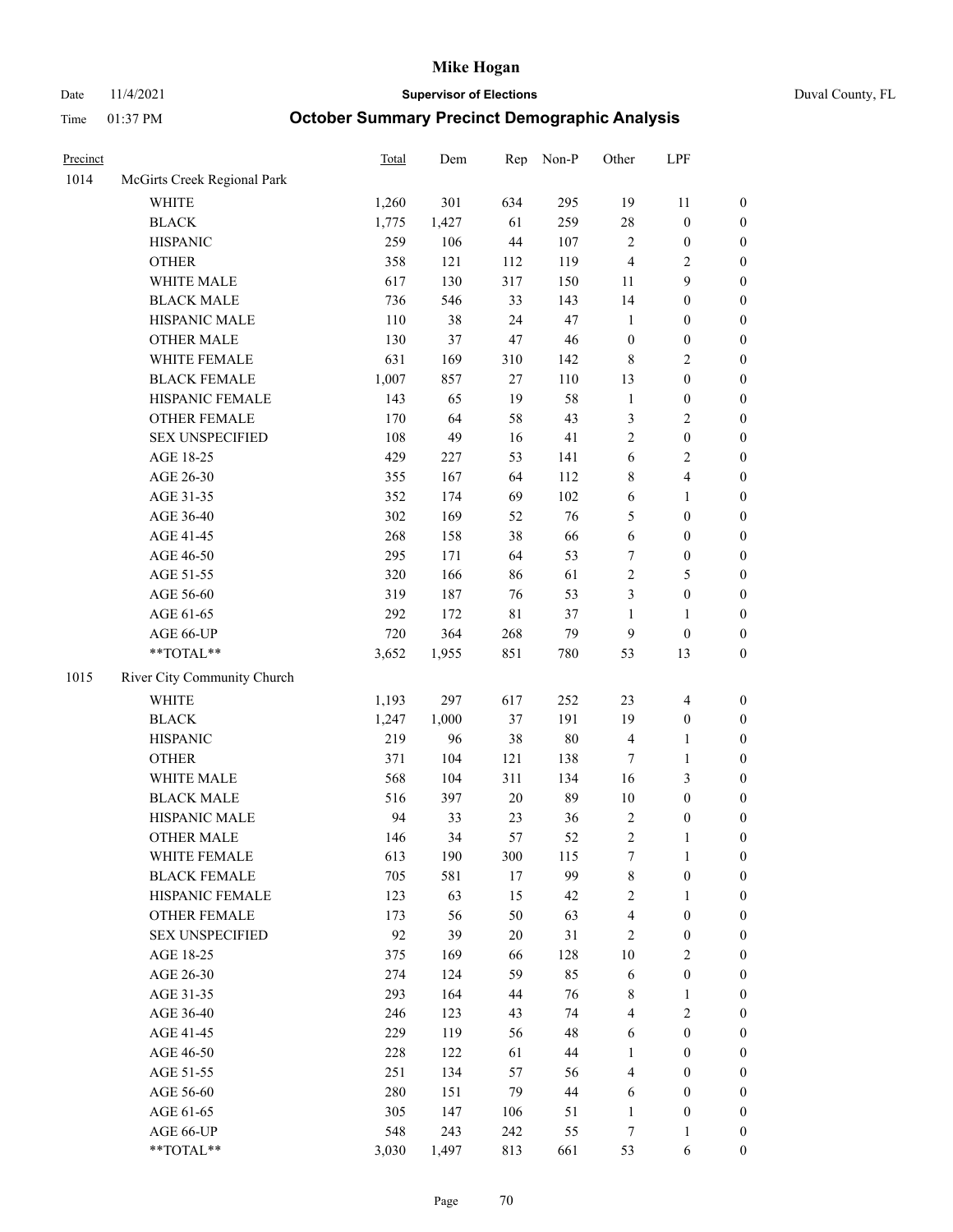Date 11/4/2021 **Supervisor of Elections** Duval County, FL

| Precinct |                                    | <b>Total</b> | Dem              | Rep            | Non-P          | Other            | LPF                     |                  |
|----------|------------------------------------|--------------|------------------|----------------|----------------|------------------|-------------------------|------------------|
| 1016     | Argyle Church of Christ            |              |                  |                |                |                  |                         |                  |
|          | <b>WHITE</b>                       | 835          | 161              | 437            | 219            | 9                | $\mathbf{9}$            | 0                |
|          | <b>BLACK</b>                       | 790          | 600              | 41             | 139            | $10\,$           | $\boldsymbol{0}$        | 0                |
|          | <b>HISPANIC</b>                    | 191          | 60               | 46             | $80\,$         | 4                | 1                       | $\boldsymbol{0}$ |
|          | <b>OTHER</b>                       | 250          | 87               | 73             | $88\,$         | 1                | $\mathbf{1}$            | $\boldsymbol{0}$ |
|          | WHITE MALE                         | 400          | 66               | 218            | 106            | 3                | 7                       | $\boldsymbol{0}$ |
|          | <b>BLACK MALE</b>                  | 332          | 222              | 23             | 82             | 5                | $\boldsymbol{0}$        | $\boldsymbol{0}$ |
|          | HISPANIC MALE                      | 91           | 30               | 21             | 36             | 3                | $\mathbf{1}$            | $\boldsymbol{0}$ |
|          | <b>OTHER MALE</b>                  | 86           | 26               | 30             | $30\,$         | $\boldsymbol{0}$ | $\boldsymbol{0}$        | $\boldsymbol{0}$ |
|          | WHITE FEMALE                       | 426          | 94               | 216            | 108            | 6                | $\overline{2}$          | $\boldsymbol{0}$ |
|          | <b>BLACK FEMALE</b>                | 446          | 368              | 18             | 55             | 5                | $\boldsymbol{0}$        | $\boldsymbol{0}$ |
|          | HISPANIC FEMALE                    | 96           | $28\,$           | 25             | 42             | $\mathbf{1}$     | $\boldsymbol{0}$        | 0                |
|          | <b>OTHER FEMALE</b>                | 125          | 47               | 36             | 42             | $\boldsymbol{0}$ | $\boldsymbol{0}$        | 0                |
|          | <b>SEX UNSPECIFIED</b>             | 64           | 27               | 10             | 25             | $\mathbf{1}$     | $\mathbf{1}$            | $\boldsymbol{0}$ |
|          | AGE 18-25                          | 279          | 127              | 62             | 79             | 7                | $\overline{\mathbf{4}}$ | $\boldsymbol{0}$ |
|          | AGE 26-30                          | 258          | 120              | 45             | 87             | 3                | $\mathfrak{Z}$          | $\boldsymbol{0}$ |
|          | AGE 31-35                          | 202          | 94               | 30             | $77\,$         | $\mathbf{1}$     | $\boldsymbol{0}$        | $\boldsymbol{0}$ |
|          | AGE 36-40                          | 176          | $70\,$           | 43             | 56             | 5                | $\mathbf{2}$            | $\boldsymbol{0}$ |
|          | AGE 41-45                          | 154          | 72               | 38             | 43             | $\mathbf{1}$     | $\boldsymbol{0}$        | $\boldsymbol{0}$ |
|          | AGE 46-50                          | 181          | 92               | 44             | 41             | 3                | $\mathbf{1}$            | $\boldsymbol{0}$ |
|          | AGE 51-55                          | 185          | 88               | 61             | 34             | $\mathbf{1}$     | $\mathbf{1}$            | $\boldsymbol{0}$ |
|          | AGE 56-60                          | 193          | 79               | 76             | 38             | $\boldsymbol{0}$ | $\boldsymbol{0}$        | 0                |
|          | AGE 61-65                          | 173          | 62               | 83             | 26             | 2                | $\boldsymbol{0}$        | 0                |
|          | AGE 66-UP                          | 265          | 104              | 115            | 45             | $\mathbf{1}$     | $\boldsymbol{0}$        | $\boldsymbol{0}$ |
|          | **TOTAL**                          | 2,066        | 908              | 597            | 526            | 24               | 11                      | $\boldsymbol{0}$ |
| 1101     | FSCJ - Deerwood Center             |              |                  |                |                |                  |                         |                  |
|          |                                    |              |                  |                |                |                  |                         |                  |
|          | <b>WHITE</b>                       | 716          | 165              | 381            | 152            | 15               | $\mathfrak{Z}$          | $\boldsymbol{0}$ |
|          | <b>BLACK</b>                       | 142          | 111              | 7              | 23             | $\mathbf{1}$     | $\boldsymbol{0}$        | $\boldsymbol{0}$ |
|          | <b>HISPANIC</b>                    | 72           | 23               | 25             | 23             | $\mathbf{1}$     | $\boldsymbol{0}$        | $\boldsymbol{0}$ |
|          | <b>OTHER</b>                       | 164          | 37               | 48             | 76             | 3                | $\boldsymbol{0}$        | $\boldsymbol{0}$ |
|          | WHITE MALE                         | 329          | 64               | 181            | 74             | $10\,$           | $\boldsymbol{0}$        | $\boldsymbol{0}$ |
|          | <b>BLACK MALE</b>                  | 54           | 41               | $\overline{4}$ | $\overline{9}$ | $\boldsymbol{0}$ | $\boldsymbol{0}$        | $\boldsymbol{0}$ |
|          | HISPANIC MALE<br><b>OTHER MALE</b> | 36           | 11               | 12             | 12             | 1                | $\boldsymbol{0}$        | 0                |
|          |                                    | 62           | 8                | 21             | 33             | $\boldsymbol{0}$ | $\boldsymbol{0}$        | $\boldsymbol{0}$ |
|          | WHITE FEMALE                       | 378          | 100              | 195            | 75             | 5                | 3                       | 0                |
|          | <b>BLACK FEMALE</b>                | 86           | 68               | 3              | 14             | $\mathbf{1}$     | $\boldsymbol{0}$        | $\boldsymbol{0}$ |
|          | HISPANIC FEMALE                    | 36           | 12               | 13             | $11\,$         | $\boldsymbol{0}$ | $\boldsymbol{0}$        | $\overline{0}$   |
|          | OTHER FEMALE                       | 83           | 25               | 22             | 33             | 3                | $\boldsymbol{0}$        | $\overline{0}$   |
|          | <b>SEX UNSPECIFIED</b>             | 30           | $\boldsymbol{7}$ | 10             | 13             | $\boldsymbol{0}$ | $\boldsymbol{0}$        | 0                |
|          | AGE 18-25                          | 92           | 22               | 33             | 33             | 4                | $\boldsymbol{0}$        | 0                |
|          | AGE 26-30                          | 88           | 34               | 27             | $22\,$         | 4                | $\mathbf{1}$            | 0                |
|          | AGE 31-35                          | 91           | 48               | 21             | 21             | $\mathbf{1}$     | $\boldsymbol{0}$        | 0                |
|          | AGE 36-40                          | 86           | 35               | 25             | 24             | 2                | $\boldsymbol{0}$        | 0                |
|          | AGE 41-45                          | 84           | 21               | 29             | 34             | $\boldsymbol{0}$ | $\boldsymbol{0}$        | 0                |
|          | AGE 46-50                          | 112          | 24               | 47             | 37             | 2                | $\overline{c}$          | 0                |
|          | AGE 51-55                          | 118          | 29               | 56             | 31             | $\overline{c}$   | $\boldsymbol{0}$        | $\overline{0}$   |
|          | AGE 56-60                          | 129          | 47               | 55             | 25             | 2                | $\boldsymbol{0}$        | $\overline{0}$   |
|          | AGE 61-65                          | 79           | 24               | 39             | 15             | $\mathbf{1}$     | $\boldsymbol{0}$        | 0                |
|          | AGE 66-UP                          | 212          | 52               | 126            | $32\,$         | 2                | $\boldsymbol{0}$        | 0                |
|          | **TOTAL**                          | 1,094        | 336              | 461            | 274            | $20\,$           | 3                       | $\boldsymbol{0}$ |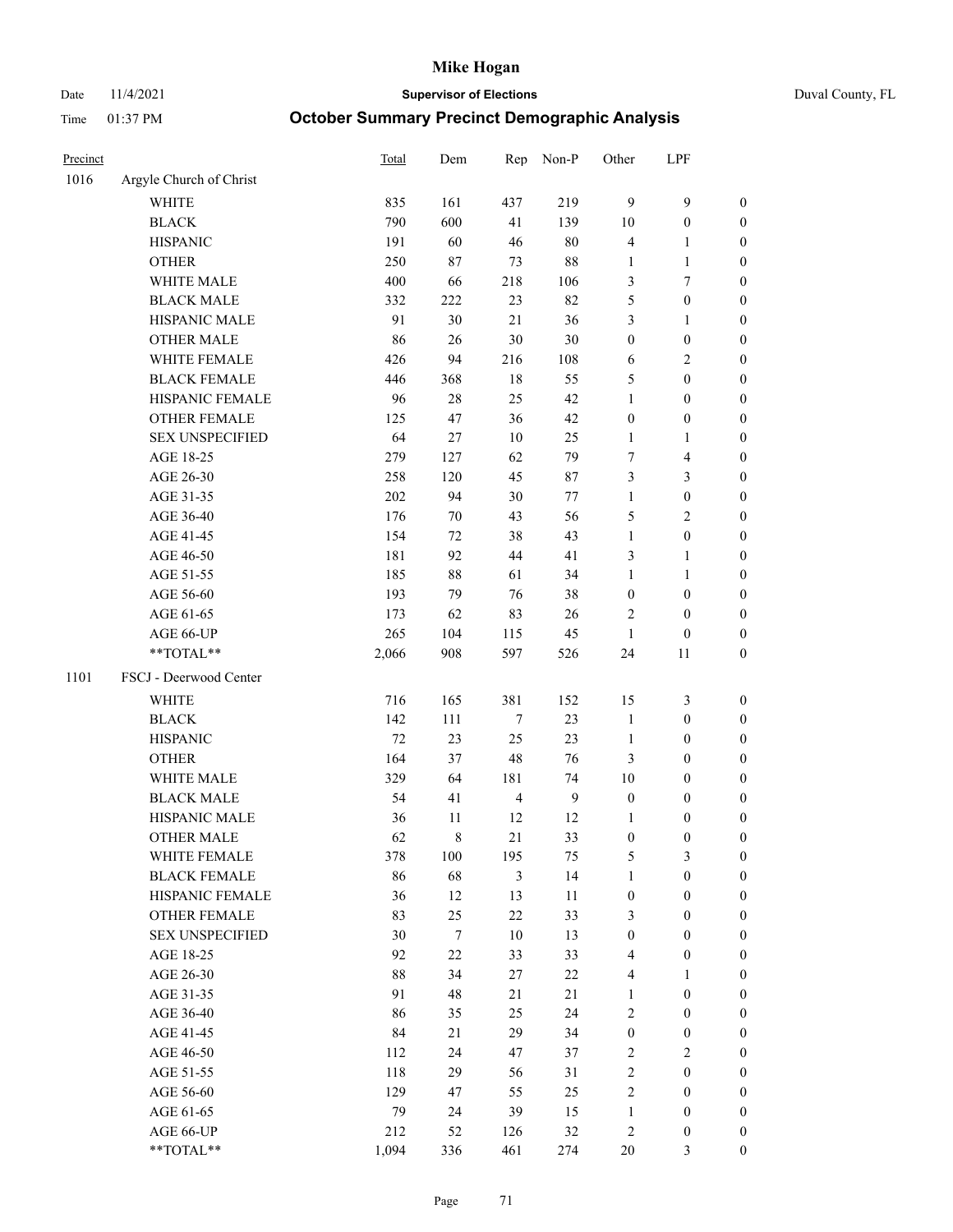#### Date 11/4/2021 **Supervisor of Elections** Duval County, FL

| Precinct |                                   | Total  | Dem            | Rep              | Non-P                   | Other            | LPF              |                  |
|----------|-----------------------------------|--------|----------------|------------------|-------------------------|------------------|------------------|------------------|
| 1102     | Glen Kernan Golf and Country Club |        |                |                  |                         |                  |                  |                  |
|          | <b>WHITE</b>                      | 381    | 66             | 238              | $70\,$                  | 6                | $\mathbf{1}$     | 0                |
|          | <b>BLACK</b>                      | 30     | $20\,$         | $\mathbf{2}$     | $\tau$                  | 1                | $\boldsymbol{0}$ | 0                |
|          | <b>HISPANIC</b>                   | 17     | $\mathfrak{2}$ | 10               | 5                       | $\boldsymbol{0}$ | $\boldsymbol{0}$ | $\boldsymbol{0}$ |
|          | <b>OTHER</b>                      | 158    | 48             | 31               | 74                      | 4                | 1                | $\boldsymbol{0}$ |
|          | WHITE MALE                        | 184    | 26             | 121              | 35                      | 2                | $\boldsymbol{0}$ | $\boldsymbol{0}$ |
|          | <b>BLACK MALE</b>                 | 16     | 10             | $\sqrt{2}$       | $\overline{\mathbf{4}}$ | $\boldsymbol{0}$ | $\boldsymbol{0}$ | $\boldsymbol{0}$ |
|          | HISPANIC MALE                     | 6      | $\mathbf{1}$   | $\mathfrak{2}$   | 3                       | $\boldsymbol{0}$ | $\boldsymbol{0}$ | $\boldsymbol{0}$ |
|          | <b>OTHER MALE</b>                 | 72     | 23             | 16               | 31                      | $\mathbf{1}$     | $\mathbf{1}$     | $\boldsymbol{0}$ |
|          | WHITE FEMALE                      | 195    | 40             | 116              | 34                      | 4                | 1                | $\boldsymbol{0}$ |
|          | <b>BLACK FEMALE</b>               | 12     | $\,$ 8 $\,$    | $\boldsymbol{0}$ | 3                       | $\mathbf{1}$     | $\boldsymbol{0}$ | 0                |
|          | HISPANIC FEMALE                   | 11     | $\mathbf{1}$   | $\,8\,$          | $\overline{2}$          | $\boldsymbol{0}$ | $\boldsymbol{0}$ | 0                |
|          | OTHER FEMALE                      | 66     | 22             | 12               | 31                      | $\mathbf{1}$     | $\boldsymbol{0}$ | $\boldsymbol{0}$ |
|          | <b>SEX UNSPECIFIED</b>            | 24     | 5              | $\overline{4}$   | 13                      | $\overline{2}$   | $\boldsymbol{0}$ | $\boldsymbol{0}$ |
|          | AGE 18-25                         | 106    | 33             | 38               | 30                      | 4                | 1                | $\boldsymbol{0}$ |
|          | AGE 26-30                         | $22\,$ | 6              | 10               | $\mathfrak{S}$          | $\mathbf{1}$     | $\boldsymbol{0}$ | $\boldsymbol{0}$ |
|          | AGE 31-35                         | 20     | 6              | $\tau$           | 5                       | $\mathbf{1}$     | $\mathbf{1}$     | $\boldsymbol{0}$ |
|          | AGE 36-40                         | 38     | 12             | 14               | 11                      | $\mathbf{1}$     | $\boldsymbol{0}$ | $\boldsymbol{0}$ |
|          | AGE 41-45                         | 43     | $\tau$         | 21               | 15                      | $\boldsymbol{0}$ | $\boldsymbol{0}$ | $\boldsymbol{0}$ |
|          | AGE 46-50                         | 75     | 19             | 33               | 22                      | 1                | $\boldsymbol{0}$ | $\boldsymbol{0}$ |
|          | AGE 51-55                         | 70     | 13             | 39               | 18                      | $\boldsymbol{0}$ | $\boldsymbol{0}$ | $\boldsymbol{0}$ |
|          | AGE 56-60                         | 64     | 13             | 32               | 18                      | 1                | $\boldsymbol{0}$ | 0                |
|          | AGE 61-65                         | 43     | 5              | 24               | 13                      | $\mathbf{1}$     | $\boldsymbol{0}$ | 0                |
|          | AGE 66-UP                         | 105    | 22             | 63               | 19                      | $\mathbf{1}$     | $\boldsymbol{0}$ | $\boldsymbol{0}$ |
|          | **TOTAL**                         | 586    | 136            | 281              | 156                     | $11\,$           | $\sqrt{2}$       | $\boldsymbol{0}$ |
| 1103     | Hampton Glen                      |        |                |                  |                         |                  |                  |                  |
|          | <b>WHITE</b>                      | 2,017  | 493            | 1,063            | 428                     | 24               | $\mathbf{9}$     | $\boldsymbol{0}$ |
|          | <b>BLACK</b>                      | 357    | 255            | 18               | $77 \,$                 | 6                | $\mathbf{1}$     | $\boldsymbol{0}$ |
|          | <b>HISPANIC</b>                   | 225    | 94             | 61               | 64                      | 6                | $\boldsymbol{0}$ | $\boldsymbol{0}$ |
|          | <b>OTHER</b>                      | 635    | 201            | 140              | 289                     | 4                | $\mathbf{1}$     | $\boldsymbol{0}$ |
|          | WHITE MALE                        | 925    | 184            | 515              | 211                     | $10\,$           | $\mathfrak{S}$   | $\boldsymbol{0}$ |
|          | <b>BLACK MALE</b>                 | 170    | 107            | 13               | 47                      | 3                | $\boldsymbol{0}$ | $\boldsymbol{0}$ |
|          | HISPANIC MALE                     | 105    | 43             | 28               | $30\,$                  | 4                | $\boldsymbol{0}$ | 0                |
|          | OTHER MALE                        | 265    | 80             | 61               | 121                     | 2                | $\mathbf{1}$     | $\boldsymbol{0}$ |
|          | WHITE FEMALE                      | 1,076  | 307            | 538              | 214                     | 13               | 4                | 0                |
|          | <b>BLACK FEMALE</b>               | 184    | 145            | 5                | $30\,$                  | 3                | $\mathbf{1}$     | $\boldsymbol{0}$ |
|          | HISPANIC FEMALE                   | 115    | 49             | 31               | 33                      | $\overline{c}$   | $\boldsymbol{0}$ | $\overline{0}$   |
|          | OTHER FEMALE                      | 310    | 106            | 72               | 131                     | $\mathbf{1}$     | $\boldsymbol{0}$ | $\overline{0}$   |
|          | <b>SEX UNSPECIFIED</b>            | 84     | $22\,$         | 19               | 41                      | 2                | $\boldsymbol{0}$ | 0                |
|          | AGE 18-25                         | 476    | 180            | 137              | 143                     | 14               | $\sqrt{2}$       | 0                |
|          | AGE 26-30                         | 292    | 118            | 78               | 92                      | 3                | $\mathbf{1}$     | 0                |
|          | AGE 31-35                         | 259    | 101            | 85               | $71\,$                  | $\mathbf{1}$     | $\mathbf{1}$     | 0                |
|          | AGE 36-40                         | 225    | 76             | 72               | 75                      | 2                | $\boldsymbol{0}$ | 0                |
|          | AGE 41-45                         | 225    | 87             | 74               | 59                      | $\overline{c}$   | 3                | 0                |
|          | AGE 46-50                         | 265    | 73             | 110              | $8\sqrt{1}$             | $\mathbf{1}$     | $\boldsymbol{0}$ | 0                |
|          | AGE 51-55                         | 319    | 83             | 129              | 100                     | 6                | $\mathbf{1}$     | 0                |
|          | AGE 56-60                         | 324    | 89             | 151              | 83                      | $\boldsymbol{0}$ | $\mathbf{1}$     | $\boldsymbol{0}$ |
|          | AGE 61-65                         | 262    | 67             | 143              | 49                      | 2                | $\mathbf{1}$     | $\boldsymbol{0}$ |
|          | AGE 66-UP                         | 584    | 169            | 303              | 103                     | 8                | $\mathbf{1}$     | $\boldsymbol{0}$ |
|          | **TOTAL**                         | 3,234  | 1,043          | 1,282            | 858                     | 40               | 11               | $\boldsymbol{0}$ |
|          |                                   |        |                |                  |                         |                  |                  |                  |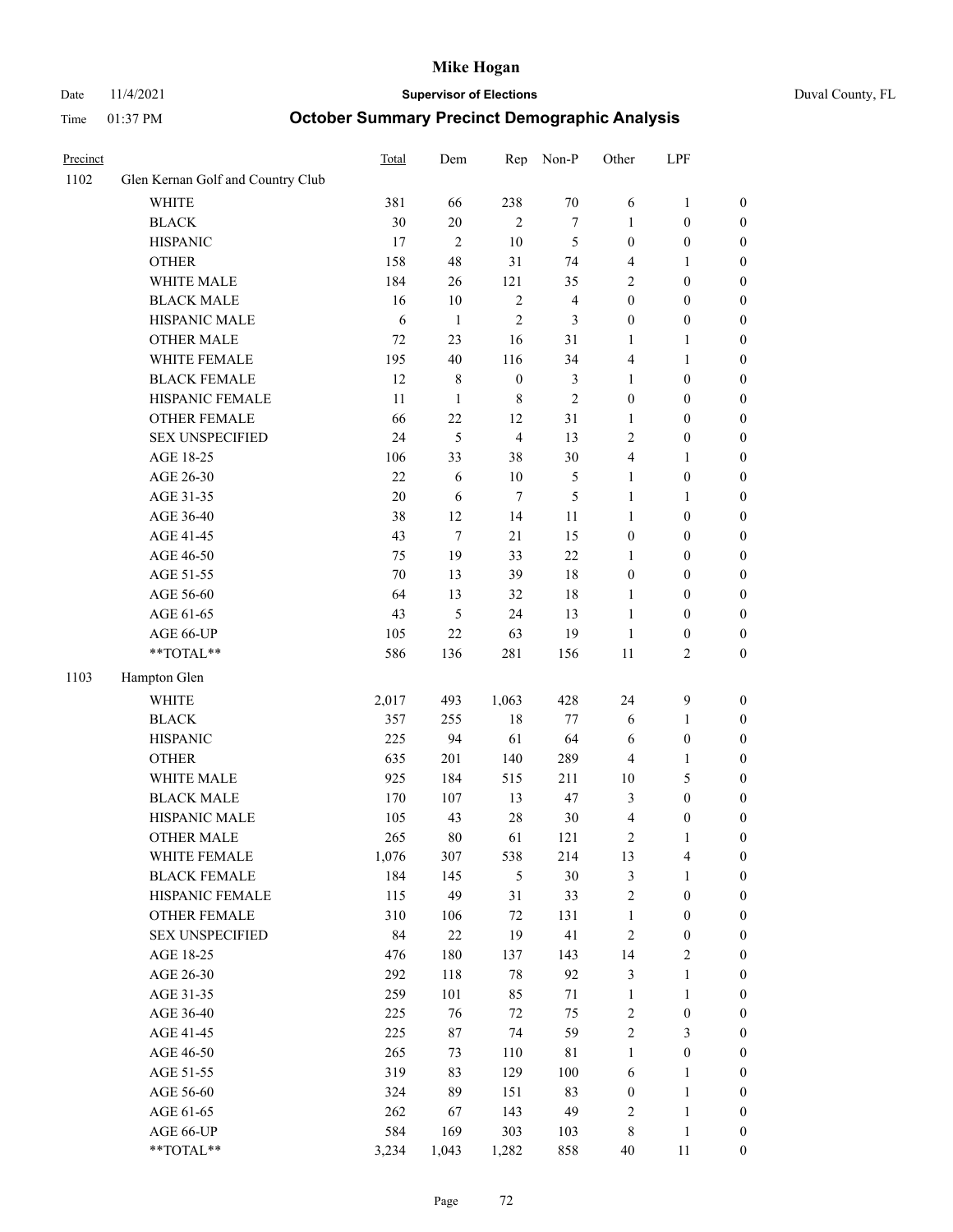Date 11/4/2021 **Supervisor of Elections** Duval County, FL

| Precinct |                            | Total | Dem    | Rep    | Non-P       | Other                   | LPF                     |                  |
|----------|----------------------------|-------|--------|--------|-------------|-------------------------|-------------------------|------------------|
| 1104     | Julington Baptist Church   |       |        |        |             |                         |                         |                  |
|          | <b>WHITE</b>               | 3,791 | 836    | 1,942  | 915         | 78                      | $20\,$                  | 0                |
|          | <b>BLACK</b>               | 981   | 736    | 40     | 191         | 13                      | $\mathbf{1}$            | $\boldsymbol{0}$ |
|          | <b>HISPANIC</b>            | 537   | 169    | 141    | 213         | $10\,$                  | $\overline{\mathbf{4}}$ | $\boldsymbol{0}$ |
|          | <b>OTHER</b>               | 1,066 | 332    | 270    | 446         | 13                      | 5                       | $\boldsymbol{0}$ |
|          | WHITE MALE                 | 1,768 | 337    | 945    | 444         | 30                      | 12                      | $\boldsymbol{0}$ |
|          | <b>BLACK MALE</b>          | 427   | 292    | 21     | 105         | 8                       | 1                       | $\boldsymbol{0}$ |
|          | HISPANIC MALE              | 255   | $78\,$ | 68     | 105         | $\sqrt{2}$              | $\sqrt{2}$              | $\boldsymbol{0}$ |
|          | <b>OTHER MALE</b>          | 443   | 130    | 113    | 191         | 5                       | $\overline{\mathbf{4}}$ | $\boldsymbol{0}$ |
|          | WHITE FEMALE               | 1,987 | 493    | 976    | 462         | 48                      | $\,$ 8 $\,$             | $\boldsymbol{0}$ |
|          | <b>BLACK FEMALE</b>        | 540   | 436    | $18\,$ | $8\sqrt{1}$ | 5                       | $\boldsymbol{0}$        | $\boldsymbol{0}$ |
|          | HISPANIC FEMALE            | 270   | 84     | $72\,$ | 104         | $\,8\,$                 | $\sqrt{2}$              | $\boldsymbol{0}$ |
|          | OTHER FEMALE               | 526   | 179    | 133    | 206         | $\tau$                  | $\mathbf{1}$            | $\boldsymbol{0}$ |
|          | <b>SEX UNSPECIFIED</b>     | 159   | $44\,$ | 47     | 67          | $\mathbf{1}$            | $\boldsymbol{0}$        | $\boldsymbol{0}$ |
|          | AGE 18-25                  | 708   | 229    | 212    | 238         | $22\,$                  | $\tau$                  | $\boldsymbol{0}$ |
|          | AGE 26-30                  | 790   | 233    | 261    | 272         | $20\,$                  | $\overline{\mathbf{4}}$ | $\boldsymbol{0}$ |
|          | AGE 31-35                  | 685   | 218    | 235    | 207         | 14                      | 11                      | $\boldsymbol{0}$ |
|          | AGE 36-40                  | 614   | 226    | 183    | 194         | 7                       | $\overline{\mathbf{4}}$ | $\boldsymbol{0}$ |
|          | AGE 41-45                  | 586   | 192    | 173    | 216         | $\overline{4}$          | $\mathbf{1}$            | $\boldsymbol{0}$ |
|          | AGE 46-50                  | 594   | 185    | 213    | 181         | 12                      | $\mathfrak{Z}$          | $\boldsymbol{0}$ |
|          | AGE 51-55                  | 587   | 172    | 264    | 139         | 12                      | $\boldsymbol{0}$        | $\boldsymbol{0}$ |
|          | AGE 56-60                  | 516   | 168    | 247    | 93          | 8                       | $\boldsymbol{0}$        | 0                |
|          | AGE 61-65                  | 450   | 139    | 204    | 99          | 8                       | $\boldsymbol{0}$        | $\boldsymbol{0}$ |
|          | AGE 66-UP                  | 842   | 310    | 400    | 125         | 7                       | $\boldsymbol{0}$        | $\boldsymbol{0}$ |
|          | **TOTAL**                  | 6,375 | 2,073  | 2,393  | 1,765       | 114                     | 30                      | $\boldsymbol{0}$ |
| 1105     | Kernan Blvd Baptist Church |       |        |        |             |                         |                         |                  |
|          | <b>WHITE</b>               | 3,065 | 718    | 1,379  | 867         | $77\,$                  | 24                      | $\boldsymbol{0}$ |
|          | <b>BLACK</b>               | 666   | 445    | 35     | 176         | 9                       | $\mathbf{1}$            | $\boldsymbol{0}$ |
|          | <b>HISPANIC</b>            | 432   | 178    | 98     | 149         | 3                       | $\overline{\mathbf{4}}$ | $\boldsymbol{0}$ |
|          | <b>OTHER</b>               | 621   | 205    | 148    | 255         | 12                      | $\mathbf{1}$            | $\boldsymbol{0}$ |
|          | WHITE MALE                 | 1,439 | 269    | 713    | 410         | 28                      | 19                      | $\boldsymbol{0}$ |
|          | <b>BLACK MALE</b>          | 278   | 176    | 16     | 81          | $\overline{\mathbf{4}}$ | $\mathbf{1}$            | $\boldsymbol{0}$ |
|          | HISPANIC MALE              | 199   | 66     | 52     | 76          | $\overline{c}$          | 3                       | 0                |
|          | <b>OTHER MALE</b>          | 235   | 68     | 66     | 98          | $\overline{c}$          | $\mathbf{1}$            | $\boldsymbol{0}$ |
|          | WHITE FEMALE               | 1,567 | 436    | 642    | 438         | 46                      | 5                       | 0                |
|          | <b>BLACK FEMALE</b>        | 359   | 251    | 16     | $87\,$      | 5                       | $\boldsymbol{0}$        | $\boldsymbol{0}$ |
|          | HISPANIC FEMALE            | 227   | 110    | 44     | $71\,$      | $\mathbf{1}$            | 1                       | $\overline{0}$   |
|          | <b>OTHER FEMALE</b>        | 262   | 100    | 63     | 93          | 6                       | $\boldsymbol{0}$        | $\overline{0}$   |
|          | <b>SEX UNSPECIFIED</b>     | 218   | $70\,$ | 48     | 93          | 7                       | $\boldsymbol{0}$        | 0                |
|          | AGE 18-25                  | 1,156 | 464    | 310    | 344         | 33                      | $\mathfrak{S}$          | 0                |
|          | AGE 26-30                  | 777   | 236    | 214    | 302         | 19                      | $\sqrt{6}$              | 0                |
|          | AGE 31-35                  | 569   | 172    | 189    | 183         | 18                      | $\boldsymbol{7}$        | 0                |
|          | AGE 36-40                  | 385   | 127    | 121    | 125         | $\overline{9}$          | $\mathfrak{Z}$          | 0                |
|          | AGE 41-45                  | 333   | 100    | 97     | 131         | 3                       | $\sqrt{2}$              | 0                |
|          | AGE 46-50                  | 283   | 88     | 121    | 68          | 5                       | $\mathbf{1}$            | 0                |
|          | AGE 51-55                  | 334   | 89     | 154    | 84          | 5                       | $\sqrt{2}$              | 0                |
|          | AGE 56-60                  | 308   | 75     | 151    | $80\,$      | 1                       | 1                       | 0                |
|          | AGE 61-65                  | 228   | 69     | 100    | 54          | 5                       | $\boldsymbol{0}$        | 0                |
|          | AGE 66-UP                  | 409   | 125    | 203    | 75          | 3                       | 3                       | 0                |
|          | $**TOTAL**$                | 4,784 | 1,546  | 1,660  | 1,447       | 101                     | 30                      | $\boldsymbol{0}$ |
|          |                            |       |        |        |             |                         |                         |                  |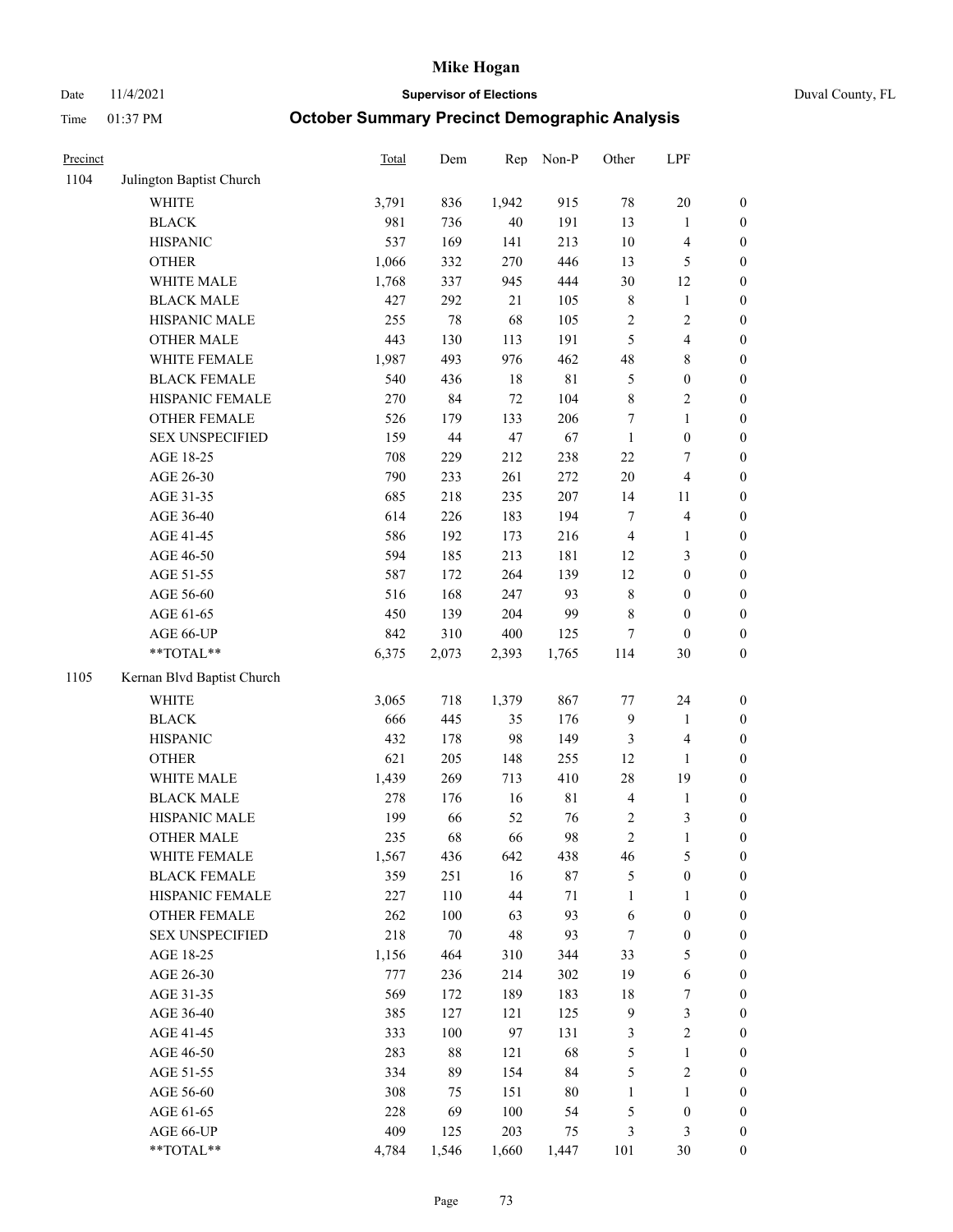Date 11/4/2021 **Supervisor of Elections** Duval County, FL

| Precinct |                        | Total   | Dem         | Rep            | Non-P  | Other            | LPF                     |                  |
|----------|------------------------|---------|-------------|----------------|--------|------------------|-------------------------|------------------|
| 1106     | Church of Eleven 22    |         |             |                |        |                  |                         |                  |
|          | <b>WHITE</b>           | 4,455   | 1,082       | 2,320          | 956    | 74               | 23                      | $\boldsymbol{0}$ |
|          | <b>BLACK</b>           | 741     | 536         | 28             | 163    | 13               | $\mathbf{1}$            | $\boldsymbol{0}$ |
|          | <b>HISPANIC</b>        | 479     | 179         | 121            | 174    | $\overline{4}$   | $\mathbf{1}$            | $\boldsymbol{0}$ |
|          | <b>OTHER</b>           | 860     | 318         | 176            | 351    | 14               | $\mathbf{1}$            | $\boldsymbol{0}$ |
|          | WHITE MALE             | 1,954   | 397         | 1,032          | 474    | 34               | 17                      | $\boldsymbol{0}$ |
|          | <b>BLACK MALE</b>      | 315     | 207         | 19             | 82     | $\boldsymbol{7}$ | $\boldsymbol{0}$        | $\boldsymbol{0}$ |
|          | HISPANIC MALE          | 201     | 63          | 59             | 77     | $\overline{c}$   | $\boldsymbol{0}$        | $\boldsymbol{0}$ |
|          | <b>OTHER MALE</b>      | 363     | 107         | 77             | 174    | $\overline{4}$   | $\mathbf{1}$            | $\boldsymbol{0}$ |
|          | WHITE FEMALE           | 2,470   | 676         | 1,277          | 472    | 39               | 6                       | $\boldsymbol{0}$ |
|          | <b>BLACK FEMALE</b>    | 420     | 325         | 9              | $80\,$ | 5                | $\mathbf{1}$            | $\boldsymbol{0}$ |
|          | HISPANIC FEMALE        | 275     | 114         | 61             | 97     | $\sqrt{2}$       | $\mathbf{1}$            | 0                |
|          | OTHER FEMALE           | 414     | 176         | 86             | 144    | $\,$ 8 $\,$      | $\boldsymbol{0}$        | 0                |
|          | <b>SEX UNSPECIFIED</b> | 123     | 50          | 25             | $44\,$ | $\overline{4}$   | $\boldsymbol{0}$        | $\boldsymbol{0}$ |
|          | AGE 18-25              | 708     | 268         | 199            | 217    | 19               | $\mathfrak{S}$          | $\boldsymbol{0}$ |
|          | AGE 26-30              | 603     | 201         | 195            | 180    | 20               | $\tau$                  | $\boldsymbol{0}$ |
|          | AGE 31-35              | 520     | 174         | 166            | 162    | 12               | $\sqrt{6}$              | $\boldsymbol{0}$ |
|          | AGE 36-40              | 491     | 182         | 148            | 152    | $\boldsymbol{7}$ | $\sqrt{2}$              | $\boldsymbol{0}$ |
|          | AGE 41-45              | 461     | 151         | 167            | 139    | $\mathfrak{Z}$   | $\mathbf{1}$            | $\boldsymbol{0}$ |
|          | AGE 46-50              | 467     | 154         | 163            | 143    | 7                | $\boldsymbol{0}$        | $\boldsymbol{0}$ |
|          | AGE 51-55              | 469     | 134         | 208            | 121    | 6                | $\boldsymbol{0}$        | $\boldsymbol{0}$ |
|          | AGE 56-60              | 482     | 153         | 186            | 132    | 11               | $\boldsymbol{0}$        | 0                |
|          | AGE 61-65              | 443     | 127         | 217            | 93     | 5                | $\mathbf{1}$            | 0                |
|          | AGE 66-UP              | 1,891   | 571         | 996            | 305    | 15               | $\overline{\mathbf{4}}$ | $\boldsymbol{0}$ |
|          | $**TOTAL**$            | 6,535   | 2,115       | 2,645          | 1,644  | 105              | 26                      | $\boldsymbol{0}$ |
| 1107     | Deercreek Country Club |         |             |                |        |                  |                         |                  |
|          | <b>WHITE</b>           | 1,074   | 160         | 722            | 175    | 15               | $\sqrt{2}$              | $\boldsymbol{0}$ |
|          | <b>BLACK</b>           | 90      | 60          | $\,$ 8 $\,$    | 21     | $\mathbf{1}$     | $\boldsymbol{0}$        | $\boldsymbol{0}$ |
|          | <b>HISPANIC</b>        | 69      | 13          | $27\,$         | 29     | $\boldsymbol{0}$ | $\boldsymbol{0}$        | $\boldsymbol{0}$ |
|          | <b>OTHER</b>           | 432     | 131         | 103            | 188    | $\,$ 8 $\,$      | $\sqrt{2}$              | $\boldsymbol{0}$ |
|          | WHITE MALE             | 528     | 70          | 350            | 99     | 7                | $\overline{2}$          | $\boldsymbol{0}$ |
|          | <b>BLACK MALE</b>      | 42      | 24          | $\overline{4}$ | 13     | $\mathbf{1}$     | $\boldsymbol{0}$        | $\boldsymbol{0}$ |
|          | HISPANIC MALE          | 36      | $\,$ 8 $\,$ | 14             | 14     | $\boldsymbol{0}$ | $\boldsymbol{0}$        | $\boldsymbol{0}$ |
|          | <b>OTHER MALE</b>      | 188     | 49          | 50             | 83     | 4                | $\mathbf{2}$            | $\boldsymbol{0}$ |
|          | WHITE FEMALE           | 531     | 90          | 365            | 68     | 8                | $\boldsymbol{0}$        | 0                |
|          | <b>BLACK FEMALE</b>    | 47      | 36          | $\overline{4}$ | $\tau$ | $\boldsymbol{0}$ | $\boldsymbol{0}$        | $\overline{0}$   |
|          | HISPANIC FEMALE        | 33      | 5           | 13             | 15     | $\boldsymbol{0}$ | $\boldsymbol{0}$        | $\overline{0}$   |
|          | OTHER FEMALE           | 212     | 73          | 48             | 87     | 4                | $\boldsymbol{0}$        | $\overline{0}$   |
|          | <b>SEX UNSPECIFIED</b> | 48      | 9           | 12             | 27     | $\boldsymbol{0}$ | $\boldsymbol{0}$        | 0                |
|          | AGE 18-25              | 193     | 56          | $70\,$         | 57     | 9                | $\mathbf{1}$            | 0                |
|          | AGE 26-30              | 100     | 30          | 38             | 30     | $\mathbf{1}$     | $\mathbf{1}$            | 0                |
|          | AGE 31-35              | $77 \,$ | 19          | 34             | 19     | 4                | $\mathbf{1}$            | 0                |
|          | AGE 36-40              | 67      | 15          | 25             | 26     | $\mathbf{1}$     | $\boldsymbol{0}$        | 0                |
|          | AGE 41-45              | 81      | 23          | 31             | 27     | $\boldsymbol{0}$ | $\boldsymbol{0}$        | 0                |
|          | AGE 46-50              | 121     | 23          | 61             | 36     | $\mathbf{1}$     | $\boldsymbol{0}$        | 0                |
|          | AGE 51-55              | 148     | 29          | 62             | 56     | $\mathbf{1}$     | $\boldsymbol{0}$        | 0                |
|          | AGE 56-60              | 185     | 35          | 98             | 49     | $\overline{c}$   | $\mathbf{1}$            | 0                |
|          | AGE 61-65              | 178     | 30          | 111            | 36     | $\mathbf{1}$     | $\boldsymbol{0}$        | 0                |
|          | AGE 66-UP              | 515     | 104         | 330            | 77     | $\overline{4}$   | $\boldsymbol{0}$        | 0                |
|          | **TOTAL**              | 1,665   | 364         | 860            | 413    | 24               | $\overline{4}$          | $\boldsymbol{0}$ |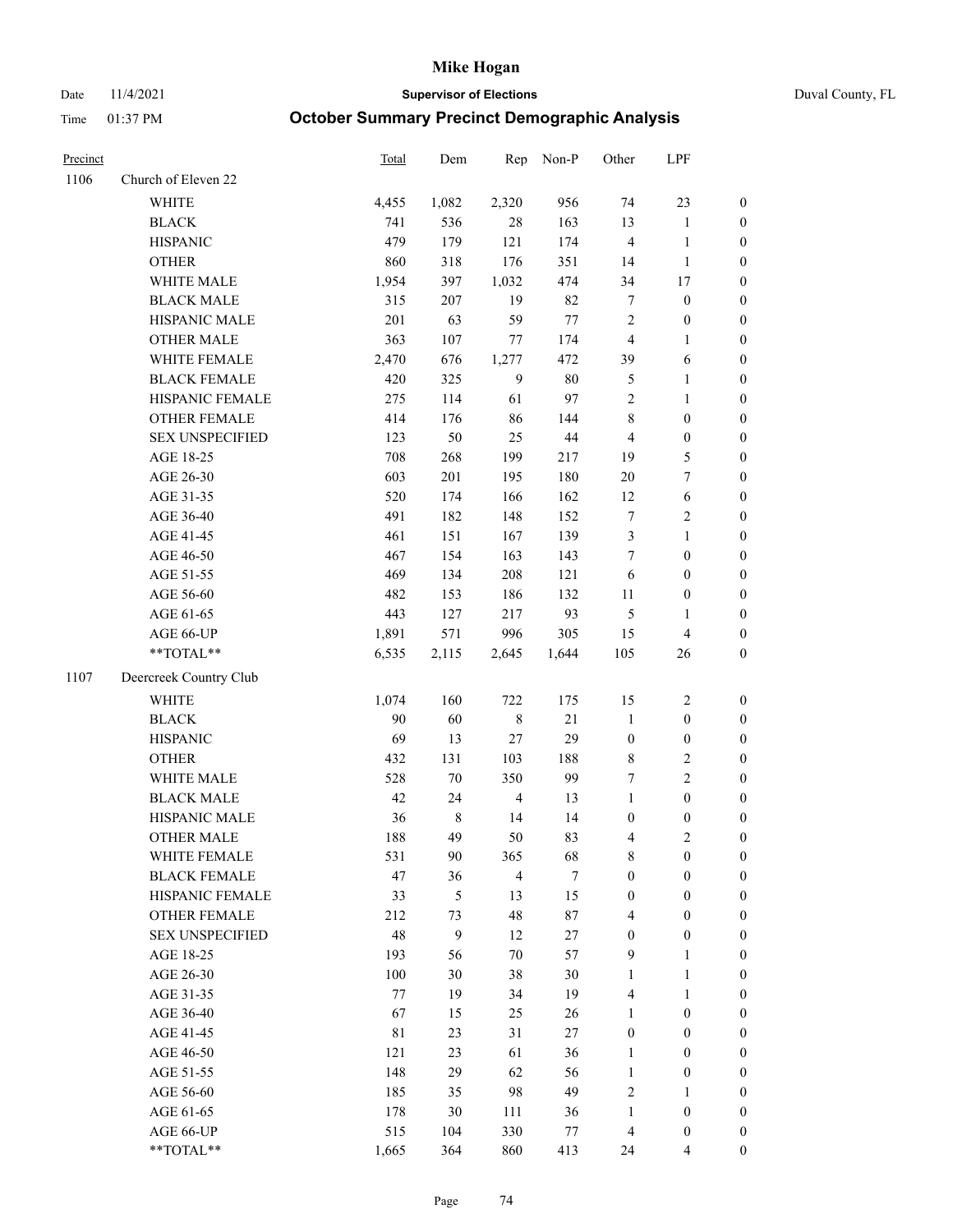Date 11/4/2021 **Supervisor of Elections** Duval County, FL

| Precinct |                        | Total | Dem            | Rep            | Non-P            | Other            | LPF              |                  |
|----------|------------------------|-------|----------------|----------------|------------------|------------------|------------------|------------------|
| 1108     | FSCJ - Deerwood Center |       |                |                |                  |                  |                  |                  |
|          | <b>WHITE</b>           | 2,126 | 594            | 944            | 530              | 47               | 11               | 0                |
|          | <b>BLACK</b>           | 727   | 533            | 27             | 151              | 14               | $\sqrt{2}$       | $\boldsymbol{0}$ |
|          | <b>HISPANIC</b>        | 319   | 114            | 89             | 107              | 8                | $\mathbf{1}$     | $\boldsymbol{0}$ |
|          | <b>OTHER</b>           | 314   | 120            | 51             | 132              | 9                | $\sqrt{2}$       | $\boldsymbol{0}$ |
|          | WHITE MALE             | 988   | 234            | 457            | 275              | 13               | 9                | $\boldsymbol{0}$ |
|          | <b>BLACK MALE</b>      | 295   | 195            | 13             | 76               | $10\,$           | $\mathbf{1}$     | $\boldsymbol{0}$ |
|          | HISPANIC MALE          | 138   | 48             | 39             | 46               | 4                | $\mathbf{1}$     | $\boldsymbol{0}$ |
|          | <b>OTHER MALE</b>      | 110   | 46             | 14             | 46               | 3                | $\mathbf{1}$     | $\boldsymbol{0}$ |
|          | WHITE FEMALE           | 1,116 | 355            | 479            | 247              | 33               | $\sqrt{2}$       | $\boldsymbol{0}$ |
|          | <b>BLACK FEMALE</b>    | 423   | 331            | 14             | 73               | 4                | $\mathbf{1}$     | $\boldsymbol{0}$ |
|          | HISPANIC FEMALE        | 177   | 64             | 50             | 59               | 4                | $\boldsymbol{0}$ | 0                |
|          | <b>OTHER FEMALE</b>    | 152   | 61             | 26             | 58               | 6                | $\mathbf{1}$     | $\boldsymbol{0}$ |
|          | <b>SEX UNSPECIFIED</b> | 87    | 27             | 19             | $40\,$           | $\mathbf{1}$     | $\boldsymbol{0}$ | $\boldsymbol{0}$ |
|          | AGE 18-25              | 481   | 188            | 134            | 140              | 18               | $\mathbf{1}$     | $\boldsymbol{0}$ |
|          | AGE 26-30              | 482   | 212            | 93             | 158              | 16               | $\mathfrak{Z}$   | $\boldsymbol{0}$ |
|          | AGE 31-35              | 444   | 183            | 111            | 134              | 12               | $\overline{4}$   | $\boldsymbol{0}$ |
|          | AGE 36-40              | 291   | 115            | 68             | 99               | 6                | $\mathfrak{Z}$   | $\boldsymbol{0}$ |
|          | AGE 41-45              | 259   | 110            | 64             | $8\sqrt{1}$      | $\mathbf{1}$     | 3                | $\boldsymbol{0}$ |
|          | AGE 46-50              | 250   | $87\,$         | 89             | 64               | 8                | $\overline{c}$   | $\boldsymbol{0}$ |
|          | AGE 51-55              | 231   | 92             | 86             | 49               | 4                | $\boldsymbol{0}$ | $\boldsymbol{0}$ |
|          | AGE 56-60              | 257   | 97             | 107            | 48               | 5                | $\boldsymbol{0}$ | 0                |
|          | AGE 61-65              | 242   | 80             | 109            | 49               | 4                | $\boldsymbol{0}$ | $\boldsymbol{0}$ |
|          | AGE 66-UP              | 548   | 196            | 250            | 98               | 4                | $\boldsymbol{0}$ | $\boldsymbol{0}$ |
|          | $**TOTAL**$            | 3,486 | 1,361          | 1,111          | 920              | 78               | 16               | $\boldsymbol{0}$ |
| 1109     | Deerwood Country Club  |       |                |                |                  |                  |                  |                  |
|          | <b>WHITE</b>           | 1,719 | 293            | 1,148          | 255              | 19               | $\overline{4}$   | $\boldsymbol{0}$ |
|          | <b>BLACK</b>           | 54    | 36             | $\overline{4}$ | 11               | 3                | $\boldsymbol{0}$ | $\boldsymbol{0}$ |
|          | <b>HISPANIC</b>        | 87    | 12             | 49             | 23               | 3                | $\boldsymbol{0}$ | $\boldsymbol{0}$ |
|          | <b>OTHER</b>           | 200   | 52             | 69             | $78\,$           | $\mathbf{1}$     | $\boldsymbol{0}$ | $\boldsymbol{0}$ |
|          | WHITE MALE             | 810   | 116            | 550            | 130              | $10\,$           | $\overline{4}$   | $\boldsymbol{0}$ |
|          | <b>BLACK MALE</b>      | 25    | 14             | $\mathfrak{Z}$ | $\boldsymbol{7}$ | $\mathbf{1}$     | $\boldsymbol{0}$ | $\boldsymbol{0}$ |
|          | HISPANIC MALE          | 38    | $\mathfrak{S}$ | 21             | 12               | $\boldsymbol{0}$ | $\boldsymbol{0}$ | $\boldsymbol{0}$ |
|          | <b>OTHER MALE</b>      | 75    | 20             | 25             | $30\,$           | $\boldsymbol{0}$ | $\boldsymbol{0}$ | $\boldsymbol{0}$ |
|          | WHITE FEMALE           | 900   | 174            | 594            | 123              | 9                | 0                | 0                |
|          | <b>BLACK FEMALE</b>    | 27    | 21             | $\mathbf{1}$   | 3                | $\overline{c}$   | $\boldsymbol{0}$ | $\overline{0}$   |
|          | HISPANIC FEMALE        | 48    | 6              | 28             | $11\,$           | 3                | $\boldsymbol{0}$ | $\overline{0}$   |
|          | <b>OTHER FEMALE</b>    | 93    | $30\,$         | 34             | $28\,$           | 1                | $\boldsymbol{0}$ | $\overline{0}$   |
|          | <b>SEX UNSPECIFIED</b> | 44    | $\tau$         | 14             | 23               | $\boldsymbol{0}$ | $\boldsymbol{0}$ | 0                |
|          | AGE 18-25              | 222   | 45             | 114            | 59               | 4                | $\boldsymbol{0}$ | $\theta$         |
|          | AGE 26-30              | 99    | 16             | 58             | 24               | $\mathbf{1}$     | $\boldsymbol{0}$ | 0                |
|          | AGE 31-35              | 116   | 23             | 68             | 23               | 2                | $\boldsymbol{0}$ | 0                |
|          | AGE 36-40              | 130   | 27             | 76             | $27\,$           | $\boldsymbol{0}$ | $\boldsymbol{0}$ | 0                |
|          | AGE 41-45              | 140   | 24             | 76             | 35               | 3                | $\mathfrak{2}$   | 0                |
|          | AGE 46-50              | 187   | 28             | 121            | 33               | 4                | $\mathbf{1}$     | 0                |
|          | AGE 51-55              | 166   | 29             | 111            | 25               | $\mathbf{1}$     | $\boldsymbol{0}$ | 0                |
|          | AGE 56-60              | 171   | 34             | 98             | 36               | 3                | $\boldsymbol{0}$ | $\overline{0}$   |
|          | AGE 61-65              | 184   | 31             | 120            | 33               | $\boldsymbol{0}$ | $\boldsymbol{0}$ | 0                |
|          | AGE 66-UP              | 644   | 136            | 427            | $72\,$           | 8                | $\mathbf{1}$     | 0                |
|          | **TOTAL**              | 2,060 | 393            | 1,270          | 367              | 26               | $\overline{4}$   | $\boldsymbol{0}$ |
|          |                        |       |                |                |                  |                  |                  |                  |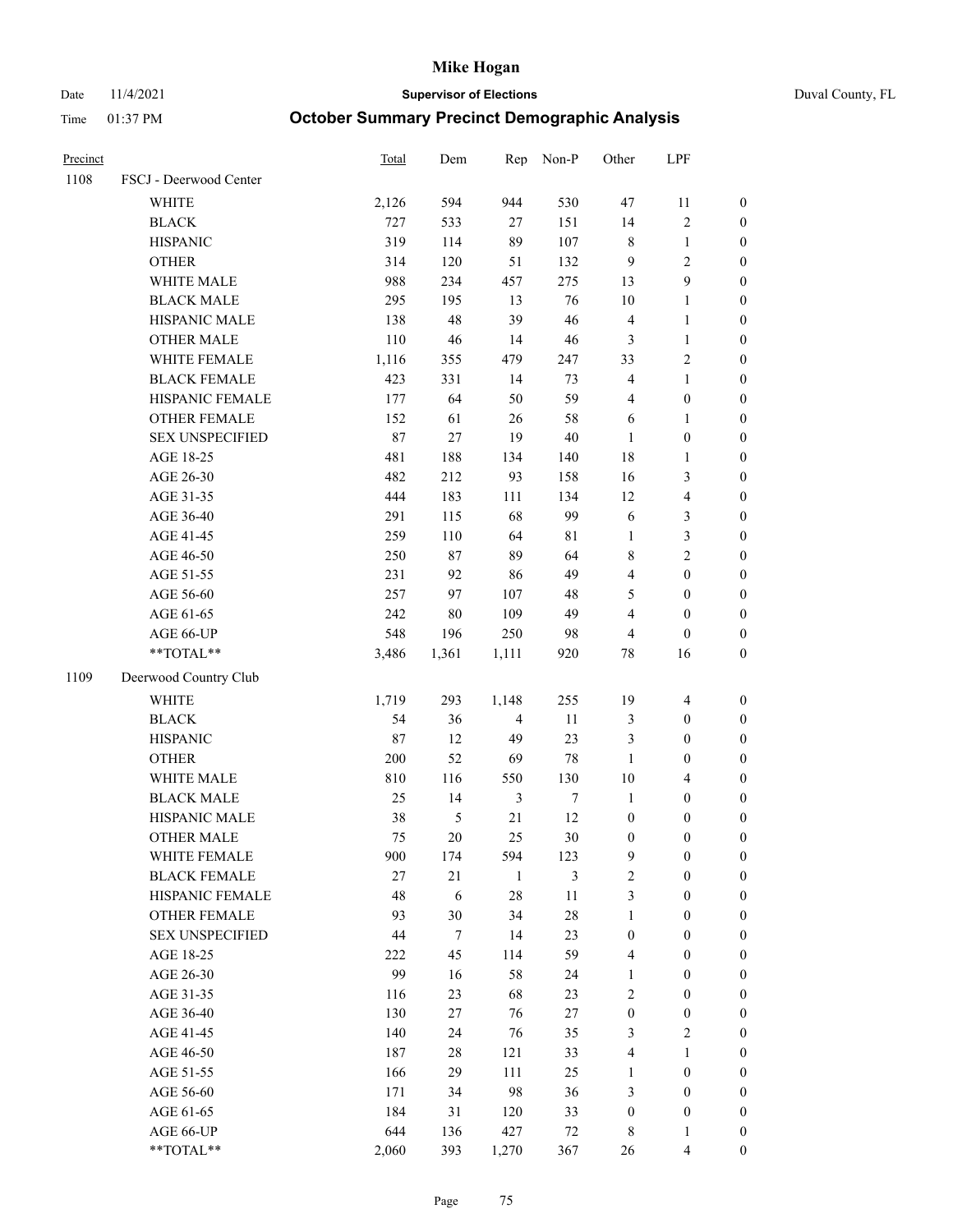Date 11/4/2021 **Supervisor of Elections** Duval County, FL

| Precinct |                                       | Total | Dem   | Rep   | Non-P       | Other            | LPF              |                  |
|----------|---------------------------------------|-------|-------|-------|-------------|------------------|------------------|------------------|
| 1110     | Holiday Inn Express Bartram Park S    |       |       |       |             |                  |                  |                  |
|          | <b>WHITE</b>                          | 4,746 | 1,056 | 2,414 | 1,127       | 127              | $22\,$           | 0                |
|          | <b>BLACK</b>                          | 1,075 | 753   | 66    | 233         | $21\,$           | $\sqrt{2}$       | 0                |
|          | <b>HISPANIC</b>                       | 657   | 241   | 175   | 231         | $\tau$           | $\mathfrak{Z}$   | 0                |
|          | <b>OTHER</b>                          | 764   | 226   | 220   | 305         | $10\,$           | $\mathfrak{Z}$   | $\boldsymbol{0}$ |
|          | WHITE MALE                            | 2,061 | 374   | 1,085 | 542         | 47               | 13               | $\boldsymbol{0}$ |
|          | <b>BLACK MALE</b>                     | 451   | 277   | 33    | 131         | 10               | $\boldsymbol{0}$ | 0                |
|          | HISPANIC MALE                         | 284   | 89    | 77    | 112         | 4                | $\sqrt{2}$       | $\boldsymbol{0}$ |
|          | <b>OTHER MALE</b>                     | 313   | 85    | 91    | 130         | 6                | $\mathbf{1}$     | $\boldsymbol{0}$ |
|          | WHITE FEMALE                          | 2,653 | 676   | 1,315 | 574         | 79               | $\mathbf{9}$     | $\boldsymbol{0}$ |
|          | <b>BLACK FEMALE</b>                   | 615   | 471   | 31    | $100\,$     | 11               | $\sqrt{2}$       | 0                |
|          | HISPANIC FEMALE                       | 368   | 151   | 97    | 116         | 3                | $\mathbf{1}$     | 0                |
|          | OTHER FEMALE                          | 364   | 117   | 108   | 134         | 3                | $\sqrt{2}$       | 0                |
|          | <b>SEX UNSPECIFIED</b>                | 133   | 36    | 38    | 57          | $\sqrt{2}$       | $\boldsymbol{0}$ | $\boldsymbol{0}$ |
|          | AGE 18-25                             | 662   | 209   | 217   | 207         | 24               | $\mathfrak{S}$   | $\boldsymbol{0}$ |
|          | AGE 26-30                             | 916   | 276   | 347   | 261         | 26               | 6                | $\boldsymbol{0}$ |
|          | AGE 31-35                             | 955   | 305   | 352   | 278         | 13               | $\boldsymbol{7}$ | $\boldsymbol{0}$ |
|          | AGE 36-40                             | 785   | 245   | 258   | 265         | 14               | $\mathfrak{Z}$   | $\boldsymbol{0}$ |
|          | AGE 41-45                             | 662   | 231   | 222   | 193         | 13               | $\mathfrak{Z}$   | $\boldsymbol{0}$ |
|          | AGE 46-50                             | 542   | 173   | 204   | 147         | 13               | $\mathfrak s$    | $\boldsymbol{0}$ |
|          | AGE 51-55                             | 569   | 175   | 255   | 129         | 10               | $\boldsymbol{0}$ | 0                |
|          | AGE 56-60                             | 506   | 143   | 236   | 113         | 13               | $\mathbf{1}$     | 0                |
|          | AGE 61-65                             | 475   | 146   | 248   | $78\,$      | $\mathfrak{Z}$   | $\boldsymbol{0}$ | 0                |
|          | AGE 66-UP                             | 1,166 | 373   | 536   | 221         | 36               | $\boldsymbol{0}$ | 0                |
|          | **TOTAL**                             | 7,242 | 2,276 | 2,875 | 1,896       | 165              | $30\,$           | $\boldsymbol{0}$ |
| 1111     | Shepherd of the Woods Lutheran Church |       |       |       |             |                  |                  |                  |
|          | <b>WHITE</b>                          | 996   | 293   | 384   | 291         | 19               | $\mathbf{9}$     | $\boldsymbol{0}$ |
|          | <b>BLACK</b>                          | 569   | 417   | 18    | 125         | 7                | $\sqrt{2}$       | $\boldsymbol{0}$ |
|          | <b>HISPANIC</b>                       | 224   | 90    | 35    | 96          | $\mathbf{1}$     | $\sqrt{2}$       | $\boldsymbol{0}$ |
|          | <b>OTHER</b>                          | 201   | 77    | 37    | $8\sqrt{1}$ | 4                | $\sqrt{2}$       | $\boldsymbol{0}$ |
|          | WHITE MALE                            | 443   | 110   | 177   | 137         | $10\,$           | 9                | $\boldsymbol{0}$ |
|          | <b>BLACK MALE</b>                     | 210   | 129   | 12    | 66          | 3                | $\boldsymbol{0}$ | 0                |
|          | HISPANIC MALE                         | 85    | 30    | 16    | 38          | $\boldsymbol{0}$ | 1                | 0                |
|          | <b>OTHER MALE</b>                     | 69    | 21    | 19    | 26          | 2                | $\mathbf{1}$     | 0                |
|          | WHITE FEMALE                          | 540   | 177   | 203   | 151         | 9                | $\boldsymbol{0}$ | 0                |
|          | <b>BLACK FEMALE</b>                   | 354   | 283   | 6     | 59          | 4                | $\sqrt{2}$       | $\boldsymbol{0}$ |
|          | HISPANIC FEMALE                       | 134   | 59    | 16    | 57          | 1                | $\mathbf{1}$     | $\overline{0}$   |
|          | OTHER FEMALE                          | 96    | 44    | 15    | 35          | 2                | $\boldsymbol{0}$ | $\overline{0}$   |
|          | <b>SEX UNSPECIFIED</b>                | 59    | 24    | 10    | 24          | $\boldsymbol{0}$ | $\mathbf{1}$     | 0                |
|          | AGE 18-25                             | 326   | 132   | 63    | 115         | $10\,$           | 6                | 0                |
|          | AGE 26-30                             | 328   | 147   | 60    | 112         | 6                | $\mathfrak{Z}$   | 0                |
|          | AGE 31-35                             | 284   | 134   | 49    | 93          | 6                | $\sqrt{2}$       | 0                |
|          | AGE 36-40                             | 185   | 89    | 30    | 62          | 3                | $\mathbf{1}$     | 0                |
|          | AGE 41-45                             | 128   | 53    | 32    | 42          | $\boldsymbol{0}$ | $\mathbf{1}$     | 0                |
|          | AGE 46-50                             | 134   | 70    | 24    | 37          | 3                | $\boldsymbol{0}$ | 0                |
|          | AGE 51-55                             | 109   | 44    | 29    | 36          | $\boldsymbol{0}$ | $\boldsymbol{0}$ | 0                |
|          | AGE 56-60                             | 115   | 57    | 34    | 22          | $\mathbf{2}$     | $\boldsymbol{0}$ | $\overline{0}$   |
|          | AGE 61-65                             | 109   | 52    | 35    | $22\,$      | $\boldsymbol{0}$ | $\boldsymbol{0}$ | $\overline{0}$   |
|          | AGE 66-UP                             | 271   | 98    | 118   | 52          | $\mathbf{1}$     | $\mathbf{2}$     | 0                |
|          | **TOTAL**                             | 1,990 | 877   | 474   | 593         | 31               | 15               | $\boldsymbol{0}$ |
|          |                                       |       |       |       |             |                  |                  |                  |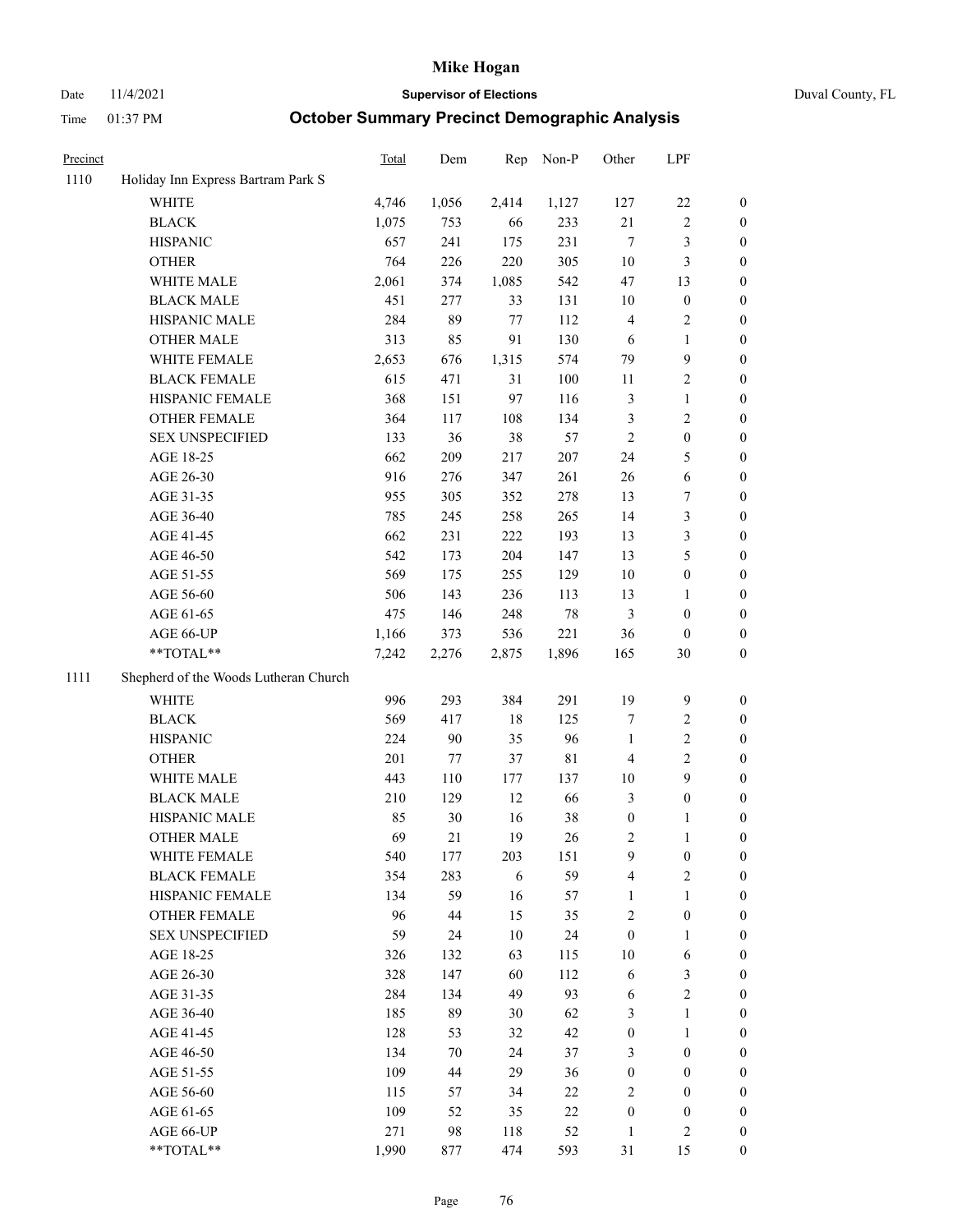Date 11/4/2021 **Supervisor of Elections** Duval County, FL

| Precinct |                            | <b>Total</b> | Dem   | Rep    | Non-P  | Other                   | LPF                     |                  |
|----------|----------------------------|--------------|-------|--------|--------|-------------------------|-------------------------|------------------|
| 1112     | Southeast Regional Library |              |       |        |        |                         |                         |                  |
|          | <b>WHITE</b>               | 2,562        | 571   | 1,359  | 566    | 49                      | 17                      | 0                |
|          | <b>BLACK</b>               | 512          | 362   | 24     | 115    | $10\,$                  | $\mathbf{1}$            | 0                |
|          | <b>HISPANIC</b>            | 263          | 79    | 83     | 92     | $\tau$                  | $\sqrt{2}$              | $\boldsymbol{0}$ |
|          | <b>OTHER</b>               | 610          | 223   | 136    | 242    | 8                       | $\mathbf{1}$            | $\boldsymbol{0}$ |
|          | WHITE MALE                 | 1,170        | 216   | 642    | 279    | $20\,$                  | 13                      | $\boldsymbol{0}$ |
|          | <b>BLACK MALE</b>          | 226          | 140   | 12     | 71     | 3                       | $\boldsymbol{0}$        | $\boldsymbol{0}$ |
|          | HISPANIC MALE              | 104          | 25    | 36     | $40\,$ | $\mathbf{1}$            | $\sqrt{2}$              | $\boldsymbol{0}$ |
|          | <b>OTHER MALE</b>          | 261          | 78    | 68     | 109    | 5                       | $\mathbf{1}$            | $\boldsymbol{0}$ |
|          | WHITE FEMALE               | 1,373        | 352   | 708    | 282    | 28                      | $\mathfrak{Z}$          | $\boldsymbol{0}$ |
|          | <b>BLACK FEMALE</b>        | 281          | 218   | 12     | 43     | 7                       | $\mathbf{1}$            | $\boldsymbol{0}$ |
|          | HISPANIC FEMALE            | 156          | 52    | 47     | 51     | $\sqrt{6}$              | $\boldsymbol{0}$        | 0                |
|          | OTHER FEMALE               | 278          | 117   | 57     | 102    | 2                       | $\boldsymbol{0}$        | $\boldsymbol{0}$ |
|          | <b>SEX UNSPECIFIED</b>     | 98           | 37    | 20     | 38     | $\sqrt{2}$              | $\mathbf{1}$            | $\boldsymbol{0}$ |
|          | AGE 18-25                  | 563          | 182   | 188    | 166    | $25\,$                  | $\sqrt{2}$              | $\boldsymbol{0}$ |
|          | AGE 26-30                  | 488          | 168   | 156    | 147    | 14                      | $\mathfrak{Z}$          | $\boldsymbol{0}$ |
|          | AGE 31-35                  | 350          | 116   | 108    | 117    | 5                       | $\overline{\mathbf{4}}$ | $\boldsymbol{0}$ |
|          | AGE 36-40                  | 316          | 112   | 108    | 89     | 4                       | $\mathfrak{Z}$          | $\boldsymbol{0}$ |
|          | AGE 41-45                  | 302          | 107   | 109    | $80\,$ | $\overline{4}$          | $\sqrt{2}$              | $\boldsymbol{0}$ |
|          | AGE 46-50                  | 357          | 103   | 141    | 101    | 8                       | $\overline{4}$          | $\boldsymbol{0}$ |
|          | AGE 51-55                  | 341          | 93    | 154    | 89     | 5                       | $\boldsymbol{0}$        | $\boldsymbol{0}$ |
|          | AGE 56-60                  | 326          | 84    | 164    | 73     | $\overline{\mathbf{4}}$ | $\mathbf{1}$            | 0                |
|          | AGE 61-65                  | 313          | 97    | 155    | 57     | 3                       | $\mathbf{1}$            | $\boldsymbol{0}$ |
|          | AGE 66-UP                  | 591          | 173   | 319    | 96     | $\mathbf{2}$            | $\mathbf{1}$            | $\boldsymbol{0}$ |
|          | **TOTAL**                  | 3,947        | 1,235 | 1,602  | 1,015  | 74                      | $21\,$                  | $\boldsymbol{0}$ |
| 1113     | Deermeadows Church         |              |       |        |        |                         |                         |                  |
|          | <b>WHITE</b>               | 1,889        | 562   | 739    | 512    | 58                      | $18\,$                  | $\boldsymbol{0}$ |
|          | <b>BLACK</b>               | 1,174        | 850   | 43     | 260    | $20\,$                  | $\mathbf{1}$            | $\boldsymbol{0}$ |
|          | <b>HISPANIC</b>            | 374          | 150   | 73     | 147    | $\sqrt{2}$              | $\sqrt{2}$              | $\boldsymbol{0}$ |
|          | <b>OTHER</b>               | 372          | 160   | 60     | 140    | $10\,$                  | $\sqrt{2}$              | $\boldsymbol{0}$ |
|          | WHITE MALE                 | 857          | 235   | 347    | 246    | $20\,$                  | 9                       | $\boldsymbol{0}$ |
|          | <b>BLACK MALE</b>          | 459          | 303   | 19     | 129    | $\,$ 8 $\,$             | $\boldsymbol{0}$        | $\boldsymbol{0}$ |
|          | HISPANIC MALE              | 174          | 68    | $40\,$ | 63     | 1                       | $\sqrt{2}$              | $\boldsymbol{0}$ |
|          | OTHER MALE                 | 148          | 47    | 32     | 63     | 5                       | $\mathbf{1}$            | $\boldsymbol{0}$ |
|          | WHITE FEMALE               | 1,011        | 322   | 386    | 257    | 37                      | 9                       | 0                |
|          | <b>BLACK FEMALE</b>        | 704          | 536   | 24     | 131    | 12                      | $\mathbf{1}$            | $\boldsymbol{0}$ |
|          | HISPANIC FEMALE            | 190          | 76    | 31     | 82     | $\mathbf{1}$            | $\boldsymbol{0}$        | $\overline{0}$   |
|          | <b>OTHER FEMALE</b>        | 176          | 96    | 22     | 53     | 4                       | $\mathbf{1}$            | $\overline{0}$   |
|          | <b>SEX UNSPECIFIED</b>     | 90           | 39    | 14     | 35     | 2                       | $\boldsymbol{0}$        | 0                |
|          | AGE 18-25                  | 544          | 243   | 86     | 192    | 19                      | $\overline{\mathbf{4}}$ | 0                |
|          | AGE 26-30                  | 692          | 309   | 120    | 232    | $22\,$                  | $\mathbf{9}$            | 0                |
|          | AGE 31-35                  | 485          | 233   | 85     | 149    | 13                      | $\mathfrak s$           | 0                |
|          | AGE 36-40                  | 341          | 151   | 66     | 114    | 7                       | $\mathfrak{Z}$          | 0                |
|          | AGE 41-45                  | 274          | 146   | 43     | $80\,$ | 5                       | $\boldsymbol{0}$        | 0                |
|          | AGE 46-50                  | 281          | 127   | 84     | 66     | 4                       | $\boldsymbol{0}$        | 0                |
|          | AGE 51-55                  | 244          | 129   | 51     | 57     | 6                       | 1                       | 0                |
|          | AGE 56-60                  | 248          | 101   | 86     | 57     | 4                       | $\boldsymbol{0}$        | 0                |
|          | AGE 61-65                  | 198          | 77    | 68     | 48     | 5                       | $\boldsymbol{0}$        | $\overline{0}$   |
|          | AGE 66-UP                  | 500          | 206   | 225    | 63     | 5                       | $\mathbf{1}$            | 0                |
|          | **TOTAL**                  | 3,809        | 1,722 | 915    | 1,059  | 90                      | 23                      | $\boldsymbol{0}$ |
|          |                            |              |       |        |        |                         |                         |                  |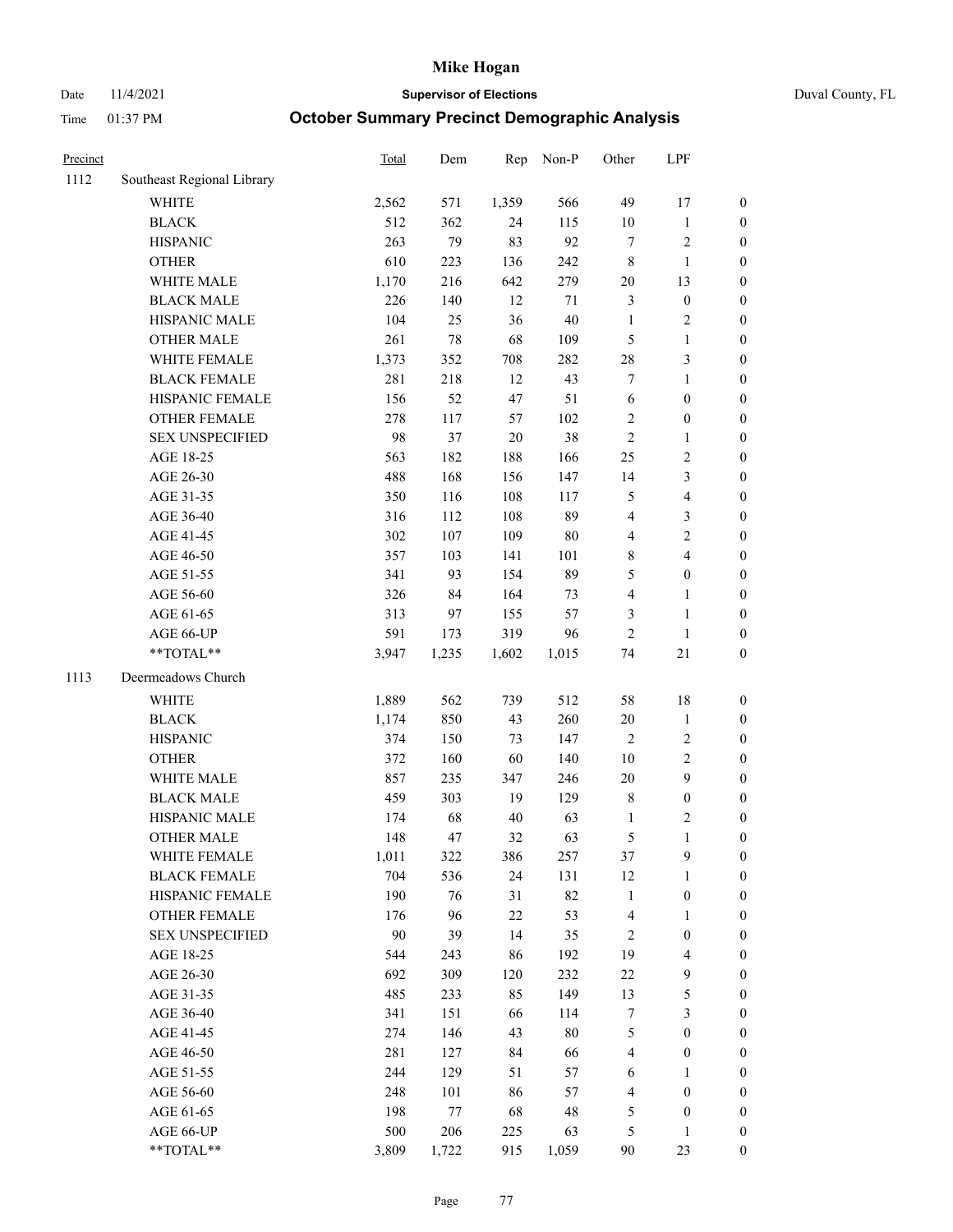Date 11/4/2021 **Supervisor of Elections** Duval County, FL

| Precinct |                                   | Total | Dem    | Rep   | Non-P       | Other          | LPF                     |                  |
|----------|-----------------------------------|-------|--------|-------|-------------|----------------|-------------------------|------------------|
| 1114     | Best Western Premier Jacksonville |       |        |       |             |                |                         |                  |
|          | <b>WHITE</b>                      | 2,351 | 684    | 1,016 | 585         | 54             | 12                      | 0                |
|          | <b>BLACK</b>                      | 924   | 676    | 23    | 205         | $18\,$         | $\sqrt{2}$              | 0                |
|          | <b>HISPANIC</b>                   | 359   | 123    | 73    | 156         | $\overline{4}$ | $\mathfrak{Z}$          | $\boldsymbol{0}$ |
|          | <b>OTHER</b>                      | 465   | 160    | 105   | 185         | 12             | $\mathfrak{Z}$          | $\boldsymbol{0}$ |
|          | WHITE MALE                        | 1,031 | 261    | 466   | 273         | $22\,$         | 9                       | $\boldsymbol{0}$ |
|          | <b>BLACK MALE</b>                 | 354   | 240    | 9     | 100         | 4              | $\mathbf{1}$            | $\boldsymbol{0}$ |
|          | HISPANIC MALE                     | 175   | 48     | 50    | 74          | $\overline{c}$ | $\mathbf{1}$            | $\boldsymbol{0}$ |
|          | <b>OTHER MALE</b>                 | 184   | 54     | 49    | 75          | $\overline{4}$ | $\overline{2}$          | $\boldsymbol{0}$ |
|          | WHITE FEMALE                      | 1,296 | 411    | 547   | 304         | 31             | $\mathfrak{Z}$          | 0                |
|          | <b>BLACK FEMALE</b>               | 553   | 425    | 13    | 100         | 14             | $\mathbf{1}$            | 0                |
|          | HISPANIC FEMALE                   | 179   | 72     | 23    | 80          | $\sqrt{2}$     | $\sqrt{2}$              | 0                |
|          | OTHER FEMALE                      | 220   | 90     | 45    | 76          | $\,$ 8 $\,$    | $\mathbf{1}$            | 0                |
|          | <b>SEX UNSPECIFIED</b>            | 107   | 42     | 15    | 49          | $\mathbf{1}$   | $\boldsymbol{0}$        | $\boldsymbol{0}$ |
|          | AGE 18-25                         | 627   | 241    | 163   | 198         | 21             | $\overline{\mathbf{4}}$ | $\boldsymbol{0}$ |
|          | AGE 26-30                         | 840   | 337    | 209   | 269         | 22             | $\mathfrak{Z}$          | $\boldsymbol{0}$ |
|          | AGE 31-35                         | 543   | 223    | 130   | 175         | 11             | $\overline{\mathbf{4}}$ | $\boldsymbol{0}$ |
|          | AGE 36-40                         | 345   | 162    | 83    | 93          | $\mathfrak s$  | $\sqrt{2}$              | $\boldsymbol{0}$ |
|          | AGE 41-45                         | 271   | 97     | 67    | 100         | $\mathfrak{S}$ | $\sqrt{2}$              | $\boldsymbol{0}$ |
|          | AGE 46-50                         | 245   | 97     | 57    | 84          | 5              | $\overline{2}$          | $\boldsymbol{0}$ |
|          | AGE 51-55                         | 232   | 106    | 72    | 46          | 7              | $\mathbf{1}$            | $\boldsymbol{0}$ |
|          | AGE 56-60                         | 227   | $88\,$ | 90    | 46          | 3              | $\boldsymbol{0}$        | 0                |
|          | AGE 61-65                         | 193   | 71     | 78    | 39          | 5              | $\boldsymbol{0}$        | 0                |
|          | AGE 66-UP                         | 574   | 219    | 268   | $8\sqrt{1}$ | $\overline{4}$ | 2                       | $\boldsymbol{0}$ |
|          | **TOTAL**                         | 4,099 | 1,643  | 1,217 | 1,131       | 88             | $20\,$                  | $\boldsymbol{0}$ |
| 1115     | Bartram Springs Clubhouse         |       |        |       |             |                |                         |                  |
|          | <b>WHITE</b>                      | 2,732 | 564    | 1,452 | 655         | 43             | 18                      | $\boldsymbol{0}$ |
|          | <b>BLACK</b>                      | 697   | 512    | 37    | 140         | 8              | $\boldsymbol{0}$        | $\boldsymbol{0}$ |
|          | <b>HISPANIC</b>                   | 344   | 112    | 84    | 140         | 6              | $\sqrt{2}$              | $\boldsymbol{0}$ |
|          | <b>OTHER</b>                      | 590   | 191    | 178   | 211         | $\,$ 8 $\,$    | $\sqrt{2}$              | $\boldsymbol{0}$ |
|          | WHITE MALE                        | 1,283 | 211    | 716   | 322         | $22\,$         | 12                      | $\boldsymbol{0}$ |
|          | <b>BLACK MALE</b>                 | 297   | 200    | 22    | $70\,$      | 5              | $\boldsymbol{0}$        | $\boldsymbol{0}$ |
|          | HISPANIC MALE                     | 164   | 48     | 43    | 69          | $\sqrt{2}$     | $\overline{c}$          | 0                |
|          | <b>OTHER MALE</b>                 | 239   | 70     | 80    | 86          | $\sqrt{2}$     | $\mathbf{1}$            | 0                |
|          | WHITE FEMALE                      | 1,427 | 349    | 725   | 326         | 21             | 6                       | 0                |
|          | <b>BLACK FEMALE</b>               | 394   | 306    | 15    | $70\,$      | 3              | $\boldsymbol{0}$        | $\boldsymbol{0}$ |
|          | HISPANIC FEMALE                   | 175   | 61     | 40    | $70\,$      | 4              | $\boldsymbol{0}$        | $\overline{0}$   |
|          | OTHER FEMALE                      | 289   | 102    | 86    | 95          | 5              | $\mathbf{1}$            | $\overline{0}$   |
|          | <b>SEX UNSPECIFIED</b>            | 95    | 32     | 24    | 38          | $\mathbf{1}$   | $\boldsymbol{0}$        | 0                |
|          | AGE 18-25                         | 497   | 176    | 148   | 157         | 14             | $\sqrt{2}$              | 0                |
|          | AGE 26-30                         | 412   | 140    | 138   | 121         | $10\,$         | $\mathfrak{Z}$          | 0                |
|          | AGE 31-35                         | 431   | 124    | 151   | 145         | 6              | $\mathfrak s$           | 0                |
|          | AGE 36-40                         | 484   | 139    | 183   | 155         | 5              | $\sqrt{2}$              | 0                |
|          | AGE 41-45                         | 470   | 143    | 172   | 145         | 6              | $\overline{\mathbf{4}}$ | 0                |
|          | AGE 46-50                         | 463   | 146    | 190   | 118         | 6              | $\mathfrak{Z}$          | 0                |
|          | AGE 51-55                         | 427   | 120    | 203   | 100         | 3              | $\mathbf{1}$            | $\boldsymbol{0}$ |
|          | AGE 56-60                         | 380   | 114    | 184   | 75          | 5              | $\sqrt{2}$              | $\boldsymbol{0}$ |
|          | AGE 61-65                         | 262   | 97     | 127   | 34          | 4              | $\boldsymbol{0}$        | $\boldsymbol{0}$ |
|          | AGE 66-UP                         | 534   | 180    | 255   | 93          | 6              | $\boldsymbol{0}$        | 0                |
|          | **TOTAL**                         | 4,363 | 1,379  | 1,751 | 1,146       | 65             | $22\,$                  | $\boldsymbol{0}$ |
|          |                                   |       |        |       |             |                |                         |                  |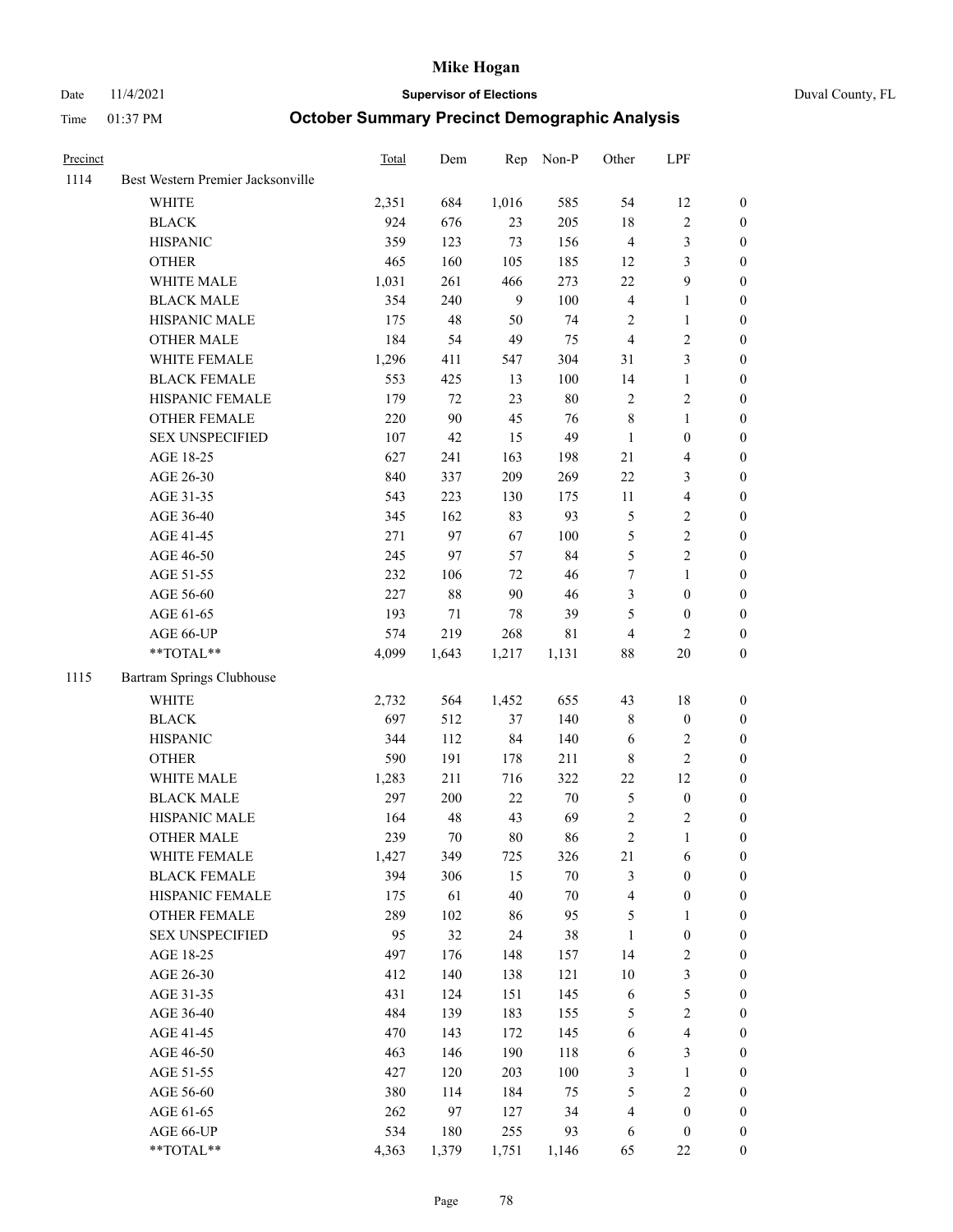#### Date 11/4/2021 **Supervisor of Elections** Duval County, FL

| Precinct |                                                            | Total  | Dem        | Rep              | Non-P  | Other            | LPF              |                  |
|----------|------------------------------------------------------------|--------|------------|------------------|--------|------------------|------------------|------------------|
| 1116     | First Baptist Church of Jacksonville at Nocatee            |        |            |                  |        |                  |                  |                  |
|          | <b>WHITE</b>                                               | 1,827  | 396        | 1,009            | 378    | 40               | $\overline{4}$   | $\boldsymbol{0}$ |
|          | <b>BLACK</b>                                               | $80\,$ | 52         | $\,$ 8 $\,$      | 17     | 3                | $\boldsymbol{0}$ | $\boldsymbol{0}$ |
|          | <b>HISPANIC</b>                                            | 91     | 30         | 40               | 21     | $\boldsymbol{0}$ | $\boldsymbol{0}$ | $\boldsymbol{0}$ |
|          | <b>OTHER</b>                                               | 106    | 29         | 35               | 41     | $\boldsymbol{0}$ | 1                | $\boldsymbol{0}$ |
|          | WHITE MALE                                                 | 875    | 148        | 505              | 198    | 22               | $\sqrt{2}$       | $\boldsymbol{0}$ |
|          | <b>BLACK MALE</b>                                          | 40     | 24         | $\overline{4}$   | 10     | $\overline{c}$   | $\boldsymbol{0}$ | $\boldsymbol{0}$ |
|          | HISPANIC MALE                                              | 40     | 12         | 17               | 11     | $\boldsymbol{0}$ | $\boldsymbol{0}$ | $\boldsymbol{0}$ |
|          | <b>OTHER MALE</b>                                          | 44     | 13         | 13               | 17     | $\boldsymbol{0}$ | 1                | 0                |
|          | WHITE FEMALE                                               | 945    | 248        | 499              | 178    | 18               | $\sqrt{2}$       | 0                |
|          | <b>BLACK FEMALE</b>                                        | 40     | 28         | $\overline{4}$   | $\tau$ | $\mathbf{1}$     | $\boldsymbol{0}$ | $\boldsymbol{0}$ |
|          | HISPANIC FEMALE                                            | 50     | 18         | 23               | 9      | $\boldsymbol{0}$ | $\boldsymbol{0}$ | $\boldsymbol{0}$ |
|          | OTHER FEMALE                                               | 48     | 14         | 18               | 16     | 0                | $\boldsymbol{0}$ | $\boldsymbol{0}$ |
|          | <b>SEX UNSPECIFIED</b>                                     | 22     | $\sqrt{2}$ | $\boldsymbol{9}$ | 11     | $\boldsymbol{0}$ | $\boldsymbol{0}$ | $\boldsymbol{0}$ |
|          | AGE 18-25                                                  | 128    | 43         | 50               | 29     | 5                | $\mathbf{1}$     | $\boldsymbol{0}$ |
|          | AGE 26-30                                                  | 91     | $21\,$     | 36               | 32     | 1                | $\mathbf{1}$     | $\boldsymbol{0}$ |
|          | AGE 31-35                                                  | 128    | $27\,$     | 59               | 41     | $\mathbf{1}$     | $\boldsymbol{0}$ | $\boldsymbol{0}$ |
|          | AGE 36-40                                                  | 139    | 37         | 61               | 38     | 1                | $\sqrt{2}$       | 0                |
|          | AGE 41-45                                                  | 124    | 31         | 54               | 38     | $\mathbf{1}$     | $\boldsymbol{0}$ | 0                |
|          | AGE 46-50                                                  | 115    | 26         | 52               | 34     | 3                | $\boldsymbol{0}$ | 0                |
|          | AGE 51-55                                                  | 180    | 38         | 89               | 48     | 5                | $\boldsymbol{0}$ | $\boldsymbol{0}$ |
|          | AGE 56-60                                                  | 216    | 47         | 119              | 43     | 6                | 1                | $\boldsymbol{0}$ |
|          | AGE 61-65                                                  | 250    | 61         | 144              | 42     | 3                | $\boldsymbol{0}$ | $\boldsymbol{0}$ |
|          | AGE 66-UP                                                  | 732    | 176        | 428              | 111    | 17               | $\boldsymbol{0}$ | 0                |
|          | $\mathrm{*}\mathrm{*} \mathrm{TOTAL} \mathrm{*}\mathrm{*}$ | 2,104  | 507        | 1,092            | 457    | 43               | 5                | $\boldsymbol{0}$ |
| 1201     | Church of God Marietta                                     |        |            |                  |        |                  |                  |                  |
|          | WHITE                                                      | 2,183  | 366        | 1,427            | 365    | 19               | 6                | $\boldsymbol{0}$ |
|          | <b>BLACK</b>                                               | 381    | 299        | 25               | 52     | 2                | 3                | $\boldsymbol{0}$ |
|          | <b>HISPANIC</b>                                            | 126    | 54         | 41               | 30     | $\mathbf{1}$     | $\boldsymbol{0}$ | $\boldsymbol{0}$ |
|          | <b>OTHER</b>                                               | 189    | 47         | 79               | 61     | $\overline{c}$   | $\boldsymbol{0}$ | 0                |
|          | WHITE MALE                                                 | 990    | 148        | 663              | 166    | 10               | 3                | 0                |
|          | <b>BLACK MALE</b>                                          | 174    | 124        | $18\,$           | $30\,$ | $\mathbf{1}$     | $\mathbf{1}$     | 0                |
|          | HISPANIC MALE                                              | 59     | $27\,$     | 19               | 13     | $\boldsymbol{0}$ | $\boldsymbol{0}$ | 0                |
|          | <b>OTHER MALE</b>                                          | 73     | 19         | 35               | 19     | 0                | $\boldsymbol{0}$ | $\boldsymbol{0}$ |
|          | WHITE FEMALE                                               | 1,171  | 214        | 752              | 193    | 9                | $\mathfrak{Z}$   | $\boldsymbol{0}$ |
|          | <b>BLACK FEMALE</b>                                        | 199    | 169        | $\tau$           | 20     | $\mathbf{1}$     | $\sqrt{2}$       | $\overline{0}$   |
|          | HISPANIC FEMALE                                            | 64     | 25         | 22               | 16     | $\mathbf{1}$     | $\boldsymbol{0}$ | $\overline{0}$   |
|          | <b>OTHER FEMALE</b>                                        | 76     | 23         | 30               | $21\,$ | $\mathbf{2}$     | $\boldsymbol{0}$ | $\theta$         |
|          | <b>SEX UNSPECIFIED</b>                                     | 73     | 17         | 26               | 30     | $\boldsymbol{0}$ | $\boldsymbol{0}$ | 0                |
|          | AGE 18-25                                                  | 254    | 69         | 103              | 74     | 7                | $\mathbf{1}$     | 0                |
|          | AGE 26-30                                                  | 220    | 41         | 107              | 70     | 2                | $\boldsymbol{0}$ | 0                |
|          | AGE 31-35                                                  | 225    | 58         | 99               | 63     | 4                | 1                | 0                |
|          | AGE 36-40                                                  | 217    | 50         | 113              | 51     | 1                | $\sqrt{2}$       | 0                |
|          | AGE 41-45                                                  | 195    | 61         | 87               | 46     | $\boldsymbol{0}$ | $\mathbf{1}$     | $\overline{0}$   |
|          | AGE 46-50                                                  | 184    | 58         | 87               | 34     | 4                | $\mathbf{1}$     | $\boldsymbol{0}$ |
|          | AGE 51-55                                                  | 235    | 60         | 135              | 37     | 2                | $\mathbf{1}$     | $\overline{0}$   |
|          | AGE 56-60                                                  | 273    | 70         | 166              | 35     | $\overline{c}$   | $\boldsymbol{0}$ | 0                |
|          | AGE 61-65                                                  | 298    | 88         | 176              | 33     | $\mathbf{1}$     | $\boldsymbol{0}$ | $\overline{0}$   |
|          | AGE 66-UP                                                  | 777    | 211        | 499              | 64     | $\mathbf{1}$     | $\mathbf{2}$     | $\boldsymbol{0}$ |
|          | **TOTAL**                                                  | 2,879  | 766        | 1,572            | 508    | 24               | $\mathbf{9}$     | $\boldsymbol{0}$ |
|          |                                                            |        |            |                  |        |                  |                  |                  |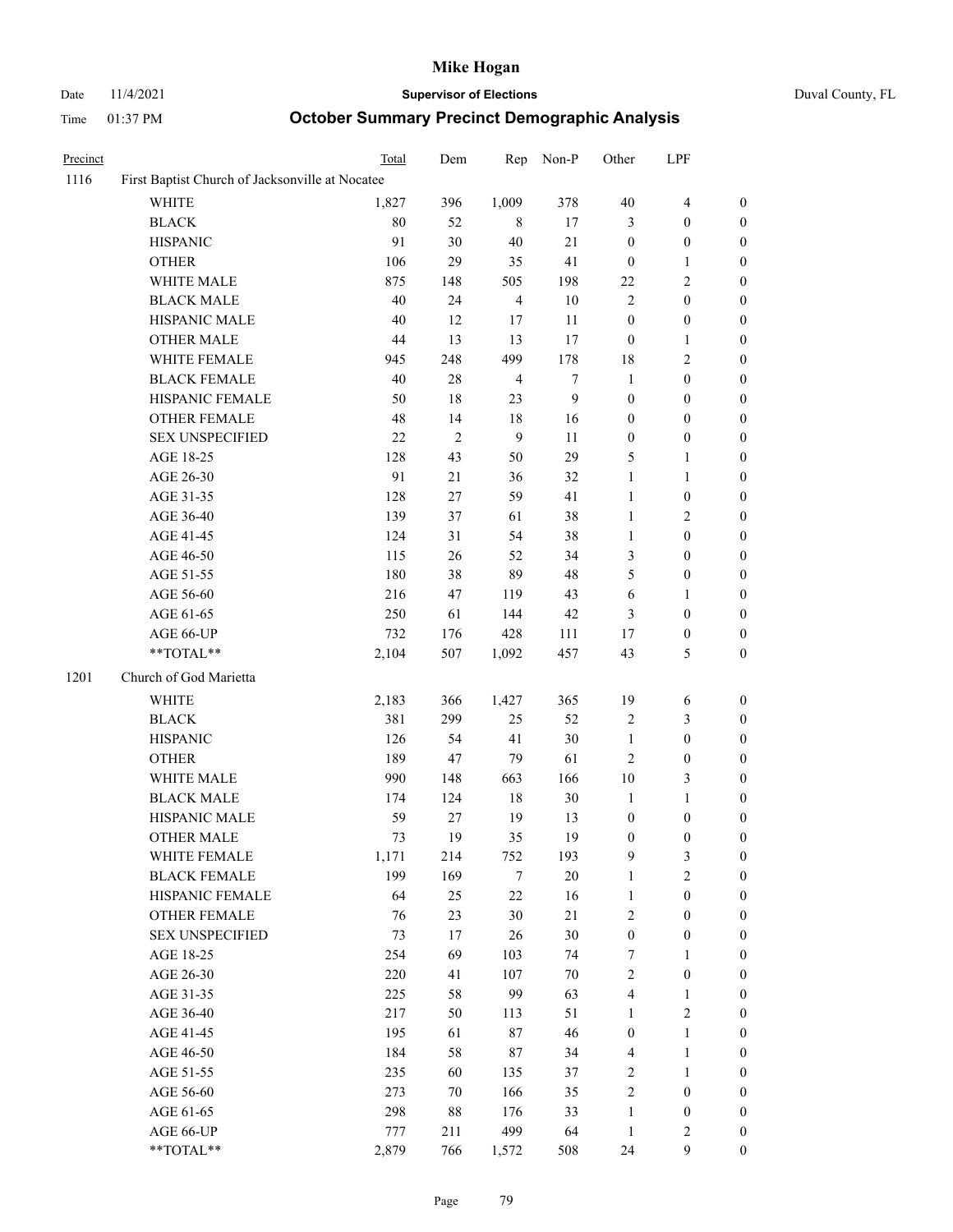Date 11/4/2021 **Supervisor of Elections** Duval County, FL

| Precinct |                                | Total  | Dem         | Rep            | Non-P                   | Other            | LPF              |                  |
|----------|--------------------------------|--------|-------------|----------------|-------------------------|------------------|------------------|------------------|
| 1202     | Hillcrest at Crystal Springs   |        |             |                |                         |                  |                  |                  |
|          | <b>WHITE</b>                   | 1,598  | 236         | 1,123          | 213                     | 16               | $10\,$           | 0                |
|          | <b>BLACK</b>                   | 587    | 459         | 27             | 95                      | 6                | $\boldsymbol{0}$ | $\boldsymbol{0}$ |
|          | <b>HISPANIC</b>                | 78     | 30          | 26             | 21                      | $\mathbf{1}$     | $\boldsymbol{0}$ | $\boldsymbol{0}$ |
|          | <b>OTHER</b>                   | 176    | 49          | 69             | 57                      | 1                | $\boldsymbol{0}$ | $\boldsymbol{0}$ |
|          | WHITE MALE                     | 767    | 103         | 547            | 105                     | 8                | $\overline{4}$   | $\boldsymbol{0}$ |
|          | <b>BLACK MALE</b>              | 269    | 200         | 17             | 50                      | $\overline{c}$   | $\boldsymbol{0}$ | $\boldsymbol{0}$ |
|          | HISPANIC MALE                  | 39     | 16          | 12             | 11                      | $\boldsymbol{0}$ | $\boldsymbol{0}$ | $\boldsymbol{0}$ |
|          | <b>OTHER MALE</b>              | 58     | 12          | 29             | 16                      | $\mathbf{1}$     | $\boldsymbol{0}$ | $\boldsymbol{0}$ |
|          | WHITE FEMALE                   | 803    | 129         | 560            | $100\,$                 | 8                | 6                | $\boldsymbol{0}$ |
|          | <b>BLACK FEMALE</b>            | 310    | 254         | $\overline{9}$ | 43                      | 4                | $\boldsymbol{0}$ | $\boldsymbol{0}$ |
|          | HISPANIC FEMALE                | 37     | 12          | 14             | $10\,$                  | $\mathbf{1}$     | $\boldsymbol{0}$ | 0                |
|          | OTHER FEMALE                   | 80     | 31          | 28             | 21                      | $\boldsymbol{0}$ | $\boldsymbol{0}$ | $\boldsymbol{0}$ |
|          | <b>SEX UNSPECIFIED</b>         | 76     | 17          | 29             | $30\,$                  | $\boldsymbol{0}$ | $\boldsymbol{0}$ | $\boldsymbol{0}$ |
|          | AGE 18-25                      | 256    | $78\,$      | 104            | 67                      | 5                | $\sqrt{2}$       | $\boldsymbol{0}$ |
|          | AGE 26-30                      | 213    | 61          | 92             | 53                      | 7                | $\boldsymbol{0}$ | $\boldsymbol{0}$ |
|          | AGE 31-35                      | 169    | 52          | 68             | 47                      | $\boldsymbol{0}$ | $\sqrt{2}$       | $\boldsymbol{0}$ |
|          | AGE 36-40                      | 184    | 60          | 92             | $30\,$                  | $\boldsymbol{0}$ | $\sqrt{2}$       | $\boldsymbol{0}$ |
|          | AGE 41-45                      | 165    | 50          | 85             | $27\,$                  | 2                | $\mathbf{1}$     | $\boldsymbol{0}$ |
|          | AGE 46-50                      | 169    | 43          | 88             | 34                      | 3                | $\mathbf{1}$     | $\boldsymbol{0}$ |
|          | AGE 51-55                      | 224    | 78          | 113            | 29                      | $\overline{c}$   | $\sqrt{2}$       | $\boldsymbol{0}$ |
|          | AGE 56-60                      | 288    | 98          | 151            | 36                      | 3                | $\boldsymbol{0}$ | 0                |
|          | AGE 61-65                      | 246    | 79          | 153            | 13                      | $\mathbf{1}$     | $\boldsymbol{0}$ | 0                |
|          | AGE 66-UP                      | 523    | 175         | 298            | 49                      | $\mathbf{1}$     | $\boldsymbol{0}$ | $\boldsymbol{0}$ |
|          | **TOTAL**                      | 2,439  | 774         | 1,245          | 386                     | 24               | $10\,$           | $\boldsymbol{0}$ |
| 1203     | Leroy D. Clemons Senior Center |        |             |                |                         |                  |                  |                  |
|          | <b>WHITE</b>                   | 1,146  | 154         | 777            | 195                     | $11\,$           | $\mathbf{9}$     | $\boldsymbol{0}$ |
|          | <b>BLACK</b>                   | 121    | 96          | 5              | $20\,$                  | $\boldsymbol{0}$ | $\boldsymbol{0}$ | $\boldsymbol{0}$ |
|          | <b>HISPANIC</b>                | 38     | $\,$ 8 $\,$ | $17$           | 13                      | $\boldsymbol{0}$ | $\boldsymbol{0}$ | $\boldsymbol{0}$ |
|          | <b>OTHER</b>                   | 58     | 9           | 24             | 23                      | 1                | $\mathbf{1}$     | $\boldsymbol{0}$ |
|          | WHITE MALE                     | 535    | 62          | 373            | $90\,$                  | 6                | $\overline{4}$   | $\boldsymbol{0}$ |
|          | <b>BLACK MALE</b>              | 54     | 41          | $\overline{4}$ | $\mathbf{9}$            | $\boldsymbol{0}$ | $\boldsymbol{0}$ | $\boldsymbol{0}$ |
|          | HISPANIC MALE                  | $21\,$ | 3           | 10             | 8                       | $\boldsymbol{0}$ | $\boldsymbol{0}$ | $\boldsymbol{0}$ |
|          | OTHER MALE                     | 24     | 3           | 11             | 9                       | $\mathbf{1}$     | $\boldsymbol{0}$ | $\boldsymbol{0}$ |
|          | WHITE FEMALE                   | 597    | 89          | 396            | 102                     | 5                | 5                | 0                |
|          | <b>BLACK FEMALE</b>            | 65     | 54          | $\mathbf{1}$   | $10\,$                  | $\boldsymbol{0}$ | $\boldsymbol{0}$ | $\overline{0}$   |
|          | HISPANIC FEMALE                | 16     | 5           | 7              | $\overline{\mathbf{4}}$ | $\boldsymbol{0}$ | $\boldsymbol{0}$ | $\overline{0}$   |
|          | OTHER FEMALE                   | 19     | 5           | $\,$ $\,$      | 6                       | $\boldsymbol{0}$ | $\boldsymbol{0}$ | $\overline{0}$   |
|          | <b>SEX UNSPECIFIED</b>         | 32     | 5           | 13             | 13                      | $\boldsymbol{0}$ | $\mathbf{1}$     | 0                |
|          | AGE 18-25                      | 113    | 19          | 61             | 31                      | $\boldsymbol{0}$ | $\sqrt{2}$       | 0                |
|          | AGE 26-30                      | 118    | 24          | 64             | $28\,$                  | $\boldsymbol{0}$ | $\overline{2}$   | 0                |
|          | AGE 31-35                      | 125    | 22          | 68             | 31                      | 4                | $\boldsymbol{0}$ | 0                |
|          | AGE 36-40                      | 124    | 19          | 65             | 33                      | 4                | $\mathfrak{Z}$   | 0                |
|          | AGE 41-45                      | 92     | $\,$ 8 $\,$ | 57             | 27                      | $\boldsymbol{0}$ | $\boldsymbol{0}$ | 0                |
|          | AGE 46-50                      | 94     | 12          | 62             | 19                      | $\boldsymbol{0}$ | $\mathbf{1}$     | 0                |
|          | AGE 51-55                      | 119    | 24          | 70             | 24                      | $\boldsymbol{0}$ | $\mathbf{1}$     | 0                |
|          | AGE 56-60                      | 146    | $28\,$      | 99             | 18                      | 1                | $\boldsymbol{0}$ | $\overline{0}$   |
|          | AGE 61-65                      | 153    | 30          | 97             | $22\,$                  | 3                | 1                | $\overline{0}$   |
|          | AGE 66-UP                      | 278    | $80\,$      | 180            | 18                      | $\boldsymbol{0}$ | $\boldsymbol{0}$ | 0                |
|          | **TOTAL**                      | 1,363  | 267         | 823            | 251                     | 12               | 10               | $\boldsymbol{0}$ |
|          |                                |        |             |                |                         |                  |                  |                  |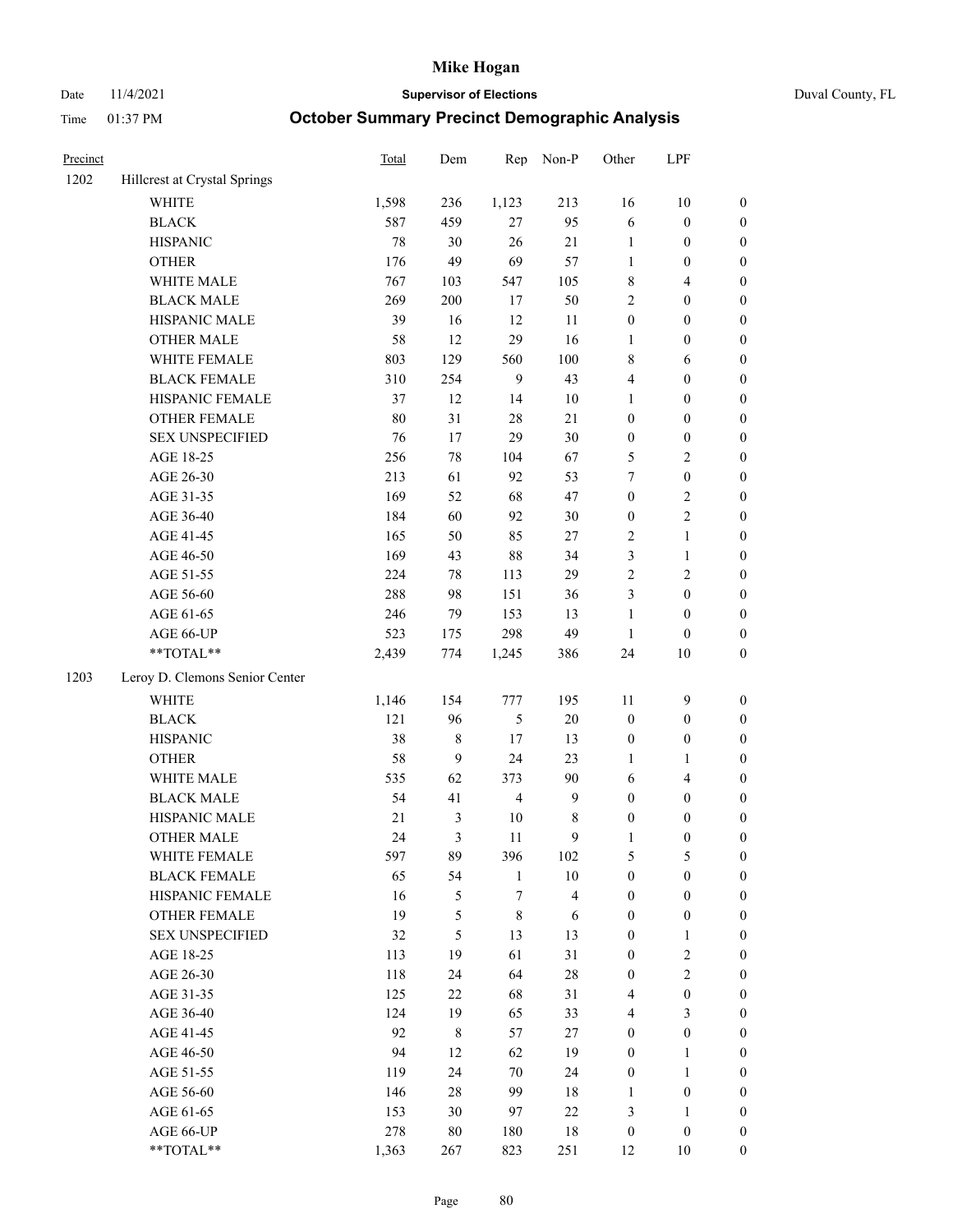Date 11/4/2021 **Supervisor of Elections** Duval County, FL

| Precinct |                                                           | Total | Dem    | Rep     | Non-P  | Other            | LPF                     |                  |
|----------|-----------------------------------------------------------|-------|--------|---------|--------|------------------|-------------------------|------------------|
| 1204     | Maxville Community Center                                 |       |        |         |        |                  |                         |                  |
|          | <b>WHITE</b>                                              | 1,651 | 226    | 1,124   | 278    | 16               | $\boldsymbol{7}$        | 0                |
|          | <b>BLACK</b>                                              | 451   | 350    | 18      | 79     | 4                | $\boldsymbol{0}$        | $\boldsymbol{0}$ |
|          | <b>HISPANIC</b>                                           | 96    | 29     | 34      | 33     | $\boldsymbol{0}$ | $\boldsymbol{0}$        | $\boldsymbol{0}$ |
|          | <b>OTHER</b>                                              | 120   | $28\,$ | $46\,$  | $44\,$ | $\boldsymbol{0}$ | $\sqrt{2}$              | $\boldsymbol{0}$ |
|          | WHITE MALE                                                | 774   | $80\,$ | 549     | 136    | 4                | $\mathfrak{S}$          | $\boldsymbol{0}$ |
|          | <b>BLACK MALE</b>                                         | 195   | 145    | 9       | 37     | 4                | $\boldsymbol{0}$        | $\boldsymbol{0}$ |
|          | HISPANIC MALE                                             | 47    | 11     | 20      | 16     | $\boldsymbol{0}$ | $\boldsymbol{0}$        | $\boldsymbol{0}$ |
|          | <b>OTHER MALE</b>                                         | 50    | 11     | 19      | 18     | $\boldsymbol{0}$ | $\sqrt{2}$              | $\boldsymbol{0}$ |
|          | WHITE FEMALE                                              | 853   | 143    | 555     | 141    | 12               | $\overline{2}$          | $\boldsymbol{0}$ |
|          | <b>BLACK FEMALE</b>                                       | 248   | 197    | 9       | 42     | $\boldsymbol{0}$ | $\boldsymbol{0}$        | $\boldsymbol{0}$ |
|          | HISPANIC FEMALE                                           | 48    | $17\,$ | 14      | 17     | $\boldsymbol{0}$ | $\boldsymbol{0}$        | 0                |
|          | <b>OTHER FEMALE</b>                                       | 42    | 14     | 14      | 14     | $\boldsymbol{0}$ | $\boldsymbol{0}$        | $\boldsymbol{0}$ |
|          | <b>SEX UNSPECIFIED</b>                                    | 61    | 15     | 33      | 13     | $\boldsymbol{0}$ | $\boldsymbol{0}$        | $\boldsymbol{0}$ |
|          | AGE 18-25                                                 | 267   | 63     | 130     | $70\,$ | 4                | $\boldsymbol{0}$        | $\boldsymbol{0}$ |
|          | AGE 26-30                                                 | 207   | 48     | 104     | 51     | $\mathbf{1}$     | $\mathfrak{Z}$          | $\boldsymbol{0}$ |
|          | AGE 31-35                                                 | 216   | 54     | 86      | $72\,$ | 3                | $\mathbf{1}$            | $\boldsymbol{0}$ |
|          | AGE 36-40                                                 | 218   | 79     | 91      | 43     | $\sqrt{2}$       | $\mathfrak{Z}$          | $\boldsymbol{0}$ |
|          | AGE 41-45                                                 | 190   | 59     | 76      | 52     | $\mathbf{1}$     | $\sqrt{2}$              | $\boldsymbol{0}$ |
|          | AGE 46-50                                                 | 189   | 53     | $100\,$ | 33     | 3                | $\boldsymbol{0}$        | $\boldsymbol{0}$ |
|          | AGE 51-55                                                 | 189   | 51     | 109     | $27\,$ | $\sqrt{2}$       | $\boldsymbol{0}$        | $\boldsymbol{0}$ |
|          | AGE 56-60                                                 | 243   | 64     | 150     | 27     | $\overline{c}$   | $\boldsymbol{0}$        | 0                |
|          | AGE 61-65                                                 | 193   | 53     | 116     | 24     | $\boldsymbol{0}$ | $\boldsymbol{0}$        | 0                |
|          | AGE 66-UP                                                 | 406   | 109    | 260     | 35     | $\overline{2}$   | $\boldsymbol{0}$        | $\boldsymbol{0}$ |
|          | $\mathrm{*}\mathrm{*}\mathrm{TOTAL} \mathrm{*}\mathrm{*}$ | 2,318 | 633    | 1,222   | 434    | $20\,$           | 9                       | $\boldsymbol{0}$ |
| 1205     | Midnight Cry Ministries                                   |       |        |         |        |                  |                         |                  |
|          | <b>WHITE</b>                                              | 2,128 | 401    | 1,228   | 454    | 30               | 15                      | $\boldsymbol{0}$ |
|          | <b>BLACK</b>                                              | 1,605 | 1,284  | 60      | 245    | 16               | $\boldsymbol{0}$        | $\boldsymbol{0}$ |
|          | <b>HISPANIC</b>                                           | 321   | 118    | 64      | 136    | $\overline{c}$   | $\mathbf{1}$            | $\boldsymbol{0}$ |
|          | <b>OTHER</b>                                              | 391   | 103    | 123     | 155    | $\,$ 8 $\,$      | $\sqrt{2}$              | $\boldsymbol{0}$ |
|          | WHITE MALE                                                | 983   | 159    | 577     | 222    | 15               | $10\,$                  | $\boldsymbol{0}$ |
|          | <b>BLACK MALE</b>                                         | 677   | 514    | 32      | 124    | 7                | $\boldsymbol{0}$        | $\boldsymbol{0}$ |
|          | HISPANIC MALE                                             | 128   | 52     | $28\,$  | 48     | $\boldsymbol{0}$ | $\boldsymbol{0}$        | 0                |
|          | <b>OTHER MALE</b>                                         | 146   | 32     | 60      | 50     | 3                | $\mathbf{1}$            | $\boldsymbol{0}$ |
|          | WHITE FEMALE                                              | 1,116 | 236    | 637     | 223    | 15               | 5                       | 0                |
|          | <b>BLACK FEMALE</b>                                       | 898   | 749    | $27\,$  | 113    | 9                | $\boldsymbol{0}$        | $\boldsymbol{0}$ |
|          | HISPANIC FEMALE                                           | 187   | 65     | 35      | 84     | $\sqrt{2}$       | $\mathbf{1}$            | $\boldsymbol{0}$ |
|          | OTHER FEMALE                                              | 170   | 52     | 49      | 64     | 4                | $\mathbf{1}$            | $\overline{0}$   |
|          | <b>SEX UNSPECIFIED</b>                                    | 139   | 47     | 30      | 61     | $\mathbf{1}$     | $\boldsymbol{0}$        | 0                |
|          | AGE 18-25                                                 | 592   | 245    | 137     | 196    | $11\,$           | $\mathfrak{Z}$          | 0                |
|          | AGE 26-30                                                 | 407   | 140    | 111     | 145    | $10\,$           | $\mathbf{1}$            | 0                |
|          | AGE 31-35                                                 | 407   | 163    | 119     | 118    | 6                | $\mathbf{1}$            | 0                |
|          | AGE 36-40                                                 | 387   | 179    | 86      | 113    | 5                | $\overline{\mathbf{4}}$ | 0                |
|          | AGE 41-45                                                 | 351   | 183    | 86      | 76     | 6                | $\boldsymbol{0}$        | 0                |
|          | AGE 46-50                                                 | 409   | 193    | 120     | 89     | 5                | $\sqrt{2}$              | 0                |
|          | AGE 51-55                                                 | 370   | 165    | 126     | 73     | 4                | $\sqrt{2}$              | $\boldsymbol{0}$ |
|          | AGE 56-60                                                 | 440   | 200    | 174     | 59     | 4                | $\mathfrak{Z}$          | $\boldsymbol{0}$ |
|          | AGE 61-65                                                 | 341   | 143    | 151     | 45     | $\overline{c}$   | $\boldsymbol{0}$        | $\overline{0}$   |
|          | AGE 66-UP                                                 | 738   | 293    | 365     | 75     | 3                | $\mathbf{2}$            | $\boldsymbol{0}$ |
|          | **TOTAL**                                                 | 4,445 | 1,906  | 1,475   | 990    | 56               | 18                      | $\boldsymbol{0}$ |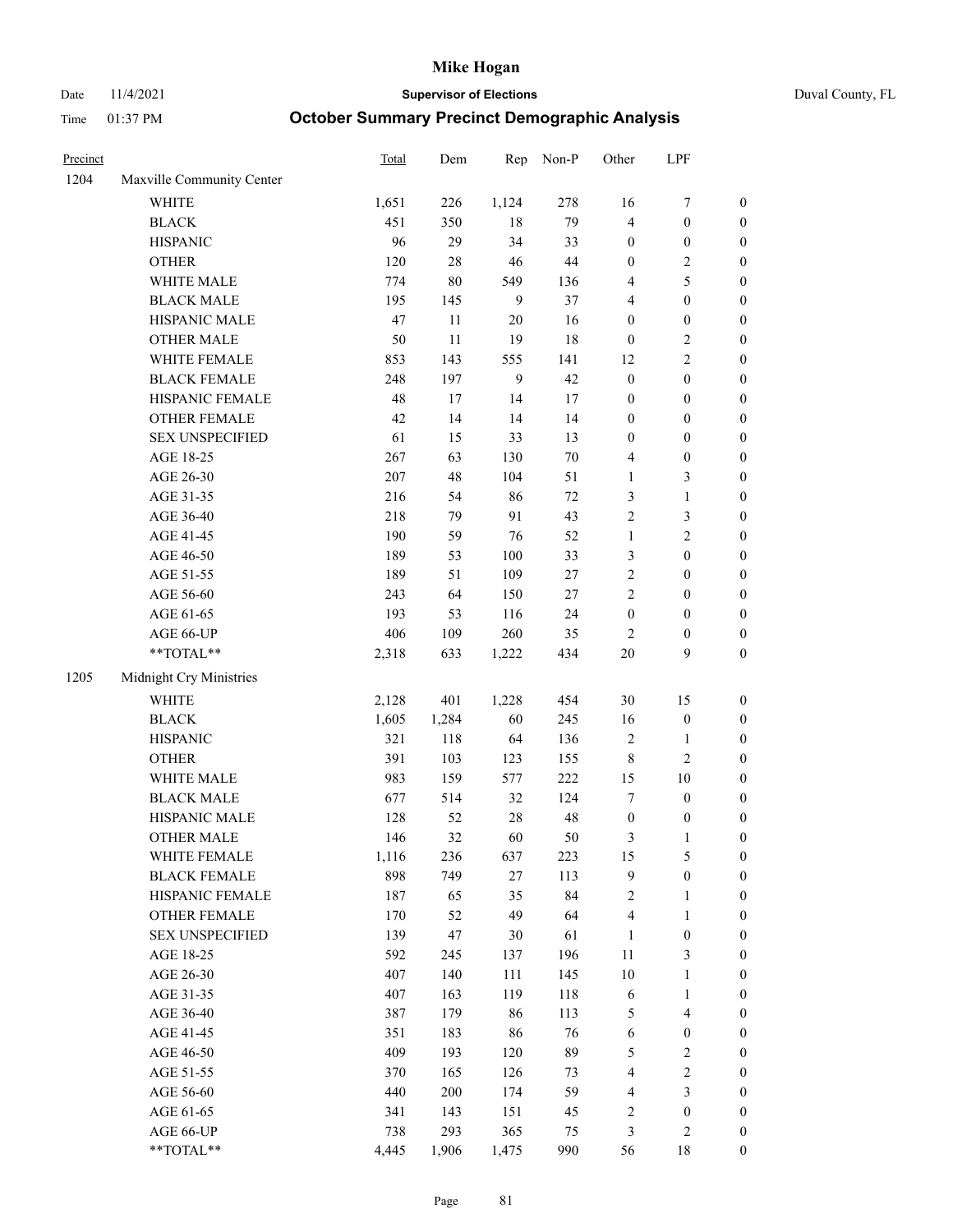Date 11/4/2021 **Supervisor of Elections** Duval County, FL

| Precinct |                             | Total      | Dem          | Rep              | Non-P        | Other            | LPF              |                  |
|----------|-----------------------------|------------|--------------|------------------|--------------|------------------|------------------|------------------|
| 1206     | Promise Land Baptist Church |            |              |                  |              |                  |                  |                  |
|          | <b>WHITE</b>                | 1,975      | 256          | 1,424            | 274          | 15               | 6                | 0                |
|          | <b>BLACK</b>                | 1,281      | 997          | 55               | 210          | 16               | $\mathfrak{Z}$   | $\boldsymbol{0}$ |
|          | <b>HISPANIC</b>             | 93         | 41           | 31               | $20\,$       | $\mathbf{1}$     | $\boldsymbol{0}$ | $\boldsymbol{0}$ |
|          | <b>OTHER</b>                | 301        | 100          | 101              | 92           | 8                | $\boldsymbol{0}$ | $\boldsymbol{0}$ |
|          | WHITE MALE                  | 926        | 90           | 704              | 120          | 7                | 5                | $\boldsymbol{0}$ |
|          | <b>BLACK MALE</b>           | 581        | 420          | 36               | 116          | 7                | $\sqrt{2}$       | $\boldsymbol{0}$ |
|          | HISPANIC MALE               | 39         | 18           | 15               | 6            | $\boldsymbol{0}$ | $\boldsymbol{0}$ | $\boldsymbol{0}$ |
|          | <b>OTHER MALE</b>           | 99         | 32           | 34               | 30           | 3                | $\boldsymbol{0}$ | $\boldsymbol{0}$ |
|          | WHITE FEMALE                | 1,021      | 162          | 701              | 149          | $\,$ $\,$        | $\mathbf{1}$     | $\boldsymbol{0}$ |
|          | <b>BLACK FEMALE</b>         | 671        | 557          | 17               | 87           | 9                | $\mathbf{1}$     | 0                |
|          | HISPANIC FEMALE             | 52         | 22           | 16               | 13           | $\mathbf{1}$     | $\boldsymbol{0}$ | 0                |
|          | OTHER FEMALE                | 149        | 56           | 52               | 38           | 3                | $\boldsymbol{0}$ | $\boldsymbol{0}$ |
|          | <b>SEX UNSPECIFIED</b>      | 112        | 37           | 36               | 37           | 2                | $\boldsymbol{0}$ | $\boldsymbol{0}$ |
|          | AGE 18-25                   | 441        | 150          | 145              | 137          | 8                | $\mathbf{1}$     | $\boldsymbol{0}$ |
|          | AGE 26-30                   | 274        | 94           | 103              | $72\,$       | 3                | $\sqrt{2}$       | $\boldsymbol{0}$ |
|          | AGE 31-35                   | 281        | 95           | 105              | 71           | $\boldsymbol{7}$ | $\mathfrak{Z}$   | $\boldsymbol{0}$ |
|          | AGE 36-40                   | 275        | 99           | 123              | 51           | $\sqrt{2}$       | $\boldsymbol{0}$ | $\boldsymbol{0}$ |
|          | AGE 41-45                   | 301        | 135          | 110              | 51           | 3                | $\overline{2}$   | $\boldsymbol{0}$ |
|          | AGE 46-50                   | 315        | 135          | 124              | 55           | $\mathbf{1}$     | $\boldsymbol{0}$ | $\boldsymbol{0}$ |
|          | AGE 51-55                   | 339        | 154          | 147              | 37           | $\boldsymbol{0}$ | $\mathbf{1}$     | $\boldsymbol{0}$ |
|          | AGE 56-60                   | 413        | 153          | 216              | 42           | $\sqrt{2}$       | $\boldsymbol{0}$ | 0                |
|          | AGE 61-65                   | 322        | 123          | 153              | $44\,$       | $\mathbf{2}$     | $\boldsymbol{0}$ | 0                |
|          | AGE 66-UP                   | 689        | 256          | 385              | 36           | 12               | $\boldsymbol{0}$ | $\boldsymbol{0}$ |
|          | **TOTAL**                   | 3,650      | 1,394        | 1,611            | 596          | 40               | $\boldsymbol{9}$ | $\boldsymbol{0}$ |
| 1207     | Baldwin Town Hall           |            |              |                  |              |                  |                  |                  |
|          | <b>WHITE</b>                | 672        | 119          | 415              | 124          | 12               | $\sqrt{2}$       | $\boldsymbol{0}$ |
|          | <b>BLACK</b>                | 243        | 220          | $\boldsymbol{7}$ | 16           | $\boldsymbol{0}$ | $\boldsymbol{0}$ | $\boldsymbol{0}$ |
|          | <b>HISPANIC</b>             | 11         | 3            | 6                | $\sqrt{2}$   | $\boldsymbol{0}$ | $\boldsymbol{0}$ | $\boldsymbol{0}$ |
|          | <b>OTHER</b>                | 32         | $\tau$       | 14               | $10\,$       | $\mathbf{1}$     | $\boldsymbol{0}$ | $\boldsymbol{0}$ |
|          | WHITE MALE                  | 297        | 52           | 183              | 54           | 8                | $\boldsymbol{0}$ | $\boldsymbol{0}$ |
|          | <b>BLACK MALE</b>           | 84         | 74           | $\overline{4}$   | 6            | $\boldsymbol{0}$ | $\boldsymbol{0}$ | $\boldsymbol{0}$ |
|          | HISPANIC MALE               | $\sqrt{5}$ | $\sqrt{2}$   | $\boldsymbol{2}$ | 1            | $\boldsymbol{0}$ | $\boldsymbol{0}$ | $\boldsymbol{0}$ |
|          | <b>OTHER MALE</b>           | 12         | 5            | $\overline{4}$   | 3            | $\boldsymbol{0}$ | $\boldsymbol{0}$ | $\boldsymbol{0}$ |
|          | WHITE FEMALE                | 367        | 66           | 229              | 66           | 4                | 2                | 0                |
|          | <b>BLACK FEMALE</b>         | 152        | 141          | 3                | $8\,$        | $\boldsymbol{0}$ | $\boldsymbol{0}$ | $\overline{0}$   |
|          | HISPANIC FEMALE             | 6          | $\mathbf{1}$ | $\overline{4}$   | $\mathbf{1}$ | $\boldsymbol{0}$ | $\boldsymbol{0}$ | $\overline{0}$   |
|          | <b>OTHER FEMALE</b>         | $10\,$     | $\mathbf{1}$ | $\tau$           | $\mathbf{1}$ | 1                | $\boldsymbol{0}$ | $\overline{0}$   |
|          | <b>SEX UNSPECIFIED</b>      | 25         | $\tau$       | 6                | 12           | $\boldsymbol{0}$ | $\boldsymbol{0}$ | $\overline{0}$   |
|          | AGE 18-25                   | 93         | 34           | 34               | 23           | 2                | $\boldsymbol{0}$ | $\theta$         |
|          | AGE 26-30                   | 79         | 22           | 39               | 16           | $\overline{c}$   | $\boldsymbol{0}$ | $\overline{0}$   |
|          | AGE 31-35                   | 75         | 23           | 33               | $18\,$       | $\boldsymbol{0}$ | $\mathbf{1}$     | 0                |
|          | AGE 36-40                   | 86         | 25           | 45               | 15           | $\mathbf{1}$     | $\boldsymbol{0}$ | 0                |
|          | AGE 41-45                   | 57         | 18           | 28               | $\,$ 8 $\,$  | 3                | $\boldsymbol{0}$ | 0                |
|          | AGE 46-50                   | 67         | 24           | 32               | 9            | $\mathbf{1}$     | $\mathbf{1}$     | 0                |
|          | AGE 51-55                   | 78         | 22           | 44               | 11           | $\mathbf{1}$     | $\boldsymbol{0}$ | $\overline{0}$   |
|          | AGE 56-60                   | 85         | 32           | 33               | $18\,$       | 2                | $\boldsymbol{0}$ | $\overline{0}$   |
|          | AGE 61-65                   | 91         | 33           | 47               | 11           | $\boldsymbol{0}$ | $\boldsymbol{0}$ | $\overline{0}$   |
|          | AGE 66-UP                   | 247        | 116          | 107              | 23           | $\mathbf{1}$     | $\boldsymbol{0}$ | 0                |
|          | **TOTAL**                   | 958        | 349          | 442              | 152          | 13               | $\overline{2}$   | $\boldsymbol{0}$ |
|          |                             |            |              |                  |              |                  |                  |                  |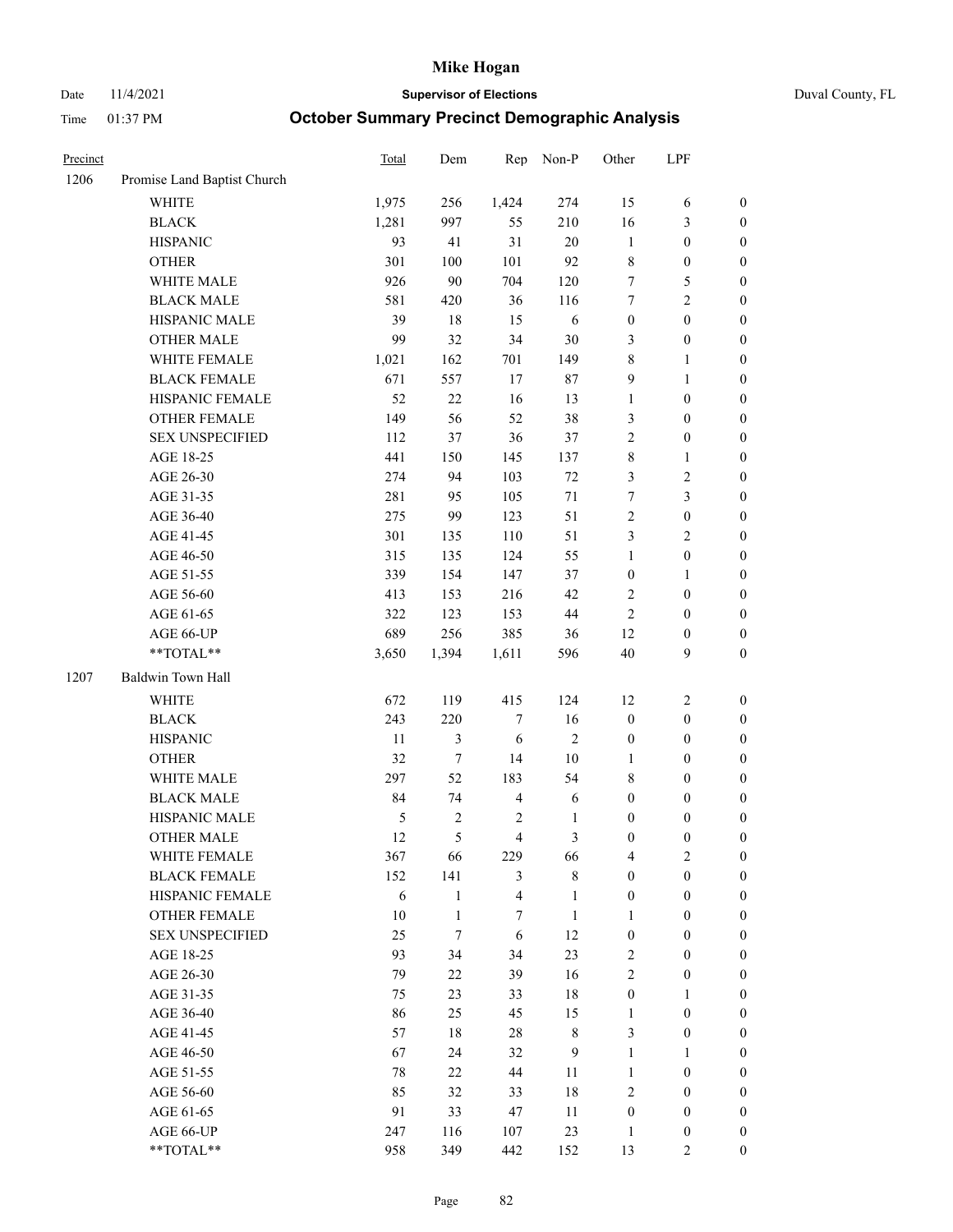Date 11/4/2021 **Supervisor of Elections** Duval County, FL

| Precinct |                                 | Total        | Dem        | Rep          | Non-P     | Other                  | LPF                               |                  |
|----------|---------------------------------|--------------|------------|--------------|-----------|------------------------|-----------------------------------|------------------|
| 1208     | Harvest Ministries              |              |            |              |           |                        |                                   |                  |
|          | <b>WHITE</b>                    | 1,847        | 370        | 1,069        | 371       | $28\,$                 | $\mathbf{9}$                      | 0                |
|          | <b>BLACK</b>                    | 1,409        | 1,096      | 48           | 244       | $20\,$                 | $\mathbf{1}$                      | $\boldsymbol{0}$ |
|          | <b>HISPANIC</b>                 | 243          | 98         | 48           | 94        | 3                      | $\boldsymbol{0}$                  | $\boldsymbol{0}$ |
|          | <b>OTHER</b>                    | 450          | 132        | 142          | 169       | 5                      | $\sqrt{2}$                        | $\boldsymbol{0}$ |
|          | WHITE MALE                      | 850          | 142        | 519          | 175       | 7                      | $\tau$                            | $\boldsymbol{0}$ |
|          | <b>BLACK MALE</b>               | 507          | 353        | 30           | 112       | $11\,$                 | $\mathbf{1}$                      | $\boldsymbol{0}$ |
|          | HISPANIC MALE                   | 118          | 49         | 29           | 39        | $\mathbf{1}$           | $\boldsymbol{0}$                  | $\boldsymbol{0}$ |
|          | <b>OTHER MALE</b>               | 161          | $44\,$     | 55           | 61        | $\mathbf{1}$           | $\boldsymbol{0}$                  | $\boldsymbol{0}$ |
|          | WHITE FEMALE                    | 981          | 227        | 542          | 190       | $20\,$                 | $\sqrt{2}$                        | $\boldsymbol{0}$ |
|          | <b>BLACK FEMALE</b>             | 885          | 728        | 17           | 131       | 9                      | $\boldsymbol{0}$                  | $\boldsymbol{0}$ |
|          | HISPANIC FEMALE                 | 122          | 47         | 18           | 55        | $\overline{c}$         | $\boldsymbol{0}$                  | $\boldsymbol{0}$ |
|          | <b>OTHER FEMALE</b>             | 222          | $70\,$     | $70\,$       | $78\,$    | $\overline{c}$         | $\sqrt{2}$                        | $\boldsymbol{0}$ |
|          | <b>SEX UNSPECIFIED</b>          | 102          | 36         | 27           | 36        | 3                      | $\boldsymbol{0}$                  | $\boldsymbol{0}$ |
|          | AGE 18-25                       | 446          | 190        | 92           | 150       | 14                     | $\boldsymbol{0}$                  | $\boldsymbol{0}$ |
|          | AGE 26-30                       | 353          | 146        | 83           | 113       | 8                      | $\mathfrak{Z}$                    | $\boldsymbol{0}$ |
|          | AGE 31-35                       | 406          | 190        | 94           | 113       | 5                      | $\overline{4}$                    | $\boldsymbol{0}$ |
|          | AGE 36-40                       | 352          | 149        | 90           | 106       | 5                      | $\sqrt{2}$                        | $\boldsymbol{0}$ |
|          | AGE 41-45                       | 298          | 138        | $80\,$       | 74        | $\sqrt{6}$             | $\boldsymbol{0}$                  | $\boldsymbol{0}$ |
|          | AGE 46-50                       | 339          | 154        | 113          | 62        | 9                      | $\mathbf{1}$                      | $\boldsymbol{0}$ |
|          | AGE 51-55                       | 331          | 151        | 112          | 64        | 3                      | $\mathbf{1}$                      | $\boldsymbol{0}$ |
|          | AGE 56-60                       | 350          | 143        | 152          | 54        | $\boldsymbol{0}$       | $\mathbf{1}$                      | 0                |
|          | AGE 61-65                       | 368          | 167        | 152          | 47        | 2                      | $\boldsymbol{0}$                  | $\boldsymbol{0}$ |
|          | AGE 66-UP                       | 703          | 267        | 338          | 94        | 4                      | $\boldsymbol{0}$                  | $\boldsymbol{0}$ |
|          | $**TOTAL**$                     | 3,949        | 1,696      | 1,307        | 878       | 56                     | 12                                | $\boldsymbol{0}$ |
| 1209     | Whitehouse Baptist Church       |              |            |              |           |                        |                                   |                  |
|          | <b>WHITE</b>                    |              | 408        |              | 425       |                        | 13                                |                  |
|          |                                 | 2,721<br>506 | 391        | 1,843        | 84        | 32                     |                                   | $\boldsymbol{0}$ |
|          | <b>BLACK</b><br><b>HISPANIC</b> | 107          | 34         | $27\,$<br>38 | 34        | 4<br>$\boldsymbol{0}$  | $\boldsymbol{0}$                  | $\boldsymbol{0}$ |
|          |                                 |              |            |              |           |                        | $\mathbf{1}$                      | $\boldsymbol{0}$ |
|          | <b>OTHER</b>                    | 192          | 42         | 79           | 63        | $\tau$                 | $\mathbf{1}$                      | $\boldsymbol{0}$ |
|          | WHITE MALE                      | 1,297<br>208 | 170<br>150 | 900<br>20    | 203<br>38 | 19<br>$\boldsymbol{0}$ | $\mathfrak s$<br>$\boldsymbol{0}$ | $\boldsymbol{0}$ |
|          | <b>BLACK MALE</b>               |              |            |              |           |                        |                                   | $\boldsymbol{0}$ |
|          | HISPANIC MALE                   | 63           | 18         | 25           | $20\,$    | $\boldsymbol{0}$       | $\boldsymbol{0}$                  | $\boldsymbol{0}$ |
|          | <b>OTHER MALE</b>               | 63           | 11         | 30           | $20\,$    | 2                      | $\boldsymbol{0}$                  | $\boldsymbol{0}$ |
|          | WHITE FEMALE                    | 1,395        | 235        | 929          | 211       | 13                     | 7                                 | 0                |
|          | <b>BLACK FEMALE</b>             | 289          | 236        | 7            | 42        | 4                      | $\boldsymbol{0}$                  | $\overline{0}$   |
|          | HISPANIC FEMALE                 | 41           | 14         | 13           | 13        | $\boldsymbol{0}$       | 1                                 | $\overline{0}$   |
|          | <b>OTHER FEMALE</b>             | 75           | 15         | 36           | $21\,$    | 3                      | $\boldsymbol{0}$                  | 0                |
|          | <b>SEX UNSPECIFIED</b>          | 95           | 26         | 27           | 38        | 2                      | $\sqrt{2}$                        | 0                |
|          | AGE 18-25                       | 372          | 84         | 173          | 98        | 14                     | 3                                 | 0                |
|          | AGE 26-30                       | 256<br>291   | 61<br>63   | 130<br>148   | 59<br>69  | 4                      | $\sqrt{2}$<br>$\mathfrak{Z}$      | 0<br>0           |
|          | AGE 31-35                       |              |            |              |           | 8                      |                                   |                  |
|          | AGE 36-40                       | 294<br>294   | 69<br>79   | 142<br>151   | 78<br>59  | 5<br>$\overline{c}$    | $\boldsymbol{0}$                  | 0                |
|          | AGE 41-45                       |              |            |              |           |                        | 3                                 | 0                |
|          | AGE 46-50                       | 298          | 61         | 184          | 47        | 5                      | $\mathbf{1}$                      | 0                |
|          | AGE 51-55                       | 353          | 107        | 193          | 52        | $\mathbf{1}$           | $\boldsymbol{0}$                  | 0                |
|          | AGE 56-60                       | 353          | 86         | 215          | 51        | $\mathbf{1}$           | $\boldsymbol{0}$                  | 0                |
|          | AGE 61-65                       | 321          | 85         | 197          | 36        | $\mathbf{1}$           | $\sqrt{2}$                        | 0                |
|          | AGE 66-UP                       | 692          | 180        | 453          | 56        | 2                      | $\mathbf{1}$                      | 0                |
|          | **TOTAL**                       | 3,526        | 875        | 1,987        | 606       | 43                     | 15                                | $\boldsymbol{0}$ |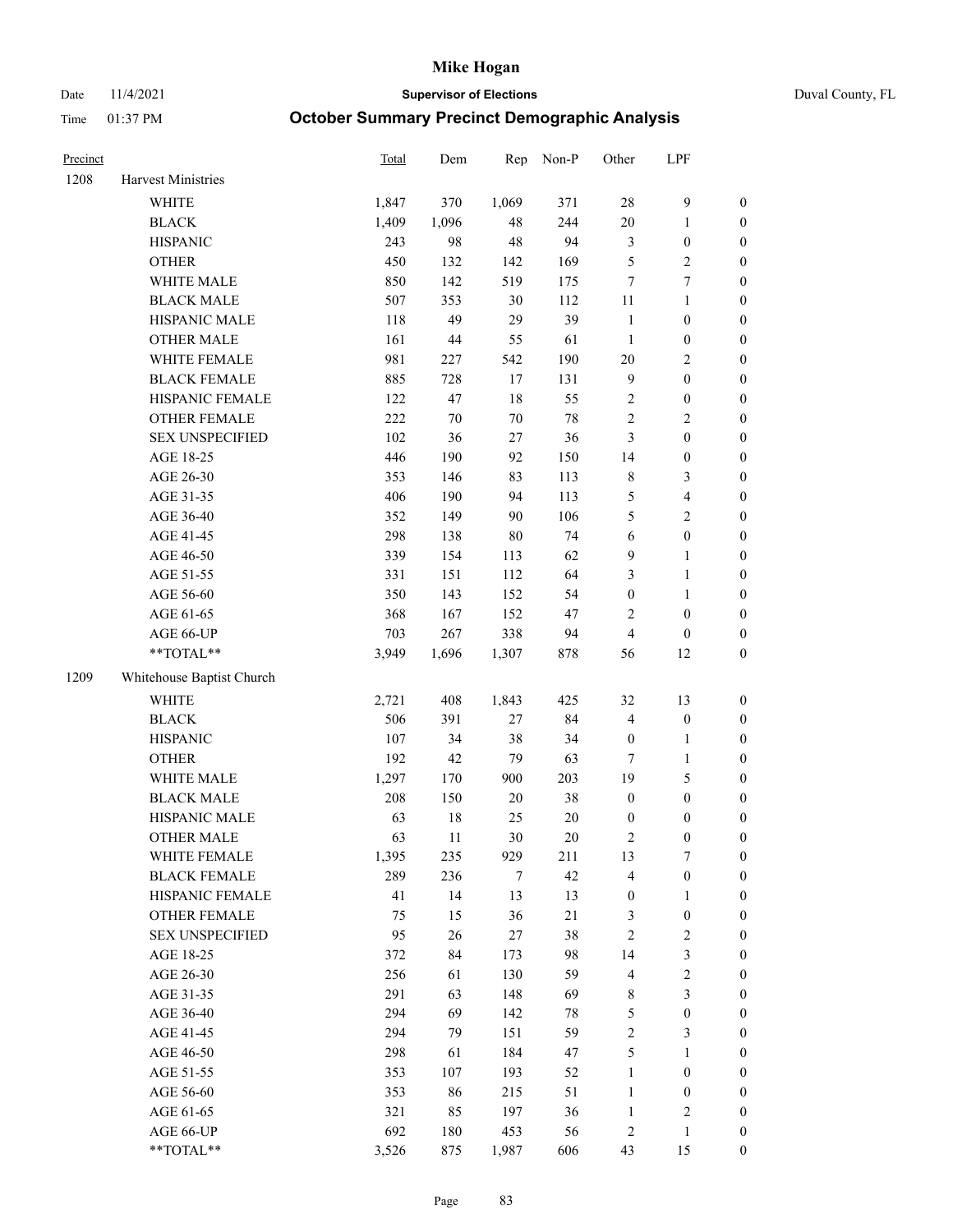Date 11/4/2021 **Supervisor of Elections** Duval County, FL

| Precinct |                             | <b>Total</b> | Dem   | Rep   | Non-P  | Other                   | LPF                     |                  |
|----------|-----------------------------|--------------|-------|-------|--------|-------------------------|-------------------------|------------------|
| 1210     | Shindler Dr Baptist Church  |              |       |       |        |                         |                         |                  |
|          | <b>WHITE</b>                | 1,740        | 316   | 1,007 | 380    | 24                      | 13                      | 0                |
|          | <b>BLACK</b>                | 747          | 564   | 45    | 130    | $\,$ 8 $\,$             | $\boldsymbol{0}$        | $\boldsymbol{0}$ |
|          | <b>HISPANIC</b>             | 257          | 100   | 52    | 98     | 5                       | $\sqrt{2}$              | $\boldsymbol{0}$ |
|          | <b>OTHER</b>                | 249          | 85    | 78    | 79     | 6                       | 1                       | $\boldsymbol{0}$ |
|          | WHITE MALE                  | 821          | 113   | 504   | 185    | $10\,$                  | 9                       | $\boldsymbol{0}$ |
|          | <b>BLACK MALE</b>           | 326          | 224   | 25    | $70\,$ | 7                       | $\boldsymbol{0}$        | $\boldsymbol{0}$ |
|          | HISPANIC MALE               | 121          | 46    | 28    | 44     | $\sqrt{2}$              | $\mathbf{1}$            | $\boldsymbol{0}$ |
|          | <b>OTHER MALE</b>           | 88           | 24    | 35    | $27\,$ | $\mathbf{2}$            | $\boldsymbol{0}$        | $\boldsymbol{0}$ |
|          | WHITE FEMALE                | 897          | 199   | 491   | 189    | 14                      | $\overline{\mathbf{4}}$ | $\boldsymbol{0}$ |
|          | <b>BLACK FEMALE</b>         | 407          | 330   | 19    | 57     | $\mathbf{1}$            | $\boldsymbol{0}$        | $\boldsymbol{0}$ |
|          | HISPANIC FEMALE             | 131          | 51    | 23    | 53     | 3                       | $\mathbf{1}$            | 0                |
|          | OTHER FEMALE                | 130          | 49    | 39    | $40\,$ | $\mathbf{2}$            | $\boldsymbol{0}$        | $\boldsymbol{0}$ |
|          | <b>SEX UNSPECIFIED</b>      | 72           | 29    | 18    | $22\,$ | $\overline{2}$          | $\mathbf{1}$            | $\boldsymbol{0}$ |
|          | AGE 18-25                   | 337          | 124   | 89    | 109    | 13                      | $\sqrt{2}$              | $\boldsymbol{0}$ |
|          | AGE 26-30                   | 305          | 94    | 106   | 96     | 6                       | $\mathfrak{Z}$          | $\boldsymbol{0}$ |
|          | AGE 31-35                   | 259          | 100   | 84    | 67     | 4                       | $\overline{\mathbf{4}}$ | $\boldsymbol{0}$ |
|          | AGE 36-40                   | 257          | 97    | 77    | 75     | 5                       | $\mathfrak{Z}$          | $\boldsymbol{0}$ |
|          | AGE 41-45                   | 218          | 74    | 84    | 58     | $\mathbf{1}$            | $\mathbf{1}$            | $\boldsymbol{0}$ |
|          | AGE 46-50                   | 235          | 81    | 96    | 54     | $\overline{\mathbf{4}}$ | $\boldsymbol{0}$        | $\boldsymbol{0}$ |
|          | AGE 51-55                   | 298          | 108   | 130   | 57     | 2                       | $\mathbf{1}$            | $\boldsymbol{0}$ |
|          | AGE 56-60                   | 295          | 106   | 133   | 55     | $\mathbf{1}$            | $\boldsymbol{0}$        | 0                |
|          | AGE 61-65                   | 255          | 94    | 112   | 45     | 2                       | $\overline{2}$          | $\boldsymbol{0}$ |
|          | AGE 66-UP                   | 534          | 187   | 271   | 71     | 5                       | $\boldsymbol{0}$        | $\boldsymbol{0}$ |
|          | **TOTAL**                   | 2,993        | 1,065 | 1,182 | 687    | 43                      | 16                      | $\boldsymbol{0}$ |
| 1211     | Christian Family Fellowship |              |       |       |        |                         |                         |                  |
|          | WHITE                       | 2,705        | 494   | 1,563 | 579    | 59                      | $10\,$                  | $\boldsymbol{0}$ |
|          | <b>BLACK</b>                | 2,438        | 1,848 | 96    | 459    | 32                      | $\mathfrak{Z}$          | $\boldsymbol{0}$ |
|          | <b>HISPANIC</b>             | 626          | 224   | 164   | 229    | $\,$ $\,$               | $\mathbf{1}$            | $\boldsymbol{0}$ |
|          | <b>OTHER</b>                | 737          | 231   | 206   | 281    | 17                      | $\sqrt{2}$              | $\boldsymbol{0}$ |
|          | WHITE MALE                  | 1,269        | 177   | 773   | 285    | 27                      | $\boldsymbol{7}$        | $\boldsymbol{0}$ |
|          | <b>BLACK MALE</b>           | 1,045        | 726   | 52    | 246    | 20                      | $\mathbf{1}$            | $\boldsymbol{0}$ |
|          | HISPANIC MALE               | 296          | 87    | 94    | 112    | 2                       | $\mathbf{1}$            | $\boldsymbol{0}$ |
|          | OTHER MALE                  | 286          | 78    | 92    | 111    | 3                       | $\overline{c}$          | $\boldsymbol{0}$ |
|          | WHITE FEMALE                | 1,412        | 314   | 773   | 290    | 32                      | 3                       | 0                |
|          | <b>BLACK FEMALE</b>         | 1,363        | 1,100 | 43    | 206    | 12                      | $\sqrt{2}$              | 0                |
|          | HISPANIC FEMALE             | 323          | 135   | 67    | 115    | 6                       | $\boldsymbol{0}$        | 0                |
|          | <b>OTHER FEMALE</b>         | 370          | 124   | 98    | 137    | $11\,$                  | $\boldsymbol{0}$        | $\overline{0}$   |
|          | <b>SEX UNSPECIFIED</b>      | 142          | 56    | 37    | $46\,$ | 3                       | $\boldsymbol{0}$        | 0                |
|          | AGE 18-25                   | 814          | 344   | 173   | 274    | $21\,$                  | $\sqrt{2}$              | 0                |
|          | AGE 26-30                   | 679          | 251   | 176   | 226    | $22\,$                  | $\overline{\mathbf{4}}$ | 0                |
|          | AGE 31-35                   | 665          | 288   | 168   | 191    | 16                      | $\sqrt{2}$              | 0                |
|          | AGE 36-40                   | 605          | 275   | 147   | 168    | 11                      | $\overline{\mathbf{4}}$ | 0                |
|          | AGE 41-45                   | 592          | 250   | 156   | 173    | 11                      | $\sqrt{2}$              | 0                |
|          | AGE 46-50                   | 592          | 283   | 188   | 112    | $\,$ 8 $\,$             | $\mathbf{1}$            | 0                |
|          | AGE 51-55                   | 596          | 293   | 202   | 91     | 9                       | $\mathbf{1}$            | 0                |
|          | AGE 56-60                   | 594          | 271   | 209   | 110    | 4                       | $\boldsymbol{0}$        | 0                |
|          | AGE 61-65                   | 513          | 218   | 212   | $80\,$ | 3                       | $\boldsymbol{0}$        | 0                |
|          | AGE 66-UP                   | 854          | 324   | 398   | 121    | 11                      | $\boldsymbol{0}$        | 0                |
|          | **TOTAL**                   | 6,506        | 2,797 | 2,029 | 1,548  | 116                     | 16                      | $\boldsymbol{0}$ |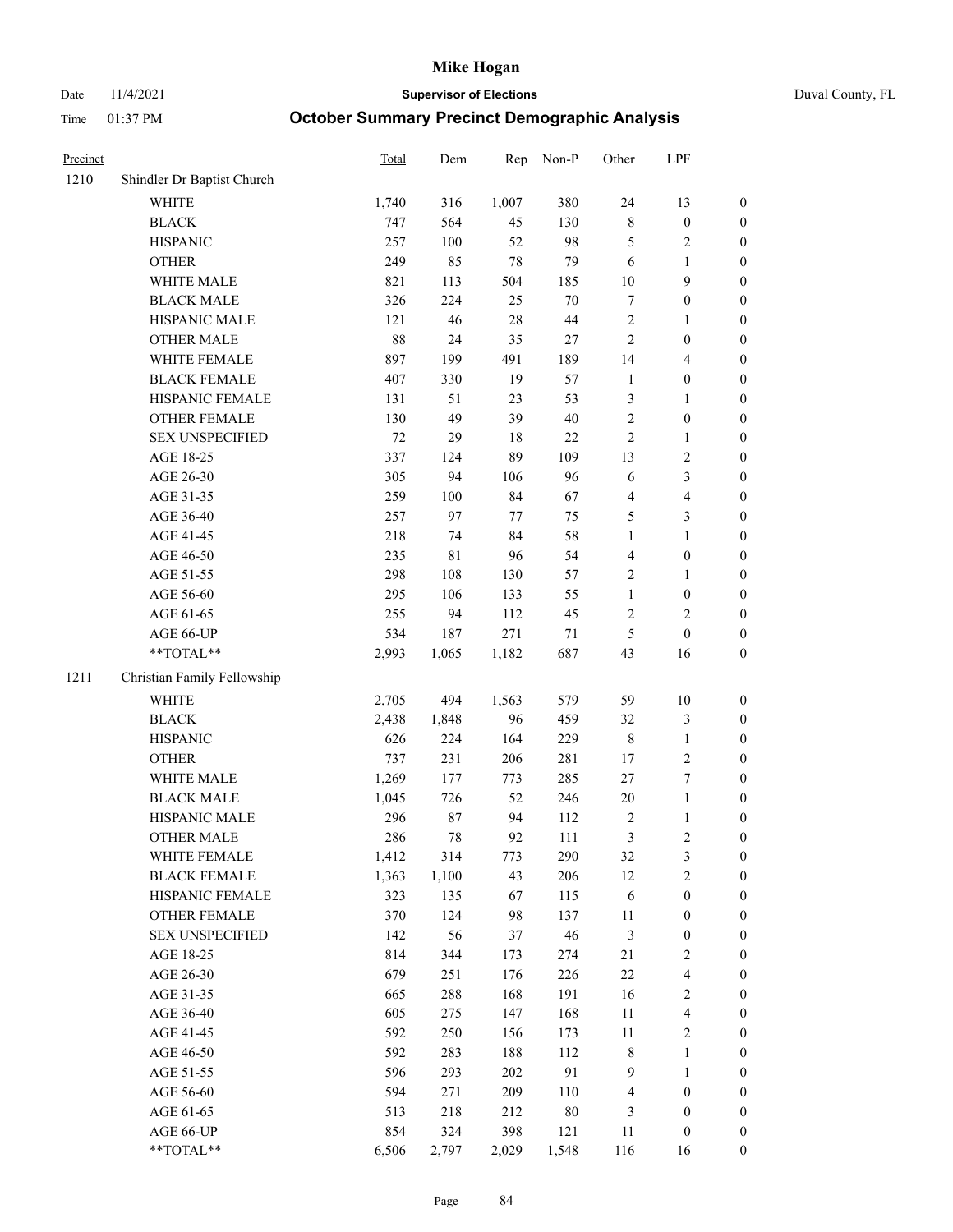Date 11/4/2021 **Supervisor of Elections** Duval County, FL

| Precinct |                                | <b>Total</b> | Dem   | Rep    | Non-P       | Other            | LPF              |                  |
|----------|--------------------------------|--------------|-------|--------|-------------|------------------|------------------|------------------|
| 1212     | West Regional Library          |              |       |        |             |                  |                  |                  |
|          | <b>WHITE</b>                   | 2,878        | 448   | 1,848  | 534         | 39               | $\mathbf{9}$     | 0                |
|          | <b>BLACK</b>                   | 2,940        | 2,346 | 107    | 446         | $40\,$           | $\mathbf{1}$     | $\boldsymbol{0}$ |
|          | <b>HISPANIC</b>                | 437          | 165   | 103    | 162         | 6                | $\mathbf{1}$     | $\boldsymbol{0}$ |
|          | <b>OTHER</b>                   | 586          | 203   | 159    | 214         | $10\,$           | $\boldsymbol{0}$ | $\boldsymbol{0}$ |
|          | WHITE MALE                     | 1,353        | 170   | 894    | 259         | $22\,$           | $8\,$            | $\boldsymbol{0}$ |
|          | <b>BLACK MALE</b>              | 1,277        | 970   | 56     | 229         | 21               | 1                | $\boldsymbol{0}$ |
|          | HISPANIC MALE                  | 214          | 70    | 60     | $78\,$      | 5                | $\mathbf{1}$     | $\boldsymbol{0}$ |
|          | <b>OTHER MALE</b>              | 214          | 70    | 62     | $77\,$      | $\mathfrak{S}$   | $\boldsymbol{0}$ | $\boldsymbol{0}$ |
|          | WHITE FEMALE                   | 1,486        | 272   | 931    | 265         | 17               | $\mathbf{1}$     | $\boldsymbol{0}$ |
|          | <b>BLACK FEMALE</b>            | 1,608        | 1,334 | 48     | 207         | 19               | $\boldsymbol{0}$ | $\boldsymbol{0}$ |
|          | HISPANIC FEMALE                | 215          | 93    | 40     | $8\sqrt{1}$ | $\mathbf{1}$     | $\boldsymbol{0}$ | 0                |
|          | OTHER FEMALE                   | 282          | 105   | 84     | 89          | 4                | $\boldsymbol{0}$ | $\boldsymbol{0}$ |
|          | <b>SEX UNSPECIFIED</b>         | 192          | 78    | 42     | $71\,$      | $\mathbf{1}$     | $\boldsymbol{0}$ | $\boldsymbol{0}$ |
|          | AGE 18-25                      | 812          | 390   | 162    | 237         | $22\,$           | 1                | $\boldsymbol{0}$ |
|          | AGE 26-30                      | 563          | 229   | 146    | 176         | 11               | $\mathbf{1}$     | $\boldsymbol{0}$ |
|          | AGE 31-35                      | 639          | 270   | 201    | 159         | $\,8\,$          | $\mathbf{1}$     | $\boldsymbol{0}$ |
|          | AGE 36-40                      | 709          | 346   | 200    | 151         | 10               | $\sqrt{2}$       | $\boldsymbol{0}$ |
|          | AGE 41-45                      | 716          | 358   | 221    | 125         | $10\,$           | $\sqrt{2}$       | $\boldsymbol{0}$ |
|          | AGE 46-50                      | 680          | 340   | 196    | 130         | 12               | $\sqrt{2}$       | $\boldsymbol{0}$ |
|          | AGE 51-55                      | 637          | 333   | 191    | 103         | $\overline{9}$   | $\mathbf{1}$     | $\boldsymbol{0}$ |
|          | AGE 56-60                      | 645          | 302   | 252    | 86          | 5                | $\boldsymbol{0}$ | 0                |
|          | AGE 61-65                      | 507          | 240   | 203    | 62          | $\mathbf{1}$     | $\mathbf{1}$     | 0                |
|          | AGE 66-UP                      | 931          | 353   | 445    | 126         | 7                | $\boldsymbol{0}$ | $\boldsymbol{0}$ |
|          | **TOTAL**                      | 6,841        | 3,162 | 2,217  | 1,356       | 95               | 11               | $\boldsymbol{0}$ |
| 1213     | Westside Family Worship Center |              |       |        |             |                  |                  |                  |
|          | <b>WHITE</b>                   | 2,468        | 453   | 1,407  | 560         | 35               | 13               | $\boldsymbol{0}$ |
|          | <b>BLACK</b>                   | 1,892        | 1,480 | $72\,$ | 318         | $22\,$           | $\boldsymbol{0}$ | $\boldsymbol{0}$ |
|          | <b>HISPANIC</b>                | 436          | 166   | 59     | 204         | 7                | $\boldsymbol{0}$ | $\boldsymbol{0}$ |
|          | <b>OTHER</b>                   | 397          | 132   | 107    | 153         | 5                | $\boldsymbol{0}$ | $\boldsymbol{0}$ |
|          | WHITE MALE                     | 1,153        | 162   | 716    | 252         | 15               | $8\,$            | $\boldsymbol{0}$ |
|          | <b>BLACK MALE</b>              | 703          | 514   | 33     | 142         | 14               | $\boldsymbol{0}$ | $\boldsymbol{0}$ |
|          | HISPANIC MALE                  | 199          | 67    | 28     | 100         | 4                | $\boldsymbol{0}$ | $\boldsymbol{0}$ |
|          | <b>OTHER MALE</b>              | 140          | 50    | 38     | 50          | 2                | $\boldsymbol{0}$ | $\boldsymbol{0}$ |
|          | WHITE FEMALE                   | 1,279        | 282   | 668    | 304         | 20               | 5                | 0                |
|          | <b>BLACK FEMALE</b>            | 1,160        | 944   | 38     | 170         | 8                | $\boldsymbol{0}$ | $\boldsymbol{0}$ |
|          | HISPANIC FEMALE                | 227          | 96    | 31     | 97          | 3                | $\boldsymbol{0}$ | $\overline{0}$   |
|          | <b>OTHER FEMALE</b>            | 187          | 63    | 55     | 66          | 3                | $\boldsymbol{0}$ | $\overline{0}$   |
|          | <b>SEX UNSPECIFIED</b>         | 145          | 53    | 38     | 54          | $\boldsymbol{0}$ | $\boldsymbol{0}$ | 0                |
|          | AGE 18-25                      | 618          | 266   | 120    | 220         | $10\,$           | $\sqrt{2}$       | 0                |
|          | AGE 26-30                      | 523          | 214   | 112    | 184         | $10\,$           | 3                | 0                |
|          | AGE 31-35                      | 549          | 223   | 123    | 189         | 12               | $\sqrt{2}$       | 0                |
|          | AGE 36-40                      | 454          | 205   | 111    | 132         | 6                | $\boldsymbol{0}$ | 0                |
|          | AGE 41-45                      | 411          | 202   | 92     | 108         | 8                | $\mathbf{1}$     | 0                |
|          | AGE 46-50                      | 407          | 176   | 131    | 94          | 4                | $\sqrt{2}$       | 0                |
|          | AGE 51-55                      | 490          | 229   | 160    | 93          | 7                | $\mathbf{1}$     | $\boldsymbol{0}$ |
|          | AGE 56-60                      | 445          | 192   | 179    | 71          | 2                | $\mathbf{1}$     | $\boldsymbol{0}$ |
|          | AGE 61-65                      | 455          | 202   | 195    | 53          | 4                | $\mathbf{1}$     | $\boldsymbol{0}$ |
|          | AGE 66-UP                      | 839          | 322   | 420    | 91          | 6                | $\boldsymbol{0}$ | 0                |
|          | **TOTAL**                      | 5,193        | 2,231 | 1,645  | 1,235       | 69               | 13               | $\boldsymbol{0}$ |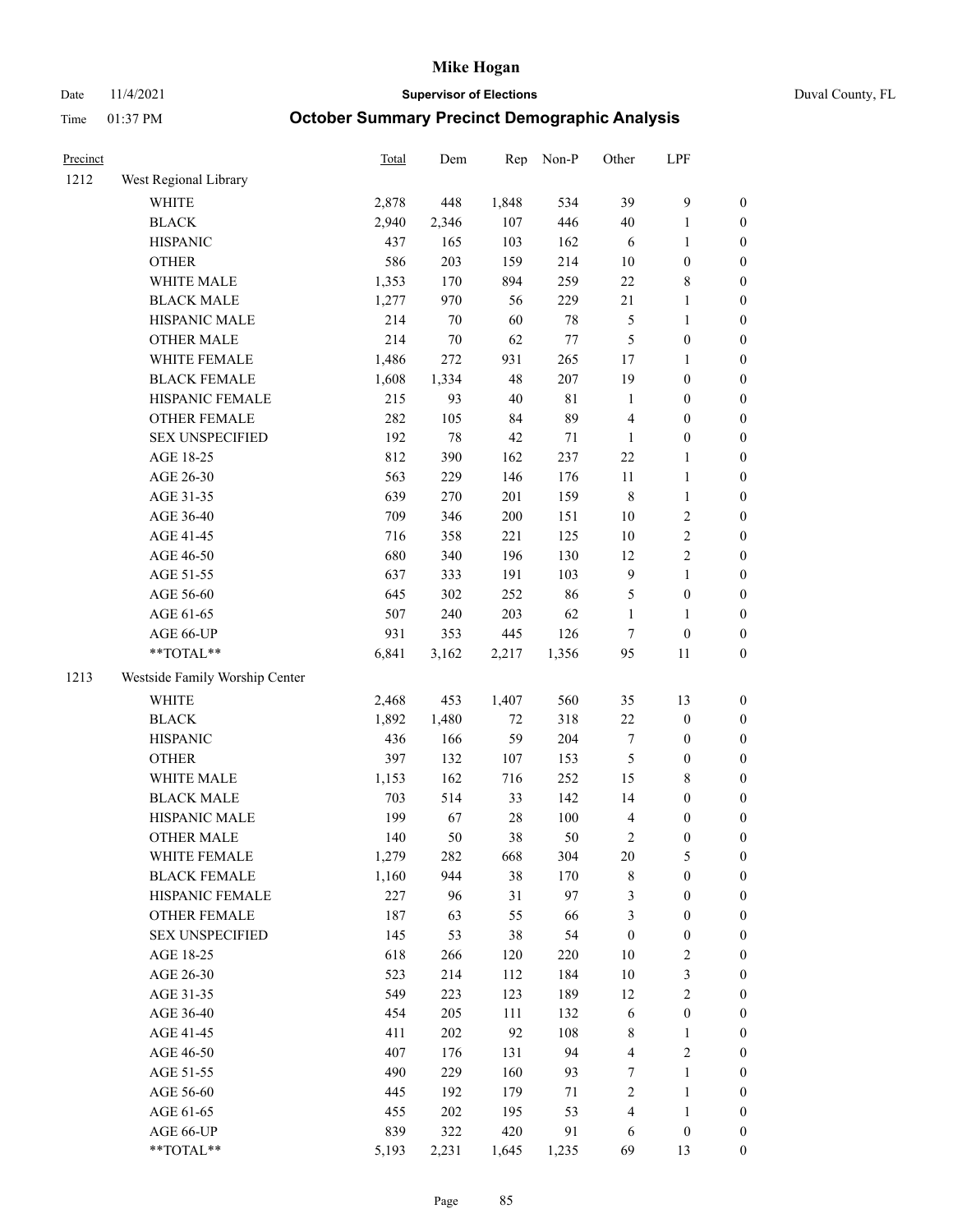Date 11/4/2021 **Supervisor of Elections** Duval County, FL

| Precinct |                              | Total  | Dem        | Rep            | Non-P          | Other            | LPF              |                  |
|----------|------------------------------|--------|------------|----------------|----------------|------------------|------------------|------------------|
| 1301     | Bennie Furlong Senior Center |        |            |                |                |                  |                  |                  |
|          | <b>WHITE</b>                 | 3,003  | 743        | 1,611          | 580            | 54               | 15               | 0                |
|          | <b>BLACK</b>                 | 36     | 27         | 3              | 6              | $\boldsymbol{0}$ | $\boldsymbol{0}$ | 0                |
|          | <b>HISPANIC</b>              | 59     | 20         | 18             | $20\,$         | 1                | $\boldsymbol{0}$ | $\boldsymbol{0}$ |
|          | <b>OTHER</b>                 | 174    | 51         | 46             | 68             | 6                | 3                | $\boldsymbol{0}$ |
|          | WHITE MALE                   | 1,483  | 311        | 829            | 306            | 25               | 12               | $\boldsymbol{0}$ |
|          | <b>BLACK MALE</b>            | 16     | 12         | $\mathbf{1}$   | $\mathfrak{Z}$ | $\boldsymbol{0}$ | $\boldsymbol{0}$ | $\boldsymbol{0}$ |
|          | HISPANIC MALE                | 25     | 5          | $\,$ 8 $\,$    | 12             | $\boldsymbol{0}$ | $\boldsymbol{0}$ | $\boldsymbol{0}$ |
|          | <b>OTHER MALE</b>            | 68     | 17         | 22             | 26             | $\mathfrak{2}$   | $\mathbf{1}$     | $\boldsymbol{0}$ |
|          | WHITE FEMALE                 | 1,493  | 424        | 769            | 268            | 29               | $\mathfrak{Z}$   | $\boldsymbol{0}$ |
|          | <b>BLACK FEMALE</b>          | 18     | 14         | $\sqrt{2}$     | $\sqrt{2}$     | $\boldsymbol{0}$ | $\boldsymbol{0}$ | 0                |
|          | HISPANIC FEMALE              | 33     | 15         | 10             | $\tau$         | 1                | $\boldsymbol{0}$ | 0                |
|          | OTHER FEMALE                 | 73     | 26         | 20             | 23             | $\mathfrak{2}$   | $\sqrt{2}$       | 0                |
|          | <b>SEX UNSPECIFIED</b>       | 63     | 17         | 17             | 27             | $\mathbf{2}$     | $\boldsymbol{0}$ | $\boldsymbol{0}$ |
|          | AGE 18-25                    | 273    | 67         | 121            | 71             | 11               | $\mathfrak{Z}$   | $\boldsymbol{0}$ |
|          | AGE 26-30                    | 227    | 45         | 109            | 64             | 3                | 6                | $\boldsymbol{0}$ |
|          | AGE 31-35                    | 268    | 67         | 109            | 79             | 11               | $\sqrt{2}$       | $\boldsymbol{0}$ |
|          | AGE 36-40                    | 215    | 52         | 99             | 61             | $\mathbf{2}$     | $\mathbf{1}$     | $\boldsymbol{0}$ |
|          | AGE 41-45                    | 225    | 60         | 97             | 62             | 5                | $\mathbf{1}$     | $\boldsymbol{0}$ |
|          | AGE 46-50                    | 242    | 60         | 115            | 60             | 6                | $\mathbf{1}$     | $\boldsymbol{0}$ |
|          | AGE 51-55                    | 282    | 48         | 176            | 52             | 6                | $\boldsymbol{0}$ | 0                |
|          | AGE 56-60                    | 331    | 79         | 185            | 59             | 6                | $\sqrt{2}$       | 0                |
|          | AGE 61-65                    | 384    | 86         | 232            | 62             | 3                | $\mathbf{1}$     | 0                |
|          | AGE 66-UP                    | 825    | 277        | 435            | 104            | 8                | $\mathbf{1}$     | $\boldsymbol{0}$ |
|          | **TOTAL**                    | 3,272  | 841        | 1,678          | 674            | 61               | $18\,$           | $\boldsymbol{0}$ |
| 1302     | Bethlehem Lutheran Church    |        |            |                |                |                  |                  |                  |
|          | <b>WHITE</b>                 | 2,894  | 636        | 1,661          | 553            | 23               | $21\,$           | $\boldsymbol{0}$ |
|          | <b>BLACK</b>                 | $22\,$ | 15         | $\overline{4}$ | $\sqrt{2}$     | $\mathbf{1}$     | $\boldsymbol{0}$ | $\boldsymbol{0}$ |
|          | <b>HISPANIC</b>              | 62     | 17         | 24             | 16             | 3                | $\mathbf{2}$     | $\boldsymbol{0}$ |
|          | <b>OTHER</b>                 | 163    | 41         | 65             | 51             | 6                | $\boldsymbol{0}$ | $\boldsymbol{0}$ |
|          | WHITE MALE                   | 1,439  | 259        | 853            | 297            | 11               | 19               | $\boldsymbol{0}$ |
|          | <b>BLACK MALE</b>            | 12     | $\,8\,$    | $\sqrt{2}$     | $\mathbf{1}$   | $\mathbf{1}$     | $\boldsymbol{0}$ | $\boldsymbol{0}$ |
|          | HISPANIC MALE                | $20\,$ | $\sqrt{6}$ | 7              | $\sqrt{6}$     | $\boldsymbol{0}$ | 1                | 0                |
|          | <b>OTHER MALE</b>            | 69     | 17         | 28             | 20             | 4                | $\boldsymbol{0}$ | $\boldsymbol{0}$ |
|          | WHITE FEMALE                 | 1,423  | 372        | 787            | 250            | 12               | 2                | 0                |
|          | <b>BLACK FEMALE</b>          | 9      | $\tau$     | $\mathbf{1}$   | 1              | $\boldsymbol{0}$ | $\boldsymbol{0}$ | $\boldsymbol{0}$ |
|          | HISPANIC FEMALE              | 42     | $11\,$     | 17             | $10\,$         | 3                | $\mathbf{1}$     | $\overline{0}$   |
|          | <b>OTHER FEMALE</b>          | 58     | 15         | 29             | 13             | $\mathbf{1}$     | $\boldsymbol{0}$ | $\overline{0}$   |
|          | <b>SEX UNSPECIFIED</b>       | 69     | 14         | 30             | 24             | $\mathbf{1}$     | $\boldsymbol{0}$ | 0                |
|          | AGE 18-25                    | 290    | 64         | 150            | 65             | $\,$ 8 $\,$      | $\mathfrak{Z}$   | 0                |
|          | AGE 26-30                    | 275    | 57         | 145            | 65             | 5                | $\mathfrak{Z}$   | 0                |
|          | AGE 31-35                    | 321    | 65         | 155            | 98             | $\overline{c}$   | $\mathbf{1}$     | 0                |
|          | AGE 36-40                    | 319    | 59         | 178            | 72             | 5                | $\mathfrak{S}$   | 0                |
|          | AGE 41-45                    | 278    | 67         | 129            | 80             | $\boldsymbol{0}$ | $\sqrt{2}$       | 0                |
|          | AGE 46-50                    | 235    | 52         | 124            | 56             | $\mathbf{1}$     | $\sqrt{2}$       | 0                |
|          | AGE 51-55                    | 231    | 45         | 143            | 40             | $\mathbf{1}$     | $\overline{2}$   | $\overline{0}$   |
|          | AGE 56-60                    | 271    | 53         | 183            | 30             | 4                | 1                | $\overline{0}$   |
|          | AGE 61-65                    | 305    | 80         | 184            | 37             | 3                | $\mathbf{1}$     | $\overline{0}$   |
|          | AGE 66-UP                    | 614    | 167        | 361            | 79             | $\overline{4}$   | $\mathfrak{Z}$   | $\boldsymbol{0}$ |
|          | **TOTAL**                    | 3,141  | 709        | 1,754          | 622            | 33               | 23               | $\boldsymbol{0}$ |
|          |                              |        |            |                |                |                  |                  |                  |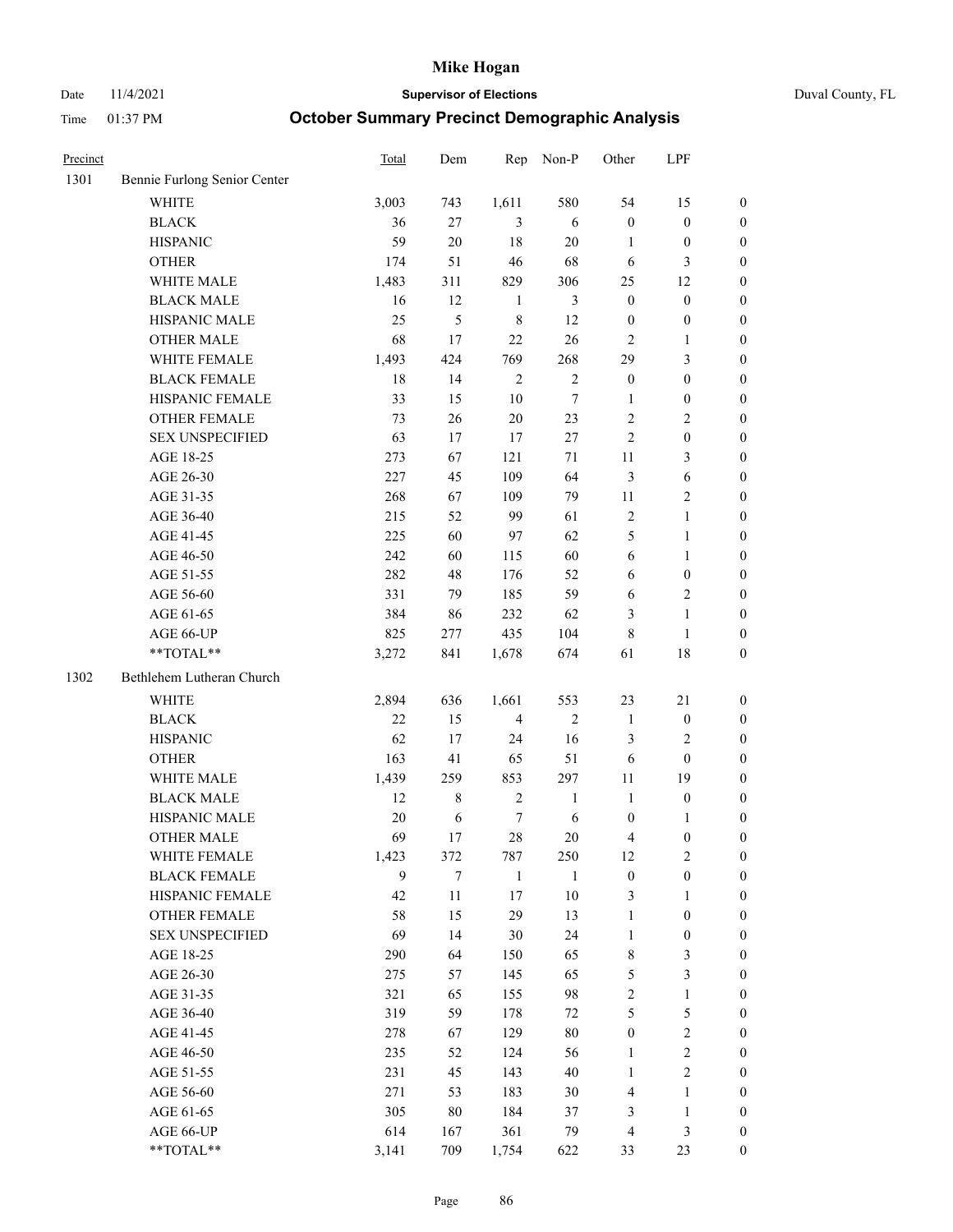Date 11/4/2021 **Supervisor of Elections** Duval County, FL

| Precinct |                              | Total  | Dem    | Rep            | Non-P  | Other                   | LPF              |                  |
|----------|------------------------------|--------|--------|----------------|--------|-------------------------|------------------|------------------|
| 1303     | American Legion Post 129     |        |        |                |        |                         |                  |                  |
|          | <b>WHITE</b>                 | 2,496  | 589    | 1,314          | 539    | $44\,$                  | $10\,$           | 0                |
|          | <b>BLACK</b>                 | 111    | $87\,$ | $\overline{2}$ | 21     | $\mathbf{1}$            | $\boldsymbol{0}$ | 0                |
|          | <b>HISPANIC</b>              | 74     | 23     | 27             | 24     | $\boldsymbol{0}$        | $\boldsymbol{0}$ | $\boldsymbol{0}$ |
|          | <b>OTHER</b>                 | 167    | 32     | $71\,$         | 58     | 5                       | $\mathbf{1}$     | $\boldsymbol{0}$ |
|          | WHITE MALE                   | 1,210  | 235    | 670            | 277    | 23                      | $\mathfrak{S}$   | $\boldsymbol{0}$ |
|          | <b>BLACK MALE</b>            | 50     | 34     | $\mathbf{1}$   | 14     | $\mathbf{1}$            | $\boldsymbol{0}$ | $\boldsymbol{0}$ |
|          | HISPANIC MALE                | 26     | 3      | 10             | 13     | $\boldsymbol{0}$        | $\boldsymbol{0}$ | $\boldsymbol{0}$ |
|          | <b>OTHER MALE</b>            | 62     | 11     | $27\,$         | 23     | $\mathbf{1}$            | $\boldsymbol{0}$ | $\boldsymbol{0}$ |
|          | WHITE FEMALE                 | 1,268  | 353    | 632            | 257    | 21                      | $\mathfrak{S}$   | $\boldsymbol{0}$ |
|          | <b>BLACK FEMALE</b>          | 60     | 52     | $\mathbf{1}$   | $\tau$ | $\boldsymbol{0}$        | $\boldsymbol{0}$ | 0                |
|          | HISPANIC FEMALE              | 47     | $20\,$ | 16             | $11\,$ | $\boldsymbol{0}$        | $\boldsymbol{0}$ | 0                |
|          | OTHER FEMALE                 | 62     | 13     | 29             | $17\,$ | 3                       | $\boldsymbol{0}$ | $\boldsymbol{0}$ |
|          | <b>SEX UNSPECIFIED</b>       | 63     | $10\,$ | 28             | 23     | $\mathbf{1}$            | $\mathbf{1}$     | $\boldsymbol{0}$ |
|          | AGE 18-25                    | 264    | 68     | 114            | 75     | 5                       | $\sqrt{2}$       | $\boldsymbol{0}$ |
|          | AGE 26-30                    | 304    | 73     | 140            | 85     | 4                       | $\sqrt{2}$       | $\boldsymbol{0}$ |
|          | AGE 31-35                    | 267    | 63     | 113            | 81     | 7                       | $\mathfrak{Z}$   | $\boldsymbol{0}$ |
|          | AGE 36-40                    | 228    | 63     | 84             | 72     | $\sqrt{6}$              | $\mathfrak{Z}$   | $\boldsymbol{0}$ |
|          | AGE 41-45                    | 204    | 46     | 99             | 55     | $\overline{\mathbf{4}}$ | $\boldsymbol{0}$ | $\boldsymbol{0}$ |
|          | AGE 46-50                    | 196    | 46     | $100\,$        | 44     | 6                       | $\boldsymbol{0}$ | $\boldsymbol{0}$ |
|          | AGE 51-55                    | 216    | 43     | 122            | 45     | 5                       | $\mathbf{1}$     | $\boldsymbol{0}$ |
|          | AGE 56-60                    | 260    | 60     | 144            | 53     | 3                       | $\boldsymbol{0}$ | 0                |
|          | AGE 61-65                    | 268    | 83     | 138            | 42     | 5                       | $\boldsymbol{0}$ | 0                |
|          | AGE 66-UP                    | 640    | 185    | 360            | $90\,$ | 5                       | $\boldsymbol{0}$ | $\boldsymbol{0}$ |
|          | **TOTAL**                    | 2,848  | 731    | 1,414          | 642    | 50                      | 11               | $\boldsymbol{0}$ |
| 1304     | Jacksonville Beach City Hall |        |        |                |        |                         |                  |                  |
|          | <b>WHITE</b>                 | 2,607  | 688    | 1,191          | 657    | 53                      | $18\,$           | $\boldsymbol{0}$ |
|          | <b>BLACK</b>                 | 247    | 181    | 13             | 51     | $\mathbf{1}$            | $\mathbf{1}$     | $\boldsymbol{0}$ |
|          | <b>HISPANIC</b>              | 111    | 41     | 38             | 27     | 4                       | $\mathbf{1}$     | $\boldsymbol{0}$ |
|          | <b>OTHER</b>                 | 191    | 47     | 50             | 85     | $\,$ 8 $\,$             | $\mathbf{1}$     | $\boldsymbol{0}$ |
|          | WHITE MALE                   | 1,270  | 264    | 602            | 367    | 26                      | 11               | $\boldsymbol{0}$ |
|          | <b>BLACK MALE</b>            | $87\,$ | 58     | $\overline{4}$ | 24     | $\boldsymbol{0}$        | $\mathbf{1}$     | $\boldsymbol{0}$ |
|          | HISPANIC MALE                | 55     | 16     | 24             | 15     | $\boldsymbol{0}$        | $\boldsymbol{0}$ | 0                |
|          | <b>OTHER MALE</b>            | 77     | 18     | 19             | 35     | 4                       | $\mathbf{1}$     | $\boldsymbol{0}$ |
|          | WHITE FEMALE                 | 1,309  | 417    | 574            | 285    | 27                      | 6                | 0                |
|          | <b>BLACK FEMALE</b>          | 155    | 118    | 9              | 27     | $\mathbf{1}$            | $\boldsymbol{0}$ | $\overline{0}$   |
|          | HISPANIC FEMALE              | 53     | 23     | 14             | 11     | 4                       | $\mathbf{1}$     | $\overline{0}$   |
|          | OTHER FEMALE                 | 82     | 26     | $21\,$         | 32     | 3                       | $\boldsymbol{0}$ | $\overline{0}$   |
|          | <b>SEX UNSPECIFIED</b>       | 67     | 17     | 25             | 23     | $\mathbf{1}$            | $\mathbf{1}$     | 0                |
|          | AGE 18-25                    | 275    | 96     | 88             | 81     | 10                      | $\boldsymbol{0}$ | 0                |
|          | AGE 26-30                    | 433    | 124    | 160            | 135    | $\overline{9}$          | $\mathfrak{S}$   | 0                |
|          | AGE 31-35                    | 356    | 103    | 125            | 111    | 11                      | 6                | 0                |
|          | AGE 36-40                    | 287    | 77     | 99             | 105    | $\overline{\mathbf{4}}$ | $\sqrt{2}$       | 0                |
|          | AGE 41-45                    | 212    | 62     | 75             | 68     | 5                       | $\sqrt{2}$       | 0                |
|          | AGE 46-50                    | 189    | 47     | 85             | 52     | 4                       | $\mathbf{1}$     | 0                |
|          | AGE 51-55                    | 255    | 70     | 113            | 69     | 2                       | $\mathbf{1}$     | 0                |
|          | AGE 56-60                    | 268    | 67     | 135            | 57     | 7                       | $\sqrt{2}$       | 0                |
|          | AGE 61-65                    | 212    | 70     | 102            | 37     | 3                       | $\boldsymbol{0}$ | $\overline{0}$   |
|          | AGE 66-UP                    | 668    | 240    | 310            | 105    | 11                      | $\mathbf{2}$     | 0                |
|          | **TOTAL**                    | 3,156  | 957    | 1,292          | 820    | 66                      | 21               | $\boldsymbol{0}$ |
|          |                              |        |        |                |        |                         |                  |                  |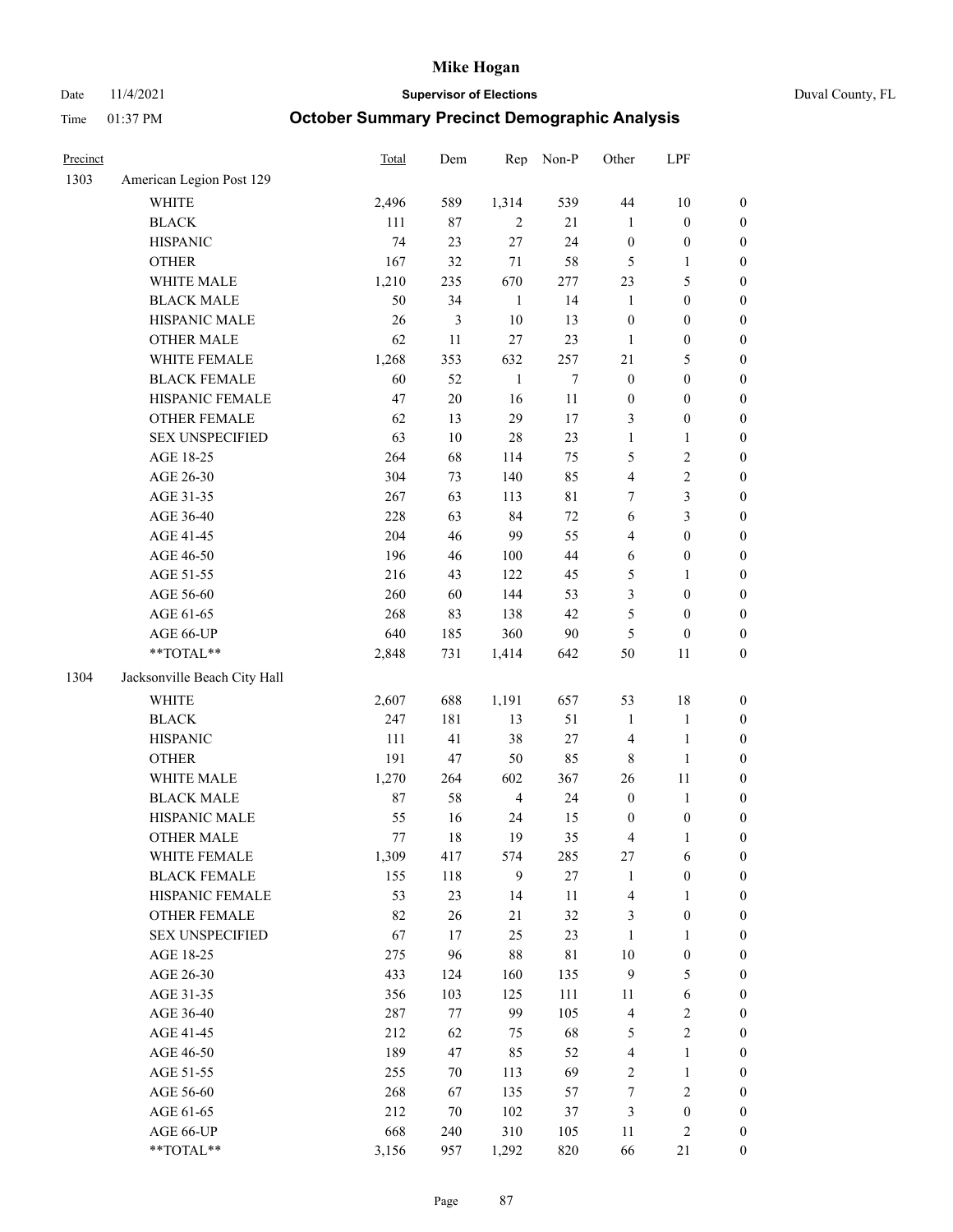Date 11/4/2021 **Supervisor of Elections** Duval County, FL

| Precinct |                                     | <b>Total</b> | Dem            | Rep                                       | Non-P               | Other                            | LPF                                |                  |
|----------|-------------------------------------|--------------|----------------|-------------------------------------------|---------------------|----------------------------------|------------------------------------|------------------|
| 1305     | Beaches Regional Library            |              |                |                                           |                     |                                  |                                    |                  |
|          | <b>WHITE</b>                        | 2,624        | 721            | 1,317                                     | 532                 | $40\,$                           | 14                                 | 0                |
|          | <b>BLACK</b>                        | 20           | 11             | 3                                         | $\overline{4}$      | $\mathbf{2}$                     | $\boldsymbol{0}$                   | $\boldsymbol{0}$ |
|          | <b>HISPANIC</b>                     | 65           | 26             | 22                                        | 15                  | $\mathbf{1}$                     | $\mathbf{1}$                       | $\boldsymbol{0}$ |
|          | <b>OTHER</b>                        | 121          | 36             | 42                                        | 39                  | $\mathbf{2}$                     | $\sqrt{2}$                         | $\boldsymbol{0}$ |
|          | WHITE MALE                          | 1,228        | 255            | 663                                       | 279                 | $20\,$                           | 11                                 | $\boldsymbol{0}$ |
|          | <b>BLACK MALE</b>                   | 12           | 6              | $\sqrt{2}$                                | $\sqrt{2}$          | $\overline{c}$                   | $\boldsymbol{0}$                   | $\boldsymbol{0}$ |
|          | HISPANIC MALE                       | 23           | $\,$ $\,$      | $\,$ $\,$                                 | 6                   | $\mathbf{1}$                     | $\boldsymbol{0}$                   | $\boldsymbol{0}$ |
|          | <b>OTHER MALE</b>                   | 44           | 11             | 16                                        | 14                  | $\mathbf{2}$                     | $\mathbf{1}$                       | $\boldsymbol{0}$ |
|          | WHITE FEMALE                        | 1,368        | 458            | 640                                       | 248                 | 19                               | $\mathfrak{Z}$                     | $\boldsymbol{0}$ |
|          | <b>BLACK FEMALE</b>                 | 8            | $\mathfrak{S}$ | $\mathbf{1}$                              | $\sqrt{2}$          | $\boldsymbol{0}$                 | $\boldsymbol{0}$                   | 0                |
|          | HISPANIC FEMALE                     | 39           | 17             | 12                                        | $\mathbf{9}$        | $\boldsymbol{0}$                 | $\mathbf{1}$                       | 0                |
|          | <b>OTHER FEMALE</b>                 | 52           | $20\,$         | 17                                        | 14                  | $\boldsymbol{0}$                 | $\mathbf{1}$                       | $\boldsymbol{0}$ |
|          | <b>SEX UNSPECIFIED</b>              | 56           | 14             | 25                                        | 16                  | $\mathbf{1}$                     | $\boldsymbol{0}$                   | $\boldsymbol{0}$ |
|          | AGE 18-25                           | 253          | $77\,$         | 97                                        | 67                  | 9                                | $\mathfrak{Z}$                     | $\boldsymbol{0}$ |
|          | AGE 26-30                           | 256          | 75             | 101                                       | $72\,$              | 5                                | $\mathfrak{Z}$                     | $\boldsymbol{0}$ |
|          | AGE 31-35                           | 240          | 63             | 104                                       | 66                  | 4                                | $\mathfrak{Z}$                     | $\boldsymbol{0}$ |
|          | AGE 36-40                           | 246          | 61             | 107                                       | 74                  | 4                                | $\boldsymbol{0}$                   | $\boldsymbol{0}$ |
|          | AGE 41-45                           | 178          | 54             | 69                                        | 50                  | 3                                | $\sqrt{2}$                         | $\boldsymbol{0}$ |
|          | AGE 46-50                           | 236          | 57             | 119                                       | 53                  | 4                                | $\mathfrak{Z}$                     | $\boldsymbol{0}$ |
|          | AGE 51-55                           | 230          | 51             | 121                                       | 50                  | 6                                | $\sqrt{2}$                         | $\boldsymbol{0}$ |
|          | AGE 56-60                           | 241          | 56             | 146                                       | 31                  | 8                                | $\boldsymbol{0}$                   | 0                |
|          | AGE 61-65                           | 280          | 63             | 160                                       | 56                  | $\boldsymbol{0}$                 | $\mathbf{1}$                       | 0                |
|          | AGE 66-UP                           | 669          | 237            | 360                                       | $70\,$              | $\overline{2}$                   | $\boldsymbol{0}$                   | $\boldsymbol{0}$ |
|          | $**TOTAL**$                         | 2,830        | 794            | 1,384                                     | 590                 | 45                               | 17                                 | $\boldsymbol{0}$ |
| 1306     | Atlantic Beach City Hall            |              |                |                                           |                     |                                  |                                    |                  |
|          | <b>WHITE</b>                        | 2,238        | 713            | 1,005                                     | 479                 | 34                               | $\boldsymbol{7}$                   | $\boldsymbol{0}$ |
|          | <b>BLACK</b>                        | 89           | 67             | 5                                         | 17                  | $\boldsymbol{0}$                 | $\boldsymbol{0}$                   | $\boldsymbol{0}$ |
|          | <b>HISPANIC</b>                     | 45           | 22             | 11                                        | 11                  | $\mathbf{1}$                     | $\boldsymbol{0}$                   | $\boldsymbol{0}$ |
|          | <b>OTHER</b>                        | 156          | 41             | 51                                        | 60                  | 2                                | $\sqrt{2}$                         | $\boldsymbol{0}$ |
|          | WHITE MALE                          | 1,059        | 277            | 507                                       | 255                 | 15                               | $\mathfrak s$                      | $\boldsymbol{0}$ |
|          | <b>BLACK MALE</b>                   | 47           | 33             | $\mathfrak{Z}$                            | $11\,$              | $\boldsymbol{0}$                 | $\boldsymbol{0}$                   | $\boldsymbol{0}$ |
|          | HISPANIC MALE                       | $22\,$       | $10\,$         | $\boldsymbol{7}$                          | $\mathfrak{S}$      | $\boldsymbol{0}$                 | $\boldsymbol{0}$                   | $\boldsymbol{0}$ |
|          | <b>OTHER MALE</b>                   | 51           | 9              | 18                                        | 24                  | $\boldsymbol{0}$                 | $\boldsymbol{0}$                   | $\boldsymbol{0}$ |
|          |                                     |              |                |                                           |                     |                                  |                                    | 0                |
|          | WHITE FEMALE<br><b>BLACK FEMALE</b> | 1,160        | 429            | 491                                       | 219                 | 19                               | $\overline{c}$<br>$\boldsymbol{0}$ | $\overline{0}$   |
|          | HISPANIC FEMALE                     | 42<br>22     | 34<br>12       | $\overline{c}$<br>$\overline{\mathbf{4}}$ | 6<br>$\mathfrak{S}$ | $\boldsymbol{0}$<br>$\mathbf{1}$ | $\boldsymbol{0}$                   | $\overline{0}$   |
|          | <b>OTHER FEMALE</b>                 | $70\,$       | 25             | 26                                        | 17                  | $\mathbf{1}$                     | $\mathbf{1}$                       | 0                |
|          | <b>SEX UNSPECIFIED</b>              | 55           | 14             | 14                                        | 25                  | $\mathbf{1}$                     | $\mathbf{1}$                       | 0                |
|          | AGE 18-25                           | 190          | 59             | 72                                        | 55                  | 4                                | $\boldsymbol{0}$                   | 0                |
|          | AGE 26-30                           | 210          | 72             | 74                                        | 57                  | 7                                | $\boldsymbol{0}$                   | 0                |
|          | AGE 31-35                           | 231          | 83             | 76                                        | 62                  | 9                                | $\mathbf{1}$                       | 0                |
|          | AGE 36-40                           | 209          | 64             | 66                                        | $72\,$              | 5                                | $\sqrt{2}$                         | 0                |
|          | AGE 41-45                           | 195          | 64             | 77                                        | 49                  | 3                                | $\mathbf{2}$                       | 0                |
|          | AGE 46-50                           | 191          | 51             | 85                                        | 52                  | 2                                | $\mathbf{1}$                       | 0                |
|          |                                     |              |                |                                           |                     |                                  |                                    |                  |
|          | AGE 51-55                           | 186<br>232   | 56             | 88                                        | 37                  | 4                                | $\mathbf{1}$<br>$\boldsymbol{0}$   | 0<br>0           |
|          | AGE 56-60<br>AGE 61-65              | 252          | 57<br>89       | 121<br>126                                | 53<br>36            | 1<br>$\mathbf{1}$                | $\boldsymbol{0}$                   | 0                |
|          | AGE 66-UP                           | 632          |                | 287                                       | 94                  | $\mathbf{1}$                     | $\mathfrak{2}$                     | 0                |
|          | **TOTAL**                           | 2,528        | 248            |                                           |                     |                                  | $\mathbf{9}$                       | $\boldsymbol{0}$ |
|          |                                     |              | 843            | 1,072                                     | 567                 | 37                               |                                    |                  |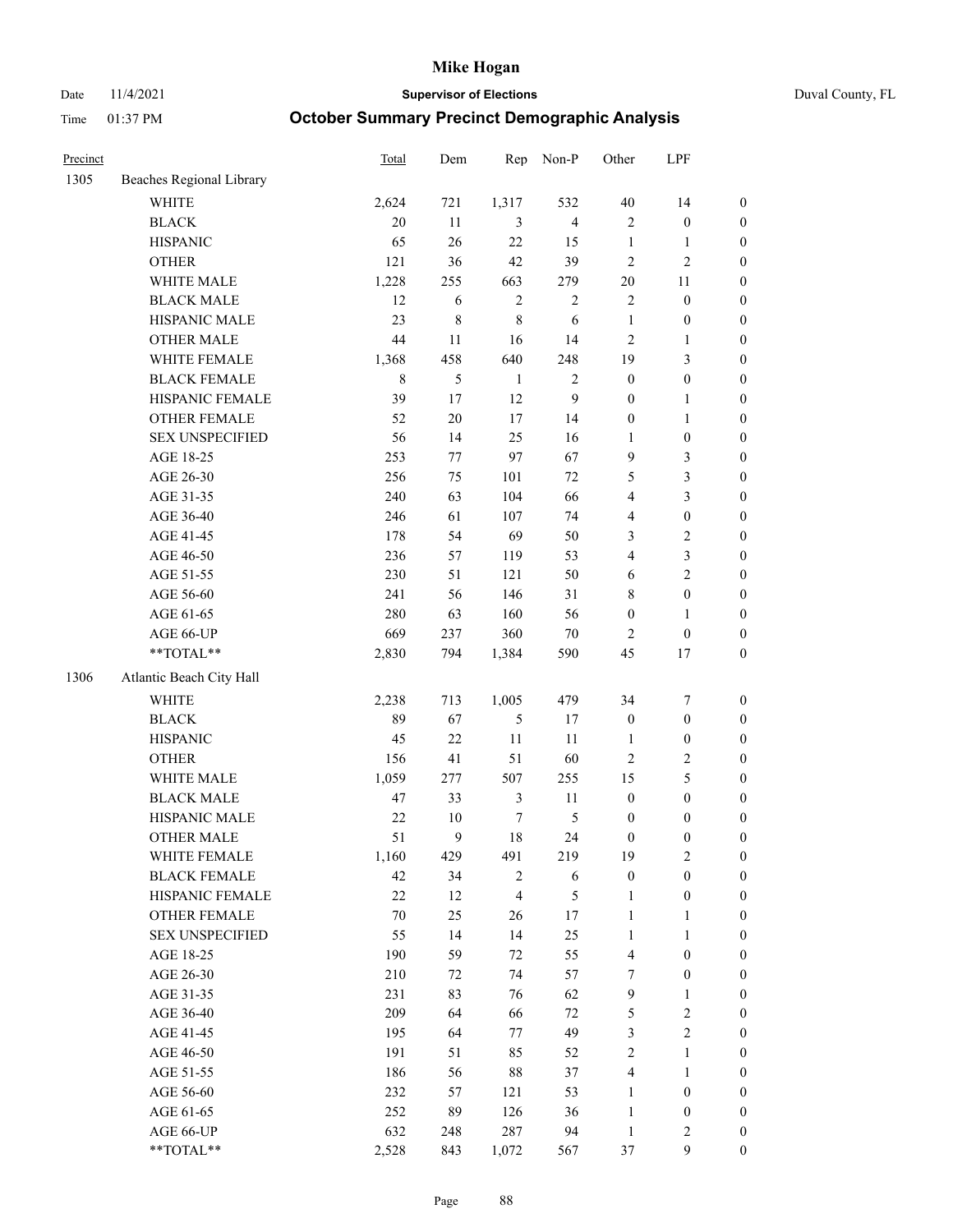Date 11/4/2021 **Supervisor of Elections** Duval County, FL

| Precinct |                                 | <b>Total</b> | Dem       | Rep            | Non-P                   | Other                                | LPF                                   |                  |
|----------|---------------------------------|--------------|-----------|----------------|-------------------------|--------------------------------------|---------------------------------------|------------------|
| 1307     | Adele Grage Cultural Center     |              |           |                |                         |                                      |                                       |                  |
|          | <b>WHITE</b>                    | 2,704        | 770       | 1,389          | 495                     | 37                                   | 13                                    | 0                |
|          | <b>BLACK</b>                    | 19           | 11        | 3              | $\overline{\mathbf{4}}$ | $\boldsymbol{0}$                     | $\mathbf{1}$                          | $\boldsymbol{0}$ |
|          | <b>HISPANIC</b>                 | 44           | 17        | 21             | 6                       | $\boldsymbol{0}$                     | $\boldsymbol{0}$                      | $\boldsymbol{0}$ |
|          | <b>OTHER</b>                    | 144          | 31        | 59             | 48                      | 6                                    | $\boldsymbol{0}$                      | $\boldsymbol{0}$ |
|          | WHITE MALE                      | 1,243        | 279       | 682            | 252                     | $20\,$                               | 10                                    | $\boldsymbol{0}$ |
|          | <b>BLACK MALE</b>               | 10           | 5         | $\mathbf{1}$   | $\mathfrak{Z}$          | $\boldsymbol{0}$                     | 1                                     | $\boldsymbol{0}$ |
|          | HISPANIC MALE                   | 20           | 6         | 10             | $\overline{4}$          | $\boldsymbol{0}$                     | $\boldsymbol{0}$                      | $\boldsymbol{0}$ |
|          | <b>OTHER MALE</b>               | 55           | 10        | 28             | 16                      | $\mathbf{1}$                         | $\boldsymbol{0}$                      | $\boldsymbol{0}$ |
|          | WHITE FEMALE                    | 1,446        | 486       | 699            | 241                     | 17                                   | $\mathfrak{Z}$                        | $\boldsymbol{0}$ |
|          | <b>BLACK FEMALE</b>             | 9            | 6         | $\overline{2}$ | $\mathbf{1}$            | $\boldsymbol{0}$                     | $\boldsymbol{0}$                      | $\boldsymbol{0}$ |
|          | HISPANIC FEMALE                 | 22           | 11        | 9              | $\sqrt{2}$              | $\boldsymbol{0}$                     | $\boldsymbol{0}$                      | 0                |
|          | <b>OTHER FEMALE</b>             | 59           | 16        | 22             | 17                      | 4                                    | $\boldsymbol{0}$                      | $\boldsymbol{0}$ |
|          | <b>SEX UNSPECIFIED</b>          | 47           | 10        | 19             | 17                      | $\mathbf{1}$                         | $\boldsymbol{0}$                      | $\boldsymbol{0}$ |
|          | AGE 18-25                       | 198          | 59        | 91             | 41                      | 5                                    | $\sqrt{2}$                            | $\boldsymbol{0}$ |
|          | AGE 26-30                       | 113          | 37        | 43             | $28\,$                  | 5                                    | $\boldsymbol{0}$                      | $\boldsymbol{0}$ |
|          | AGE 31-35                       | 119          | 33        | 45             | 38                      | 3                                    | $\boldsymbol{0}$                      | $\boldsymbol{0}$ |
|          | AGE 36-40                       | 126          | 31        | 49             | 42                      | 2                                    | $\sqrt{2}$                            | $\boldsymbol{0}$ |
|          | AGE 41-45                       | 127          | 31        | 60             | 35                      | $\boldsymbol{0}$                     | $\mathbf{1}$                          | $\boldsymbol{0}$ |
|          | AGE 46-50                       | 131          | 38        | 50             | 37                      | 2                                    | $\overline{\mathbf{4}}$               | $\boldsymbol{0}$ |
|          | AGE 51-55                       | 220          | 47        | 125            | 44                      | 3                                    | $\mathbf{1}$                          | $\boldsymbol{0}$ |
|          | AGE 56-60                       | 264          | 56        | 157            | 49                      | $\mathbf{1}$                         | $\mathbf{1}$                          | 0                |
|          | AGE 61-65                       | 284          | 92        | 142            | $42\,$                  | 6                                    | $\sqrt{2}$                            | 0                |
|          | AGE 66-UP                       | 1,328        | 405       | 710            | 196                     | 16                                   | $\mathbf{1}$                          | $\boldsymbol{0}$ |
|          | **TOTAL**                       | 2,911        | 829       | 1,472          | 553                     | 43                                   | 14                                    | $\boldsymbol{0}$ |
| 1308     | Community Presbyterian Church   |              |           |                |                         |                                      |                                       |                  |
|          | WHITE                           |              |           |                |                         |                                      |                                       |                  |
|          |                                 | 2,551        | 692       | 1,259          | 551                     | 35                                   | 14                                    | $\boldsymbol{0}$ |
|          | <b>BLACK</b><br><b>HISPANIC</b> | 347<br>66    | 278<br>26 | 12<br>21       | 56<br>19                | $\boldsymbol{0}$<br>$\boldsymbol{0}$ | $\mathbf{1}$<br>$\boldsymbol{0}$      | $\boldsymbol{0}$ |
|          |                                 |              |           |                |                         |                                      |                                       | $\boldsymbol{0}$ |
|          | <b>OTHER</b>                    | 155          | 58        | 47             | 46                      | 4                                    | $\boldsymbol{0}$                      | $\boldsymbol{0}$ |
|          | WHITE MALE                      | 1,204        | 273       | 629            | 280                     | 13                                   | 9                                     | $\boldsymbol{0}$ |
|          | <b>BLACK MALE</b>               | 143          | 104       | $\,$ 8 $\,$    | 31                      | $\boldsymbol{0}$                     | $\boldsymbol{0}$                      | $\boldsymbol{0}$ |
|          | HISPANIC MALE                   | 26           | $\,$ $\,$ | $\,$ 8 $\,$    | $10\,$                  | $\boldsymbol{0}$                     | $\boldsymbol{0}$                      | $\boldsymbol{0}$ |
|          | OTHER MALE                      | 52           | 16        | 19             | 14                      | 3                                    | $\boldsymbol{0}$                      | $\boldsymbol{0}$ |
|          | WHITE FEMALE                    | 1,329        | 413       | 624            | 266                     | 21                                   | 5                                     | 0                |
|          | <b>BLACK FEMALE</b>             | 198          | 169       | $\overline{4}$ | 24                      | $\boldsymbol{0}$                     | $\mathbf{1}$                          | $\boldsymbol{0}$ |
|          | HISPANIC FEMALE                 | 39           | 17        | 13             | 9                       | $\boldsymbol{0}$                     | $\boldsymbol{0}$                      | $\overline{0}$   |
|          | OTHER FEMALE                    | 61           | 27        | 18             | 15                      | $\mathbf{1}$                         | $\boldsymbol{0}$                      | $\overline{0}$   |
|          | <b>SEX UNSPECIFIED</b>          | 67           | 27        | 16             | 23                      | $\mathbf{1}$                         | $\boldsymbol{0}$                      | 0                |
|          | AGE 18-25<br>AGE 26-30          | 322          | 110       | 117            | 87                      | $\,$ 8 $\,$                          | $\boldsymbol{0}$                      | 0                |
|          |                                 | 187<br>227   | 68<br>82  | 60             | 53<br>65                | 5                                    | $\mathbf{1}$<br>$\sqrt{2}$            | 0                |
|          | AGE 31-35                       |              |           | 74             |                         | 4                                    |                                       | 0                |
|          | AGE 36-40                       | 251<br>231   | 74<br>68  | 95<br>93       | 76<br>67                | 2<br>$\mathbf{1}$                    | $\overline{\mathbf{4}}$<br>$\sqrt{2}$ | 0                |
|          | AGE 41-45                       |              |           |                |                         |                                      | $\sqrt{2}$                            | 0                |
|          | AGE 46-50                       | 234          | 78        | 99             | 55                      | $\boldsymbol{0}$                     |                                       | 0                |
|          | AGE 51-55                       | 255          | 67        | 121            | 59                      | 5                                    | $\mathfrak{Z}$                        | $\overline{0}$   |
|          | AGE 56-60                       | 369          | 115       | 183            | 64                      | 6                                    | 1                                     | $\overline{0}$   |
|          | AGE 61-65                       | 309          | 104       | 158            | 45                      | 2                                    | $\boldsymbol{0}$                      | $\overline{0}$   |
|          | AGE 66-UP                       | 734          | 288       | 339            | 101                     | 6                                    | $\boldsymbol{0}$                      | 0                |
|          | **TOTAL**                       | 3,119        | 1,054     | 1,339          | 672                     | 39                                   | 15                                    | $\boldsymbol{0}$ |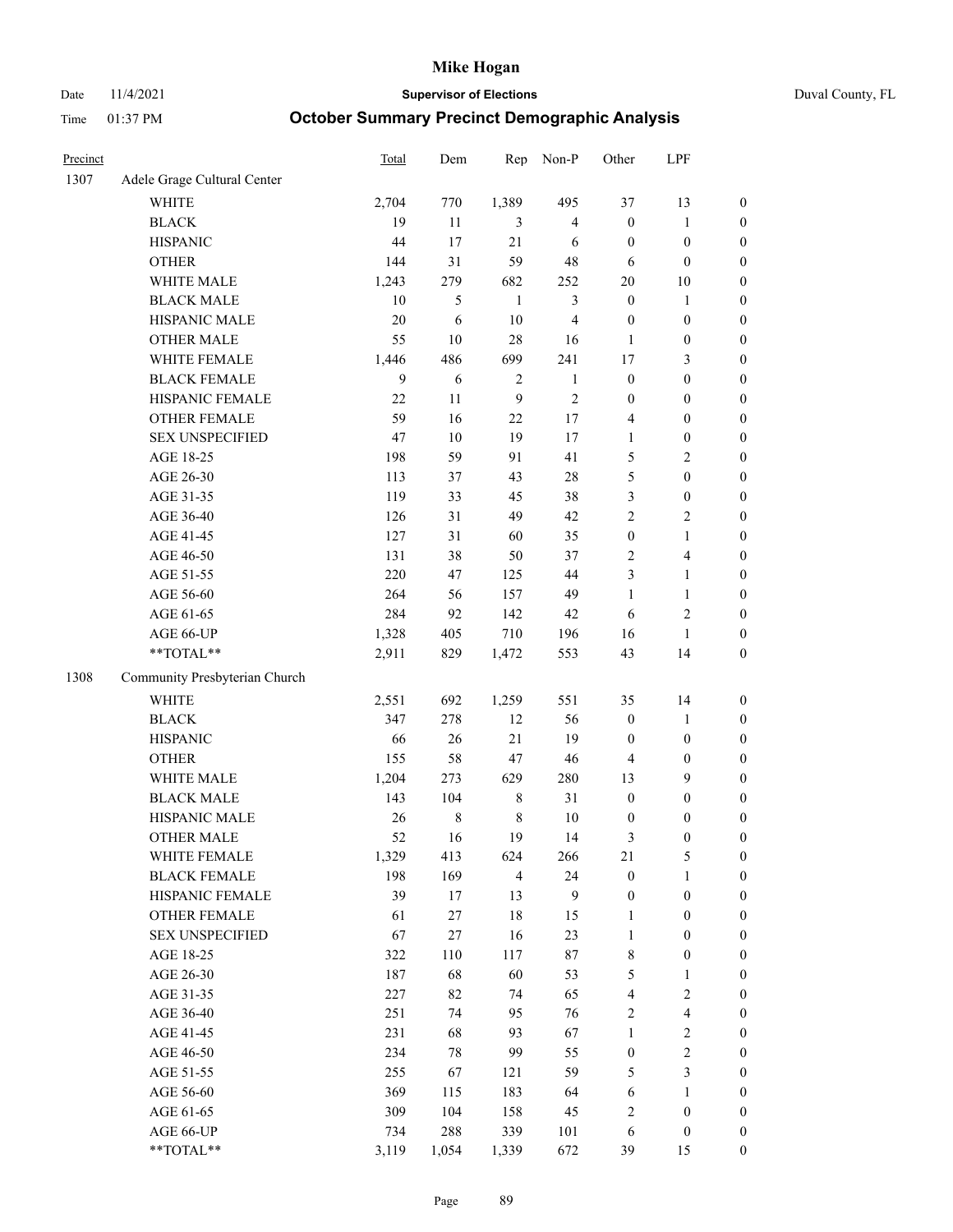Date 11/4/2021 **Supervisor of Elections** Duval County, FL

| Precinct |                                       | <b>Total</b> | Dem                | Rep            | Non-P                 | Other                                | LPF                              |                                    |
|----------|---------------------------------------|--------------|--------------------|----------------|-----------------------|--------------------------------------|----------------------------------|------------------------------------|
| 1309     | Christ United Methodist Church        |              |                    |                |                       |                                      |                                  |                                    |
|          | <b>WHITE</b>                          | 2,757        | 682                | 1,406          | 607                   | 46                                   | 16                               | 0                                  |
|          | <b>BLACK</b>                          | 38           | 17                 | 8              | $10\,$                | 3                                    | $\boldsymbol{0}$                 | 0                                  |
|          | <b>HISPANIC</b>                       | 56           | 17                 | 22             | 15                    | $\mathbf{1}$                         | $\mathbf{1}$                     | 0                                  |
|          | <b>OTHER</b>                          | 149          | 32                 | 43             | 66                    | 3                                    | $\mathfrak{S}$                   | $\boldsymbol{0}$                   |
|          | WHITE MALE                            | 1,316        | 238                | 722            | 321                   | 25                                   | 10                               | $\boldsymbol{0}$                   |
|          | <b>BLACK MALE</b>                     | 20           | 11                 | $\overline{2}$ | 5                     | $\overline{c}$                       | $\boldsymbol{0}$                 | 0                                  |
|          | HISPANIC MALE                         | 26           | 5                  | 11             | 9                     | $\mathbf{1}$                         | $\boldsymbol{0}$                 | 0                                  |
|          | <b>OTHER MALE</b>                     | 55           | 11                 | 15             | 25                    | $\overline{2}$                       | $\overline{2}$                   | $\boldsymbol{0}$                   |
|          | WHITE FEMALE                          | 1,408        | 440                | 667            | 274                   | 21                                   | 6                                | 0                                  |
|          | <b>BLACK FEMALE</b>                   | 18           | 6                  | 6              | 5                     | $\mathbf{1}$                         | $\boldsymbol{0}$                 | 0                                  |
|          | HISPANIC FEMALE                       | 29           | 12                 | 10             | 6                     | $\boldsymbol{0}$                     | $\mathbf{1}$                     | 0                                  |
|          | OTHER FEMALE                          | 63           | 16                 | 22             | 22                    | $\boldsymbol{0}$                     | $\mathfrak{Z}$                   | 0                                  |
|          | <b>SEX UNSPECIFIED</b>                | 64           | 9                  | 24             | 30                    | $\mathbf{1}$                         | $\boldsymbol{0}$                 | $\boldsymbol{0}$                   |
|          | AGE 18-25                             | 272          | 57                 | 114            | $88\,$                | 9                                    | $\overline{\mathbf{4}}$          | $\boldsymbol{0}$                   |
|          | AGE 26-30                             | 258          | 66                 | 103            | 83                    | 6                                    | $\boldsymbol{0}$                 | $\boldsymbol{0}$                   |
|          | AGE 31-35                             | 267          | 60                 | 116            | 79                    | 10                                   | $\sqrt{2}$                       | 0                                  |
|          | AGE 36-40                             | 308          | 74                 | 136            | 87                    | $\mathfrak{S}$                       | $\sqrt{6}$                       | $\boldsymbol{0}$                   |
|          | AGE 41-45                             | 262          | 63                 | 115            | 77                    | 5                                    | $\sqrt{2}$                       | $\boldsymbol{0}$                   |
|          | AGE 46-50                             | 240          | 49                 | 110            | 74                    | 4                                    | $\mathfrak{Z}$                   | $\boldsymbol{0}$                   |
|          | AGE 51-55                             | 248          | 56                 | 139            | 51                    | $\boldsymbol{0}$                     | $\sqrt{2}$                       | 0                                  |
|          | AGE 56-60                             | 240          | 52                 | 134            | 46                    | 6                                    | $\overline{2}$                   | 0                                  |
|          | AGE 61-65                             | 270          | 61                 | 159            | 47                    | 3                                    | $\boldsymbol{0}$                 | 0                                  |
|          | AGE 66-UP                             | 633          | 208                | 353            | 66                    | $\mathfrak{S}$                       | $\mathbf{1}$                     | 0                                  |
|          | **TOTAL**                             | 3,000        | 748                | 1,479          | 698                   | 53                                   | $22\,$                           | $\boldsymbol{0}$                   |
| 1310     | First Christian Church of the Beaches |              |                    |                |                       |                                      |                                  |                                    |
|          |                                       |              |                    |                |                       |                                      |                                  |                                    |
|          | <b>WHITE</b>                          | 2,779        | 681                | 1,391          | 642                   | 49                                   | 16                               | $\boldsymbol{0}$                   |
|          | <b>BLACK</b>                          | 41           | 24                 | $\,$ 8 $\,$    | $\,$ 8 $\,$           | $\mathbf{1}$                         | $\boldsymbol{0}$                 | $\boldsymbol{0}$                   |
|          | <b>HISPANIC</b>                       | 98           | 26                 | 43             | 23                    | 6                                    | $\boldsymbol{0}$                 | 0                                  |
|          | <b>OTHER</b>                          | 176          | 41                 | 57             | 73                    | $\overline{c}$                       | $\mathfrak{Z}$                   | $\boldsymbol{0}$                   |
|          | WHITE MALE                            | 1,372        | 289                | 685            | 357                   | 27                                   | 14                               | $\boldsymbol{0}$                   |
|          | <b>BLACK MALE</b>                     | 24           | 12                 | $\sqrt{5}$     | $\sqrt{6}$            | $\mathbf{1}$                         | $\boldsymbol{0}$                 | 0                                  |
|          | HISPANIC MALE                         | 49<br>66     | $\mathbf{9}$<br>13 | 27<br>20       | 11<br>30              | 2<br>$\sqrt{2}$                      | $\boldsymbol{0}$                 | 0                                  |
|          | <b>OTHER MALE</b>                     |              |                    |                |                       |                                      | 1                                | 0                                  |
|          | WHITE FEMALE<br><b>BLACK FEMALE</b>   | 1,385        | 388                | 693<br>3       | 280<br>$\overline{c}$ | 22                                   | 2<br>$\boldsymbol{0}$            | 0                                  |
|          | HISPANIC FEMALE                       | 16<br>49     | 11<br>17           | 16             | 12                    | $\boldsymbol{0}$<br>4                |                                  | $\boldsymbol{0}$<br>$\overline{0}$ |
|          | <b>OTHER FEMALE</b>                   | 74           | 21                 | 30             | 22                    |                                      | $\boldsymbol{0}$<br>$\mathbf{1}$ | $\overline{0}$                     |
|          | <b>SEX UNSPECIFIED</b>                | 59           | 12                 | 20             | 26                    | $\boldsymbol{0}$<br>$\boldsymbol{0}$ | $\mathbf{1}$                     | 0                                  |
|          | AGE 18-25                             | 259          | 66                 | 99             | $80\,$                | 12                                   | $\sqrt{2}$                       | $\theta$                           |
|          | AGE 26-30                             | 311          | 72                 | 121            | 109                   | 6                                    | $\mathfrak{Z}$                   | 0                                  |
|          | AGE 31-35                             | 335          | $80\,$             | 142            | 109                   | 3                                    | $\mathbf{1}$                     | 0                                  |
|          | AGE 36-40                             | 256          | 73                 | 96             | $78\,$                | 6                                    | $\mathfrak{Z}$                   | 0                                  |
|          | AGE 41-45                             | 233          | 61                 | 97             | 65                    | 6                                    | $\overline{\mathbf{4}}$          | 0                                  |
|          | AGE 46-50                             | 212          | 55                 | 104            | 46                    | 5                                    | $\sqrt{2}$                       | 0                                  |
|          |                                       |              |                    |                |                       |                                      |                                  |                                    |
|          | AGE 51-55<br>AGE 56-60                | 262<br>314   | 59<br>69           | 141<br>181     | 58<br>56              | 4<br>5                               | $\boldsymbol{0}$<br>3            | $\overline{0}$<br>$\overline{0}$   |
|          | AGE 61-65                             | 269          | 57                 | 150            | 57                    | 4                                    | $\mathbf{1}$                     | $\boldsymbol{0}$                   |
|          | AGE 66-UP                             | 643          | 180                | 368            | 88                    | 7                                    | $\boldsymbol{0}$                 | $\boldsymbol{0}$                   |
|          | **TOTAL**                             | 3,094        | 772                | 1,499          | 746                   | 58                                   | 19                               | $\boldsymbol{0}$                   |
|          |                                       |              |                    |                |                       |                                      |                                  |                                    |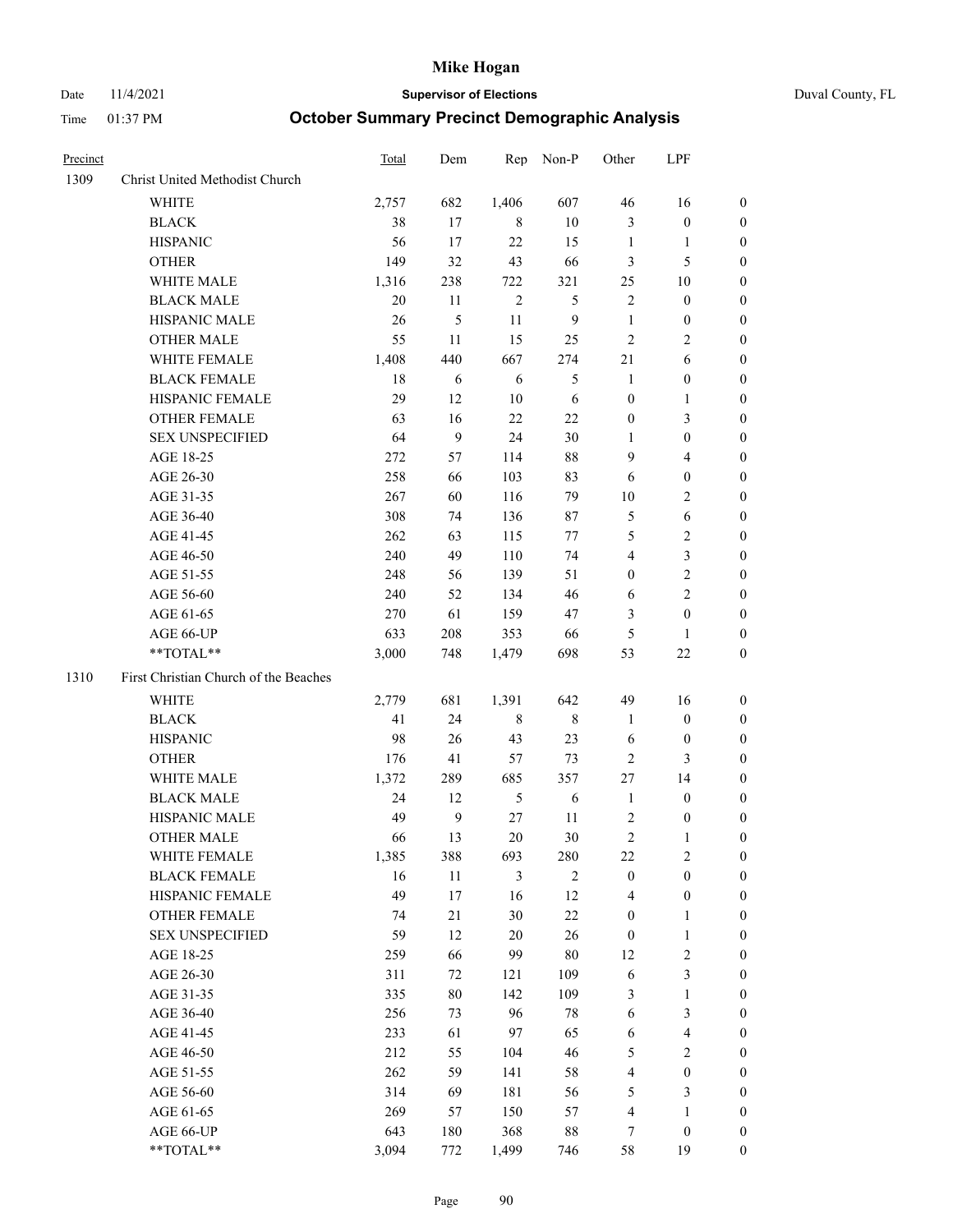Date 11/4/2021 **Supervisor of Elections** Duval County, FL

| Precinct |                            | Total  | Dem       | Rep                     | Non-P          | Other                   | LPF              |                  |
|----------|----------------------------|--------|-----------|-------------------------|----------------|-------------------------|------------------|------------------|
| 1311     | Hampton Inn                |        |           |                         |                |                         |                  |                  |
|          | <b>WHITE</b>               | 3,327  | 743       | 1,767                   | 732            | 67                      | 18               | 0                |
|          | <b>BLACK</b>               | 64     | 45        | 6                       | 11             | $\mathbf{1}$            | $\mathbf{1}$     | 0                |
|          | <b>HISPANIC</b>            | 79     | 28        | 29                      | 20             | 2                       | $\boldsymbol{0}$ | $\boldsymbol{0}$ |
|          | <b>OTHER</b>               | 229    | 59        | 105                     | 63             | $\mathbf{1}$            | 1                | $\boldsymbol{0}$ |
|          | WHITE MALE                 | 1,527  | 260       | 861                     | 369            | 28                      | 9                | $\boldsymbol{0}$ |
|          | <b>BLACK MALE</b>          | 38     | 26        | $\overline{\mathbf{4}}$ | 7              | $\mathbf{1}$            | $\boldsymbol{0}$ | $\boldsymbol{0}$ |
|          | HISPANIC MALE              | 21     | $\,$ $\,$ | 8                       | 5              | $\boldsymbol{0}$        | $\boldsymbol{0}$ | $\boldsymbol{0}$ |
|          | <b>OTHER MALE</b>          | 89     | 21        | 43                      | 24             | $\boldsymbol{0}$        | $\mathbf{1}$     | $\boldsymbol{0}$ |
|          | WHITE FEMALE               | 1,771  | 476       | 898                     | 349            | 39                      | $\boldsymbol{9}$ | $\boldsymbol{0}$ |
|          | <b>BLACK FEMALE</b>        | 26     | 19        | $\sqrt{2}$              | $\overline{4}$ | $\boldsymbol{0}$        | $\mathbf{1}$     | $\boldsymbol{0}$ |
|          | HISPANIC FEMALE            | 55     | 20        | 20                      | 13             | 2                       | $\boldsymbol{0}$ | $\boldsymbol{0}$ |
|          | OTHER FEMALE               | 105    | 31        | 50                      | 23             | $\mathbf{1}$            | $\boldsymbol{0}$ | $\boldsymbol{0}$ |
|          | <b>SEX UNSPECIFIED</b>     | 67     | 14        | 21                      | 32             | $\boldsymbol{0}$        | $\boldsymbol{0}$ | $\boldsymbol{0}$ |
|          | AGE 18-25                  | 302    | 63        | 141                     | 86             | 11                      | $\mathbf{1}$     | $\boldsymbol{0}$ |
|          | AGE 26-30                  | 329    | 77        | 145                     | 93             | 9                       | $\mathfrak s$    | $\boldsymbol{0}$ |
|          | AGE 31-35                  | 363    | 69        | 171                     | 118            | 4                       | $\mathbf{1}$     | $\boldsymbol{0}$ |
|          | AGE 36-40                  | 319    | 72        | 143                     | 93             | 8                       | 3                | $\boldsymbol{0}$ |
|          | AGE 41-45                  | 296    | $71\,$    | 135                     | 84             | 5                       | $\mathbf{1}$     | $\boldsymbol{0}$ |
|          | AGE 46-50                  | 239    | 35        | 141                     | 56             | 4                       | $\mathfrak{Z}$   | $\boldsymbol{0}$ |
|          | AGE 51-55                  | 315    | 52        | 190                     | 63             | 6                       | $\overline{4}$   | 0                |
|          | AGE 56-60                  | 339    | 80        | 192                     | 59             | 7                       | $\mathbf{1}$     | 0                |
|          | AGE 61-65                  | 315    | 89        | 175                     | 43             | $\tau$                  | 1                | $\boldsymbol{0}$ |
|          | AGE 66-UP                  | 881    | 267       | 473                     | 131            | 10                      | $\boldsymbol{0}$ | $\boldsymbol{0}$ |
|          | $**TOTAL**$                | 3,699  | 875       | 1,907                   | 826            | $71\,$                  | 20               | $\boldsymbol{0}$ |
| 1312     | Oceanside Church of Christ |        |           |                         |                |                         |                  |                  |
|          | <b>WHITE</b>               | 1,887  | 503       | 806                     | 532            | 35                      | 11               | $\boldsymbol{0}$ |
|          | <b>BLACK</b>               | 324    | 240       | 18                      | 62             | 4                       | $\boldsymbol{0}$ | $\boldsymbol{0}$ |
|          | <b>HISPANIC</b>            | 136    | 59        | 33                      | 41             | 3                       | $\boldsymbol{0}$ | $\boldsymbol{0}$ |
|          | <b>OTHER</b>               | 172    | 55        | 46                      | 67             | 3                       | $\mathbf{1}$     | $\boldsymbol{0}$ |
|          | WHITE MALE                 | 894    | 167       | 419                     | 289            | 13                      | 6                | $\boldsymbol{0}$ |
|          | <b>BLACK MALE</b>          | 141    | 94        | 12                      | 33             | $\overline{c}$          | $\boldsymbol{0}$ | $\boldsymbol{0}$ |
|          | HISPANIC MALE              | 63     | 22        | 17                      | 24             | $\boldsymbol{0}$        | $\boldsymbol{0}$ | $\boldsymbol{0}$ |
|          | <b>OTHER MALE</b>          | 64     | 18        | 14                      | 32             | $\boldsymbol{0}$        | $\boldsymbol{0}$ | $\boldsymbol{0}$ |
|          | WHITE FEMALE               | 977    | 330       | 380                     | 240            | 22                      | 5                | 0                |
|          | <b>BLACK FEMALE</b>        | 175    | 142       | 5                       | 26             | $\overline{c}$          | $\boldsymbol{0}$ | $\overline{0}$   |
|          | HISPANIC FEMALE            | $72\,$ | 37        | 15                      | 17             | 3                       | $\boldsymbol{0}$ | $\overline{0}$   |
|          | OTHER FEMALE               | 74     | 26        | 23                      | 23             | $\mathbf{1}$            | $\mathbf{1}$     | $\overline{0}$   |
|          | <b>SEX UNSPECIFIED</b>     | 59     | 21        | 18                      | 18             | 2                       | $\boldsymbol{0}$ | 0                |
|          | AGE 18-25                  | 279    | 87        | 82                      | 97             | 10                      | $\mathfrak{Z}$   | 0                |
|          | AGE 26-30                  | 312    | 94        | 102                     | 107            | 6                       | 3                | 0                |
|          | AGE 31-35                  | 278    | 81        | 91                      | 98             | 6                       | $\sqrt{2}$       | 0                |
|          | AGE 36-40                  | 265    | 101       | 70                      | 83             | 8                       | $\mathfrak{Z}$   | 0                |
|          | AGE 41-45                  | 207    | 77        | 52                      | 76             | $\overline{c}$          | $\boldsymbol{0}$ | 0                |
|          | AGE 46-50                  | 212    | 60        | 81                      | 66             | 5                       | $\boldsymbol{0}$ | 0                |
|          | AGE 51-55                  | 205    | 55        | 103                     | 47             | $\boldsymbol{0}$        | $\boldsymbol{0}$ | $\overline{0}$   |
|          | AGE 56-60                  | 208    | 64        | 96                      | 45             | 2                       | 1                | $\overline{0}$   |
|          | AGE 61-65                  | 210    | 78        | 102                     | 28             | $\overline{\mathbf{c}}$ | $\boldsymbol{0}$ | $\overline{0}$   |
|          | AGE 66-UP                  | 343    | 160       | 124                     | 55             | 4                       | $\boldsymbol{0}$ | 0                |
|          | **TOTAL**                  | 2,519  | 857       | 903                     | 702            | 45                      | 12               | $\boldsymbol{0}$ |
|          |                            |        |           |                         |                |                         |                  |                  |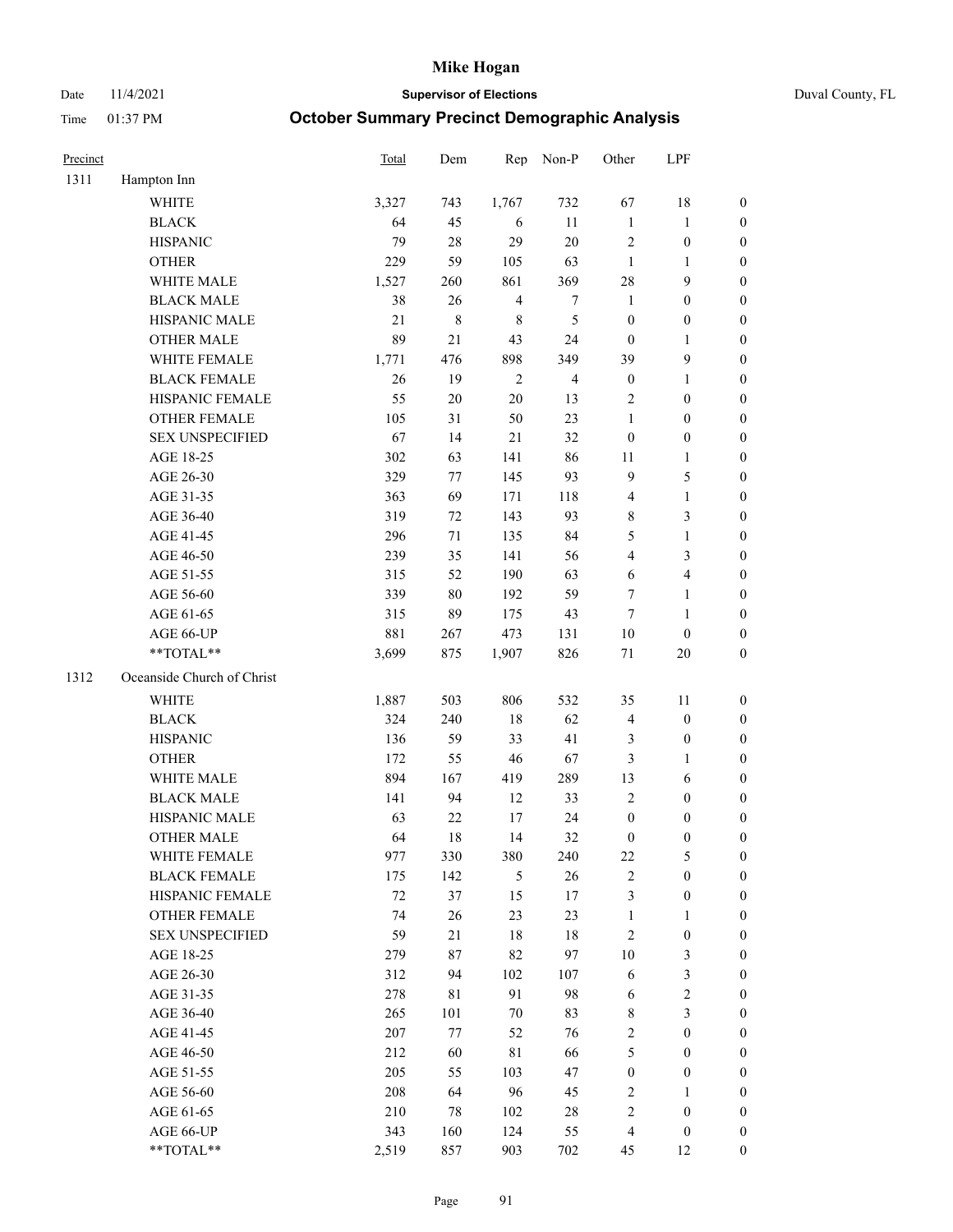Date 11/4/2021 **Supervisor of Elections** Duval County, FL

| Precinct |                          | <b>Total</b> | Dem    | Rep            | Non-P       | Other            | LPF              |                  |
|----------|--------------------------|--------------|--------|----------------|-------------|------------------|------------------|------------------|
| 1313     | Rivertown Church         |              |        |                |             |                  |                  |                  |
|          | <b>WHITE</b>             | 3,692        | 625    | 2,281          | 736         | 41               | $\mathbf{9}$     | $\boldsymbol{0}$ |
|          | <b>BLACK</b>             | 185          | 129    | 11             | 45          | $\boldsymbol{0}$ | $\boldsymbol{0}$ | $\boldsymbol{0}$ |
|          | <b>HISPANIC</b>          | 168          | 65     | 49             | 51          | 3                | $\boldsymbol{0}$ | $\boldsymbol{0}$ |
|          | <b>OTHER</b>             | 296          | 61     | 110            | 117         | 7                | 1                | $\boldsymbol{0}$ |
|          | WHITE MALE               | 1,823        | 236    | 1,170          | 397         | 15               | $\mathfrak s$    | $\boldsymbol{0}$ |
|          | <b>BLACK MALE</b>        | 64           | 39     | $\tau$         | 18          | $\boldsymbol{0}$ | $\boldsymbol{0}$ | $\boldsymbol{0}$ |
|          | HISPANIC MALE            | 77           | 26     | 25             | 24          | 2                | $\boldsymbol{0}$ | $\boldsymbol{0}$ |
|          | <b>OTHER MALE</b>        | 101          | 23     | 35             | 43          | $\boldsymbol{0}$ | $\boldsymbol{0}$ | $\boldsymbol{0}$ |
|          | WHITE FEMALE             | 1,839        | 385    | 1,091          | 333         | 26               | $\overline{4}$   | $\boldsymbol{0}$ |
|          | <b>BLACK FEMALE</b>      | 121          | 90     | $\overline{4}$ | $27\,$      | $\boldsymbol{0}$ | $\boldsymbol{0}$ | $\boldsymbol{0}$ |
|          | HISPANIC FEMALE          | 88           | 37     | 23             | $27\,$      | 1                | $\boldsymbol{0}$ | 0                |
|          | <b>OTHER FEMALE</b>      | 144          | $27\,$ | 60             | 50          | $\sqrt{6}$       | $\mathbf{1}$     | $\boldsymbol{0}$ |
|          | <b>SEX UNSPECIFIED</b>   | 84           | 17     | 36             | $30\,$      | $\mathbf{1}$     | $\boldsymbol{0}$ | $\boldsymbol{0}$ |
|          | AGE 18-25                | 414          | 105    | 174            | 129         | 5                | 1                | $\boldsymbol{0}$ |
|          | AGE 26-30                | 312          | 73     | 139            | 92          | 4                | $\overline{4}$   | $\boldsymbol{0}$ |
|          | AGE 31-35                | 310          | $77\,$ | 138            | 90          | 5                | $\boldsymbol{0}$ | $\boldsymbol{0}$ |
|          | AGE 36-40                | 385          | 83     | 187            | 103         | 9                | $\mathfrak{Z}$   | $\boldsymbol{0}$ |
|          | AGE 41-45                | 362          | $80\,$ | 168            | 109         | 5                | $\boldsymbol{0}$ | $\boldsymbol{0}$ |
|          | AGE 46-50                | 348          | 53     | 213            | 76          | 6                | $\boldsymbol{0}$ | $\boldsymbol{0}$ |
|          | AGE 51-55                | 350          | 64     | 211            | $70\,$      | 4                | 1                | $\boldsymbol{0}$ |
|          | AGE 56-60                | 425          | 66     | 281            | 74          | 4                | $\boldsymbol{0}$ | 0                |
|          | AGE 61-65                | 364          | 53     | 238            | 68          | 4                | $\mathbf{1}$     | 0                |
|          | AGE 66-UP                | 1,068        | 225    | 701            | 137         | 5                | $\boldsymbol{0}$ | $\boldsymbol{0}$ |
|          | $**TOTAL**$              | 4,341        | 880    | 2,451          | 949         | 51               | 10               | $\boldsymbol{0}$ |
| 1314     | Mayport Community Center |              |        |                |             |                  |                  |                  |
|          | <b>WHITE</b>             | 734          | 131    | 391            | 186         | 18               | $\,$ 8 $\,$      | $\boldsymbol{0}$ |
|          | <b>BLACK</b>             | 152          | 93     | 9              | 42          | 8                | $\boldsymbol{0}$ | $\boldsymbol{0}$ |
|          | <b>HISPANIC</b>          | 86           | 26     | 30             | 26          | $\boldsymbol{0}$ | $\overline{4}$   | $\boldsymbol{0}$ |
|          | <b>OTHER</b>             | 119          | 27     | $48\,$         | 39          | 5                | $\boldsymbol{0}$ | $\boldsymbol{0}$ |
|          | WHITE MALE               | 368          | 48     | 215            | 91          | 9                | 5                | $\boldsymbol{0}$ |
|          | <b>BLACK MALE</b>        | 69           | 34     | $\sqrt{5}$     | 24          | $\sqrt{6}$       | $\boldsymbol{0}$ | $\boldsymbol{0}$ |
|          | HISPANIC MALE            | 41           | 12     | 14             | 12          | $\boldsymbol{0}$ | $\mathfrak{Z}$   | $\boldsymbol{0}$ |
|          | <b>OTHER MALE</b>        | 46           | $\tau$ | 21             | 14          | 4                | $\boldsymbol{0}$ | $\boldsymbol{0}$ |
|          | WHITE FEMALE             | 350          | 80     | 167            | 91          | 9                | 3                | 0                |
|          | <b>BLACK FEMALE</b>      | $80\,$       | 57     | $\overline{4}$ | 17          | $\overline{c}$   | $\boldsymbol{0}$ | $\overline{0}$   |
|          | HISPANIC FEMALE          | 43           | 13     | 15             | 14          | $\boldsymbol{0}$ | 1                | $\overline{0}$   |
|          | OTHER FEMALE             | 57           | 14     | 21             | $22\,$      | $\boldsymbol{0}$ | $\boldsymbol{0}$ | 0                |
|          | <b>SEX UNSPECIFIED</b>   | 37           | 12     | 16             | $\,$ 8 $\,$ | $\mathbf{1}$     | $\boldsymbol{0}$ | 0                |
|          | AGE 18-25                | 148          | 43     | 53             | $44\,$      | 4                | $\overline{4}$   | 0                |
|          | AGE 26-30                | 119          | 27     | 37             | 53          | $\mathbf{1}$     | $\mathbf{1}$     | 0                |
|          | AGE 31-35                | 149          | 38     | 51             | 50          | 6                | $\overline{4}$   | 0                |
|          | AGE 36-40                | 169          | 46     | 69             | 47          | 5                | $\sqrt{2}$       | 0                |
|          | AGE 41-45                | 140          | 35     | 69             | $30\,$      | 5                | $\mathbf{1}$     | 0                |
|          | AGE 46-50                | 102          | 26     | 53             | 21          | 2                | $\boldsymbol{0}$ | 0                |
|          | AGE 51-55                | 65           | 9      | 37             | 15          | 4                | $\boldsymbol{0}$ | 0                |
|          | AGE 56-60                | 64           | 16     | 35             | 12          | 1                | $\boldsymbol{0}$ | 0                |
|          | AGE 61-65                | 41           | 6      | 26             | 8           | $\mathbf{1}$     | $\boldsymbol{0}$ | 0                |
|          | AGE 66-UP                | 94           | 31     | $\sqrt{48}$    | 13          | 2                | $\boldsymbol{0}$ | 0                |
|          | **TOTAL**                | 1,091        | 277    | 478            | 293         | 31               | 12               | $\boldsymbol{0}$ |
|          |                          |              |        |                |             |                  |                  |                  |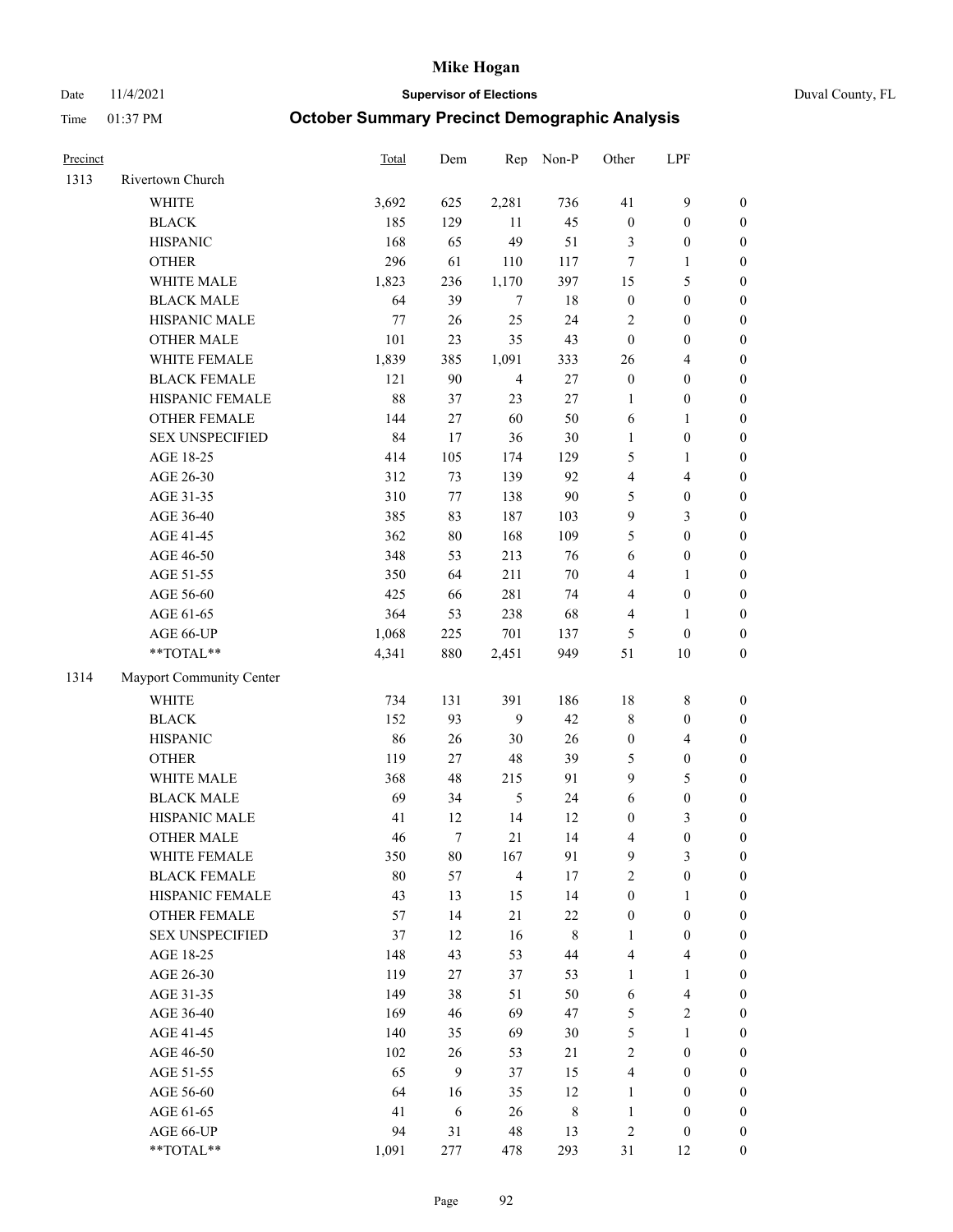Date 11/4/2021 **Supervisor of Elections** Duval County, FL

| Precinct |                            | Total | Dem   | Rep         | Non-P  | Other                   | LPF                     |                  |
|----------|----------------------------|-------|-------|-------------|--------|-------------------------|-------------------------|------------------|
| 1315     | Oceanside Church of Christ |       |       |             |        |                         |                         |                  |
|          | <b>WHITE</b>               | 4,344 | 1,055 | 2,001       | 1,172  | 90                      | 26                      | 0                |
|          | <b>BLACK</b>               | 775   | 530   | 54          | 175    | 13                      | $\mathfrak{Z}$          | $\boldsymbol{0}$ |
|          | <b>HISPANIC</b>            | 423   | 151   | 108         | 152    | $\,$ 8 $\,$             | $\overline{\mathbf{4}}$ | $\boldsymbol{0}$ |
|          | <b>OTHER</b>               | 578   | 149   | 181         | 238    | 7                       | 3                       | $\boldsymbol{0}$ |
|          | WHITE MALE                 | 2,065 | 405   | 1,008       | 585    | 48                      | 19                      | $\boldsymbol{0}$ |
|          | <b>BLACK MALE</b>          | 357   | 213   | 32          | 105    | 5                       | $\sqrt{2}$              | $\boldsymbol{0}$ |
|          | HISPANIC MALE              | 194   | 55    | 57          | 75     | 5                       | $\sqrt{2}$              | $\boldsymbol{0}$ |
|          | <b>OTHER MALE</b>          | 226   | 48    | $80\,$      | 94     | $\mathbf{1}$            | $\mathfrak{Z}$          | $\boldsymbol{0}$ |
|          | WHITE FEMALE               | 2,232 | 634   | 976         | 574    | 41                      | $\boldsymbol{7}$        | $\boldsymbol{0}$ |
|          | <b>BLACK FEMALE</b>        | 403   | 304   | $22\,$      | 69     | 8                       | $\boldsymbol{0}$        | 0                |
|          | HISPANIC FEMALE            | 219   | 92    | 48          | 74     | 3                       | $\sqrt{2}$              | 0                |
|          | OTHER FEMALE               | 252   | 75    | 82          | 92     | 3                       | $\boldsymbol{0}$        | $\boldsymbol{0}$ |
|          | <b>SEX UNSPECIFIED</b>     | 172   | 59    | 39          | 69     | 4                       | $\mathbf{1}$            | $\boldsymbol{0}$ |
|          | AGE 18-25                  | 659   | 217   | 177         | 241    | $20\,$                  | $\overline{\mathbf{4}}$ | $\boldsymbol{0}$ |
|          | AGE 26-30                  | 698   | 191   | 216         | 259    | $20\,$                  | 12                      | $\boldsymbol{0}$ |
|          | AGE 31-35                  | 648   | 197   | 219         | 216    | $11\,$                  | $\mathfrak s$           | $\boldsymbol{0}$ |
|          | AGE 36-40                  | 587   | 185   | 179         | 210    | $\,$ 8 $\,$             | $\mathfrak s$           | $\boldsymbol{0}$ |
|          | AGE 41-45                  | 495   | 131   | 176         | 176    | 9                       | $\mathfrak{Z}$          | $\boldsymbol{0}$ |
|          | AGE 46-50                  | 471   | 134   | 187         | 139    | $\,$ $\,$               | $\mathfrak{Z}$          | $\boldsymbol{0}$ |
|          | AGE 51-55                  | 463   | 125   | 214         | 115    | 8                       | $\mathbf{1}$            | $\boldsymbol{0}$ |
|          | AGE 56-60                  | 526   | 166   | 243         | 111    | 6                       | $\boldsymbol{0}$        | 0                |
|          | AGE 61-65                  | 497   | 166   | 211         | 105    | 13                      | $\overline{c}$          | 0                |
|          | AGE 66-UP                  | 1,074 | 371   | 522         | 165    | 15                      | $\mathbf{1}$            | $\boldsymbol{0}$ |
|          | **TOTAL**                  | 6,120 | 1,885 | 2,344       | 1,737  | 118                     | 36                      | $\boldsymbol{0}$ |
| 1401     | Church at Argyle           |       |       |             |        |                         |                         |                  |
|          | <b>WHITE</b>               | 1,505 | 329   | 794         | 333    | 37                      | 12                      | $\boldsymbol{0}$ |
|          | <b>BLACK</b>               | 838   | 638   | 41          | 140    | 19                      | $\boldsymbol{0}$        | $\boldsymbol{0}$ |
|          | <b>HISPANIC</b>            | 265   | 114   | 54          | 92     | $\overline{\mathbf{4}}$ | $\mathbf{1}$            | $\boldsymbol{0}$ |
|          | <b>OTHER</b>               | 281   | 92    | $8\sqrt{1}$ | 99     | 7                       | $\sqrt{2}$              | $\boldsymbol{0}$ |
|          | WHITE MALE                 | 677   | 117   | 375         | 164    | 13                      | $8\,$                   | $\boldsymbol{0}$ |
|          | <b>BLACK MALE</b>          | 311   | 210   | 24          | 68     | $\overline{9}$          | $\boldsymbol{0}$        | $\boldsymbol{0}$ |
|          | HISPANIC MALE              | 112   | 45    | 26          | 39     | $\overline{c}$          | $\boldsymbol{0}$        | 0                |
|          | <b>OTHER MALE</b>          | 103   | 26    | 39          | 33     | $\overline{4}$          | $\mathbf{1}$            | $\boldsymbol{0}$ |
|          | WHITE FEMALE               | 817   | 211   | 412         | 166    | 24                      | 4                       | 0                |
|          | <b>BLACK FEMALE</b>        | 519   | 422   | 16          | 71     | 10                      | $\boldsymbol{0}$        | $\boldsymbol{0}$ |
|          | HISPANIC FEMALE            | 149   | 67    | 28          | 52     | 2                       | $\boldsymbol{0}$        | $\overline{0}$   |
|          | <b>OTHER FEMALE</b>        | 147   | 59    | 36          | 49     | 2                       | $\mathbf{1}$            | $\overline{0}$   |
|          | <b>SEX UNSPECIFIED</b>     | 54    | 16    | 14          | $22\,$ | $\mathbf{1}$            | $\mathbf{1}$            | 0                |
|          | AGE 18-25                  | 293   | 111   | 64          | 99     | 17                      | $\sqrt{2}$              | 0                |
|          | AGE 26-30                  | 323   | 145   | 68          | 98     | $10\,$                  | $\overline{2}$          | 0                |
|          | AGE 31-35                  | 310   | 129   | 73          | 100    | 4                       | $\overline{\mathbf{4}}$ | 0                |
|          | AGE 36-40                  | 276   | 125   | 76          | 64     | 8                       | $\mathfrak{Z}$          | 0                |
|          | AGE 41-45                  | 226   | 83    | 69          | 66     | 7                       | $\mathbf{1}$            | 0                |
|          | AGE 46-50                  | 233   | 97    | 76          | 53     | 5                       | $\sqrt{2}$              | 0                |
|          | AGE 51-55                  | 238   | 106   | 96          | 33     | 3                       | $\boldsymbol{0}$        | 0                |
|          | AGE 56-60                  | 239   | 101   | 100         | 38     | $\boldsymbol{0}$        | $\boldsymbol{0}$        | 0                |
|          | AGE 61-65                  | 253   | 100   | 108         | 42     | 3                       | $\boldsymbol{0}$        | $\overline{0}$   |
|          | AGE 66-UP                  | 498   | 176   | 240         | 71     | 10                      | $\mathbf{1}$            | 0                |
|          | $**TOTAL**$                | 2,889 | 1,173 | 970         | 664    | 67                      | 15                      | $\boldsymbol{0}$ |
|          |                            |       |       |             |        |                         |                         |                  |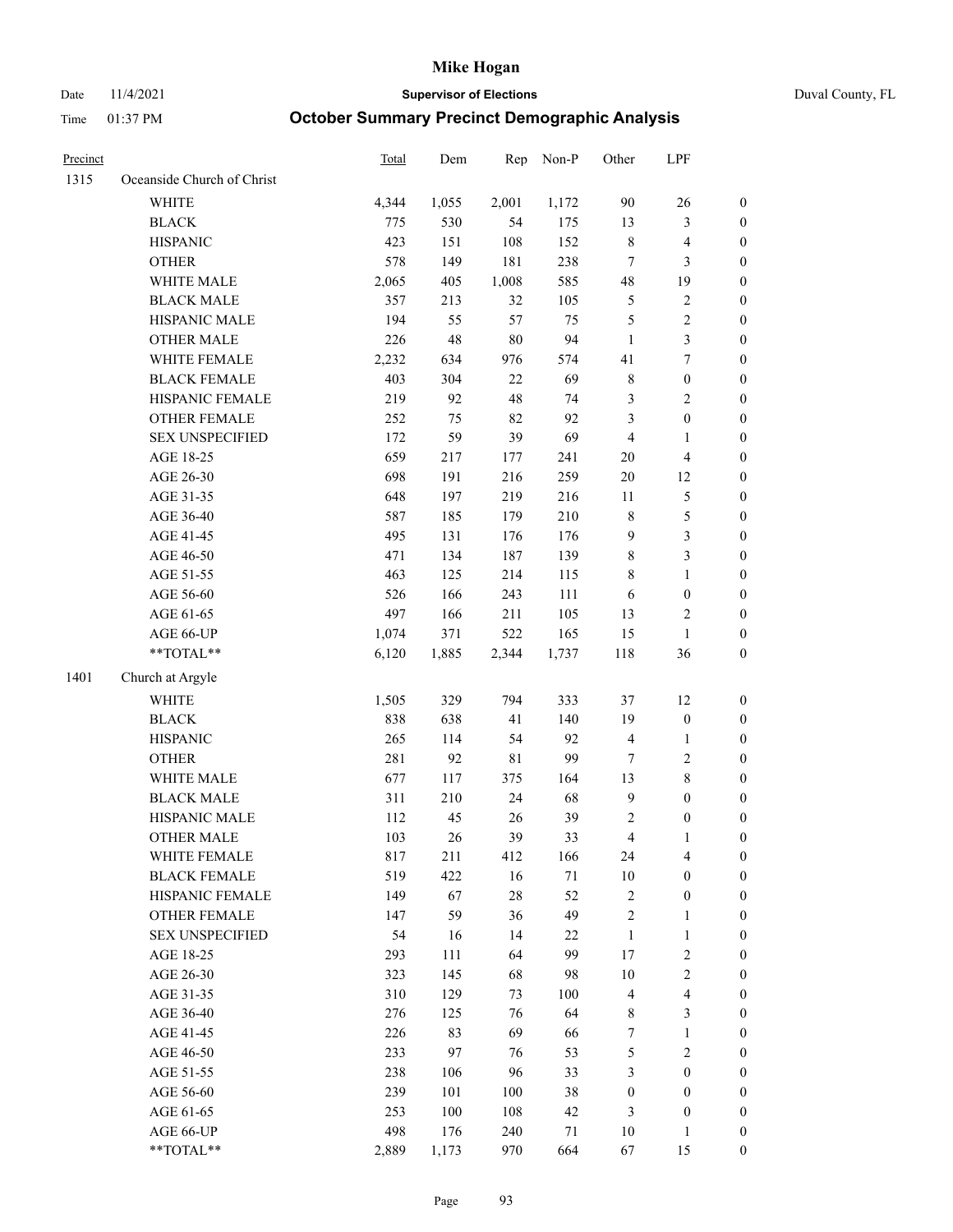#### Date 11/4/2021 **Supervisor of Elections** Duval County, FL

| Precinct |                              | Total   | Dem     | Rep    | Non-P       | Other            | LPF              |                  |
|----------|------------------------------|---------|---------|--------|-------------|------------------|------------------|------------------|
| 1402     | Kirkwood Presbyterian Church |         |         |        |             |                  |                  |                  |
|          | <b>WHITE</b>                 | 1,436   | 230     | 894    | 283         | $21\,$           | $\,$ 8 $\,$      | 0                |
|          | <b>BLACK</b>                 | 804     | 613     | 42     | 139         | $\,$ 8 $\,$      | $\sqrt{2}$       | $\boldsymbol{0}$ |
|          | <b>HISPANIC</b>              | 266     | 103     | 78     | $8\sqrt{1}$ | 3                | $\mathbf{1}$     | $\boldsymbol{0}$ |
|          | <b>OTHER</b>                 | 415     | 101     | 146    | 160         | 8                | $\boldsymbol{0}$ | $\boldsymbol{0}$ |
|          | WHITE MALE                   | 707     | 96      | 450    | 148         | 6                | $\boldsymbol{7}$ | $\boldsymbol{0}$ |
|          | <b>BLACK MALE</b>            | 351     | 255     | 24     | 67          | 3                | $\sqrt{2}$       | $\boldsymbol{0}$ |
|          | HISPANIC MALE                | 121     | 43      | 39     | 36          | $\overline{c}$   | $\mathbf{1}$     | $\boldsymbol{0}$ |
|          | <b>OTHER MALE</b>            | 157     | 39      | 59     | 55          | 4                | $\boldsymbol{0}$ | $\boldsymbol{0}$ |
|          | WHITE FEMALE                 | 714     | 133     | 435    | 130         | 15               | 1                | $\boldsymbol{0}$ |
|          | <b>BLACK FEMALE</b>          | 443     | 351     | 17     | 70          | 5                | $\boldsymbol{0}$ | $\boldsymbol{0}$ |
|          | HISPANIC FEMALE              | 145     | 60      | 39     | 45          | $\mathbf{1}$     | $\boldsymbol{0}$ | $\boldsymbol{0}$ |
|          | OTHER FEMALE                 | 206     | 53      | 79     | 70          | 4                | $\boldsymbol{0}$ | $\boldsymbol{0}$ |
|          | <b>SEX UNSPECIFIED</b>       | $77 \,$ | 17      | 18     | 42          | $\boldsymbol{0}$ | $\boldsymbol{0}$ | $\boldsymbol{0}$ |
|          | AGE 18-25                    | 260     | 97      | 59     | 101         | $\mathbf{1}$     | $\sqrt{2}$       | $\boldsymbol{0}$ |
|          | AGE 26-30                    | 247     | 84      | 70     | 88          | 3                | $\sqrt{2}$       | $\boldsymbol{0}$ |
|          | AGE 31-35                    | 262     | 89      | 89     | $8\sqrt{1}$ | 1                | $\sqrt{2}$       | $\boldsymbol{0}$ |
|          | AGE 36-40                    | 247     | 109     | 59     | 67          | 9                | 3                | $\boldsymbol{0}$ |
|          | AGE 41-45                    | 228     | 95      | $71\,$ | 57          | 4                | $\mathbf{1}$     | $\boldsymbol{0}$ |
|          | AGE 46-50                    | 229     | 80      | 95     | 51          | 3                | $\boldsymbol{0}$ | $\boldsymbol{0}$ |
|          | AGE 51-55                    | 257     | 92      | 115    | 46          | 4                | $\boldsymbol{0}$ | $\boldsymbol{0}$ |
|          | AGE 56-60                    | 307     | 103     | 144    | 55          | 5                | $\boldsymbol{0}$ | 0                |
|          | AGE 61-65                    | 296     | 97      | 151    | 41          | $\boldsymbol{7}$ | $\boldsymbol{0}$ | $\boldsymbol{0}$ |
|          | AGE 66-UP                    | 588     | 201     | 307    | 76          | 3                | $\mathbf{1}$     | $\boldsymbol{0}$ |
|          | $**TOTAL**$                  | 2,921   | 1,047   | 1,160  | 663         | 40               | 11               | $\boldsymbol{0}$ |
| 1403     | Argyle Branch Library        |         |         |        |             |                  |                  |                  |
|          | <b>WHITE</b>                 | 1,385   | 263     | 752    | 335         | 29               | 6                | $\boldsymbol{0}$ |
|          | <b>BLACK</b>                 | 755     | 575     | 21     | 146         | 12               | $\mathbf{1}$     | $\boldsymbol{0}$ |
|          | <b>HISPANIC</b>              | 296     | 106     | 80     | 107         | 3                | $\boldsymbol{0}$ | $\boldsymbol{0}$ |
|          | <b>OTHER</b>                 | 286     | 90      | 98     | 92          | 6                | $\boldsymbol{0}$ | $\boldsymbol{0}$ |
|          | WHITE MALE                   | 644     | $107\,$ | 363    | 156         | 12               | 6                | $\boldsymbol{0}$ |
|          | <b>BLACK MALE</b>            | 325     | 232     | $10\,$ | $72\,$      | 10               | 1                | $\boldsymbol{0}$ |
|          | HISPANIC MALE                | 137     | 41      | 44     | 51          | $\mathbf{1}$     | $\boldsymbol{0}$ | 0                |
|          | <b>OTHER MALE</b>            | 115     | 29      | 44     | 41          | $\mathbf{1}$     | $\boldsymbol{0}$ | $\boldsymbol{0}$ |
|          | WHITE FEMALE                 | 729     | 155     | 382    | 176         | 16               | 0                | 0                |
|          | <b>BLACK FEMALE</b>          | 415     | 332     | $10\,$ | $71\,$      | 2                | $\boldsymbol{0}$ | $\overline{0}$   |
|          | HISPANIC FEMALE              | 154     | 62      | 36     | 54          | $\overline{c}$   | $\boldsymbol{0}$ | $\overline{0}$   |
|          | OTHER FEMALE                 | 141     | 47      | 50     | 39          | 5                | $\boldsymbol{0}$ | $\overline{0}$   |
|          | <b>SEX UNSPECIFIED</b>       | 62      | 29      | 12     | 20          | $\mathbf{1}$     | $\boldsymbol{0}$ | 0                |
|          | AGE 18-25                    | 295     | 109     | 65     | 111         | 10               | $\boldsymbol{0}$ | 0                |
|          | AGE 26-30                    | 245     | 88      | 73     | 80          | 4                | $\boldsymbol{0}$ | 0                |
|          | AGE 31-35                    | 306     | 101     | 87     | 110         | 8                | $\boldsymbol{0}$ | 0                |
|          | AGE 36-40                    | 269     | 112     | 67     | 82          | 5                | $\mathfrak{Z}$   | 0                |
|          | AGE 41-45                    | 243     | 105     | 54     | 76          | $\boldsymbol{7}$ | $\mathbf{1}$     | 0                |
|          | AGE 46-50                    | 229     | 94      | 81     | 48          | 5                | $\mathbf{1}$     | 0                |
|          | AGE 51-55                    | 210     | 82      | 80     | 45          | 3                | $\boldsymbol{0}$ | 0                |
|          | AGE 56-60                    | 239     | 79      | 129    | 28          | $\overline{c}$   | 1                | 0                |
|          | AGE 61-65                    | 227     | 89      | 99     | 35          | 3                | $\mathbf{1}$     | 0                |
|          | AGE 66-UP                    | 458     | 174     | 216    | 65          | 3                | $\boldsymbol{0}$ | 0                |
|          | **TOTAL**                    | 2,722   | 1,034   | 951    | 680         | 50               | 7                | $\boldsymbol{0}$ |
|          |                              |         |         |        |             |                  |                  |                  |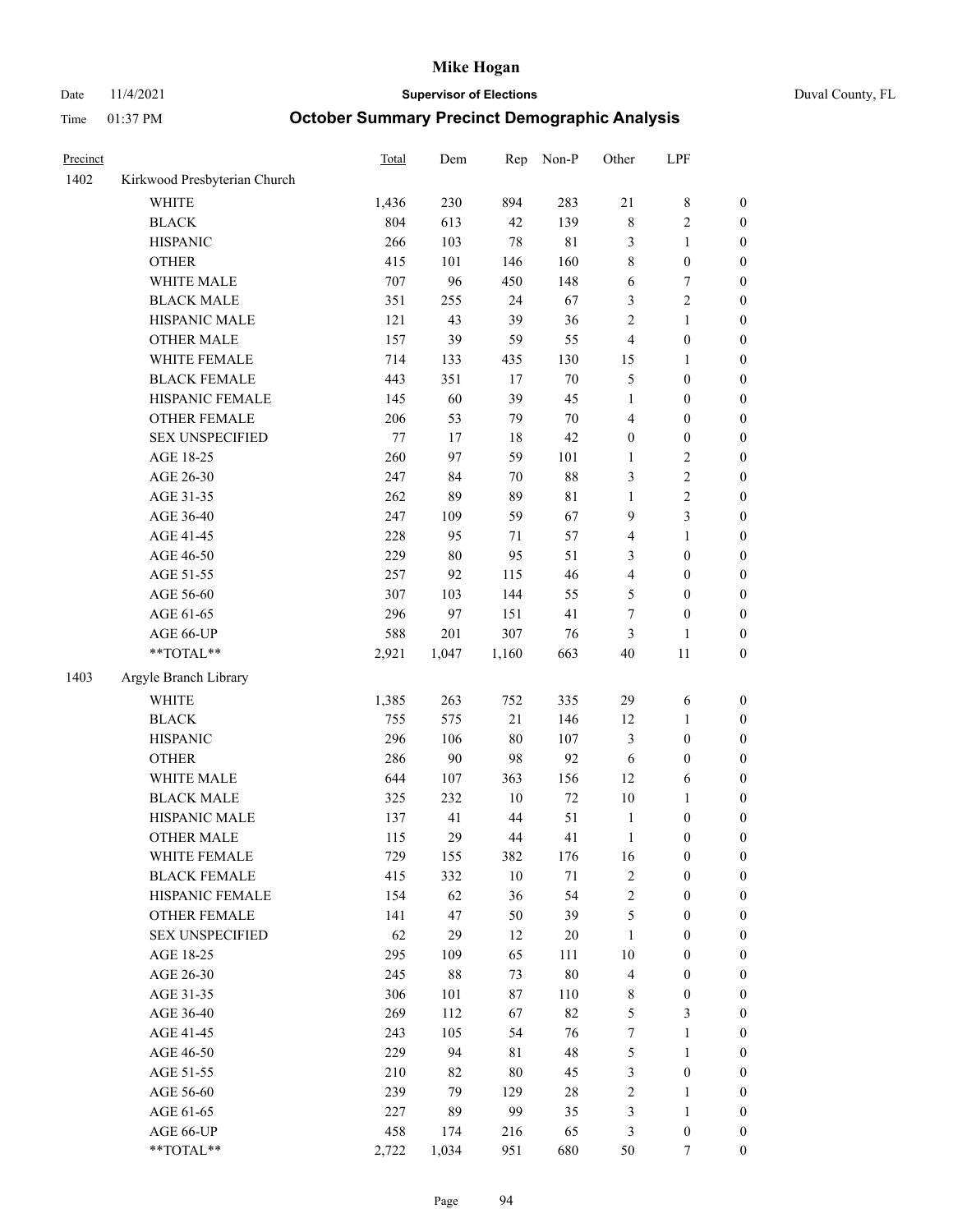Date 11/4/2021 **Supervisor of Elections** Duval County, FL

| Precinct |                            | <b>Total</b> | Dem    | Rep            | Non-P          | Other            | LPF                     |                  |
|----------|----------------------------|--------------|--------|----------------|----------------|------------------|-------------------------|------------------|
| 1404     | Grace Church of Avondale   |              |        |                |                |                  |                         |                  |
|          | <b>WHITE</b>               | 3,869        | 1,613  | 1,471          | 706            | 50               | 29                      | 0                |
|          | <b>BLACK</b>               | 86           | 64     | 5              | 15             | $\mathbf{1}$     | $\mathbf{1}$            | 0                |
|          | <b>HISPANIC</b>            | 152          | 74     | 31             | 41             | 5                | $\mathbf{1}$            | $\boldsymbol{0}$ |
|          | <b>OTHER</b>               | 253          | 103    | 53             | 92             | $\mathbf{2}$     | $\mathfrak{Z}$          | $\boldsymbol{0}$ |
|          | WHITE MALE                 | 1,818        | 649    | 736            | 389            | 26               | $18\,$                  | $\boldsymbol{0}$ |
|          | <b>BLACK MALE</b>          | 50           | 33     | $\mathfrak{Z}$ | 12             | $\mathbf{1}$     | 1                       | $\boldsymbol{0}$ |
|          | HISPANIC MALE              | $70\,$       | 34     | 16             | 17             | $\overline{c}$   | $\mathbf{1}$            | $\boldsymbol{0}$ |
|          | <b>OTHER MALE</b>          | 101          | 39     | 19             | 41             | $\boldsymbol{0}$ | $\mathbf{2}$            | $\boldsymbol{0}$ |
|          | WHITE FEMALE               | 2,024        | 955    | 725            | 310            | 23               | 11                      | $\boldsymbol{0}$ |
|          | <b>BLACK FEMALE</b>        | 34           | 29     | $\sqrt{2}$     | $\mathfrak{Z}$ | $\boldsymbol{0}$ | $\boldsymbol{0}$        | 0                |
|          | HISPANIC FEMALE            | 80           | 39     | 15             | 23             | 3                | $\boldsymbol{0}$        | 0                |
|          | OTHER FEMALE               | 103          | 49     | 23             | 29             | $\overline{2}$   | $\boldsymbol{0}$        | $\boldsymbol{0}$ |
|          | <b>SEX UNSPECIFIED</b>     | 80           | 27     | 21             | $30\,$         | $\mathbf{1}$     | $\mathbf{1}$            | $\boldsymbol{0}$ |
|          | AGE 18-25                  | 333          | 139    | 105            | 79             | 7                | $\mathfrak{Z}$          | $\boldsymbol{0}$ |
|          | AGE 26-30                  | 431          | 181    | 139            | 99             | 7                | 5                       | $\boldsymbol{0}$ |
|          | AGE 31-35                  | 495          | 214    | 147            | 123            | 7                | $\overline{\mathbf{4}}$ | $\boldsymbol{0}$ |
|          | AGE 36-40                  | 471          | 208    | 122            | 134            | 6                | $\mathbf{1}$            | $\boldsymbol{0}$ |
|          | AGE 41-45                  | 381          | 166    | 102            | 95             | 7                | $11\,$                  | $\boldsymbol{0}$ |
|          | AGE 46-50                  | 321          | 133    | 122            | 59             | 3                | $\overline{\mathbf{4}}$ | $\boldsymbol{0}$ |
|          | AGE 51-55                  | 362          | 124    | 139            | 93             | $\sqrt{6}$       | $\boldsymbol{0}$        | $\boldsymbol{0}$ |
|          | AGE 56-60                  | 381          | 145    | 171            | 58             | 5                | $\sqrt{2}$              | 0                |
|          | AGE 61-65                  | 332          | 159    | 127            | 39             | 5                | $\sqrt{2}$              | 0                |
|          | AGE 66-UP                  | 853          | 385    | 386            | 75             | $\mathfrak{S}$   | $\overline{2}$          | $\boldsymbol{0}$ |
|          | **TOTAL**                  | 4,360        | 1,854  | 1,560          | 854            | 58               | 34                      | $\boldsymbol{0}$ |
| 1405     | Murray Hill Baptist Church |              |        |                |                |                  |                         |                  |
|          | WHITE                      | 1,851        | 797    | 640            | 365            | 29               | $20\,$                  | $\boldsymbol{0}$ |
|          | <b>BLACK</b>               | 182          | 136    | $11\,$         | 35             | $\boldsymbol{0}$ | $\boldsymbol{0}$        | $\boldsymbol{0}$ |
|          | <b>HISPANIC</b>            | 104          | 50     | 25             | 25             | 3                | $\mathbf{1}$            | $\boldsymbol{0}$ |
|          | <b>OTHER</b>               | 140          | 63     | 33             | $40\,$         | $\overline{c}$   | $\overline{c}$          | $\boldsymbol{0}$ |
|          | WHITE MALE                 | 849          | 329    | 303            | 193            | 14               | $10\,$                  | $\boldsymbol{0}$ |
|          | <b>BLACK MALE</b>          | 79           | 54     | $\sqrt{6}$     | 19             | $\boldsymbol{0}$ | $\boldsymbol{0}$        | $\boldsymbol{0}$ |
|          | HISPANIC MALE              | 44           | $20\,$ | 14             | $10\,$         | $\boldsymbol{0}$ | $\boldsymbol{0}$        | 0                |
|          | <b>OTHER MALE</b>          | 55           | 20     | 14             | $20\,$         | $\boldsymbol{0}$ | $\mathbf{1}$            | $\boldsymbol{0}$ |
|          | WHITE FEMALE               | 981          | 463    | 328            | 166            | 15               | 9                       | 0                |
|          | <b>BLACK FEMALE</b>        | 98           | 77     | 5              | 16             | $\boldsymbol{0}$ | $\boldsymbol{0}$        | $\boldsymbol{0}$ |
|          | HISPANIC FEMALE            | 58           | 29     | $11\,$         | 14             | 3                | 1                       | $\overline{0}$   |
|          | OTHER FEMALE               | 54           | 30     | 14             | 8              | 2                | $\boldsymbol{0}$        | $\overline{0}$   |
|          | <b>SEX UNSPECIFIED</b>     | 59           | 24     | 14             | 19             | $\boldsymbol{0}$ | $\mathbf{2}$            | 0                |
|          | AGE 18-25                  | 143          | 65     | 30             | 42             | 4                | $\sqrt{2}$              | 0                |
|          | AGE 26-30                  | 273          | 128    | 59             | 74             | $\mathbf{9}$     | 3                       | 0                |
|          | AGE 31-35                  | 325          | 170    | 72             | 66             | $\sqrt{6}$       | $11\,$                  | 0                |
|          | AGE 36-40                  | 226          | 126    | 48             | 50             | 2                | $\boldsymbol{0}$        | 0                |
|          | AGE 41-45                  | 190          | 93     | 43             | 52             | $\mathbf{1}$     | $\mathbf{1}$            | 0                |
|          | AGE 46-50                  | 140          | 58     | 44             | 31             | 4                | $\mathfrak{Z}$          | 0                |
|          | AGE 51-55                  | 141          | 56     | 50             | 33             | $\boldsymbol{0}$ | $\sqrt{2}$              | 0                |
|          | AGE 56-60                  | 149          | 61     | 62             | 24             | 2                | $\boldsymbol{0}$        | $\overline{0}$   |
|          | AGE 61-65                  | 174          | 71     | $70\,$         | $30\,$         | 3                | $\boldsymbol{0}$        | $\overline{0}$   |
|          | AGE 66-UP                  | 516          | 218    | 231            | 63             | 3                | $\mathbf{1}$            | 0                |
|          | **TOTAL**                  | 2,277        | 1,046  | 709            | 465            | 34               | 23                      | $\boldsymbol{0}$ |
|          |                            |              |        |                |                |                  |                         |                  |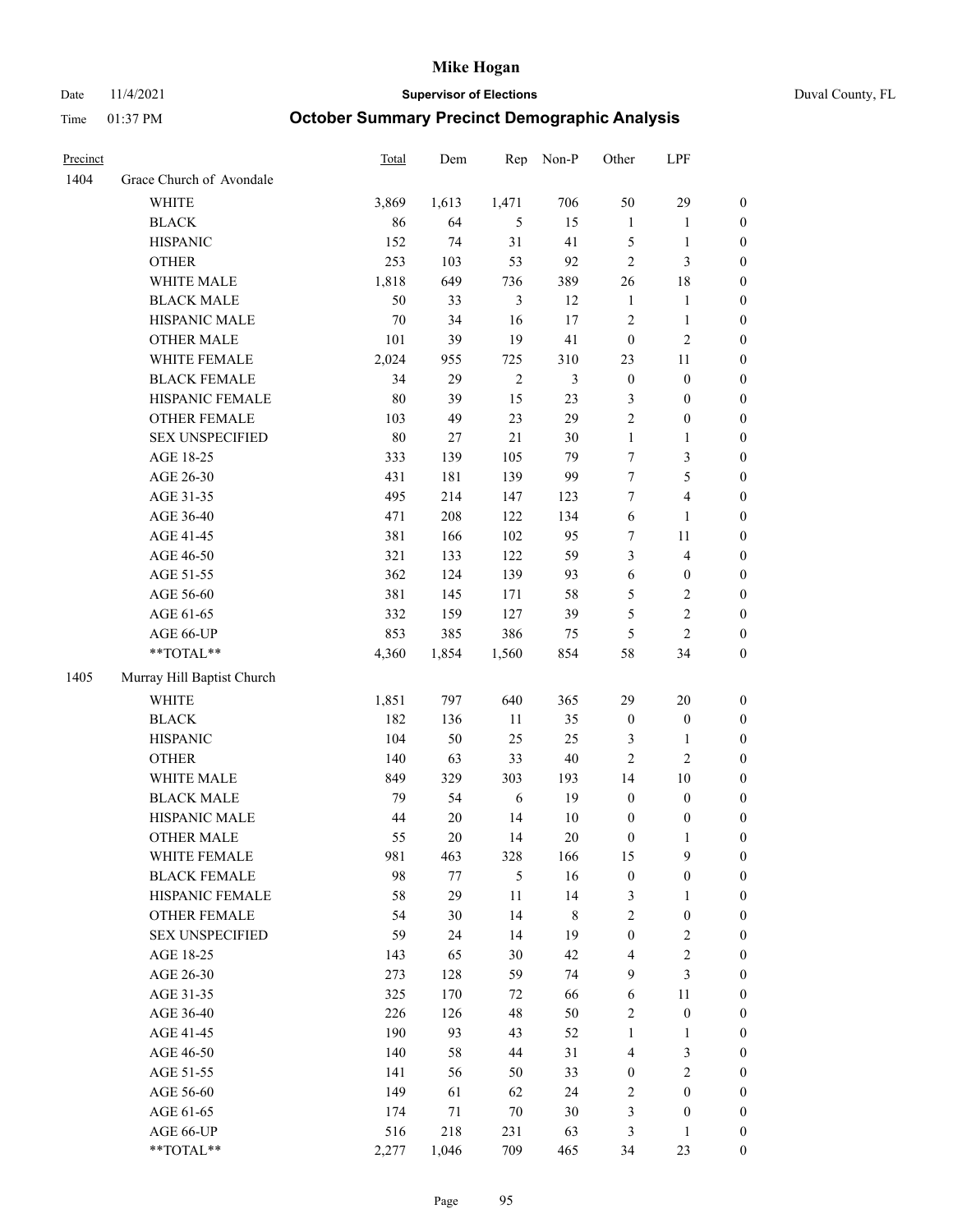Date 11/4/2021 **Supervisor of Elections** Duval County, FL

| Precinct |                                                           | <b>Total</b> | Dem              | Rep              | Non-P  | Other            | LPF              |                  |
|----------|-----------------------------------------------------------|--------------|------------------|------------------|--------|------------------|------------------|------------------|
| 1406     | Hillcrest Baptist                                         |              |                  |                  |        |                  |                  |                  |
|          | <b>WHITE</b>                                              | 1,023        | 206              | 591              | 204    | 13               | $\mathbf{9}$     | 0                |
|          | <b>BLACK</b>                                              | 340          | 273              | 14               | 45     | $\sqrt{6}$       | $\sqrt{2}$       | $\boldsymbol{0}$ |
|          | <b>HISPANIC</b>                                           | 149          | 57               | 39               | 50     | 2                | $\mathbf{1}$     | $\boldsymbol{0}$ |
|          | <b>OTHER</b>                                              | 176          | 34               | 50               | 83     | 7                | $\sqrt{2}$       | $\boldsymbol{0}$ |
|          | WHITE MALE                                                | 466          | 76               | 282              | 97     | 5                | 6                | $\boldsymbol{0}$ |
|          | <b>BLACK MALE</b>                                         | 141          | 104              | $10\,$           | $20\,$ | 5                | $\sqrt{2}$       | $\boldsymbol{0}$ |
|          | HISPANIC MALE                                             | 61           | 17               | 18               | 25     | $\boldsymbol{0}$ | $\mathbf{1}$     | $\boldsymbol{0}$ |
|          | <b>OTHER MALE</b>                                         | $77\,$       | 15               | 25               | 34     | $\mathbf{1}$     | $\sqrt{2}$       | $\boldsymbol{0}$ |
|          | WHITE FEMALE                                              | 543          | 126              | 300              | 106    | 8                | 3                | $\boldsymbol{0}$ |
|          | <b>BLACK FEMALE</b>                                       | 194          | 166              | $\overline{4}$   | 23     | $\mathbf{1}$     | $\boldsymbol{0}$ | $\boldsymbol{0}$ |
|          | HISPANIC FEMALE                                           | 83           | 36               | $20\,$           | 25     | $\overline{c}$   | $\boldsymbol{0}$ | $\boldsymbol{0}$ |
|          | <b>OTHER FEMALE</b>                                       | 84           | 19               | $22\,$           | 37     | 6                | $\boldsymbol{0}$ | $\boldsymbol{0}$ |
|          | <b>SEX UNSPECIFIED</b>                                    | 39           | 11               | 13               | 15     | $\boldsymbol{0}$ | $\boldsymbol{0}$ | $\boldsymbol{0}$ |
|          | AGE 18-25                                                 | 151          | 49               | 43               | 53     | 5                | 1                | $\boldsymbol{0}$ |
|          | AGE 26-30                                                 | 134          | 38               | $40\,$           | 46     | 6                | $\overline{4}$   | $\boldsymbol{0}$ |
|          | AGE 31-35                                                 | 175          | 67               | 49               | 51     | 3                | $\mathfrak s$    | $\boldsymbol{0}$ |
|          | AGE 36-40                                                 | 141          | 47               | 46               | 45     | $\mathbf{1}$     | $\sqrt{2}$       | $\boldsymbol{0}$ |
|          | AGE 41-45                                                 | 114          | 42               | 37               | $30\,$ | 5                | $\boldsymbol{0}$ | $\boldsymbol{0}$ |
|          | AGE 46-50                                                 | 124          | 37               | 51               | 32     | 4                | $\boldsymbol{0}$ | $\boldsymbol{0}$ |
|          | AGE 51-55                                                 | 137          | 49               | 62               | 25     | $\mathbf{1}$     | $\boldsymbol{0}$ | $\boldsymbol{0}$ |
|          | AGE 56-60                                                 | 175          | 46               | 95               | 33     | $\boldsymbol{0}$ | 1                | 0                |
|          | AGE 61-65                                                 | 162          | 61               | 82               | 17     | 1                | $\mathbf{1}$     | $\boldsymbol{0}$ |
|          | AGE 66-UP                                                 | 375          | 134              | 189              | 50     | $\sqrt{2}$       | $\boldsymbol{0}$ | $\boldsymbol{0}$ |
|          | $\mathrm{*}\mathrm{*}\mathrm{TOTAL} \mathrm{*}\mathrm{*}$ | 1,688        | 570              | 694              | 382    | $28\,$           | 14               | $\boldsymbol{0}$ |
| 1407     | Jacksonville Association of Fire Fighters                 |              |                  |                  |        |                  |                  |                  |
|          | <b>WHITE</b>                                              | 1,102        | 540              | 256              | 264    | $28\,$           | 14               | $\boldsymbol{0}$ |
|          | <b>BLACK</b>                                              | 249          | 187              | $11\,$           | 47     | 3                | $\mathbf{1}$     | $\boldsymbol{0}$ |
|          | <b>HISPANIC</b>                                           | $70\,$       | 36               | 12               | 18     | 4                | $\boldsymbol{0}$ | $\boldsymbol{0}$ |
|          | <b>OTHER</b>                                              | 133          | 51               | 23               | 55     | 3                | $\mathbf{1}$     | $\boldsymbol{0}$ |
|          | WHITE MALE                                                | 550          | 245              | 131              | 144    | 18               | 12               | $\boldsymbol{0}$ |
|          | <b>BLACK MALE</b>                                         | 104          | 73               | $\mathfrak{S}$   | 24     | $\mathbf{1}$     | $\mathbf{1}$     | $\boldsymbol{0}$ |
|          | HISPANIC MALE                                             | 26           | $\boldsymbol{9}$ | $\mathfrak{S}$   | 11     | $\mathbf{1}$     | $\boldsymbol{0}$ | 0                |
|          | <b>OTHER MALE</b>                                         | 58           | 23               | 9                | 24     | $\mathbf{1}$     | $\mathbf{1}$     | $\boldsymbol{0}$ |
|          | WHITE FEMALE                                              | 537          | 286              | 123              | 116    | 10               | 2                | 0                |
|          | <b>BLACK FEMALE</b>                                       | 143          | 114              | 5                | $22\,$ | 2                | $\boldsymbol{0}$ | $\overline{0}$   |
|          | HISPANIC FEMALE                                           | 43           | 26               | 7                | 7      | 3                | $\boldsymbol{0}$ | $\overline{0}$   |
|          | OTHER FEMALE                                              | 52           | 22               | $10\,$           | 19     | $\mathbf{1}$     | $\boldsymbol{0}$ | $\overline{0}$   |
|          | <b>SEX UNSPECIFIED</b>                                    | 41           | 16               | $\boldsymbol{7}$ | 17     | $\mathbf{1}$     | $\boldsymbol{0}$ | 0                |
|          | AGE 18-25                                                 | 144          | 84               | 15               | 38     | 6                | $\mathbf{1}$     | 0                |
|          | AGE 26-30                                                 | 280          | 157              | 51               | 64     | 7                | $\mathbf{1}$     | 0                |
|          | AGE 31-35                                                 | 287          | 132              | 50               | 91     | 9                | 5                | 0                |
|          | AGE 36-40                                                 | 172          | 82               | 29               | 51     | 5                | 5                | 0                |
|          | AGE 41-45                                                 | 122          | 51               | 19               | 48     | 3                | $\mathbf{1}$     | 0                |
|          | AGE 46-50                                                 | 113          | 63               | 22               | 23     | 3                | $\sqrt{2}$       | 0                |
|          | AGE 51-55                                                 | 92           | 46               | 24               | 18     | 3                | $\mathbf{1}$     | 0                |
|          | AGE 56-60                                                 | $80\,$       | 40               | 23               | 17     | $\boldsymbol{0}$ | $\boldsymbol{0}$ | $\overline{0}$   |
|          | AGE 61-65                                                 | 89           | 58               | 16               | 14     | 1                | $\boldsymbol{0}$ | $\overline{0}$   |
|          | AGE 66-UP                                                 | 175          | 101              | 53               | $20\,$ | $\mathbf{1}$     | $\boldsymbol{0}$ | $\boldsymbol{0}$ |
|          | **TOTAL**                                                 | 1,554        | 814              | 302              | 384    | 38               | 16               | $\boldsymbol{0}$ |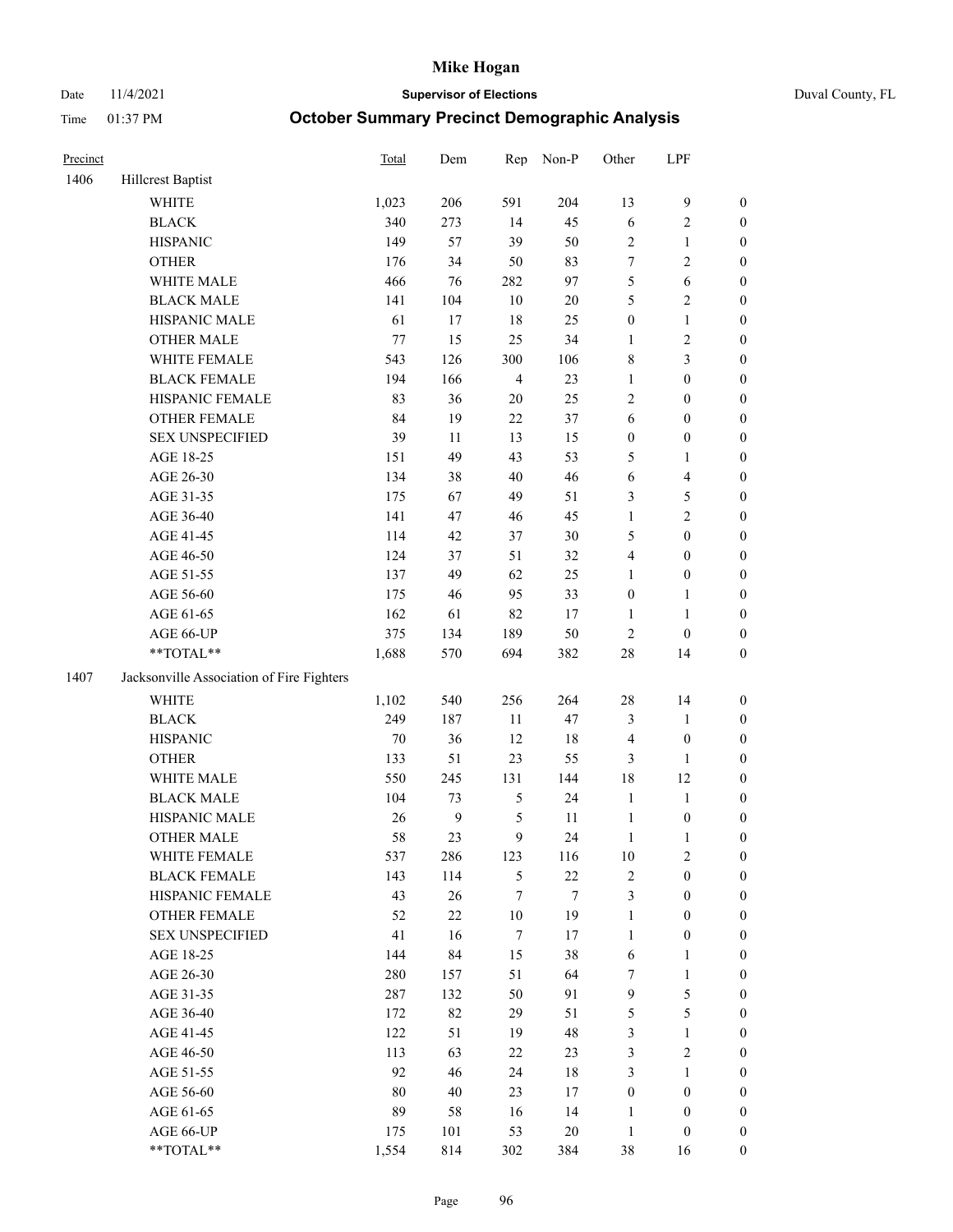Date 11/4/2021 **Supervisor of Elections** Duval County, FL

| Precinct |                               | <b>Total</b> | Dem    | Rep    | Non-P  | Other                   | LPF                     |                  |
|----------|-------------------------------|--------------|--------|--------|--------|-------------------------|-------------------------|------------------|
| 1408     | St. Johns Presbyterian Church |              |        |        |        |                         |                         |                  |
|          | <b>WHITE</b>                  | 2,938        | 894    | 1,414  | 570    | 45                      | 15                      | 0                |
|          | <b>BLACK</b>                  | 218          | 155    | 24     | 37     | $\sqrt{2}$              | $\boldsymbol{0}$        | 0                |
|          | <b>HISPANIC</b>               | 122          | 51     | 31     | 36     | 4                       | $\boldsymbol{0}$        | $\boldsymbol{0}$ |
|          | <b>OTHER</b>                  | 216          | 69     | 62     | 75     | 9                       | 1                       | $\boldsymbol{0}$ |
|          | WHITE MALE                    | 1,381        | 356    | 695    | 300    | $20\,$                  | $10\,$                  | $\boldsymbol{0}$ |
|          | <b>BLACK MALE</b>             | 99           | 63     | 13     | 22     | $\mathbf{1}$            | $\boldsymbol{0}$        | $\boldsymbol{0}$ |
|          | HISPANIC MALE                 | 60           | 25     | 16     | 19     | $\boldsymbol{0}$        | $\boldsymbol{0}$        | $\boldsymbol{0}$ |
|          | <b>OTHER MALE</b>             | 85           | 29     | 27     | $27\,$ | $\mathbf{1}$            | $\mathbf{1}$            | $\boldsymbol{0}$ |
|          | WHITE FEMALE                  | 1,522        | 530    | 700    | 262    | 25                      | $\mathfrak{S}$          | $\boldsymbol{0}$ |
|          | <b>BLACK FEMALE</b>           | 117          | 90     | $11\,$ | 15     | $\mathbf{1}$            | $\boldsymbol{0}$        | $\boldsymbol{0}$ |
|          | HISPANIC FEMALE               | 59           | 25     | 14     | 16     | $\overline{\mathbf{4}}$ | $\boldsymbol{0}$        | 0                |
|          | OTHER FEMALE                  | 86           | $28\,$ | 25     | 26     | 7                       | $\boldsymbol{0}$        | $\boldsymbol{0}$ |
|          | <b>SEX UNSPECIFIED</b>        | 85           | 23     | 30     | 31     | $\mathbf{1}$            | $\boldsymbol{0}$        | $\boldsymbol{0}$ |
|          | AGE 18-25                     | 247          | $78\,$ | 75     | $77\,$ | 14                      | $\mathfrak{Z}$          | $\boldsymbol{0}$ |
|          | AGE 26-30                     | 332          | 121    | 113    | 90     | 8                       | $\boldsymbol{0}$        | $\boldsymbol{0}$ |
|          | AGE 31-35                     | 368          | 132    | 132    | 91     | 9                       | $\overline{\mathbf{4}}$ | $\boldsymbol{0}$ |
|          | AGE 36-40                     | 342          | 130    | 110    | 97     | 3                       | $\sqrt{2}$              | $\boldsymbol{0}$ |
|          | AGE 41-45                     | 261          | 93     | 84     | 75     | 7                       | $\overline{2}$          | $\boldsymbol{0}$ |
|          | AGE 46-50                     | 237          | 67     | 111    | 54     | $\overline{4}$          | $\mathbf{1}$            | $\boldsymbol{0}$ |
|          | AGE 51-55                     | 244          | 68     | 120    | 51     | 4                       | $\mathbf{1}$            | $\boldsymbol{0}$ |
|          | AGE 56-60                     | 287          | 95     | 144    | 46     | $\overline{c}$          | $\boldsymbol{0}$        | 0                |
|          | AGE 61-65                     | 366          | 107    | 210    | 43     | 5                       | $\mathbf{1}$            | 0                |
|          | AGE 66-UP                     | 809          | 278    | 432    | 93     | 4                       | $\sqrt{2}$              | $\boldsymbol{0}$ |
|          | **TOTAL**                     | 3,494        | 1,169  | 1,531  | 718    | 60                      | 16                      | $\boldsymbol{0}$ |
| 1409     | St. Peter's Episcopal Church  |              |        |        |        |                         |                         |                  |
|          | <b>WHITE</b>                  | 3,174        | 683    | 1,731  | 682    | 68                      | $10\,$                  | $\boldsymbol{0}$ |
|          | <b>BLACK</b>                  | 1,307        | 967    | 54     | 269    | 16                      | $\mathbf{1}$            | $\boldsymbol{0}$ |
|          | <b>HISPANIC</b>               | 459          | 182    | 96     | 168    | 10                      | $\mathfrak{Z}$          | $\boldsymbol{0}$ |
|          | <b>OTHER</b>                  | 541          | 140    | 168    | 220    | 11                      | $\sqrt{2}$              | $\boldsymbol{0}$ |
|          | WHITE MALE                    | 1,546        | 279    | 876    | 355    | 28                      | $8\,$                   | $\boldsymbol{0}$ |
|          | <b>BLACK MALE</b>             | 575          | 387    | 26     | 153    | $\overline{9}$          | $\boldsymbol{0}$        | $\boldsymbol{0}$ |
|          | HISPANIC MALE                 | 221          | 72     | 55     | 89     | $\overline{\mathbf{4}}$ | 1                       | $\boldsymbol{0}$ |
|          | <b>OTHER MALE</b>             | 211          | 52     | 77     | 77     | 5                       | $\boldsymbol{0}$        | $\boldsymbol{0}$ |
|          | WHITE FEMALE                  | 1,583        | 399    | 829    | 316    | 37                      | 2                       | 0                |
|          | <b>BLACK FEMALE</b>           | 710          | 564    | 26     | 112    | 7                       | $\mathbf{1}$            | $\boldsymbol{0}$ |
|          | HISPANIC FEMALE               | 226          | 104    | 39     | 76     | 6                       | $\mathbf{1}$            | $\boldsymbol{0}$ |
|          | <b>OTHER FEMALE</b>           | 238          | 67     | 72     | 94     | 4                       | $\mathbf{1}$            | $\overline{0}$   |
|          | <b>SEX UNSPECIFIED</b>        | 171          | 48     | 49     | 67     | 5                       | $\sqrt{2}$              | 0                |
|          | AGE 18-25                     | 654          | 239    | 157    | 235    | $20\,$                  | $\mathfrak{Z}$          | $\theta$         |
|          | AGE 26-30                     | 568          | 182    | 160    | 208    | 14                      | $\overline{\mathbf{4}}$ | 0                |
|          | AGE 31-35                     | 524          | 198    | 151    | 159    | 15                      | 1                       | 0                |
|          | AGE 36-40                     | 461          | 174    | 153    | 118    | 10                      | 6                       | 0                |
|          | AGE 41-45                     | 437          | 157    | 140    | 130    | 10                      | $\boldsymbol{0}$        | 0                |
|          | AGE 46-50                     | 386          | 144    | 145    | 91     | 6                       | $\boldsymbol{0}$        | 0                |
|          | AGE 51-55                     | 447          | 156    | 169    | 115    | 7                       | $\boldsymbol{0}$        | $\boldsymbol{0}$ |
|          | AGE 56-60                     | 495          | 194    | 213    | 82     | 5                       | 1                       | $\boldsymbol{0}$ |
|          | AGE 61-65                     | 467          | 163    | 227    | 71     | 6                       | $\boldsymbol{0}$        | $\boldsymbol{0}$ |
|          | AGE 66-UP                     | 1,037        | 362    | 534    | 128    | 12                      | $\mathbf{1}$            | $\boldsymbol{0}$ |
|          | $**TOTAL**$                   | 5,481        | 1,972  | 2,049  | 1,339  | 105                     | 16                      | $\boldsymbol{0}$ |
|          |                               |              |        |        |        |                         |                         |                  |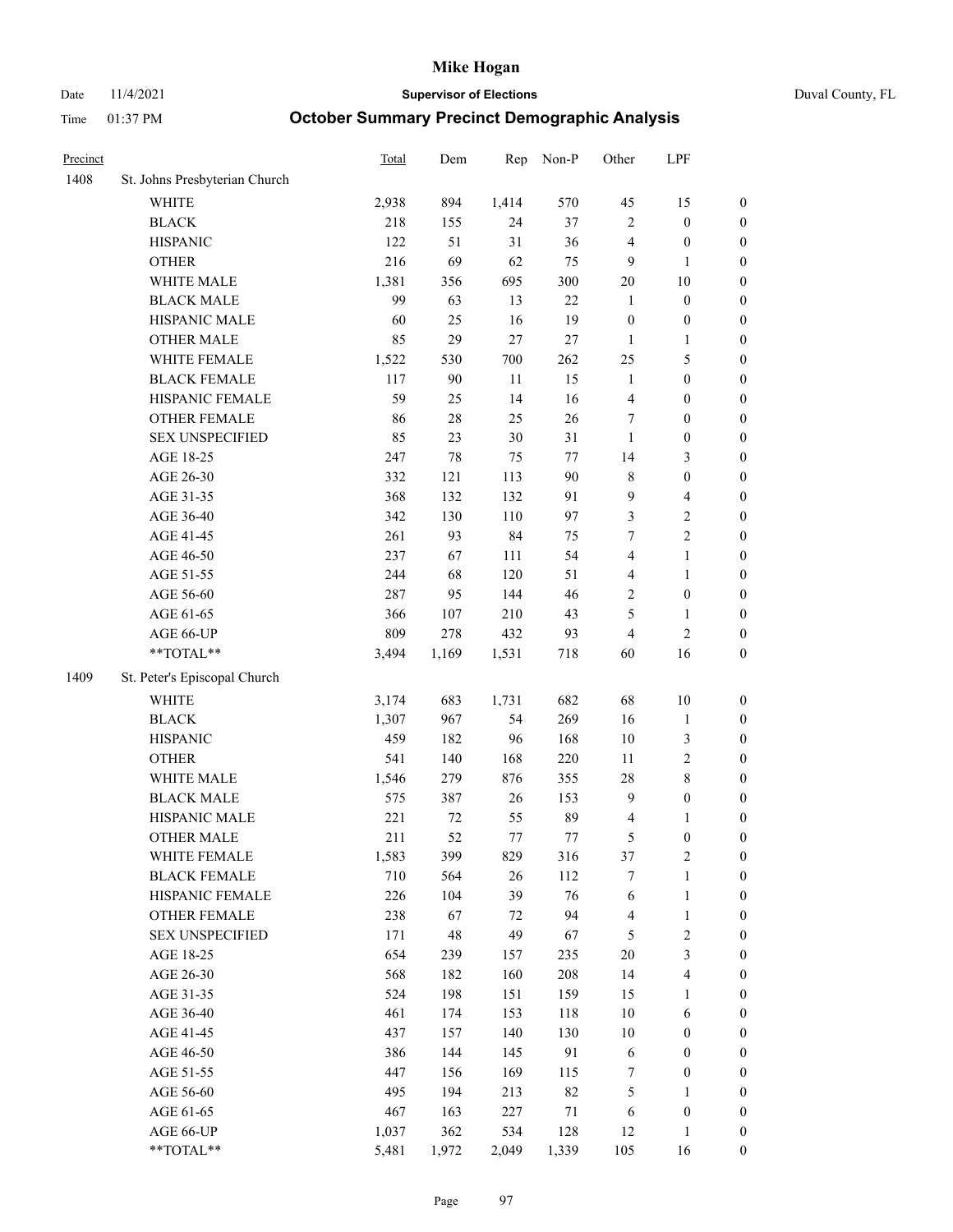Date 11/4/2021 **Supervisor of Elections** Duval County, FL

| Precinct |                                | <b>Total</b> | Dem    | Rep            | Non-P            | Other            | LPF              |                  |
|----------|--------------------------------|--------------|--------|----------------|------------------|------------------|------------------|------------------|
| 1410     | Fleet Reserve                  |              |        |                |                  |                  |                  |                  |
|          | <b>WHITE</b>                   | 2,460        | 516    | 1,336          | 542              | 52               | 14               | 0                |
|          | <b>BLACK</b>                   | 1,587        | 1,215  | 62             | 286              | 21               | $\mathfrak{Z}$   | 0                |
|          | <b>HISPANIC</b>                | 419          | 158    | $8\sqrt{1}$    | 169              | $\,$ 8 $\,$      | $\mathfrak{Z}$   | $\boldsymbol{0}$ |
|          | <b>OTHER</b>                   | 505          | 173    | 121            | $202\,$          | 5                | $\overline{4}$   | $\boldsymbol{0}$ |
|          | WHITE MALE                     | 1,107        | 177    | 636            | 257              | 29               | $\,$ 8 $\,$      | $\boldsymbol{0}$ |
|          | <b>BLACK MALE</b>              | 613          | 430    | 42             | 131              | 9                | 1                | $\boldsymbol{0}$ |
|          | HISPANIC MALE                  | 186          | 65     | 39             | $80\,$           | 2                | $\boldsymbol{0}$ | $\boldsymbol{0}$ |
|          | <b>OTHER MALE</b>              | 196          | 59     | 51             | 83               | $\overline{2}$   | $\mathbf{1}$     | $\boldsymbol{0}$ |
|          | WHITE FEMALE                   | 1,325        | 331    | 689            | 276              | 23               | 6                | $\boldsymbol{0}$ |
|          | <b>BLACK FEMALE</b>            | 938          | 757    | $18\,$         | 149              | 12               | $\sqrt{2}$       | 0                |
|          | HISPANIC FEMALE                | 223          | 92     | 36             | $88\,$           | 4                | $\mathfrak{Z}$   | 0                |
|          | <b>OTHER FEMALE</b>            | 236          | 97     | 52             | 86               | $\boldsymbol{0}$ | $\mathbf{1}$     | 0                |
|          | <b>SEX UNSPECIFIED</b>         | 147          | 54     | 37             | 49               | 5                | $\sqrt{2}$       | $\boldsymbol{0}$ |
|          | AGE 18-25                      | 590          | 247    | 115            | 208              | 18               | $\sqrt{2}$       | $\boldsymbol{0}$ |
|          | AGE 26-30                      | 473          | 188    | 94             | 174              | 14               | $\mathfrak{Z}$   | $\boldsymbol{0}$ |
|          | AGE 31-35                      | 486          | 214    | 111            | 151              | 6                | $\overline{4}$   | $\boldsymbol{0}$ |
|          | AGE 36-40                      | 411          | 184    | 96             | 119              | 8                | $\overline{4}$   | $\boldsymbol{0}$ |
|          | AGE 41-45                      | 383          | 157    | 111            | 103              | 8                | $\overline{4}$   | $\boldsymbol{0}$ |
|          | AGE 46-50                      | 401          | 177    | 118            | 98               | 6                | $\sqrt{2}$       | $\boldsymbol{0}$ |
|          | AGE 51-55                      | 443          | 157    | 182            | 95               | 7                | $\sqrt{2}$       | 0                |
|          | AGE 56-60                      | 451          | 192    | 181            | 73               | 4                | $\mathbf{1}$     | 0                |
|          | AGE 61-65                      | 409          | 177    | 174            | 51               | 6                | $\mathbf{1}$     | 0                |
|          | AGE 66-UP                      | 923          | 368    | 418            | 127              | 9                | $\mathbf{1}$     | $\boldsymbol{0}$ |
|          | $**TOTAL**$                    | 4,971        | 2,062  | 1,600          | 1,199            | 86               | 24               | $\boldsymbol{0}$ |
| 1411     | Ortega United Methodist Church |              |        |                |                  |                  |                  |                  |
|          | <b>WHITE</b>                   | 5,013        | 1,030  | 3,266          | 637              | 58               | $22\,$           | $\boldsymbol{0}$ |
|          | <b>BLACK</b>                   | 139          | 106    | 5              | 26               | 2                | $\boldsymbol{0}$ | $\boldsymbol{0}$ |
|          | <b>HISPANIC</b>                | 100          | 25     | 49             | 21               | 4                | $\mathbf{1}$     | $\boldsymbol{0}$ |
|          | <b>OTHER</b>                   | 211          | 49     | 84             | $70\,$           | 7                | $\mathbf{1}$     | $\boldsymbol{0}$ |
|          | WHITE MALE                     | 2,322        | 397    | 1,560          | 325              | 29               | $11\,$           | $\boldsymbol{0}$ |
|          | <b>BLACK MALE</b>              | 61           | 45     | 3              | 12               | $\mathbf{1}$     | $\boldsymbol{0}$ | $\boldsymbol{0}$ |
|          | HISPANIC MALE                  | 49           | 13     | 24             | $\boldsymbol{9}$ | 3                | $\boldsymbol{0}$ | 0                |
|          | <b>OTHER MALE</b>              | 72           | 13     | 32             | 24               | 3                | $\boldsymbol{0}$ | $\boldsymbol{0}$ |
|          | WHITE FEMALE                   | 2,644        | 624    | 1,678          | 302              | 29               | 11               | 0                |
|          | <b>BLACK FEMALE</b>            | 76           | 59     | $\overline{c}$ | 14               | $\mathbf{1}$     | $\boldsymbol{0}$ | $\boldsymbol{0}$ |
|          | HISPANIC FEMALE                | 51           | 12     | 25             | 12               | $\mathbf{1}$     | $\mathbf{1}$     | $\boldsymbol{0}$ |
|          | <b>OTHER FEMALE</b>            | 87           | $28\,$ | 37             | 19               | 2                | $\mathbf{1}$     | $\overline{0}$   |
|          | <b>SEX UNSPECIFIED</b>         | 101          | 19     | 43             | 37               | $\overline{c}$   | $\boldsymbol{0}$ | 0                |
|          | AGE 18-25                      | 543          | 117    | 283            | 125              | 14               | $\overline{4}$   | 0                |
|          | AGE 26-30                      | 390          | 85     | 215            | 85               | 4                | $\mathbf{1}$     | 0                |
|          | AGE 31-35                      | 491          | 114    | 278            | 85               | 11               | $\mathfrak{Z}$   | 0                |
|          | AGE 36-40                      | 410          | 96     | 210            | 91               | 7                | 6                | 0                |
|          | AGE 41-45                      | 382          | 89     | 217            | 67               | 5                | $\overline{4}$   | 0                |
|          | AGE 46-50                      | 407          | 88     | 229            | $87\,$           | 3                | $\boldsymbol{0}$ | 0                |
|          | AGE 51-55                      | 454          | 98     | 282            | 64               | 7                | 3                | 0                |
|          | AGE 56-60                      | 426          | 84     | 312            | 25               | 3                | $\sqrt{2}$       | $\overline{0}$   |
|          | AGE 61-65                      | 524          | 117    | 362            | 41               | 4                | $\boldsymbol{0}$ | $\overline{0}$   |
|          | AGE 66-UP                      | 1,434        | 322    | 1,014          | 84               | 13               | $\mathbf{1}$     | 0                |
|          | **TOTAL**                      | 5,463        | 1,210  | 3,404          | 754              | 71               | 24               | $\boldsymbol{0}$ |
|          |                                |              |        |                |                  |                  |                  |                  |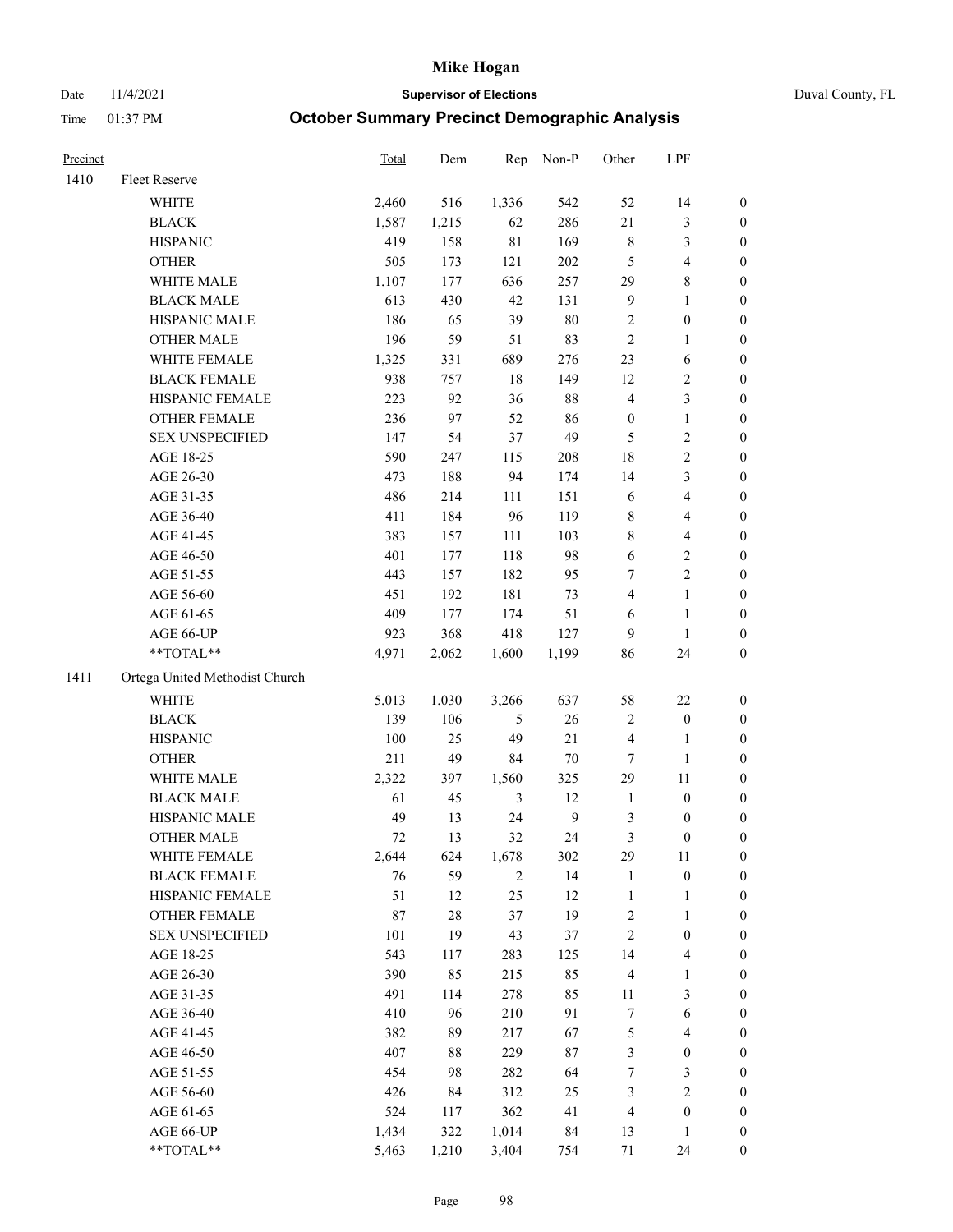Date 11/4/2021 **Supervisor of Elections** Duval County, FL

| Precinct |                                    | <b>Total</b> | Dem         | Rep            | Non-P  | Other            | LPF              |                  |
|----------|------------------------------------|--------------|-------------|----------------|--------|------------------|------------------|------------------|
| 1412     | Saint Catherine's Episcopal Church |              |             |                |        |                  |                  |                  |
|          | <b>WHITE</b>                       | 1,865        | 557         | 861            | 389    | 43               | 15               | 0                |
|          | <b>BLACK</b>                       | 567          | 443         | 12             | 107    | 5                | $\boldsymbol{0}$ | 0                |
|          | <b>HISPANIC</b>                    | 167          | 79          | 31             | 51     | 4                | $\sqrt{2}$       | $\boldsymbol{0}$ |
|          | <b>OTHER</b>                       | 205          | 62          | 45             | 90     | 7                | $\mathbf{1}$     | $\boldsymbol{0}$ |
|          | WHITE MALE                         | 856          | 231         | 416            | 175    | $20\,$           | 14               | $\boldsymbol{0}$ |
|          | <b>BLACK MALE</b>                  | 189          | 144         | 5              | 37     | 3                | $\boldsymbol{0}$ | $\boldsymbol{0}$ |
|          | HISPANIC MALE                      | 78           | 37          | 18             | $20\,$ | $\overline{c}$   | $\mathbf{1}$     | $\boldsymbol{0}$ |
|          | <b>OTHER MALE</b>                  | 64           | 21          | 16             | 24     | $\overline{2}$   | $\mathbf{1}$     | $\boldsymbol{0}$ |
|          | WHITE FEMALE                       | 985          | 319         | 435            | 208    | 22               | 1                | $\boldsymbol{0}$ |
|          | <b>BLACK FEMALE</b>                | 367          | 294         | 6              | 65     | $\overline{c}$   | $\boldsymbol{0}$ | $\boldsymbol{0}$ |
|          | HISPANIC FEMALE                    | 86           | 42          | 13             | $28\,$ | $\overline{c}$   | 1                | $\boldsymbol{0}$ |
|          | <b>OTHER FEMALE</b>                | 89           | $30\,$      | 22             | 32     | 5                | $\boldsymbol{0}$ | $\boldsymbol{0}$ |
|          | <b>SEX UNSPECIFIED</b>             | 90           | 23          | 18             | 48     | $\mathbf{1}$     | $\boldsymbol{0}$ | $\boldsymbol{0}$ |
|          | AGE 18-25                          | 252          | 108         | 46             | 84     | 12               | $\sqrt{2}$       | $\boldsymbol{0}$ |
|          | AGE 26-30                          | 302          | 134         | 70             | 77     | 15               | 6                | $\boldsymbol{0}$ |
|          | AGE 31-35                          | 320          | 132         | 76             | 99     | 10               | 3                | $\boldsymbol{0}$ |
|          | AGE 36-40                          | 283          | 120         | 73             | $80\,$ | 6                | $\overline{4}$   | $\boldsymbol{0}$ |
|          | AGE 41-45                          | 226          | $88\,$      | 73             | 61     | 4                | $\boldsymbol{0}$ | $\boldsymbol{0}$ |
|          | AGE 46-50                          | 203          | 75          | 67             | 56     | 5                | $\boldsymbol{0}$ | $\boldsymbol{0}$ |
|          | AGE 51-55                          | 192          | 83          | 78             | $30\,$ | $\mathbf{1}$     | $\boldsymbol{0}$ | $\boldsymbol{0}$ |
|          | AGE 56-60                          | 290          | 108         | 122            | 58     | $\boldsymbol{0}$ | $\sqrt{2}$       | 0                |
|          | AGE 61-65                          | 243          | 98          | 112            | $28\,$ | 4                | $\mathbf{1}$     | $\boldsymbol{0}$ |
|          | AGE 66-UP                          | 489          | 193         | 232            | 62     | $\overline{2}$   | $\boldsymbol{0}$ | $\boldsymbol{0}$ |
|          | **TOTAL**                          | 2,804        | 1,141       | 949            | 637    | 59               | 18               | $\boldsymbol{0}$ |
| 1413     | Trinity Lutheran Church - ELCA     |              |             |                |        |                  |                  |                  |
|          | <b>WHITE</b>                       | 3,238        | 1,439       | 1,079          | 635    | 59               | 26               | $\boldsymbol{0}$ |
|          | <b>BLACK</b>                       | 226          | 163         | 12             | 47     | 4                | $\boldsymbol{0}$ | $\boldsymbol{0}$ |
|          | <b>HISPANIC</b>                    | 142          | 79          | 18             | 43     | 2                | $\boldsymbol{0}$ | $\boldsymbol{0}$ |
|          | <b>OTHER</b>                       | 258          | 114         | 43             | 91     | $10\,$           | $\boldsymbol{0}$ | $\boldsymbol{0}$ |
|          | WHITE MALE                         | 1,525        | 589         | 550            | 341    | 25               | 20               | $\boldsymbol{0}$ |
|          | <b>BLACK MALE</b>                  | 112          | $8\sqrt{1}$ | 5              | 24     | $\overline{2}$   | $\boldsymbol{0}$ | $\boldsymbol{0}$ |
|          | HISPANIC MALE                      | $71\,$       | 39          | $\overline{9}$ | 23     | $\boldsymbol{0}$ | $\boldsymbol{0}$ | $\boldsymbol{0}$ |
|          | <b>OTHER MALE</b>                  | 104          | 37          | 18             | 45     | 4                | $\boldsymbol{0}$ | $\boldsymbol{0}$ |
|          | WHITE FEMALE                       | 1,683        | 841         | 513            | 289    | 34               | 6                | 0                |
|          | <b>BLACK FEMALE</b>                | 111          | $8\sqrt{1}$ | 7              | 21     | 2                | $\boldsymbol{0}$ | $\boldsymbol{0}$ |
|          | HISPANIC FEMALE                    | 67           | 38          | $\,$ $\,$      | 19     | $\overline{c}$   | $\boldsymbol{0}$ | $\overline{0}$   |
|          | <b>OTHER FEMALE</b>                | 99           | 50          | 16             | 29     | 4                | $\boldsymbol{0}$ | $\overline{0}$   |
|          | <b>SEX UNSPECIFIED</b>             | 92           | 39          | 26             | 25     | 2                | $\boldsymbol{0}$ | 0                |
|          | AGE 18-25                          | 279          | 153         | 50             | 66     | 9                | $\mathbf{1}$     | $\overline{0}$   |
|          | AGE 26-30                          | 503          | 251         | 88             | 144    | 14               | 6                | 0                |
|          | AGE 31-35                          | 592          | 295         | 138            | 140    | 16               | $\mathfrak{Z}$   | 0                |
|          | AGE 36-40                          | 430          | 177         | 116            | 116    | 11               | $10\,$           | 0                |
|          | AGE 41-45                          | 281          | 134         | 64             | 75     | 4                | $\overline{4}$   | 0                |
|          | AGE 46-50                          | 250          | 114         | 76             | 56     | 3                | $\mathbf{1}$     | 0                |
|          | AGE 51-55                          | 284          | 104         | 109            | 65     | 5                | $\mathbf{1}$     | 0                |
|          | AGE 56-60                          | 232          | 107         | 95             | 26     | 4                | $\boldsymbol{0}$ | $\overline{0}$   |
|          | AGE 61-65                          | 283          | 142         | 97             | 39     | 5                | $\boldsymbol{0}$ | $\overline{0}$   |
|          | AGE 66-UP                          | 730          | 318         | 319            | 89     | 4                | $\boldsymbol{0}$ | 0                |
|          | **TOTAL**                          | 3,864        | 1,795       | 1,152          | 816    | 75               | 26               | $\boldsymbol{0}$ |
|          |                                    |              |             |                |        |                  |                  |                  |